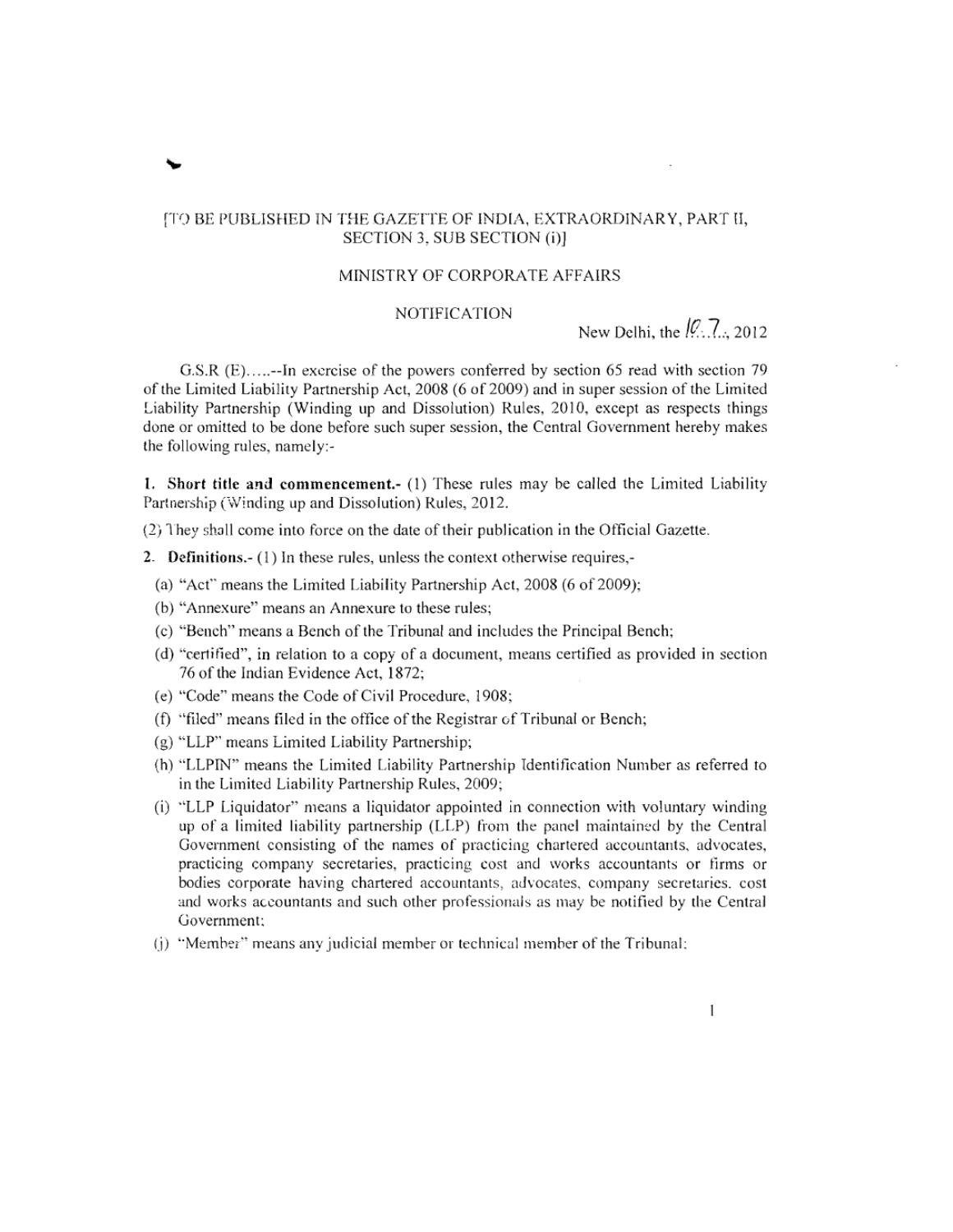(k) "Officer" includes any designated partner, partner, employee of the LLP and any person in accordance with whose directions or instructions the partners of the LLP have been accustomed to act;

- (l) "Officer of the Tribunal" includes a liquidator appointed under these rules;
- (m) "Official Liquidator" means a Liquidator who, in relation to winding up by Tribunal, is appointed by the Central Government exercise the powers of Official Liquidator and includes Joint, Deputy or Assistant Official Liquidators;
- (n) "proceedings" means proceedings and procedures specified in Part VI of these rules and include other proceedings or procedures under the Act or the rules.
- (o) "Registrar of Tribunal" means, the Registrar of the Tribunal, and includes an Additional Registrar, a Deputy Registrar or an Assistant Registrar of the Tribunal or any of its Bench, and such other officer as may be authorised by the President of the Tribunal to perform all or any of the duties assigned to the Registrar of Tribunal under the Act and rules made thereunder;
- (p) "section" means a section of the Limited liability Partnership Act, 2008 (6 of 2009);
- (q) "summons" means a summons returnable before any Member of the Tribunal;
- (r) "Tribunal" means the Tribunal as defined in clause (u) of sub-section (1) of section 2 of the Act:

 Provided that until the Tribunal is constituted under the Companies Act, 1956, the word "Tribunal" shall be substituted with the words "High Court".

(2) Save as aforesaid, and unless the context otherwise requires, words and expressions contained in these rules shall bear the same meaning as in the Limited liability Partnership Act, 2008.

**3. Forms. -** The forms annexed to these rules shall be used in all matters to which the forms relate with such variations as may be necessary.

## **Part II**

## **Modes of winding up**

**4.** Modes of winding up. - The winding up of an LLP may be either voluntary or by the Tribunal.

#### **Part III**

#### **Voluntary Winding Up**

**5. Circumstances in which LLP may be wound up voluntarily***.-* (1) Any LLP may be wound-up voluntarily if the LLP passes a resolution to wind up the LLP with approval of at least three-fourths of the total number of its partners: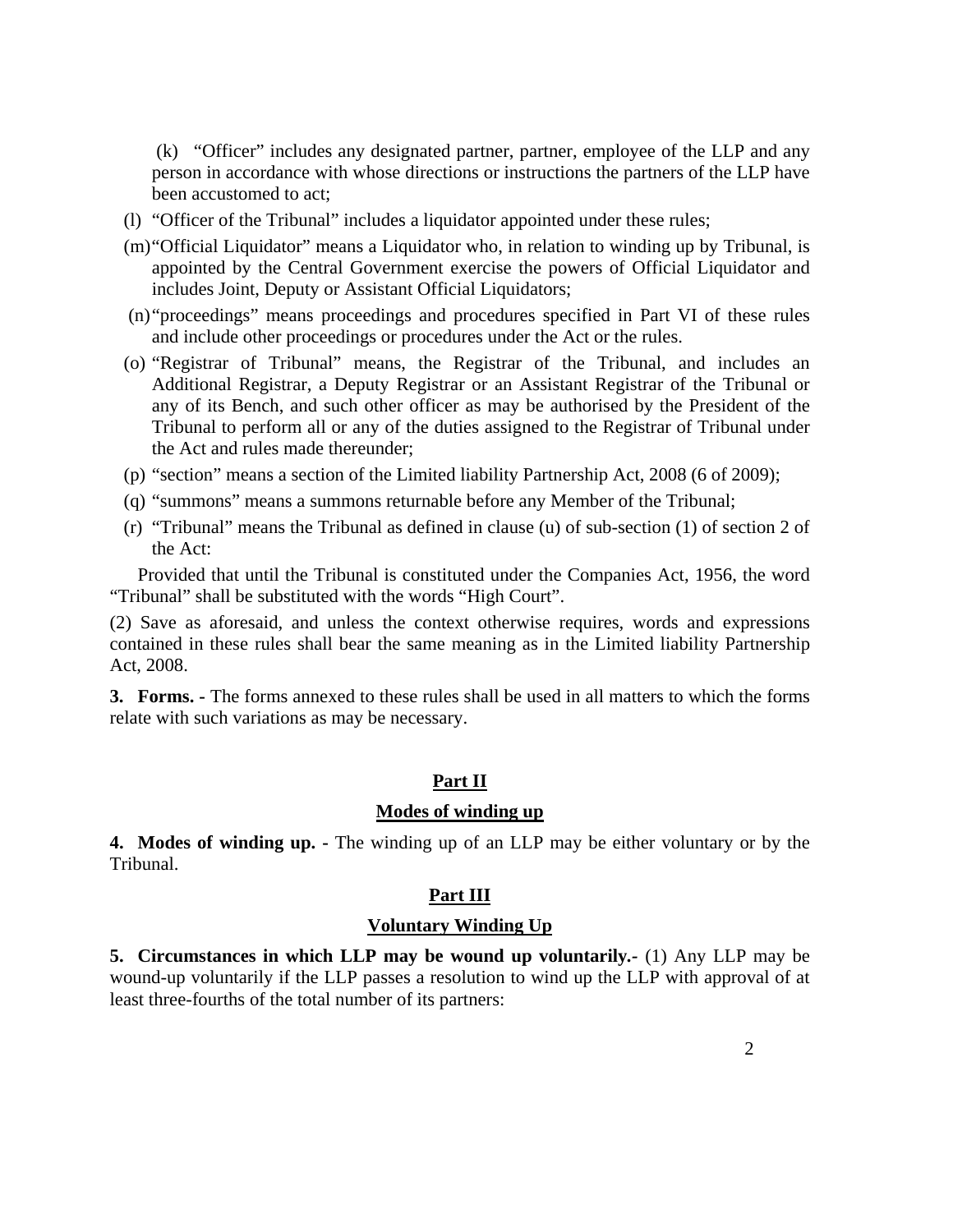Provided that where the LLP has creditors, whether secured or unsecured, the winding up shall not take place unless approval of such creditors takes place in pursuance of rule 7.

(2) A copy of the resolution shall be filed with the Registrar within thirty days of passing of such resolution in **Form No. 1.**

**6. Commencement of voluntary winding up and filing up of statement of affairs.-** (1) A voluntary winding up shall be deemed to commence on the date of passing of the resolution for voluntary winding up under rule 5.

(2) The provisions of sub-rule (3) of rule 28 shall, so far as may be, apply to the voluntary winding up as they apply to the winding up by the Tribunal except that the reference to –

(a) the Tribunal shall be omitted;

(b) the liquidator or the Provisional Liquidator shall be construed as reference to the LLP liquidator, and

(c) the "relevant date" shall be construed as reference to the date of commencement of the voluntary winding up.

**7. Declaration of solvency in case of proposal to wind up voluntarily.** (1) Where it is proposed to wind up an LLP voluntarily, the majority of its designated partners (being not less than two) shall make a declaration in **Form No. 2** verified by an affidavit to the effect that the LLP has no debt or that it will be able to pay its debts in full within such period, as may be specified in the declaration, but not exceeding one year from the commencement of the winding up.

(2) A declaration made under sub-rule (1) shall have no effect for the purposes of the Act and these rules, unless —

(a) it is delivered to the Registrar for registration in **Form No. 3** within fifteen days immediately preceding the date of the passing of the resolution for winding up of LLP;

(b) it contains a statement declaring that the LLP is not being wound up to defraud any person or persons;

(c) it is accompanied by a statement of assets and liabilities prepared in **Form No. 4**  for the period commencing from the date up to which the last account was prepared and ending with the latest practicable date immediately before the making of the declaration duly attested by at least two designated partners; and

(d) it is accompanied by a report of the valuation of the assets of the LLP prepared by a valuer, if there are any assets of the LLP.

(3) The LLP or its designated partners may repay any dues of the creditors or satisfy the claims of creditors in any manner, before any declaration is made by designated partners under sub-rule (1).

**8. Meeting of creditors.-** (1) Where any LLP has creditors, secured or otherwise, such LLP shall, before taking any action for winding up of the LLP, seek approval of such creditors and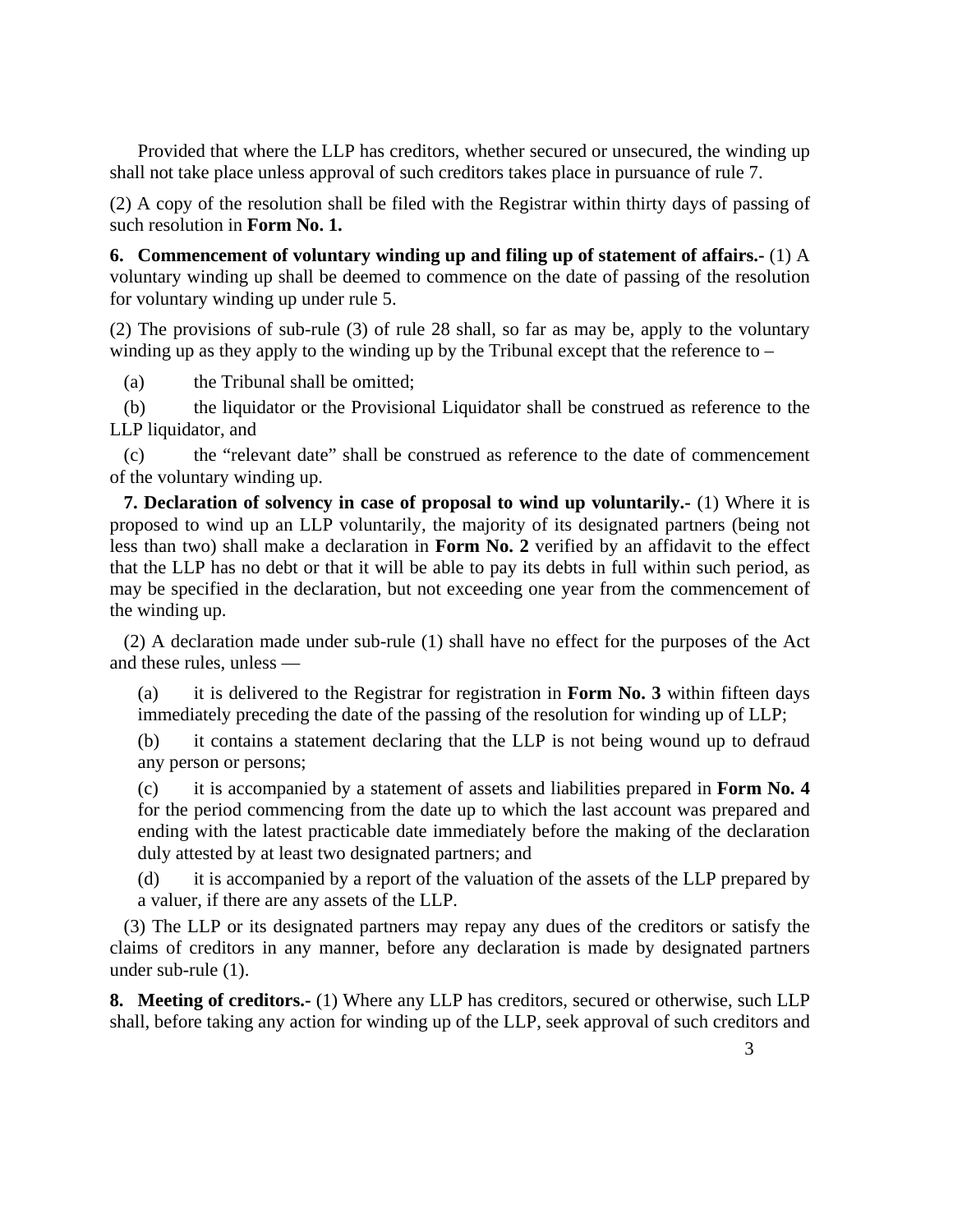shall send them, by registered or speed post or any other mode defined in rule 15 of Limited Liability Partnership Rules 2009, a copy of declaration under sub-rule (1) of rule 7, the estimated amount of the claims due to each of the creditors and an offer for creditors to accept such claims.

(2) The creditors shall give to the LLP their opinion in respect of voluntary winding up proposed by the LLP or acceptance of offer made under sub-rule(1) within thirty days of receipt of declaration under sub-rule (1) of rule 7.

(3) Where two-thirds in value of creditors of the LLP referred to in sub-rule (1) give their consent that-

(a) it is in the interest of all the partners and creditors that the LLP be wound up voluntarily by partners, the LLP shall be wound up voluntarily by partners; or

(b) the LLP will not be able to pay for its debts in full from the proceeds of assets to be sold in voluntary winding up and propose that the LLP be wound up voluntarily by creditors, the LLP shall be wound up voluntarily by creditors; or

(c) the LLP will not be able to pay for its debts in full from the proceeds of assets to be sold in voluntary winding up and propose that it will be in the interest of all partners and creditors if the LLP is wound up by the Tribunal, the LLP shall, within fourteen days thereafter, file an application before the Tribunal for winding up:

 Provided that where the LLP pays the dues of creditors to their satisfaction, provisions of clause (b) or clause (c), as the case may be, shall not be applicable.

(4) Notice of any decision of creditors in pursuance of this rule shall be given by the LLP to the Registrar in **Form No 5** within fifteen days from the date of receipt of consent of the creditors referred to in sub-rule (3).

**9. Publication of resolution to wind up voluntarily.-** Where LLP has by resolution resolved for voluntary winding up and consent of creditors under clause (b) of sub-rule (3) of rule 8 is received for voluntary winding up of the LLP, it shall, within fourteen days of the receipt of creditors' consent, give notice of the resolution by advertisement in a newspaper circulating in the district where the registered office or the principal office of the LLP is situated.

**10. Appointment and removal of LLP Liquidator.-** (1) The LLP shall within thirty days  $of -$ 

(a) passing of resolution of voluntary winding up under rule 5, where LLP has no creditors, or

(b) filing of notice intimating the decision of winding up pursuant to sub-rule (4) of rule 8, where it has creditors,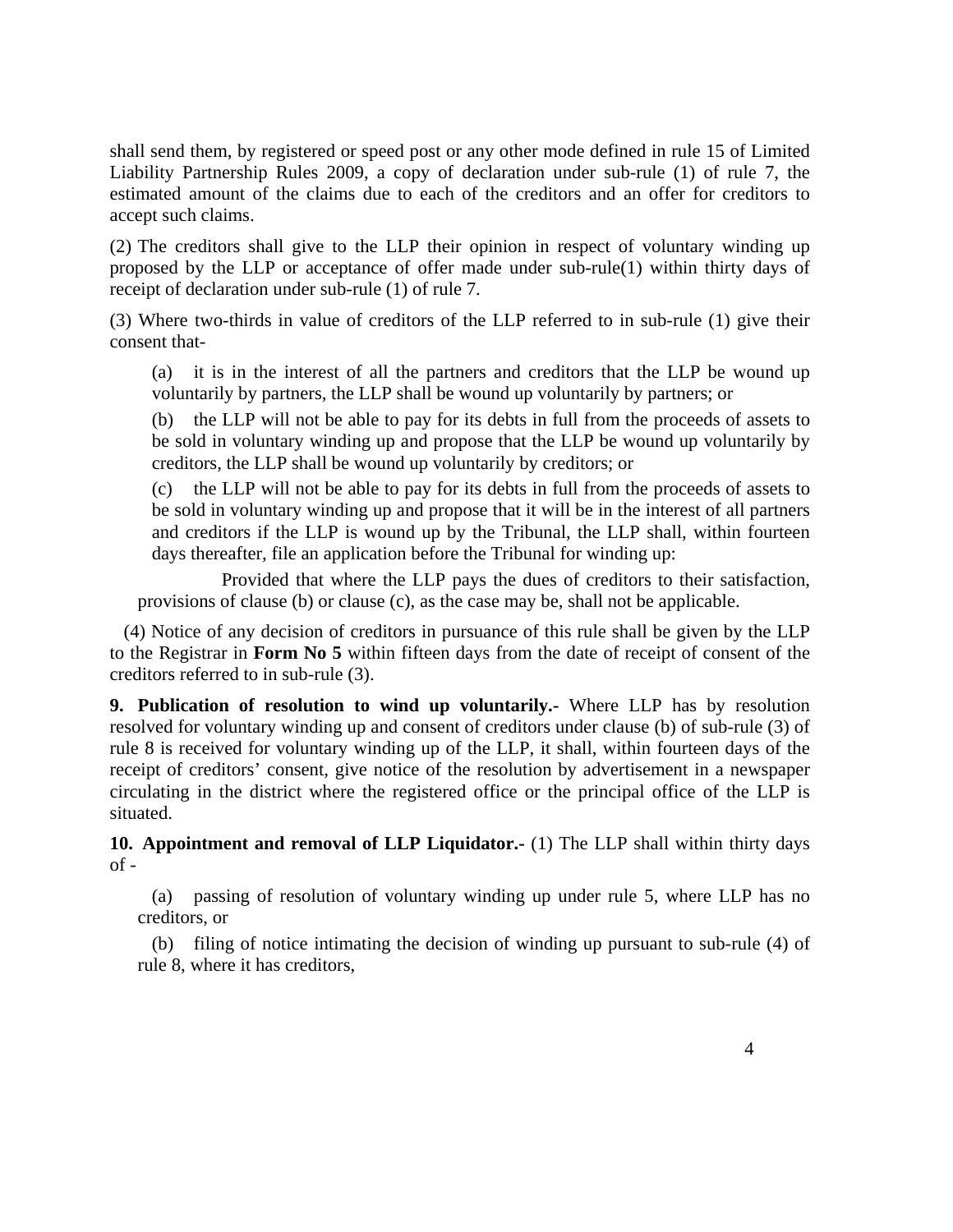with the consent of majority of partners through resolution, appoint a voluntary Liquidator as LLP Liquidator for the purpose of winding up its affairs and fix the remuneration to be paid to the LLP Liquidator.

(2) Where the creditors have given consent under clause (b) or (c) of sub-rule (3) of rule

8, the appointment of LLP Liquidator under this rule shall be effective only after it is approved by two-thirds of the creditors in value of the LLP:

 Provided that where such creditors do not approve the appointment of LLP Liquidator appointed by the partners of LLP, creditors shall appoint another LLP Liquidator, with twothirds of the creditors in value of the LLP and fix the remuneration to be paid to the LLP Liquidator.

(3) If the creditors and the partners of the LLP nominate different LLP Liquidators, the LLP Liquidator nominated by creditors shall be the LLP Liquidator but where the creditors neither approve the LLP Liquidator nominated by the partners of the LLP nor nominate any other LLP Liquidator, the LLP Liquidator nominated by the partners of the LLP shall be the LLP Liquidator.

(4) If for any cause whatever, there is no LLP liquidator acting, the Tribunal may appoint an LLP liquidator on such remuneration as may be determined by it.

(5) The Tribunal may, on cause being shown, remove an LLP liquidator and appoint any other LLP liquidator in place of the removed LLP liquidator.

(6) The Tribunal may also appoint or remove an LLP liquidator on an application made by the Registrar in this behalf.

(7) The Tribunal shall give a reasonable opportunity of being heard to the LLP liquidator before being removed.

(8) The LLP Liquidator, after his appointment, shall file a declaration in the **Form No 6**  disclosing conflict of interest or lack of independence in respect of his appointment, if any, with the LLP or the creditors, as the case may be, and such obligation shall continue throughout the term of his or its appointment.

(9) An LLP Liquidator may be removed by the partners of the LLP where his appointment has been made by the LLP and, by the creditors, where his appointment is approved, or made, by such creditors.

(10) Where a LLP Liquidator is sought to be removed under sub-rule (9), he shall be given a notice in writing stating the grounds of removal from his office by the LLP or the creditors, as the case may be.

(11) Where three-fourths of total number of partners of the LLP or three-fourths of creditors in value, as the case may be, after consideration of the reply, if any, filed by the LLP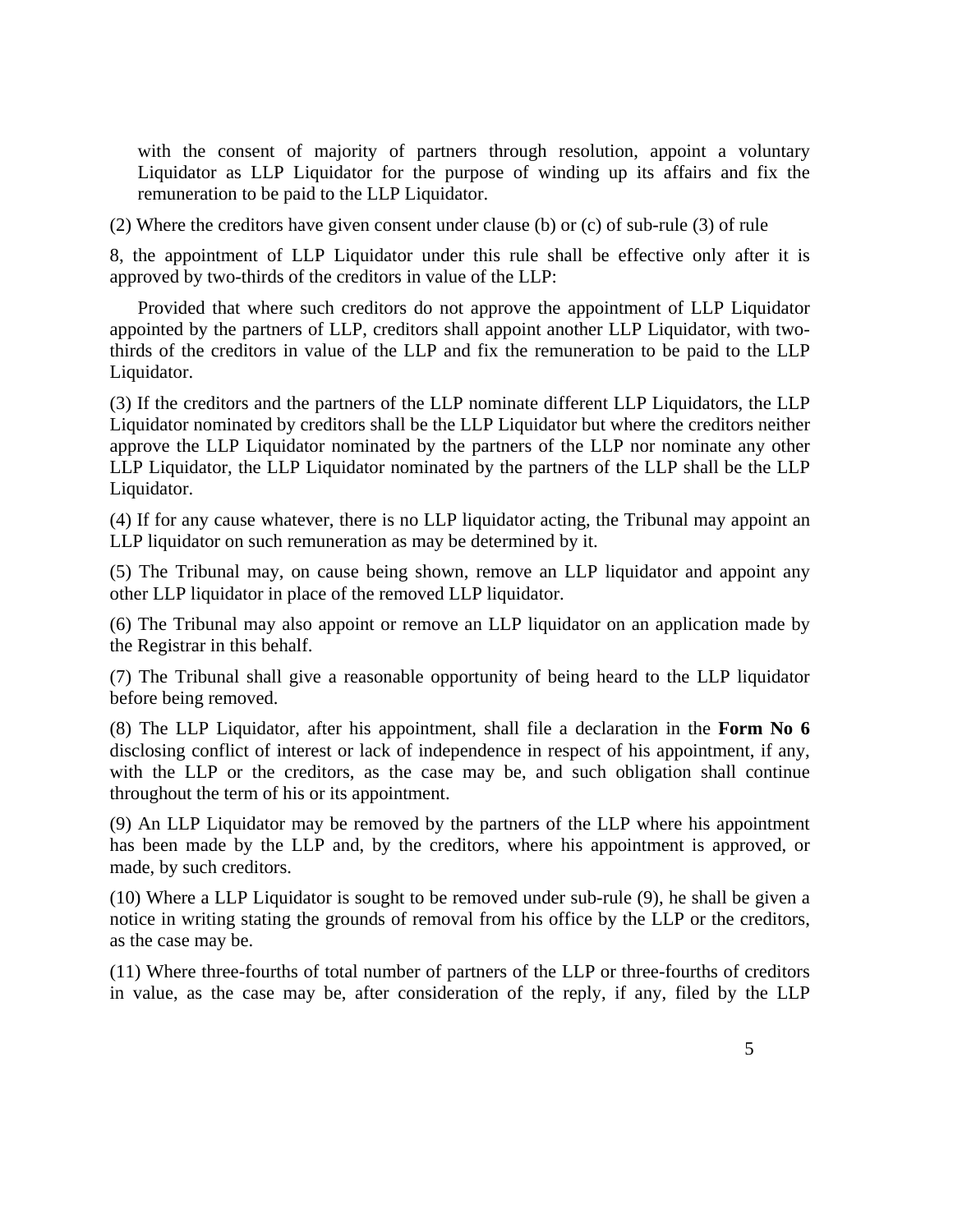Liquidator, in their meeting decide to remove the LLP Liquidator, the LLP shall remove the LLP Liquidator and he shall vacate his office.

**11. Filling up of vacancy in office of LLP Liquidator. -** If a vacancy occurs by death, resignation, removal or otherwise in the office of any LLP Liquidator (other than a Liquidator appointed by, or by the direction of, the Tribunal) appointed under rule 10, the partners of the LLP or the creditors, as the case may be, fill the vacancy in the manner as specified in that rule.

**12. Notice of appointment of LLP Liquidator to be given to Registrar.-** The LLP shall give notice to the Registrar of the appointment of, or any vacancy occurred by death, resignation, removal or otherwise of, the LLP Liquidator indicating the name and particulars of that LLP Liquidator, within ten days of such appointment or change in **Form No 7**.

**13. Designated partner's and other partner's power to cease on appointment of LLP Liquidator.-** On the appointment of a LLP Liquidator, all the powers of the designated partner and other partner, if any, shall cease, except for the purpose of giving notice of such appointment of the LLP Liquidator to the Registrar.

**14. Duties of LLP Liquidator.-** (1) The LLP Liquidator shall perform such functions and discharge such duties as are determined from time to time by the LLP or its creditors, as the case may be.

(2) The LLP Liquidator shall settle the list of creditors or partners, which shall be prima facie evidence of the liability of the persons named therein to be creditors or partners.

(3) The LLP Liquidator shall obtain approval of partners or creditors of LLP, as the case may be, for any purpose he may consider necessary.

(4) The LLP Liquidator shall maintain regular and proper books of accounts in the form and manner as specified in Part VI and the partners or the creditors or any officer authorized by the Central Government may inspect such books of accounts.

(5) The LLP Liquidator shall pay the debts of the LLP and shall adjust the rights of the partners among themselves.

(6) The LLP Liquidator shall observe due care and diligence in the discharge of his duties.

**15. Audit of the LLP liquidator's Account.-** The accounts of the LLP liquidator shall be audited in accordance with the manner specified in rule 56.

**16. Appointment of committees.-** The partners or the creditors, as the case may be, may appoint such committees as they consider appropriate to supervise the voluntary winding up and assist the LLP Liquidator in discharging his functions.

**17. LLP Liquidator to submit report on progress of winding up.-** The LLP Liquidator shall report quarterly (quarters ending on  $31<sup>st</sup>$  March,  $30<sup>th</sup>$  June,  $30<sup>th</sup>$  September and  $31<sup>st</sup>$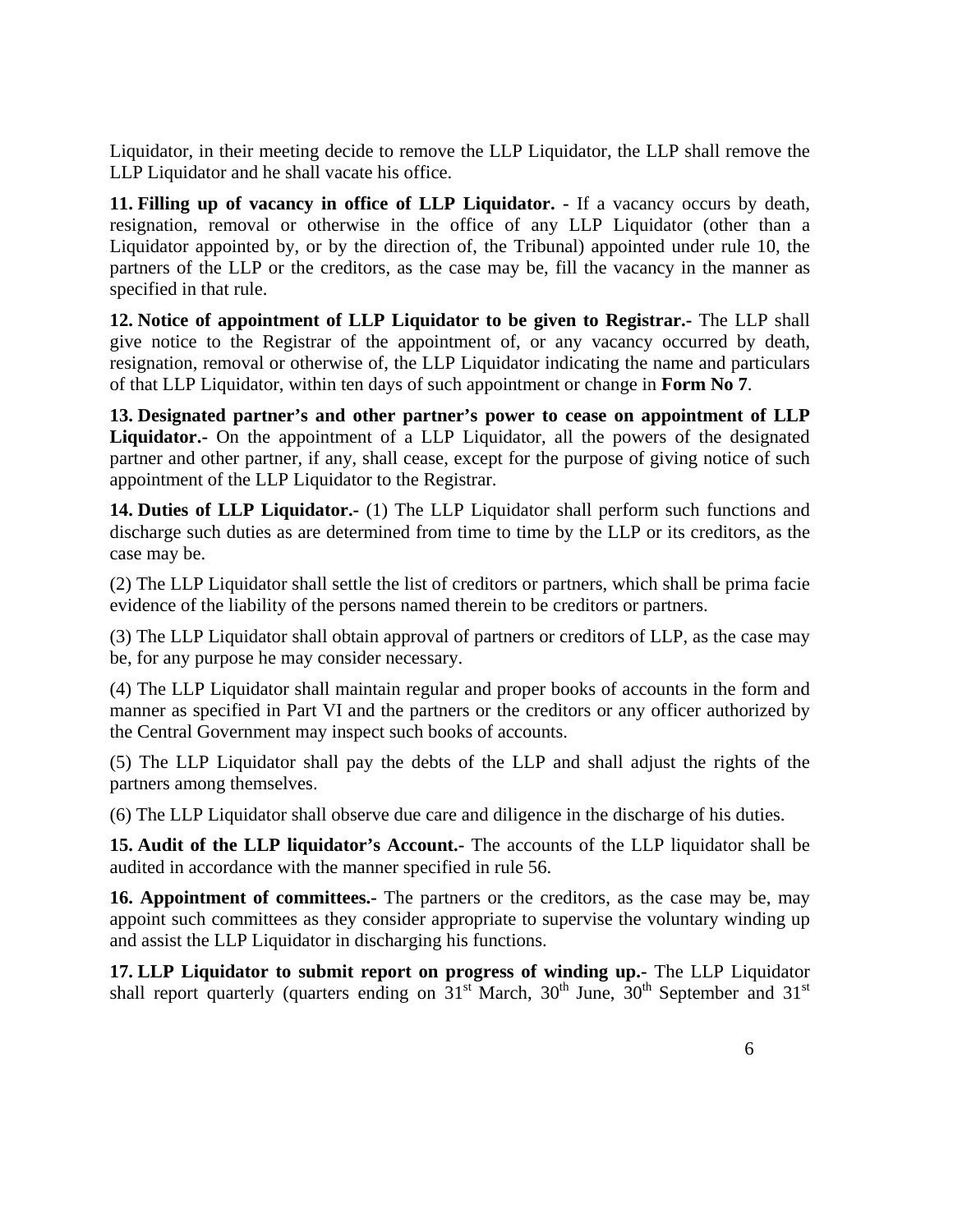December) on the progress of winding up of the LLP in **Form No 8** to the partners or creditors, as the case may be, which shall be made before the end of the following quarter.

**18. Report of LLP Liquidator to Tribunal for examination of persons.**  $\cdot$  (1) Where a report alongwith sufficient evidence is received from the LLP Liquidator that any fraud materially affecting the rights of partners or creditors or interests of LLP or public has been committed by any person in respect of the LLP, the Tribunal may, without prejudice to the continuation of process of winding up under these rules, order for investigation under section 43 and on consideration of the report of such investigation, the Tribunal may pass such order and give such directions as it may consider necessary including the direction that such person shall attend before the Tribunal on a day appointed by it for that purpose and be examined as to the promotion or formation or the conduct of the business of the LLP or as to his conduct and dealings as an officer thereof or otherwise:

 Provided that where the fraud is reported against any person other than a partner or designated partner of the LLP, the LLP Liquidator, before sending a report under this rule to the Tribunal, may intimate it to the partners or designated partners, as the case may be, and include their views in the report.

(2) Without prejudice to powers of Tribunal to make any order under sub-rule (1), the Tribunal shall have power to transfer the winding up proceedings from voluntary winding up to compulsory winding up by Tribunal.

(3) The provisions relating to powers to order public examination of partners, designated partners, officers, etc. under Part VI shall apply mutatis mutandis in relation to any examination directed under sub-rule (1).

**19. Dissolution of LLP.-** (1) As soon as the affairs of a LLP are fully wound up, the LLP Liquidator shall prepare a report stating the manner in which the winding up has been conducted and property has been disposed off, final winding up accounts and explanations, in the **Form No 9**, showing that the property and assets of the LLP have been disposed of and its debts fully discharged or discharged to the satisfaction of the creditors and thereafter seek approval of the partners or the creditors of the LLP, as the case may be, on the said report and the final winding up accounts and explanation in the meeting of partners or creditors:

 Provided that no such meeting of creditors is required, if creditors are paid their dues in the manner provided in rule 8:

 Provided further that approval under this rule may be sought by circulation of relevant resolution in physical form or electronic form:

 Provided also that in case of circulation, if any clarification or further information or supplementary information is required by the partners or the creditors, the same shall be sought by them within thirty days of the date of such circulation and such further or supplementary information shall be provided by the LLP Liquidator within thirty days of receipt of such request.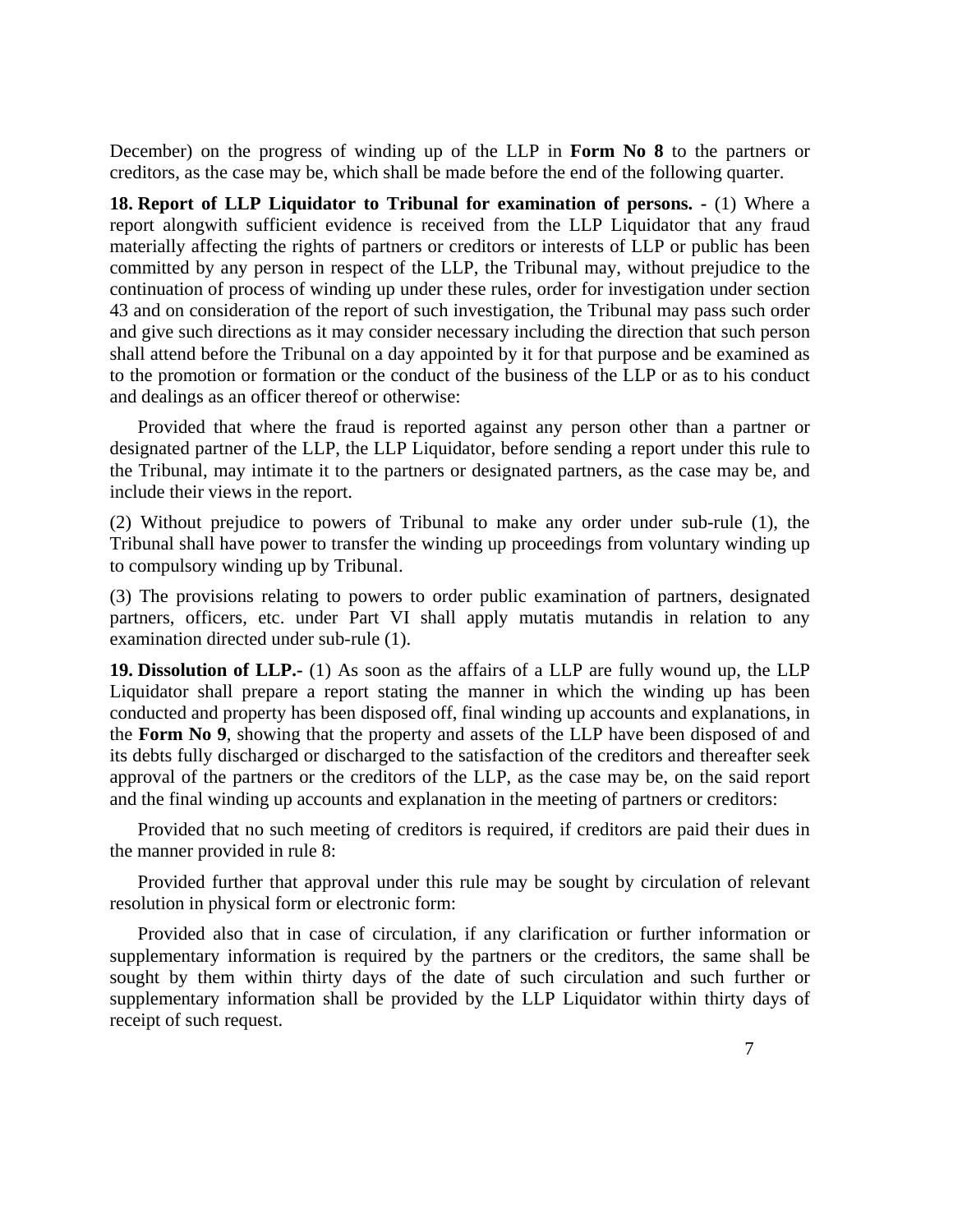(2) If two-thirds of total number of partners or, two thirds in value of creditors, as the case may be, after considering the report, accounts and explanations of the LLP Liquidator are satisfied that the LLP shall be wound up, they shall pass a resolution, within thirty days of receipt of such report, winding up accounts and explanation for its dissolution in the case of meeting or within thirty days of receipt of such circulation or further information, whichever is later, in the case of circulation:

 Provided that in case the requisite number of partners or value of creditors, as the case may be, are not able to decide on the approval of the report of LLP Liquidator, the LLP Liquidator shall make an application to the Tribunal to determine the issue under rule 23 for an order, and order of the Tribunal on the matter shall be binding on all parties.

(3) Within fifteen days after the resolution under sub-rule (2), the LLP liquidator shall-

(a) send to the Registrar a copy of the final winding up accounts, explanation and report in **Form No. 10**; and

(b) file an application with the Tribunal alongwith a copy of the final winding up accounts, explanations and report, for passing an order of dissolution of the limited liability partnership.

(4) If the Tribunal is satisfied, after considering the application, final winding up accounts, explanations and report of the LLP Liquidator, that the process of winding up has been duly followed, the Tribunal may pass an order, within sixty days of the receipt of such application, accounts, explanations and report, that the limited liability partnership shall stand dissolved.

(5) The LLP Liquidator shall file a copy of the order under sub-rule (4) with the Registrar within thirty days in **Form No 11**.

(6) The Registrar, on receiving the copy of the order passed by the Tribunal under sub- rule (4), shall forthwith publish a notice in the Official Gazette that the LLP stands dissolved.

(7) In the event affairs of the LLP are not fully wound up within a period of one year from the date of commencement of voluntary winding up, LLP Liquidator shall file an application before the Tribunal explaining the reasons thereof and seek appropriate directions.

*Explanation*:- (i) For the purpose of this rule, the application may be presented in person or through registered or speed post or any other mode specified in rule 15 of the Limited Liability Partnership Rules 2009;

(ii) In computing the period of thirty days from the date of the order, the requisite time for obtaining a certified copy of the order shall be excluded.

**20. LLP Liquidator to accept contribution, etc., as consideration for sale of property of LLP.-** (1) Where a limited liability partnership (the transferor LLP) is proposed to be, or is in the course of being, wound up voluntarily and the whole or any part of its business or property is proposed to be transferred or sold to any other limited liability partnership (the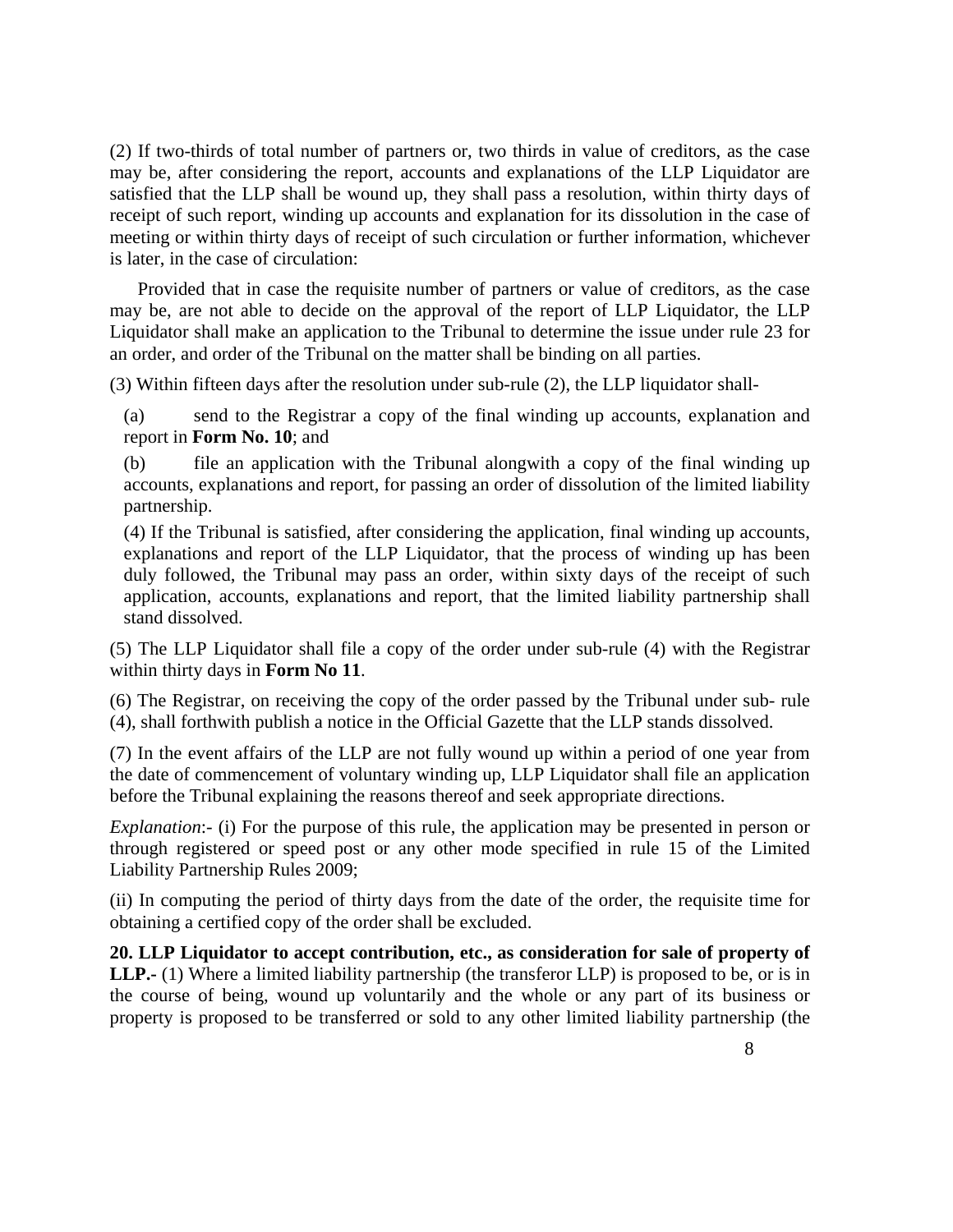transferee LLP), the LLP Liquidator of the transferor LLP may, with the sanction of a resolution of the transferor LLP passed by at least three-fourths of total number of partners conferring on LLP liquidator either a general authority or an authority in respect of any particular arrangement,-

(a) receive, by way of compensation wholly or in part for the transfer or sale, cash, securities, policies, or other like interests in the transferee LLP, for distribution among the partners of the transferor LLP; or

(b) enter into any other arrangement whereby the partners of the transferor LLP may, in lieu of receiving cash, securities, policies or other like interest or in addition thereto, participate in the profits of, or receive any other benefit from, the transferee LLP:

 Provided that no such arrangement shall be entered into without the consent of the secured creditors, if any.

(2) Any transfer, sale or other arrangement in pursuance of this section shall be binding on all the partners of the transferor LLP.

(3) Any partner of the transferor LLP who did not vote in favour of the resolution and expressed his dissent therefrom in writing addressed to the LLP Liquidator and left at the registered office of the limited liability partnership within seven days after the passing of the resolution, may require the LLP Liquidator to purchase his interest at a price to be determined in accordance with the agreement or by the registered valuer.

(4) If the LLP Liquidator decides to purchase such partner's interest, the purchase money, raised by him in such manner as may be determined by a resolution passed by three- fourths of total number of partners, shall be paid before the limited liability partnership is dissolved.

**21. Distribution of property of LLP.-** Subject to the provisions of the Act and these rules in respect of overriding preferential payments, the assets of an LLP shall, on its winding up, be applied in satisfaction of its liabilities pari passu and, subject to such application, shall, unless the LLP Agreement otherwise provides, be distributed among the partners according to their rights and interests in the LLP.

**22. Arrangement between LLP and creditors.-**Any arrangement entered into between an LLP in the course of being wound up and its creditors by three-fourths of the total number of partners of LLP and the three-fourths of the total number of creditors in value shall be binding, provided that the said arrangement is presented before the Tribunal within twenty one days from the date of approval by the LLP and the creditors and is approved by the Tribunal.

23. Application to Tribunal.  $\cdot$  (1) The LLP Liquidator or any partner or creditor may apply to the Tribunal—

(a) to determine any question arising in the course of the winding up of a LLP; or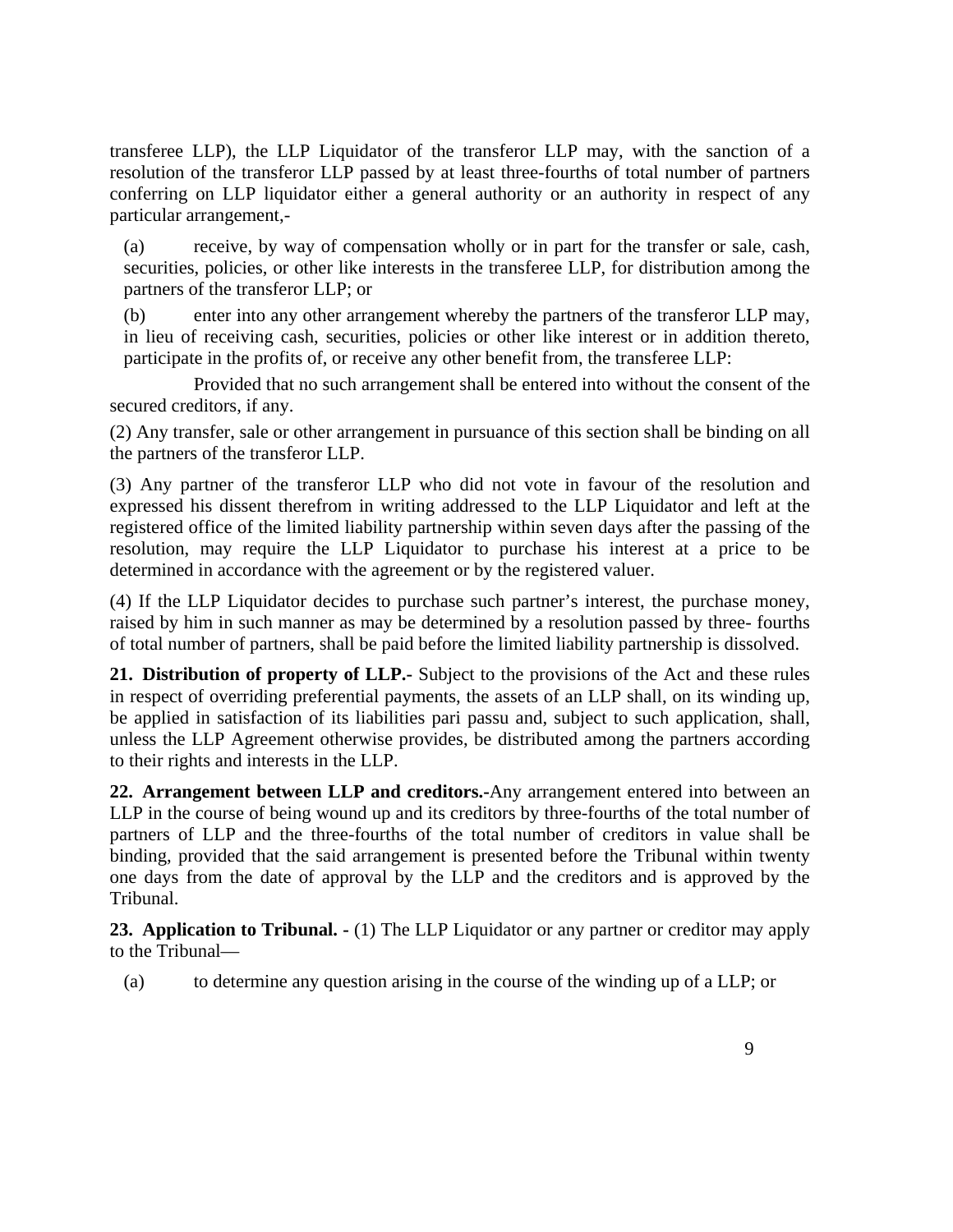(b) to exercise as respects the enforcing, the staying of proceedings or any other matter, all or any of the powers which the Tribunal might exercise, if the LLP were being wound up by the Tribunal.

(2) The LLP Liquidator or any creditor or partner may apply to the Tribunal for an order setting aside any attachment, distress or execution put into force against the estate or effects of the LLP after the commencement of the winding up.

(3) The Tribunal may, on an application under sub-rule (1) or sub-rule (2) allow the application on such terms and conditions as it thinks fit or may make such other order on the application as it thinks fit.

(4) Where an order staying the proceedings in the winding up is made under this rule, a copy of such order shall be filled by the LLP in **Form No 11**, with the Registrar, within thirty days of such order.

*Explanation.*- In computing the period of thirty days from the date of the order, the requisite time for obtaining a certified copy of the order shall be excluded.

**24. Costs of voluntary winding up.-** All costs, charges and expenses properly incurred in the winding up, including the fee of the LLP Liquidator, shall, subject to the rights of secured creditors, if any, and workmen, be payable out of the assets of the LLP in priority to all other claims.

### **Part IV**

### **Winding up by the Tribunal**

**25. Inability to pay debts.-** For the purposes of clause (c) of section 64, an LLP shall be deemed to be unable to pay its debts—

(a) if a creditor, by assignment or otherwise, to whom the LLP is indebted for an amount exceeding one lakh rupees then due, has served on the LLP, by causing it to be delivered at its registered office, by registered post or otherwise, a demand requiring the LLP to pay the amount so due and the LLP has failed to pay the such amount within twenty-one days after the receipt of such demand or to provide adequate security or restructure or compound the debt to the reasonable satisfaction of the creditor;

(b) if any execution or other process issued on a decree or order of any Court or Tribunal in favour of a creditor of the LLP is returned unsatisfied in whole or in part; or

(c) if it is proved to the satisfaction of the Tribunal that the LLP is unable to pay its debts, and, in determining whether a LLP is unable to pay its debts, the Tribunal shall take into account the contingent and prospective liabilities of the LLP.

**26. Petition for winding up.-** (1) An application to the Tribunal for the winding up of an LLP shall be by a petition presented -

(a) by the LLP or any of its partner or partners,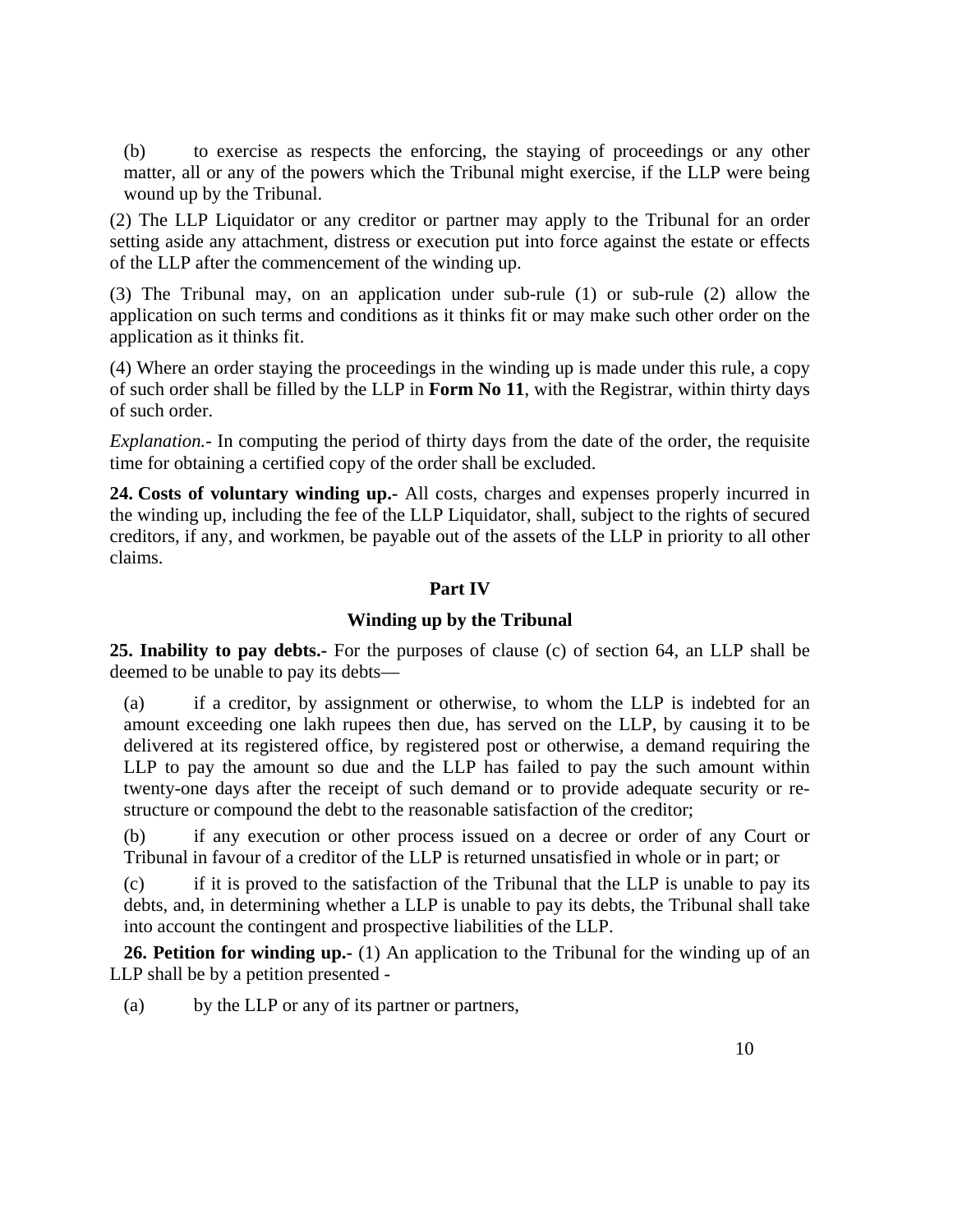(b) by any secured creditor or creditors, including any contingent or prospective creditor or creditors,

(c) by the Registrar, or

(d) by any person authorised by the Central Government in that behalf,

(e) by the Central Government, in a case falling under section 51 of the Act,

(f) by the Central Government or a State Government, in a case falling under clause (d) of section 64.

(2) A partner shall be entitled to present a petition for the winding up of a LLP, notwithstanding that he may have paid his full contribution, or that the LLP may have no assets at all or may have no surplus assets left for distribution among the partners after the satisfaction of its liabilities.

(3) The Registrar shall be entitled to present a petition for winding up on any of the grounds specified in section 64 except on the ground specified in clause (d) of that section:

 Provided that the Registrar shall not present a petition on the ground that the LLP is unable to pay its debts unless it appears to him either from the financial condition of the LLP as disclosed in its Statement of Accounts and Solvency or from the report of an inspector appointed under section 43 that the LLP is unable to pay its debts:

 Provided further that the Registrar shall obtain the previous sanction of the Central Government to the presentation of a petition:

 Provided also that the Central Government shall not accord its sanction for the presentation of the petition unless the LLP concerned has been given a reasonable opportunity of making representations, if any.

(4) A petition filed by the LLP or any of its partner or partners for winding up before the Tribunal shall be admitted only if accompanied by a statement of affairs of the LLP on the date of petition and a resolution of three-fourths of total number of partners in the form and manner specified in Part VI.

(5) Before a petition for winding up of a LLP presented by a contingent or prospective creditor is admitted, the leave of the Tribunal shall be obtained for the admission of the petition and such leave shall not be granted, unless in the opinion of the Tribunal there is a *prima facie* case for the winding up of the LLP and such security for costs has been given as the Tribunal thinks reasonable.

**27. Powers of Tribunal.-** (1) On hearing a winding up petition, the Tribunal may –

- (a) dismiss it, with or without costs;
- (b) make any interim order, as it thinks fit;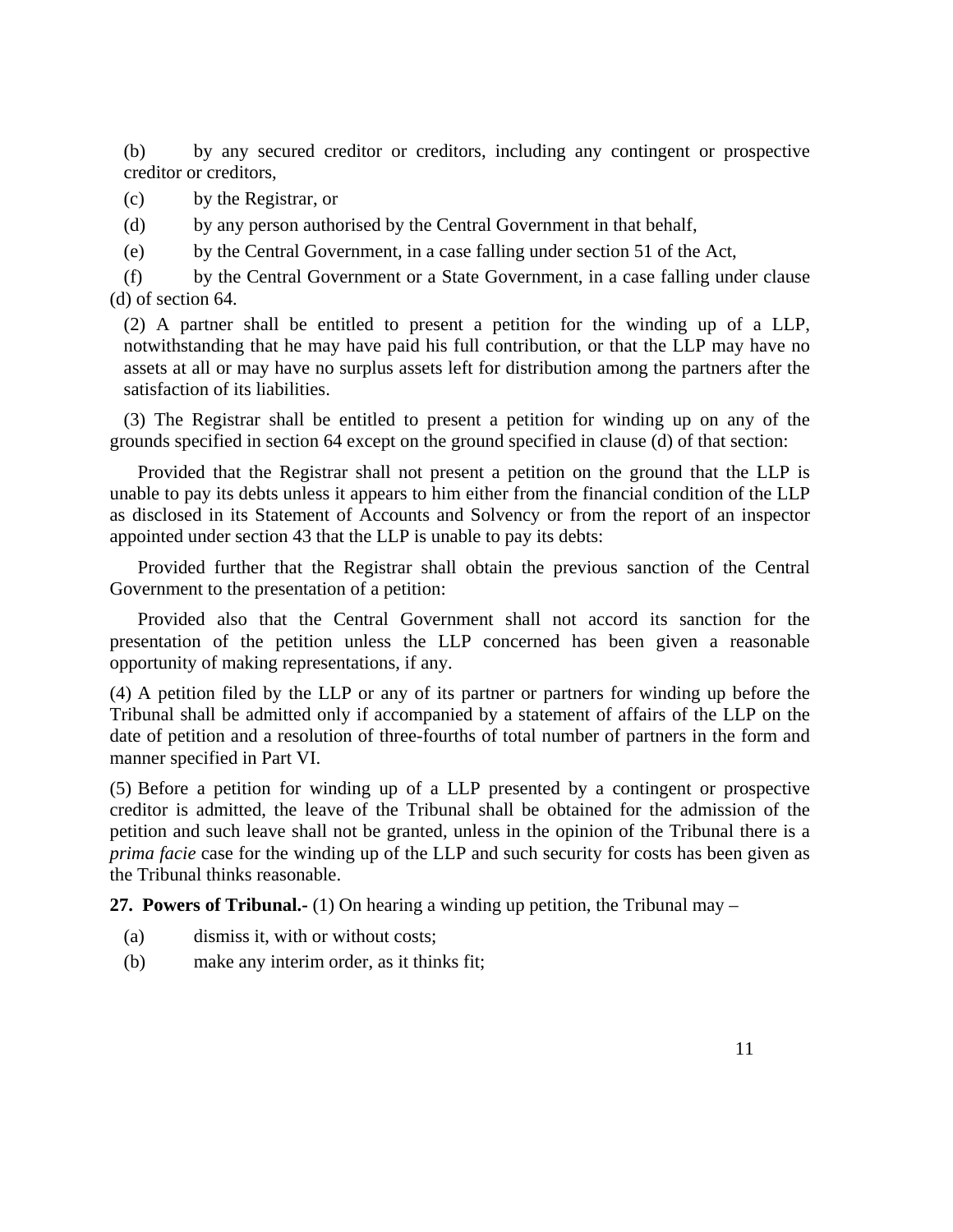(c) direct the action for revival or rehabilitation of the limited liability partnership in accordance with procedure laid down in sections 60 to 62 of the Limited Liability Partnership Act, 2008;

(d) appoint a "Liquidator" as provisional liquidator of the limited liability partnership till the making of a winding up order;

(e) make an order for the winding up of the limited liability partnership with or without costs; or

(f) any other orders or orders as may be considered fit:

 Provided that the Tribunal shall not refuse to make a winding up order on the ground only that the assets of the LLP have been mortgaged for an amount equal to or in excess of those assets, or that the LLP has no assets.

(2) Where a petition is presented on the ground that it is just and equitable that the LLP should be wound up, the Tribunal may refuse to make an order of winding up, if it is of the opinion that some other remedy is available to the petitioners and that they are acting unreasonably in seeking to have the LLP wound up instead of pursuing that other remedy.

(3) Where a Provisional Liquidator is appointed by the Tribunal, the Tribunal may limit and restrict his powers and duties by the order appointing him or by a subsequent order, but otherwise he shall have the same powers and duties as a liquidator.

**28. Directions for filing statement of affairs.-** (1) Where a petition for winding up is filed before the Tribunal by any person other than the LLP, the Tribunal shall, if satisfied that a *prima facie* case for winding up of the LLP is made out, by an order, direct the LLP to file its objections along with a statement of its affairs in the form and the manner specified in Part VI within the time specified in the order:

 Provided that the Tribunal may direct the petitioner to deposit such security for costs as it may consider reasonable as a precondition to issue directions to the LLP.

(2) Notwithstanding any other liability, a LLP which fails to file the statement of affairs as referred to in sub-rule (1), shall forfeit the right to oppose the petition.

(3) Where the Tribunal has made a winding up order or appointed the Liquidator as provisional liquidator, unless the Tribunal in its direction otherwise orders, there shall be made out and filed with the Liquidator a Statement as to affairs of the LLP in the form and the manner as specified in Part VI, within twenty-one days from relevant date or within such extended time not exceeding two months (including the period of twenty-one days) as the Liquidator or the Provisional Liquidator or the Tribunal may for special reasons extend.

 Explanation - The expression 'relevant date' means, in a case where a Provisional Liquidator is appointed, the date of his appointment and in a case where no such appointment is made, the date of the winding up order.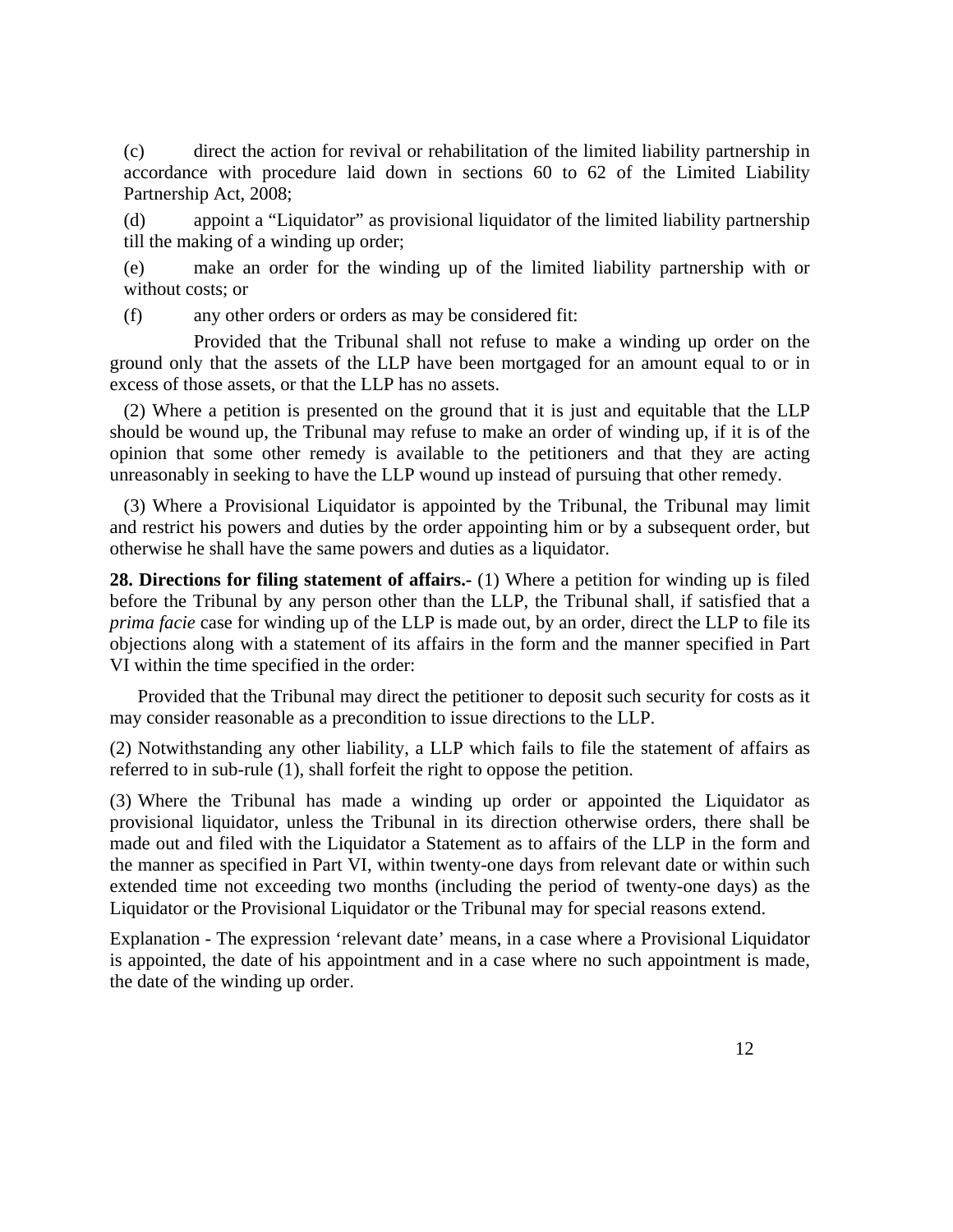(4) The partners and other officers of the LLP, who are or have been responsible for completion of accounts and their audit shall ensure that the accounts of the LLP, in respect of which a petition for winding up is made, are completed and audited in accordance with Limited Liability Partnership Rules 2009, up to the date of the winding up order and submitted to the Tribunal at the cost of the LLP.

(5) The partners and other officers of the LLP, who are or have been responsible for completing accounts and their audit, shall submit the statement of affairs with the Tribunal or the Provisional Liquidator or the Liquidator, as the case may be.

**29. 'Liquidators' and their appointments.-** (1) For the purposes of winding up of a LLP by the Tribunal or for the appointment of Provisional Liquidator, there shall be a *'*Liquidator' who may be either an 'Official Liquidator' or a Liquidator appointed by an order of the Tribunal from the panel maintained by the Central Government.

 Provided that in the absence of any such order, the Official Liquidator shall become or act as 'Liquidator' or 'Provisional Liquidator', as the case may be.

(2) For the purposes of appointment of a Liquidator in the winding up order or appointment of Provisional Liquidator from the panel, the Central Government shall maintain a panel consisting of the names of practicing chartered accountants, advocates, practicing company secretaries, practicing cost and works accountants or firms or bodies corporate having chartered accountants, advocates, company secretaries, cost and works accountants and such other professionals as may be notified by the Central Government or from a firm or a body corporate of persons having a combination of such professionals as may be notified by Central Government and having at least ten years' experience in company or LLP matters and such other qualifications and any other terms and conditions as may be notified by the Central Government.

(3) The Central Government may remove the name of any person or firm or body corporate from the panel maintained under sub-rule (2) on the grounds of misconduct, fraud, misfeasance, breach of duties or professional incompetence:

 Provided that the Central Government before removing the name of any such person or firm or body corporate from panel, shall give him or it a reasonable opportunity of being heard.

(4) Every Liquidator appointed from the panel, shall, before entering upon his duties as a Liquidator of the LLP for which he is appointed, furnish security of such sum and in such manner as the Tribunal may direct. The cost of furnishing the required security shall be borne by the Liquidator and shall not be charged against the assets of the LLP as an expense incurred in the winding up.

(5) If the Tribunal is of the opinion that the security furnished by the Liquidator under subrule (3) is inadequate, the Tribunal may require the Liquidator to furnish additional security. Where the security furnished is excessive, the Liquidator may apply to the Tribunal for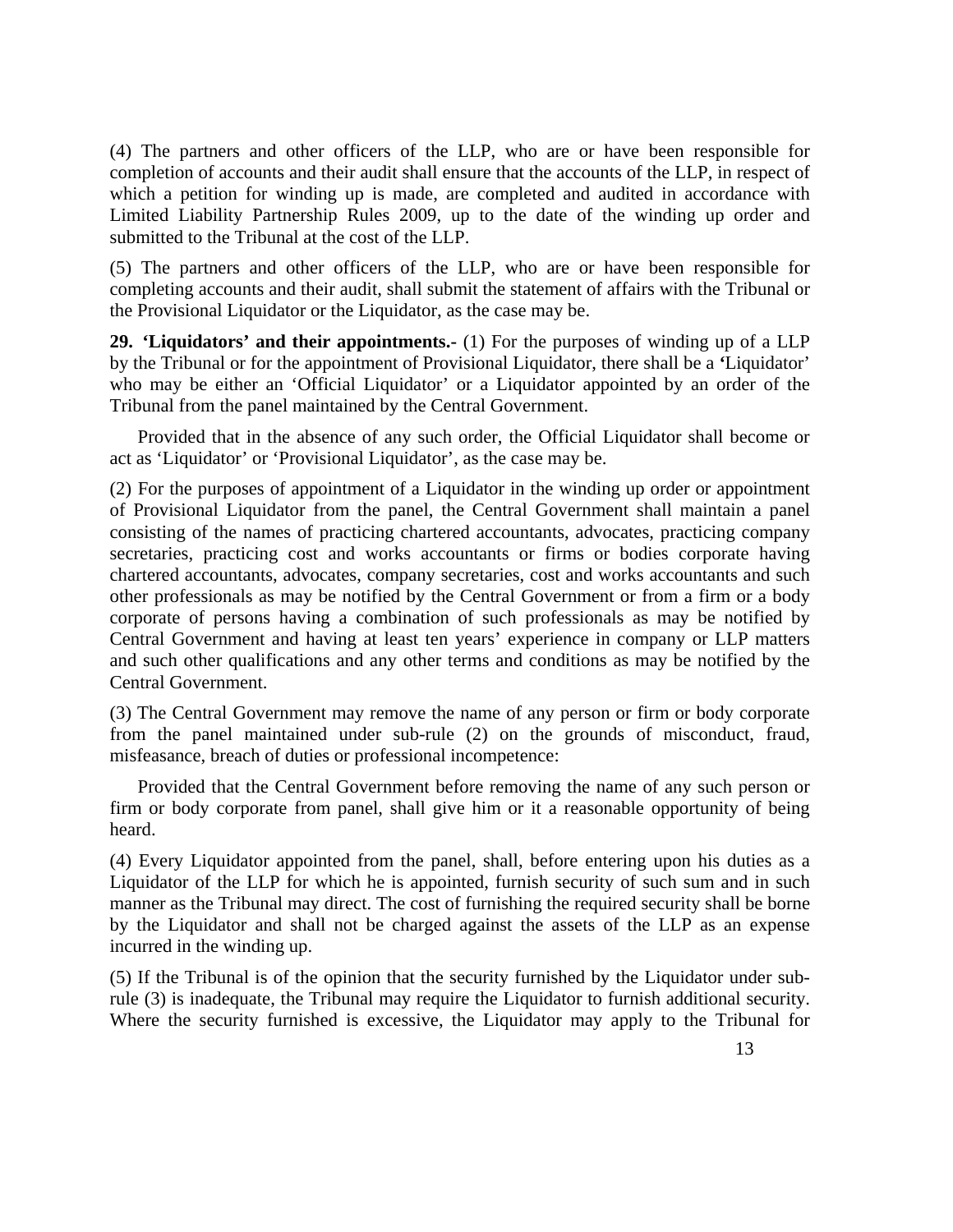reducing the amount of security, and the Tribunal may make such order thereon as it thinks fit.

(6) The terms and conditions of appointment of a liquidator from panel and the fee payable to him shall be specified by the Tribunal on the basis of task required to be performed, experience, qualification and size of the LLP.

(7) On appointment as Provisional Liquidator or Liquidator from panel, such liquidator shall file a declaration in the **Form No 6** disclosing conflict of interest or lack of independence in respect of his appointment, if any, with the Tribunal and such obligation shall continue throughout the term of his or its appointment.

(8) A Liquidator shall be described by the style of "The Liquidator" of the particular LLP in respect of which he acts and not by his or its name.

**30. Removal and replacement of liquidator, etc.-** (1) The Tribunal may, on a reasonable cause being shown and for reasons to be recorded in writing, remove the Provisional Liquidator or the Liquidator, appointed from the panel on any of the following grounds, namely:-

- (a) misconduct,
- (b) fraud or misfeasance,

(c) professional incompetence or failure to exercise due care and diligence in performance of the powers and functions;

(d) inability to act as liquidator,

(e) conflict of interest or lack of independence during the term of his appointment.

(2) If any vacancy occurs due to death, resignation, removal or otherwise in the office of liquidator, the Tribunal may transfer the work assigned to him to another Liquidator for reasons to be recorded in writing.

(3) Where the Tribunal is of the opinion that any liquidator under this rule is responsible for causing any loss or damage to the LLP due to fraud or misfeasance or failure to exercise due care and diligence in the performance of his powers and functions, the Tribunal may recover or cause to be recovered such loss or damage from the liquidator and pass such other orders as it may think fit.

(4) The Tribunal shall, before passing any order under this rule, provide a reasonable opportunity of being heard to the liquidator.

# **31. Winding up order to be communicated to the liquidator and the Registrar**

(1) Where the Tribunal makes an order for the winding up of a LLP, it shall, within a period not exceeding fifteen days from the date of passing of the order, cause intimation thereof to be sent to the Liquidator and the Registrar in **Form No 12**.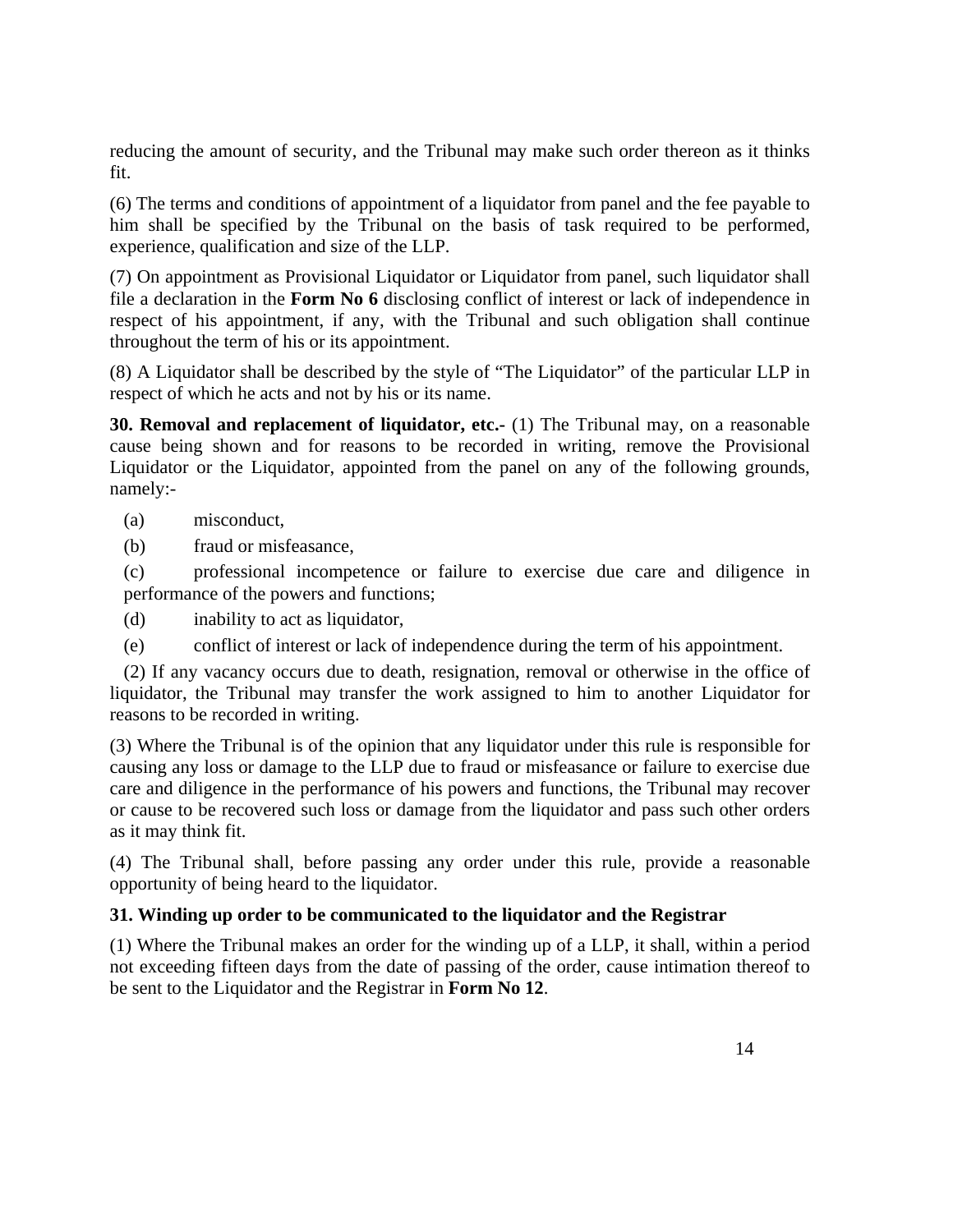(2) On the making of a winding up order, it shall be the duty of the petitioner in the winding up proceedings and of the LLP to file with the Registrar a certified copy of the order with in fifteen days of the making of the order.

(3) On receipt of the intimation under sub-rule (1), the Registrar shall make an endorsement to that effect in his records relating to the LLP and notify in the Official Gazette that such an order has been made.

(4) On receipt of the intimation under sub-rule (1), a notice shall be sent by Liquidator to the registered office of the LLP by registered post and Liquidator shall serve notice to the partners, designated partners, officers, employees including Chief Executive Officer, Chief Finance Officer and auditors and secured creditors, if any, within fifteen days of the receipt of the intimation, for the purpose of custody of the property, assets, effects, actionable claims, books of accounts or other documents.

(5) The winding up order shall be deemed to be a notice of discharge to the officers, employees and workmen of the LLP, except when the business of the LLP is continued.

**32. Winding up to operate in favour of all creditors and partners.-**An order of winding up of an LLP shall operate in favour of all the creditors and all the partners.

**33. Jurisdiction of Tribunal.-** The Tribunal shall, notwithstanding anything contained in any other law for the time being in force, have jurisdiction to entertain, or dispose of -

(a) any suit or proceeding by or against the LLP ;

(b) any claim made by or against the LLP, including claims by or against any of its branches in India ;

(c) any application made under sections 60 to 62 of the Act;

(d) any scheme submitted under the Act or any other law, for the time being in force, for revival and rehabilitation of LLP;

(e) any question of priorities or any other question whatsoever, whether of law or fact, which may relate to or arise in the course of the winding up of the LLP , whether such suit or proceeding has been instituted or such claim or question has arisen or arises or such application is made or has been made or such scheme is submitted or has been submitted, before or during the pendency of winding up petition or after the winding up order is made.

**34. Submission of report by Liquidator.** (1) Where the Tribunal has made a winding up order , the Liquidator shall, within sixty days from the date of winding up order, submit to the Tribunal, a report containing the following particulars, namely:-

(a) the nature and details of the assets of the LLP including their location and value, stating separately the cash balance in hand and in the bank, if any, and the marketable securities, if any, held by the LLP:

 Provided that the valuation of the assets shall be obtained from the panel of the valuers maintained by the Liquidator;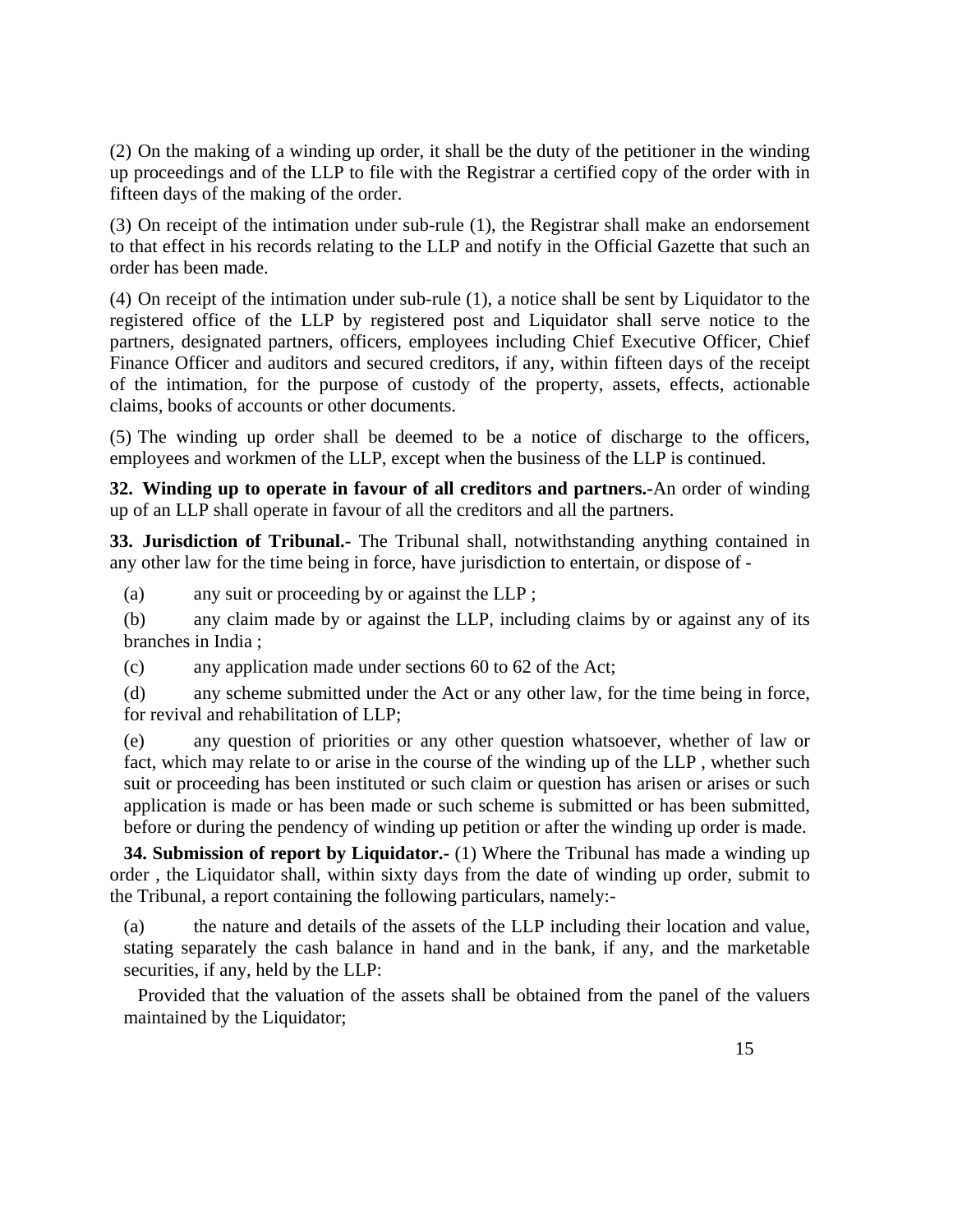(b) amount of contribution received and outstanding from partners;

(c) the existing and contingent liabilities of the LLP including names, addresses and occupations of its creditors, stating separately the amount of secured and unsecured debts, and in the case of secured debts, particulars of the securities given, whether by the LLP or a partner or an officer thereof, their value and the dates on which they were given;

(d) the debts due to the LLP and the names, addresses and occupations of the persons from whom they are due and the amount likely to be realised on account thereof;

(e) guarantees, if any, given by the LLP;

(f) list of partners and dues if any payable by them and details of any outstanding contributions;

(g) details of intangible assets such as trade marks, intellectual property rights etc. owned by the LLP;

(h) details of subsisting contracts, joint ventures and collaborations, if any;

(i) details of other LLPs or companies, etc. in which LLP has any stake;

(j) details of legal cases filed by or against the LLP;

(k) details of the properties, assets, books of records and other documents taken under the custody of the Liquidator.

(l) scheme of revival or rehabilitation of LLP, if any, and

(m) any other information which the Tribunal may direct or the Liquidator may consider necessary to include.

(2) The Liquidator may include in his report the manner in which the LLP was promoted or formed and whether in his opinion any fraud has been committed by any person in its promotion or formation or by any officer of the LLP in relation to the LLP since the formation thereof and any other matters which, in his opinion, it is desirable to bring to the notice of the Tribunal.

(3) The Liquidator may make, in the report under sub-rule (1), the viability of the business of the LLP or the steps which, in his opinion, are necessary for maximizing the value of the assets of the LLP.

(4) The Liquidator may, if he thinks fit, make any further report or reports in respect of such matters, which in his opinion, it is desirable to bring to the notice of the Tribunal.

(5) Any person describing himself in writing to be a creditor or a partner of the LLP shall be entitled by himself or by his agent at all reasonable times to inspect the report submitted in accordance with this rule and take copies thereof or extracts there from on payment of the fee prescribed in Annexure.

**35. Directions of Tribunal on report of Liquidator etc.-** (1) The Tribunal shall, on consideration of report of Liquidator under rule 34, subject to these rules, fix a time limit within which the entire proceedings shall be completed and the LLP dissolved: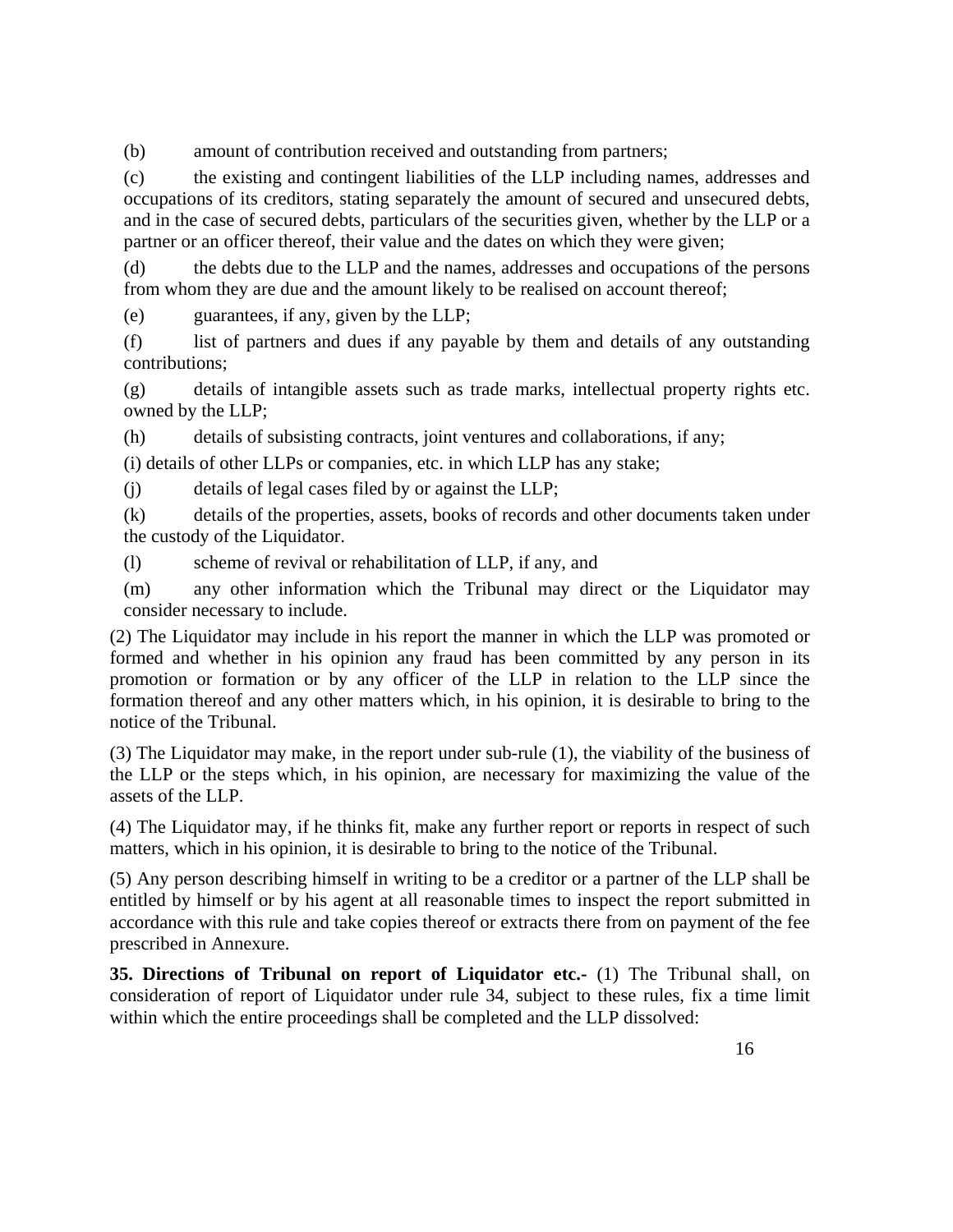Provided that the Tribunal may, if it is of the opinion, at any stage of the proceedings, or on examination of the reports submitted to it by the Liquidator and after hearing the Liquidator, creditors or partners, that it will not be advantageous or economical to continue the proceedings, reduce the time-limit within which the entire proceedings shall be completed and the LLP dissolved:

 Provided further that in the event any such individual proceedings or activity to be completed by the liquidator or his agent for which the time is fixed under these rules, in the opinion of the liquidator which can not be completed within such time, Tribunal, after satisfying itself, on an application of the liquidator, may extend the time, but not exceeding further thirty days.

(2) The Tribunal may, on examination of the reports submitted to it by the Liquidator and after hearing the Liquidator, creditors or partners, order sale of the LLP as a going concern or its assets or part thereof:

 Provided that the Tribunal may, where it considers fit, appoint a Sale Committee comprising such creditors, partners and officers or employees of the LLP as the Tribunal may decide to assist the Liquidator under this sub-rule:

 Provided further that where the Tribunal is of the opinion that an LLP can be revived or rehabilitated, it may, direct that an action for revival or rehabilitation may be taken in accordance with the procedures prescribed under sections 60 to 62 of the Act.

(3) Where a report is received from the Liquidator that a fraud has been committed in respect of the LLP, the Tribunal shall, without prejudice to the process of winding up, order for investigation under section 43, and on consideration of the report of such investigation, it may pass order and give such directions as it may think appropriate.

(4) The Tribunal may order such steps as may be necessary to protect, preserve or enhance the value of the assets of the LLP.

(5) The Tribunal may pass such other order or give such other directions as it considers fit.

**36. Custody of LLP's properties. -** (1) Where a winding up order has been made or where a Provisional Liquidator has been appointed, the liquidator shall, on the order of the Tribunal, forthwith take into his custody or under his control all the property, assets, effects and actionable claims to which the LLP is or appears to be entitled to and take such steps and measures, as may be necessary, to protect and preserve the properties of the LLP.

(2) On an application by the Liquidator or the Provisional Liquidator, as the case may be, the Tribunal may, require any partner and any trustee, receiver, banker, agent, officer or other employee of the LLP or any other person, to pay, deliver, surrender or transfer forthwith, or within such time as the Tribunal directs, to the Liquidator or the Provisional Liquidator, as the case may be, any money, property or books and papers in his custody or under his control to which the LLP is entitled.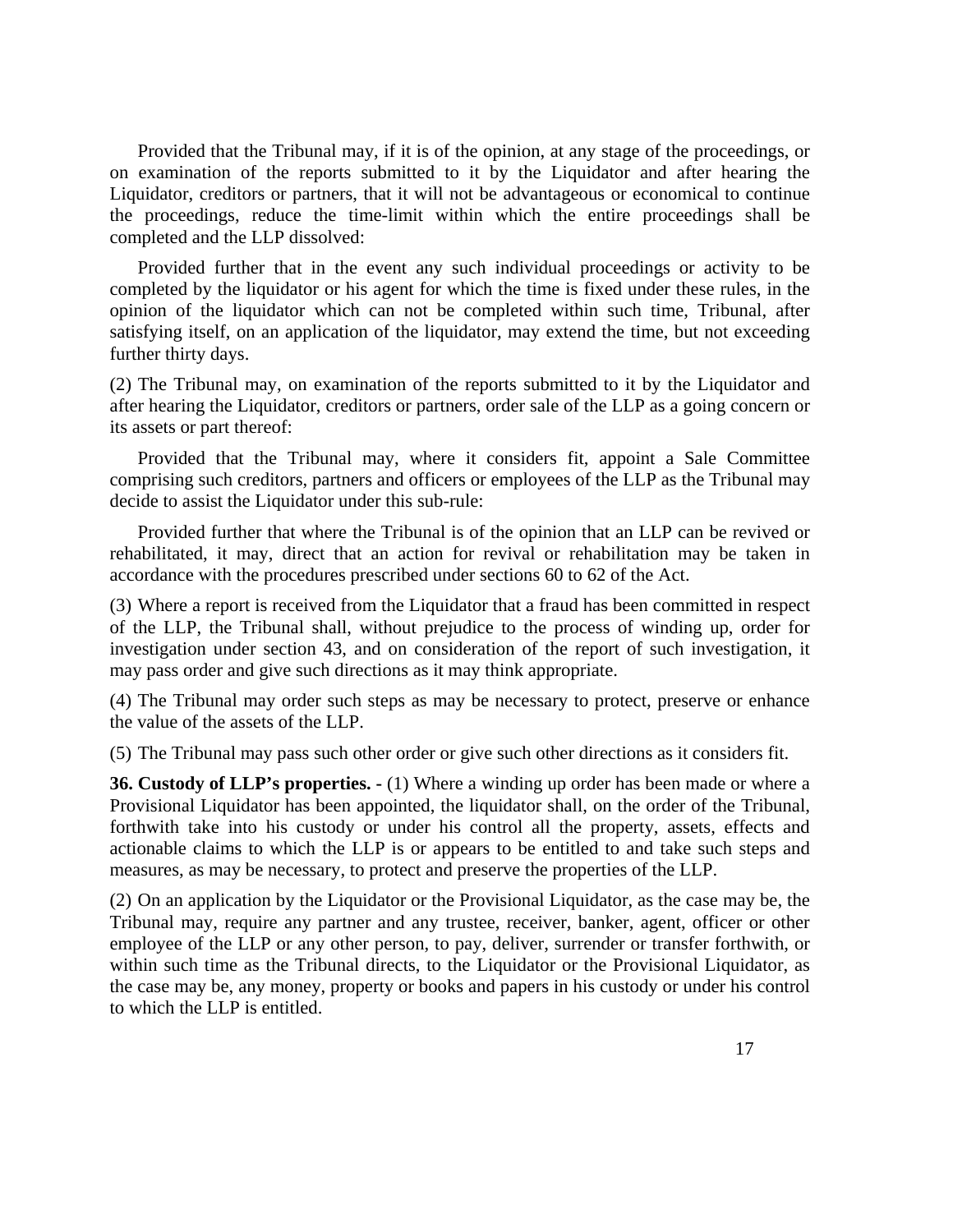(3) For the purpose of enabling the Liquidator or the Provisional Liquidator, as the case maybe, to take into his custody or under his control any property, effects or actionable claims and books of accounts to which the LLP is or appears to be entitled, on an application by the Liquidator or the Provisional Liquidator, as the case may be, the Tribunal may, direct Chief Presidency Magistrate or the District Magistrate within whose jurisdiction such property, effects or actionable claims or any books of account or other documents of the LLP may be found, to take possession of such property, assets, effects, actionable claims, books of accounts or other documents and delivered the possession thereof to the Liquidator or the provision Liquidator.

(4) All the property and effects of the LLP shall be deemed to be in the custody of the Tribunal from the date of the order for the winding up of the LLP.

**37. Partners, officers, employees, etc. to discover and deliver property, books, etc. and to cooperate with Liquidator.-** (1) The partners, designated partners, officers and employees, past and present including Chief Executive Officer and Chief Finance Officer of the LLP shall discover all the property, assets, effects, actionable claims, books of accounts or other documents and deliver the possession thereof to the liquidator or the Provisional Liquidator, as the case may be, within sixty days of the relevant date as defined in rule 28. It shall be the duty of all persons having custody of any property, assets, effects, books of account or other documents to deliver possession thereof to the liquidator.

(2) The partners, designated partners, officers and employees, past and present, including Chief Executive Officer and Chief Finance Officer and auditors shall extend full cooperation to the Liquidator in discharge of his functions and duties. The liquidator may hold personal interviews with any such person including the person having custody of property, assets, effects, books of accounts or other documents for the purpose of investigating the LLP's affairs, and it shall be the duty of every such person to attend on the liquidator at such time and place as the liquidator may appoint and give the liquidator all information that he may require and answer all such questions as may be put to him by the liquidator. The liquidator shall maintain minutes of the interview held by him or memoranda containing the substance of such interviews. In case of any failure to extent such cooperation, Liquidator may apply to the Tribunal for such directions.

**38. Application of assets. -** Assets of the LLP shall be applied first for the payment of the cost including expenses, charges or fees and remuneration of the Liquidator incurred in the winding up of the LLP and thereafter be applied for the discharge of its liabilities *pari passu*  in accordance with the provisions of the Act and the rules.

**39. Committee of inspection. –** (1) The Tribunal may, at the time of making an order for the winding up of an LLP or at any time thereafter, direct that there shall be appointed a committee of inspection (hereafter referred to as the Committee) to act with the liquidator.

(2) A Committee of inspection appointed shall consist of such number of members not exceeding twelve, as the Tribunal may order, being creditors and partners of the LLP or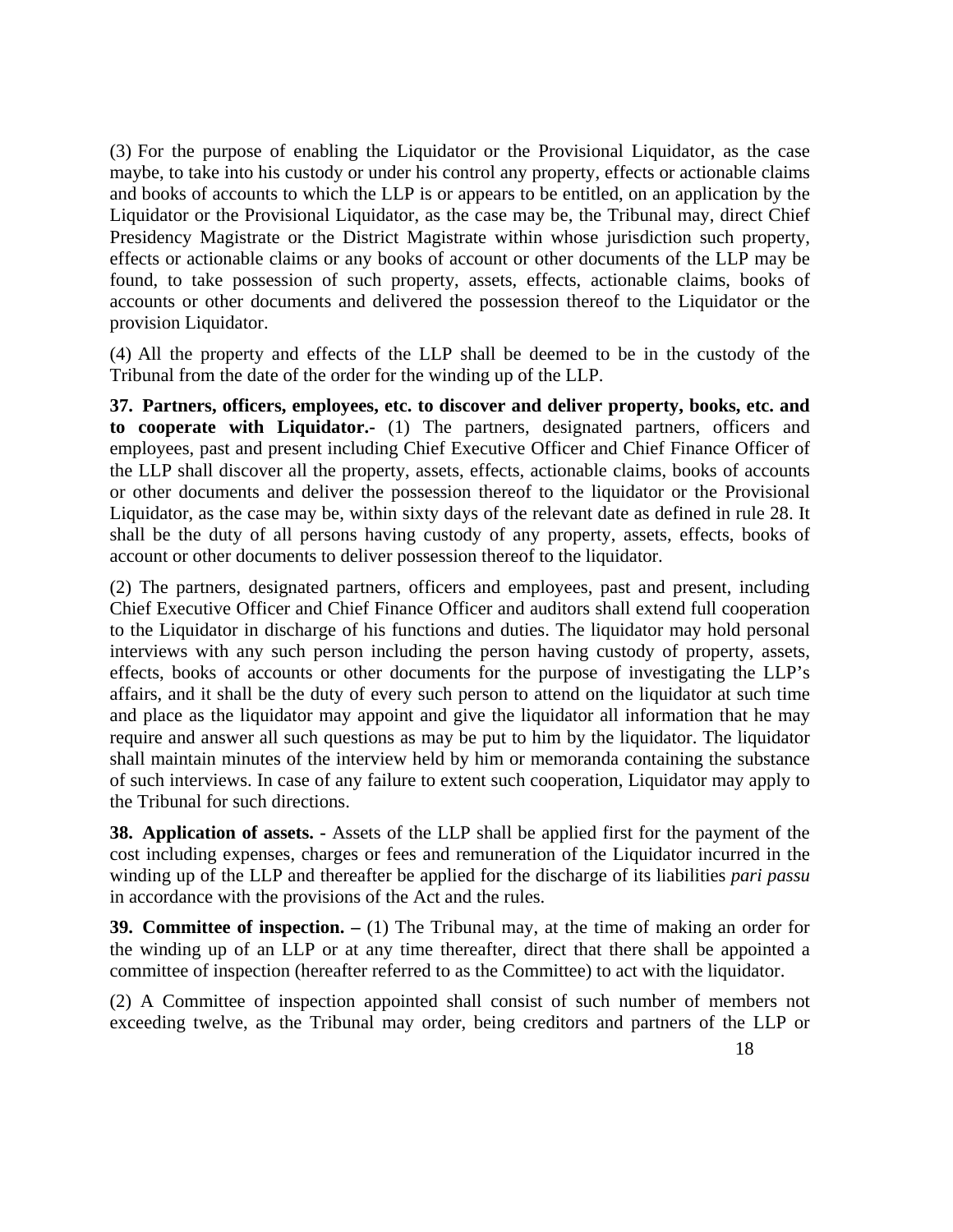persons holding general or special powers of attorney from creditors or partners in such proportions as may be agreed on by the meeting of creditors and parties or in case of difference of opinion be determined by the Tribunal.

(3) The Liquidator shall convene a meeting of partners and creditors, if any, (as ascertained from the books and documents of the LLP) within thirty days from the date of order of winding up for enabling the Tribunal to determine the persons who may be members of the committee of inspection.

(4) The Committee shall meet at such times as it may from time to time appoint and the liquidator or any member of the committee may also call a meeting of the committee as and when he thinks necessary.

(5) The quorum for a meeting of the committee shall be one-third of the total number of the members, or two, whichever is higher.

(6) The Committee may act by a majority of its members present at a meeting, but shall not act unless a quorum is present.

(7) A member of the committee may resign by notice in writing signed by him and delivered to the liquidator.

(8) If a member of the committee is adjudged an insolvent, or compounds or arranges with his creditors, or is absent from five consecutive meetings of the Committee without the leave of those members who, together with himself, represent the creditors or partners, as the case may be, his office shall become vacant.

(9) A member of the Committee may be removed at a meeting of creditors if he represents creditors, or at a meeting of partners if he represents partners, agreed by majority.

(10) On a vacancy occurring in the Committee, the liquidator shall forthwith summon a meeting of creditors or of partners, as the case may require, to fill the vacancy; and the meeting may, by resolution, re-appoint the same, or appoint another, creditor or partner to fill the vacancy:

 Provided that if the liquidator, having regard to the position in the winding up, is of the opinion that it is unnecessary for the vacancy to be filled, he may apply to the Tribunal and the Tribunal may make an order that the vacancy shall not be filled, or shall not be filled except in such circumstances as may be specified in the order.

(11) The continuing members of the Committee, if not less than two, may act notwithstanding any vacancy in the committee.

(12) As soon as possible after the holding of the said meetings, the Liquidator shall report the result thereof to the Tribunal for further directions.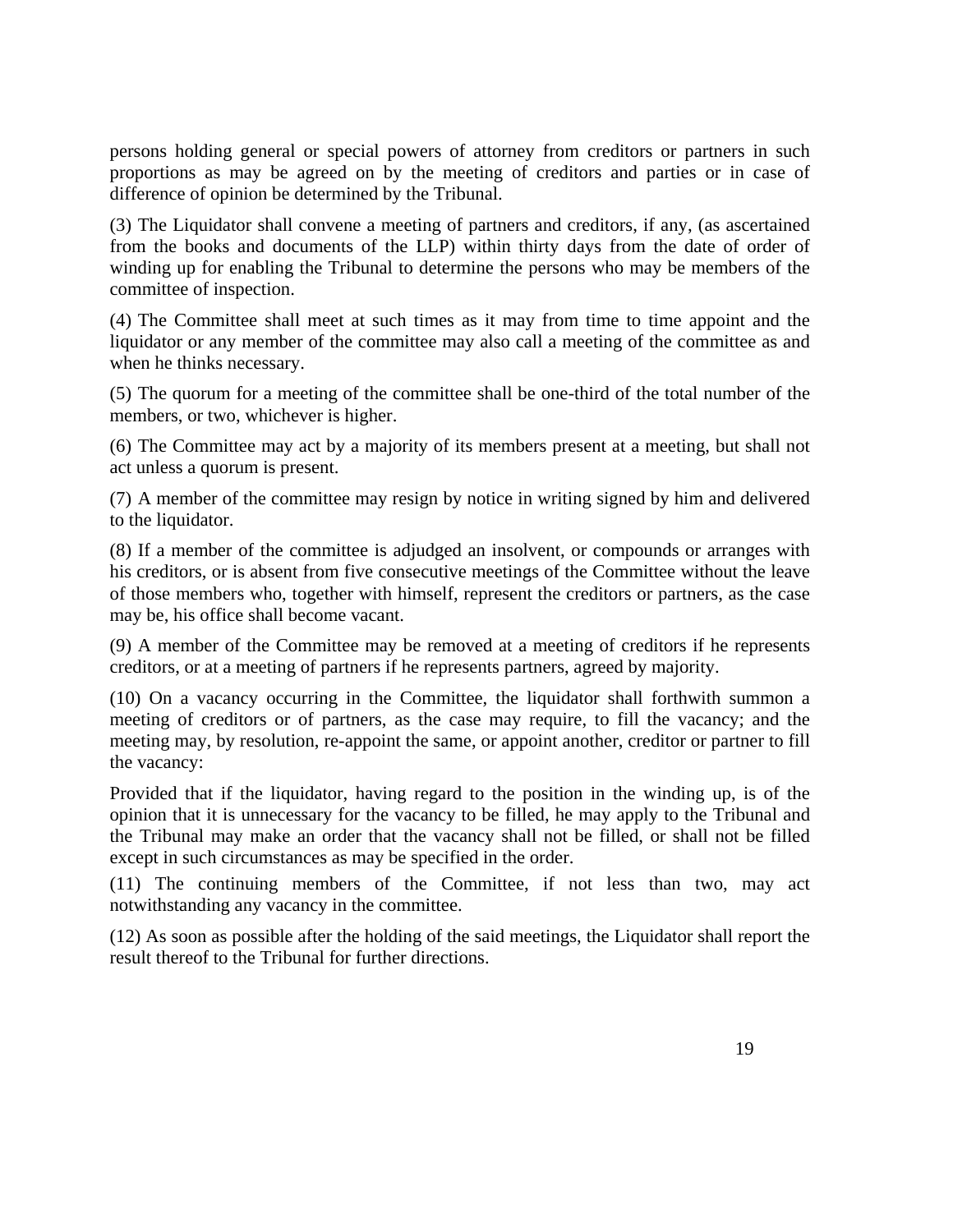(13) An application by the Liquidator for an order that a vacancy occurring in the Committee shall not be filled, shall be made upon a notice to the remaining members of the Committee and such other persons as the Tribunal may direct.

(14) Neither the Liquidator nor any member of the Committee shall, while acting as liquidator or member of such Committee in any winding-up, either directly or indirectly, by himself or any employer, partner, clerk, agent, servant or relative, become purchaser of any part of the LLP's assets or be entitled to derive any profit from any transaction arising out of the winding up except by leave of the Tribunal and any purchase made contrary to the provisions of this rule may be set aside by the Tribunal on the application of the Liquidator or of a creditor or partner, as the case may be, and the Tribunal may make such order as to costs, as it may think fit.

(15) Where the sanction of the Tribunal to a payment to a member of the Committee of Inspection for services rendered by him in connection with the administration of the LLP's assets is obtained, the order of the Tribunal shall specify the nature of the services, and such sanction shall only be given where the service performed is of a special nature:

 Provided that except by the express sanction of the Tribunal, no remuneration shall be paid to a member of the Committee for services rendered by him in the discharge of the duties attaching to his office as a member of such Committee.

## **40. Submission of periodical reports, etc. to the Tribunal. -**

(1) The Liquidator shall report quarterly (quarters ending on  $31<sup>st</sup>$  March,  $30<sup>th</sup>$  June,  $30<sup>th</sup>$ September and 31<sup>st</sup> December) on the progress of winding up of the LLP in **Form No. 13** to the Tribunal, which shall be made before the end of the following quarter.

(2) The Tribunal may, on an application by the Liquidator, review any order made by it and make such modifications as it thinks fit with or without any further directions.

**41. Duties of Liquidator.-**(1) Subject to sanction by the Tribunal, the Liquidator in a winding up by the Tribunal shall perform all or any of the following duties:

(a) to carry on the business of the LLP as may be necessary for the beneficial winding up of the LLP;

(b) to do all acts and to execute, in the name and on behalf of the LLP, all deeds, receipts, and other documents, and for that purpose, to use, when necessary, the LLP's seal, if any;

(c) to take custody of property, assets, actionable claims, books of accounts and other documents;

(d) to sell the immovable and movable property including intangible assets such as intellectual property rights, trademarks, logo, etc. and actionable claims of the LLP by public auction or inviting bids or tenders or private contracts with power to transfer such property to any person or body corporate, or to realize any debts;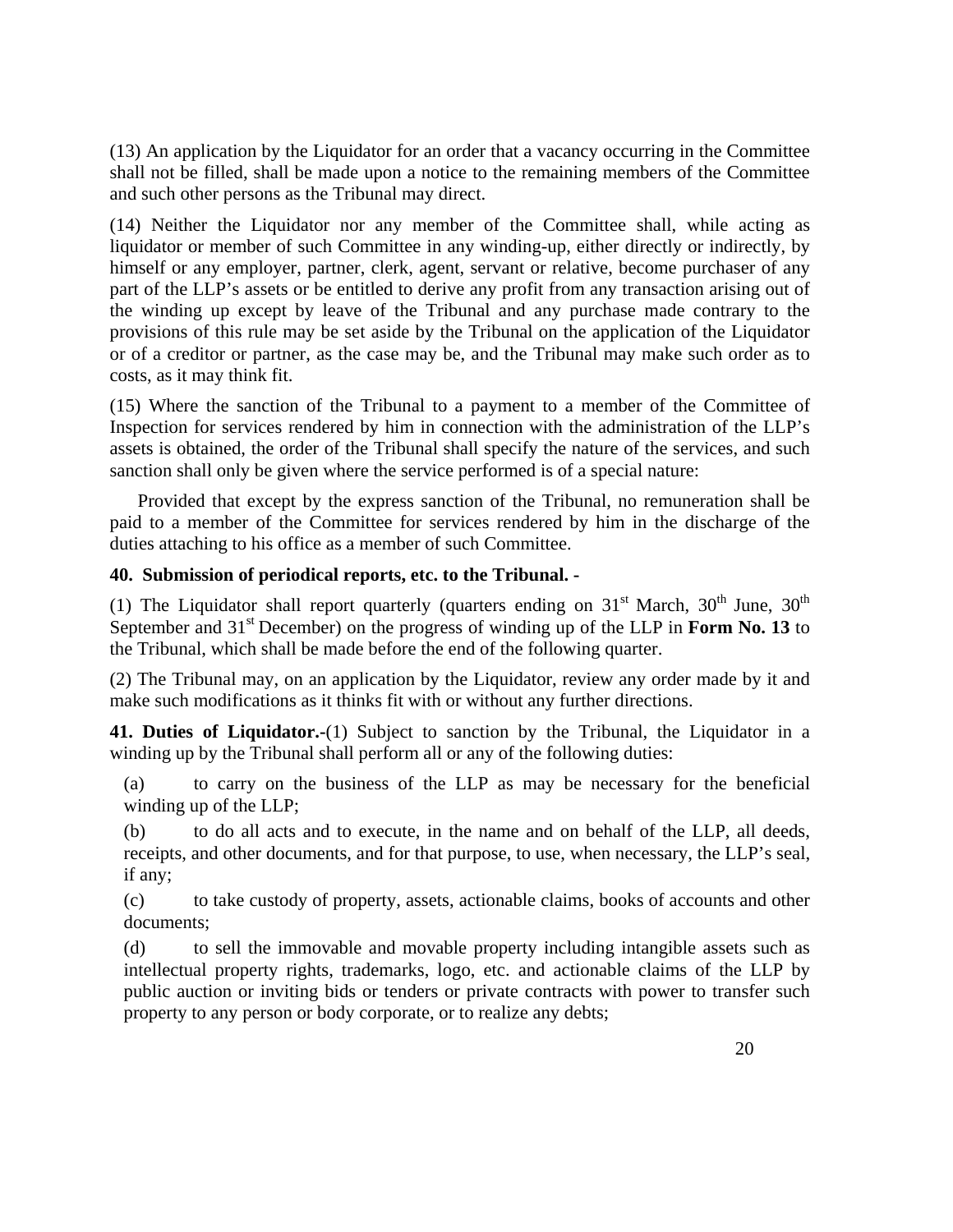(e) to inspect the records and returns of the LLP on the files of the Registrar or any other authority;

(f) to prove rank and claim in the insolvency of any partner for any balance against his estate, and to receive distributable sums in the insolvency, in respect of that balance, as a separate debt due from the insolvent, and rateably with the other separate creditors;

(g) to draw, accept, make and endorse any bill of exchange, *hundi* or promissory note in the name and on behalf of the LLP, with the same effect with respect to the liability of the LLP as if the bill, *hundi*, or note had been drawn, accepted, made or endorsed by or on behalf of the LLP in the course of its business;

(h) to take out, in his official name, letters of administration to any deceased partner, and to do in his official name any other act necessary for obtaining payment of any money due from a partner or his estate which cannot be conveniently done in the name of the LLP, and in all such cases, the money due shall, for the purpose of enabling the Liquidator to take out the letters of administration or recover the money, be deemed to be due to the Liquidator himself;

(i) to apply to the Tribunal for such orders or directions as may be necessary for the winding up of the LLP;

(j) to appoint security guards or security agency from the panel maintained by the Liquidator, to protect the property and assets of the LLP taken into his custody, in consultation with secured creditors or after giving them notice;

(k) to make out an inventory of the assets, books and records either by the Liquidator himself or by the panel of experts maintained by the Liquidator, in consultation with secured creditors or after giving them notice;

(l) to appoint valuers including chartered surveyors or chartered accountants, from the panel maintained by the Liquidator to assess the value of the LLP's assets within fifteen days after taking into custody of property, assets and effects or actionable claims, in consultation with secured creditors or after giving them notice;

(m) to give an advertisement, inviting bids for sale of the assets of the LLP, within fifteen days from the date of receiving valuation report ;

(n) to apply to the Tribunal for an order directing any person who, in his opinion, is competent to furnish a statement of the affairs under rule 28 and such person shall be served a notice by the liquidator to submit and verify the statement of affairs by the LLP;

(o) to carry out investigation into the affairs of the LLP relating to fraudulent conduct or business, misfeasance etc, either himself or by the Chartered Accountants appointed from the panel maintained by the Liquidator and submit report on such investigation to the Tribunal within one year from the date of the winding up order or within such extended time as may be granted by the Tribunal on an application by the Liquidator: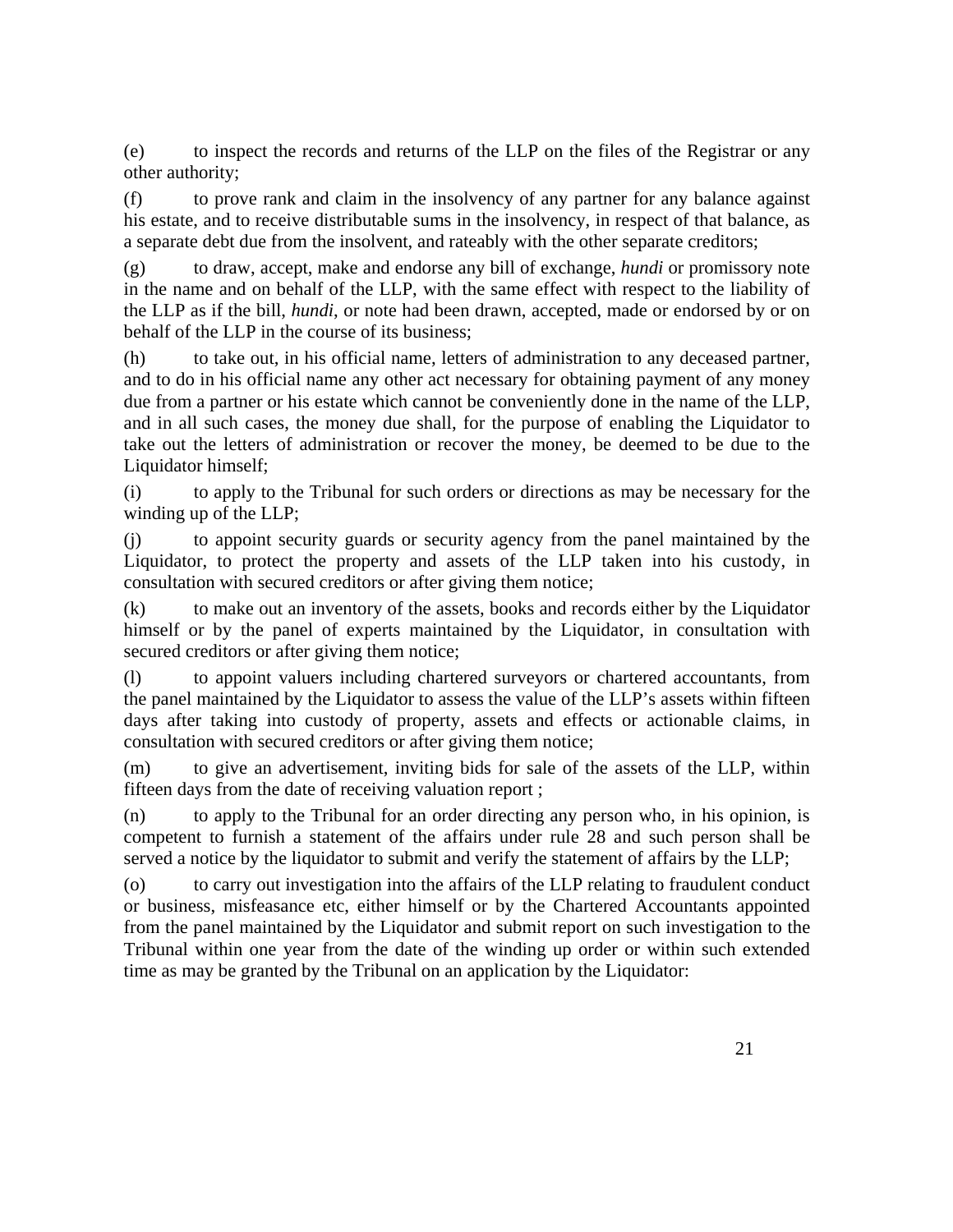Provided that if in the opinion of the Liquidator no such investigation is required, the Liquidator shall submit a report to the Tribunal, explaining the reasons thereof, within one year from the date of winding up order;

(p) to call any person for recording any statement for the purpose of investigating the affairs of the LLP being wound up and it shall be the duty of every such person to attend to the liquidator at such time and place as the liquidator may appoint and give the liquidator all information which he may require and answer all such questions relating to winding up of LLP as may be put to him by the liquidator;

(q) to maintain a separate bank account for each LLP under his charge for depositing the sale proceeds of the assets and recovery of debts of each LLP;

(r) to maintain proper books of account in respect of all receipts and payments made by him in respect of each LLP and submit statement of accounts to the Tribunal;

(s) to invite claims from the creditors, examine the proof and prepare and submit the list of creditors and partners; and

(t) to do all such other acts and things as may be necessary for the winding up of the LLP and distribution of its assets.

(2) Every bidder shall, in response to advertisement referred to in clause (m) of sub-rule (1), deposit, his offer in the manner as may be specified by the Tribunal with the Liquidator or Provisional Liquidator, as the case may be, within forty-five days from the date of the advertisement and the liquidator or Provisional Liquidator shall permit inspection of property and assets in respect of which bids were invited:

 Provided that such bid may be withdrawn within three days before the last day of closing of the bid:

 Provided further that the inspection of property shall be open for not more than five days before closing of the bid.

(3) The advertisement inviting bids shall contain the following, namely:-

(a) name, address of registered office of the LLP, its branch offices, if any, factories and plants and the place where assets of the LLP kept and available for sale;

(b) last date for submitting bids which shall not exceed ninety days from the date of advertisement;

(c) time during which the premises of the LLP shall remain open for inspection;

- (d) the last date for withdrawing the bid;
- (e) financial guarantee which shall not be less than one-half of the value of the bid;
- (f) validity period of the bids;
- (g) place and date of opening of the bids in public;
- (h) reserve price and earnest money to be deposited along with the bid;
- (i) any other terms and conditions of sale which may be specified by the Tribunal.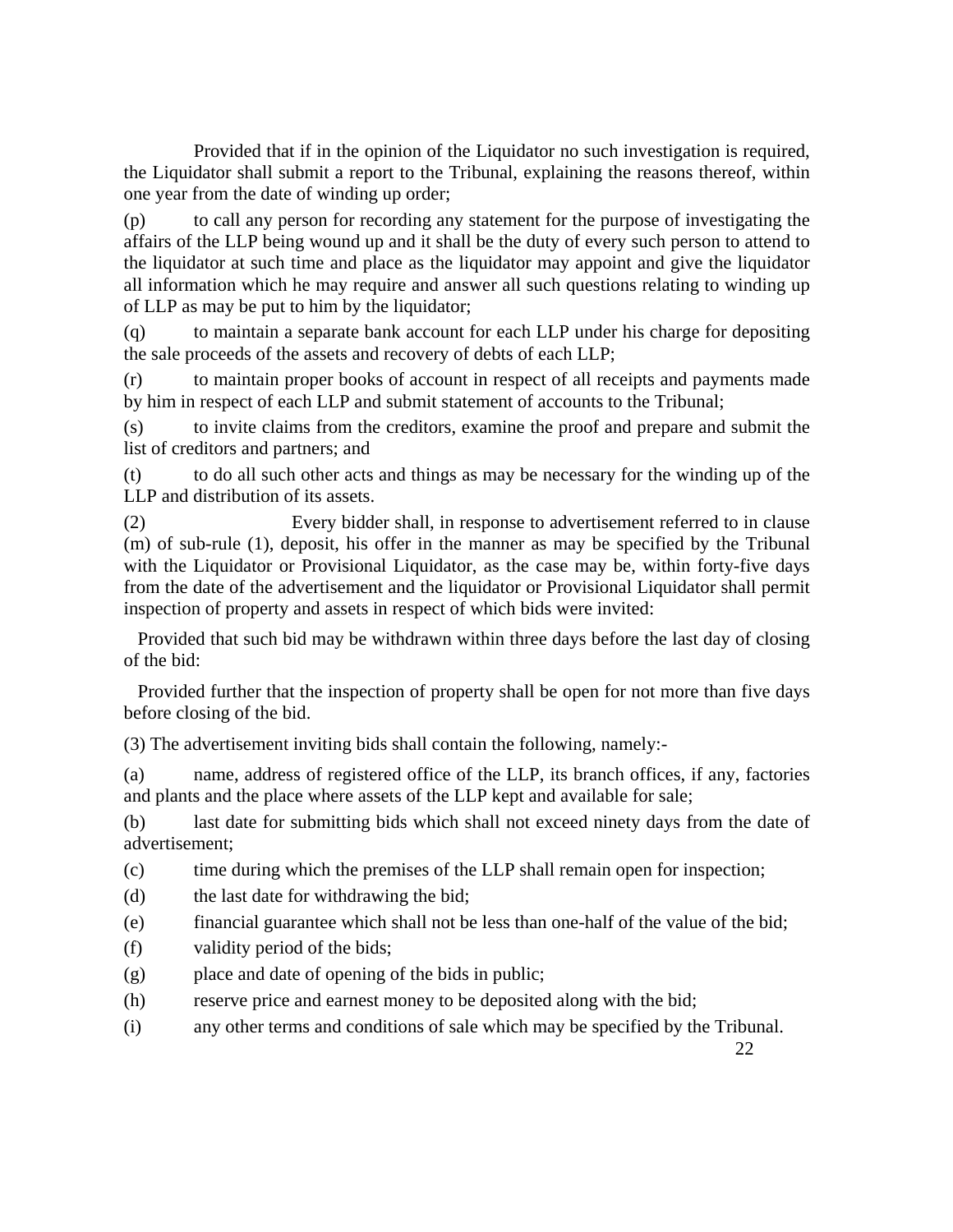(4) The liquidator or the Provisional Liquidator, as the case may be, shall file his report before the Tribunal on the outcome of the bid within fifteen days from the last date of the closing of the bid.

(5) The performance of duties by the Liquidator under this rule shall be subject to the overall control of the Tribunal and any creditor or partner may apply to the Tribunal with respect to the performance or proposed performance of any of the duties conferred by this rule on the Liquidator.

(6) Notwithstanding the provisions of sub-rule (1) to (5), the Liquidator shall perform such duties as the Tribunal may specify in this behalf.

**42. Provision for assistance to Liquidator.-** (1) The Liquidator may, with the sanction of the Tribunal, appoint one or more practicing chartered accountants or practicing company secretaries or practicing cost accountants or legal practitioners entitled to appear before the Tribunal or such other professionals or experts or valuer or agency as he considers necessary to assist him in the performance of his duties and functions under the Act or the rules:

 Provided that if any such appointment is made from the panel maintained, the Liquidator shall submit report of such appointment including terms and conditions, fees payable, source of fund for payment of fee, fund available with the LLP and the extent of unrealized assets, to the Tribunal forthwith:

 Provided further that such panel shall be maintained by the liquidator with the approval of the Tribunal.

(2) Any person appointed as such shall disclose forthwith to the Tribunal in the **Form No**

**14** any conflict of interest or lack of independence in respect of his appointment.

(3) The Tribunal may, on cause shown to it, remove any member from the panel maintained by the Liquidator.

**43. Exercise and control of Liquidator's powers and duties.-** (1) The Liquidator shall, in the administration of the assets of the LLP and the distribution thereof among its creditors, have regard to any directions which may be given by the resolution of the creditors or partners or the Committee of inspection.

(2) Any directions given by the creditors or partners shall, in case of conflict, be deemed to be overridden by any directions given by the Committee of inspection.

(3) The Liquidator—

(*a*) may summon meetings of the creditors or partners, whenever he thinks fit, for the purpose of ascertaining their wishes; and

(*b*) shall summon such meetings at such times, as the creditors or partners, as the case may be, may, by resolution, direct, or whenever requested in writing to do so by not less than one-tenth in value of the creditors or partners, as the case may be.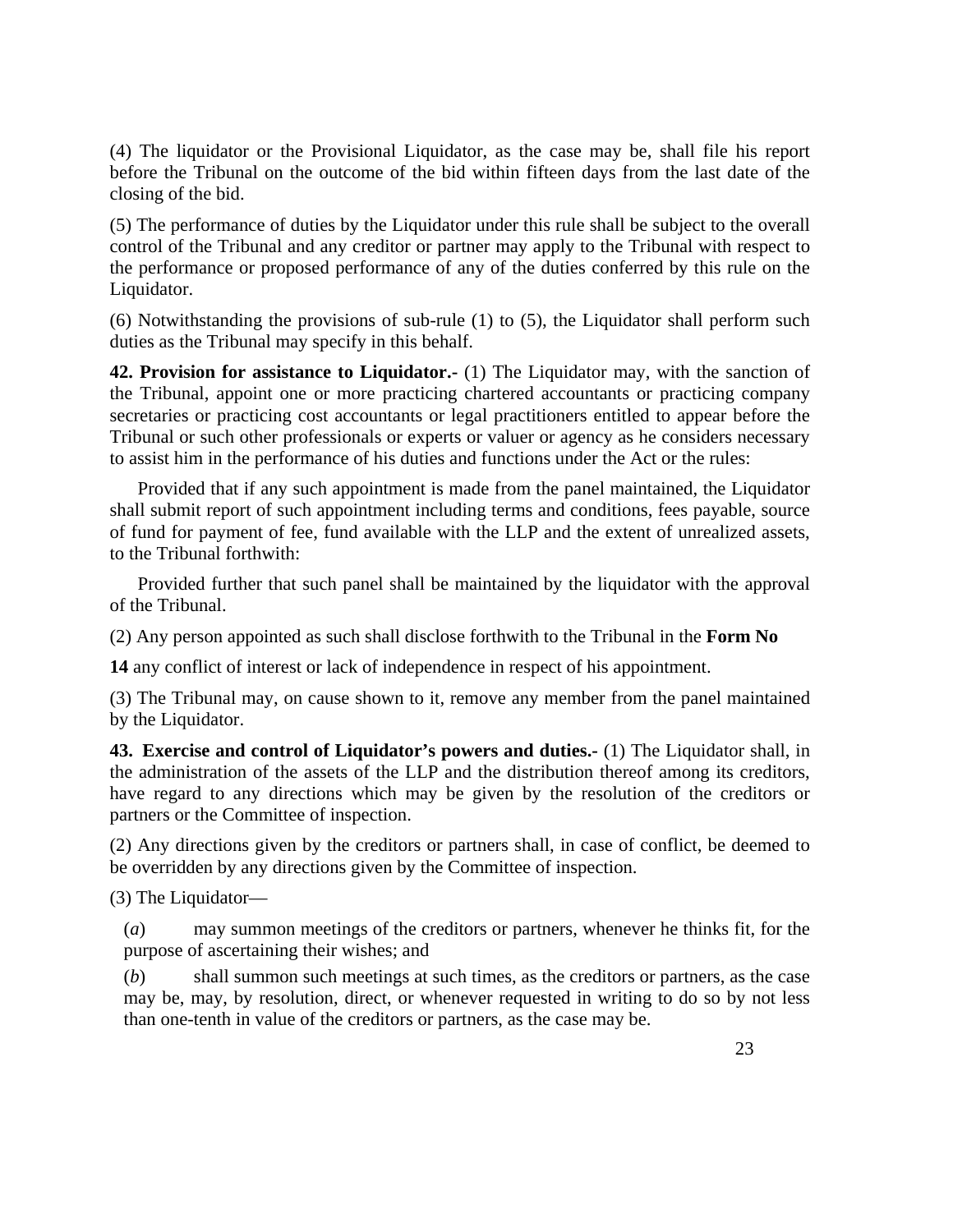(4) Subject to the provisions of the Act and these rules, liquidator shall, use his own discretion in the administration of the assets of the LLP and in the distribution thereof among the creditors.

(5) Any person aggrieved by any act or decision of the Liquidator may apply to the Tribunal, and the Tribunal may confirm, reverse or modify the act or decision complained of and make such further order as it thinks just in the circumstances.

**44. Books to be kept by Liquidator.-** (1) The Liquidator shall keep proper books in a manner specified in Part VI in which he shall cause entries or minutes to be made of proceedings at meetings.

(2) Any creditor or partner may, subject to the control of the Tribunal, inspect any such books, personally or through his agent.

**45. Audit of Liquidator's accounts .-** (1) The Liquidator shall maintain proper books of accounts including the accounts of receipts and payments made by him in the form and manner specified in Part VI.

(2) The accounts of the liquidator shall be audited in the form and manner specified in rule 56 and in Part VI.

(3) The Liquidator shall cause the statement of accounts when audited or a summary thereof to be printed, and shall send a printed copy of the statement of accounts or summary thereof by post to every creditor and every partner:

Provided that the Tribunal may dispense with the compliance of the provisions of this subrule if it deems fit.

**46. Payment of debts due by partner.-**(1) The Tribunal may, at any time after passing of a winding up order, pass an order requiring any partner for the time being on the list of partners to pay, in the manner directed by the order, any money due to the LLP including outstanding or unrealized or unrecovered contribution, from him or from the estate of the person whom he represents.

**47. Adjustment of rights of partners.-** The Tribunal shall adjust the rights of the partners among themselves and distribute any surplus among the persons entitled thereto.

**48. Control of Central Government over official liquidator as liquidator.-** (1) The Central Government shall take cognizance of the conduct of official liquidator as liquidators of LLPs which are being wound up by the Tribunal and if a liquidator does not faithfully perform his duties and duly observe all the requirements imposed on him by the Act and these rules or otherwise, with respect to the performance of his duties or if any complaint is made to the Central Government by any creditor or partner in regard thereto, the Central Government shall inquire into the matter and take such action thereon as it may think expedient.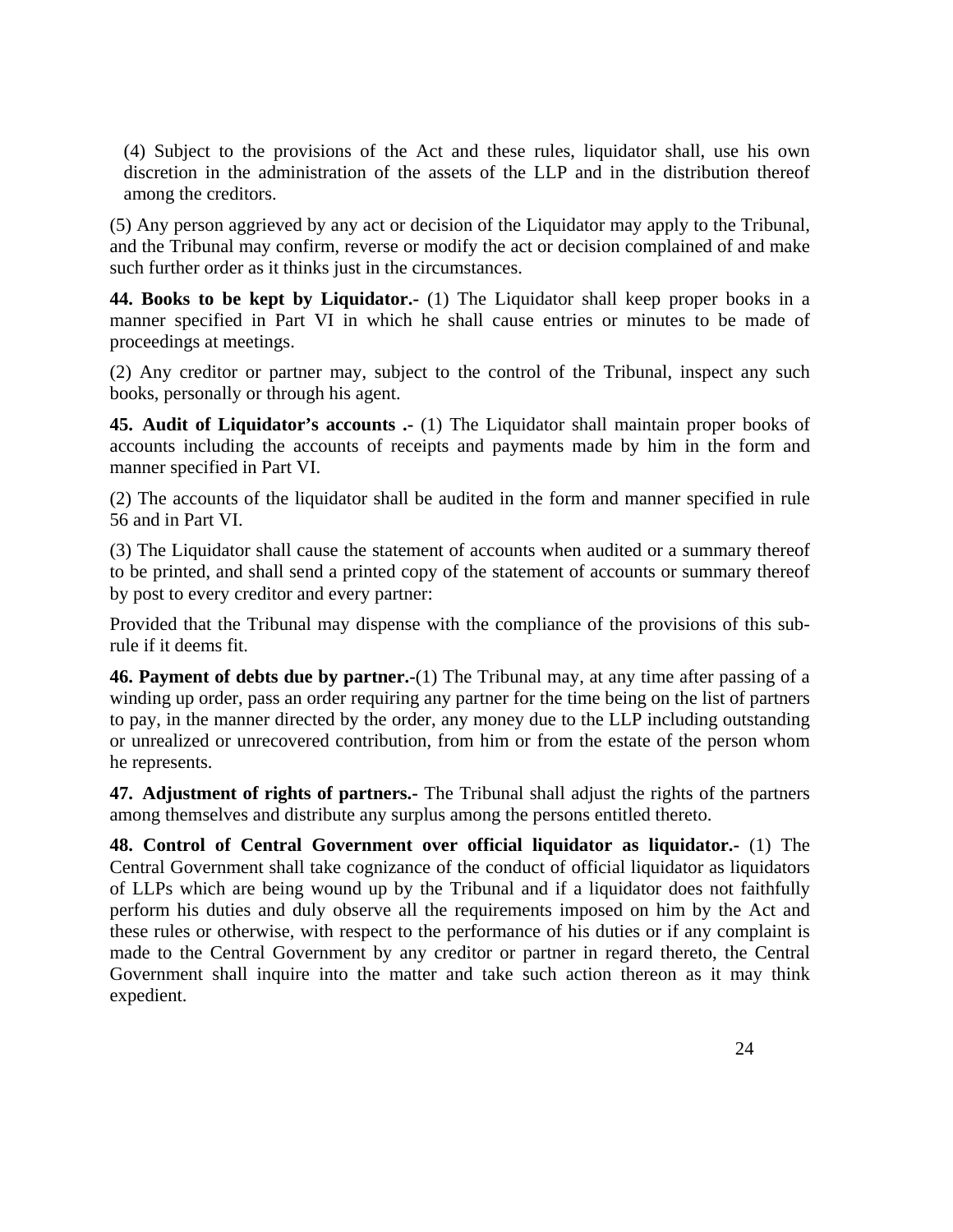(2) The Central Government may at any time, for the purpose of inquiry apply to the

Tribunal to examine such liquidator or any other person on oath concerning winding up.

(3) The Central Government may also direct a local investigation to be made of the books and vouchers of such liquidators.

**49. Inspection or investigation of books of accounts and records of the Liquidator.-** The Central Government may authorize any person to inspect or investigate the books of accounts and records of the Liquidator appointed from the panel maintained by the Central Government in respect of affairs of any such LLP under Liquidation.

# **PART V**

# **Provisions applicable to every mode of winding up**

**50. Debts of all descriptions to be admitted to proof.-** In every winding up, (subject, in the case of insolvent LLPs to the application in accordance with the provisions of the Act, of the law of insolvency), all debts payable on a contingency, and all claims against the LLP, present or future, certain or contingent, ascertained or sounding only in damages, shall be admissible to proof against the LLP, as just estimate being made, so far as possible, of the value of such debts or claims as may be subject to any contingency or may sound only in damages, or for the some other reason may not bear a certain value.

**51. LLP Liquidator or Liquidator to exercise certain powers subject to sanction.-**(1) The LLP Liquidator or Liquidator, as the case may be, may —

(*a*) with the sanction of the Tribunal, when the LLP is being wound up by the Tribunal; or

(*b*) with the sanction of a resolution by three-fourths of total number of partners of the LLP and prior approval of the Tribunal, in the case of a voluntary winding up,—

(*i*) pay any class of creditors in full;

(*ii*) make any compromise or arrangement with creditors or persons claiming to be creditors, or having or alleging themselves to have any claim, present or future, certain or contingent, against the LLP, or whereby the LLP may be rendered liable; or

(iii) compromise any money due from partners including outstanding, unrealized or unrecovered contribution, debt, and liability capable of resulting in a debt, and any claim, present or future, certain or contingent, ascertained or sounding only in damages, subsisting or alleged to subsist between the LLP and a partner or alleged partner or other debtor or person apprehending liability to the LLP, and all questions in any way relating to or affecting the assets or liabilities or the winding up of the LLP, on such terms as may be agreed, and take any security for the discharge of any such debt, liability or claim, and give a complete discharge in respect thereof.

(2) Any creditor or partner may apply to the Tribunal with respect to any exercise or proposed exercise of powers by the LLP Liquidator under this rule, and the Tribunal shall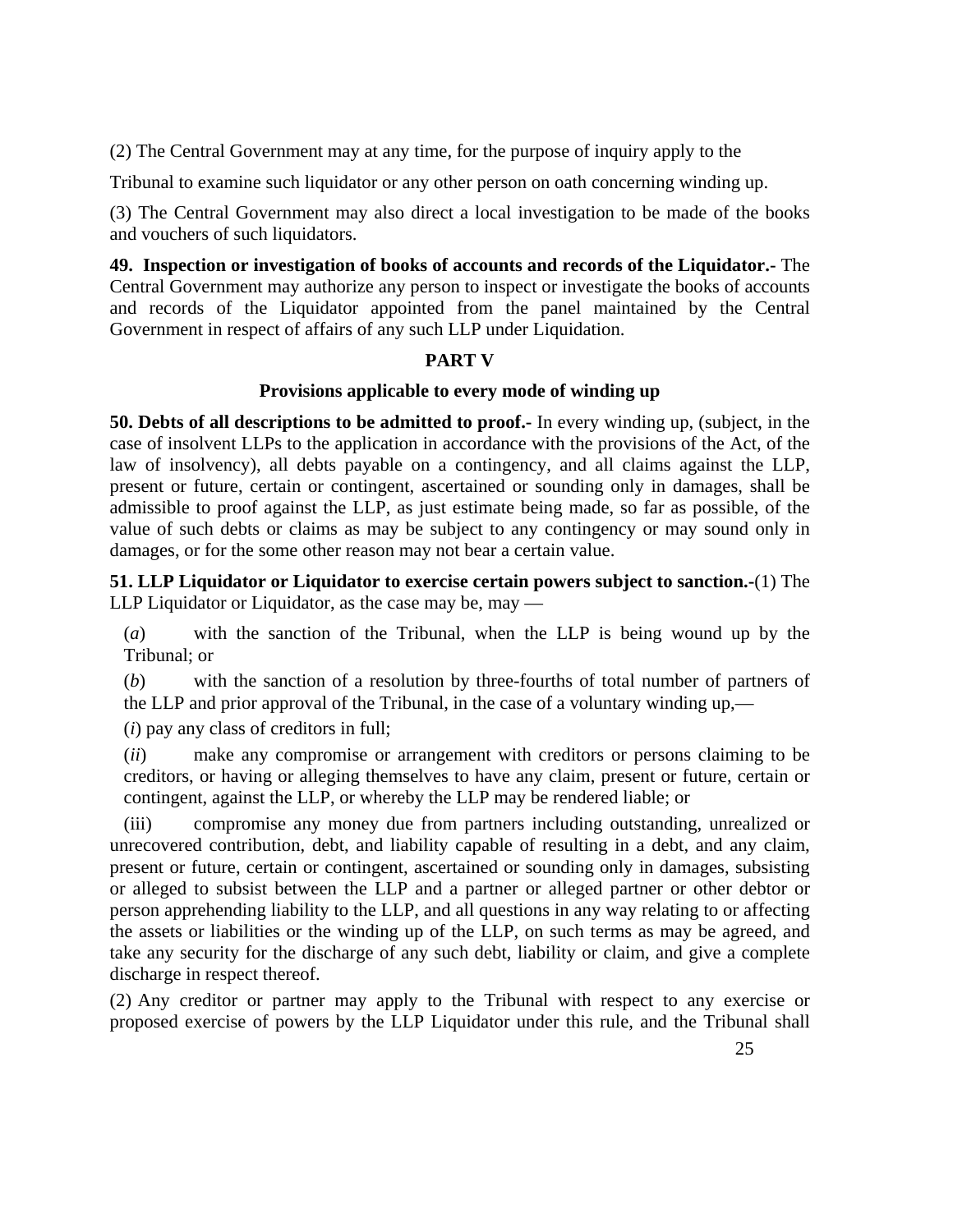after giving a reasonable opportunity to such applicant and the LLP Liquidator, pass such orders as it may think fit.

**52. Statement that a LLP is in liquidation.-** Where an LLP is being wound up, whether by the Tribunal or voluntarily, every invoice, order for goods or business letter issued by or on behalf of the LLP or a LLP Liquidator of the LLP, or a receiver or designated partner of the property of the LLP, being a document on or in which the name of the LLP appears, shall contain a statement that the LLP is being wound up.

**53. Books and papers of LLP to be evidence.-** Where a LLP is being wound up, all books and papers of the LLP, LLP Liquidator and liquidator shall, as between the partners of the LLP, be *prima facie* evidence of the truth of all matters purporting to be recorded therein.

**54. Inspection of books and papers by creditors and partners.-** (1) At any time after the making of an order for the winding up of a LLP by the Tribunal, any creditor or partner of the LLP may inspect the books and papers of the LLP only in accordance with, and subject to manner and conditions specified in Part VI.

(2) Nothing in sub-rule (1) shall be taken as excluding or restricting any rights conferred by any law for the time being in force-

(*a*) on the Central Government or a State Government or any authority or officer of such Government,

(b) on any person acting under the authority of any such Government or of any such authority or officer.

**55. Disposal of books and papers of LLP.-** (1) When the affairs of a LLP have been completely wound up and it is about to be dissolved, its books and papers and those of the LLP Liquidator may be disposed of as follows :-

(a) in the case of winding up by the Tribunal, in such manner as the Tribunal directs; and

(b) in the case of voluntary winding up, in such manner as the LLP approves it by three-fourths of the total number of partners with the prior approval of the secured creditors.

(2) After the expiry of five years from the dissolution of the LLP, no responsibility shall devolve on the LLP, the LLP Liquidator, or the liquidator any person to whom the custody of the books and papers has been entrusted, by reason of any book or paper not being forthcoming to any person claiming to be interested therein.

(3) The Central Government may, by notification direct, for such period (not exceeding five years from the dissolution of the LLP) as the Central Government thinks proper the prevention of the destruction of the books and papers of a LLP which has been wound up and of its LLP Liquidator or liquidator;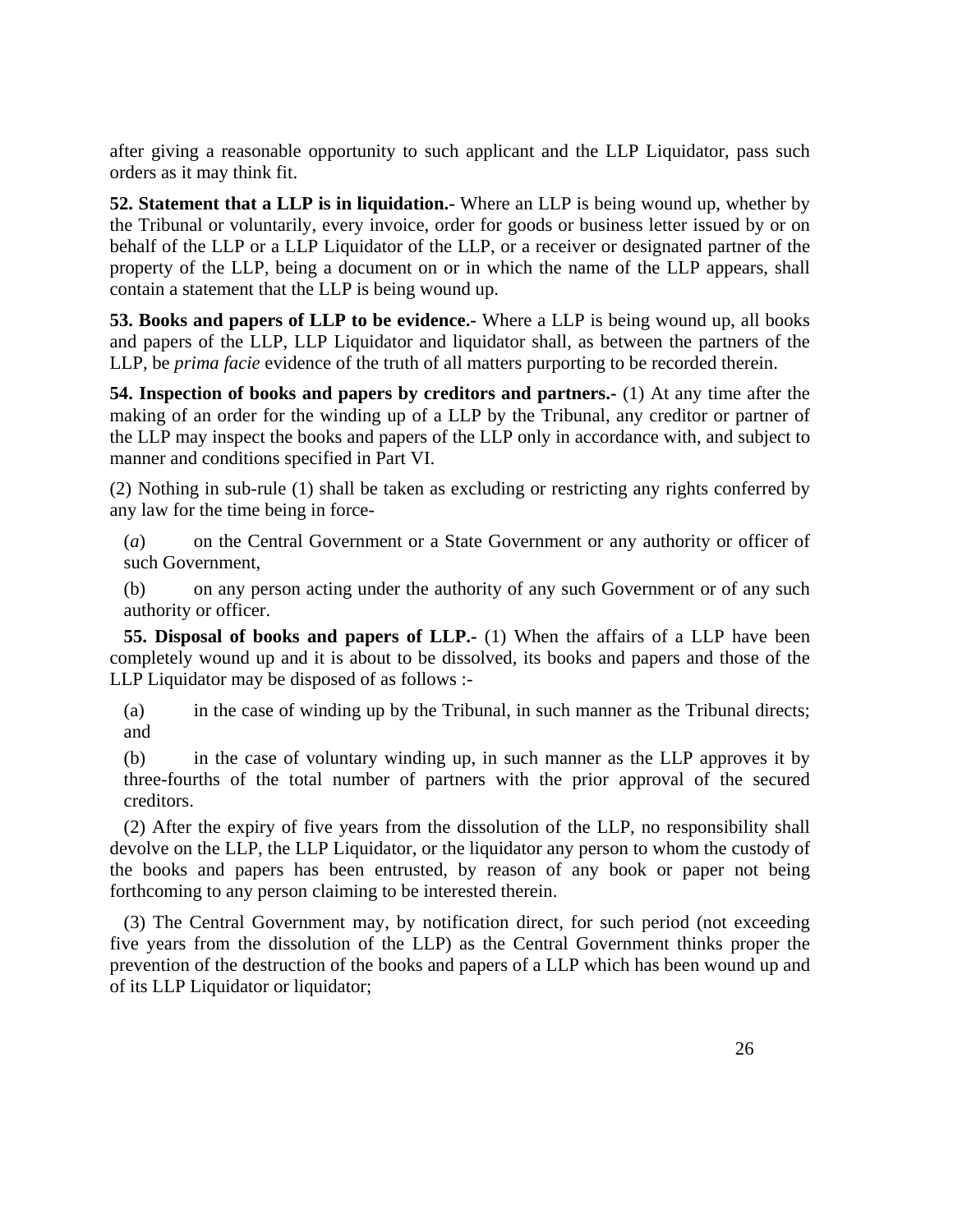(4) If any person acts in contravention of this rule or of any direction of the Central Government made there under, he shall be punishable with imprisonment for a term which may extend to six months or with fine which may extend to fifty thousand rupees, or with both;

**56. Information as to pending liquidations.-** (1) (i) The LLP liquidator, in the case of voluntary winding up, and the liquidator, in the case of winding up by Tribunal, shall during the tenure of his office prepare every year a statement of accounts as on 31st March in **Form No 15** within two months thereof which shall be verified by a declaration:

 Provided that where the LLP Liquidator or liquidator has not, during the period of account, received or paid any sum of money on account of the assets of the LLP, he shall file an affidavit of no receipts or payments on the date on which he shall have to file his accounts for the period.

(ii) The accounts shall be audited by a Chartered Accountant, and for the purpose of the audit, the LLP Liquidator or liquidator shall furnish the auditor such vouchers and information as the auditor may require:

 Provided that the accounts need not be got audited by the Chartered Accountant where the value of total transactions during the period is for rupees fifty thousand or less:

 Provided further that, where the audit of the accounts is not required under this rule, the statements of accounts shall contain a declaration that the LLP Liquidator or liquidator acknowledges his responsibility for maintaining the books and records and funds are utilized only for the purpose of winding up of the affairs of the LLP.

Explanation;- 'Year' in relation to the statement means period from first day of April of a Year to the  $31<sup>st</sup>$  day of March following year:

(2) (i) A copy of the statement of accounts along with the auditor's report shall be filed with the Tribunal forthwith in the case of winding up by Tribunal.

(ii) A copy of the statement of accounts along with the Auditor's report shall be filed with the Registrar in every kind of winding up in **Form No 10** not later than  $30<sup>th</sup>$  September following.

(3) Any person stating himself in writing to be a creditor or partner of the LLP shall be entitled, by himself or by his agent, at all reasonable times, on payment of the fee specified in Annexure, to inspect the statement referred to in sub-rule (1), and to receive a copy thereof or an extract therefrom.

(4) Any person fraudulently stating himself to be a creditor or partner under sub-rule (3) shall be deemed guilty of an offence under section 182 of the Indian Panel Code, and shall, on the application of the LLP Liquidator, be punishable accordingly: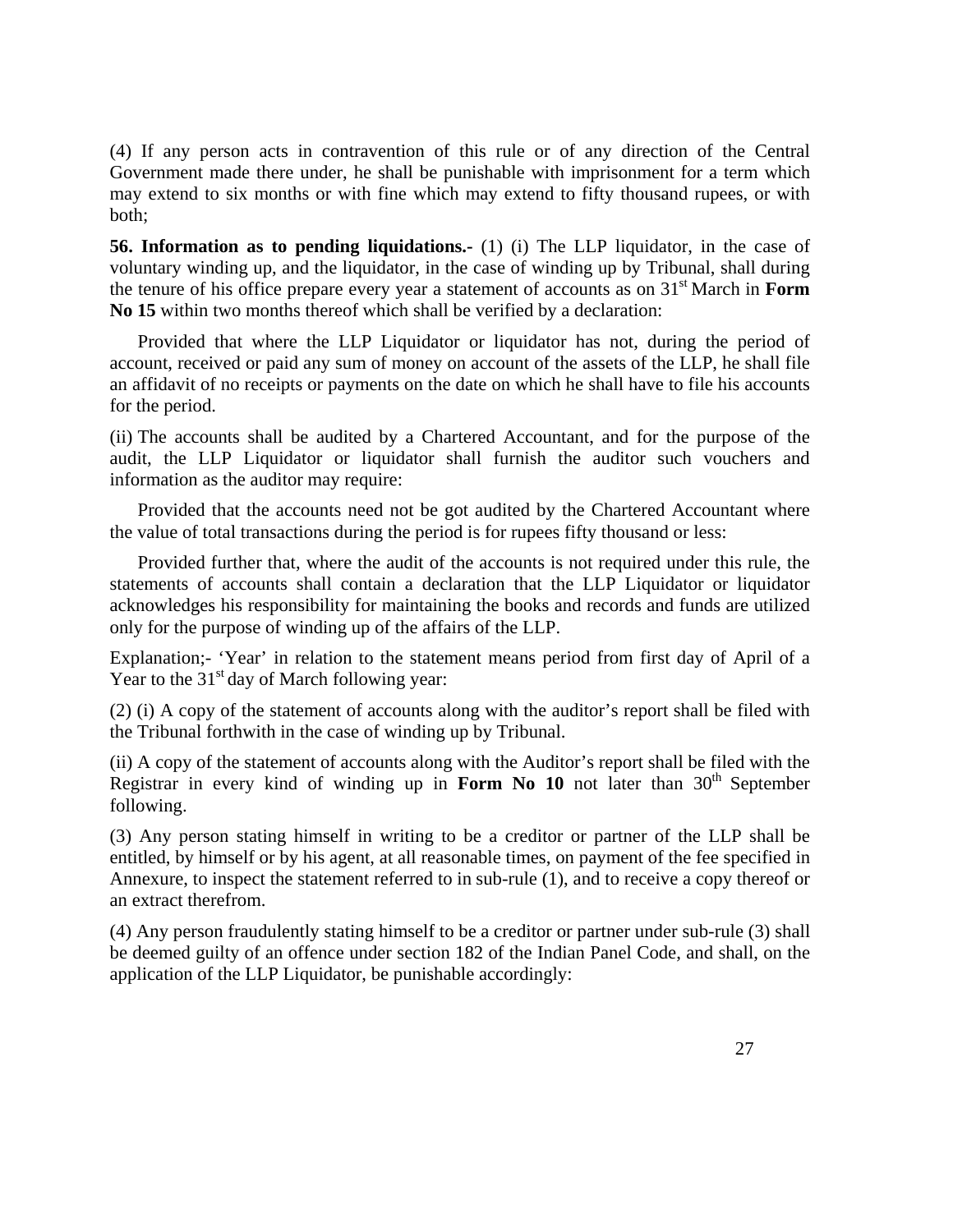**57. Liquidator to make payments into public account of India in the Reserve bank of India or any designated Scheduled bank.-** Every Liquidator shall, in the manner and within the time specified in Part VI, pay the moneys received by him as Liquidator of any LLP into the public account of India in the Reserve Bank of India.

**58. LLP Liquidator to make payments into Scheduled Bank.-** (1) Every LLP Liquidator of a LLP shall, in a manner and at times specified in Part VI, pay the monies received by him in his capacity as such in a Scheduled bank to the credit of a special bank account opened by him in that behalf :

 Provided that if the Tribunal considers that it is advantageous for the creditors or partners or the LLP, it may permit the account to be opened in such other bank specified by it.

(2) If any LLP Liquidator at any time retains for more than ten days a sum exceeding fifty thousand rupees or such other amount as the Tribunal may, on the application of the LLP Liquidator, authorize him to retain, then, unless he explains the retention to the satisfaction of the Tribunal, he shall—

(a) pay interest on the amount so retained in excess, at the rate of twelve per cent per annum and also pay such penalty as may be determined by the Tribunal;

(b) be liable to pay any expenses occasioned by reason of his default; and

(c) be liable to have all or such part of his remuneration, as the Tribunal may consider just, disallowed or may also be removed from his office.

**59. Liquidator or LLP Liquidator not to deposit monies into private bank account.-**  Neither the Liquidator nor the LLP Liquidator of a LLP shall deposit any monies received by him in his capacity as such into any private bank account.

**60. Unpaid and Undistributed Assets Account.-** (1) If the Liquidator or LLP Liquidator has in its hands or under his control any money representing –

(a) any money representing distributable sum payable to any creditor or creditors, he shall transfer, within five days of such money being due, in a separate special bank account known as the "Distributable Sum Account of M/s . LLP (in liquidation)".

(b) any money representing assets refundable to any partner or partners, he shall transfer, within five days of such money being due, in a separate special bank account known as the "Distributable Asset Account of  $M/s$  LLP (in liquidation)".

(2) If the amounts which have been transferred to the "Distributable Sum Account of M/s\_\_\_\_\_\_\_\_\_\_\_LLP (in liquidation)" or "Distributable Asset Account of M/s\_\_\_\_\_\_\_\_\_\_\_LLP (in liquidation)" but have not been paid or claimed within six months from the date of transfer of such amount, the Liquidator or LLP Liquidator shall, within seven days from the date of expiry of the said period of six months, transfer the said amount into the Public Account of India in a separate account to be known as the "LLP Liquidation Account".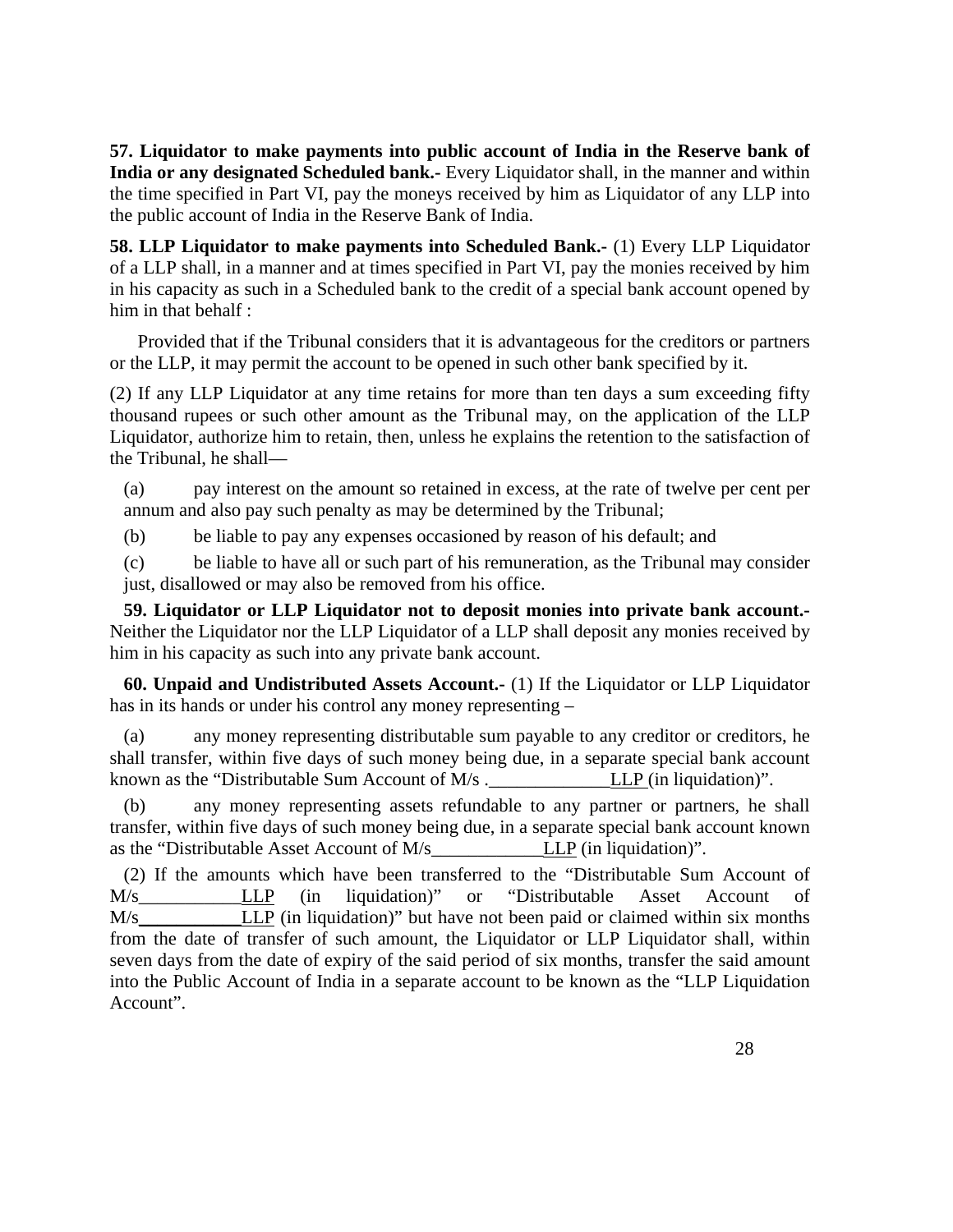(3) The liquidator or the LLP liquidator, as the case may be, shall, on the dissolution of the LLP, pay into the "LLP Liquidation Account" any money representing unpaid distributable sums or undistributed assets in his hands at the date of dissolution.

(4) The liquidator or the LLP liquidator, as the case may be, shall, when making any payment referred to in sub-rules (2) and (3), furnish to the Registrar, a statement in the form as specified in these rules prescribed setting forth, in respect of all sums included in such payment, the nature of the sums, the names and last known addresses of the persons entitled to participate therein, the amount to which each is entitled and the nature of his claim thereto, and any other particulars specified in Part VI.

(5) The liquidator or the LLP liquidator, as the case may be, shall be entitled to a receipt from the Scheduled bank for any money paid to it under sub-rules (2) and (3), and such receipt shall be an effectual discharge of the liquidator or the LLP Liquidator in respect thereof.

(6) Where a LLP is being wound up voluntarily, the LLP Liquidator shall, when filing a statement in pursuance of sub-rule (1) of rule 56, indicate the sum of money which is payable under sub-rules (2) and (3) of this rule and shall, pay that sum into the accounts mentioned in sub-rule (2) or sub-rule (3) of this rule, as the case may be.

(7) Any person claiming to be entitled to any money paid into the "LLP Liquidation Account" paid in pursuance of this rule may apply to the Tribunal for an order for payment thereof, and the Tribunal, if satisfied that the person claiming is entitled, may make an order for the payment to that person of the sum due:

 Provided that before making such an order, the Tribunal shall cause a notice to be served on Registrar, calling him to show cause within one month from the date of the service of the notice why the order should not be made.

(8) Any money paid into the "LLP Liquidation Account" in pursuance of this rule, which remains unclaimed thereafter for a period of seven years, shall be transferred to the general revenue account of the Central Government, but a claim to any money so transferred may be preferred under sub-rule (7) and shall be dealt with as if such transfer had not been made and the order, if any, for payment on the claim will be treated as an order for refund of revenue.

(9) Any liquidator or LLP liquidator, as the case may be, retaining any money which should have been paid by him into the "LLP Liquidation Account" under this rule shall —

(a) pay interest on the amount so retained at the rate of twelve per cent per annum and also pay such penalty as may be determined by the Tribunal:

 Provided that the Central Government may, in any proper case remit either in part or in whole the amount of interest which the liquidator is required to pay under this clause;

(b) be liable to pay any expenses occasioned by reason of his default; and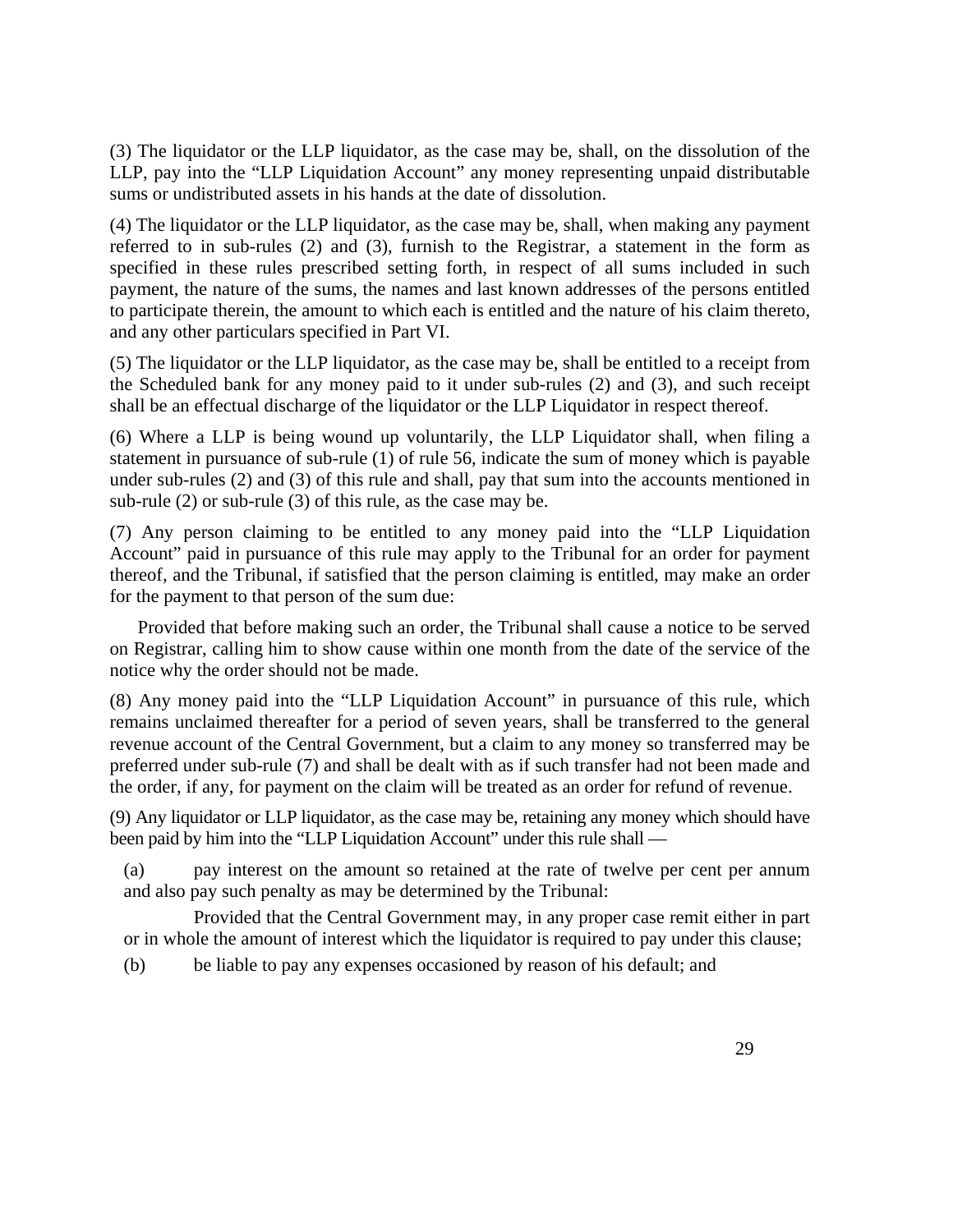(c) where the winding up is by the Tribunal, also be liable to have all or such part of his remuneration, as the Tribunal may consider just, to be disallowed, and to be removed from his office by the Tribunal.

**61. Meetings to ascertain wishes of creditors or partners.-** (1) In all matters relating to the winding up of a LLP, the Tribunal may—

(*a*) have regard to the wishes of creditors or partners of the LLP, as proved to it by any sufficient evidence;

(*b*) direct, if it thinks fit for the purpose of ascertaining their wishes, meetings of the creditors or partners to be called, held and conducted in such manner as the Tribunal may direct; and

(*c*) appoint a person to act as chairman of any such meeting and to report the result thereof to the Tribunal.

(2) For the purpose of ascertaining the wishes of creditors, regard shall be had to the value of each creditor's debt.

(3) For the purpose of ascertaining the wishes of partners, regard shall be had to the value of each partner's contribution.

**62. LLP Liquidator or Liquidator to make returns, etc.-** (1) Every LLP liquidator or Liquidator shall file, deliver or make any report, statement of accounts or other document, or give any notice which is required to be filed, delivered or made or given, as the case may be, pursuant to any rule, within the time specified in such rule.

(2) Without prejudice to sub-rule (1) above, the Central Government may, by notification, specify any other report, statement of accounts or other document or notice which shall be required to be filed, delivered, made or given, as the case may be, by the LLP Liquidator or Liquidator within the time specified in such notification.

(3) If any LLP Liquidator or Liquidator who has made any default in filing, delivering or making any report, statement of account or other document, or in giving any notice which he is by law required to file, deliver, make or give, fails to make good the default within fourteen days after the service on him of a notice requiring him to do so, the Tribunal may, on an application made to it by any partner or creditor of the LLP or by the Registrar, make an order directing the LLP Liquidator or Liquidator to make good the default within such time as may be specified in the order.

(4) Any order under sub-rule (3) may provide that all costs of and incidental to the application shall be borne by the LLP Liquidator or Liquidator .

(5) Nothing in this rule shall prejudice the operation of any enactment imposing penalties on a LLP Liquidator or Liquidator in respect of any such default as aforesaid.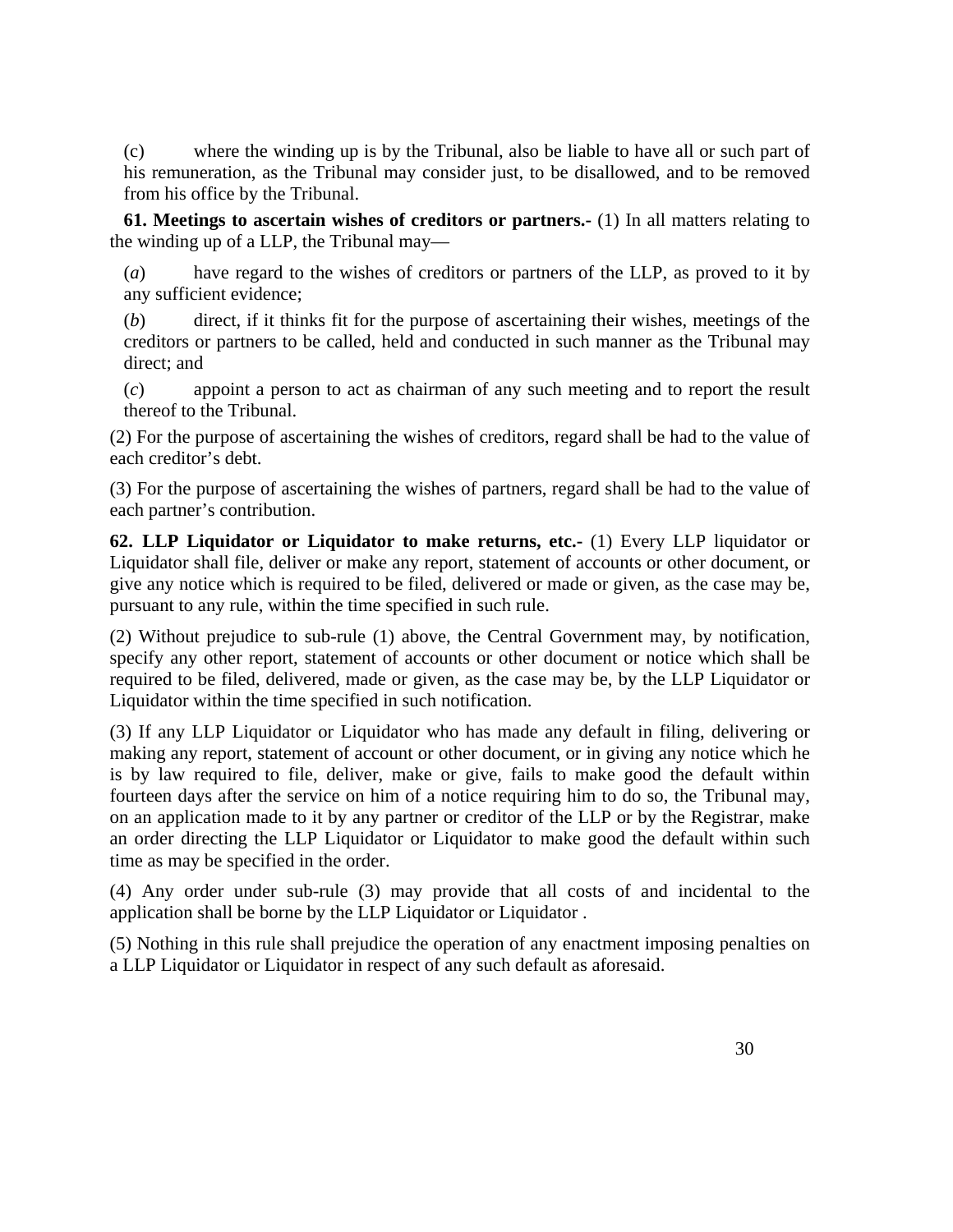**63. Court, Tribunal or person, etc. before whom affidavit may be sworn.-** (1) Any affidavit required to be sworn under the provisions, or for the purposes, of these rules may be sworn—

(a) in India before any Court, Tribunal, Judge or person lawfully authorised to take and receive affidavits; and

(b) in any other country before any Court, Judge or person lawfully authorised to take and receive affidavits in that country or before an Indian diplomatic or consular officer.

(2) All courts, tribunals, judges, justices, commissioners and persons acting judicially in India shall take judicial notice of the seal, stamp or signature, as the case may be, of any such court, tribunal, judge, commissioner, person, diplomatic or consular officer, attached, appended or subscribed to any such affidavit or to any other document to be used for the purposes of these rules.

**64. Tribunal to declare dissolution of LLP void.-** (1) Where an LLP has been dissolved, whether in pursuance of these rules or otherwise, the Tribunal may at any time within two years of the date of the dissolution, on application by the LLP Liquidator or Liquidator of the LLP or by any other person who appears to the Tribunal to be interested, make an order, upon such terms as the Tribunal thinks fit, declaring the dissolution to be void, and thereupon such proceedings may be taken as if the LLP had not been dissolved.

(2) It shall be the duty of the person on whose application the order was made, within thirty days after the making of the order, to file a certified copy of the order with the Registrar in Form No. 11 who shall register the same.

Explanation.- In computing the period of thirty days from the date of the order, the requisite time for obtaining a certified copy of the order shall be excluded.

**65. Commencement of winding up by Tribunal.-** (1) Where, before the presentation of a petition for the winding up of a LLP by the Tribunal, a resolution has been passed by the LLP for voluntary winding up, the winding up of the LLP shall be deemed to have commenced at the time of the passing of the resolution, and unless the Tribunal, on proof of fraud or mistake, thinks fit to direct otherwise, all proceedings taken in the voluntary winding up shall be deemed to have been validly taken.

(2) In any other case, the winding up of a LLP by the Tribunal shall be deemed to commence at the time of the presentation of the petition for the winding up.

**66. Exclusion of certain time in computing period of limitation. -** Notwithstanding anything contained in the Limitation Act, 1963 or in any other law for the time being in force, in computing the period of limitation specified for any suit or application in the name and on behalf of a LLP which is being wound up by the Tribunal, the period from the date of commencement of the winding up of the LLP to a period of one year immediately following the date of the winding up order shall be excluded.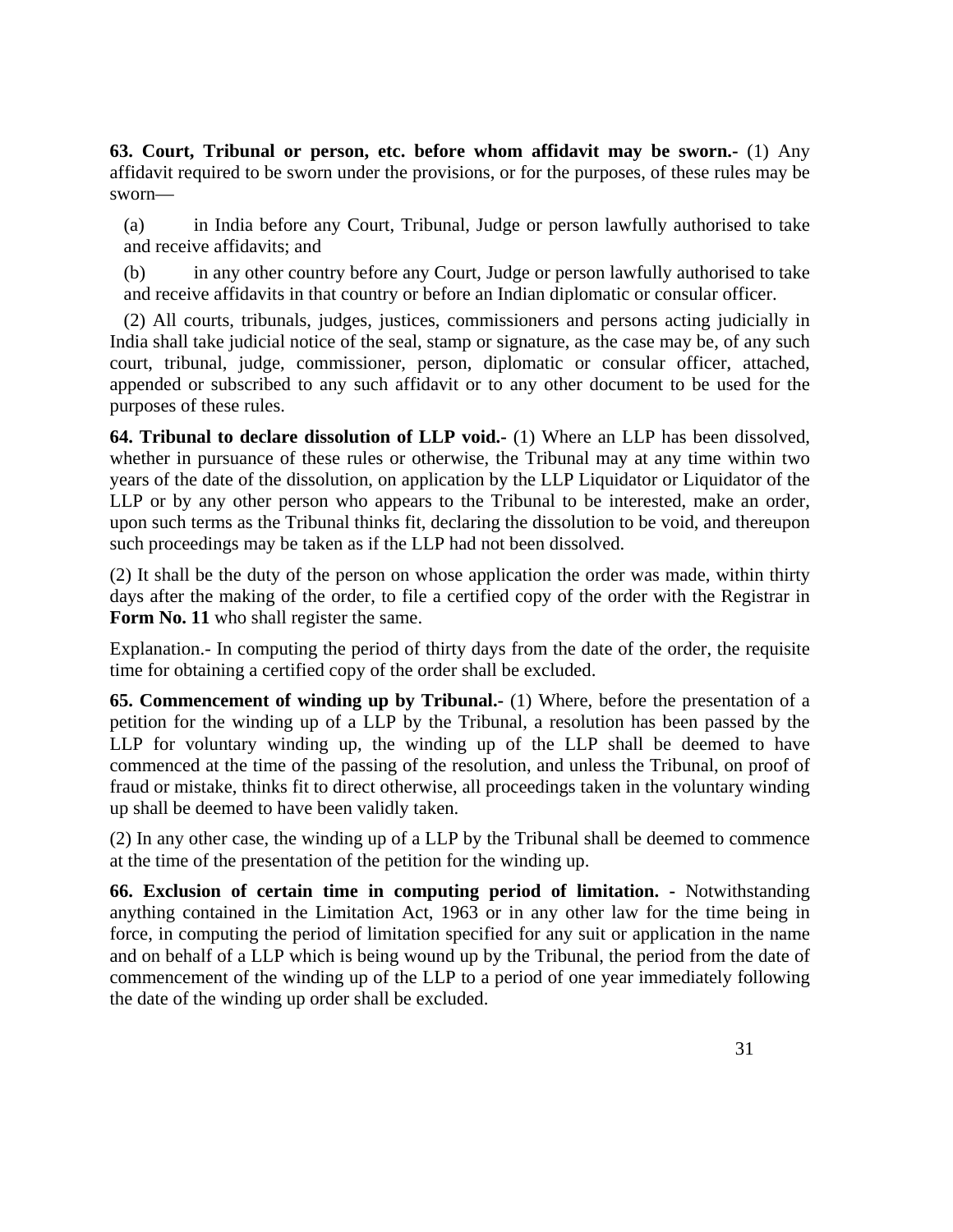**67. Filing with Registrar and filing Fee.-** A notice, document, form, resolution, order, etc. under these rules or notification issued under section 67 of the Act required to be filed with Registrar, shall be filed in electronic form along with the fee as specified in Annexure.

 Provided that in the case of winding up by the Tribunal, the Central Government may waive the fee, if it deems fit;

 Provided further that no fee shall be payable if any LLP under liquidation by the order of the Tribunal does not have funds and the liquidator submits a certificate to the effect that the LLP does not have any fund.

## **Part VI**

## **Proceedings and Procedures General**

**68. Jurisdiction of the Tribunal:** (1) All proceedings shall be instituted before the Bench of the Tribunal having jurisdiction, as may be notified by the Central Government.

**69. Form of Proceedings** – (1) All petitions, applications, affidavits and other proceedings presented to the Tribunal shall be written, typewritten, or printed neatly and legibly on substantial paper of foolscape size in duplicate and separate sheets shall be stitched together. Numbers and dates shall be expressed in figures, and where dates given are not according to the English Calendar, the corresponding English dates shall also be given.

(2) Every proceeding shall be consecutively numbered, dated and shall be instituted in the matter of a Limited Liability Partnership (LLP) or Limited Liability Partnerships (LLPs) to which it relates. The contents shall be divided into separate paragraphs, which shall be numbered serially. The general heading in all proceedings before the Tribunal, and in all advertisements and notices, shall be in **Form No. 16**.

(3) Sitting hours of Tribunal shall ordinarily be from 10.30 AM to 1.30 PM and from 2.30 PM to 4.30 PM on all working days except Saturday, Sunday and other public holidays subject to any general or special order made by the Chairperson or President.

(4) Fees on applications or petitions shall be as specified in Annexure.

**70. Language of proceedings** – Every petition, application, affidavit or other proceedings shall be in English or Hindi and except in so far as the Tribunal may otherwise order, no document in other language shall be accepted for use in any proceedings, unless translated into English or Hindi.

**71. Power of the Tribunal to enlarge or abridge time** – The Tribunal should not extend the time without any genuine reason and exceptional circumstances and orders should be recorded in detail giving reasons for grant of extension.

**72. Provisions of the Code to apply-** Save as provided by the Act or by these rules, the provisions of the Code so far as applicable, shall apply to all proceedings under the Act and these rules.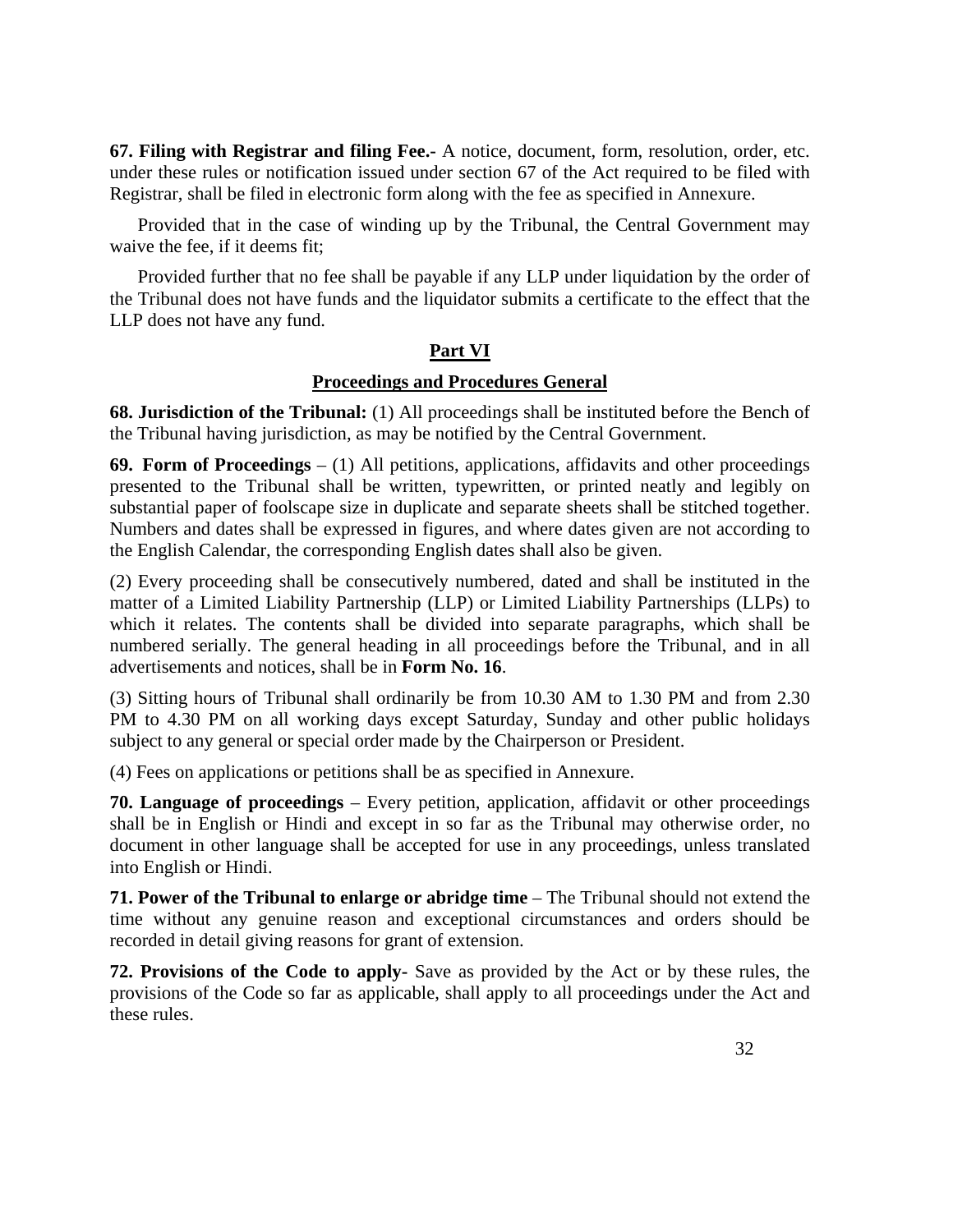**73. Saving of inherent powers of the Tribunal-** Nothing to these rules shall be deemed to limit or otherwise affect the inherent powers of the Tribunal to make such orders as may be necessary for the ends of justice or to prevent abuse of the process of the Tribunal.

**74. Power to dispense with the requirement of the rules-** The Tribunal shall have power for reasons to be recorded in writing, to dispense with the requirements of any of these rules, subject to such terms and conditions as may be specified in the order.

**75. Computation of time** – Where any particular number of days is specified, the same shall be reckoned exclusively of the first day and inclusively of the last day, unless the last day shall happen to fall on a day on which the offices of the Tribunal are closed, in which case the time shall be reckoned exclusively of that day also and of any succeeding day or days on which the offices of the Tribunal continued to be closed.

**76. Registers to be kept.** – There shall be kept, in the Tribunal, the following registers either in physical or digital format or both physical and digital, relating to proceedings under the Act and these rules:-

(1) LLP Petitions' Register in which shall be entered and numbered serially the petitions filed under the Act or these rules stating the particulars as to-

- (i) date of presentation;
- (ii) name of LLP;
- (iii) name of parties, their advocates etc.;
- (iv) provision of law under which the petition is made;
- (v) nature of relief sought;
- (vi) date and nature of order made;
- (vii) date of filing of appeal, if any;
- (viii) date of disposal of appeal; and
- (ix) result of judgment in appeal.

(2) LLP Applications' Register in which shall be entered and numbered serially applications other than petitions stating particulars as to-

- (i) date of presentation;
- (ii) name of LLP;
- (iii) number of main proceeding, if any, to which the application relates;
- (iv) name of parties, their Advocates; etc.
- (v) provision of law, if any, under which the application is made;
- (vi) nature of relief sought;
- (vii) date and nature of order made;
- (viii) date of filing of appeal, if any;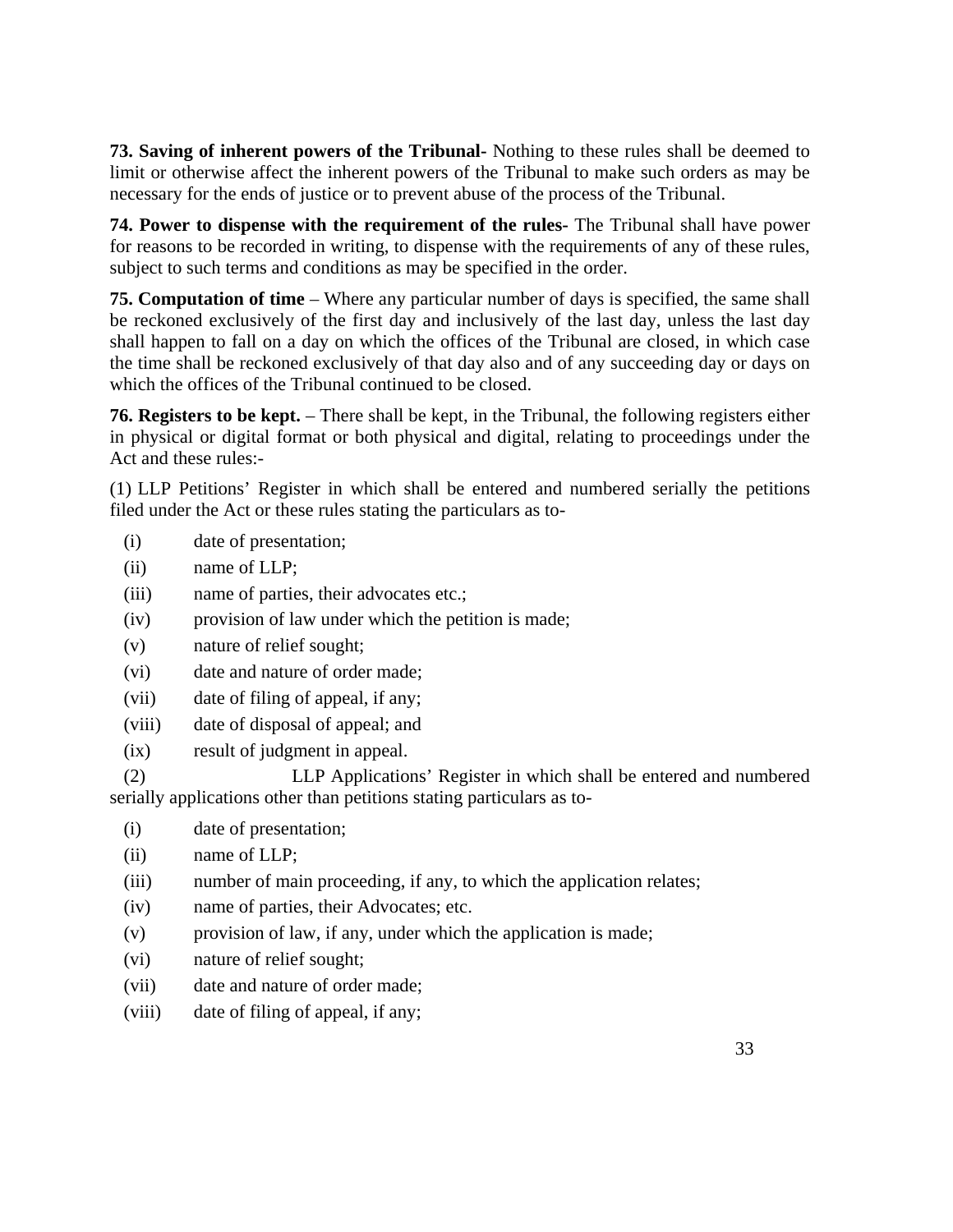- (ix) date of disposal of appeal; and
- (x) result of Judgment in appeal.

(3) In the Liquidations Register, there shall be entered under a separate heading for each LLP ordered to be wound-up in the form specified in these rules briefly and in chronological order, all proceedings in winding-up until conclusion of the winding-up.

(4) In the LLP Documents Register there shall be entered under a separate heading for each LLP any valuable securities, such as, negotiable instruments, documents of title and the like that may be filed in proceedings before the Tribunal as prescribed in the form.

(5) Appearance of the person appearing before the Tribunal shall be indicated in the order sheet.

**77. Serial number of proceedings.**  $-(1)$  Every petition or application shall bear its distinctive serial number, and an interlocutory application shall bear, besides its own serial number, the serial number of the main proceeding to which it relates. Every order made, process issued or document filed, shall bear the serial number of the proceedings to which it relates.

(2) All petitions, applications and affidavits, upon being filed and all orders, summons, warrants or processes of any kind (including notices issued by Tribunal) and certified copies, of any proceedings, shall be issued under the authority and seal of the Tribunal.

**78. Powers, functions and duties of Registrar of the Tribunal : -**(1) The Registrar of Tribunal shall be principal officer of the Tribunal and shall exercise his powers and perform his duties under the control of Chairperson or President.

(2) The Tribunal in discharge of its functions under the Act, may take such assistance from the Registrar of Tribunal, as it may deem fit, and the Registrar of Tribunal or other officer, shall be bound to assist the Tribunal.

(3) In particular and without prejudice to the generally of the provisions of this rule, the Registrar of Tribunal shall have the following powers and duties, namely: -

(a) to have the custody of the records of the, Principal Bench of the Tribunal and other Benches;

(b) to receive all petitions, applications or references pertaining to the Principal Bench and other Benches of the Tribunal;

(c) to assist Principal Bench and other Benches of the Tribunal in the proceedings relating to the powers exercised by them;

(d) to authenticate the orders passed by the Principal Bench and other Benches of the Tribunal;

(e) to ensure compliance of the orders passed by the Principal Bench and other Benches of the Tribunal;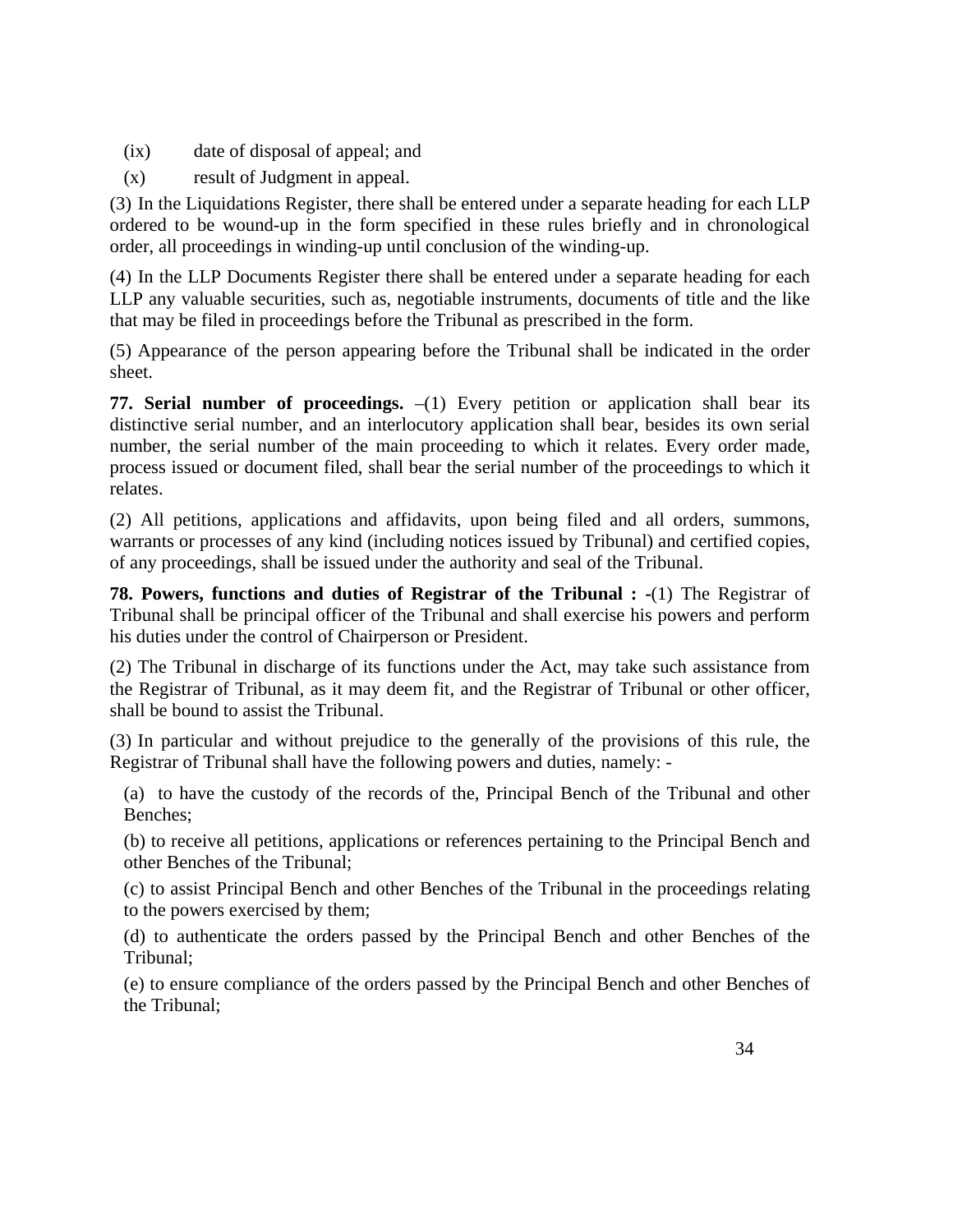- (f) to have the custody and control of the Official seal of the Tribunal;
- (g) to have the right to collect from the Central Government or other officers, companies, LLPs and firms, or any other person such information as may be considered useful for the purpose of efficient discharge of the functions of the Tribunal under the Act and place the said information before the Tribunal. These rules shall apply to all Benches of the Tribunal situated all over India.

(4) The Registrar of Tribunal shall have the following powers and duties subject to any general or special order of the Tribunal, namely: -

(i) to receive all petitions or applications and other documents including transferred applications;

(ii) to decide all questions arising out of the scrutiny of the petitions and applications before they are registered;

(iii) to decline to accept any document which is presented otherwise than in accordance with these rules

(iv) to require any petition or application presented to the Tribunal to be amended in accordance with the Act;

(v) subject to the directions of Tribunal to fix the date of first hearing of the petition or application or other proceedings and issue notices thereof;

(vi) to direct any formal amendment of records;

(vii) to order grant of copies of documents to the parties to the proceedings;

(viii) to grant leave to inspect the records of the Tribunal;

(ix) to dispose of matters relating to the service of notices;

(x) to receive application within thirty days from the date of death for substitution of authorized representatives of the deceased parties during the pendency of the petition or application;

(xi) to receive and dispose of application for substitution, except where the substitution would involve setting aside an order of abatement;

(xii) to receive and dispose of applications by parties for return of documents.

(5) An appeal against any decision by the Registrar of Tribunal shall be made to the Tribunal by the aggrieved party within fifteen days from the date such decision communicated to him.

**79. Inspection and copies of proceedings.** – (1) Records of every proceedings pending before the Tribunal will be available for the inspection of the parties or their authorized representatives on making an application in writing and on payment of a fee as specified in Annexure.

(2) A person who is not party to the proceedings is not entitled for inspection of the records or proceedings except with the consent of the parties by whom they were presented or produced or under the orders of the Tribunal on payment of the fee.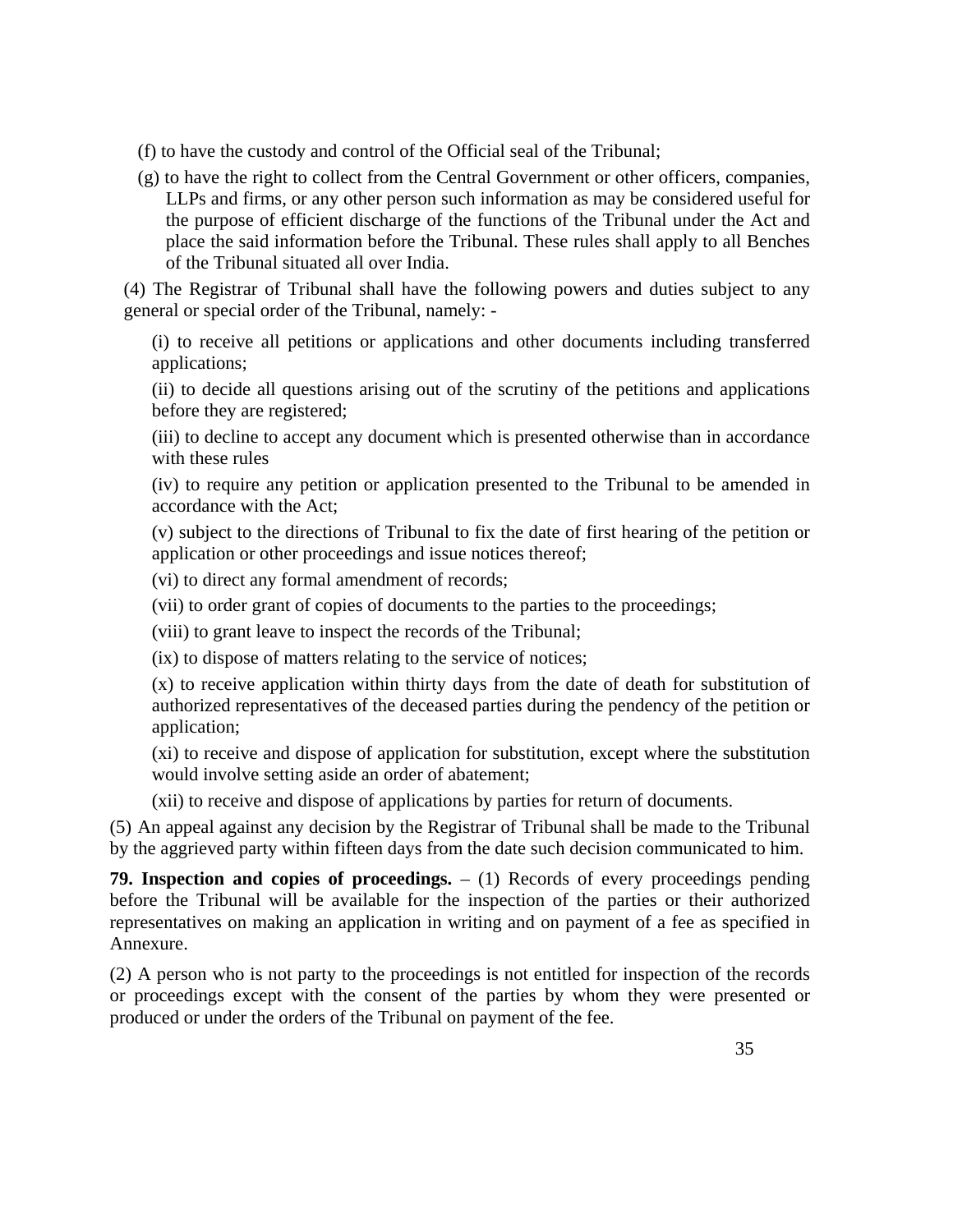(3) A person not a party to the proceedings or petitions on which final orders have been passed can obtain copy of the orders on payment of such fee as given in Annexure.

**80. Forms.** – The forms annexed to these rules, where applicable, shall be used with such variations as circumstances may require including the variations required for the purpose of filing or submitting or maintaining the documents in the electronic form.

**81. Affidavits.**  $-$  (a) Every affidavit shall be drawn up in the first person and shall state the full name, age, occupation and the place of abode of the deponent. It shall be signed by the deponent and sworn to in the manner prescribed by the Code or by the rules and practice of the Court of the State where affirmed.

(b) Every exhibit annexed to an affidavit shall be marked with the number of the proceedings to which it relates, and shall be initialed and dated by the authority before which it is sworn.

(c) No affidavit having interlineations, alteration or erasure, shall be filed in Tribunal unless such interlineations or alternation is initialed by the authority before whom it is sworn, or, in the case of an erasure, the words and figures written on the erasure are rewritten in the margin and initialed by such authority.

**82. Form of summons and service thereof.** – (1) A summon shall be in **Form No. 17** and shall, unless otherwise provided by these rules or permitted by the Member, be supported by an affidavit.

(2) The summons, together with a copy of the affidavit, shall be served upon every person against whom an order is sought and such other person, as the Member may direct, in person or by prepaid registered or speed post or through empanelled courier agency or upon his representative or advocate or pleader where he appears by an advocate or representative or pleader, or in such other manner as the Member may direct.

(3) Unless otherwise provided by these rules or by an order of the Tribunal, a summons, which is an interlocutory application in a proceeding, shall be served not less than three clear days before the day named in the summons for the hearing thereof, and where the summons is other than interlocutory, it shall be served not less than ten days before the date fixed for the hearing thereof.

**83. Issue of summons.** – Every summons, together with duplicates of the same for service thereof, shall be prepared by the applicant or his advocate or representative or pleader and issued from the office of the Registrar of the Tribunal.

**84. Affidavit verifying petition.** – Every petition shall be verified by an affidavit made by the petitioner or by one of the petitioners, where there are more than one, and in the case the petition is presented by a body corporate, by a director, secretary or manager or partner or designated partner or an officer authorized in that behalf thereof and such affidavit shall be **Form No 18** and shall be filed along with the petition.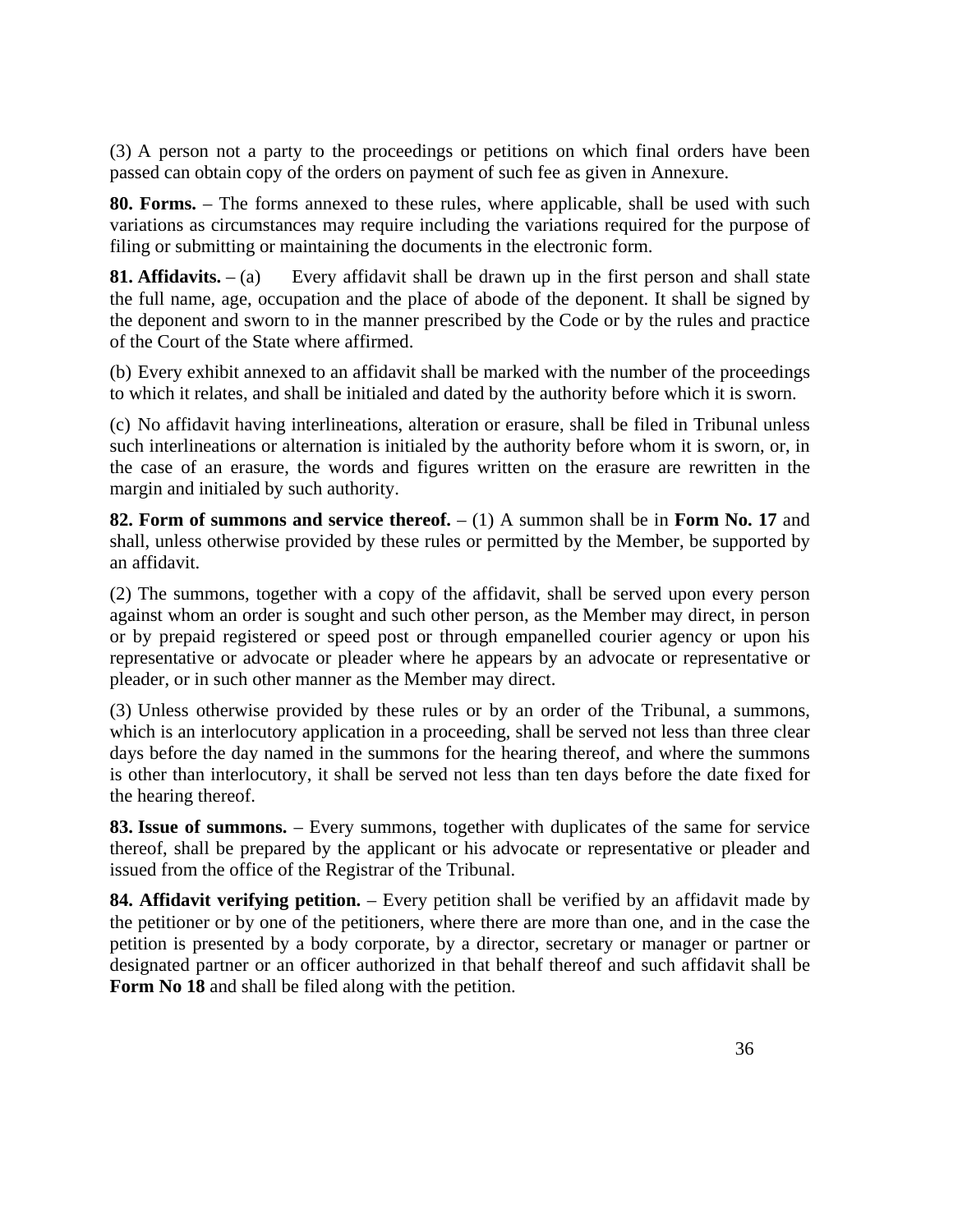**85. Enclosures to petition.** – Unless dispensed with by the Member or Registrar of Tribunal, every petition and application shall be accompanied by the documents required to be annexed.

**86. Summons for direction.** – (a) Where a petition is presented, an application shall, in every case, be made by alongwith summons in **Form No. 19** to the Member for directions as to the advertisement of the petition, the notices to be served and the proceedings to be taken.

(b) The petition shall be posted for hearing before the Member at the next sitting, and the Member may make such orders thereon and may give such directions as it may seem to him appropriate.

87. Advertisement of petition.  $- (1)$  Where any petition is required to be advertised, it shall, unless the Member otherwise orders, or these rules otherwise provide, be advertised not less than seven days before the date fixed for hearing, in one issue each of a daily newspaper in the English language and a daily newspaper in the regional language circulating in the State or the Union territory concerned, as may be fixed by the Member.

(2) Except in the case of a petition to wind up a LLP, the Member may, if he thinks fit, dispense with any advertisement required by these rules.

**88. Contents of advertisement.** – Except as otherwise provided in these rules, such advertisement shall be in **Form No. 20** and shall state the date on which the petition was presented, the name and address of the petitioner and his advocate or pleader, the nature of the petition and the date fixed for hearing. It shall, unless otherwise ordered, further state that any person who intends either to oppose or support the petition at the hearing should send notice of his intention to the petitioner or his advocate or pleader so as to reach him not later than two days previous to the day fixed for the hearing, and in the case of a petition for a winding-up, not later than four days previous to the day fixed for the hearing of the petition.

**89. Service of petition.** – Every petition shall be served on the respondent, if any, named in the petition and on such other persons as the Act or these rules may require or as the Member or the Registrar of Tribunal may direct and unless otherwise ordered, a copy of the petition shall be served along with the notice of the petition.

**90. Notice of petition and time of service.** – Notice of every petition required to be served upon any person shall be in **Form No.21** and shall, unless otherwise ordered by Tribunal or otherwise provided, be served not less than seven days before the date of hearing.

**91. Service on LLP.** – (1) Where a petition is presented against a LLP, it shall be accompanied by a notice of the petition in the form prescribed under these rules together with a copy of the petition for service on the LLP and an envelope addressed to the LLP at its registered office or its principal place of business and sufficiently stamped for being sent by registered post for acknowledgement or through empanelled courier agency.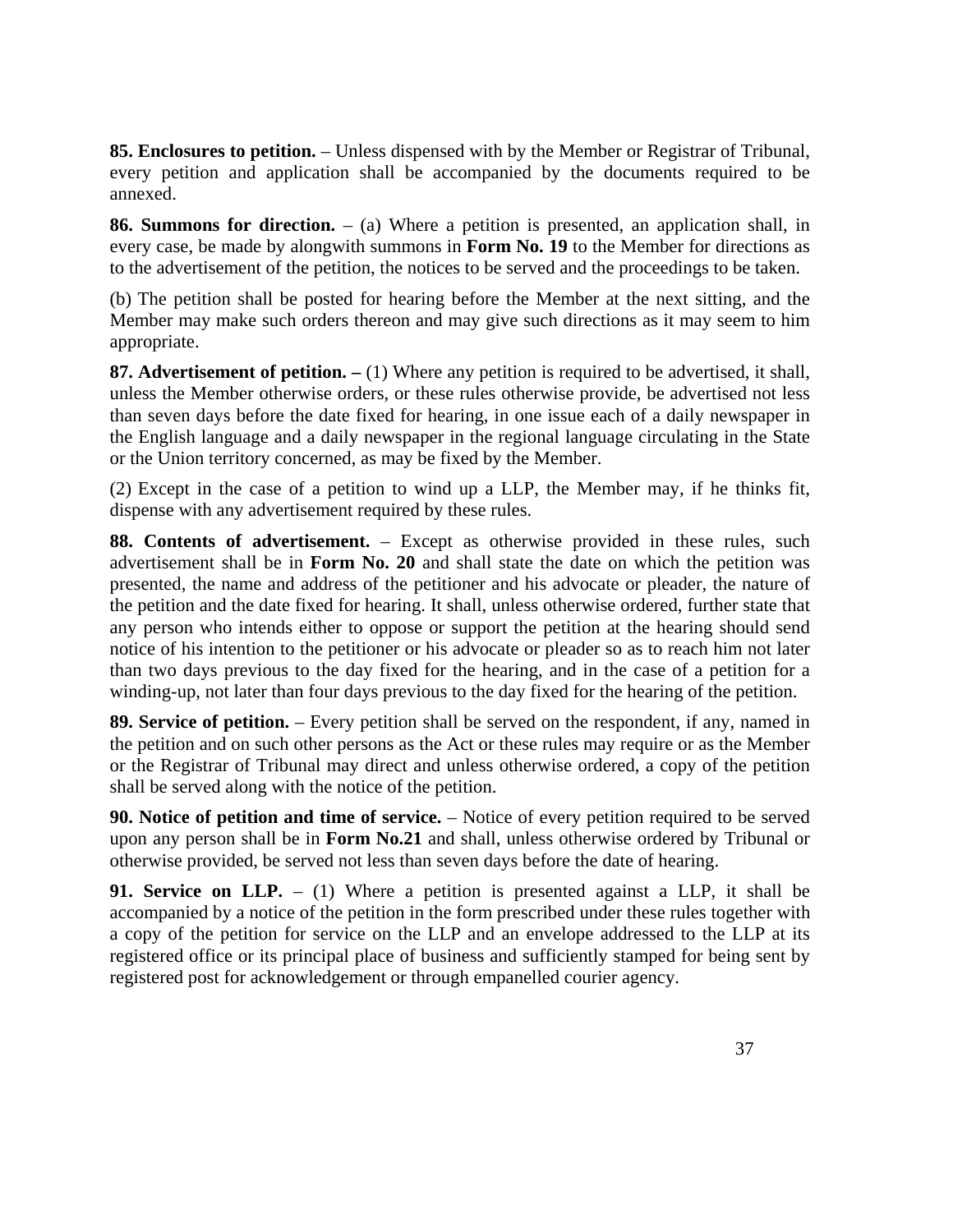(2) The Registrar of Tribunal shall immediately on the admission of the petition send the notice together with the copy of the petition to the LLP by registered post or through courier.

(3) Every petition, and, save as otherwise provided or by an order of Tribunal, every application, shall unless presented by the LLP, be served on the LLP at its registered office, or at its principal or last known principal place of business, by leaving a copy thereof with an officer or employee of the LLP, and in case no such person is available, in such manner, as the Member or Registrar of Tribunal may direct, or, by sending a copy thereof by prepaid registered post or through empanelled courier agency addressed to the LLP at its registered office, or, if there is no registered office, at its principal or last known principal place of business, or to such person and at such address as the Member or Registrar of Tribunal may direct.

**92. Petitioner to effect service.** – Save as otherwise provided and subject to any directions of the Member or Registrar of Tribunal, the petitioner, applicant or any other person having the conduct of proceedings in Tribunal, shall be responsible for the service of all notices, summons and other processes and for the advertisement and publication of notices, required to be effected by these rules or by order of Tribunal.

**93. Affidavit of service.**  $- (1)$  An affidavit or affidavits stating whether the petition has been advertised and whether the notices, if any, have been duly served upon the persons required to be served shall be filed not less than three days before the date fixed for hearing and such proof of the advertisement or of the service, as may be available shall be filed along with the affidavit.

(2) An affidavit of service on a LLP or its liquidator shall be in **Form No 22 or 23,** as the case may be.

**94. Procedure on default of compliance as regards advertisement and service of notice.**  – In default of compliance with the requirements of the rules or the directions of the Member or Registrar of Tribunal, as regards the advertisement and service of the petition, the petition shall, on the date fixed for hearing be posted for orders of the Member and the Member may either dismiss the petition or give such further directions as he thinks fit.

**95. Mode of service and service when deemed to be effected.**  $- (1)$  Save as otherwise provided or by an order of Tribunal, all notices, summons, and other documents required to be served on any person, may be served either personally by delivering a copy thereof to such person or upon his advocate or pleader or authorised representative where he appears by advocate or pleader; except where personal service is required by prepaid registered post for acknowledgement due addressed to the last known address of such person or through process server by affixing at the last known address. In the case of service by registered post where no acknowledgement signed by the addressee or his duly authorized agent is received, orders of Tribunal shall be obtained as to the sufficiency of service or as to the further steps to be taken for service as the Tribunal may direct: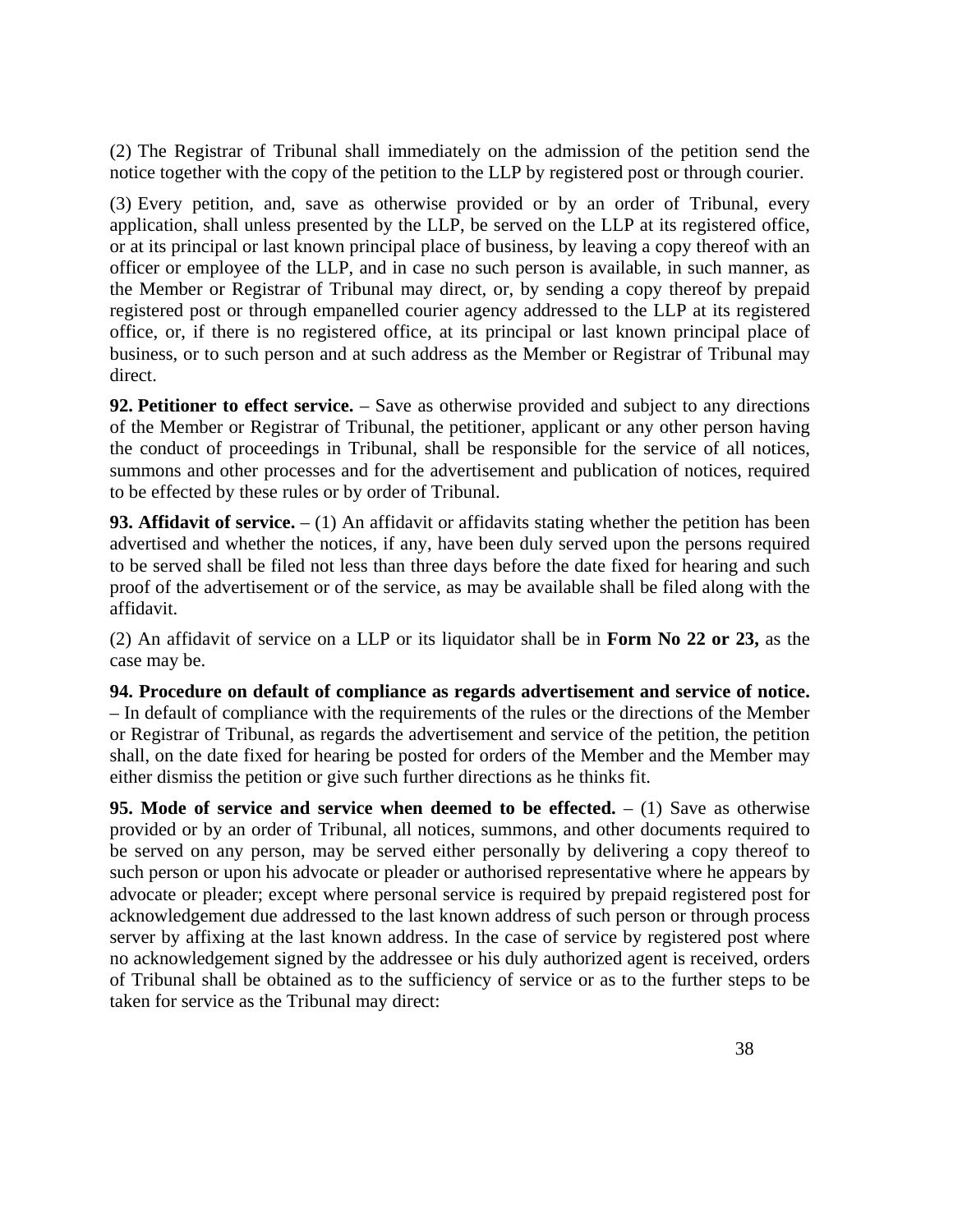Provided that where a notice, summons or other document has to be served on any class of persons such as partners, creditors and the like, the same may be sent by prepaid registered post or by ordinary post by prepaid letter post under certificate of posting or registered post, as may be provided by these rules or by an order of Tribunal, and unless otherwise ordered by the Tribunal, the service shall be deemed to be effected at the time when the said notice, summons or other document ought to be delivered in the ordinary course of post by the post office, notwithstanding the same is returned undelivered by the post office.

(2) Where notice of any petition, application, summons or other proceedings has to be given to the Central Government under these rules, it shall be addressed to and served on the Secretary to Government of India, Ministry of Corporate Affairs, New Delhi, or such other officer or office of the Central Government as may be authorised to receive notices on its behalf.

(3) Where any person has to be served at an address outside India, the notice or other process to be served on him shall, subject to orders of the Tribunal, be sent to such address by empanelled courier agency or by prepaid airmail registered post for acknowledgment due.

(4) Service may be done in any other manner including the manner as provided in rule 15 of Limited Liability Partnership Rules, 2009 or as may be ordered by the Tribunal.

**96. Validity of service and of proceedings.** – No service shall be deemed to be invalid by reason of any defect in the name or description of a person in the list of partners or in the petition, summons, notice or other proceeding, provided that the Tribunal is satisfied that such service is in other respects sufficient; and no proceedings shall be invalidated by reason of any formal defect or irregularity; unless the Member before whom the objection is taken is of the opinion that substantial injustice has been caused by such defect or irregularity and that the injustice cannot be remedied by an order of Tribunal.

#### **97. Notice to be given by persons intending to appear at the hearing of petition.** –

(1) Every person, who intends to appear at the hearing of a petition, whether to support or oppose the petition, shall serve on the petitioner or his advocate or pleader, notice of his intention at the address given in the advertisement.

(2) The notice shall contain the address of such person, and be signed by him or his advocate or pleader or authorised representative, and save as otherwise provided shall be served (or if sent by post or through courier, shall be posted in such time as to reach the addressee) not later than two days previous to the day of hearing, and in the case of a petition for windingup not later than four days previous to the day of hearing and such notice shall be in **Form No 24** with such variations as the circumstances may require, and where such person intends to oppose the petition, the grounds of his opposition, or a copy of his affidavit, if any, shall be furnished along with the notice.

(3) Any person who has failed to comply with this rule shall not, except with the leave of the Member, be allowed to appear at the hearing of the petition.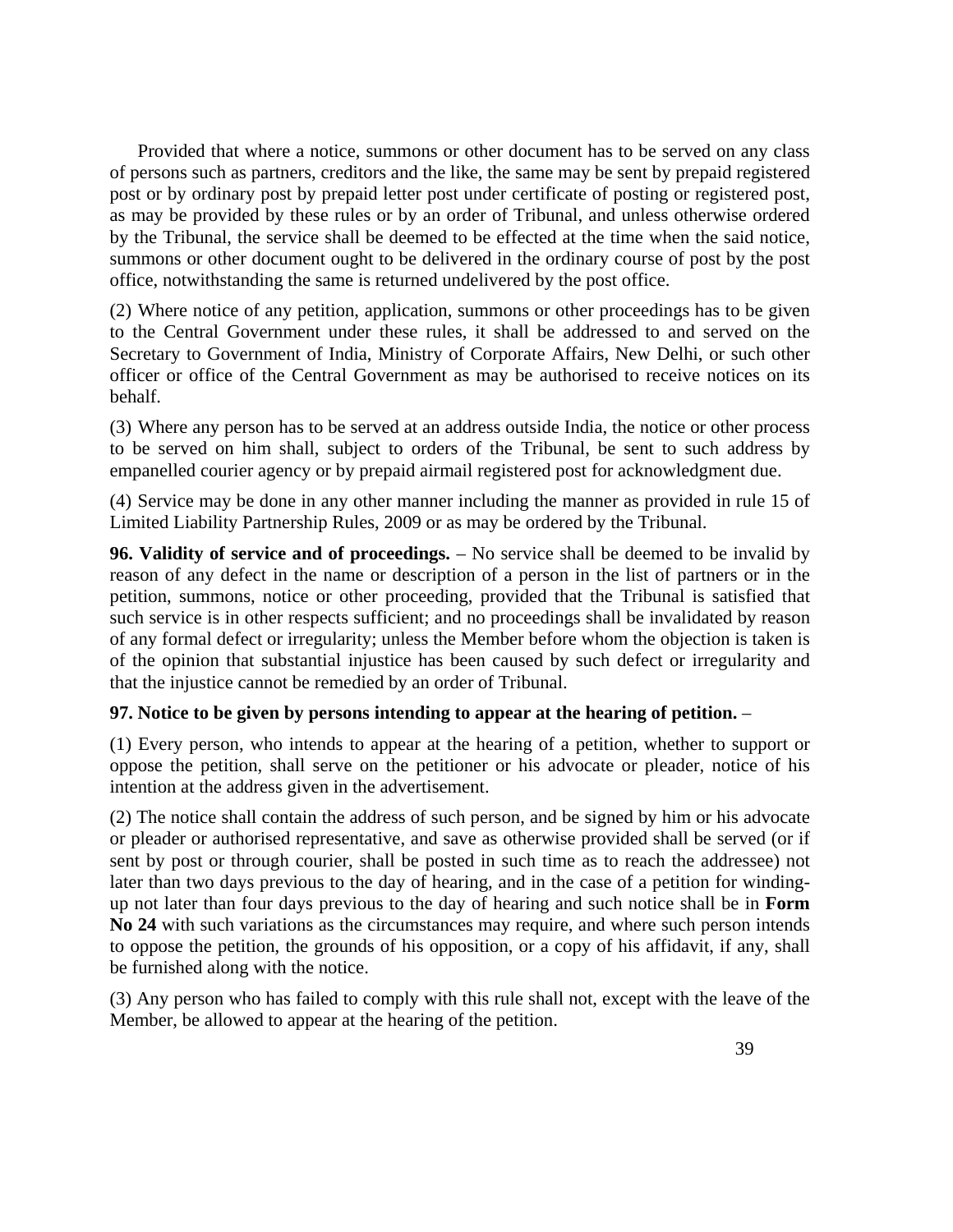**98. List of persons, intending to appear, to be filed.** – The petitioner or his advocate or authorized representative or pleader shall prepare a list of the names and addresses of the persons who have given notice of their intention to appear at the hearing of the petition and such list shall be in **Form No. 25**, and shall be filed in Tribunal before the hearing of the petition.

**99. Procedure at hearing of petition.**  $- (1)$  At the hearing of the petition, the Member may either dispose of the petition finally, or give such directions as may be deemed necessary for the filing of counter-affidavit and reply affidavits, if any, and for service of notice on any person who, in his opinion has been omitted to be served or has not been properly served with the notice of the petition and may adjourn the petition to enable the parties to comply with his directions.

(2) All adjournments and postings will be subject to time schedule prescribed under the Act or the rules and except as otherwise ordered by the Member, it shall not be necessary to give notice of the adjourned hearing to any person.

**100. Order to be drawn up.**  $- (1)$  Every order, shall be drawn up by the Registrar of Tribunal, unless in any proceeding or class of proceedings, the Member or the Registrar of Tribunal directs that the order need not be drawn up.

(2) Where a direction is given under sub-rule (1) that no order need be drawn up, the note or memorandum of the order signed or initialed by the Member making the order or by the Registrar of Tribunal shall be sufficient evidence of the order having been made.

(3) The date of every order shall be the date on which it was actually made, notwithstanding that it is drawn up and issued on a later date.

(4) The costs should be awarded for every adjournment on the party seeking adjournment at the time of granting adjournment except in cases of serious illness and such similar circumstance.

(5) Where costs are awarded to a party in any proceeding, the order shall direct that the party liable to pay the costs shall pay the same.

#### **Petition for Winding up, Provisional Liquidator, Winding up Order, and Statement of Affairs,**

**101. Petition for winding-up.** – (1) A petition for winding up an LLP shall be in **Form No. 26, or 27 or 28**, as the case may be, with such variations as the circumstances may require, and shall be presented in duplicate:

 Provided that where the petition is by the LLP it should be accompanied with the statement of affairs of the LLP on the date of petition.

(2) The Registrar of Tribunal shall note on the petition the date of its presentation.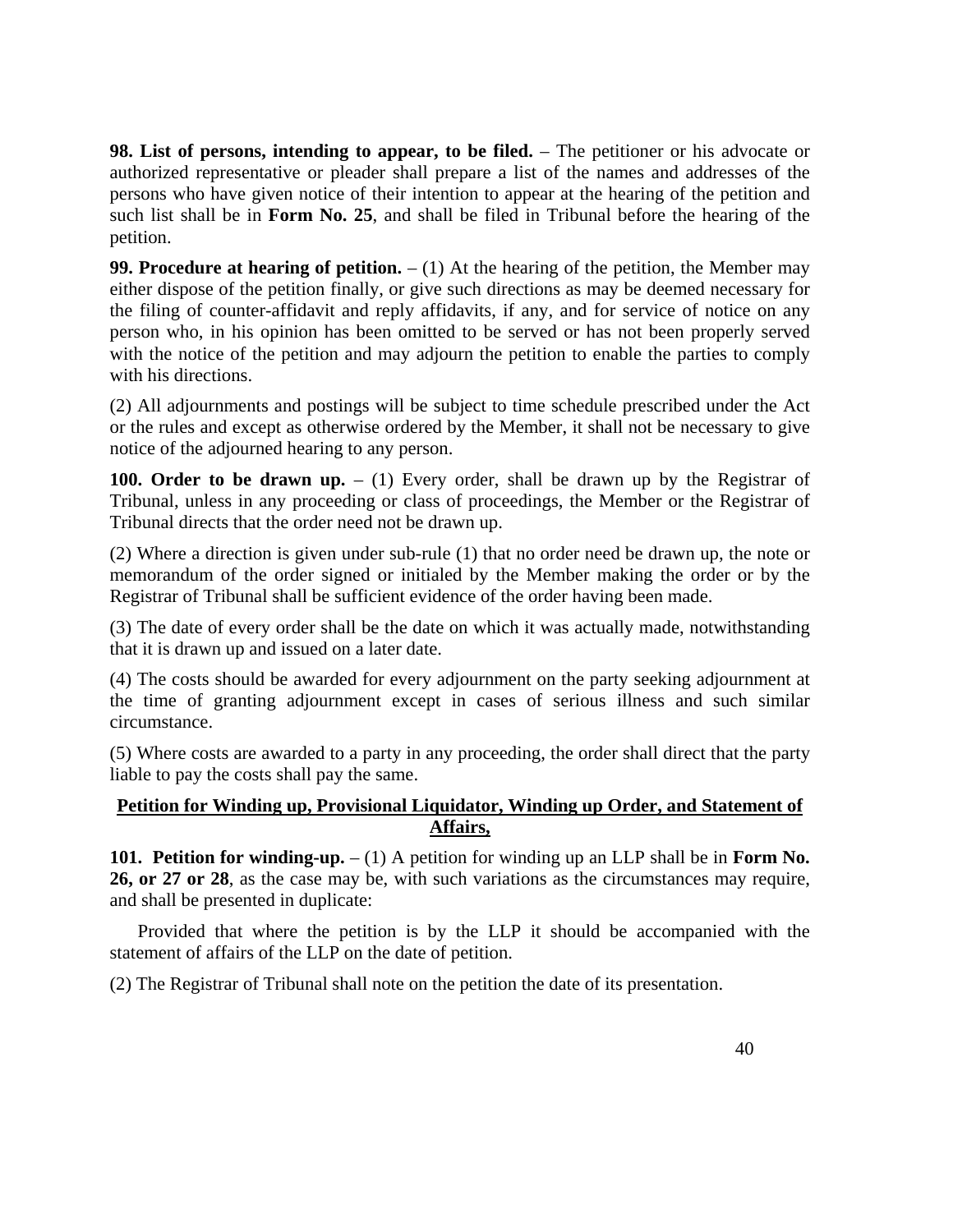**102.** Admission of petition and directions as to advertisement.  $- (1)$  Upon the filing of the petition, it shall be posted before the Member in chambers for admission of the petition and fixing a date for the hearing thereof and for directions as to the advertisements to be published, and the persons, if any, upon whom copies of the petition are to be served.

(2) The Member may, if he thinks fit, direct notice to be given to the LLP before giving directions as to the advertisement of the petition.

**103. Petition by a contingent or prospective creditor.** – A petition for the winding-up of a LLP presented by a contingent or prospective creditor shall be accompanied by an application for the leave of the Tribunal for the admission of the petition and no advertisement of such petition shall be made unless the leave has been granted, or, where the leave has been granted subject to any conditions precedent to the admission of the petition, unless such conditions have been satisfied.

**104. Copy of petition to be furnished.** – Every partner or creditor of the LLP shall be entitled to be furnished by the petitioner or by his advocate or pleader or authorized representative with a copy of the petition within 24 hours on payment of the charges as specified in Annexure.

**105. Advertisement of petition.** – Subject to any directions of the Tribunal, the petition shall be advertised within the time and in the manner provided in rule 87. The advertisement shall be in **Form No 29.**

**106. Application for leave to withdraw petition.**  $- (1)$  A petition for winding-up shall not be withdrawn after presentation without the leave of the Tribunal.

(2) An application for leave to withdraw a petition for winding-up which has been advertised in accordance with the provisions of rule 87 shall not be heard at any time before the date fixed in the advertisement for the hearing of the petition.

**107. Substitution of creditor or partner for original petitioner.** – Where a petitioner-

- (a) is not entitled to present a petition, or
- (b) fails to advertise his petition within the time specified by these rules or by order of Tribunal or such extended time as the Tribunal may allow with cost, or
- (c) consents to withdraw the petition, or to allow it to be dismissed, or the hearing to be adjourned or fails to appear in support of his petition when it is called on in Tribunal on the day originally fixed for the hearing thereof, or any day to which the hearing has been adjourned, or
- (d) if appearing, does not apply for an order in terms of the prayer of his petition.

or

 where in the opinion of the Tribunal, there is other sufficient cause for an order being made under this rule,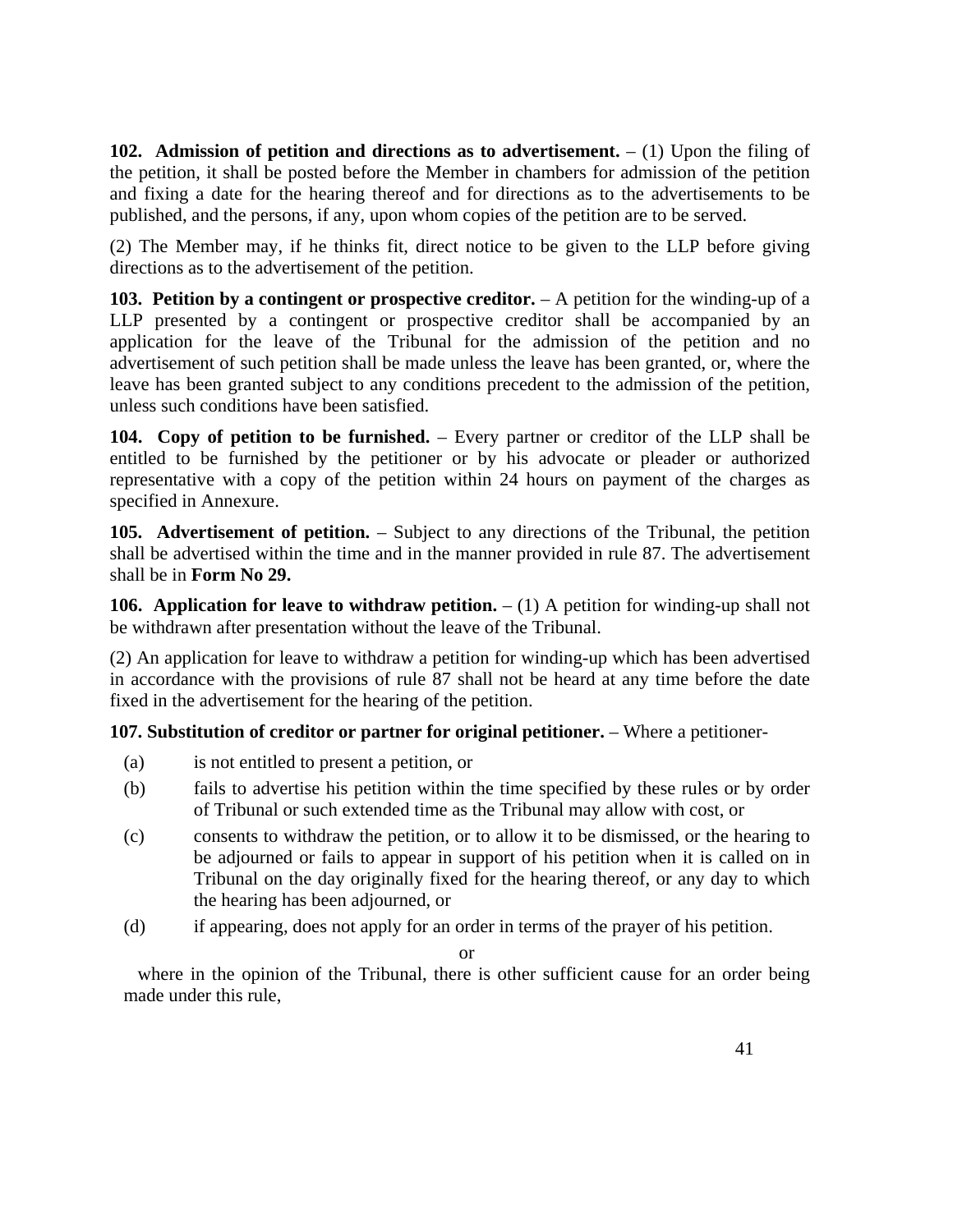the Tribunal may, by an order, upon such terms as it may think just, substitute as petitioner any creditor or partner who, in the opinion of the Tribunal, would have a right to present a petition, and who is desirous of presenting the petition.

(5) Where a member makes an order substituting a creditor or partner as petitioner in winding up petition, such petitioner shall pay an additional fee equivalent to the half of the amount of the original fee paid in the original petition.

**108. Procedure on substitution.**  $- (1)$  Where the Member makes an order substituting a creditor or partner as petitioner in a winding-up petition, he shall adjourn the hearing of the petition to a date to be fixed by him and direct such amendments of the petition as may be necessary and such creditor or partner shall, within seven days from the making of the order, amend the petition accordingly, and file two clean copies thereof together with an affidavit in duplicate setting out the grounds, on which he supports the petition.

(2) The amended petition shall be treated as the petition for the winding-up of the LLP and shall be deemed to have been presented on the date on which the original petition was presented.

**109. Affidavit-in-opposition.** – (1) Subject to the rule 28, an affidavit intended to be used in opposition to the petition shall be filed not less than five days before the date fixed for the hearing of the petition, and a copy of the affidavit shall be served on the petitioner or his advocate or pleader or authorized representative forthwith. The Statement of Affairs of the LLP along with the affidavit in opposition in question shall also be filed.

(2) The copies of the affidavit shall also be given to any creditor or partner appearing in support of the petition who may require the same, on payment of the prescribed charges.

**110. Affidavit in reply.** – Subject to rule 28, an affidavit intended to be used in reply to the affidavit filed in opposition to the petition shall be filed not less than two days before the day fixed for the hearing of the petition, and a copy of the affidavit in reply shall be served on the day of the filing thereof on the person by whom the affidavit in opposition was filed or his advocate or pleader or authorized representative.

#### Provisional Liquidator

**111. Appointment of Provisional Liquidator.**  $- (1)$  After the admission of a petition for the winding-up of a LLP by the Tribunal, upon the application of a creditor, or a partner, or of the LLP, and upon proof by affidavit of sufficient ground for the appointment of a Provisional Liquidator, subject to rules 27 and 28, the Tribunal, if it thinks fit, and upon such terms as in the opinion of the Tribunal shall be just and necessary, may appoint the Liquidator to be Provisional Liquidator of the LLP pending final orders on the winding-up petition.

(2) Where the LLP is not the applicant, notice of the application for appointment of Provisional Liquidator shall be given to the LLP unless the Tribunal, for special reasons to be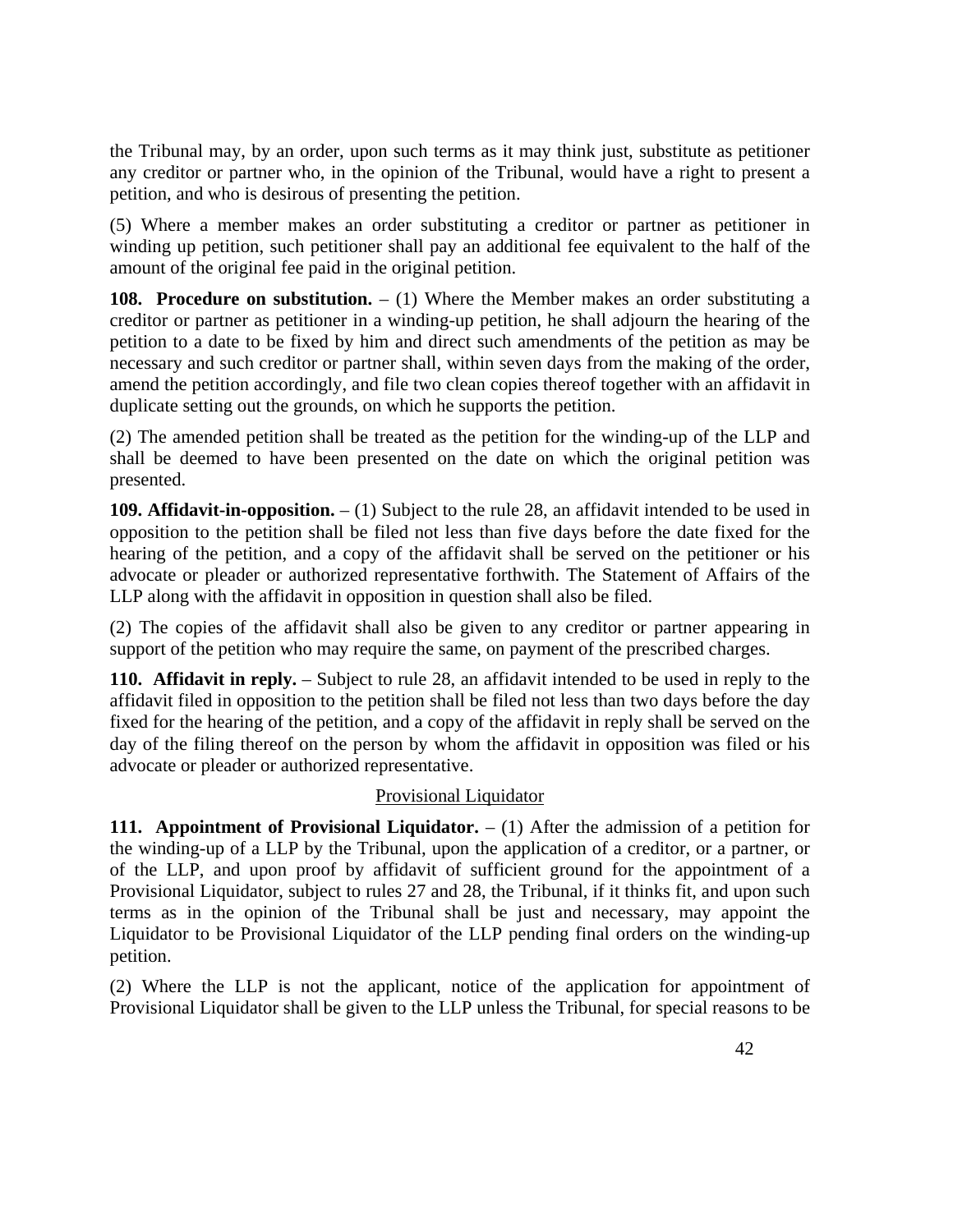recorded (in writing), dispenses with the notice. The order appointing the Provisional Liquidator shall set out the restrictions and limitations, if any, on his powers imposed by the Tribunal. The order shall be in **Form No. 30** with such variations as may be necessary.

**112. Rules and procedures applicable to Provisional Liquidator.** – The rules and procedures relating to Liquidators shall apply to Provisional Liquidators, so far as applicable, subject to such directions, as the Tribunal may give in each case.

**113. Costs, etc. of Provisional Liquidator.** – Subject to any order of the Tribunal, all the costs, charges and expenses properly incurred by the Liquidator, as Provisional Liquidator, including such sum as is or would be payable to the Central Government under the scale of fees for the time being in force applicable where the Official Liquidator acts as the Provisional liquidator of the LLP, shall be paid out of the assets of the LLP.

#### Winding up order

**114. Notice to Liquidator of order.** – Where an order for the winding-up of a LLP or for the appointment of a Provisional Liquidator has been made, the Registrar of Tribunal shall forthwith send to the Liquidator appointed by the Tribunal notice of the order under the seal of the Tribunal in duplicate in **Form No. 31 or 32**, as the case may be, together with a copy of the petition and the affidavit, if any, filed in support thereof with a copy of Statement of Affairs filed with the petition or at the time of opposition, as the case may be. The concerned Registrar shall also be served with the copy of the order.

**115. Contents of winding-up order and order appointing Provisional Liquidator.** – An order to wind-up an LLP or for the appointment of a Provisional Liquidator shall contain at the foot thereof a note stating that it will be the duty of such of the persons specified in rule 37 to attend on the Liquidator at such time and place as he may appoint and to give him all information he may require.

**116. Order to be sent to Liquidator and form of order.**  $- (1)$  The order for winding-up shall be drawn up by the Registrar of Tribunal forthwith, and after it is signed and sealed, two certified copies thereof duly sealed shall be sent to the Liquidator. The order shall be in **Form No 33** with such variations as may be necessary.

(2) Except where the LLP is the petitioner, the Liquidator shall cause a sealed copy of the order to be served upon the LLP by pre-paid registered post or by empanelled courier agency addressed at its registered office (if any), or, if there is no registered office, at its principal or last known principal place of business, or upon such other person or persons or in such manner as the Tribunal may direct.

**117. Summons for directions to be taken out by the Liquidator-** (1) On receipt of the winding up order, liquidator shall make out a report for direction with regard to the performance by the liquidator of all or any of the duties under rule 41 or any other matter requiring directions of the Tribunal.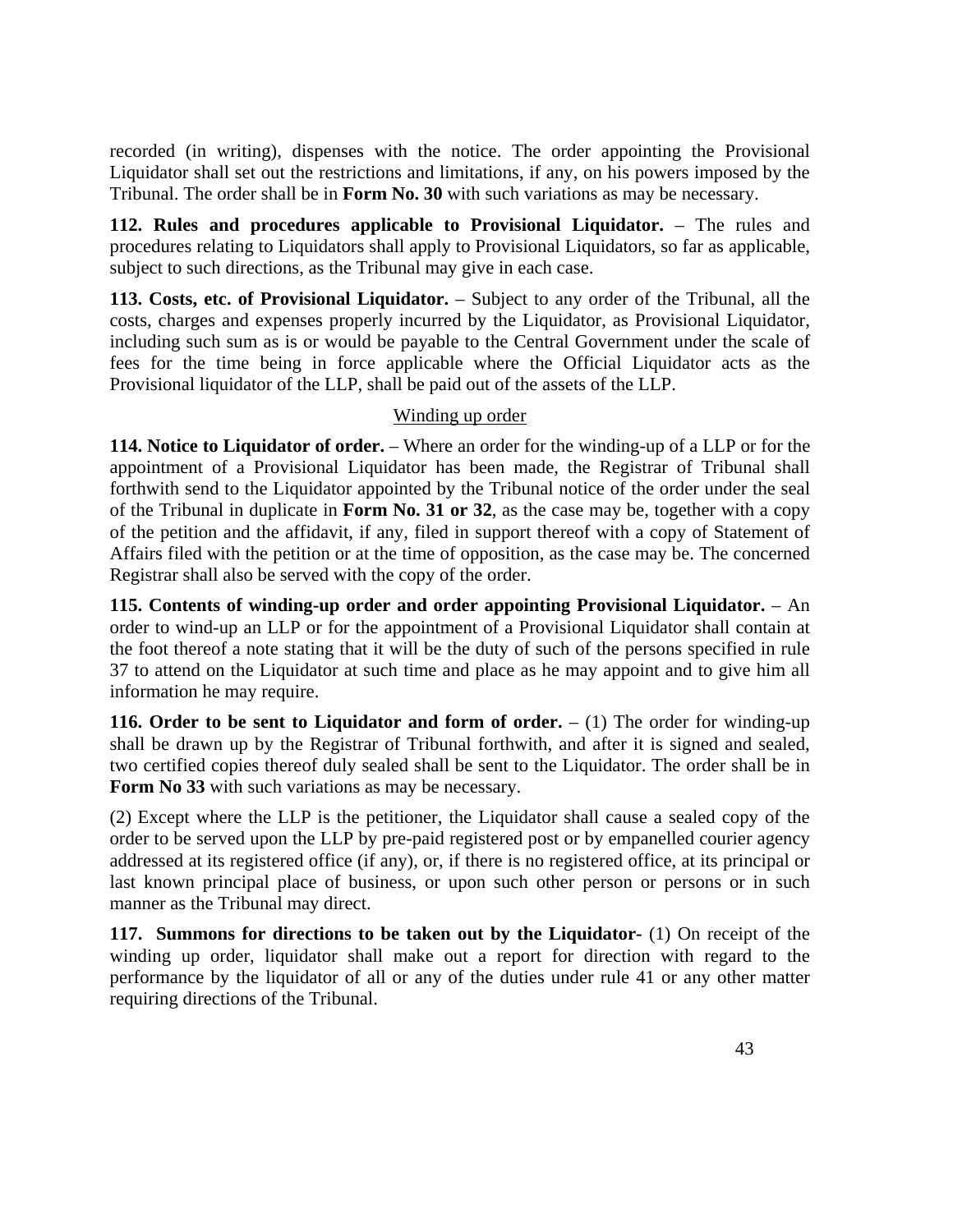(2) The Tribunal after hearing the liquidator may give such directions as it thinks fit in regard to various matters including fixing the time-limits before which the various matters shall be completed by the liquidator subject to time-limits specified under these rules.

**118. Directions on making the winding-up order.** – At the time of making the winding- up order, or at any time thereafter, the Tribunal shall give directions as to the advertisement of the order and the persons, if any, on whom the order shall be served and the persons, if any, to whom notice shall be given of the further proceedings, in the liquidation, and such further directions as may be necessary.

119. Advertisement of the order. – Save as otherwise ordered by the Tribunal, every order for the winding up of an LLP by the Tribunal, shall within fourteen days of the date of making the order, be advertised by the petitioner in one issue each of a newspaper in the English language and a newspaper in the regional language circulating in the State or the Union territory concerned and shall be served by the petitioner upon such person, if any, and in such manner as the Member may direct and the advertisement shall be in **Form No. 34**.

**120. Form of proceedings after winding up order is made.** – After a winding up order is made, every subsequent proceeding in the winding up shall bear the original number of the winding up petition, besides its own distinctive number, but against the name of the LLP in the cause-title, the words 'in liquidation' shall appear in brackets.

**121. Application for stay of winding up proceedings.**  $- (1)$  An application for stay of proceedings in the winding up shall be made upon notice to the parties to the winding up petition and to such other persons as the Tribunal may direct, and where the application is made by any person other than the Liquidator, notice shall be given to the Liquidator.

(2) Where an order is made staying proceedings of winding up, the applicant shall within fifteen days file a certified copy thereof with the Registrar in **Form 10**.

*Explanation.-* In computing the period of fifteen days from the date of the order, the requisite time for obtaining a certified copy of the order shall be excluded.

**122. Application for leave to commence or continue or transfer suits or proceedings.-**  (1) An application for leave of the Tribunal to commence or continue any suit or proceeding against the LLP shall be made to the Tribunal upon notice to Liquidator and the parties to the suit or proceeding sought to be commenced or continued.

(2) An application for transfer to the Tribunal of any suit or proceeding by or against the LLP pending in any Court (other than in High Court or Supreme Court) or any tribunal shall be made upon the notice to the Liquidator and to the parties to the suit or proceeding sought to be transferred.

**123. Notice to submit statement.** – A notice by the Liquidator requiring any of the persons mentioned in rule 28 to submit and verify a statement of affairs of the LLP shall be in **Form**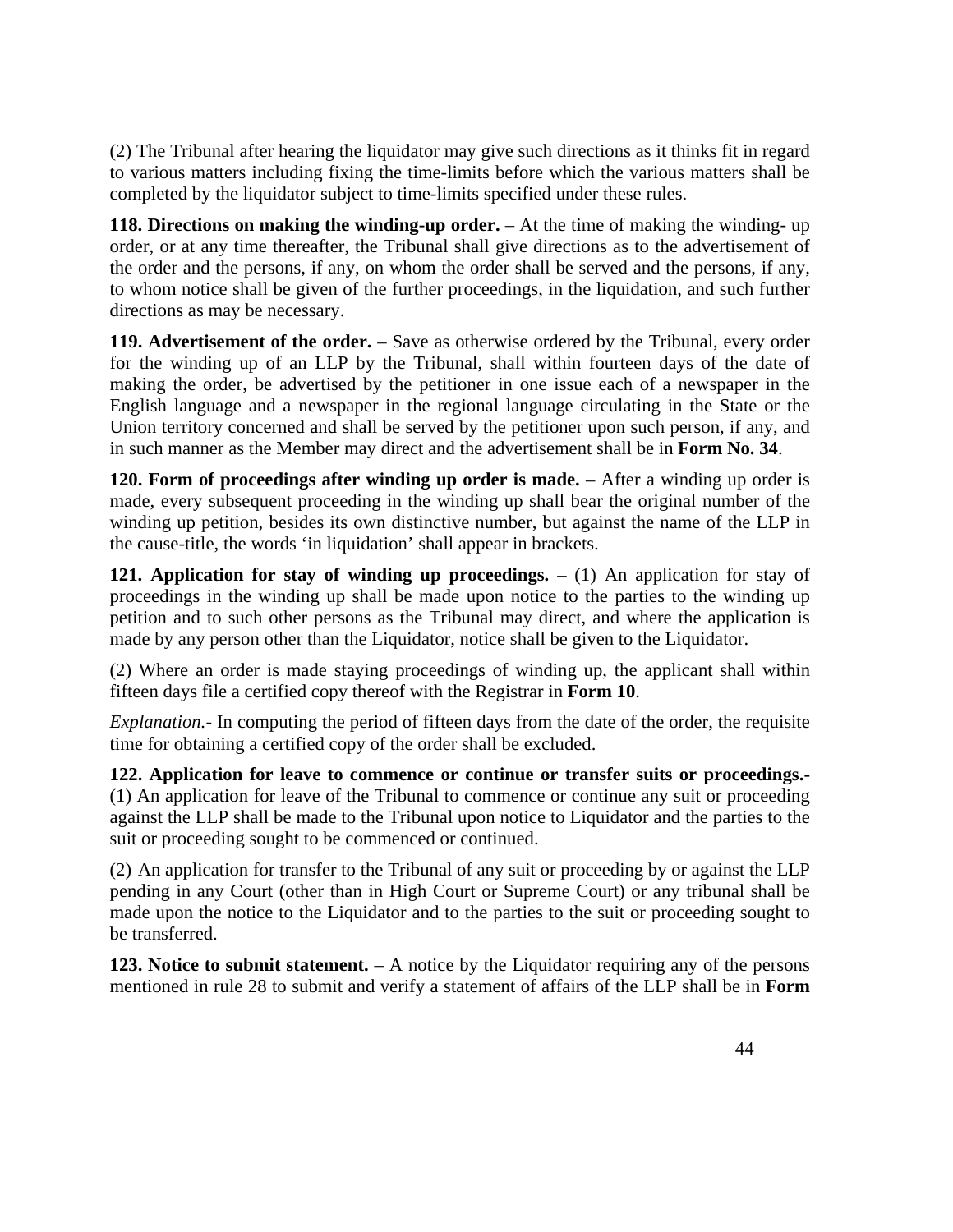**No. 35** and may be served by the Liquidator forthwith after the order for winding up or the order appointing the Liquidator as Provisional Liquidator is made.

**124. Application by Liquidator appointed by Tribunal – (1)** The Liquidator may, if required, apply to the Tribunal for an order directing any person, who, in his opinion, is liable to furnish a statement of affairs under rule 28, to prepare and submit such a statement or concur in making the same and notice of the application shall be served on the person against whom the order is sought.

(2) Where the Tribunal makes the order, such order shall be in **Form No. 36** with such variations as may be necessary.

**125. Preparation of statement of affairs.** – Any person who under rule 28 is required to submit and verify a statement as to the affairs of the LLP shall prepare the statement of affairs on his own cost.

**126. Form of the statement.**  $- (1)$  The statement as to the affairs of the LLP to be submitted under rule 28 shall be in **Form No.37** and shall be made out in duplicate, one copy of which shall be verified by affidavit.

(2) An affidavit of concurrence in the statement of affairs shall be in **Form No. 38**.

(3) The Liquidator shall cause the verified statement of affairs and the affidavit of concurrence, if any, to be filed in the Tribunal forthwith on submission and completion of the statement of affairs and shall retain the duplicate thereof for his records.

**127. Extension of time for submitting statement.**  $- (1)$  Where any person required to submit a statement of affairs under rule 28 requires an extension of time for submitting the same, he shall apply in the first instance to the Liquidator who may, if he thinks fit, subject to rule 28, give a written certificate extending the time, which certificate shall be filed with the proceedings. The certificate shall be in **Form No. 39**.

**128. Partners and Officers of LLP to attend and give information.** – The Liquidator may from time to time hold personal interviews with any such person, as is mentioned in rule 28 or rule 37 for the purpose of investigating the LLP's affairs, and it shall be the duty of every such person to attend on the Liquidator at such time and place as the Liquidator may appoint and give the Liquidator all information that he may require and answer all such questions as may be put to him by the Liquidator and the Liquidator shall maintain minutes of the interview held by him or memoranda containing the substance of such interviews.

**129. Duty of person making or concurring in statement.** – After the statement of affairs of the LLP has been submitted to the Liquidator, it shall be the duty of every person who has made or concurred in making it, if, and when required, to attend on the Liquidator and answer all such questions as may be put to him, and give all such further information as may be required of him by the Liquidator in relation to the statement of affairs.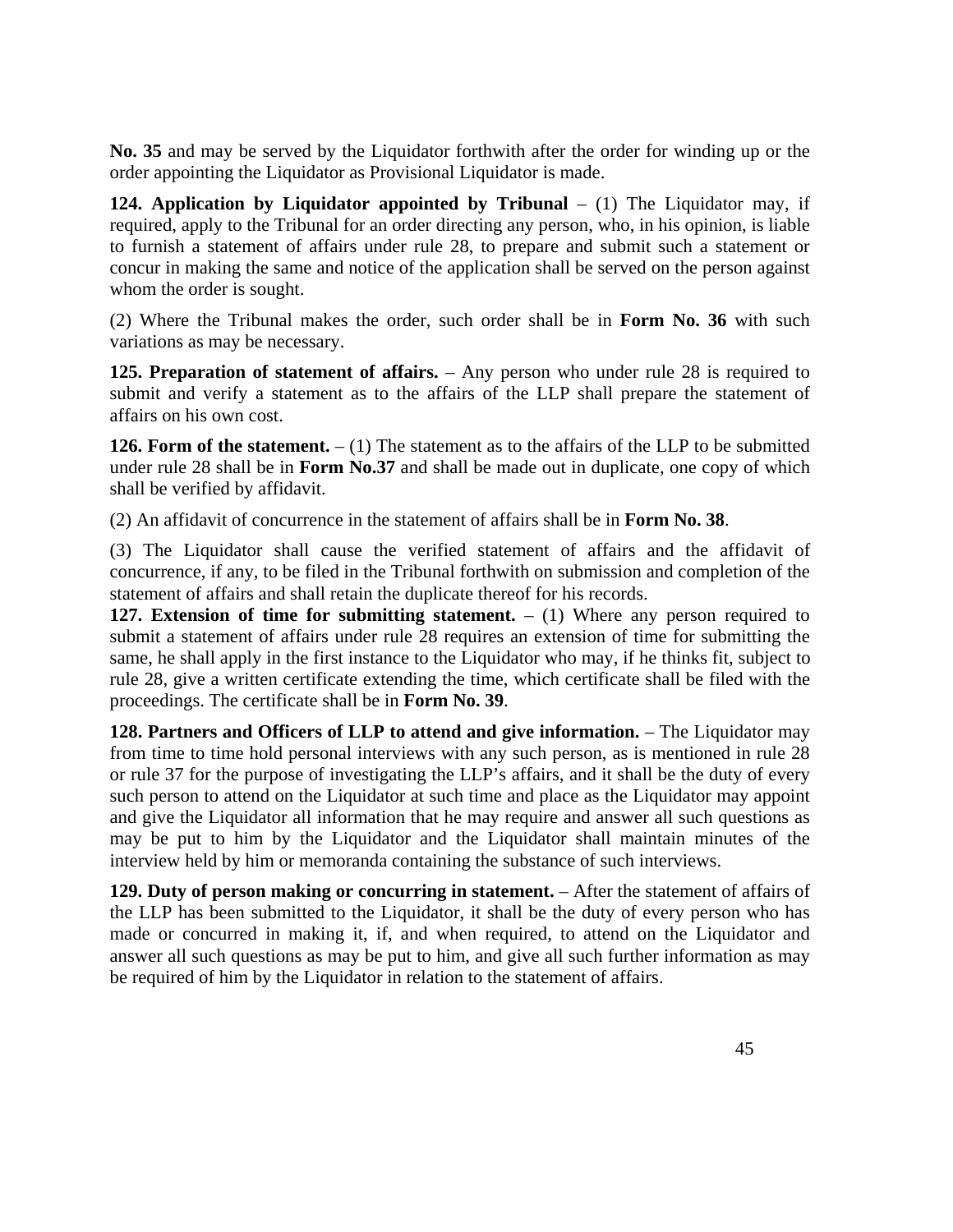**130. Default in complying with rule 28** – Any default on the part of any person in complying with the requirements of rule 28 shall be reported to the Tribunal by the Liquidator, and the Tribunal may thereupon pass such orders or give such directions as it may think fit.

**131. LLP Liquidator in voluntary winding-up to submit statement.** – (1) Where before the making of the winding up order the LLP was being wound-up voluntarily, the Liquidator may require any LLP liquidator or liquidators in such winding up to furnish him, not later than fourteen days of his making the requisition, or such other time as he may fix, a statement as to the manner in which the winding up was conducted, how the assets of the LLP were dealt with, and the position of the liquidation on the date of the order for winding up by the Tribunal; and on the requisition being made, it shall be the duty of the LLP liquidator or liquidators so required to furnish the statement within the time limit.

(2) Where the LLP liquidator or liquidators fails to furnish the statement as required under sub-rule (1), the Liquidator may apply to the Tribunal for such directions as may be necessary.

**132. Report by Liquidator.** – The report to be submitted by the Liquidator under rule 34 shall be in **Form No. 40** with such variations as may be necessary and shall contain the information as specified in rule 34.

**133. Inspection of statement and report.** – Every creditor or partner, by himself, or by his agent, shall be entitled to inspect the statement of affairs submitted under rule 28 and the report of the Liquidators submitted under rule 34 on payment of a fee as specified in the Annexure and to obtain copies thereof or extracts therefrom on payment of the specified charges in Annexure.

**134. Further report by Liquidator.**  $- (1)$  Where the Liquidator makes a further report under rule 34(4), such report shall state whether any fraud has been detected subsequent to the submission of report under rule 34(1).

(2) If any such fraud has been detected, the report shall set out the names of the persons by whom the fraud, in his opinion, was committed and the facts on which such opinion is based and the report shall set out in a narrative form the facts and matters which the liquidator desires to bring to the notice of the Tribunal.

**135. Consideration of report(s) by the Tribunal.**  $- (1)$  The consideration of the report (or reports) made by the Liquidator pursuant to rule 34, shall be placed before the Member in Chambers, and the Liquidator shall personally or by counsel attend the consideration thereof and give the Tribunal any further information or explanation with reference to the matters contained therein which the Tribunal may require.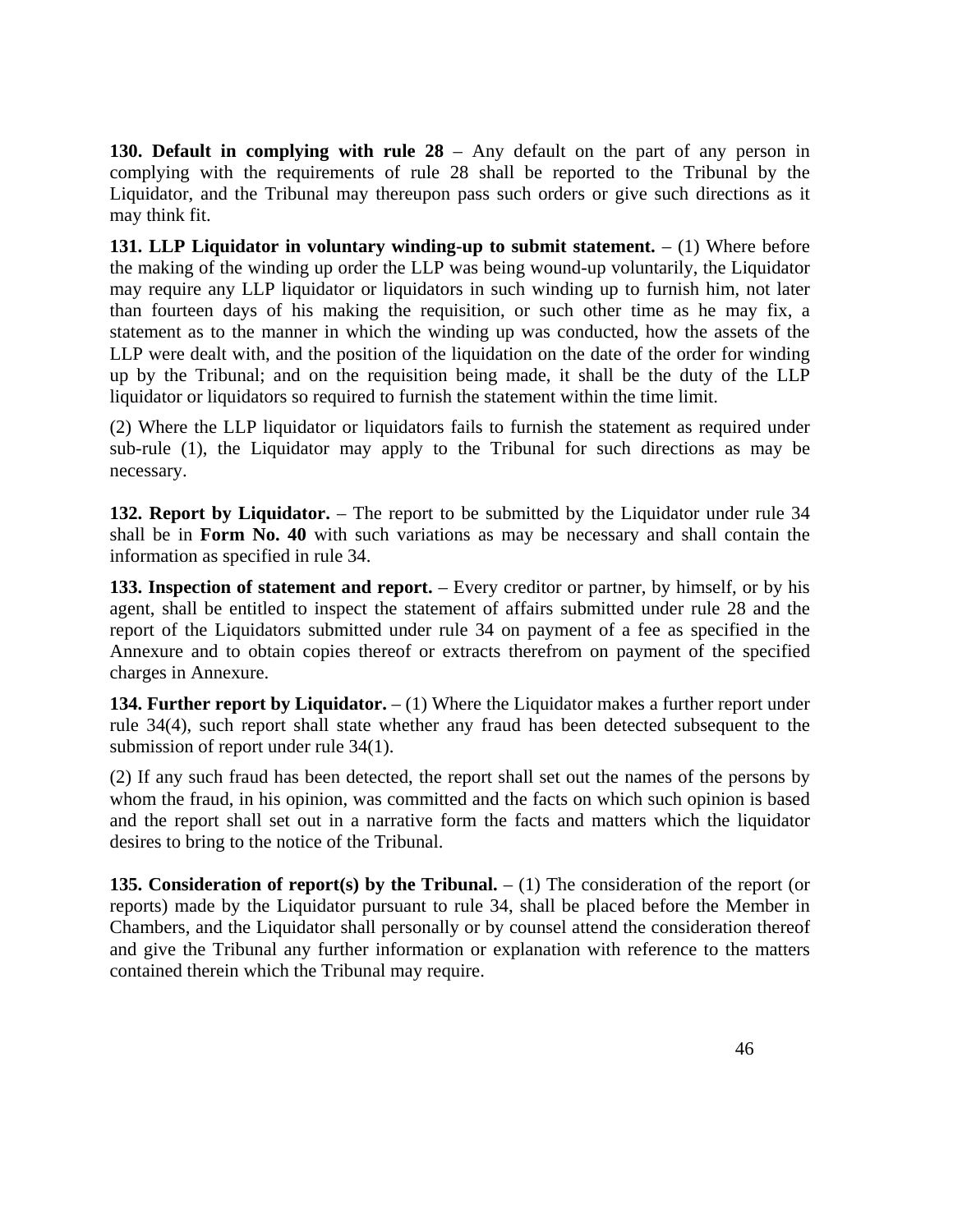(2) On a consideration of the report (or reports), the Tribunal may pass such orders and give such directions as it may think fit including directions of examination of designated partners, partners, officers and employees past and present of the LLP:

Provided that where the Liquidator makes report(s) under rule 34 containing the fraud committed by the partners or designated partners or officers or employees, of the LLP, the Registrar of Tribunal shall fix a date for the consideration thereof by the Member and notify the date on the notice board of the Tribunal and to the Liquidator.

**136. Summons for direction to be taken out by Liquidator-** (1) As soon as practicable after the winding up order is made and in any event, not later than seven days after the filing of the report under sub-rule (1) of rule 34, the liquidator shall make a report for direction with regard to the performance by the liquidator of the duties under rule 41, the settlement of list of creditors and settlement of list of partners.

(2) Upon hearing the liquidator, Tribunal may give such directions as it shall think fit in regard to the said matters.

#### **Settlement of list of creditors**

**137. Fixing a date for proving debts.** – Subject to the provisions of the Act and rules made thereunder and in a winding up by the Tribunal, subject to the directions of the Tribunal, the Liquidator in a winding up by the Tribunal shall, and the LLP Liquidator in voluntary winding up may, fix a certain day, which shall be not less than fourteen days from the date of the notice to be given under the rule 138, on or before which the creditors of the LLP are to prove their debts or claims and to establish any title for they may have to priority under preferential payments, or to be excluded from the benefit of any distribution made before such debts or claims are proved, or, as the case may be, from objecting to such distribution.

**138.** Notice to creditors.  $- (1)$  The liquidator shall give not less than fourteen days' notice of the date so fixed by advertisement in one issue of a daily newspaper in the English language and one issue of a daily newspaper in the regional language circulating in the State or Union territory concerned, as he considers suitable.

(2) The advertisements under sub-rule (1) shall be released within thirty days from the date of confirmation of the sale and be in **Form No. 41**.

(3) If the number of creditors do not exceed one hundred, individual notices may be given by letter post under certificate of posting or registered post or any other mode specified in rule 15 of the Limited Liability Partnership Rules, 2009 within thirty days from the date of confirmation of the sale or on any earlier date and advertisement in newspapers may be dispensed with.

(4) The Liquidator shall also give not less than fourteen days' notice of the date fixed, in a winding up by the Tribunal, to every person mentioned in the statement of affairs, as a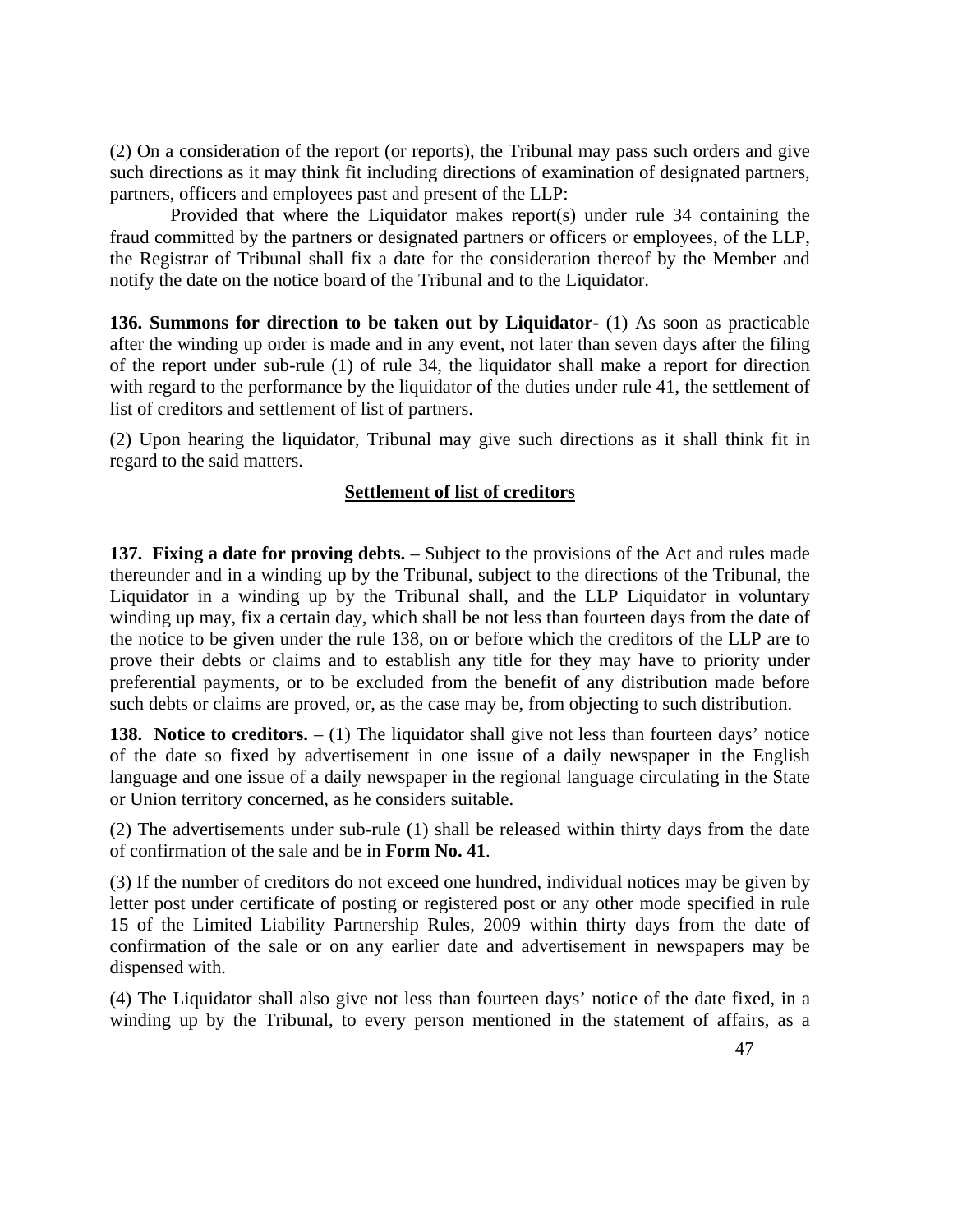creditor, who has not proved his debt and to every person mentioned in the statement of affairs as a preferential creditor, whose claim to be a preferential creditor has not been established or is not admitted, to the address indicated in the statement of affairs and such notice shall be in **Form No. 42** or **Form No. 43** and shall be sent to each such creditor either by letter post under certificate of posting or registered post or any other mode specified in rule 15 of the Limited Liability Partnership Rules 2009.

(5) All proceedings and procedures hereinafter set out as to the admission or rejection of proofs shall apply with necessary variations to any claim to priority as a preferential creditor.

**139. Proof of debt.**  $- (1)$  In a winding up by the Tribunal, every creditor shall, subject as hereinafter provided, prove his debt, unless the Member in any particular case directs that any creditors or class of creditors shall be admitted without proof.

**140. Mode of proof and verification thereof.** – A debt may be proved by delivering or sending by post to the Liquidator, an and if affidavit verifying the debt made by the creditor or by some person authorised by him and if the affidavit is made by a person authorised by the creditor, it shall state the authority and means of knowledge of the deponent and a creditor need not attend upon the investigation unless required to do so by the Liquidator.

141. Contents of proof. – An affidavit proving a debt shall contain or refer to a statement of accounts showing the particulars of the debt, and shall specify the vouchers or bills or contracts or any other material documents, by which the same can be substantiated and shall state whether the creditor is a secured creditor, or a preferential creditor, and if so, shall set out the particulars of the security or of the preferential claims and the affidavit shall be in **Form No. 44**

**142. Workmen's wages.** – In case where there are numerous claims for wages or accrued holiday remuneration by workmen and others employed by the LLP, it shall be sufficient if one proof in **Form No.45** for all such claims are made by any one of the workman on behalf of all such workmen. Such proof shall have a schedule annexed thereto setting forth the names of the workmen and others and the amounts severally due to them. Any proof made in compliance with this rule shall have the same effect as if separate proofs had been made by each of the said workmen

143. Value of debts. – The value of all debts and claims against the LLP shall, as far as possible, be estimated according to the value thereof at the date of the order of the winding up of the LLP or at the date of passing of such resolution, where before the presentation of the petition for winding up, a resolution has been passed by the LLP for voluntary winding up.

144. Interest. – On any debt or certain sum payable at a certain time or otherwise, whereon interest is not reserved or agreed for, and which is overdue at the date of the winding up order, or at the date of passing of the resolution, as the case may be, the creditor may prove for interest at a rate not exceeding the prime lending rate fixed by the Reserve Bank of India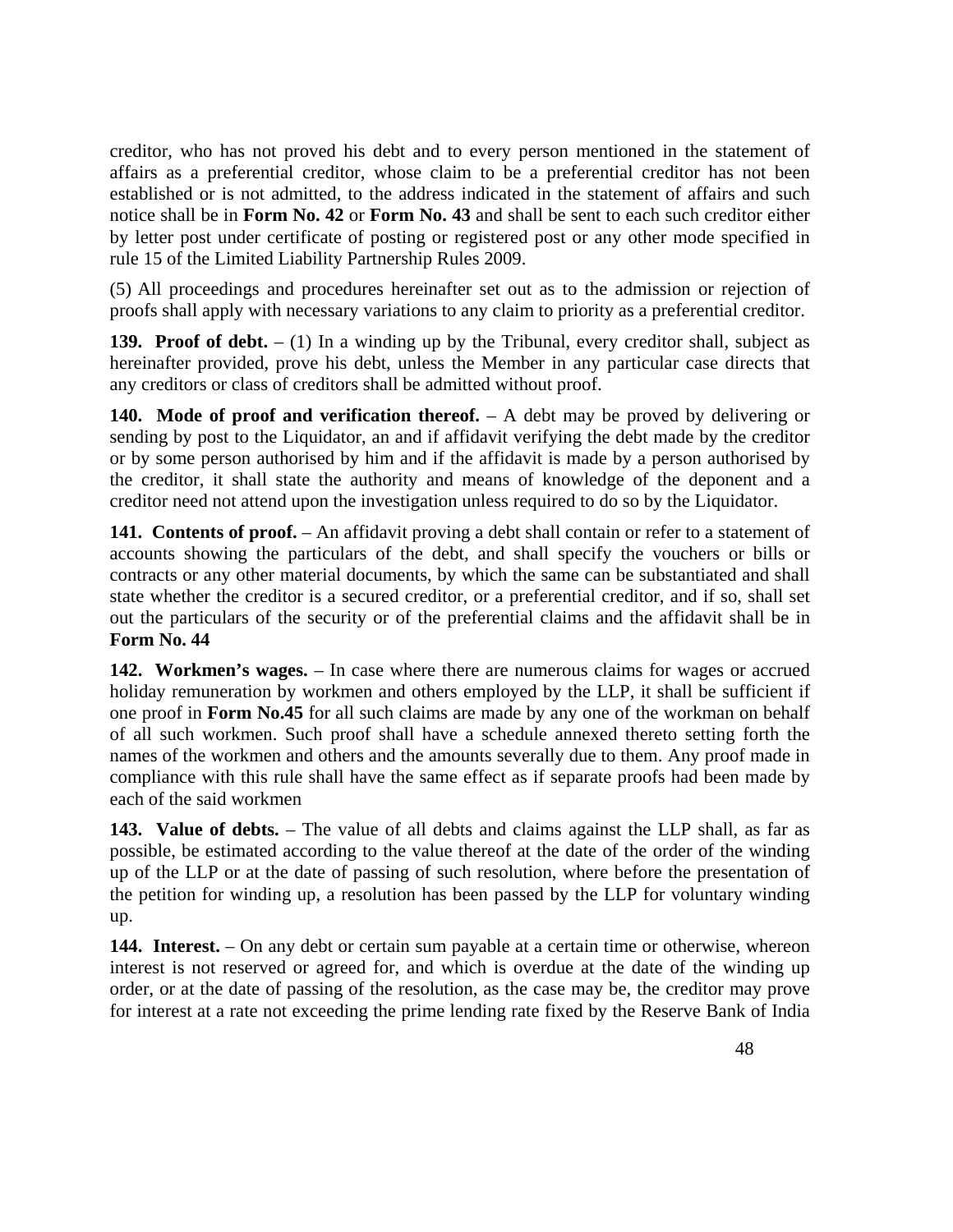upto that date from the time when the debt or sum was payable, if the debt or sum is payable by virtue of a written instrument at a certain time, and if payable otherwise, then from the time when a demand in writing has been made by giving notice that interest will be claimed from the date of demand until the time of payment.

**145. Periodical payments.** – When any rent or other payment falls due at any stated period, and the order or resolution to wind up is made at any time other than one of those periods, the persons entitled to the rent or payment may prove for a proportionate part thereof up to the date of winding up order or resolution as if the rent or payment accrued due from day to day:

 Provided that where the Liquidator remains in occupation of the premises demised to a LLP which is being wound up, nothing herein contained shall prejudice or alter the right of the landlord of such premises to claim payment by the LLP, or the liquidator, of rent during the period of the LLP's or liquidator's occupation.

**146. Proof of debt payable at a future time.** – A creditor may prove for a debt not payable at the date of the winding up order or at the date of passing of resolution, as if it were payable presently, and may receive distributable sums equally with the other creditors, deducting only thereout a rebate of interest at the rate of four per cent per annum computed from the date of declaration of the distributable sum to the time when the debt would have become payable according to the terms on which it was contracted.

**147. Examination of proof.** – The Liquidator shall examine every proof of debt lodged with him and the grounds of the debt. He may call for the production of the vouchers or bills or contracts or other material document, if any referred to in the affidavit of proof or require further evidence in support of the debt. If he requires further evidence, or requires that the creditor should attend the investigation in person, he shall fix a day and time at which the creditor is required to attend or to produce further evidence and send a notice to such creditor in **Form No. 46** by a registered post or through empanelled courier agency or other mode specified in rule 15 of Limited Liability Partnership Rules, 2009, so as to reach him not later than seven days before the date fixed.

**148. Liquidator's right to summon any person in connection with the investigation.** (1) The Liquidator in a winding up by the Tribunal may summon any person whom he may deem capable of giving information in respect of the debts to be proved in liquidation and may require such person to produce any documents in his custody or control relating to such debts and shall tender, with the summons such sum as appears to the Liquidator sufficient to defray the traveling and other expenses of the person summoned for one day's attendance.

(2) Where the person summoned under sub-rule (1) fails without lawful excuse to attend or produce any documents in compliance with the summons or avoids or evades service, the Liquidator may apply to the Tribunal for such orders as may be deemed fit for the attendance of such person and the production before him of such documents as may be required, or for other appropriate orders.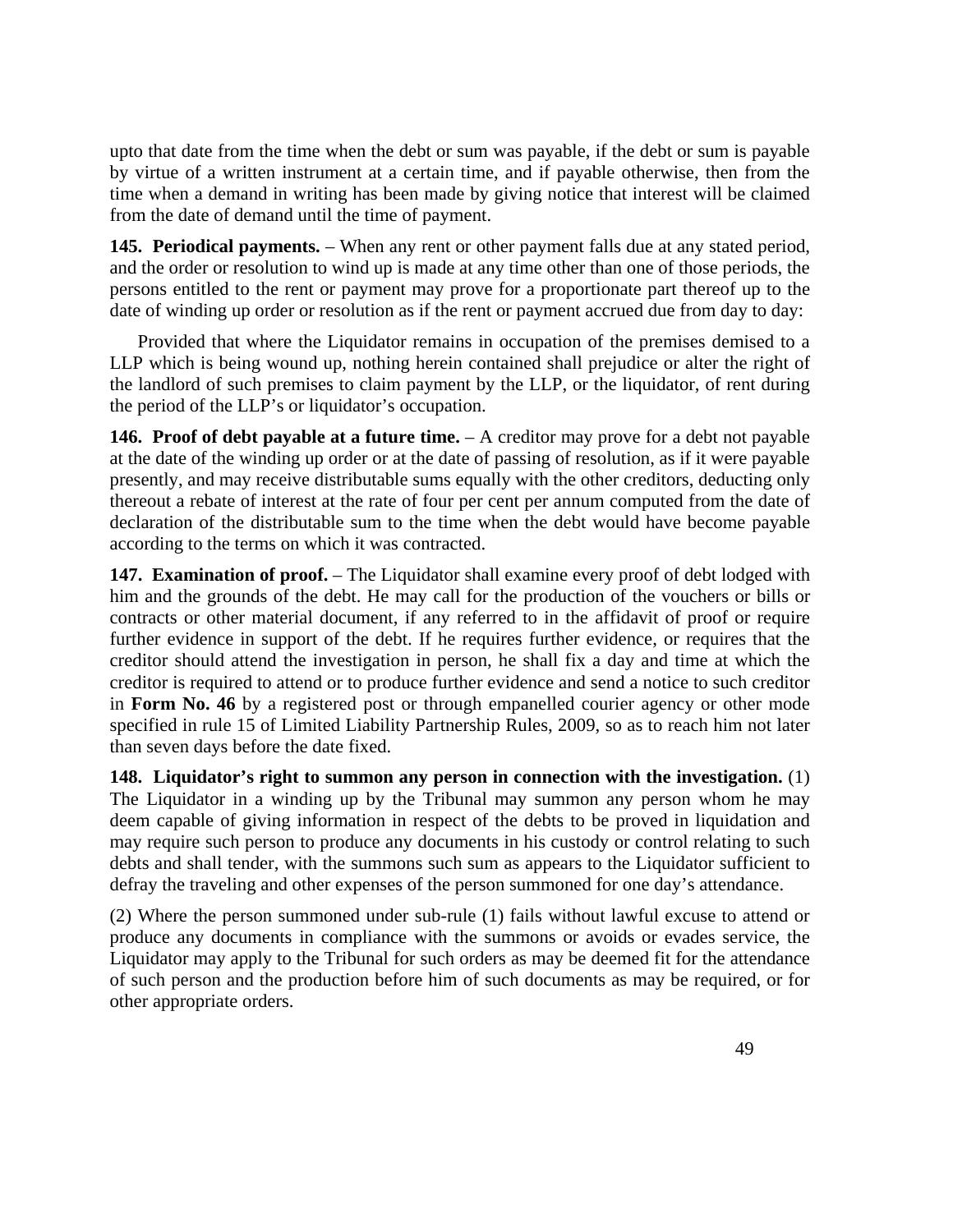**149. Oaths.** – For the purpose of his duties in relation to the admission of proof of debts, the Liquidator may administer oaths and take affidavits.

**150. Costs of proof.** – Unless otherwise ordered by the Member, a creditor shall bear the costs of proving his debt.

**151.** Acceptance or rejection of proof to be communicated. – After such investigation as he may think necessary, the liquidator shall in writing admit or reject the proof in whole or in part and every decision of the Liquidator accepting or rejecting a proof, either wholly or in part, shall be communicated to the creditor concerned by letter post under certificate of posting or registered post where the proof is admitted and by registered post or through empanelled courier agency for acknowledgement where the proof is rejected wholly or in part within forty-five days from the last date fixed for proving the debts, provided that it shall not be necessary to give notice of the admission of a claim to a creditor who has appeared before the Liquidator and the acceptance of whose claim has been communicated to him or his agent in writing at the time of acceptance. Where the Liquidator rejects a proof, wholly or in part, he shall state the grounds of the rejection to the creditor in **Form No. 47**. Notice of admission of proof shall be **Form No.48.**

**152. Appeal by creditor.** – If a creditor is dissatisfied with the decision of the Liquidator in respect of his proof, the creditor may, not later than twenty-one days from the date of service of the notice upon him of the decision of the Liquidator, appeal to the Tribunal against the decision and the appeal shall be supported by an affidavit which shall set out the grounds of such appeal, and notice of the appeal shall be given to the Liquidator.

**153. Procedure where creditor appeals.**  $- (1)$  The liquidator shall, upon receiving notice of the appeal against a decision rejecting a proof wholly or in part, under rule 151, file with the Registrar of Tribunal such proof with the order containing the grounds of rejection.

(2) It shall be open to any creditor or partner to apply to the Tribunal for leave to intervene in the appeal, and the Tribunal may, if it thinks fit, grant the leave subject to such terms and conditions as may be just and where leave has been granted notice of the hearing of the appeal shall be given to such creditor or partner.

**154. Liquidator not to be personally liable for costs.** – The Liquidator shall in no case be personally liable for costs in relation to an appeal from his decision rejecting any proof wholly or in part.

**155. Proofs and list of creditors to be filed in Tribunal.**  $- (1)$  In a winding up by the Tribunal, the Liquidator shall, within two months from the last date fixed for proving the debts, file in Tribunal a certificate in **Form No.49** containing a list of the creditors who submitted proofs of their claims in pursuance of the advertisement and the notices referred to in rule 138, the amounts of debt for which they claimed to be creditors, distinguishing in such list the proofs admitted wholly, the proofs admitted or rejected in part and the proofs wholly rejected.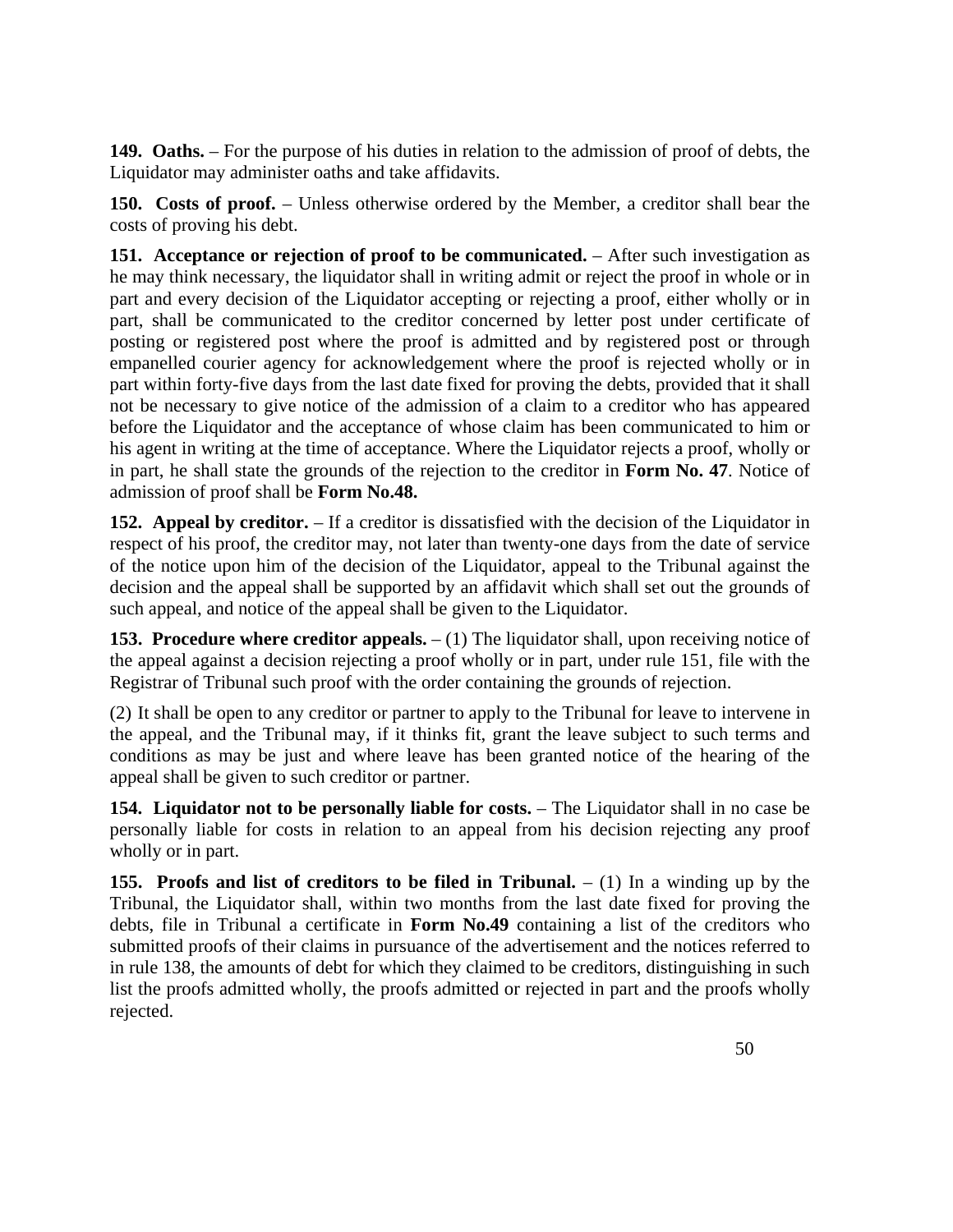(2) The proofs, with the memorandum of admission or rejection of the same in whole or in part, as the case may be, endorsed thereon, shall be filed in Tribunal along with the certificate.

**156. List of creditors not to be varied.** – The list as certified by the Liquidator and filed in Tribunal shall be the list of the creditors of the LLP, and shall not be added to or varied except in accordance with orders of Tribunal. Where an order is made adding to or varying the list of creditors, the Liquidator shall amend the list in accordance with such order.

**157.** Notice of filing the list and inspection of the same. – Upon the filing of the certificate containing the list of creditors as settled by the Liquidator, the Registrar of Tribunal shall notify the filing thereof on the notice board of the Tribunal and the certificate and the list of creditors as settled and the proofs relating thereto shall be open to the inspection of every creditor or partner on payment of a fee specified in Annexure.

**158. Expunging of proof.**  $- (1)$  If after the admission of a proof, the Liquidator has reason to think that the proof has been improperly admitted or admitted by a mistake, he may apply to the Tribunal upon notice to the creditor who made the proof, to expunge the proof or reduce its amount, as the case may be.

(2) Any creditor or partner may also apply to the Tribunal to expunge a proof or reduce the amount thereof, if the Liquidator declines to move in the matter, and on such application, the Tribunal may pass such orders as it may think just.

**159. Payment of subsequent interest.** – In the event of there being a surplus after payment in full of all the claims admitted to proof, creditors whose proofs have been admitted shall be paid interest from the date of the winding up order or of the resolution, as the case may be, up to the date of the declaration of the final distributable sum, at a rate not exceeding the prime lending rate fixed by RBI on the admitted amount of the claim, after adjusting against the said amount the distributable sums as on the date of the declaration of each distributable sum.

**160. Provisional list of partners.**  $- (1)$  Subject to the Act and the rules, in the event of there being a surplus after payment to creditors in full of the claims admitted to proof and the subsequent interest under rule 159, the partners are entitled for return of asset and unless the Tribunal dispenses with the settlement of a list of partners, the Liquidator shall prepare and file in the Tribunal not later than fifteen days after the date of the confirmation of the sale, a provisional list of partners of the LLP with their names and addresses, the amount of contribution and such list shall be in **Form No 50.**

**161.** Notice to be given of date of settlement of list.  $- (1)$  Upon the filing of the provisional list under rule 160, the Liquidator shall, fix a date not later than one month from the date of the filing of the provisional list for the settlement of the list before him, and shall give notice thereof to every person included in such list, stating in such notice amount of contribution and such notice shall be in **Form No.51** and shall be sent by letter post under certificate of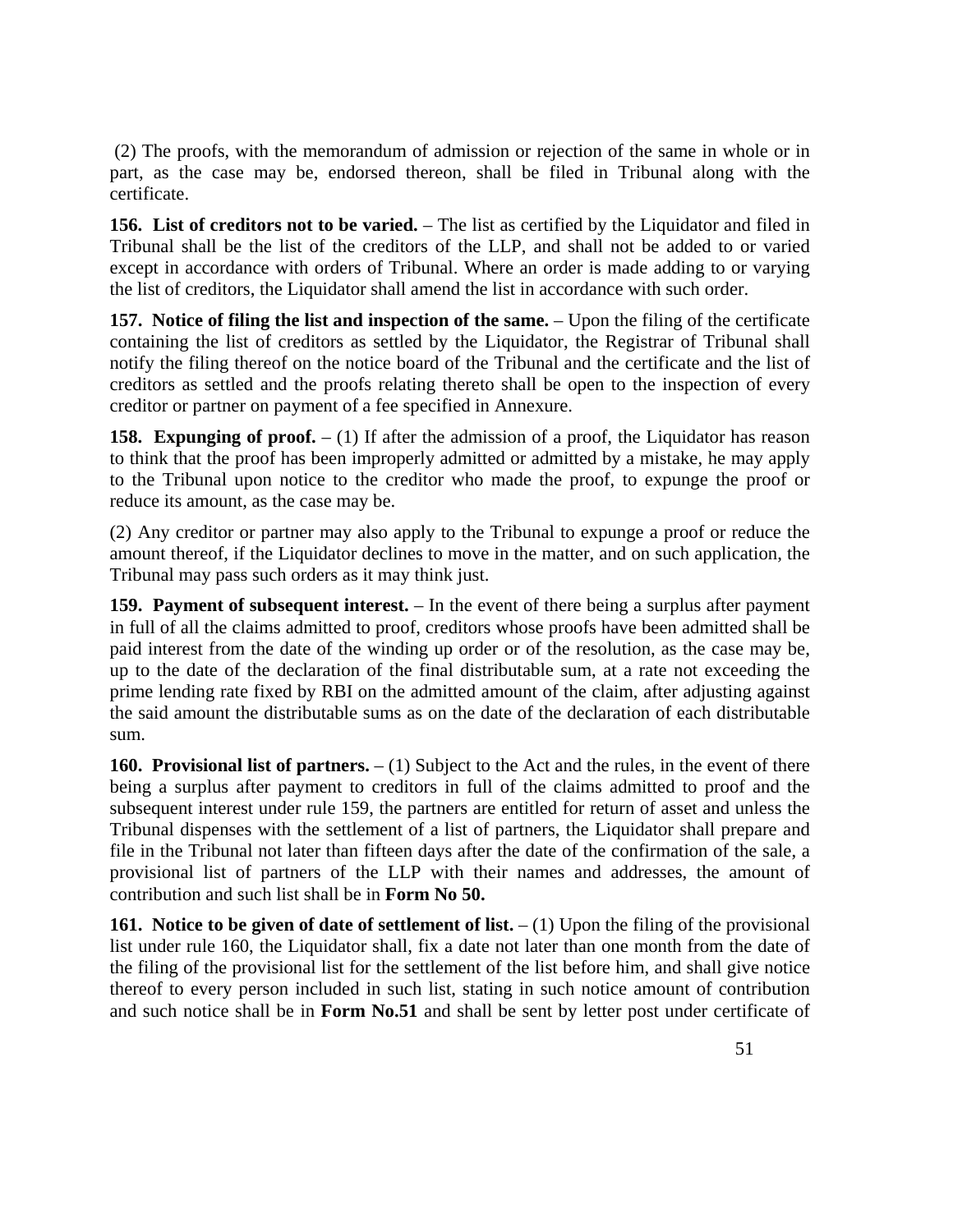posting or registered post or any other mode specified in rule 15 of the Limited Liability Partnership Rules, 2009, to every person included in the list at the address mentioned therein so as to reach him in the ordinary course of post not later than fourteen days before the date fixed for the settlement.

**162. Settlement of the list.** – On the date fixed for the settlement of the list, the Liquidator shall hear any person who objects to being settled as a partner or to being settled as a partner in such character or for such amount of contribution mentioned in the provisional list, and after such hearing, shall finally settle the list and the list when so settled shall be the list of partners of the LLP.

**163. Certificate of final settlement of the list to be filed in Tribunal.** – Within seven days after the settlement of the list, the Liquidator shall file in Tribunal a certificate of the list of partners as finally settled by him under rule 162. Such certificate shall be in **Form No. 52.**

**164. Notice to partners.** – Upon the filing of the certificate of the list of partners, the Liquidator shall forthwith give notice to every person placed on the list of partners as finally settled, stating amount of contribution and in the notice he shall inform such person that any application for the removal of his name from the list or for a variation of the list, must be made to the Tribunal within twenty-one days from the date of service on the partner of such notice. Such notice shall be in **Form No. 53** and shall be sent to each person settled on the list by letter post under certificate of posting or registered post or any other mode specified in rule 15 of the Limited Liability Partnership Rules, 2009, at the address mentioned in the list as settled.

**165.** Application by Liquidator for rectification of list.  $-$  If after the settlement of the list of partners, the Liquidator has reason to think that a partner who had been included in the provisional list has been improperly or by mistake excluded or omitted from the list of partners as finally settled or that the character in which or the amount of contribution or extent of interest for which he has been included in the list as finally settled or any other particular contained therein requires rectification in any respect, he may, upon notice to the partner concerned, apply to the Tribunal for such rectification of the list as may be necessary and the Tribunal may, on such application, rectify or vary the list as it may think fit.

**166.** Application by partner to vary the list. – Subject to the powers of the Tribunal to extend the time or to allow an application to be made notwithstanding the expiration of the time limit for that purpose, no application to the Tribunal by any person who objects to his being settled on the list of partners as finally settled by the Liquidator shall be entertained after the expiration of twenty-one days from the date of service on such person of the notice of the settlement of the list of partners. An order varying such a list of partners shall be in **Form No. 54**.

**167. Liquidator not to be personally liable for costs.** – The Liquidator shall not in any case be personally liable to pay any costs of, or in relation to, an application to set aside or vary his act or decision settling the name of a person on the list of partners of a LLP.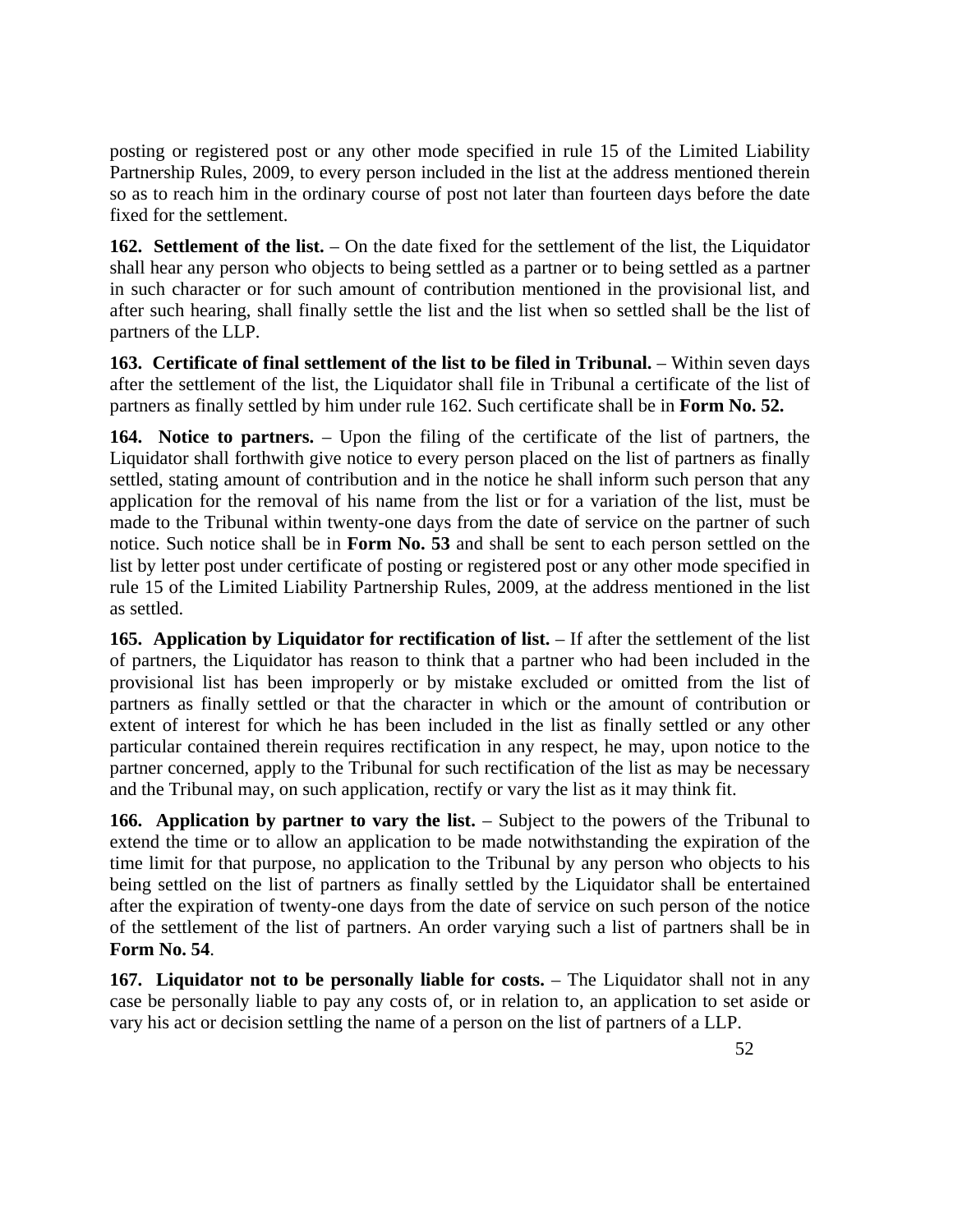### **MEETINGS OF CREDITORS OR PARTNERS IN A WINDING UP BY TRIBUNAL AND OF CREDITORS IN A VOLUNTARY WINDING UP**

**168. 'Tribunal meetings', 'Liquidator's meetings' and 'Voluntary Liquidation meetings'.** – (1) In addition to the meeting of creditors or partners which may be directed to be held by the Tribunal under rule 61, hereinafter referred to as 'Tribunal meetings' of creditors or partners, the Liquidator may, in a winding up by the Tribunal, as and when he thinks fit, summon and hold meetings of the creditors or partners, hereinafter referred to as 'Liquidator's meetings' of creditors or partners, for the purpose of ascertaining their wishes in all matters relating to the winding up and such meetings shall be summoned, held and conducted in the manner provided by these rules and subject to the control of the Tribunal.

(2) In a voluntary winding up, the LLP liquidator may himself from time to time summon, hold and conduct meetings of creditors for the purpose of ascertaining their wishes in all matters relating to the winding up. Such meetings and all meetings of creditors which an LLP or an LLP liquidator is by the Act or the rules required to convene in or immediately before such a voluntary winding up and all meetings convened by a creditor in a voluntary winding up under the rules are hereinafter called 'voluntary liquidation meeting'.

**169. Application of rules to meetings.** – Except where and so far as the nature of the subject matter or the context may otherwise require, the procedures as to meetings as hereinafter set out shall apply to 'Tribunal meetings', 'Liquidator's meetings' of creditors or partners and 'voluntary liquidation meetings', provided that in the case of 'Tribunal meetings', the rules shall apply only subject to any directions given by the Tribunal.

**170.** Notice of meeting.  $- (1)$  Unless otherwise stated elsewhere in the rules, the LLP liquidator or liquidator shall summon all meetings of creditors or partners, as the case may be, by giving not less than fourteen days notice of the time and place appointed for the meeting by advertisement in one daily newspaper in the English language and one daily newspaper in the regional language circulating in the State or Union territory concerned as the LLP liquidator or liquidator may consider suitable, and by sending individually to every creditor of the LLP notice of the meeting of creditors, and to every partner of the LLP notice of the meeting of partners by registered or speed post or other mode specified under rule 15 of the Limited Liability Partnership Rules 2009 so as to reach such person not less than fourteen days before the date fixed for the meeting. Where the creditors or partners are one hundred or less than one hundred, it shall not be necessary to give notice by advertisement but individual notices shall be issued.

(2) The notice to each creditor shall be sent to the address given in his proof, if any, submitted or, if he has not proved, to the address given in the statement of affairs, or, if there is no statement of affairs, to the address given in the books of the LLP, or to such other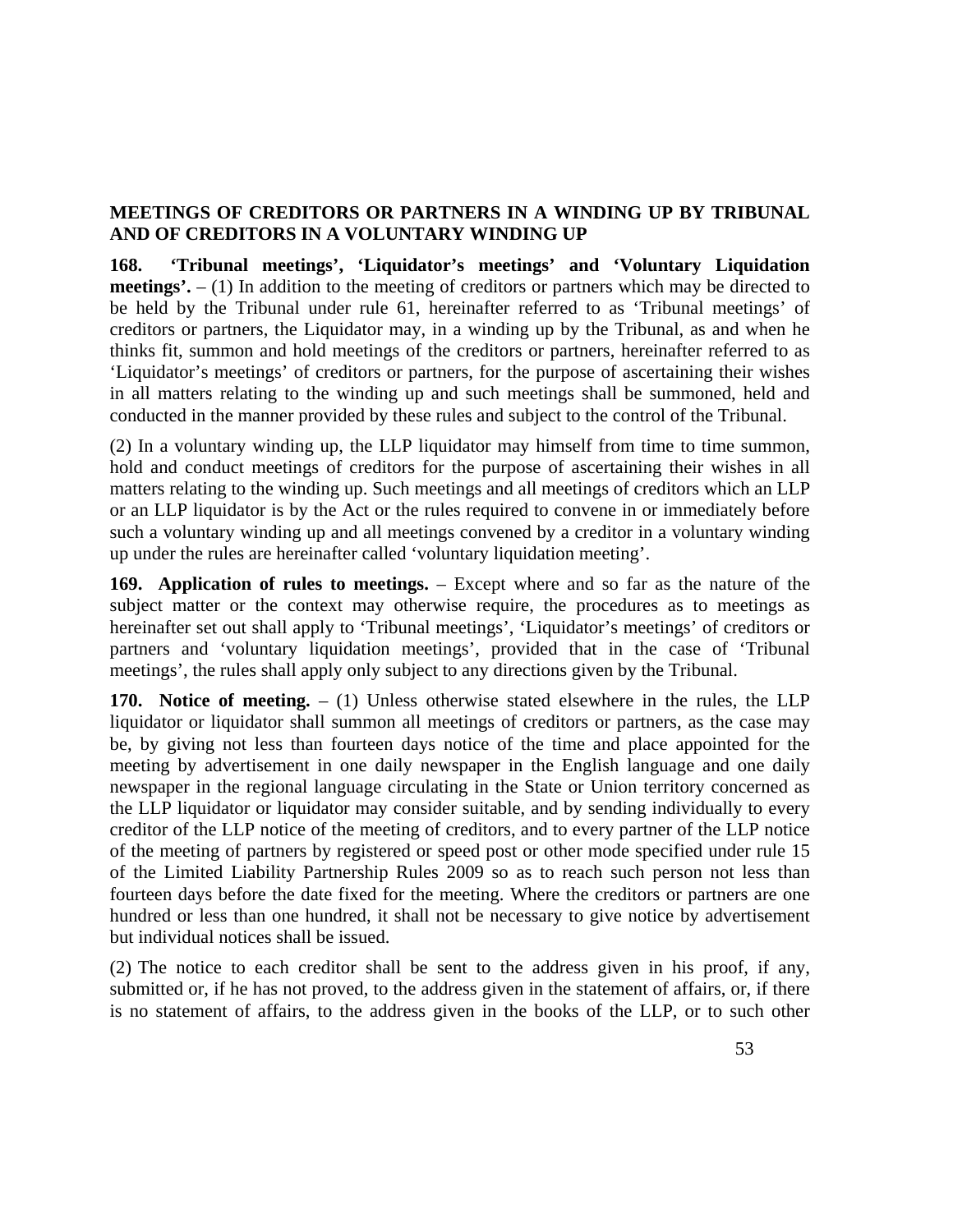address as may be known to the person summoning the meeting. The notice to each partner shall be sent to the address mentioned in the books of the LLP or Statement of Affairs as the address of such partner or to such other address as may be known to the person summoning the meeting.

(3) In the case of meetings to fill vacancy in office of LLP liquidator, the continuing LLP liquidator, or if there is no continuing LLP liquidator, as the case may be, any creditor may summon the meeting.

(4) The notices shall be in such of the **Form Nos. 55, 55A, 55B, 55C and 55D** as may be appropriate.

(5) This rule shall not apply to meeting of partners under rule 5 and of creditors, under rule 8 and final meeting for dissolution.

**171. Place and time of meeting.** – Every meeting shall be held at such place and time as the person convening the same considers most convenient for the majority of the creditors or partners or both. Different times or places or both may, if thought fit, be appointed for the meetings of creditors and the meetings of partners.

**172.** Notice of first or other meeting to the officers of  $LLP - (1)$  In a winding up by the Tribunal, the Liquidator shall also give to each of the officers of the LLP, who in his opinion ought to attend the first or any other meeting of creditors, fourteen days' notice of the time and place appointed for such meeting and the notice may either by delivered personally or sent by registered or speed post or other modes as specified in rule 15 of the Limited Liability Partnership Rules 2009 as may be convenient.

(2) It shall be the duty of every officer who receives notice of such meeting to attend if so required by the Liquidator, and if any such officer fails to attend the Liquidator may report such failure to the Tribunal. Such notice shall be in **Form No.56.**

(3) The Liquidator, if he thinks fit, may, instead of requiring any of the officer of the LLP to attend the meeting under sub-rule (1), require such officer to answer any interrogatories or to furnish in writing any information that he may require for purposes of such meeting, and if such officer fails to answer the interrogatories or furnish such information, he shall report such failure to the Tribunal.

**173. Proof of notice.** – An affidavit by the Liquidator, or by any person who sent the notices, that such notices have been duly sent, shall be sufficient evidence of the notices having been sent to the persons to whom the same were addressed. In the case of Tribunal meetings, the affidavit shall be filed in Tribunal and in the case of Liquidator's meetings, the affidavit shall be filed with the Liquidator. Such affidavit shall be in **Form No.57**.

**174.** Costs of calling meetings at the instance of creditor or partner.  $- (1)$  Where a creditor or partner requests the LLP liquidator or liquidator to convene a meeting, the LLP liquidator or liquidator may require such creditor or partner to deposit as a condition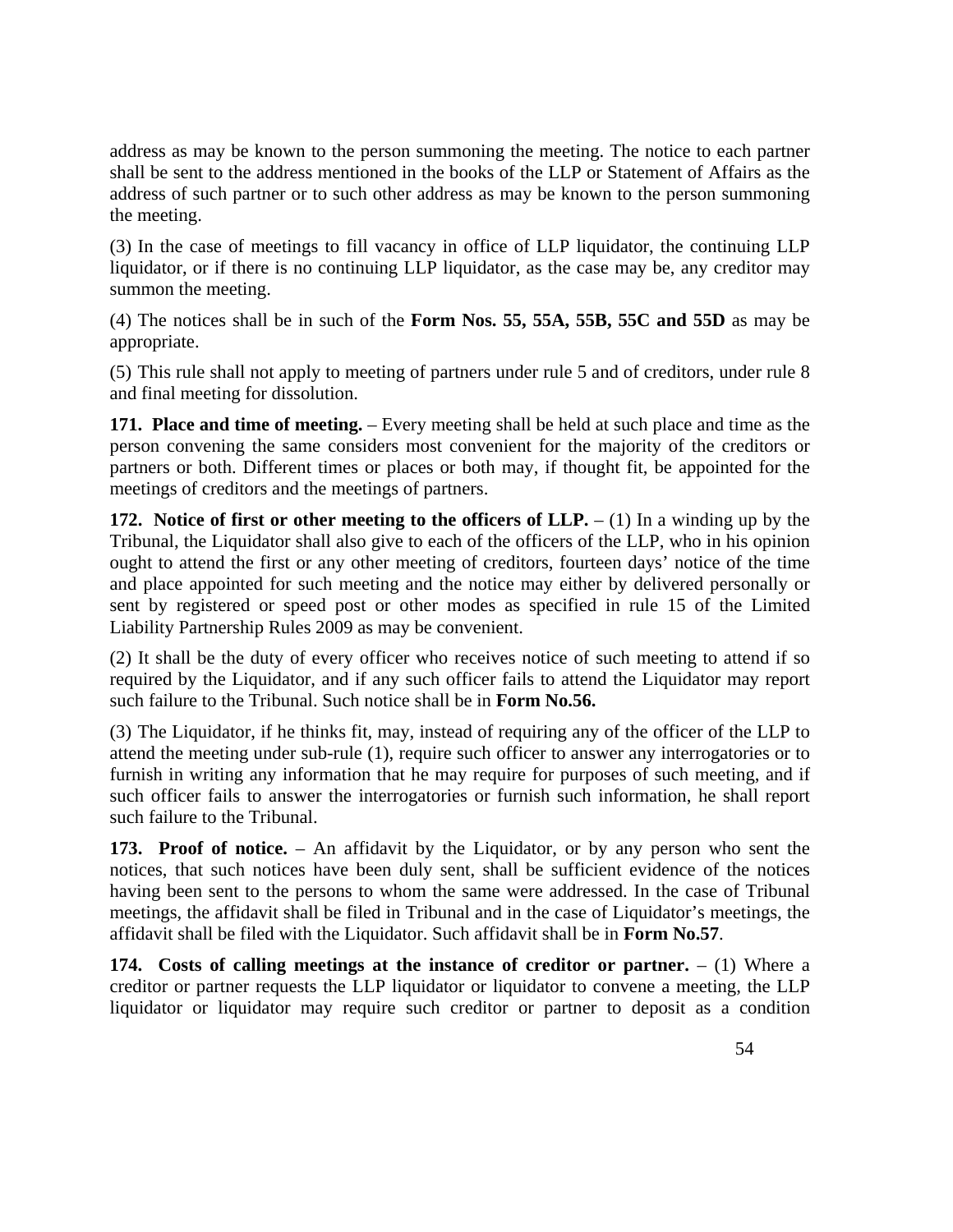precedent thereto a sum sufficient for the costs thereof, to be computed as hereinafter provided; and on any application to the Tribunal by a creditor or partner to direct the LLP Liquidator or liquidator to convene a meeting, the Member may, if he thinks fit, require the applicant to deposit a similar sum for such costs and such sum shall include all disbursements necessary to be made for printing, stationery, postage and hire of room, to be calculated at the rate of Rs.200 for each creditor or partner up to the first 25 creditors or partners, Rs. 150/ for each creditor or partner for the next 75 creditors or partners, Rs. 100/- for each creditor or partner above the first 100 creditors or partners and the sum so deposited shall be repaid to the person depositing the same out of the assets of the LLP, if the Tribunal shall by order, or if the creditors shall by resolution in voluntary winding up, so direct.

(2) This rule shall not apply to meetings to be summoned by the Liquidator under rule 43 or a meeting summoned at the instance of a creditor for filling the vacancy of the LLP liquidator occurs by death, resignation or otherwise.

**175. Chairman of meeting.** – Where a meeting is summoned by the LLP liquidator or the liquidator, the LLP liquidator or the liquidator or some person nominated by him, shall be the Chairman of the meeting. The nomination shall be in **Form No. 58.** At every other meeting of creditors or partners, not being Tribunal meetings of creditors and partners, the Chairman shall be such person as the meeting by resolution shall appoint and this procedure shall not apply to meetings of partners under rule 5 and of creditors under rule 8.

**176. Resolution at creditors' meeting.** – At a meeting of creditors, a resolution shall be deemed to be passed, when a majority in value of the creditors present personally or by proxy and voting on the resolution has voted in favour of the resolution. In a winding-up by the Tribunal, the value of a creditor, shall, for the purpose of a first meeting of the creditors, be deemed to be the value as shown in the books of the LLP, or the amount mentioned in his proof, whichever is less, and for the purpose of any other meeting, the value for which the creditor has proved his debt or claim.

**177. Resolution of partners' meeting.** – At a meeting of partners, a resolution shall be deemed to be passed when a majority in number of the partners present personally or by proxy and voting on the resolution have voted in favour of the resolution.

**178.** Copies of resolutions to be filed. – In a winding-up by the Tribunal, the Liquidator shall file in Tribunal a copy certified by him of every resolution passed at a meeting of creditors or partners and the Registrar of Tribunal shall keep in each case a file of such resolution.

**179.** Non-receipt of notice by a creditor or partner. – Where a meeting of creditors or partners is summoned by notice, the proceedings and resolutions at the meeting shall, unless the Tribunal otherwise orders, be valid notwithstanding that some creditors or partners may not have received the notice sent to him.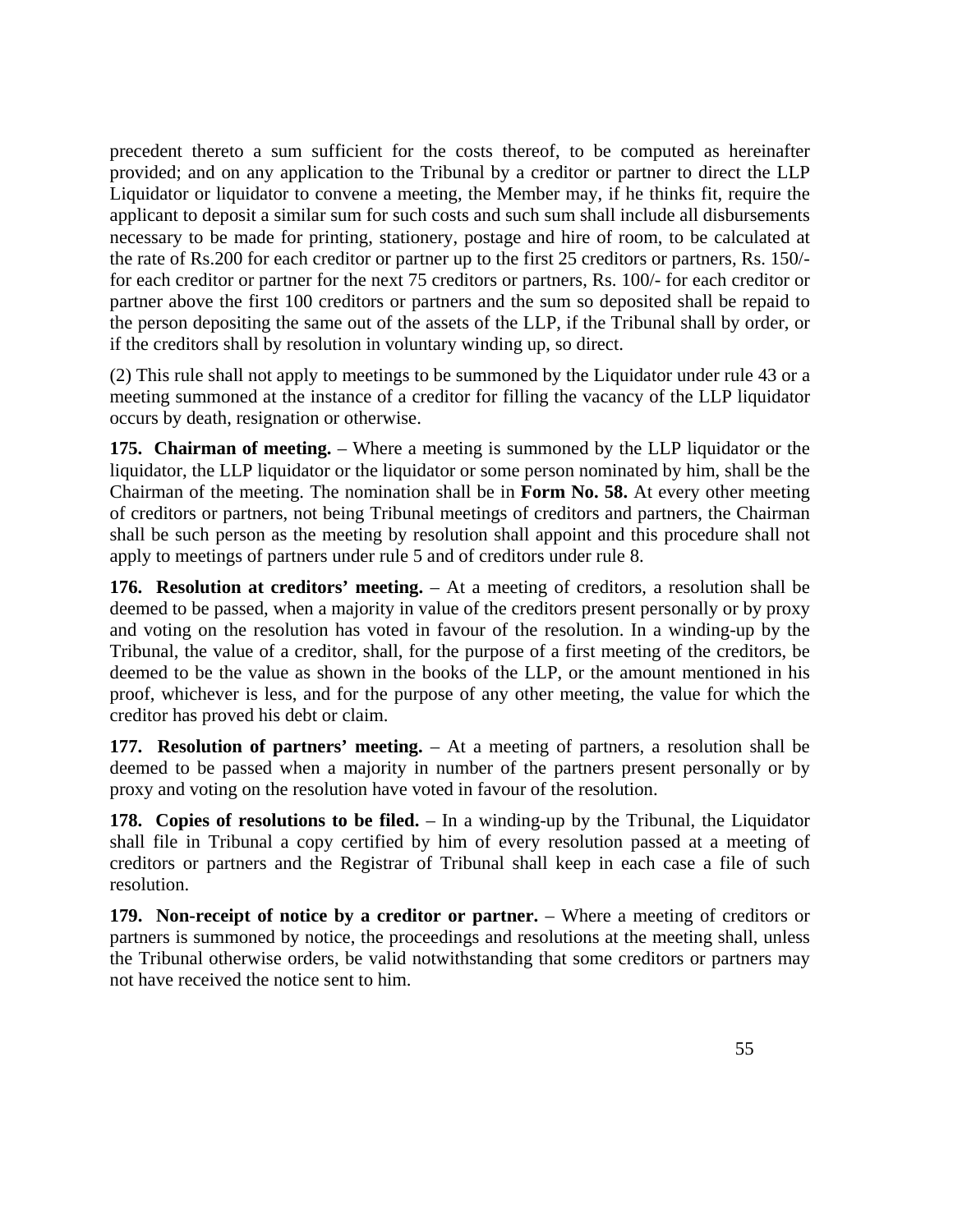**180. Adjournment.** – The Chairman may, with the consent of partners or creditors present in the meeting, adjourn it from time to time, but the adjourned meeting shall be held at the same place as the original meeting unless in the resolution for adjournment another place is specified or unless the Tribunal otherwise orders and no adjournment should be granted unless there are compelling circumstances that are recorded in speaking order to be passed by the chairman.

**181. Quorum.** – A meeting may not act for any purpose except for adjournment thereof unless there are present or represented thereat in the case of a creditors' meeting at least two creditors entitled to vote if there are more than 2 or in the case of a meeting of partners at least two partners.

**182. Procedure in the absence of quorum.** – If, within half an hour from the time appointed for the meeting, a quorum of creditors or partners, as the case may be, is not present or represented, the meeting shall be adjourned to the same day in the following week at the same time and place, or to such other day, or time or place as the chairman may appoint, but the day appointed shall be not less than seven or more than fourteen days from the day from which the meeting was adjourned and if at such adjourned meeting, a quorum be not present, two creditors or partners present in person shall form a quorum and may transact the business for which the meeting was convened.

**183. When creditor can vote.** – In the case of a meeting of creditor or any adjournment thereof a person shall not be entitled to vote as a creditor unless he has duly lodged with the Liquidator not later than the time mentioned for that purpose in the notice convening the meeting, a proof of the debt which he claims to be due to him from the LLP. In the case of other meetings of creditors a person shall not be entitled to vote as a creditor unless he has lodged with the Liquidator a proof of the debt which he claims to be due to him from the LLP and such proof has been admitted wholly or in part before the date on which the meeting is held:

 Provided that this rule shall not apply to any creditors or class of creditors who by virtue of these rules or any directions given thereunder are not required to prove their debts, or to any voluntary liquidation meetings.

184. Cases to which creditors may not vote. – A creditor shall not vote in respect of any unliquidated or contingent debt or any debt the value of which is not ascertained, nor shall a creditor vote in respect of any debt on or secured by a current bill of exchange or promissory note held by him unless he is willing to treat liability to him thereon of every person who is liable thereon antecedently to the LLP, and against whom no order of adjudication has been made, as a security in his hands, and to estimate the value thereof, and for the purposes of voting, but not for purposes of distributable sum, to deduct it from his proof.

**185. When secured creditor can vote and effect of voting.**  $- (1)$  For the purposes of voting at a meeting, in a winding-up by the Tribunal, a secured creditor shall, unless he surrenders his security, state in his proof the particulars of his security, the date when it was given and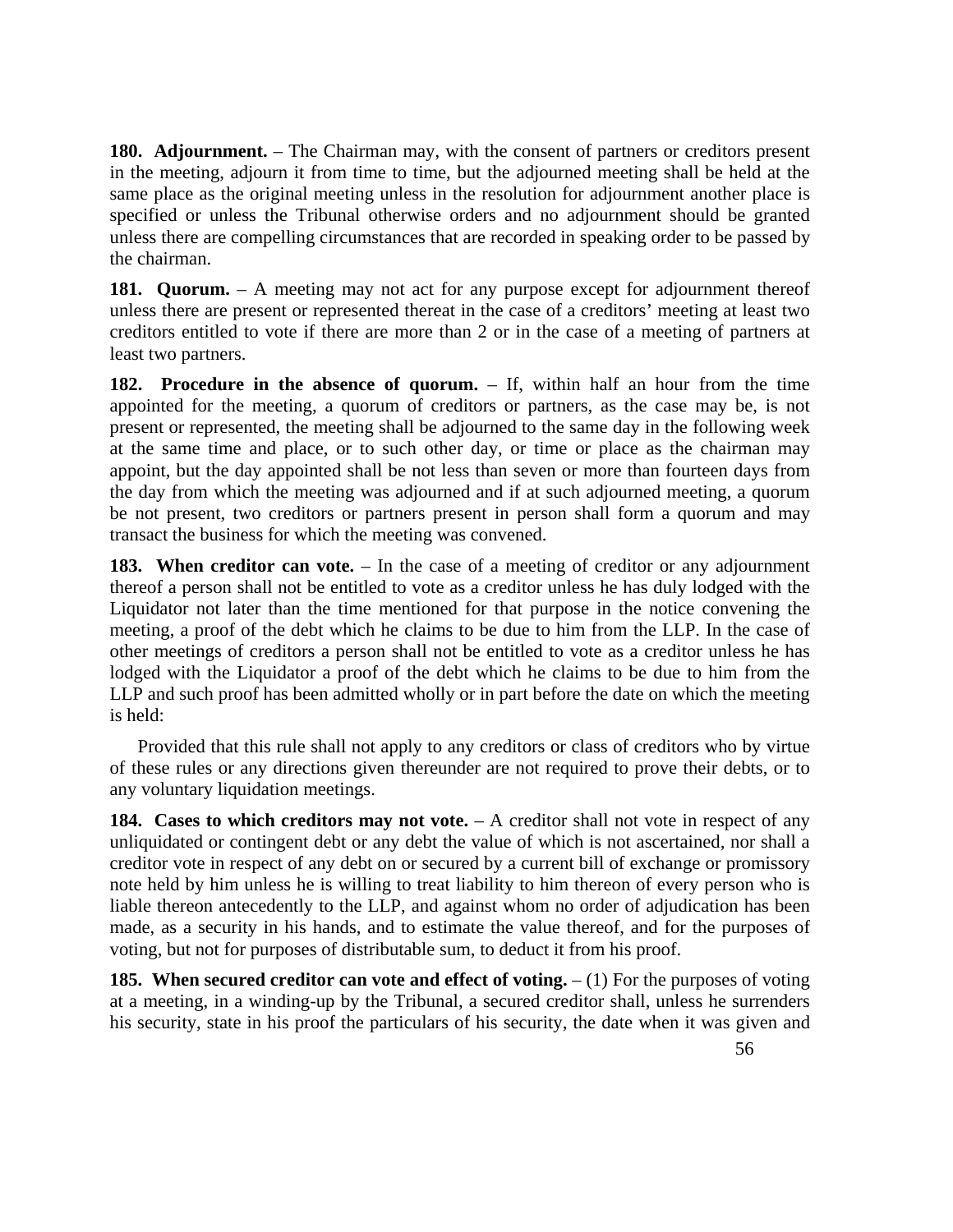the value at which he assesses it, and shall be entitled to vote only in respect of the balance due to him, if any, after deducting the value of his security.

(2) For the purpose of voting at any voluntary liquidation meeting, a secured creditor shall, unless he surrenders his security, lodge with the LLP liquidator, or where there is no LLP liquidator, at the registered office of the LLP, before the meeting, a statement giving the particulars of his security, the date when it was given and the value at which he assesses it, and shall be entitled to vote only in respect of balance due to him, if any, after deducting the value of his security.

(3) If a secured creditor votes in respect of his whole debt he shall be deemed to have surrendered his security, unless the Tribunal on application is satisfied that the omission to value the security was due to inadvertence.

**186. Procedure when secured creditor votes without surrendering security.** – The liquidator may within twenty-eight days from the date of the meeting at which a secured creditor voted on the basis of his valuation of the security, require him to give up the security for the benefit of the creditors generally on payment of the value so estimated by him, and may, if necessary, apply to the Tribunal for an order to compel such creditor to give up the security:

 Provided that the Tribunal may, for good cause shown, permit a creditor to correct his valuation before being required to give up the security, upon such terms as to costs as the Tribunal may consider just.

**187.** The procedure for voting by the creditors specified in rules 183 to 186 shall not apply to a Tribunal meeting of creditors.

**188.** Admission or rejection of proofs for purposes of voting. – The chairman shall have power to admit or reject a proof for the purpose of voting, but his decision shall be subject to appeal to the Tribunal. If he is in doubt whether a proof shall be admitted or rejected, he shall mark it as objected to and allow the creditor to vote subject to the vote being declared invalid in the event of the objection being sustained.

**189. Report of Tribunal meetings.** – Where a meeting is summoned under the direction of the Tribunal, the Chairman shall, within the time fixed by the Tribunal, or if no time is fixed, within seven days of the conclusion of the meeting, report the result thereof to the Tribunal and such report shall be in **Form No. 59.**

**190. Minutes of proceedings.** – (1) The chairman shall cause minutes of the proceedings at the meeting to be drawn up and fairly entered in the book and the minutes shall be signed by him or by the chairman of the next meeting.

(2) A list of creditors and partners present at every meeting shall be made and kept as in **Form No.60**.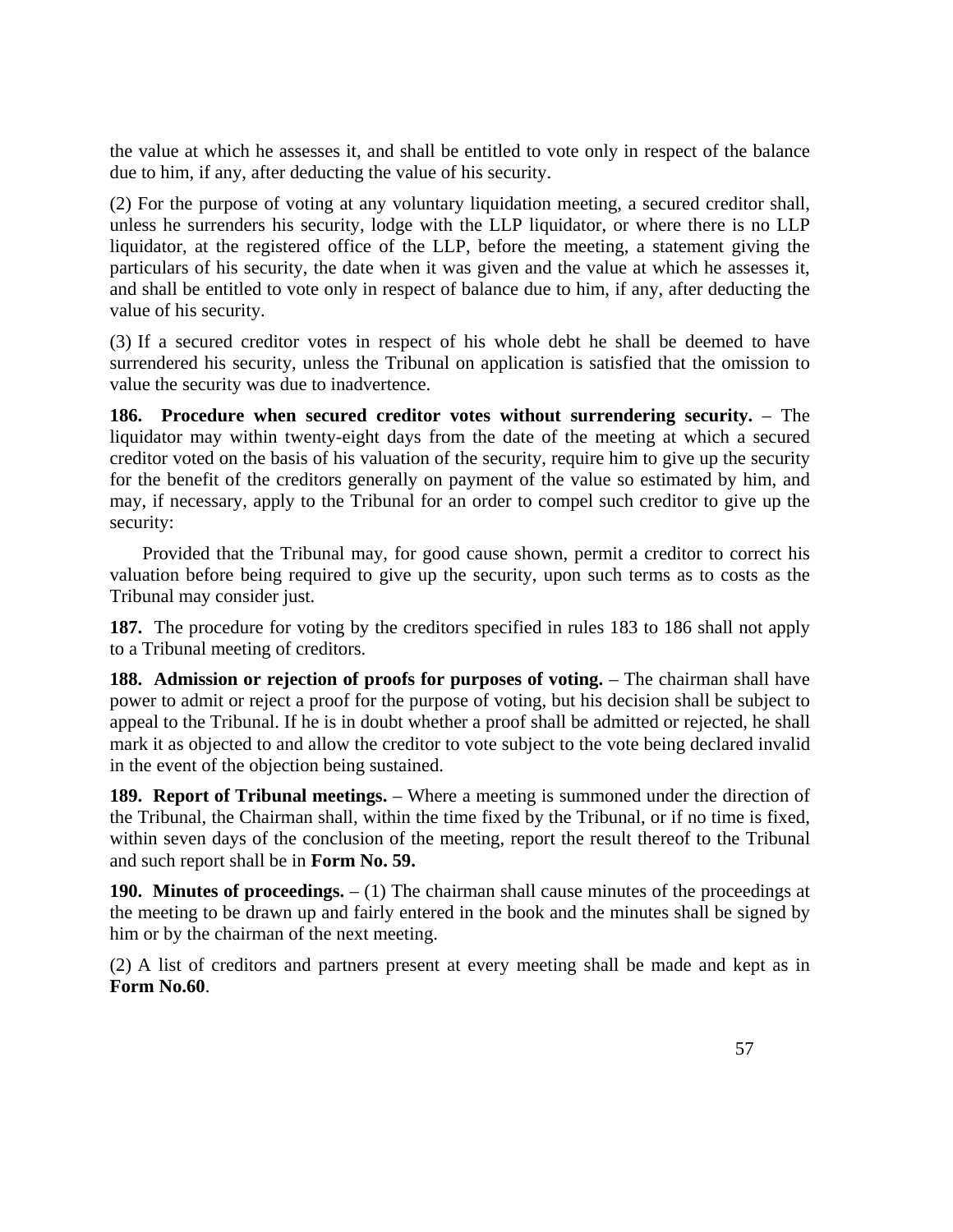# **PROXIES IN RELATION TO MEETINGS IN WINDING-UP BY TRIBUNAL AND TO MEETINGS OF CREDITORS IN A VOLUNTARY WINDING-UP.**

**191. Voting by proxies.** – A creditor or partner may vote either in person or by proxy. Where a person is authorised to represent a body corporate at any meeting of creditors or partners, such person shall produce to the Liquidator or the LLP liquidator in the case of meetings after the winding up of the LLP or in any other meeting the chairman of the meeting a copy of the resolution so authorizing him. Such copy must be certified to be a true copy by a director, the manager, the secretary or designated partner or other officer of the body corporate duly authorised in that behalf, who shall certify that he is so authorised.

**192. Form of proxies.** – A creditor or partner may give a general proxy or a special proxy to any person and a general proxy shall be in **Form No.61** and a special proxy in **Form No. 61A.**

**193. Proxies to Liquidator or Chairman.** – A creditor or partner in a winding up by the Tribunal may appoint the Liquidator, and in a voluntary winding up, the LLP liquidator, or if there is no LLP liquidator, some person under his official control to act as his general or special proxy.

**194.** Use of proxies by deputy. – Where an Liquidator who holds any proxies cannot attend the meeting for which they are given, he may in writing depute some person under his official control to use the proxies on his behalf and in such manner as he may direct.

**195. Forms to be sent with notice.** – Forms of proxies shall be sent to the creditors and partners with the notice summoning the meeting and no name shall be inserted or printed in the form before it is sent.

**196. Proxies to be lodged.** – A proxy shall be lodged not later than forty-eight hours before the meeting at which it is to be used, with the Liquidator in a winding-up by the Tribunal and with the LLP liquidator in voluntary winding up, or if there is no LLP liquidator, with the person named in the notice convening the meeting to receive the same, in a voluntary winding-up.

**197. Holder of proxy not to vote on matter in which he is financially interested.** – No person acting either under a general or special proxy, shall vote in favour of any resolution which would directly or indirectly place himself, his partner or employer in a position to receive any remuneration out of the assets of the LLP otherwise than as a creditor ratably with the other creditors of the LLP.

**198. Minor not to be appointed proxy.** – No person shall be appointed as a general or special proxy who is a minor.

**199. Filling in proxy where creditor or partner is blind or incapable.** – The proxy of a creditor or a partner, who is blind or incapable of writing, may be accepted if such creditor or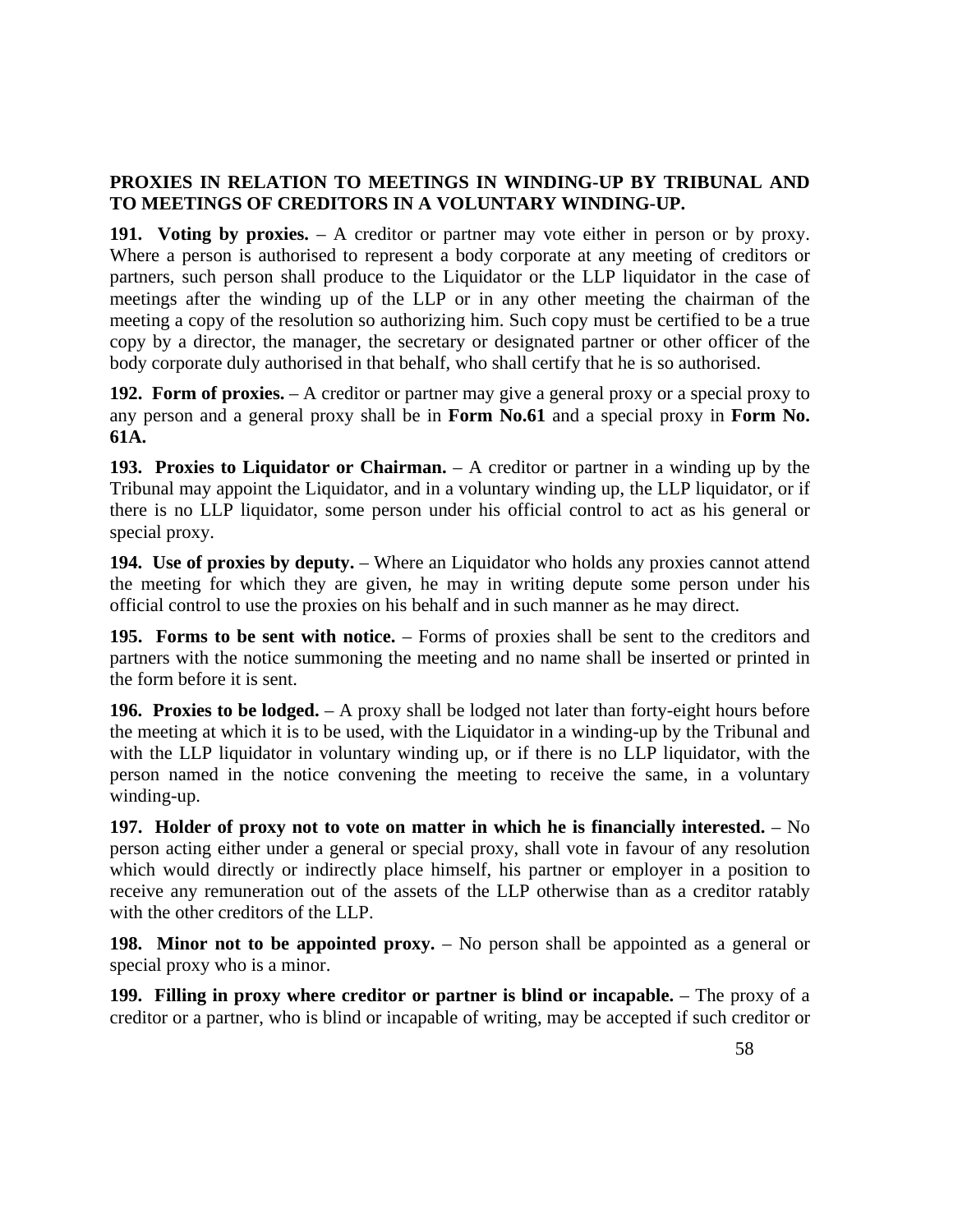partner has attached his signature or mark thereto in the presence of a witness who shall add to his signature his description and address:

 Provided that all insertions in the proxy are in the handwriting of the witness and such witness shall have certified at the foot of the proxy that all such insertions have been made by him at the request and in the presence of the creditor or partner before he attached his signature or mark.

200. Proxy of person not acquainted with English. – The proxy of a creditor or partner who does not know English may be accepted if it is executed in the manner specified in rule 199 and the witness certifies that it was explained to the creditor or partner in the language known to him, and gives the creditor's or partner's name in English below the signature.

# **ATTENDANCE AND APPEARANCE OF CREDITORS AND PARTNERS**

**201.** Attendance proceedings.  $- (1)$  Save as otherwise provided or by an order of Tribunal, every person for the time being on the list of partners of the LLP and every creditor whose debt has been admitted by Liquidator wholly or in part shall be at liberty at his own expense to attend the proceedings before the Tribunal or before the Liquidator and shall be entitled upon payment of the costs occasioned thereby to have notice of all such proceedings as he shall, by request in writing addressed to the Liquidator, desire to have notice of; but if the Tribunal is of the opinion that the attendance of any such person has occasioned any additional costs which ought not to be borne by the funds of the LLP, it may direct such costs or a gross sum in lieu thereof to be paid by such person and such person shall not be entitled to attend any further proceedings until he had paid the same.

(2) No partner or creditor shall be entitled to attend any proceedings before the Member, unless and until he or an Advocate or pleader or authorized representative on his behalf has filed an appearance with the Registrar of Tribunal. The Registrar of Tribunal shall keep an "Appearance Book" in which all such appearances shall be entered. Such book shall be open to the inspection of the Liquidator.

**202. Representation of creditors and partners before Tribunal.** – The Tribunal may, if it thinks fit, appoint from time to time any one or more of the creditors or partners to represent before the Tribunal at the expense of the LLP all or any class of creditors or partners upon any question or in relation to any proceedings before the Tribunal, and may remove any person so appointed, if more than one person is appointed under this rule to represent one class, the persons so appointed, shall employ the same advocate or pleader or same authorized representative to represent them, and where they fail to agree as to the advocate or the authorized representative to be employed, the Member may nominate an advocate or pleader for them.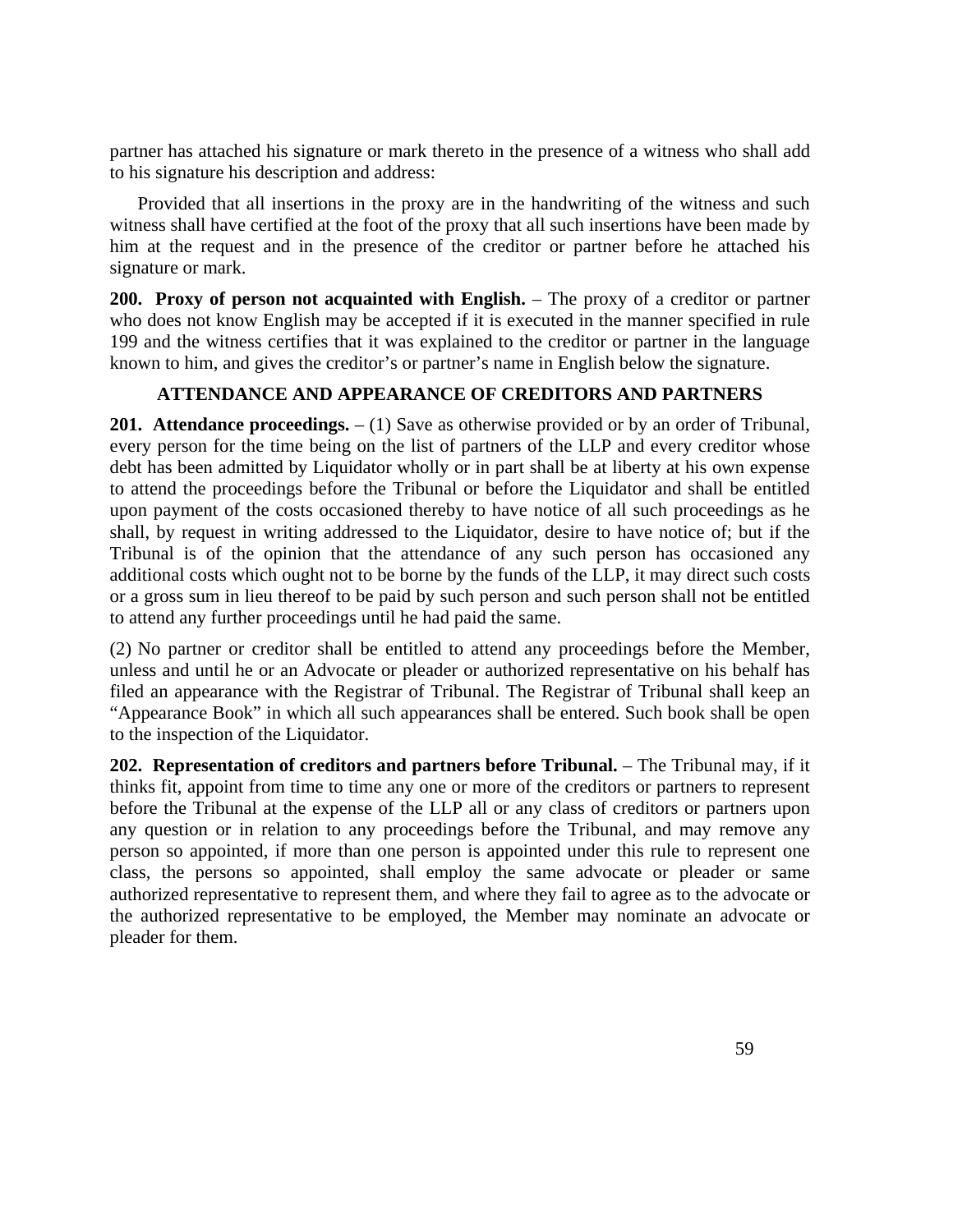# **COLLECTION AND DISTRIBUTION OF ASSETS IN A WINDING-UP BY TRIBUNAL**

**203. Powers of Liquidator.** – The duties imposed on the Tribunal with regard to the collection of the assets of the LLP and the application of the assets in discharge of the LLP's liabilities shall be discharged by the Liquidator as an officer of the Tribunal subject to the control of the Tribunal.

**204. Liquidator to be in the position of a receiver.** – For the discharge by the Liquidator of the duties under rule 41 and exercise of the powers under rule 203, the Liquidator shall, for the purpose of acquiring and retaining possession of the property of the LLP, be in the same position as if he were a Receiver of the property appointed by the Tribunal, and the Tribunal may on his application enforce such acquisition or retention accordingly.

**205. LLP's property to be surrendered to Liquidator on requisition.** –Any partner for the time being on the list of partners, trustee, receiver, banker or agent or officer of a LLP which is being wound-up under order of the Tribunal, shall on notice from the Liquidator and within such time as he shall by notice require, pay, deliver, convey, surrender or transfer to or into the hands of the Liquidator any money; property or documents, books or papers which happen to be in his hands for the time being and to which the LLP is *prima facie* entitled. Where the person required to do so fails to comply with the notice, the Liquidator may apply to the Tribunal for appropriate orders and the notice shall be in **Form No 62.**

# **MONIES DUE FROM PARTNERS IN A WINDING UP BY THE TRIBUNAL INCLUDING OUTSTANDING CONTRIBUTION, ETC.**

**206. Liquidator to realize unrealized contribution etc.** – Notwithstanding any charge or encumbrance on the contribution, the Liquidator shall alone be entitled to recover from any partner, the obligation to contribute but not contributed or to realize the unrealized or outstanding contribution in respect of contracts for services to be performed or agreement to contribute or in any other event. Such recovery shall be deemed to be collection of the assets of the LLP free from charge.

**207. Service of notice of demand.** –The Liquidator shall serve under registered or speed post or other modes as specified in rule 15 of the Limited Liability Partnership Rules 2009, demand notice of not less than fourteen days in **Form No.63** specifying the amount due from such partner.

**208. Order for payment of demand.** – In case where the partner fails to make the payment, the Liquidator may apply to the Tribunal for an order against any partner or partners for payment of moneys due on the demands made by him. The application shall be made by summons in **Form No. 64** and shall be supported by an affidavit in **Form No. 65**. Notice of the application together with a copy of the affidavit shall be served on the partner by registered post for acknowledgement or through empanelled courier agency not less than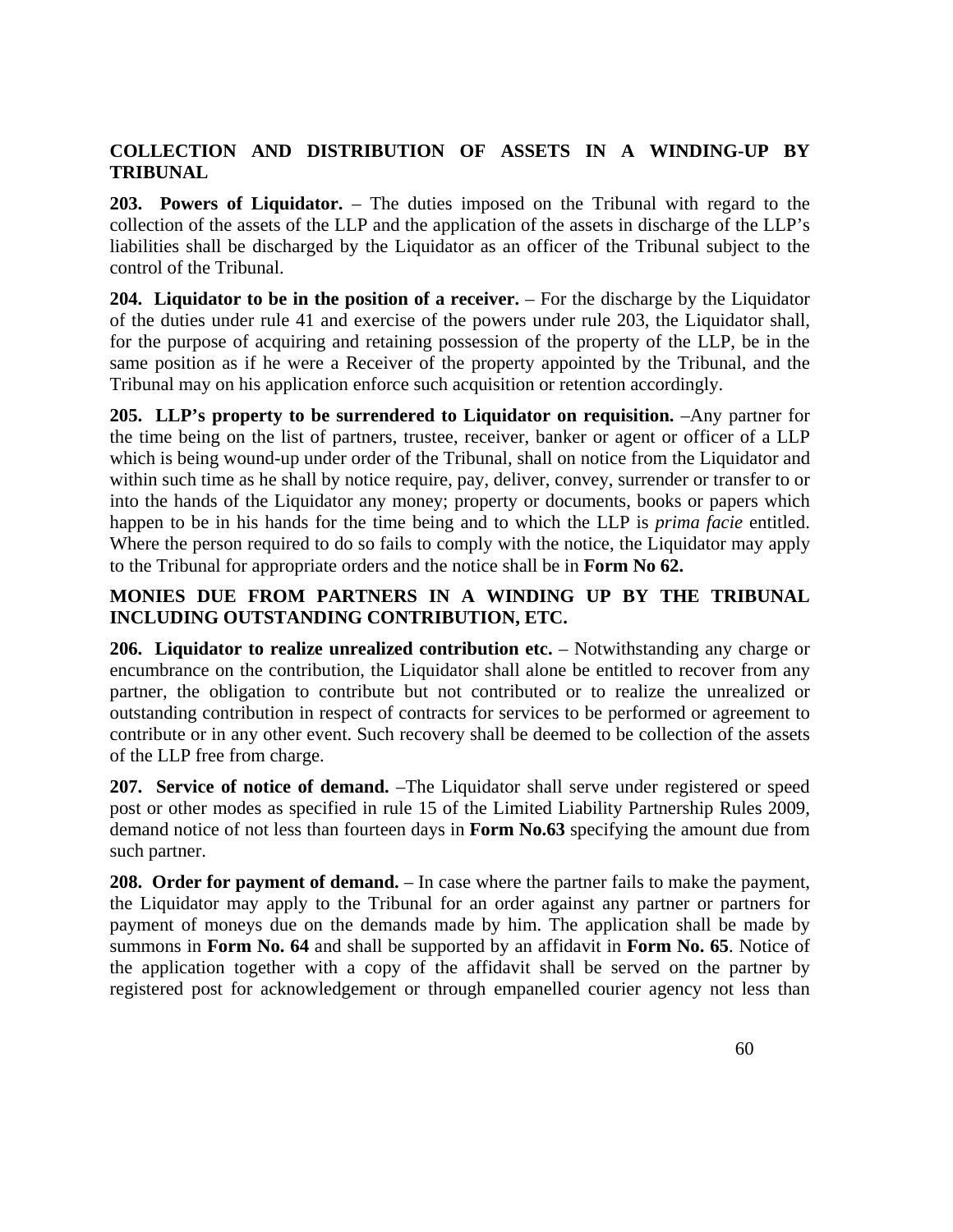fourteen days before the date fixed for the hearing of the summons. The order for payment shall be in **Form No. 66.**

**209. Other moneys due by partners.** – When any money is due to the LLP from a partner or from the estate of the person whom he represents, other than moneys due on demands made subsequent to the winding-up on unrealized, unrecovered or outstanding contribution, the Liquidator may make an application to the Tribunal supported by an affidavit for an order against such partner for the payment of such moneys. Notice of the application shall be given to such partner by registered post or through empanelled courier agency not less than fourteen days prior to the date fixed for the hearing of the application.

#### **EXAMINATION OF PERSON SUSPECTED OF HAVING PROPERTY OF LLP ETC AND EXAMINATION OF PARTNERS,DESIGNATED PARTNERS, OFFICERS ETC IN CONNECTION WITH THE FRUAD ETC .**

**210.** Application for examination of persons suspected of having property, etc.  $- (1)$  An application for the examination of any officer of the LLP or person known or suspected to have in his possession any property or books or papers of the LLP or known or suspected to be indebted to the LLP or any person whom the Tribunals deem capable of giving information concerning the formation, trade, dealings, property, book or papers or affairs of the LLP may be made *ex parte*, provided that where the application is made by any person other than the Liquidator, notice of the application shall be given to the Liquidator.

(2) The summons shall be in **Form No.67** and, where the application is by the Liquidator, it shall be accompanied by a statement signed by him setting forth the facts on which the application is based. Where the application is made by a person other than the Liquidator, the summons shall be supported by an affidavit of the applicant setting forth the matters in respect of which the examination is sought and the grounds, relied on in support of the summons.

**211. Directions at hearing of summons.** – Upon the hearing of the summons the Member may, if satisfied that there are grounds for making the order, make an order directing the issue of a summons against the person named in the order for his examination and/or for the production of documents. Unless the Member otherwise directs, the examination of such person shall be held in Chambers. The order shall be in **Form No.68**.

**212. Examination on commission or by interrogation.** – The Tribunal may, if it thinks fit, instead of issuing a summons to any person for his appearance before the Tribunal for examination, issue a commission to any person or authority authorized by the Tribunal within whose jurisdiction such person resides for the examination or make an order for his examination by interrogatories, as the Tribunal may think fit.

**213. Service of the summons.** – The summons issued in pursuance of the order shall be in Form No.69 and shall be served on the person to be examined not less than seven days before the date fixed for the examination. When the summons is served in person there shall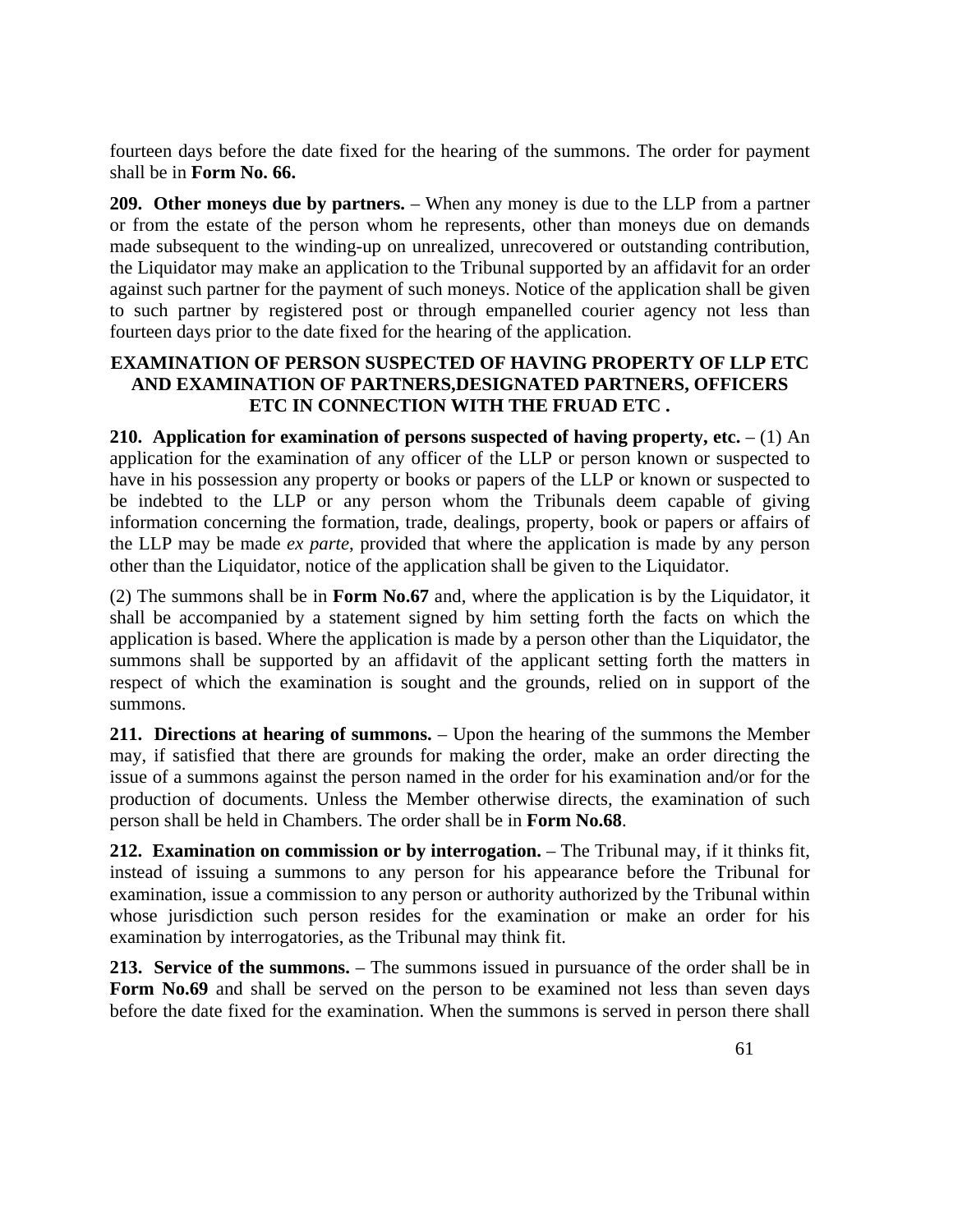be paid or tendered to the person summoned along with the summons a reasonable sum for his expenses to be fixed by the Member or Registrar of Tribunal with due regard to the scale of fees in force in the Tribunal. When the summons is served by registered or speed post, such sum shall be sent to such person by any other manner.

**214.** Conduct of the examination.  $- (1)$  The Liquidator shall conduct an examination: provided that, the Tribunal may, if for any reasons it thinks fit to do so, entrust the conduct of the examination to any partner or creditors.

(2) Where the conduct of the examination is entrusted to any person other than the Liquidator, the Liquidator shall nevertheless be entitled to be present at the examination in person or by advocate or by authorized representative, and may take notice of the examination for his own use and put such questions to the person examined as the Tribunal may allow.

(3) Save as provided in sub-rules (1) and (2), no person shall be entitled to take part in an examination except the Liquidator and his advocate, but any person examined shall be entitled to have the assistance of his advocate, who may re-examine the witness:

Provided that the Tribunal may permit, if it thinks fit, any creditor or partner to attend the examination subject to such conditions as it may impose.

(4) Notes of the examination may be permitted to be taken by the witness or any person on his behalf on his giving an undertaking to the Tribunal that such notes shall be used only for the purpose of the re-examination of the witness. On the conclusion of the examination, the notes shall, unless otherwise directed, be handed over to the Tribunal for destruction.

**215.** Notes of the deposition.  $- (1)$  The notice of the deposition of a person examined shall be signed by such person and shall be lodged in the office of the Registrar of Tribunal. But the notes shall not be open to the inspection of any creditor, partner or other person, except the Liquidator, nor shall a copy thereof or extract therefrom be supplied to any person other than the Liquidator, save upon orders of Tribunal.

(2) The Tribunal may from time to time give such general or special directions as it shall think expedient as to the custody any inspection of such notes and the furnishing of copies thereof of extracts therefrom.

**216. Order for public examination of partners, designated partners, officers etc in connection with fraud etc-** (1) Where an order is made for the examination of any person or persons, the examination shall be held before the Member, the Member may direct that the whole or any part of the examination of any such person or persons, be held before any of the officers as may be mentioned in the order and where the date of the examination has not been fixed by the order, the Liquidator shall take an appointment from the Member, or officer before whom the examination is to be held as to the date of the examination.

(2) The order directing a public examination shall be in **Form No. 70.**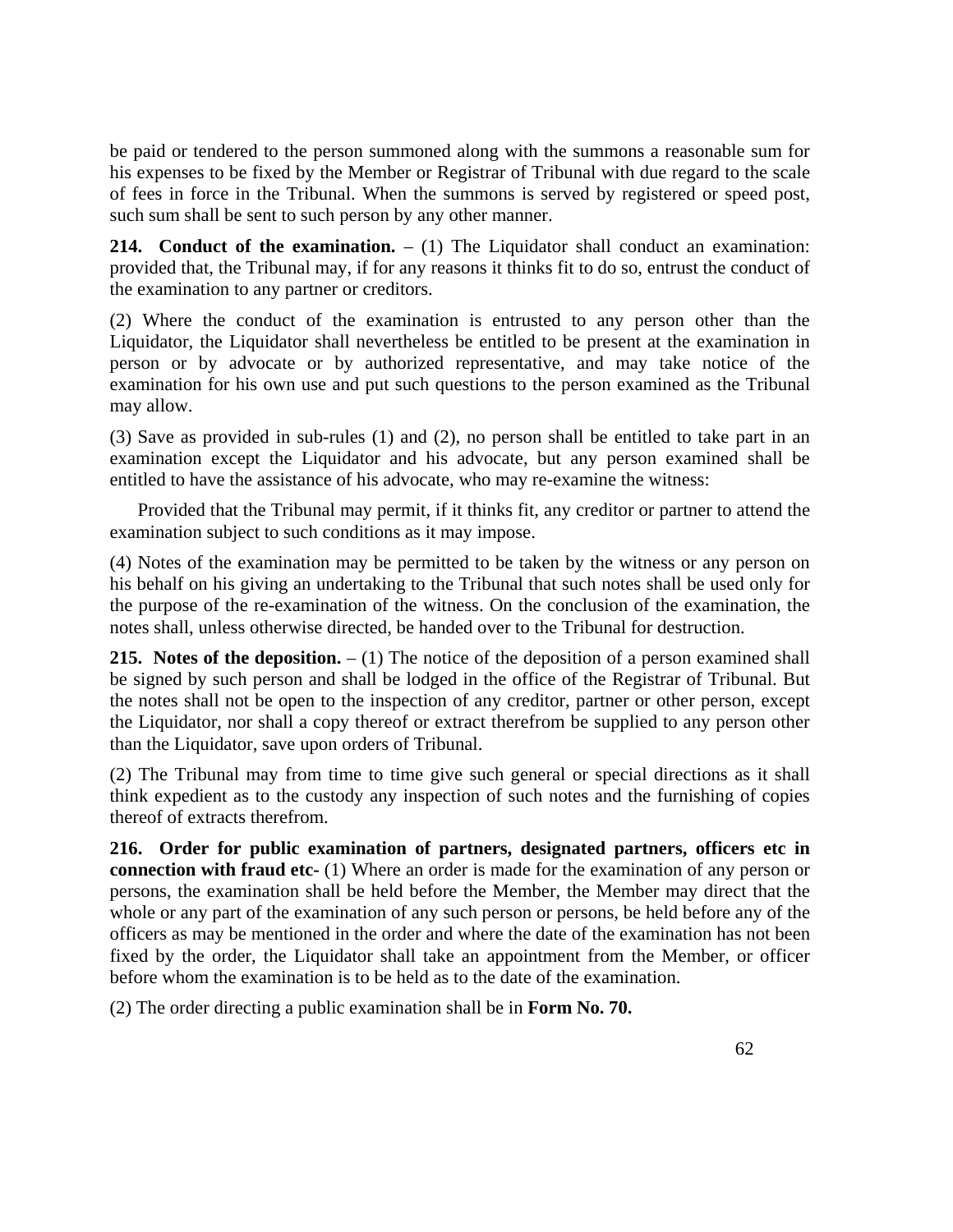(3) The Member may, if he thinks fit, either in the order for examination or by any subsequent order, give directions as to the specific matters on which such person is to be examined.

**217.** Notice of public examination.  $- (1)$  Not less than seven clear days before the date fixed for the examination, the Liquidator shall give notice thereof to the creditors and partners of the LLP by advertisement in **Form No.71**, in such newspapers as the Member shall direct, and shall within the same period, serve, either personally or by registered or speed post or through empanelled courier agency, on the person or persons to be examined, a notice in **Form No.72**, of the date and hour fixed for the examination and the officer before whom it is to be held, together with a copy of the order directing the examination.

(2) Where a public examination is adjourned, it shall not be necessary to advertise the adjournment or serve notice thereof unless otherwise ordered.

**218.** Adjournment of public examination to Tribunal. – Where on an examination held before an officer appointed by the Member, such officer is of the opinion that the examination is being unduly or unnecessarily protracted or, for any other sufficient cause, he is of the opinion that the examination should be held before the Member, such officer may adjourn the examination of any person, or any part of the examination to be held before the Member and submit his report to the Member and the Member may thereupon hold the examination himself or pass such orders as he may think fit.

**219. Procedure for contumacy.**  $- (1)$  If a person examined before an officer appointed by the Member refuses to answer to the satisfaction of such officer any question which he may put or allow to be put, such officer shall report such refusal to the Member and upon such report being made, the person in default shall be dealt with in the same manner as if he had made default in answering before the Member.

(2) The report shall be in writing and shall set forth the question or questions put and the answer or answers given (if any) by the person examined, and the officer shall notify the person examined of the date when he should attend before the Member. The report shall be in **Form No.73** and upon receiving the report, the Member may take such action thereon as he shall think fit.

**220. Notes of Examination.** – The notes of every public examination shall, after being signed, form part of the records of winding up and the Liquidator, the person examined and any creditor or partner of the LLP, shall be entitled to obtain a copy thereof from the Tribunal on payment of the prescribed charges.

**221. Shorthand notes of examination under above rules**– (1) In respect of any examination, the Tribunal may order that the evidence be taken down in shorthand. Where such order is made, the Member or the officer before whom the evidence is taken shall nominate a person to take down the evidence and the costs, if any, occasioned thereby shall be paid out of the assets of the LLP.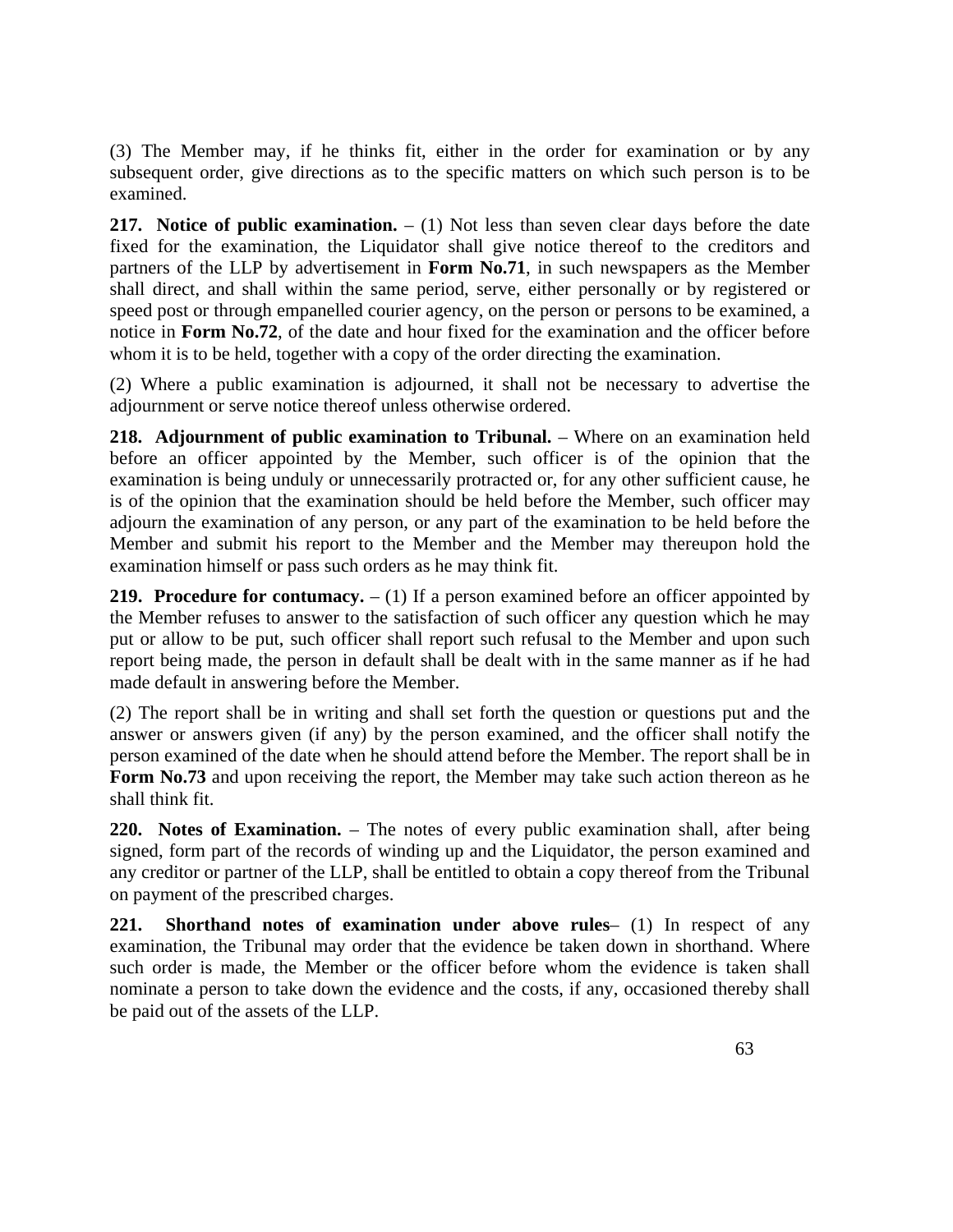(2) The shorthand note of the examination shall be transcribed and the transcript shall be read over to or by the person examined, and signed by him.

**222. Application by any person under examination for fraud, etc. to be exculpated.** – An application by any person ordered to be exculpated from any charges made or suggested against him, shall be made upon notice to the Liquidator and to such other persons as the Tribunal may direct.

**223. Default in attending examination.**  $\cdot$  (1) If any person who has been directed by the Tribunal to attend for examination fails to attend at the time and place appointed for holding or processing with the same and no good cause is shown by him for such failure, or if before the day appointed for such examination, the Liquidator satisfies the Tribunal that such person has absconded or that there is reason to believe, that he is about to abscond with the view of avoiding the examination, the Tribunal may, if satisfied that notice of the date and hour fixed for the examination was duly served on such person, make such orders as may be deemed fit.

**224. Public examination in connection with fraud etc. -** Where, in a voluntary windingup, an order is made for the public examination of any of the persons in connection with fraud, etc., the procedures relating to a public examination in a winding-up by the Tribunal shall apply *mutatis mutandis* in respect of such examination.

# **APPLICATION AGAINST DELINQUENT PARTNERS, DESIGNATED PARTNERS AND OFFICERS OF THE LLP**

**225. Applications in connection with Liability for fraudulent conduct of business or to assess damages against delinquent partners, etc.**  $- (1)$  An application shall be made by a summons returnable in the first instance in chambers and the summons shall state the nature of the declaration or order for which the application is made, and the grounds of the application, and shall be served on every person against whom an order is sought not less than seven days before the day named in the summons for the hearing of the application.

(2) It shall not be necessary to file any affidavit or report before the return of the summons. The summons shall be in **Form No. 74 or 74A** with such variations as may be necessary.

**226. Directions at preliminary hearing of summons.** – On the return of the summons, the Tribunal may give such directions as it shall think fit as to whether points of claim and defense are to be delivered, as to the taking of evidence wholly or in part by affidavit or orally, as to the cross-examination, before the Member on the hearing, either in Tribunal or in Chamber, of any deponents to affidavits in support of or in opposition to the application, as to any report it may require the Liquidator to make, and generally as to the procedure on the summons for the hearing thereof. Points of claim to be delivered shall be in **Form No.75 or 75A**, with such variations as may be necessary.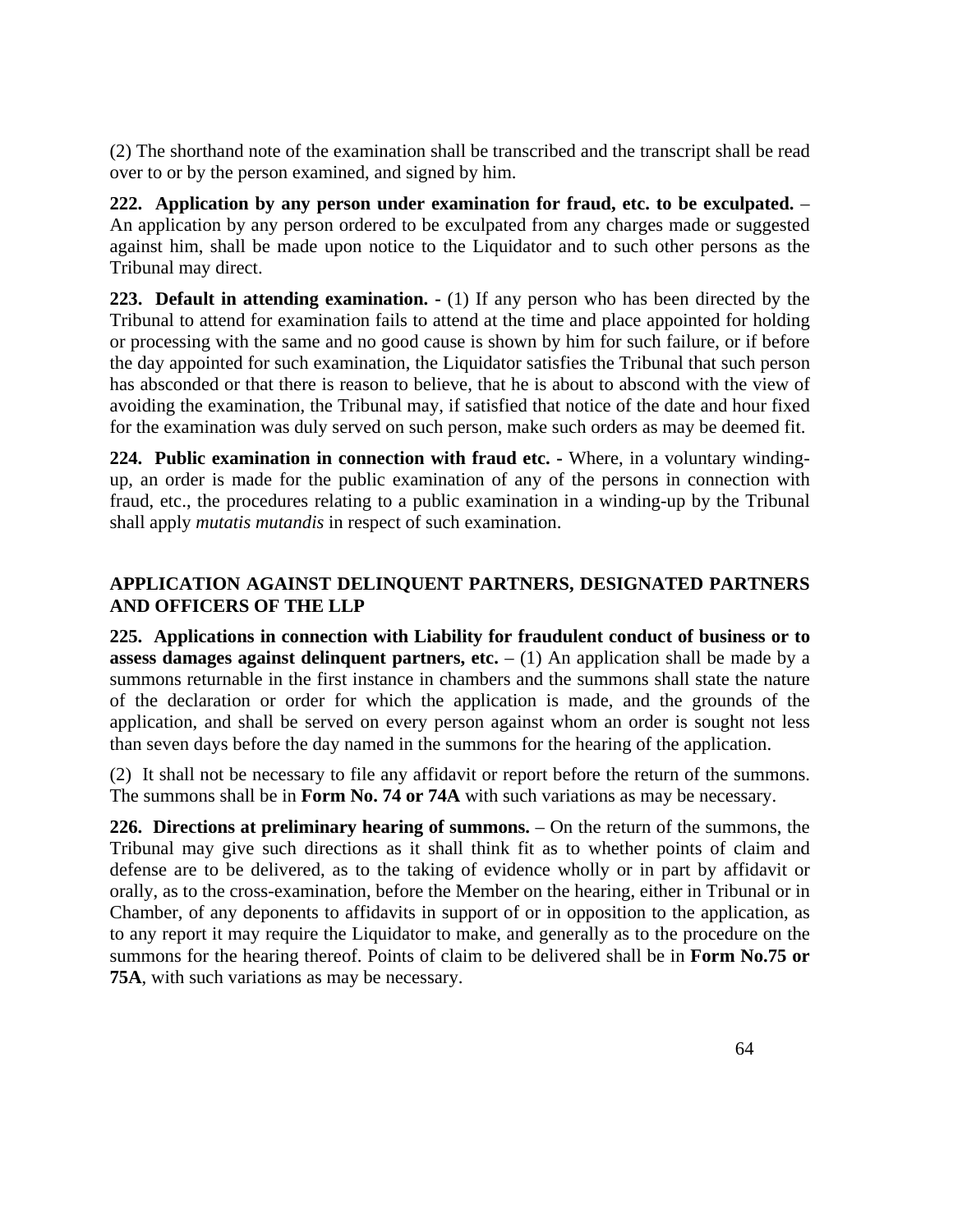**227. Application for further directions.** – Where the Tribunal has directed that points of claim and defense shall be delivered, it shall be open to either party who wishes to apply for any further direction as to any interlocutory matter, to apply, by restoration, of the summons, before the summons has been set down for trial, for such direction, upon giving two clear days' notice in writing to the other party stating the grounds of the application and a copy of the notice shall be filed with the Registrar of Tribunal two clear days before the day fixed for the hearing of the application.

**228.** Application for disclaimer of onerous property.  $- (1)$  An application for leave to disclaim any part of the property of a LLP shall be made by a summons supported by an affidavit setting out the full facts relating to the property, the parties interested and the nature of their interests, and stating whether the LLP is solvent and whether any notice has been served on the liquidator by any party requiring him to elect whether or not he will disclaim.

(2) **Form Nos.76 to 76F** shall be used in respect of the matters to which they relate with such variations as may be necessary.

**229. Preliminary hearing of the summons.** – The summons shall be posted before the Tribunal *ex parte* in the first instance for directions as to the persons on whom notice of the summons should be served, and the Tribunal shall thereupon fix a date for the hearing of the summons and give such directions as may be necessary as to the persons on whom notice of the summons should be served.

230. Claimant to furnish statement of his interest. – Where a person claims to be interested in any part of the property of a LLP, which the Liquidator wishes to disclaim, such person shall, if so required by the Liquidator, furnish a statement of the interest claimed by him.

231. Service of notice. – Notice of the date fixed for the hearing of the summons shall be in Form No.77, and shall be served not less than seven days before the date fixed for the hearing, together with a copy of the summons and of the affidavit filed in support thereof and the notice shall require that any affidavit-in-opposition to the summons shall be filed in Tribunal and a copy thereof served on the Liquidator of the LLP not later than two days before the date fixed for the hearing.

232. Order granting leave to disclaim.  $-$  On the hearing of the summons, the Tribunal may after hearing the Liquidator and such parties as may appear in response to the notices issued, and such other persons appearing and interested as the Tribunal may think fit to hear, grant leave to the Liquidator and to disclaim on such terms and conditions if any, as to the Tribunal may seem just and the order granting leave to disclaim shall be in **Form No.78.**

**233. Disclaimer to be filed in Tribunal.**  $- (1)$  Every disclaimer shall be filed in Tribunal by the Liquidator and shall not be operative until it is so filed. Where the disclaimer is in respect of a leasehold interest, it shall be filed in Tribunal forthwith. Notice of the filing of the disclaimer shall be given to the persons interested in the property. (2) The disclaimer shall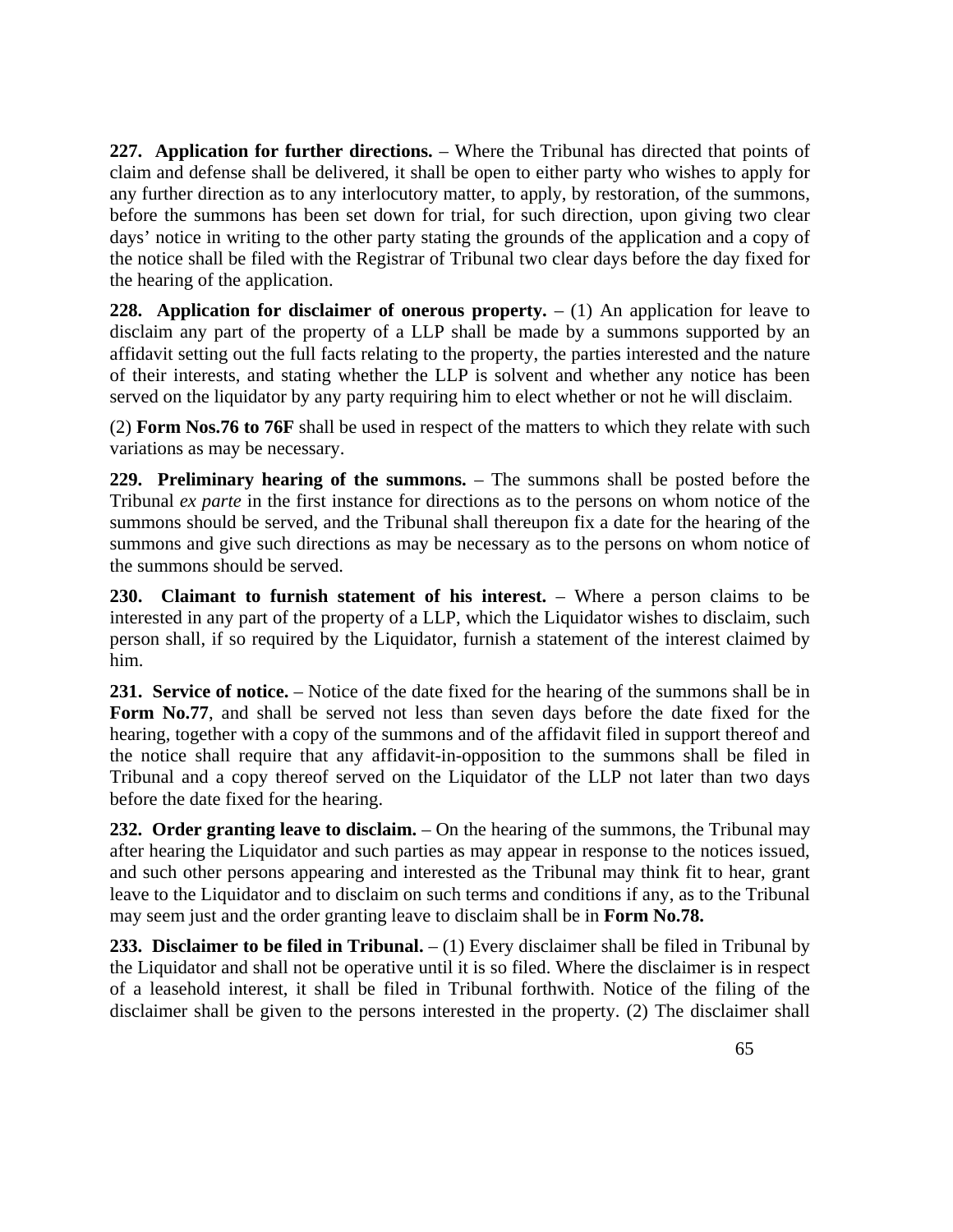contain particulars of the interest disclaimed and a statement of the persons to whom notice of the disclaimer has been given and a disclaimer shall be in **Form No.79**, and a notice of disclaimer in **Form No.80.**

(3) Where a disclaimer has been filed in Tribunal, the Liquidator shall file a copy thereof with the Registrar.

**234. Vesting of disclaimed property.** – Where the disclaimed property is a leasehold interest and an application is made by any person who either claims any interest in any disclaimed property or is under any liability not discharged by the Act in respect of any disclaimed property, and after hearing any such persons as it thinks fit, make an order for the vesting of the property in, or the delivery of the property to, any person entitled thereto or to whom it may seem just that the property should be delivered by way of compensation for such liability as aforesaid, or a trustee for him, and on such terms as the Tribunal thinks just; and on any such vesting order being made, the property comprised therein shall vest accordingly in the person therein named in that behalf without any conveyance or assignment for the purpose:

 Provided that, where property disclaimed is of a lease-hold nature, the Tribunal shall not make a vesting order in favour of any person claiming under the LLP, whether as underlessee or as mortgagee or holder of a charge by way of demise, except upon the terms of making that person-

(a) subject to the same liabilities and obligations as those to which the LLP was subject under the lease in respect of the property at the commencement of the winding up; or

(b) if the Tribunal thinks fit, subject only to the same liabilities and obligations as if the lease had been assigned to that person at that date, and in either event (if the case so requires) as if the lease had comprised only the property comprised in the vesting order; and any mortgagee or under-lessee declining to accept a vesting order upon such terms shall be excluded from all interest in and security upon the property, and, if there is no person claiming under the LLP who is willing to accept an order upon such terms, the Tribunal shall have power to vest the estate and interest of the LLP in the property in any person liable, either personally or in a representative character, and either alone or jointly with the LLP, to perform the lessee's covenants in the lease, freed and discharged from all estates, encumbrances and interests created therein by the LLP.

(2) The Tribunal may adjourn the application for such notice to be given and for such underlessee, mortgagee or holder of charge, to be added as a party to and served with a copy of the application, and to make, if he sees fit, such election and application as is mentioned in the notice and if at the expiration of the time so fixed by the Tribunal, such under-lessee, mortgagee or holder of charge, fails to make such election and application, the Tribunal, may make an order vesting the property in the applicant or other person who, in the opinion of the Tribunal, may be entitled thereto, and excluding such under-lessee, mortgagee or holder of charge, from all interest in or security upon the property.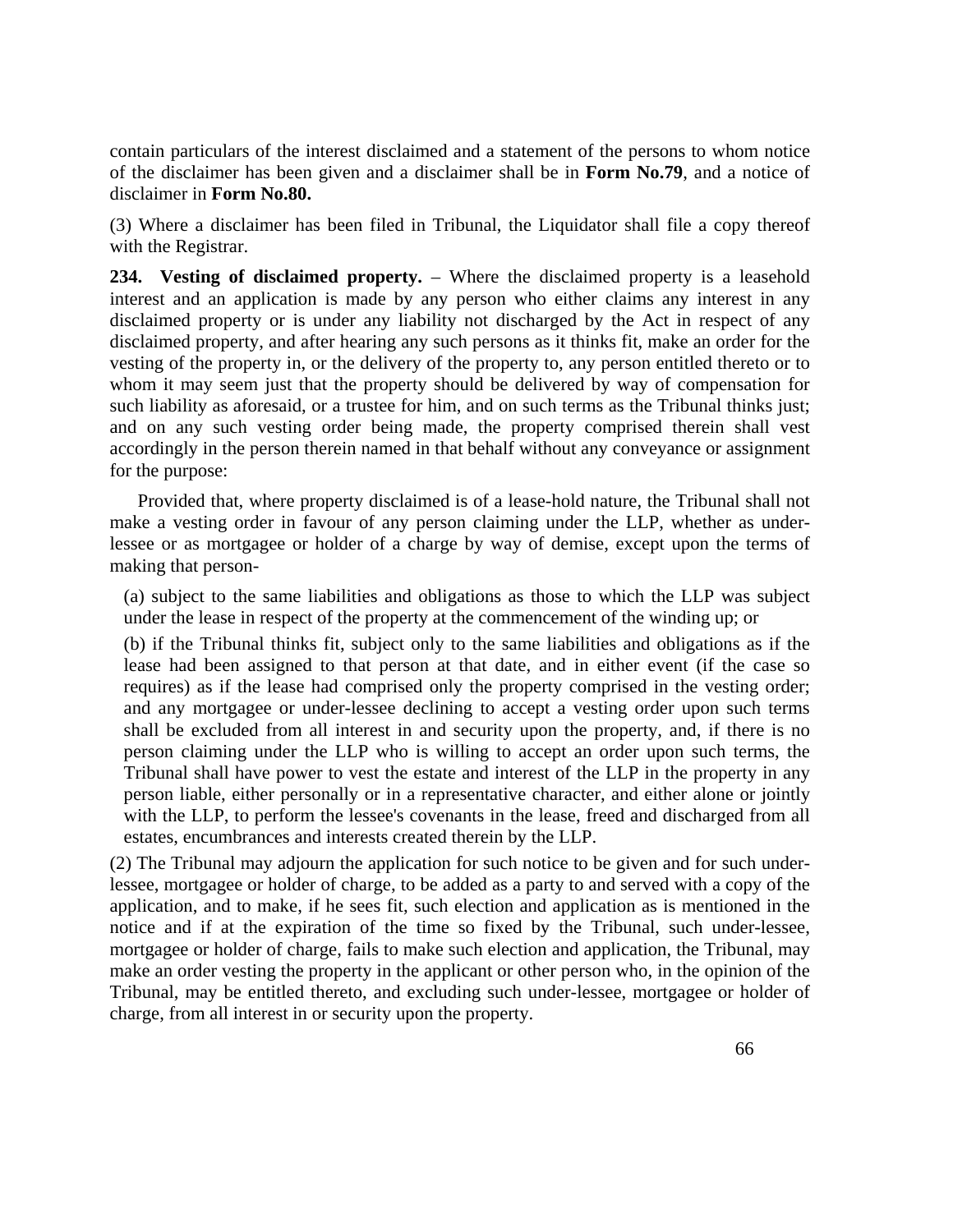(3) Any person injured by the operation of a disclaimer under this rule shall be deemed to be a creditor of the LLP to the amount of the compensation or damages payable in respect of the injury, and may accordingly prove the amount as a debt in the winding up.

(4) An order requiring parties interested in a disclaimed lease to apply for a vesting order or to be excluded from all interest in the lease shall be in **Form No.81**, and an order vesting lease and excluding persons who have not elected to apply, shall be in **Form No.81A.**

# **COMPROMISE OR ABANDONMENT OF CLAIMS**

**235. No claim to be compromised or abandoned without sanction of Tribunal.** – In a winding up, no claim by the LLP against any person shall be compromised or abandoned by the Liquidator without the sanction of the Tribunal upon notice to such person as the Tribunal may direct.

**236. Application for sanction of compromise.** – Every application for sanction of a compromise or arrangement with any person shall be accompanied by a copy of the proposed compromise or arrangement and shall be supported by an affidavit of the Liquidator stating that for the reasons set out in the affidavit he is satisfied that the proposed compromise or arrangement is beneficial to the LLP and the Tribunal may, if it thinks fit, direct notice of the application to be given to the Committee of Inspection, if there is one, and to such other person as it may think fit.

# **SALES BY THE LIQUIDATORS**

**237. Sale to be subject to sanction and to confirmation by Tribunal.** – Unless the Tribunal otherwise orders, no property belonging to LLP which is being wound-up by the Tribunal shall be sold by the Liquidator without the previous sanction of the Tribunal, and every sale shall be subject to confirmation by the Tribunal and such order of confirmation or otherwise may be passed within sixty days of the filing of the report by the liquidator or the Provisional Liquidator, as the case may be.

238. Procedure at sale.  $- (1)$  Subject to the provisions of the Act and rules, every sale shall be held by the Liquidator by an agent or an auctioneer approved by the Tribunal, and subject to such terms and conditions, if any, as may be approved by the Tribunal.

(2) All sales shall be made by public auction or by inviting sealed tenders or in such manner as the Member may direct.

**239. Expenses of sale.** – Where property forming part of a LLP's assets is sold by the Liquidator through an auctioneer or other agent, the gross proceeds of the sale shall, unless, the Tribunal otherwise orders, be paid over to the Liquidator by such auctioneer or agent and the charges and expenses connected with the sale shall afterwards be paid to such auctioneer or agent in accordance with the scales, if any, fixed by the Tribunal or as approved by the Tribunal.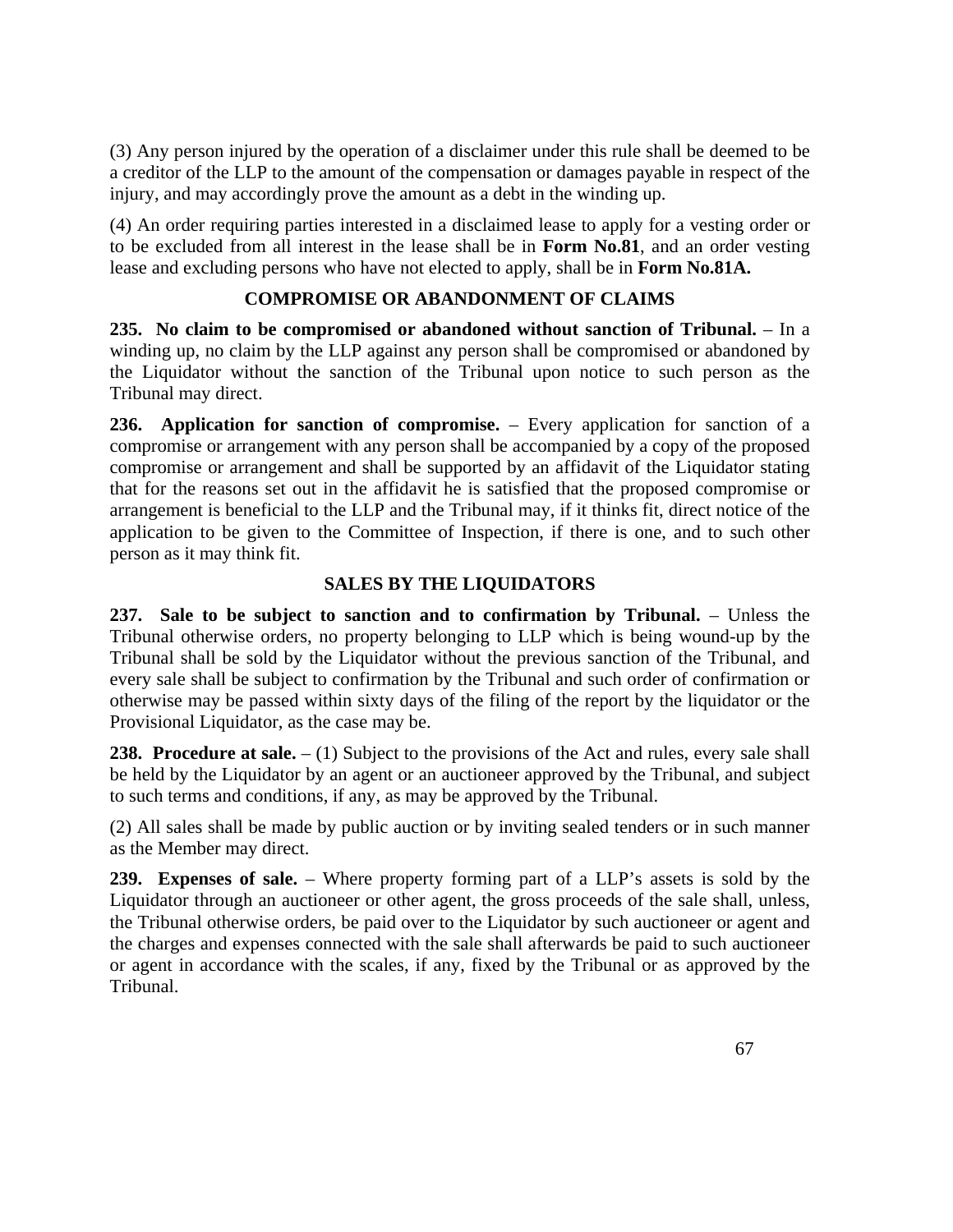#### **DISTRIBUTABLE SUM AND RETURNS OF ASSETS IN A WINDING UP BY TRIBUNAL**

**240. Declaration of distributable sum or return of assets.** – No distributable sum to creditors or return of assets to partners shall be declared by the Liquidator without the sanction of the Tribunal and no payment shall be made to the creditors which would be deemed to be distributable sum without filing list of creditors and sanctioned by the Tribunal as distributable sum and no payment shall be made to the partners without filing final settlement of the list of settlement of partners and sanctioned by the Tribunal.

**241. Notice of declaration.** – The Liquidator shall give notice of the declaration of distributable sum not less than one month prior to the date fixed for the payment thereof and unless otherwise directed by the Member, such notice shall be given by advertisement in such newspapers as the Member shall direct and by sending by prepaid letter post under certificate of posting a notice to every person whose name appears in the list of creditors as on such date. The advertisement shall be in **Form No.82** and the notice to creditor in **Form No.83**.

**242. Form of authority to pay distributable sum.**  $- A$  person to whom distributable sum is payable may lodge with the Liquidator an authority in writing to pay such distributable sum to another person named therein. Such authority shall be in **Form No. 84.**

**243. Transmission of distributable sums by post. –** Distributable sum may, at the request and risks of the persons to whom they are payable, be transmitted to him by registered post or any other mode as approved by the Tribunal, by cheques or Demand Drafts or any other manner as may be appropriate or as approved by the Tribunal within forty five days from the date of filing the list of creditors before the Tribunal.

**244. Form of order directing return of Assets.**  $- (1)$  Every order by which the Liquidator is authorized to make a return to partners of the LLP, shall, unless the Tribunal otherwise directs, contain or have appended thereto a list (which the Liquidator shall prepare) setting out in a tabular form the full names and addresses of the persons to whom the return is to be paid, and the amount of money payable to each person, and particulars of the transfers of economic interest (if any) which have been made or the variations in the list of partners which have arisen since the date of the settlement of the list of partners and such other information as may be necessary to enable the return to be made.

(2) The list shall be in **Form No.85**, with such variations as circumstances shall require and the Liquidator shall send a notice of return to each partner by ordinary post under certificate of posting in **Form No.86**.

(3) Payment may be sent either by registered post or any other mode as may be appropriate or as approved by the Tribunal at the risk of the partners.

**245. Payment of distributable sum or return of Assets due to a deceased creditor or partner.** – Where a claim made in respect of a distributable sum due to a deceased creditor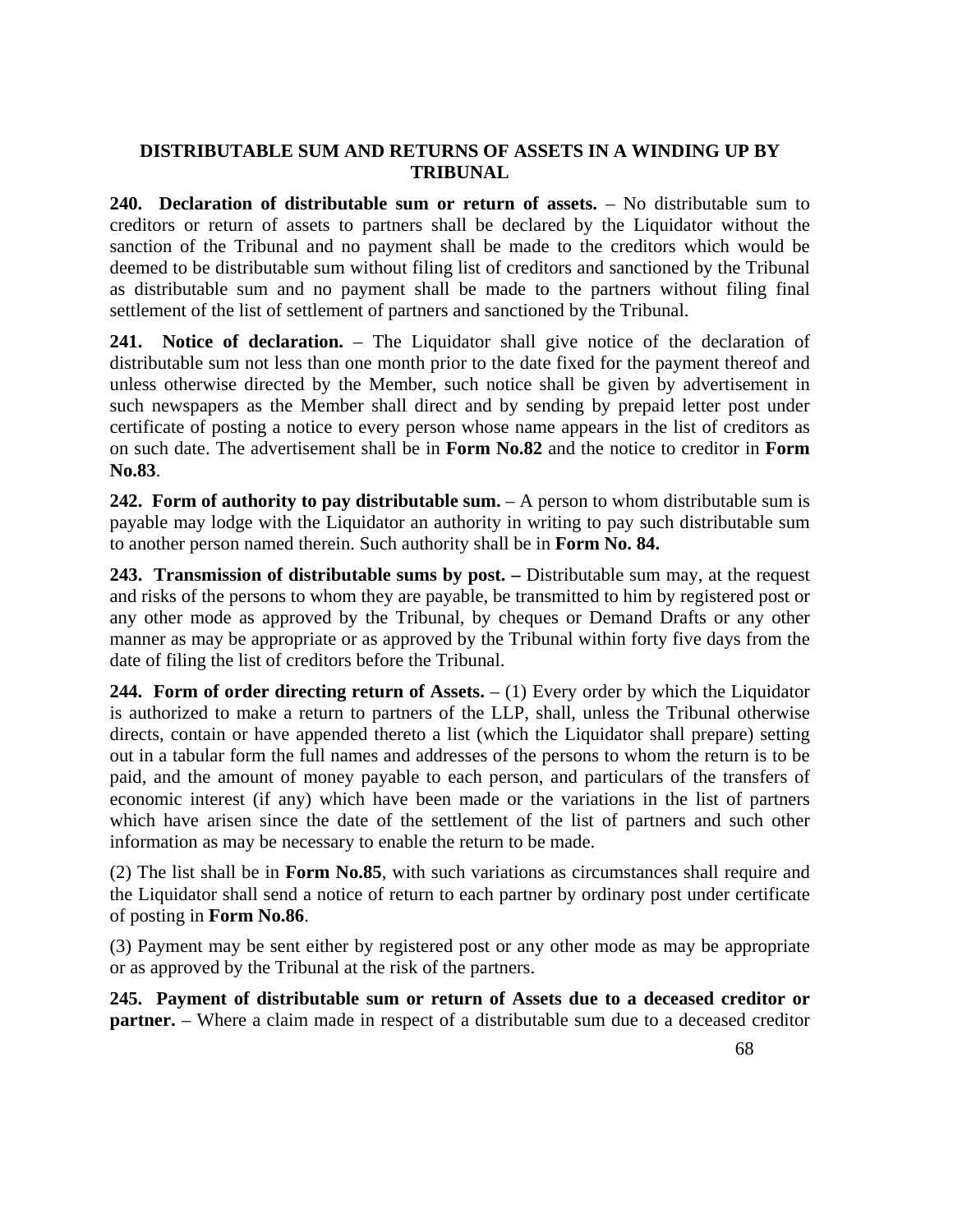or a return of contribution due to a deceased partner is Rs.500 or less, the Liquidator may, upon satisfying himself as to the claimant's right and title to receive the distributable sum or the return, as the case may be, apply to the Tribunal for sanctioning the payment of such distributable sum or return to the claimant without the production of a succession certificate or like authority and where the Tribunal sanctions the payment, the Liquidator shall make the payment upon obtaining a personal indemnity from the payee.

#### **TERMINATION OF WINDING UP**

**246. Liquidator to apply for dissolution,**  $- (1)$  As soon as the affairs of the LLP have been fully wound up, the Liquidator in a winding-up by the Tribunal shall file his final account with the Tribunal in **Form No.89** and apply for orders as to the dissolution of the LLP.

(2) The application shall not be set down for hearing until the completion of the audit of the final accounts and the filing of the auditor's certificate in relation thereto and in the event, affairs of the LLP have not been wound up within one year from the date of the winding up order, the liquidator shall file an application before the Tribunal explaining the reasons and seek appropriate directions.

247. Dissolution of the LLP. – Upon the hearing of the application, the Tribunal may, after hearing the Liquidator and any other person to whom notice may have been ordered by the Tribunal, upon perusing the account as audited, make such orders as it may think fit to the dissolution of the LLP, the application, subject to the provisions of the Act, of the balance in the hands of the Liquidator or the payment thereof into the LLPs Liquidation Account in the public account of India and the disposal of the books and papers of the LLP and of the Liquidator.

**248.** Liquidator to pay the balance into public account.  $- (1)$  Upon an order for dissolution being made, the Liquidator shall forthwith pay into the LLPs Liquidation Account in the public account of India any unclaimed or unpaid distributable sum payable to creditors or undistributed or unpaid assets refundable to partners in his hands on the date of the order of dissolution, and such other balance in his hands as he has been directed by the Tribunal to deposit into the LLPs Liquidation Account.

(2) A copy of the order of dissolution shall, within thirty days from the date thereof, be forwarded by the Liquidator to the Registrar in **Form No. 11** who shall make in his books a minute of the dissolution of the LLP and along with the copy of the order shall be filed with the Registrar, a statement signed by the Liquidator that the directions of the Tribunal regarding the application of the balance as per his final account have been duly complied with.

*Explanation*:- In computing the period of thirty days from the date of the order, the requisite time for obtaining a certified copy of the order shall be excluded.

**249. Conclusion of winding up.** – The winding up of a LLP shall be deemed to be concluded, in the case of –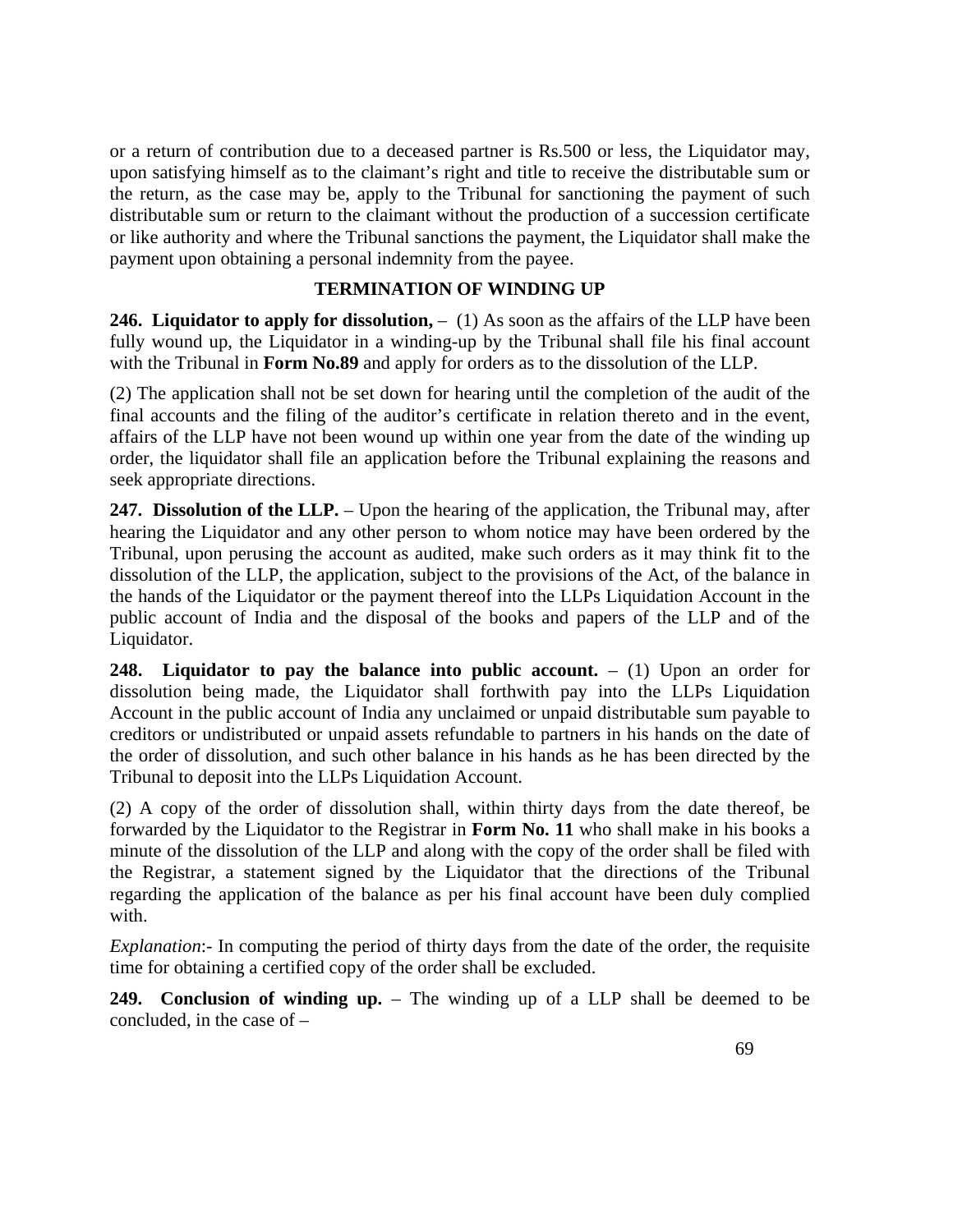(a) an LLP wound up by order of the Tribunal, at the date on which the order dissolving the LLP has been reported by the Liquidator to the Registrar ;

(b) an LLP wound up voluntarily, at the date of the dissolution of the LLP, unless at such date any fund or assets of the LLP remain unclaimed or undistributed in the hands or under the control of the LLP Liquidator, or any person who has acted as Liquidator, in which case the winding up shall not be deemed to be concluded until such funds or assets have either been distributed or paid into the LLP Liquidation Account.

**250. Application to declare dissolution void.** – An application shall be made upon notice to the Central Government and the Registrar. Where the Tribunal declares the dissolution to have been void, the applicant shall file a certified copy of the order with the Registrar not later than thirty days from the date of the order.

*Explanation*:- In computing the period of thirty days from the date of the order, the requisite time for obtaining a certified copy of the order shall be excluded.

# **REGISTERS AND BOOKS OF ACCOUNT OF THE LIQUIDATOR**

**251. Registers and Books to be maintained by the Liquidator.** – (1) The Liquidator shall maintain the following Registers and Books either in physical or digital format or both physical and digital:-

- (a) Register of Liquidations in Form No. 87;
- (b) Central Cash Book in Form No. 87A;
- (c) LLP's Cash Book in Form No. 87B;
- (d) General Ledger in Form No. 87C;
- (e) Cashier's Cash Book in Form No. 87D;
- (f) Bank Ledger in Form No. 87E;
- (g) Register of Assets in Form No. 87F;
- (h) Investment Register in Form No. 87G;
- (i) Register of Book Debts and Outstanding in Form No. 87H;
- (j) Tenants Ledger in Form No. 87-I;
- (k) Suits Register in Form No. 87J;
- (l) Decree Register in Form No. 87K;
- (m) Sales Register in Form No. 87L;
- (n) Register of Claims and Distributable sums in Form No. 87M;
- (o) partners Register/ Ledger in Form No. 87N;
- (p) Distributable sums Paid Register in Form No. 87-O;
- (q) Commission Register in Form No. 87P;
- (r) Suspense Register in Form No. 87Q;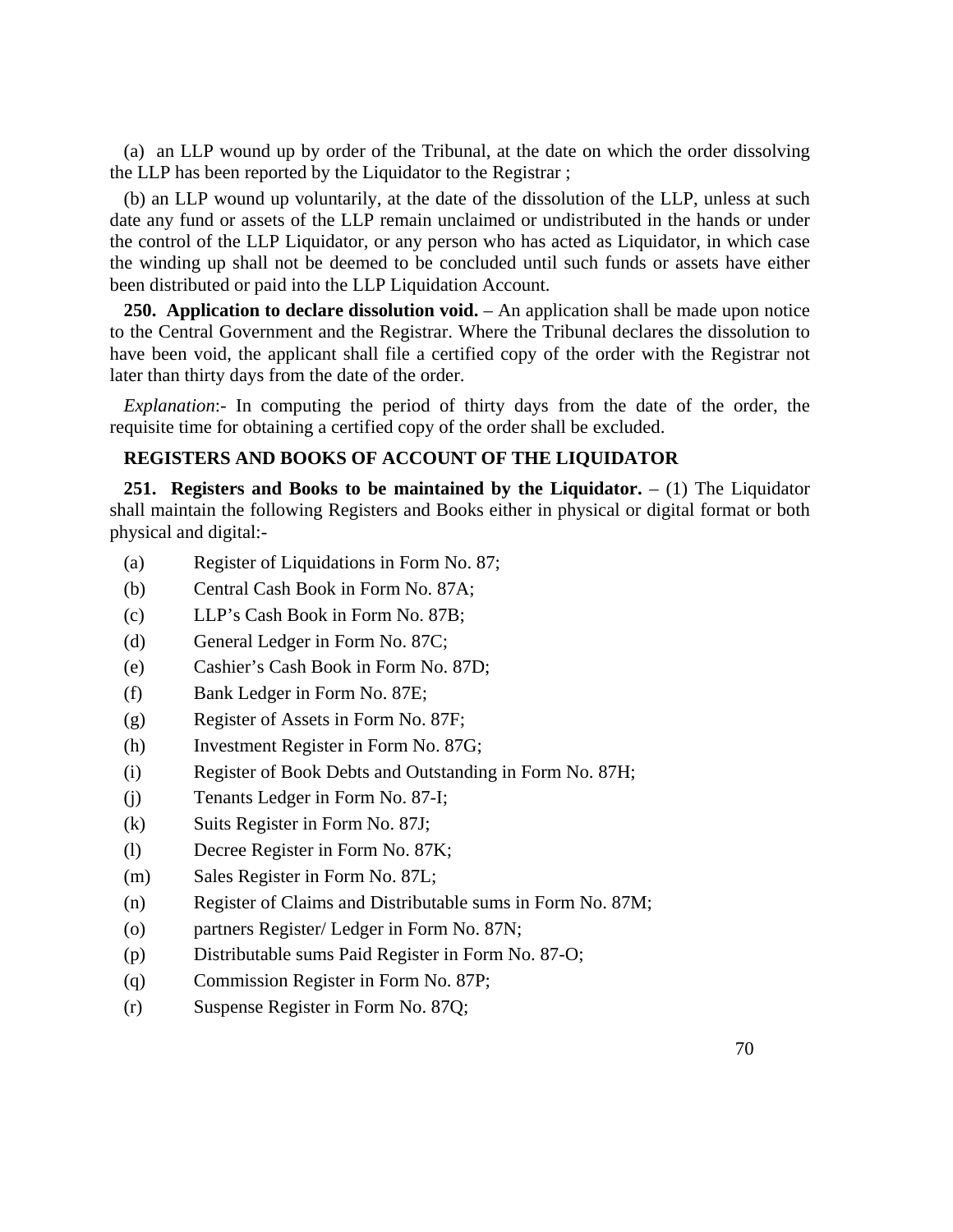- (s) Documents Register in Form No. 87R;
- (t) Books Register in Form No. 87S;
- (u) Register of unclaimed distributable sums and undistributed assets, deposited into the LLPs liquidation account in Form No. 87T;
- (v) A Record Book for each LLP in which shall be entered all minutes of proceedings and the resolutions passed at any meeting of the creditors or partners or of the Committee of Inspection, the substance of all orders passed by the Tribunal in the liquidation proceedings, and all such matters other than matters of account as may be necessary to furnish a correct view of the administration of the LLP's affairs; and
- (w) any other register as may be prescribed by the Tribunal or the Central Government from time to time.

(2) In maintaining the registers and books mentioned in sub-rule (1), the Liquidator shall follow the instructions contained in the respective forms prescribed for the said books and registers and with such variations as may be necessary for the purpose of maintaining in the computer system or in digital format and the Central Government may review the Registers and modify the same from time to time.

(3) The Liquidator shall, in addition to the Registers and Books under sub-rule (1), maintain such books as may be necessary for the proper and efficient working of his office such as Petty Cash Register, Correspondence Register, Dispatch Register, Daily Register of Money Orders and Cheques received, and so on, and shall also keep the necessary files of correspondence and of proceedings in respect of each LLP under liquidation in his charge.

(4) Where the accounts of the LLP are incomplete, the Liquidator shall, with all convenient speed, as soon as the order for winding up is made, have them completed and brought up-todate and audited by the partners and officers of the LLP in liquidation.

(5) (i) Where the Liquidator is authorised to carry on the business of the LLP, he shall keep separate books of account in respect of such business and such books shall, as far as possible, be in conformity with the books already kept by the LLP in the course of its business and the Liquidator shall incorporate in the Central Cash Book and in the LLP's Cash Book, the total weekly amounts of the receipts and payments on such trading account.

(ii) The trading account shall from time to time not less than once in every month, be verified by affidavit.

(6) The Liquidator shall also keep a counterfoil Receipt Book in triplicate in **Form No.88,**  the leaves of which shall be machine numbered serially, from which shall be issued all receipts for payment made to the Liquidator. The duplicate and the triplicate shall bear the same number as the original.

(7) The Liquidator shall keep proper vouchers for all payments made or expenses incurred by him. The vouchers shall be serially numbered.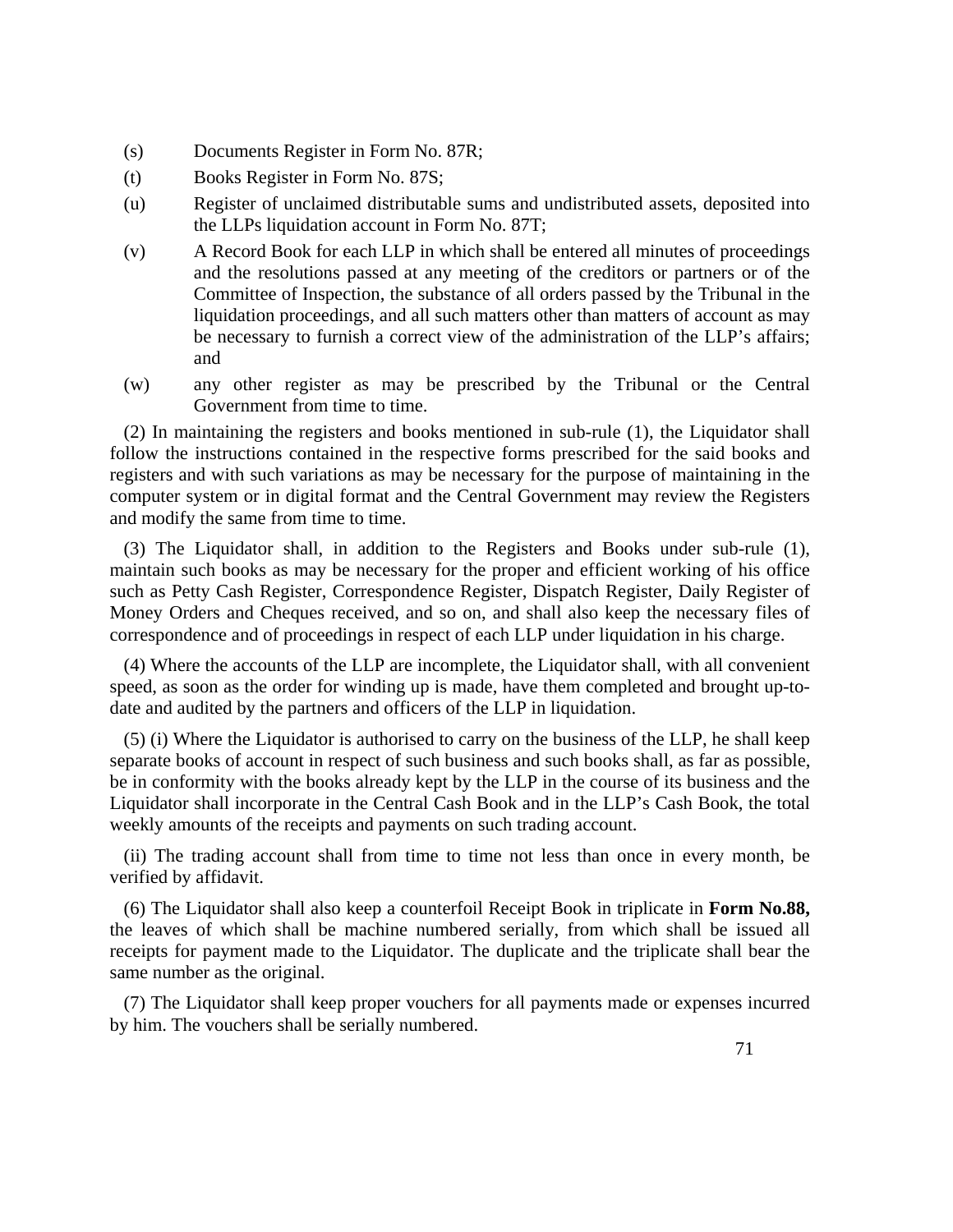#### **Banking Account of the Liquidator**

**252.** All money to be paid into Scheduled Bank.  $- (1)$  The Liquidator shall pay into the Public Account of India or the designated Scheduled bank (hereinafter referred to as the Bank) to the credit of an account in his Official name, all moneys received by him as the Liquidator of any LLP, and the realizations of each day shall be paid into the Bank without deduction not later than the next working day of the Bank, provided that the remittance of money into the Bank may be deferred until the realizations exceed rupees one thousand. All payments out of the account by the Liquidator above rupees one thousand shall ordinarily be made by cheques drawn against the said account:

 Provided that in the case of liquidator appointed from the panel, the Tribunal may direct maintaining and operating the bank account in any other manner.

(2) The Liquidator shall maintain a bank remittance challan book in counterfoil, the leaves of which shall be serially numbered in which the acknowledgement of the Bank shall be obtained for all moneys (whether in cash or cheques) deposited into the Bank to the credit of the account mentioned in clause (1) above and the Form of the challan book shall be settled by the Liquidator in consultation with the bank.

**253. Bills, cheques and securities to be deposited into bank.** – All bills, cheques, hundies notes and other securities of a like nature payable to the LLP or to the Liquidator thereof shall, as soon as they come into the hands of the Liquidator, be deposited by him with the Bank for the purpose of being presented for acceptance and payment or for payment only, as the case may be, and the proceeds when realised shall be credited by the Bank to the account of the Liquidator.

**254. Payments into Bank**– (1) Where the Tribunal makes an order directing any person to pay any money due to the LLP into the Public Account of India in the Reserve Bank of India or the designated Scheduled bank, instead of the Liquidator, the person so directed shall, at the time of making the payment, produce to the Bank a certified copy of the order or a payment in challan endorsed by the Liquidator under his signature.

(2) The money so paid shall be credited to the Liquidator's account into the Public Account of India or the designated Scheduled bank and the person making the payment shall give notice thereof to the Liquidator and produce before him the Bank receipt relating thereto.

**255. Liquidator's Distributable sum Account.** – (1) The Liquidator shall also open a separate distributable sum account for each LLP under liquidation either in the designated bank, or, with the sanction of the Tribunal, in any other Scheduled Bank, as may be convenient, under the name 'the Distributable Sum Account of ………….. (name of the LLP) in liquidation by the Liquidator', into which account he shall, upon a declaration of distributable sum being made in the winding up of any LLP, deposit by transfer from his account, with the Reserve Bank of India or designated bank the total amount of the distributable sum payable upon such declaration.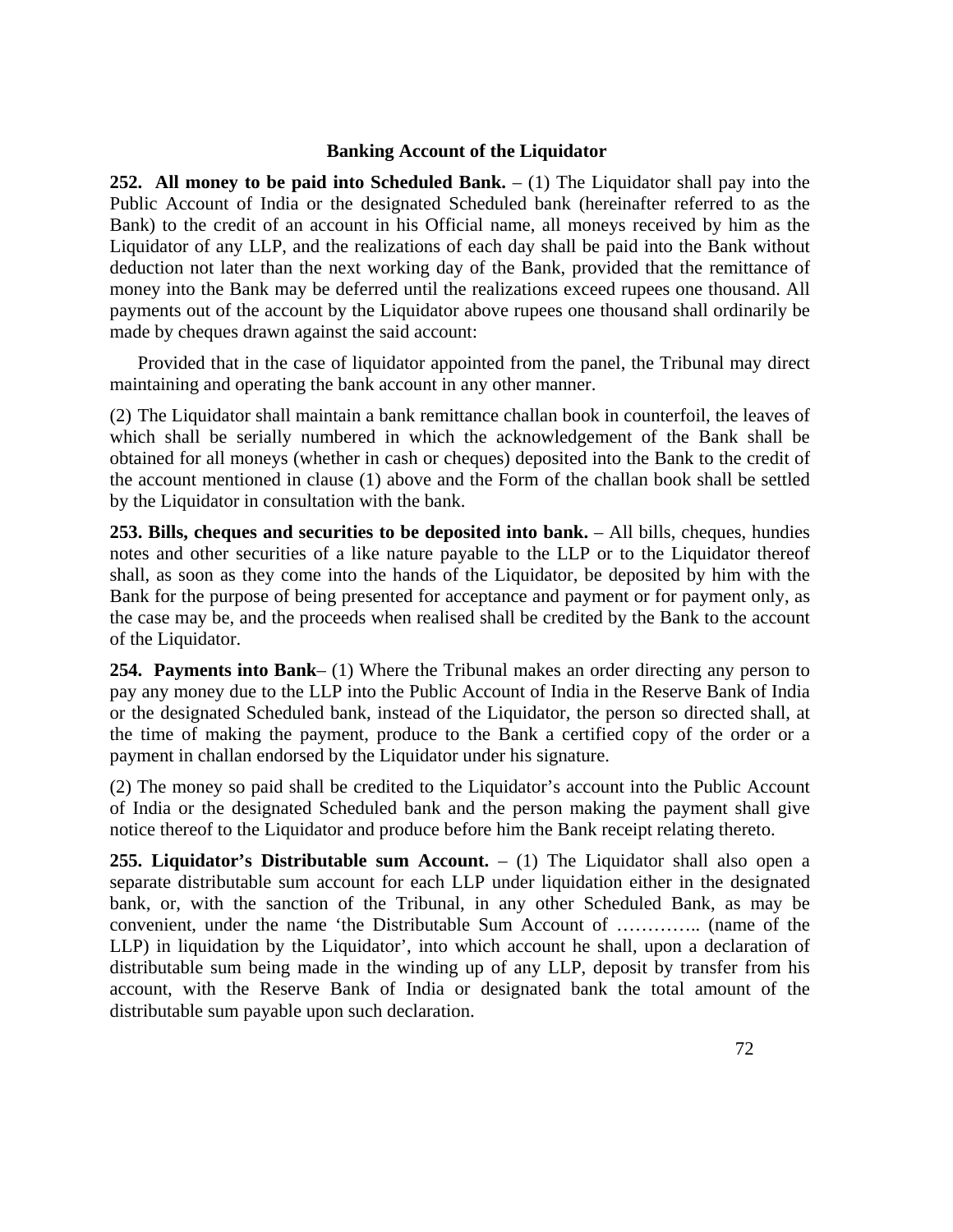(2) There shall be a separate account in respect of each declaration of distributable sum and all payments of distributable sum shall be made from the said Liquidator's distributable sum account and any unpaid balance in the account shall be transferred back to the Liquidator's account in the Reserve Bank of India or designated bank before being paid into the LLPs liquidation account as unclaimed distributable sums.

(3) All payments of distributable sums above Rs.100 shall ordinarily be made by cheques drawn against the said account.

**256. Fees to be credited to Central Government.** – (1) In every winding up where the Official Liquidator becomes or acts as Liquidator or is appointed as Liquidator in terms of rule 29, there shall be paid into the public account of India in the designated bank to the credit of the Central Government, from out of the assets of the LLP in liquidation (or by the petitioner as provided in clause (a) below) such amount as laid down in clause (b) on or before  $30<sup>th</sup>$  October the commission due for the preceding period ended  $31<sup>st</sup>$  March.

(2) In the cases where Liquidator is appointed in terms of rule 29, the remuneration of the Liquidator shall be approved by the Tribunal subject to a maximum remuneration of 5% of the value of the debt recovered and realization by sale of assets. The fees shall be determined in accordance with the following provisions:-

(a) where the Official Liquidator acts as a Provisional Liquidator only, such fee as the Tribunal may consider reasonable, to be paid out of the assets of the LLP or by the petitioner as the Tribunal may direct, in respect of the services of the Liquidator as Provisional Liquidator;

(b) where a winding up order is made and the official Liquidator acts as liquidator of a LLP, -

(i) upon the total assets, including unrealized or unrecovered contribution, interest on investments and rents from properties, realised or brought to credit by the Liquidator, after deducting sums on which fees are chargeable under clause (c) below and the amount spent out of the money received in carrying on the business of the LLP, upon each year's collections.

| On the first Rs.10,0000 or fraction thereof | 4 per cent. |
|---------------------------------------------|-------------|
| On the next Rs.40,0000 or fraction thereof  | 3 per cent. |
| On the next Rs.50,0000 or fraction thereof  | 2 per cent. |
| Above Rs.1,00,0000                          | 1 per cent. |

(ii) On the total amount distributed as distributable sum to the creditors or return of contribution or assets to the partners;

(c) where the official Liquidator realises property for secured creditors, on the amount realised for each secured creditor -

On the first Rs.10,0000 or fraction thereof 5 per cent.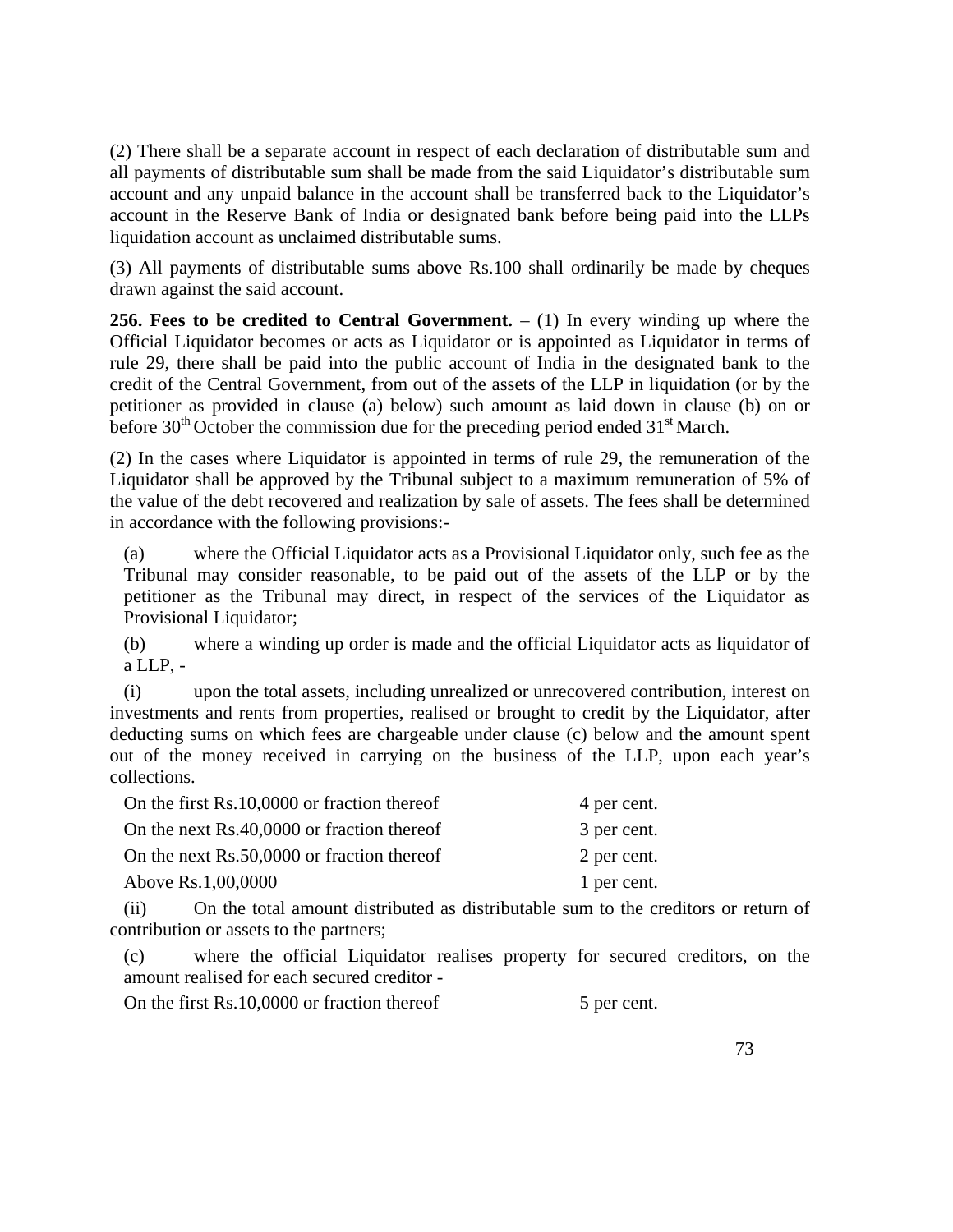| On the next Rs.40,0000 or fraction thereof | $3\frac{1}{2}$ per cent. |
|--------------------------------------------|--------------------------|
| On the next Rs.50,0000 or fraction thereof | 3 per cent.              |
| Above Rs.1,00,0000                         | 2 per cent.              |

(d) when the official Liquidator acts as trustee, under a scheme of arrangement, such fee not exceeding the scale of fees under clause (b) above, as the Tribunal shall allow;

(e) when the official Liquidator performs any special duties not provided for above such fee as the Tribunal may fix on the application of the Liquidator, in addition to any other fee payable;

(f) where the official Liquidator acts as liquidator in a creditor's voluntary windingup, such fee as the Tribunal may fix, not exceeding the scale under sub-rule(2) below;

(g) where the Tribunal appoints any persons who are already liquidators in a windingup to be additional liquidators in a winding-up of the LLP by the Tribunal, subject to the control of the official Liquidator, such fee as may be fixed by the Tribunal after taking into consideration the remuneration payable to such additional liquidators;

(h) where the Tribunal has sanctioned the reconstruction of the LLP under liquidation or a scheme of arrangement of its affairs, or where for any reason the Tribunal is of the opinion that the fees prescribed above would be insufficient. Such fee may be made as the Tribunal thinks fit.

(2) In every winding up where Liquidator has been appointed under any other rule, the remuneration of the Liquidator shall be approved by the Tribunal subject to a maximum remuneration of five per cent of the value of the debt recovered and realization by sale of assets.

**257. Where the LLP has no available assets.** – Where a LLP against which a winding up order has been made has no available assets, the Liquidator may, with the leave of the Tribunal, incur any necessary expenses in connection with the winding up out of any permanent advance or other fund provided by the Central Government or the Tribunal, and the expenses so incurred shall be recouped out of the assets of the LLP in priority to the debts of the LLP:

 *Provided* that where any money has been advanced to the Liquidator by the petitioning or other creditor or partner for meeting any preliminary expenses in connection with the winding-up, the Liquidator may incur any necessary expenses out of such amount, and the money so advanced shall be paid out of the assets of the LLP in priority to the debts of the LLP.

## **INVESTMENT OF SURPLUS FUNDS**

**258. Investment of moneys.** – All such money for the time being standing to the credit of the Liquidator at the Bank as is not immediately required for the purposes of winding up, shall be invested in Government securities or in interest bearing deposits in the designated schedule bank, or, with the previous sanction of the Tribunal, in interest bearing deposits in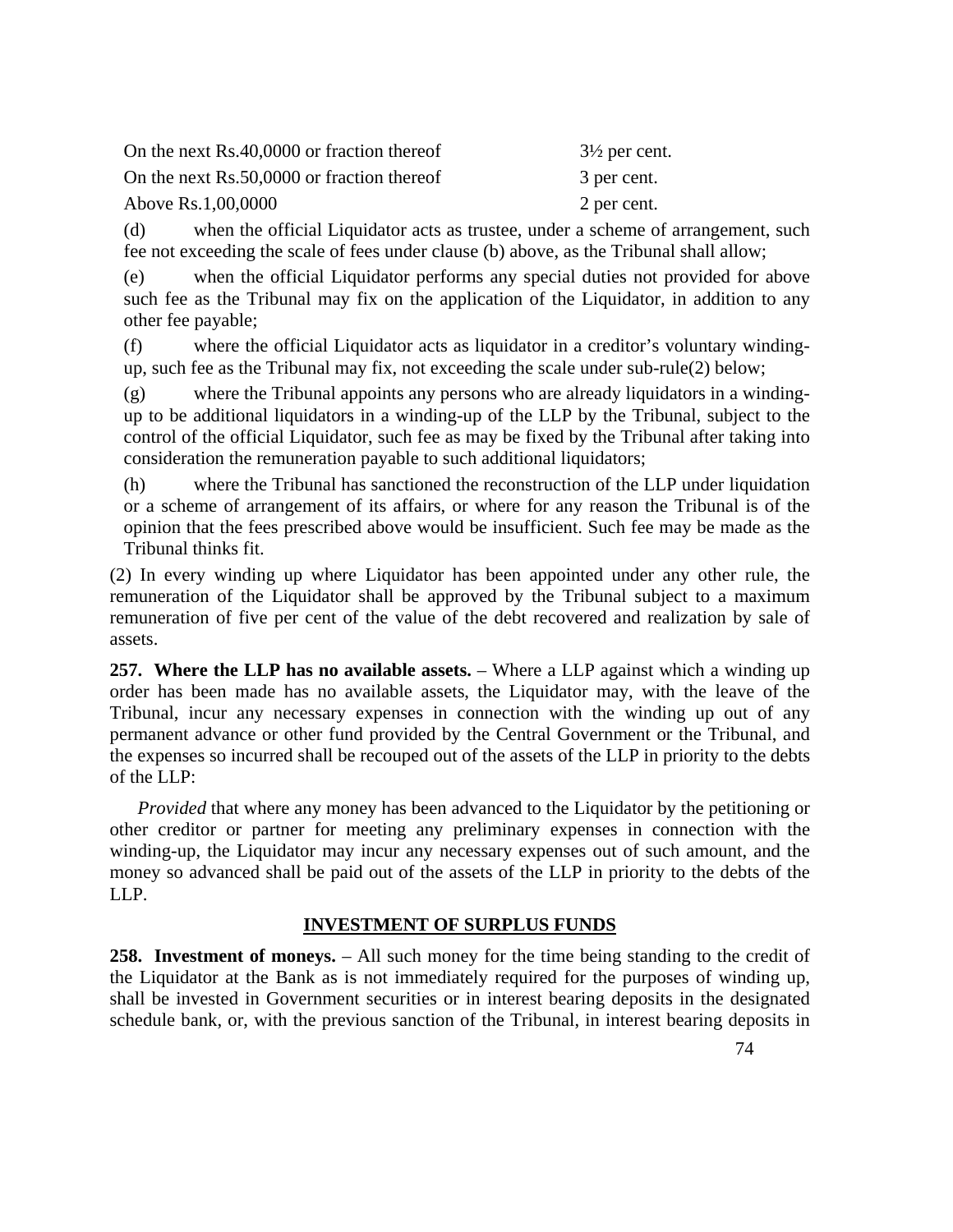any other Scheduled Bank, in the name of the Liquidator as Liquidator of the LLP to which the funds belong wherever beneficial to the liquidation:

 Provided that in the case of liquidator appointed from the panel, the Tribunal may direct investment of surplus fund in any other manner.

**259. Liquidator to examine the accounts for purposes of investment.** – The Liquidator shall, at the end of every three months, examine the account of each liquidation in his charge to ascertain what moneys are available for investment, and shall make an entry at the end of every three months in the Record Book relating to the LLP of his having examined the account for the purpose and of the decision taken by him regarding the investment, and in case he decides not to invest any surplus funds, the reasons for such decision.

**260. Investments to be made by the Bank.** – (1) All investments shall be made by the Bank upon the written request of the Liquidator.

(2) The securities shall be retained in the Bank in the name and on behalf of the Liquidator, and shall not be sold except by the Bank and under the written instructions of the Liquidator and when the securities are sold the proceeds shall be credited by the Bank to the account of the Liquidator.

**261. Distributable sum and interest to be credited.** – All distributable sums and interest accruing from securities or investments shall from time to time be received by the Bank and placed to the credit of the account of the Liquidator and intimation thereof shall be given to the Liquidator, who shall thereupon credit such distributable sum or interest in his accounts to the LLP to which the security or the investment relating thereto belongs.

262. Refund of Income-tax. – The Liquidator shall claim such refunds of income-tax as may be due in respect of any distributable sums or interest received on the securities or investments and credit the same when realised to the appropriate account.

## **FILING, AUDIT AND INSPECTION OF THE LIQUIDATOR'S ACCOUNT**

**263. Yearly Accounts to be filled.-** (1) Unless otherwise ordered by the Tribunal the liquidator shall prepare, every year, a statement of accounts as on the  $31<sup>st</sup>$  March within two months from the  $31<sup>st</sup>$  March and file such accounts with the Registrar not later than  $30<sup>th</sup>$ September following.

(2) The final accounts of the liquidator shall be filed with the Tribunal and the Registrar as soon as the affairs of the LLP have been fully wound up, irrespective of the period prescribed above.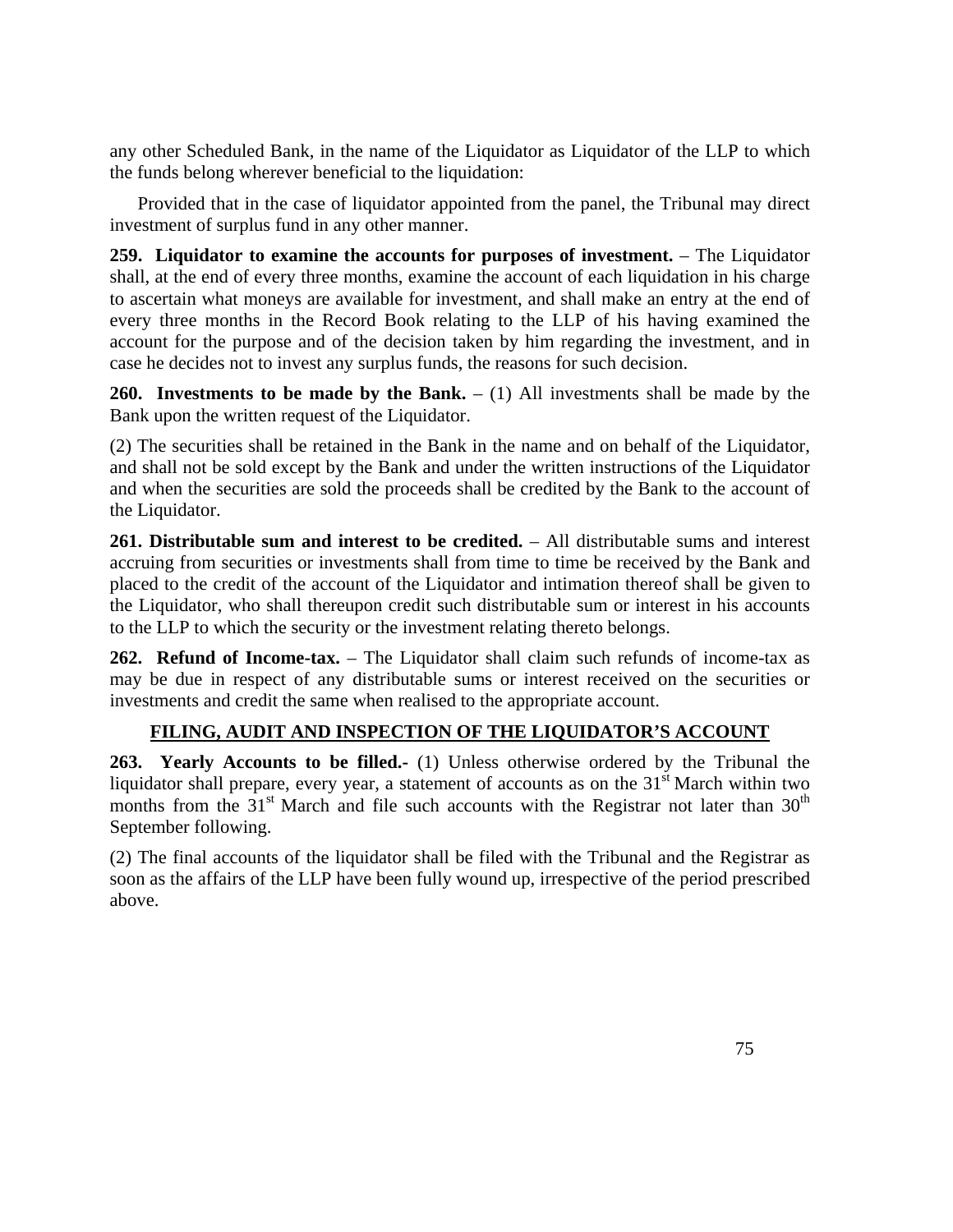Explanation;- "Year" in relation to the statement means period from first day of April of the year to the  $31<sup>st</sup>$  day of March following year.

**264. Form of accounts.-** The Account shall be in **Form No. 15** and shall be verified by a declaration. The final account shall be in **Form No. 89.**

**265. Nil Account-** Where the liquidator has not, during the period of account, received or paid any sum of money on account of the assets of the LLP, he shall file an affidavit of no receipt or payment for the period.

**266. Audit of the Liquidator's accounts.-** (1) The accounts shall be audited by a person qualified to act as auditor of the limited liability partnership and for the purpose of the audit, the liquidator shall furnish the auditor such information as the auditor may require:

 Provided that no such audit is required where the transaction during the period is for rupees fifty thousand or less.

(2) Where the audit of the accounts is not required under this rule, the statements of accounts shall contain a declaration by the liquidator that the books and accounts are properly maintained and funds have been utilized only for the purpose of winding up of the affairs of the LLP.

**267. Auditors certificate to be filed. -** One copy of the statement of accounts along with the auditor's report shall be filed with the Tribunal forthwith and the Tribunal may at any time require the production of, and inspect, any books of accounts kept by the liquidator. Other copy of the statement along with the auditor's report shall be filed with the Registrar in **Form**  No. 10 not later than 30<sup>th</sup> September.

**268. Audit fees.** – Audit fees on the gross amount brought to credit, including the unrealized or unrecovered contribution of the partners on partners interest on investments and rents from properties, but after deducting (a) the amount spent out of the money received in carrying on the business of the LLP and (b) the amounts paid by the Liquidator to secured creditors (other than debenture holders), shall be paid to the auditor and debited to the account of the liquidation to which the audit relates according to the following scale:-

(a) On the amount brought to credit including the unrealized or unrecovered contribution, interest on investments and rents from properties, but after deducting (a) the amount spent out of the money received in carrying on the business of the LLP, and (b) amounts paid by the Liquidator to secured creditors other than debenture holders …..½ per cent

(b) On disbursements, other than payments to secured creditors not being debenture holders  $\dots$   $\frac{1}{2}$  per cent;

Provided that the minimum audit fee for the account of the Liquidator shall be not less than Rs. 2500/- in respect of one LLP for a period of one year and the maximum audit fee shall be Rs. 25,000/- for the audit of account of a LLP for one year subject to variation of 25% of the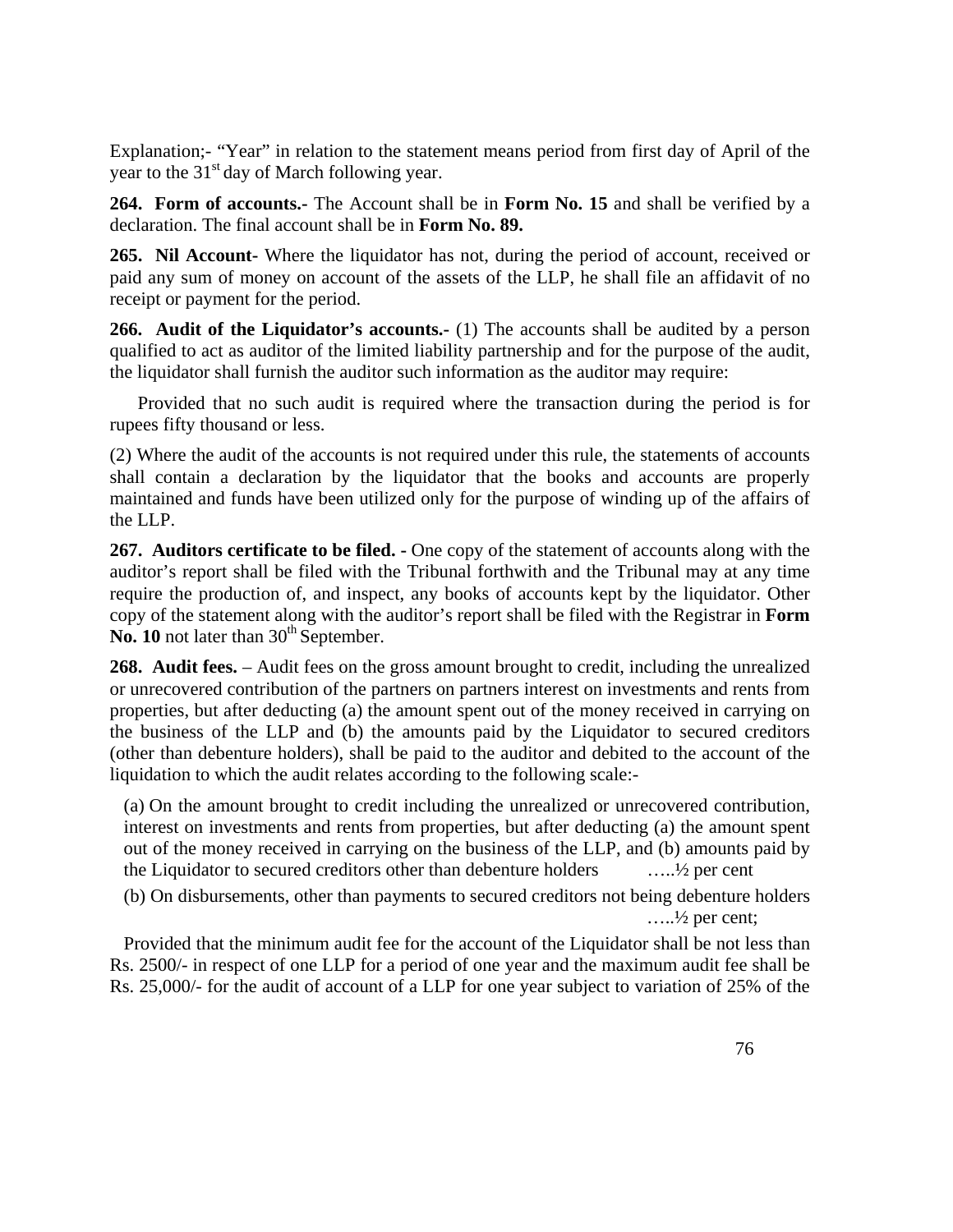aforesaid fee at the discretion of the Member or Tribunal for reasons to be recorded in writing.

**269. Inspection of the account and certificate of audit.** – Any creditor or partner shall be entitled to inspect the accounts and the auditor's certificate in the office of the Tribunal on payment of a fee as specified in Annexure, and to obtain a copy thereof on payment of the specified charges.

**270.** Account and auditor's report to be placed before Member. – Upon the audit of the account, the Registrar of Tribunal shall place the statement of account and the auditor's certificate before the Member for his consideration and orders.

**271. Assistance for the Liquidator.** – The Liquidator may, appoint one or more practicing Chartered Accountants or practicing Company Secretaries or practicing Cost Accountants or legal practitioners entitled to appear before the Tribunal or such other professionals or experts or valuer or agency as he considers necessary to assist him in the performance of his duties and functions under the Act or the rules, in accordance with the rule 42.

**272. Employment of additional or special staff where official Liquidator acts as Liquidator.**  $- (1)$  Where the Liquidator is of opinion that the employment of any special or additional staff is necessary in any liquidation, he shall apply to the Tribunal for sanction, and the Tribunal may sanction such staff as it thinks fit on such salaries and allowances as to the Tribunal may seem appropriate.

(2) The special or additional staff shall be from ex- servicemen and in case of their nonavailability , persons retired from Central Government, State Government, autonomous bodies of Central or State Governments and public sector undertakings and they shall be on contractual basis till dissolution of a particular LLP or for five years whichever is earlier. In case his services are availed for more than one LLP, contract shall terminate as aforesaid and fresh contract may be entered into for another LLP.

**273. Apportionment of expenses of common staff where official Liquidator acts as**  Liquidator – Where any staff is employed to attend to the work of more than one liquidation, or any establishment or other charges are incurred for more than one liquidation, the expenses incurred on such staff and the common establishment and other concerned in such proportions as he may think fit, subject to the directions of the Member, if any.

**274. Application for examination**– (1) The Central Government may at any time require any liquidator of an LLP which is being wound-up by the Tribunal to answer any inquiry in relation to any winding up in which he is engaged, and may, if the Central Government thinks fit, apply to the Tribunal to examine him or any other person on oath concerning the winding up.

(2) If it appears to the liquidator in the course of a voluntary winding up that any past or present officer, or any member, of the LLP has been guilty of any offence in relation to the LLP, he shall forthwith report the matter to the Registrar and shall furnish to him such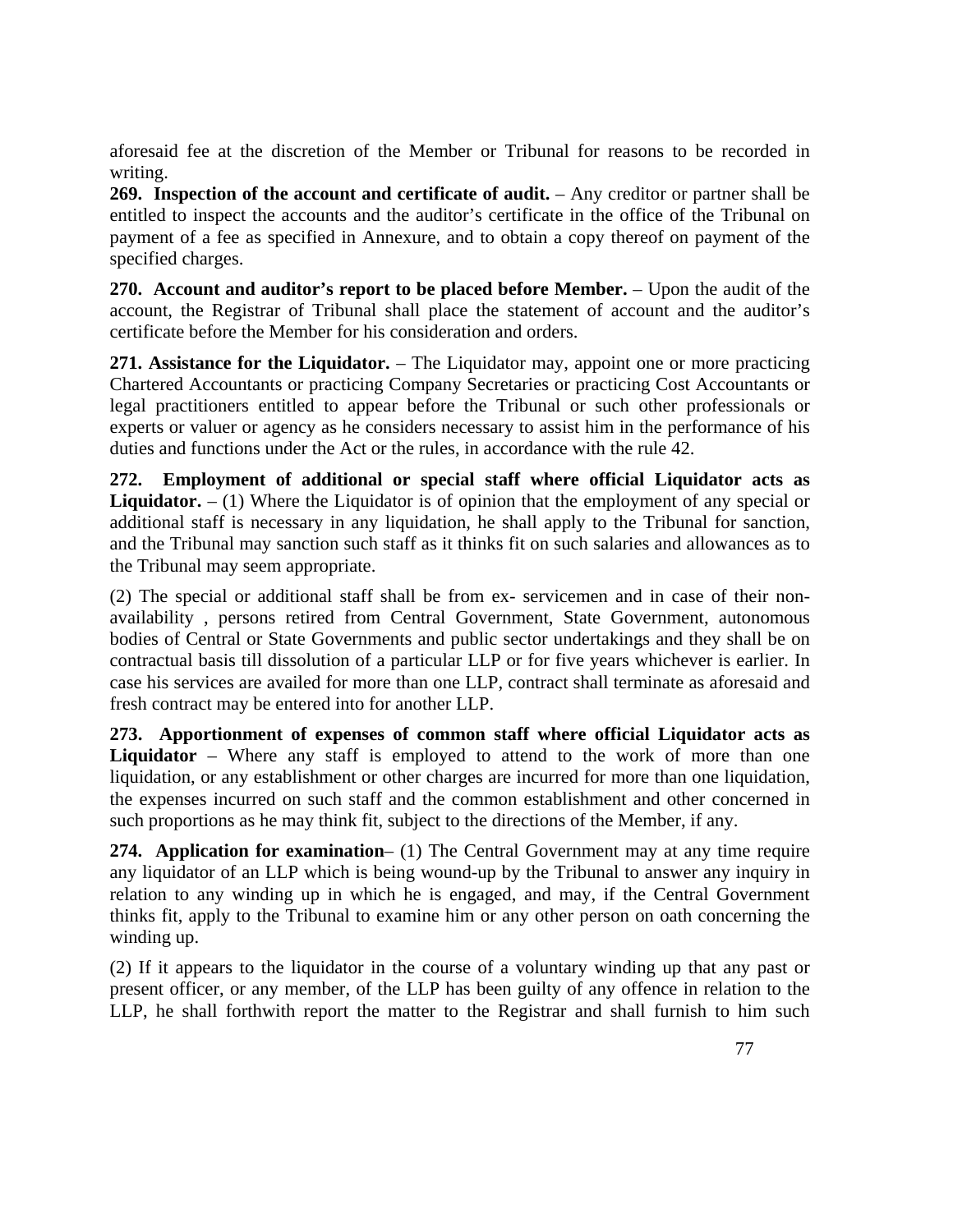information and give to him such access to and facilities for inspecting and taking copies of any books and papers, being information or books and papers in the possession or under the control of the liquidator and relating to the matter in question, as the Registrar may require.

(3) Where any report is made under sub-rule (2) to the Registrar, he may, if he thinks fit, refer the matter to the Central Government for further inquiry and the Central Government shall thereupon investigate the matter and may, if it thinks it expedient, apply to the Tribunal for an order conferring on any person designated by the Central Government for the purpose, with respect to the LLP concerned, all such powers of investigating the affairs of the LLP as are provided by this Act in the case of a winding up by the Tribunal.

### **VOLUNTARY WINDING UP AND WINDING UP SUBJECT TO SUPERVISION**

**275. Applicability of rules.** – (1) Where an application is made to the Tribunal in pursuance of the provisions relating to the voluntary winding up of a LLP, whether or not an order shall have been made that the voluntary winding up shall continue, the proceedings contained in these rules, so far as may be, shall be applied to the subject- matter and mode of such application in a voluntary winding up.

(2) Save as aforesaid, Rules which from their nature and subject-matter, or by the headlines above the group in which they are contained or by their terms are made applicable only to proceedings in a winding-up by the Tribunal or only to such proceedings and to proceedings in a creditors' voluntary winding up, shall not apply to proceedings in a voluntary winding up, or, as the case may be, in a members' voluntary winding up, whether any such voluntary winding up is or is not being continued under the supervision of the Tribunal.

**276. Declaration of solvency** – The declaration of solvency to be made by the partners of a LLP in **Form No.2** with such variations as the circumstances may require.

**277.** Statement to be laid before meeting of creditors. – The statement of the assets and liabilities of the LLP to be laid before a meeting of creditors by a liquidator in a voluntary winding-up shall be in **Form No.4** with such variations, as may be necessary.

## **LLP LIQUIDATOR IN VOLUNTARY WINDING-UP**

**278.** Notice of appointment of LLP liquidator – The notice of his appointment which every LLP liquidator is required to be published in the newspaper shall be in **Form No. 90**  and the notice of the appointment to be delivered to the Registrar shall be in **Form No 7**.

**279. Security by LLP liquidator appointed by Tribunal.** – (1) Every LLP Liquidator appointed by the Tribunal shall, before entering upon his duties as a Liquidator of the LLP for which he is appointed, furnish security in such sum and in such manner as the Tribunal may direct. The cost of furnishing the required security shall be borne by the LLP Liquidator and shall not be charged against the assets of the LLP as an expense incurred in the winding up.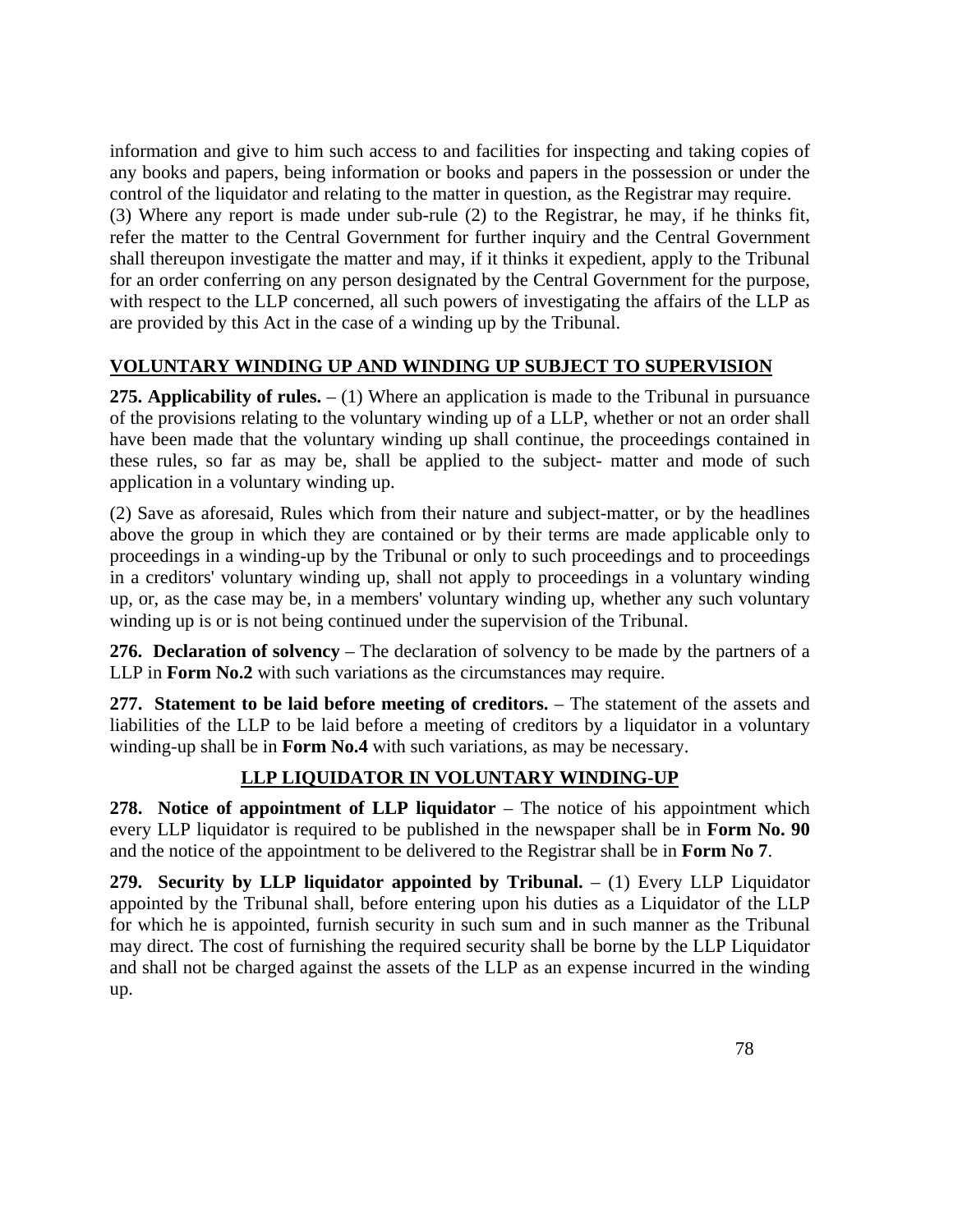(2) If the Tribunal is of the opinion that the security furnished by the LLP Liquidator under sub-rule (1) is inadequate, the Tribunal may require the LLP Liquidator to furnish additional security. Where the security furnished is excessive, the LLP Liquidator may apply to the Tribunal for reducing the amount of security, and the Tribunal may make such order thereon as it thinks fit.

**280. Limit of remuneration of LLP liquidator appointed by the Tribunal.** – An LLP liquidator shall not, under any circumstances whatever, make any arrangement for, or accept from any advocate, auctioneer or any other person connected with LLP of which he is the liquidator, or employed in or in connection with the winding-up of the LLP, any gift, remuneration, or pecuniary or other benefit whatever beyond the remuneration to which under the Act and the rules he is entitled as liquidator, nor shall he make any arrangement for giving up, or give up any part of such remuneration to any such person.

**281. Restriction on purchase of goods by LLP liquidator.** – Where the LLP liquidator carries on the business of the LLP, he shall not, without the express sanction of the Tribunal, purchase goods for the carrying on of such business from any person whose connection with him is of such a nature as would result in his obtaining directly or indirectly any benefit out of the transaction. Where the LLP liquidator applies for sanction, he shall disclose in his application the nature of his interest in the transaction, and the cost of obtaining sanction of Tribunal shall be borne by the LLP liquidator personally.

**282. Office of LLP liquidator vacated by his insolvency.** – An LLP liquidator against whom an order of adjudication is made, shall thereby vacate his office, and for the purpose of the application of the Act and the rules, he shall be deemed to have been removed.

**283. Resignation of LLP liquidator.**  $- (1)$  An LLP liquidator who desires to resign his office shall summon separate meetings of the partners and creditors, if any, of the LLP to decide whether or not his resignation shall be accepted. If the partners and creditors, if any, agree, by majority, to accept the resignation of the LLP liquidator, the resignation shall take effect. In any other case, the LLP liquidator shall report to the Tribunal the result of the meetings and apply for appropriate orders of the Tribunal and the Tribunal may, upon such application, determine whether or not the resignation of the LLP liquidator shall be accepted, and may give such directions and make such orders as it considers necessary.

(2) The LLP liquidator shall, along with his resignation, submit an account of his acts and dealings as liquidator and a statement as to the position of the liquidation, in a form in all respects similar to the statement specified under rule 56, commencing from the date when the last previous statement, if any, under the said section terminated, or from the date of his appointment as liquidator, whichever is later, and brought down to the date of his resignation.

(3) The expenses of summoning meetings under sub-rule (1), and of the application to be made to the Tribunal, shall be part of the expenses of the liquidation.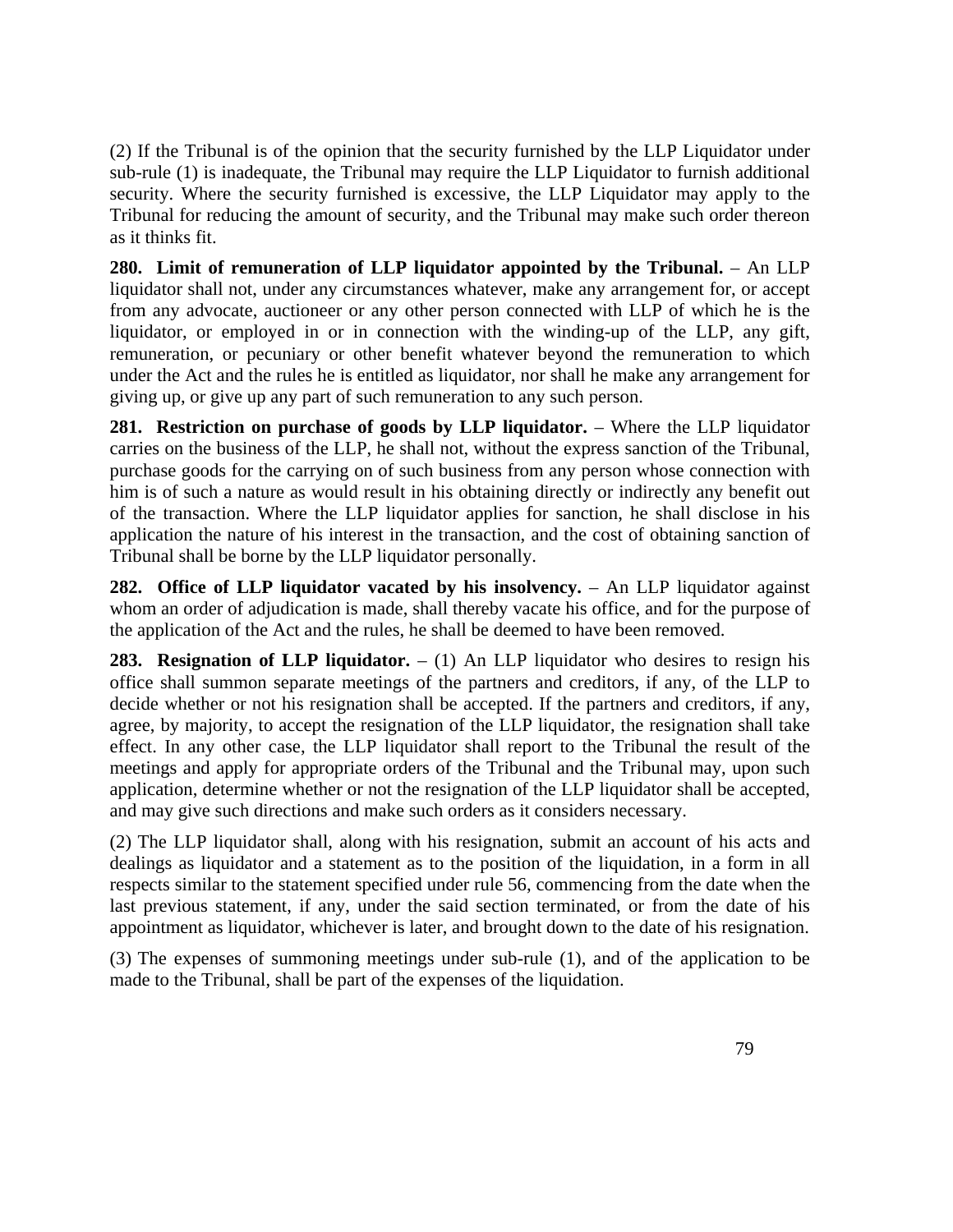**284. Duty of LLP liquidator upon resignation.** – Upon a LLP liquidator resigning or being released or removed from his office, he shall deliver over to the new LLP liquidator all books kept by him, and all other books, documents, papers and accounts in his possession relating to the LLP or to the office of the liquidator.

**285. Books to be kept by the LLP liquidator.**  $- (1)$  The LLP liquidator shall keep proper books of account in the form and manner specified in this part showing all receipts and payments made by him in the course of the liquidation.

(2) He shall keep such books as the Committee of Inspection, or if there is no such Committee, as the creditors, if any, direct, and submit all the books and accounts and documents and papers in his possession relating to his office as liquidator or to the LLP, to the Committee of Inspection, or if there is none, to the creditors whenever required by the Committee or creditors, as the case may be.

(3) In addition to the books of accounts, the LLP liquidator shall keep a record book in which shall be entered all minutes of proceedings and the resolutions passed at any meeting of the creditors or partners or of the Committee of Inspection, particulars of all his transactions and negotiations in relation to the winding up and all such matters other than matters of account as may be necessary to furnish a correct view of the administration of the LLP's affairs. He shall also keep a book showing the dates at which all notices to creditors and partners were sent out and posted. The person who dispatched the notices shall initial the entries in the book relating thereto.

(4) The accounts of the liquidator shall be open to the inspection of every creditor or partner during office hours upon payment of a fee of Rs.10 for every hour of inspection or part thereof.

**286. Banking account of the LLP liquidator.**  $- (1)$  The liquidator shall open a account of the liquidator called the "Liquidation Account of ………….. LLP" in a Scheduled Bank, into which he shall pay all money received by him as liquidator, and the realization of each day shall be paid into the said account without deduction not later than the next working day of the Bank, provided that the remittance of moneys into the Bank may be deferred until the realization exceeds Rs.1000. The money needed for meeting the expenses of liquidation or for making any payments by the liquidator in cash shall be drawn from the Bank by cheques drawn upon the Bank by the liquidator. All payments by the liquidator above Rs.1000/- shall ordinarily be made by cheque.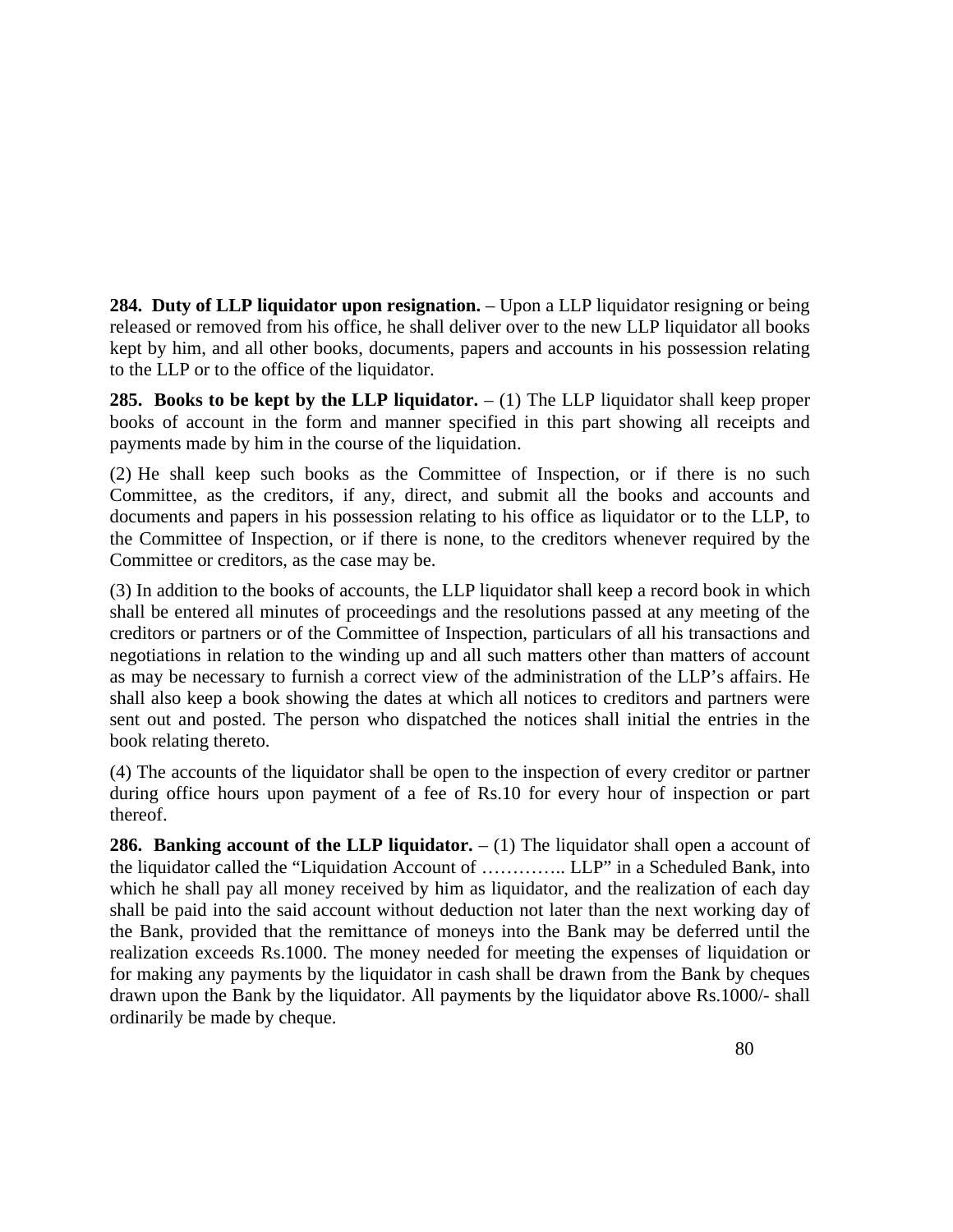(2) Unless the contrary appears, all references in these rules to the Bank in a voluntary winding-up shall mean references to the Bank in which an account has been opened as aforesaid.

**287. Bills, cheques and securities to be deposited in Bank.** – All bills, cheques, hundies, notes and other securities of a like nature payable to the LLP or to the liquidator thereof shall, as soon as they come into the hands of the liquidator be deposited by him with the Bank for

the purpose of being presented for acceptance and payment or for payment only, as the case may be, and the proceeds when realised shall be credited by the Bank to the account of the liquidator.

**288. Investment of surplus funds.**  $- (1)$  All such moneys for the time being standing to the credit of the liquidation account as is not immediately required for the purposes of the winding up, shall be invested by the LLP liquidator in Government securities or in interest bearing deposits in a Scheduled Bank.

(2) Rules 258 to 262 of these rules relating to investment shall apply *mutatis mutandis* to investments made by the LLP liquidator.

**289. Liquidator's statements under rule 56. –** In a voluntary winding-up or a winding- up under the supervision of the Tribunal, the statements required to be filed under Rule 56 with respect to the proceedings in and position of the liquidation of an LLP the winding up of which is not concluded within a year after its commencement, shall be filed with the Registrar twice in every year as follows:-

(1) The first statement, commencing from the date when a liquidator was first appointed and brought down to the end of twelve months from the commencement of the winding up shall be filed within one month from the expiration of such twelve months, and subsequent statements shall be filed at intervals of half a year, each statement being brought down to the end of the half year for which it is filed. Where the winding up is concluded before the expiration of a half-yearly interval, the final statement of account brought down to the close of the winding-up shall be filed forthwith.

(2) Where the time for filing the statement has expired the Tribunal may on application extend the time, and unless the Tribunal otherwise orders, the costs of such application shall be borne by the liquidator personally.

(3) The statements shall be in **Form No. 15** (with such variations as may be necessary in the case of the final account) and shall be prepared in accordance with the instructions contained in the Form and verified by an affidavit.

(4) Where the liquidator has not, during any period for which the statement has to be filed, received or paid any money on account of the LLP, he shall, at the period when he is required to file his statement, file with the Registrar the prescribed statement in the above Form No.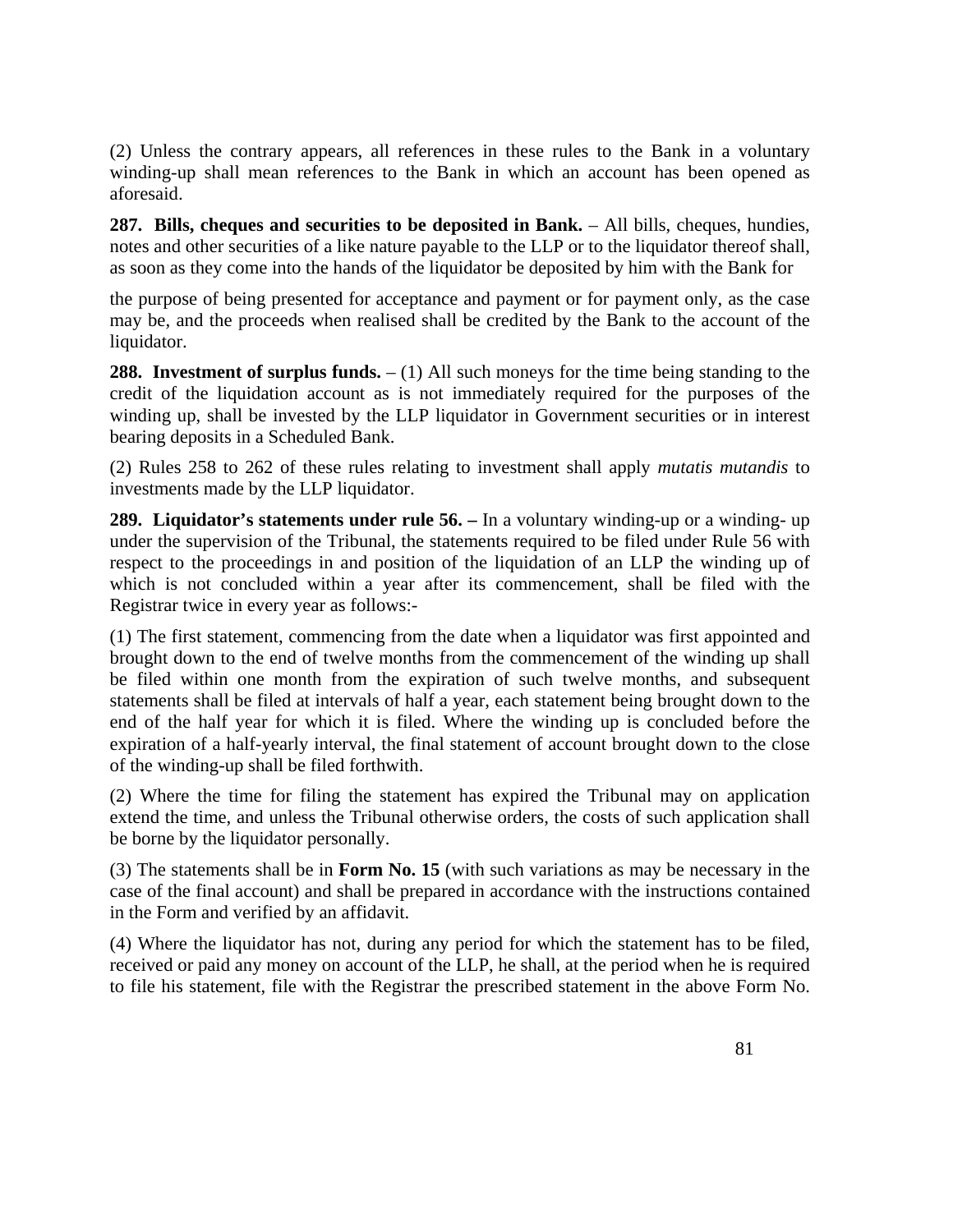15, containing the particulars therein required with respect to the proceedings in and the position of the liquidation together with an affidavit of no receipt or payments.

(5) Every statement shall be filed in duplicate with the Registrar, and, in a winding up under the supervision of the Tribunal, a copy of the statement shall also be filed in the Tribunal, within the time prescribed in clause (1) above.

**290. Submission of periodical reports to the Tribunal.-** (1) The LLP Liquidator shall make periodical reports to the Tribunal and in any case make a report at the end of each quarter with respect to the progress of the winding up of the LLP in **Form No. 8.**

**291. Notice convening final meeting and the account to be laid before the meeting.** – The notice convening the final meeting of the LLP and the creditors in a voluntary windingup, shall be in **Form No. 59.** The Accounts of the winding up to be laid by the LLP Liquidator before the said meeting or meetings shall be **Form No. 9.**

292. Returns to Registrar. – The returns to be made to the Registrar after final meeting and dissolution during voluntary winding up shall be in **Forms Nos 10 and 11** respectively.

**293. Inspection by creditor or partner of statements filed by liquidator.** – Any partner or creditor, if any, of an LLP which is being wound up shall be entitled to inspect any of the statements filed with the liquidator on payment of a fee as prescribed in Annexure and to obtain a copy thereof or extract therefrom on payment of the prescribed charges as prescribed in Annexure.

**294. Audit of the liquidators' account.** – The partners, in a meeting, and the creditors, if any of an LLP may, if and when they think fit, appoint an auditor to audit the accounts of the liquidator, and shall fix the fees to be paid to such auditor.

**295.** Applications for stay of proceeding in the winding up  $- (1)$  An application shall be made by a summons, and notice of the application shall be given to the LLP liquidator where he is not the applicant, to the respondents, if any, named in the application, and to such other persons and in such manner as the Tribunal may direct.

(2) Where an order is made staying the proceeding in the winding-up, the order shall direct that the applicant at whose instance the order for stay was made shall, within seven days of the making of the order, file a certified copy thereof with the Registrar in **Form No. 11**.

*Explanation.*- In computing the period of thirty days from the date of the order, the requisite time for obtaining a certified copy of the order shall be excluded.

### **PAYMENT OF UNCLAIMED DISTRIBUTABLE SUMS AND UNDISTRIBUTED ASSETS INTO THE LLPS LIQUIDATION ACCOUNT IN A WINDING UP**

**296. Statement of payment***.* – (1) The Statement to be furnished, under rule 60 to the Registrar by the Liquidator in a winding up by the Tribunal and a LLP Liquidator in a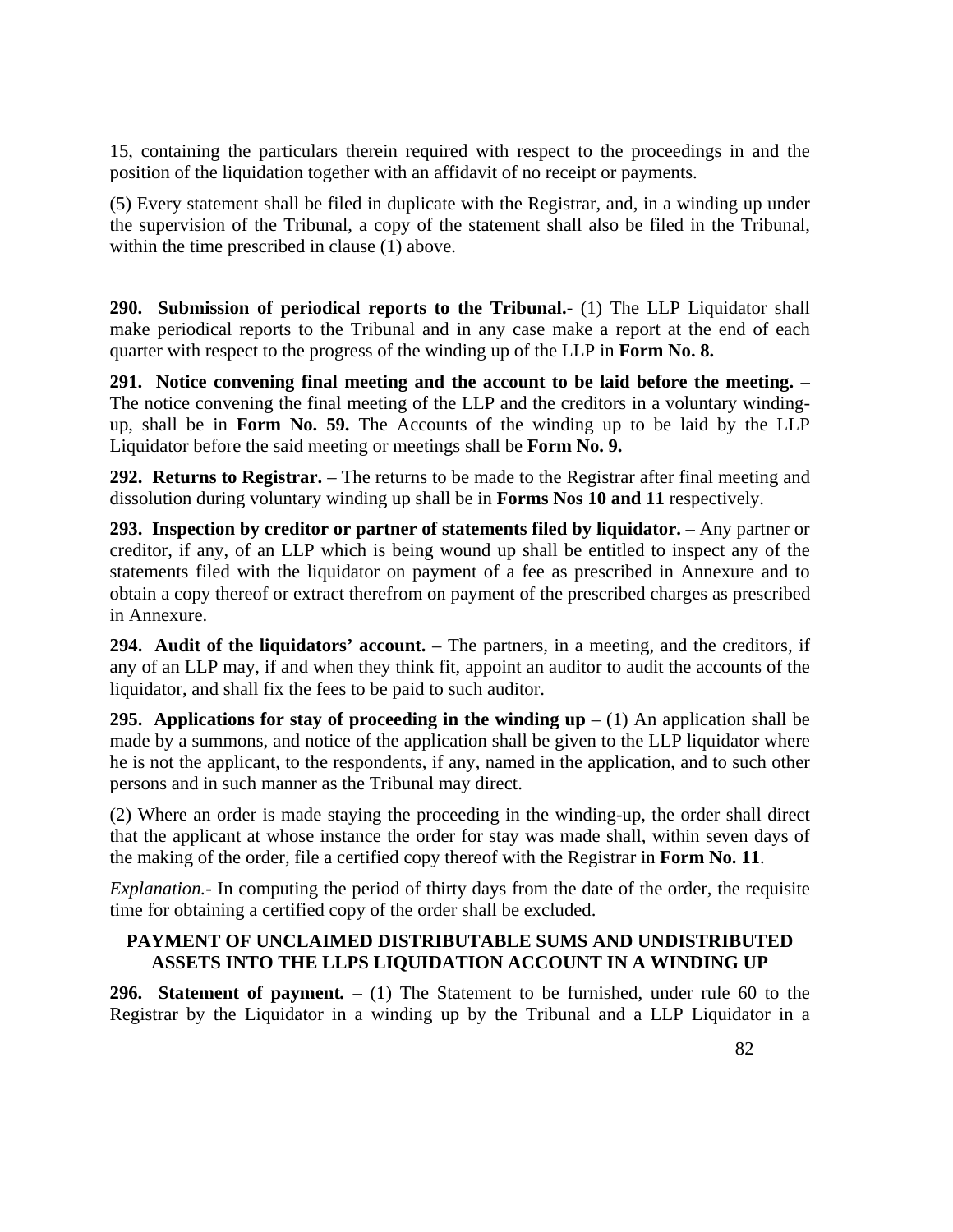voluntary winding-up, when making any payment of unclaimed distributable sums or undistributed assets into the LLPs Liquidation Account in the Reserve Bank of India or designated Bank under rule 61, shall be in **Form No.91**.

**297. Unclaimed distributable sums or undistributed assets under investment.** - For purposes of payment of unclaimed distributable sums and undistributed assets into the LLPs Liquidation Account, money invested or deposited at interest by the liquidator shall be deemed to be money in his hand, and when such money forms part of the unclaimed

distributable sums or undistributed assets of the LLP, the liquidator shall realize the investment or withdraw the deposit and shall pay the proceeds into the LLPs Liquidation Account.

**298. Operation and maintenance of the Account. -** LLP Liquidation account shall be operated by the Registrar and the Registrar shall cause to be maintained in his office separate accounts in respect of each LLP whose unpaid distributable sums or undistributed assets are deposited in the said account.

#### **COST INCLUDING EXPENSES, CHARGES OR FEES**

**299. Cost , expenses, charges or fees payable out of the assets in a winding up by the Tribunal**  $- (1)$  The assets of a LLP in a winding up by the Tribunal remaining after payment of the fees and expenses properly incurred in preserving, realizing or getting in the assets including, where the LLP has previously commenced to be wound up voluntarily, such remuneration, cost and expenses as the Tribunal may allow to the liquidator in such voluntary winding up, shall, subject to any order of the Tribunal and to the rights of secured creditors if any, be liable to the following payments which shall be made in the following order of priority, namely :-

 $(i)$  – the costs of the petition including the costs of any person appearing on the petition, whose costs are allowed by the Tribunal;

(ii) – fees to the liquidator appointed from the panel;

(iii) – the necessary disbursements of the Liquidator other than expenses properly incurred in preserving, realizing or getting in the properties of the LLP;

(iv) – the cost of any person properly employed by the Liquidators which may in the form of salary, perks etc and cost incurred in engaging the services of professionals, advocates, experts etc;

(v) – the fees to be credited to Government;

(vi) – the actual out of pocket expenses necessarily incurred by the members of the Committee of Inspection, and sanctioned by the Tribunal.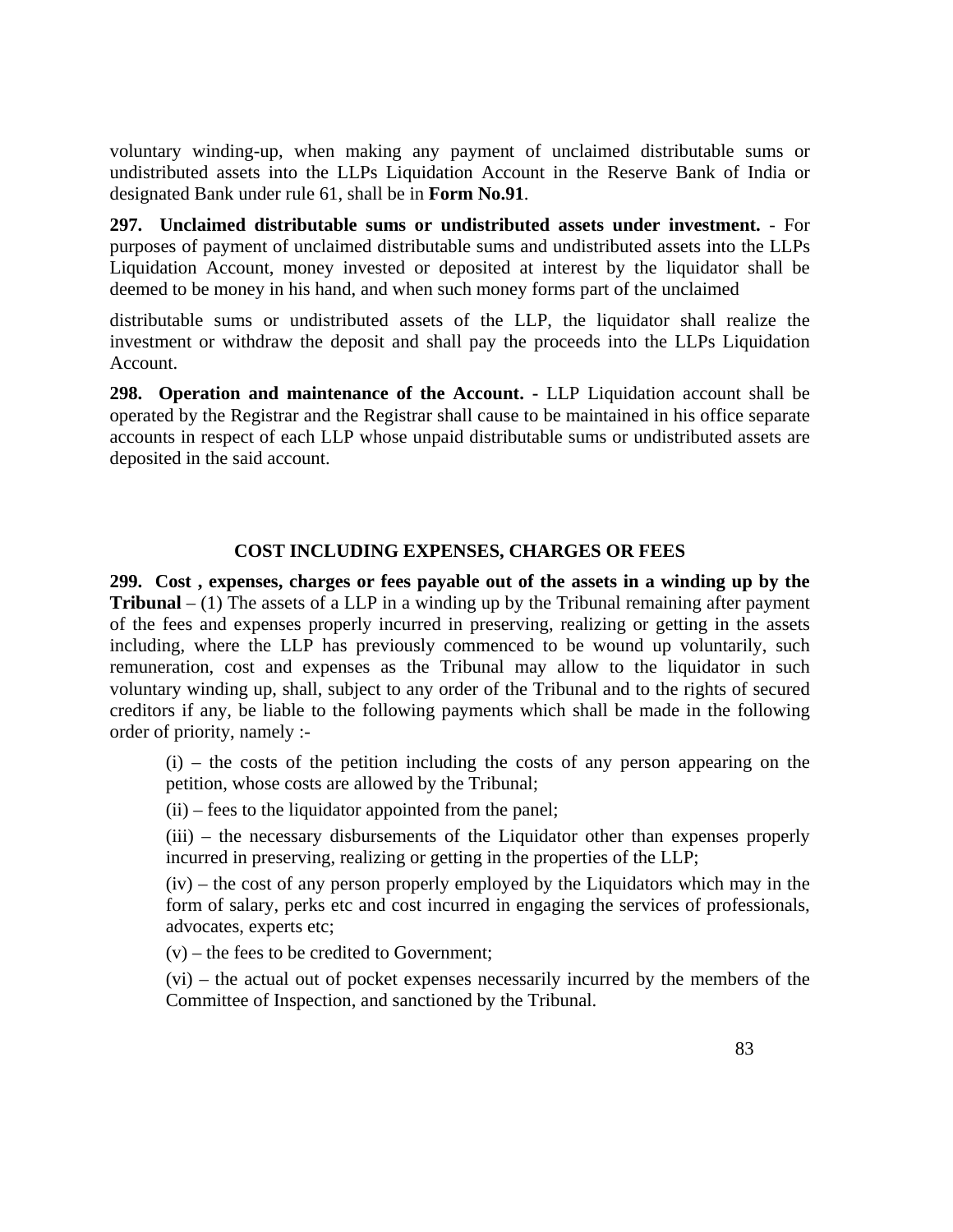(2) Save as otherwise ordered by the Tribunal no payments in respect of bills of professionals, advocates, experts etc shall be allowed out of the assets of the LLP unless the appointment is made in accordance with the rule and the fees payable is approved by the Tribunal.

(3) Nothing contained in this rule shall apply to or affect costs which in the course of legal proceeding by or against the LLP which is being wound up by the Tribunal, are ordered by the Tribunal in which such proceedings are pending, to be paid by the LLP or the liquidator, or the rights of the person to whom such costs are payable.

#### **MISCELLANEOUS**

**300. Inspection of file.**  $- (1)$  Every duly authorized officer of the Central Government and save as otherwise provided by the rules, every person who has been a partner or creditor of a LLP which is being wound up, shall be entitled, on payment of charges specified in Annexure, at all reasonable times to inspect the file of proceeding of the liquidation and to take copies of extracts from any document therein, and, on payment of prescribed charges, to be furnished with such copies or extracts.

(2) Save as otherwise provided in the rules, every partner and every creditor whose claim proof has been admitted, shall be entitled, on payment of the specified charges, at all reasonable time to inspect the file of proceedings and to be furnished with copies and extracts from any document therein.

#### **301. Appeal from Order of Tribunal to National Company Law Appellate Tribunal**

Any aggrieved person may prefer an appeal against the order or decision of the Tribunal to the National Company Law Appellate Tribunal within a period of forty-five days from the date on which the copy of the order is delivered in such manner as may be provided by that Appellate Tribunal.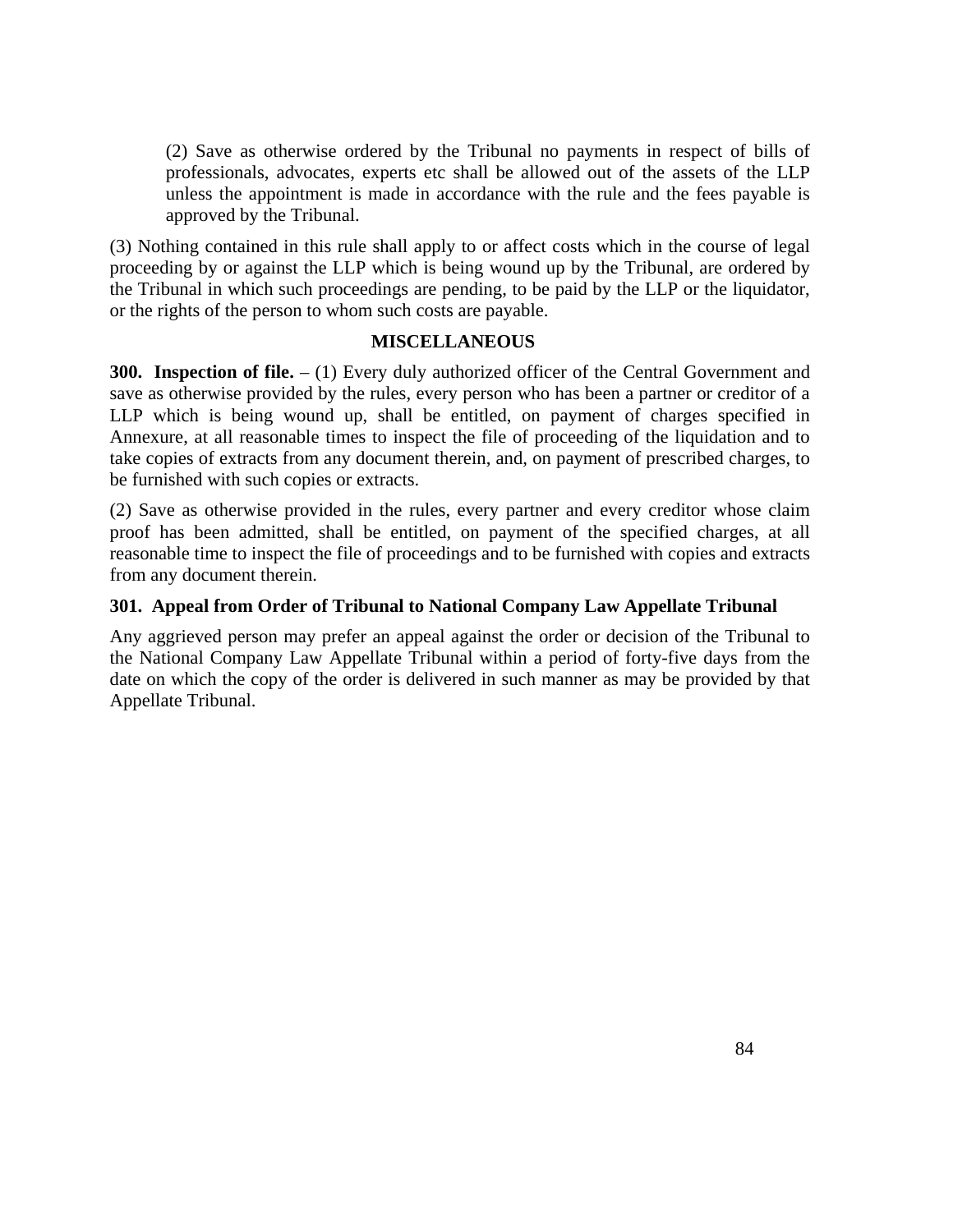| [See rule 5]                                                                                                                |
|-----------------------------------------------------------------------------------------------------------------------------|
| 1. LLPIN                                                                                                                    |
| 2. Name of the Limited Liability Partnership                                                                                |
| 3. Full address of the registered office of the Limited Liability Partnership                                               |
| Line 1                                                                                                                      |
| Line 2                                                                                                                      |
| District<br>City                                                                                                            |
| PIN Code<br><b>State</b>                                                                                                    |
| Country                                                                                                                     |
| 4. Date of Passing resolution                                                                                               |
| 5. Number of Partners                                                                                                       |
| 6. Three-fourths majority of partners consented for voluntary winding up -Yes                                               |
| List of attachments                                                                                                         |
| (1) Copy of the resolution.                                                                                                 |
| (2) Copy of the Authority                                                                                                   |
| (3) Optional attachment.                                                                                                    |
| <b>Verification</b>                                                                                                         |
| To the best of our knowledge and belief, the information given in this form and its attachments is<br>correct and complete. |
| I have gone through the provisions of the Limited Liability Partnership Act, 2008, and the rules<br>framed there under.     |

I have been authorized to sign and submit this application.

To be digitally signed by designated partner

DPIN Dated:

Place: \_\_\_\_\_\_\_\_\_\_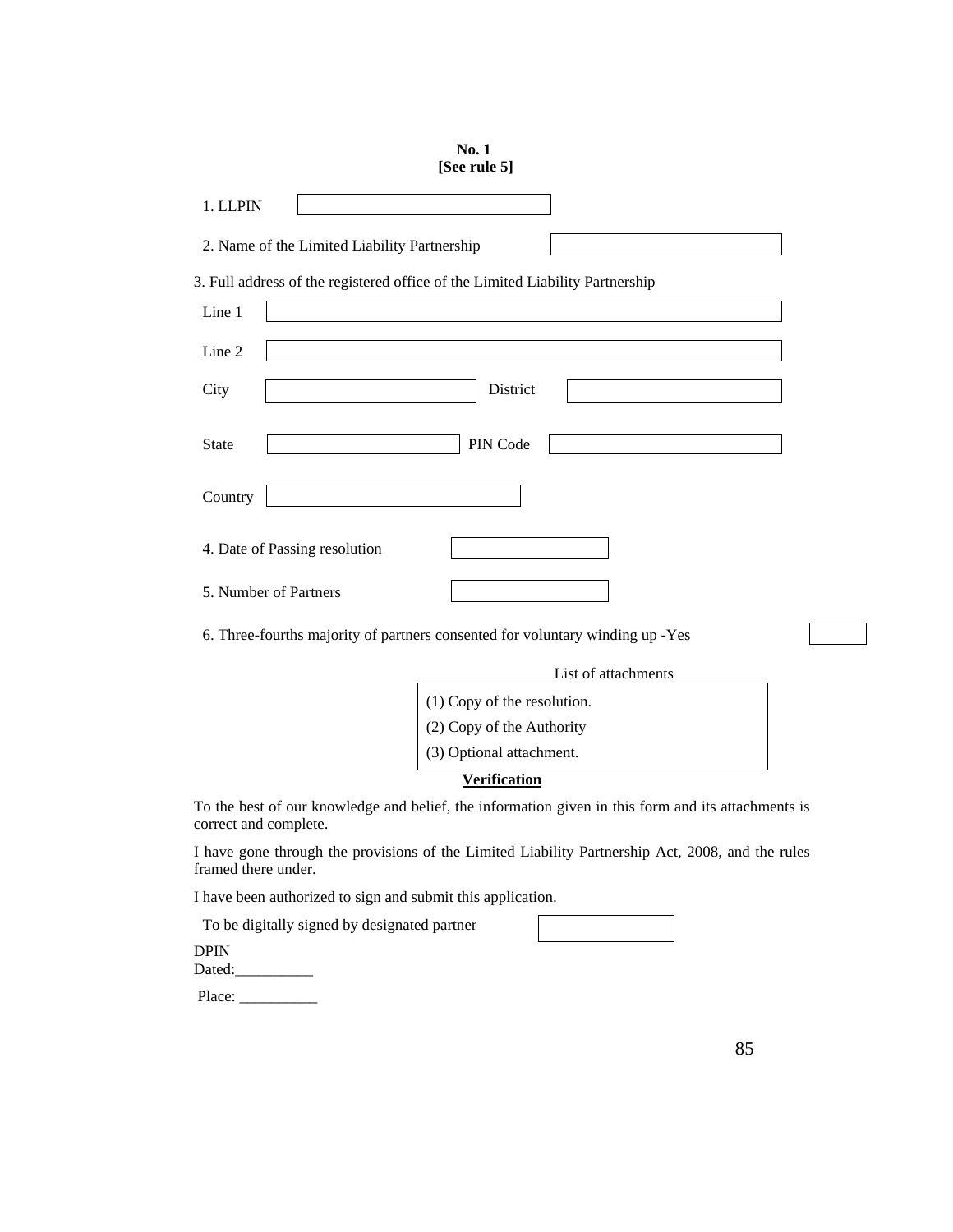### **Form no. 2 [See rules 7 and 276]**

#### **Voluntary Winding-up**

*Declaration of solvency, embodying a statement of assets and liabilities and valuation report*

*Name of LLP:………………. LLPIN:………………. Presented by:…………….*

#### Declaration of Solvency

We, ………………………………..all the / majority of the designated partners of………….do solemnly affirm and declare that we have made a full enquiry into the affairs of this LLP, and that having done so, we have formed the opinion that this LLP has no debts/ will be able to pay its debts in full from the proceeds of assets sold in voluntary winding up, within a period of'….months from the commencement of the windingup, and we append a statement of the LLP's assets and liabilities as at……….., being the latest practicable date before the making of this declaration. And we make this solemn declaration believing the same to be true.

Solemnly affirmed and declared at…………..the……..day of……..20….., before me.

*Signatures*

Commissioner for Oaths or Notary Public.

Statement as at……….20…., showing assets at book value and as per valuer report and liabilities.

*A. Assets* **Book value** Value as per valuation report

- 1. Balance at Bank
- 2. Cash in hand
- 3. Investments
- 4. Debtors/Trade receivable
- 5. Loans & Advances
- 6. Inventories
- 7. Freehold Property
- 8. Leasehold Property
- 9. Plant & Machinery
- 10. Furniture, fittings etc.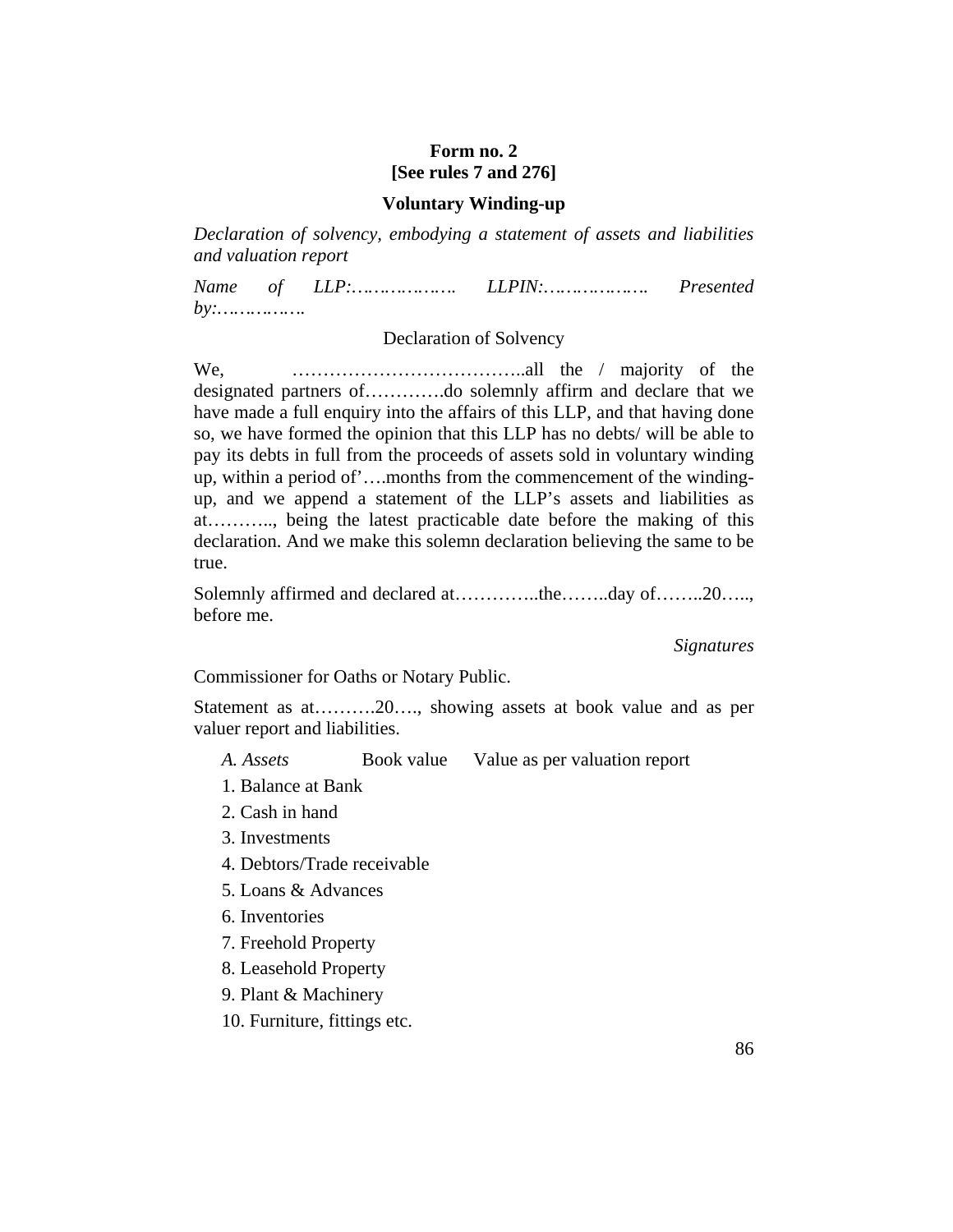11. Intangible Assets

12. Other Assets (to specify)

13. Outstanding contribution of the partners

B. Liabilities

|                                                       | Total        |
|-------------------------------------------------------|--------------|
| 1. Secured creditors (secured on specific assets)     |              |
| including workmen dues.                               |              |
| 2. Cost of liquidation                                |              |
| 3. Preferential Creditors                             |              |
| 4. Creditors secured by floating charge on the assets |              |
| 5. Unsecured creditors                                |              |
| 6. Contingent liabilities                             |              |
|                                                       | <b>Total</b> |
| Total value of the assets (as per valuers report)     | Rs           |
| <b>Total liabilities</b>                              | Rs           |
| Estimated surplus after paying debts in ful           | Rs           |
| Remarks                                               |              |

*Signature*

*Dated........... Designated partners of LLP*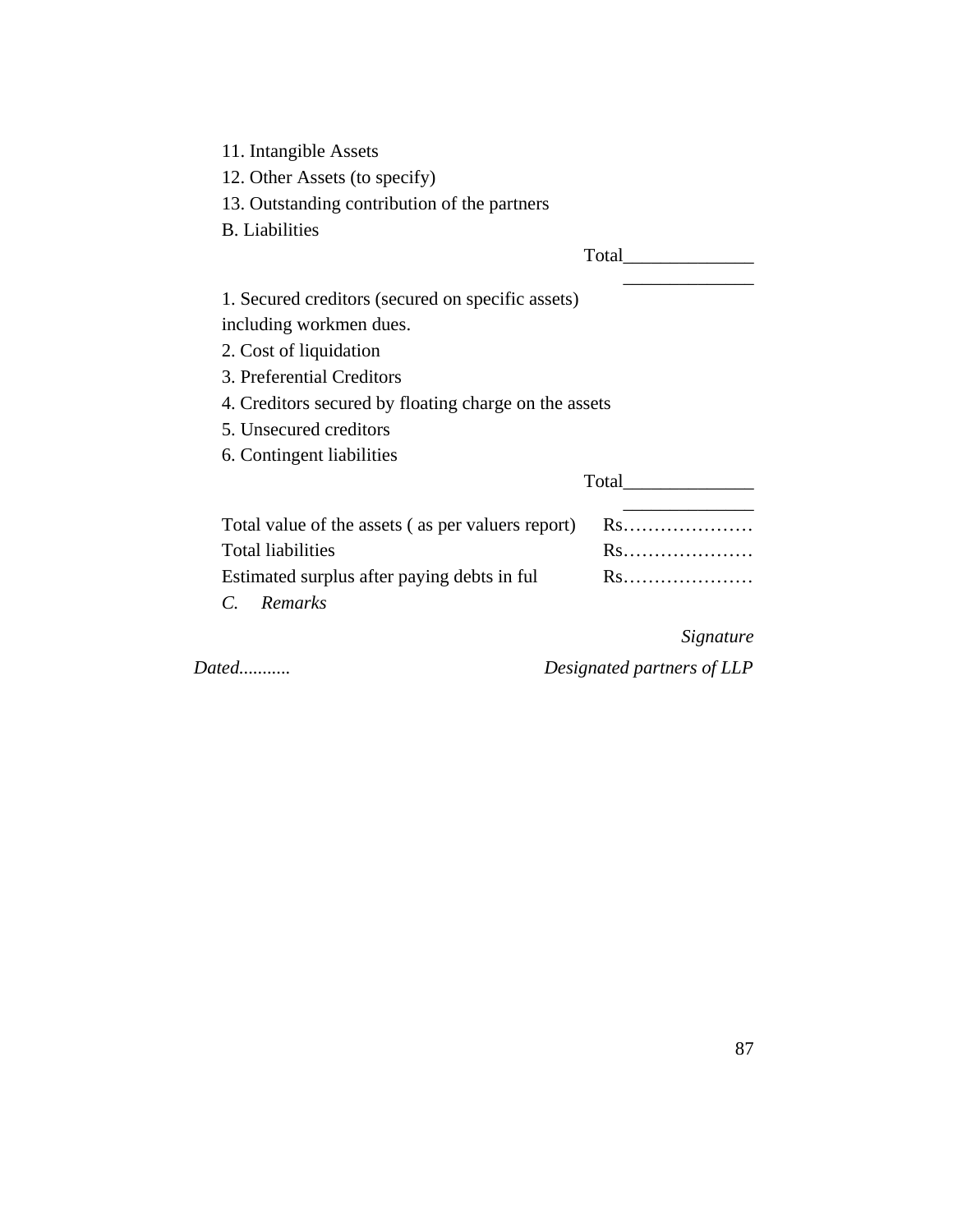|               |                                |                                              | Form No. 3<br>[See clause (a) of sub-rule (2) of rule 7]                                    |
|---------------|--------------------------------|----------------------------------------------|---------------------------------------------------------------------------------------------|
| 1. LLPIN      |                                |                                              |                                                                                             |
|               |                                | 2. Name of the Limited Liability Partnership |                                                                                             |
|               |                                |                                              | 3. Full address of the registered office of the Limited Liability Partnership               |
| Line 1        |                                |                                              |                                                                                             |
| Line 2        |                                |                                              |                                                                                             |
| City          |                                | District                                     |                                                                                             |
| State         |                                | PIN Code                                     |                                                                                             |
| Country       |                                |                                              |                                                                                             |
|               | 4. Date of Passing resolution  |                                              |                                                                                             |
|               | 5. Date of declaration made on |                                              |                                                                                             |
| attached -Yes |                                |                                              | 6. Declaration and statement in Form 2 and 4 and valuer report are                          |
|               |                                |                                              | List of attachments                                                                         |
|               |                                |                                              | $(1)$ Copy of the declaration,<br>statement& valuation report.<br>(2) Copy of the Authority |

(3) Optional attachment.

## **Verification**

To the best of our knowledge and belief, the information given in this form and its attachments is correct and complete.

I have gone through the provisions of the Limited Liability Partnership Act, 2008, the rules framed there under.

I have been authorized to sign and submit this application.

To be digitally signed by designated partner

| DPIN   |  |
|--------|--|
| Dated: |  |
| Place: |  |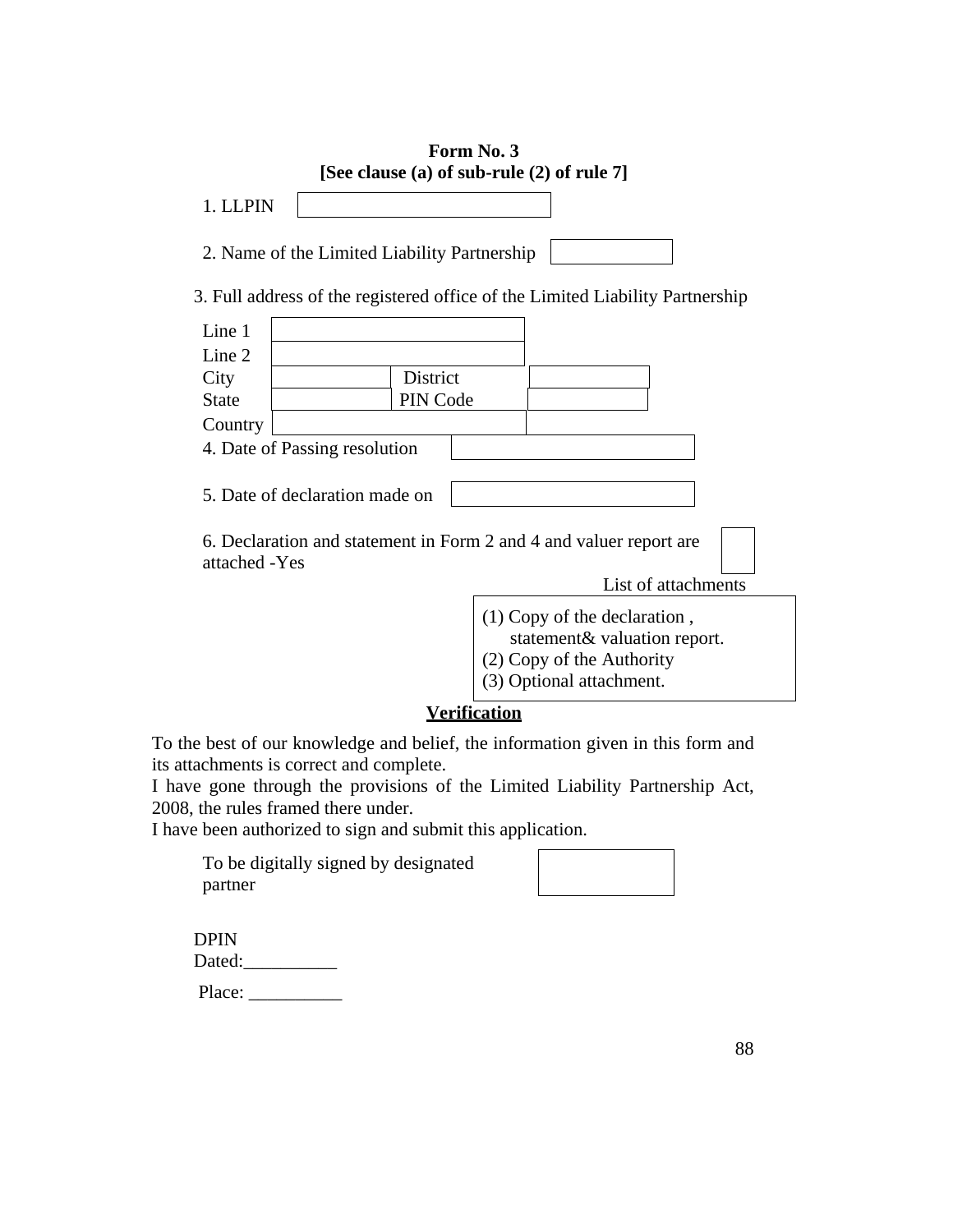#### **Form No 4**

#### **(See clause (c) of sub rule (2) of rule 7 and rule 277)**

*Name of LLP:………………* 

*LLPIN:……………….*

Statement of Assets and Liabilities as at

Particulars Figures as at the end of Figures as at the end of the last reporting period as on….. 1 2 3 I. **CONTRIBUTION AND LIABILITIES** (1) **Partners' funds**  (a) Contribution (b) Reserves and Surplus (Surplus being the profit/loss made during the year) (2) **Liabilities** (a) Secured Loans (b) Unsecured Loans (c) Short term borrowings (d) Creditors/Trade Payables - Advance from customers (e) other liabilities (to specify) (f) Provisions (i) for taxation (ii) for contingencies (iii) for insurance (iv) other provisions (if any) **TOTAL**  II **ASSETS** (a) Fixed Assets (b) Investments (c) Loans and Advances (d) Inventories (e) Debtors/Trade Receivables (f) Cash and Cash equivalents (g) other assets (to specify)

**TOTAL**

Notes: (a) Contingent liabilities not provided for.

*Signatures*

(In Rupees\_\_\_\_\_\_\_)

*Dated…….*

*Designated partners of LLP*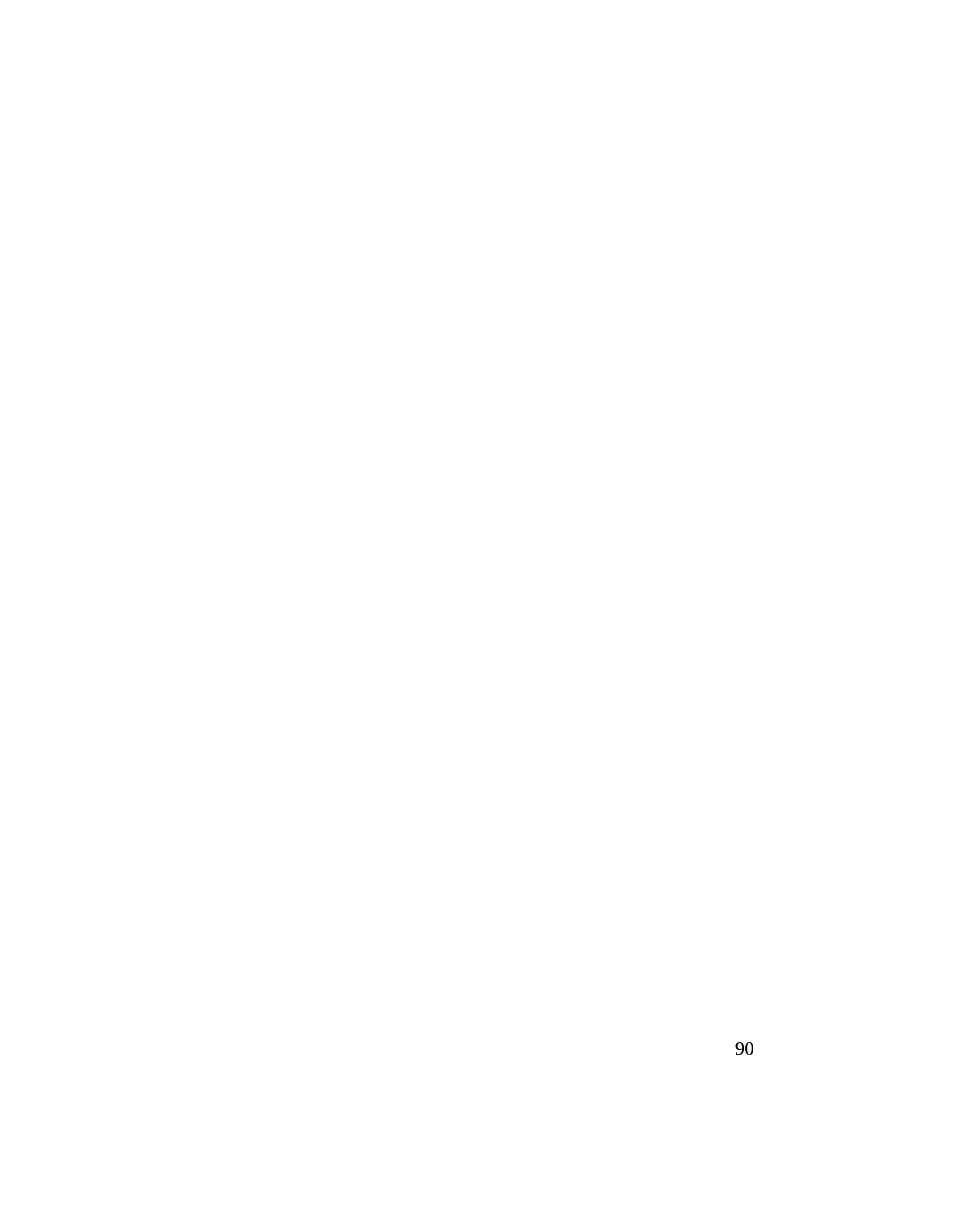## **Form No.5 [See sub-rule (4) of rule 8]**

| 1. LLPIN                                                                                      |
|-----------------------------------------------------------------------------------------------|
| 2. Name of the Limited Liability Partnership                                                  |
| 3. Full address of the registered office of the Limited Liability Partnership                 |
| Line 1                                                                                        |
| Line 2                                                                                        |
| District<br>City                                                                              |
| PIN Code<br><b>State</b>                                                                      |
| Country                                                                                       |
| 4. SRN of delivering of the Declaration of solvency by<br>Designated Partner to the Registrar |
| 5. Date of meeting of partners at which resolution for<br>voluntary winding up was passed     |
| 6. Date of forwarding copy of the declaration etc to the<br>creditors                         |
| 7. Date of consent of creditors                                                               |
| 8. Two third in value of Creditors of the LLP consented—<br>Yes                               |
| List of attachments                                                                           |
| $(1)$ Copy of the                                                                             |
| consent.<br>(2) Copy of the                                                                   |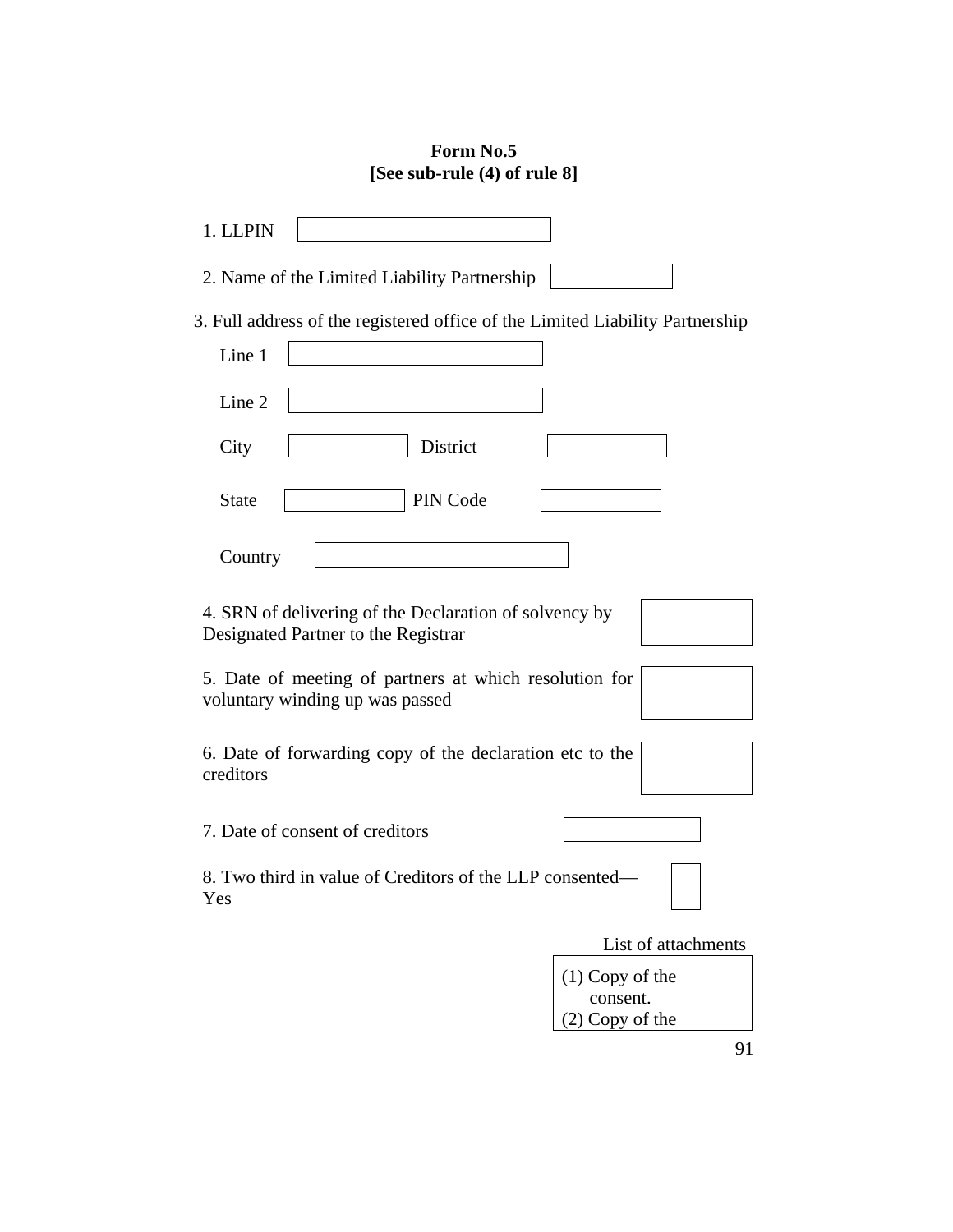Authority (3) Optional attachment.

#### **Verification**

To the best of my knowledge and belief, the information given in the form is correct and complete.

I have gone through the provisions of the Limited Liability Partnership Act, 2008, and the rules framed there under.

Copy of the consent is attached.

I have been authorized to sign and submit this application.

To be digitally signed by designated partner

DPIN

Dated:

Place: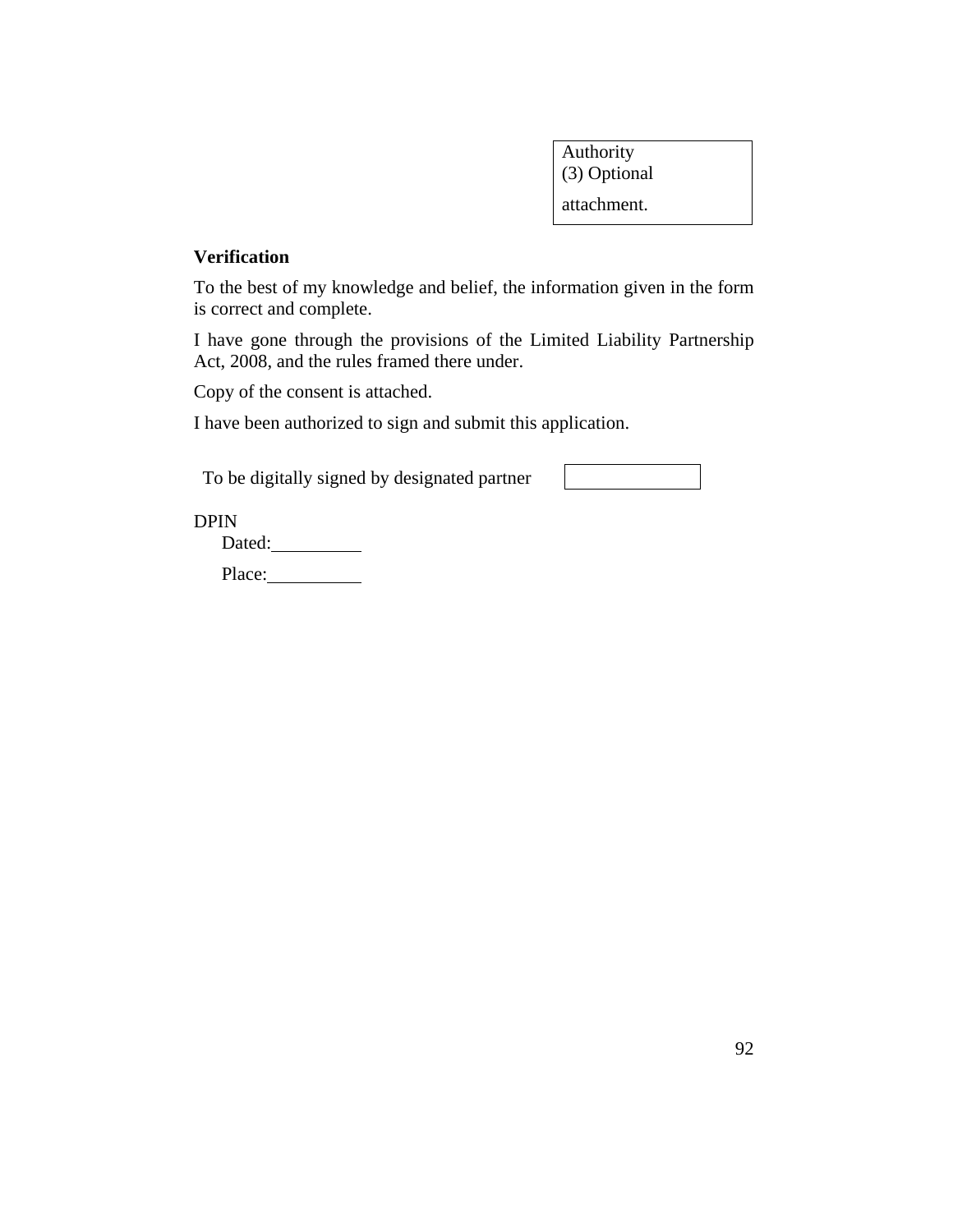#### **Form No. 6**

#### **[See sub-rule (8) of rule 10 & sub-rule (7) of rule 29]**

#### **\*[Heading as in form no 16]**

### **\*LLP Petition No…………. of 20……**

- 1. LLPIN
- 2. Name of the Limited Liability Partnership
- 3. Name of LLP Liquidator or Liquidator.
- 4. Address of LLP Liquidator or Liquidator

5. In pursuance of rule  $10(6)/29(7)$  of the rules I hereby declare that there is no conflict of interest and not lack of independence in respect of my appointment

Verification

To the best of my knowledge and belief, the information given in the form is correct and complete.

I have gone through the provisions of the Limited Liability Partnership Act, 2008, the rules framed there under.

Signature………………………

Name …………………………

Capacity………………………..(LLP Liquidator or Liquidator)

Place\_\_\_\_\_\_\_\_\_\_\_

Date

Note: - \*Delete if not applicable.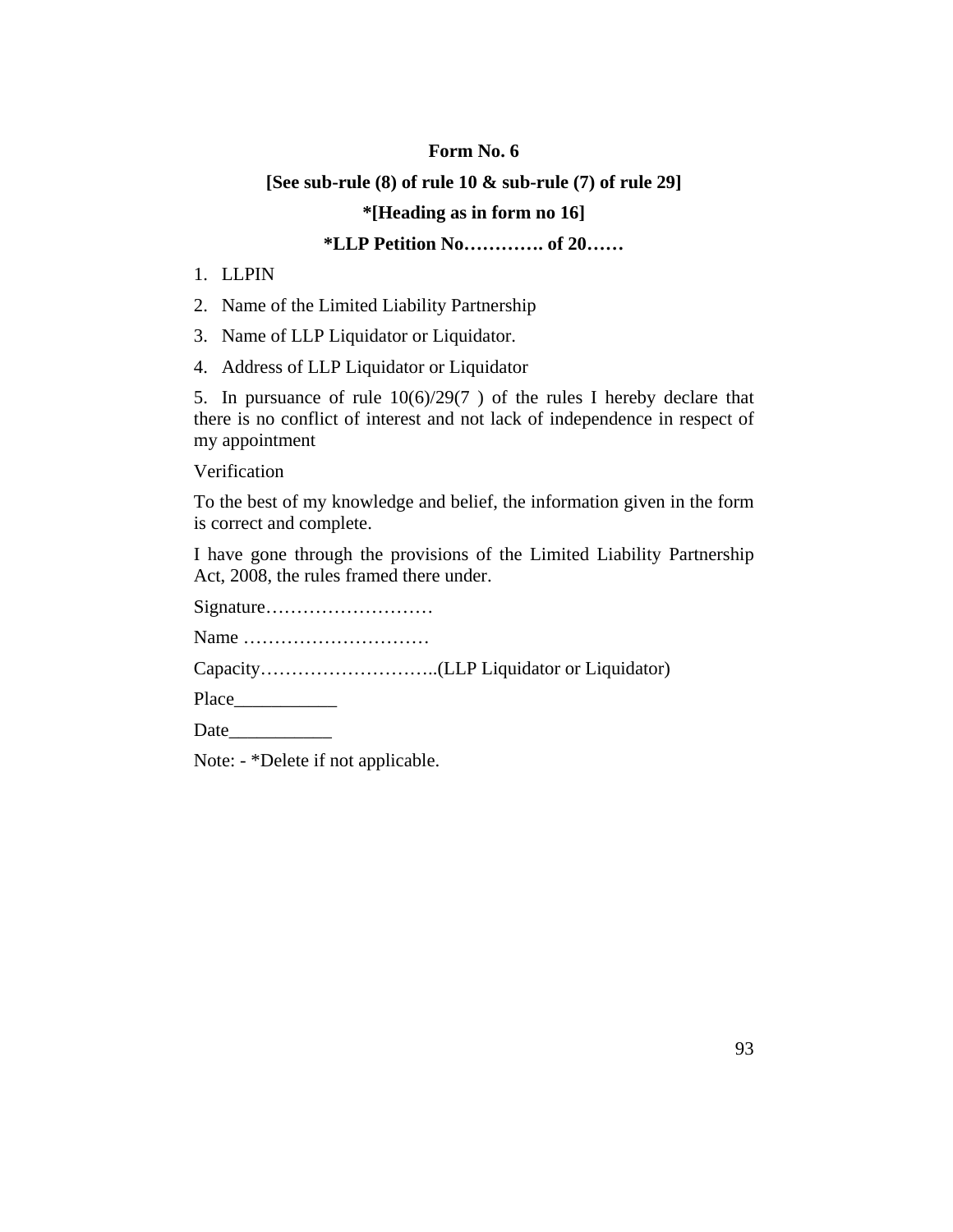## **Form No.7**

|                    | [See rules 12 and 278]                                                                  |  |
|--------------------|-----------------------------------------------------------------------------------------|--|
| 1. LLPIN           |                                                                                         |  |
|                    | 2. Name of the Limited Liability Partnership                                            |  |
|                    | 3. Address of the Registered Office of the Limited Liability Partnership                |  |
| Line 1             |                                                                                         |  |
| Line 2             |                                                                                         |  |
| City               | District                                                                                |  |
| <b>State</b>       | PIN Code                                                                                |  |
| Country            |                                                                                         |  |
| 4. Purpose of form |                                                                                         |  |
|                    | Appointment of LLP Liquidator                                                           |  |
|                    | <b>Cessation of LLP Liquidator</b><br>Part A - In case of appointment of LLP Liquidator |  |
| partners           | 5. (a) Date of appointment of LLP Liquidator by<br>(DD/MM/YYYY)                         |  |
| appointed          | (b) Name of the LLP Liquidator so                                                       |  |
| consented:- Yes    | (c) Majority of the partners of LLP                                                     |  |

6. In case the LLP has creditors, creditors consented under clause (b) or (c) of sub-rule (3) of rule 7, Date of approval by two third majority of the creditors in value of LLP

(DD/MM/YYYY)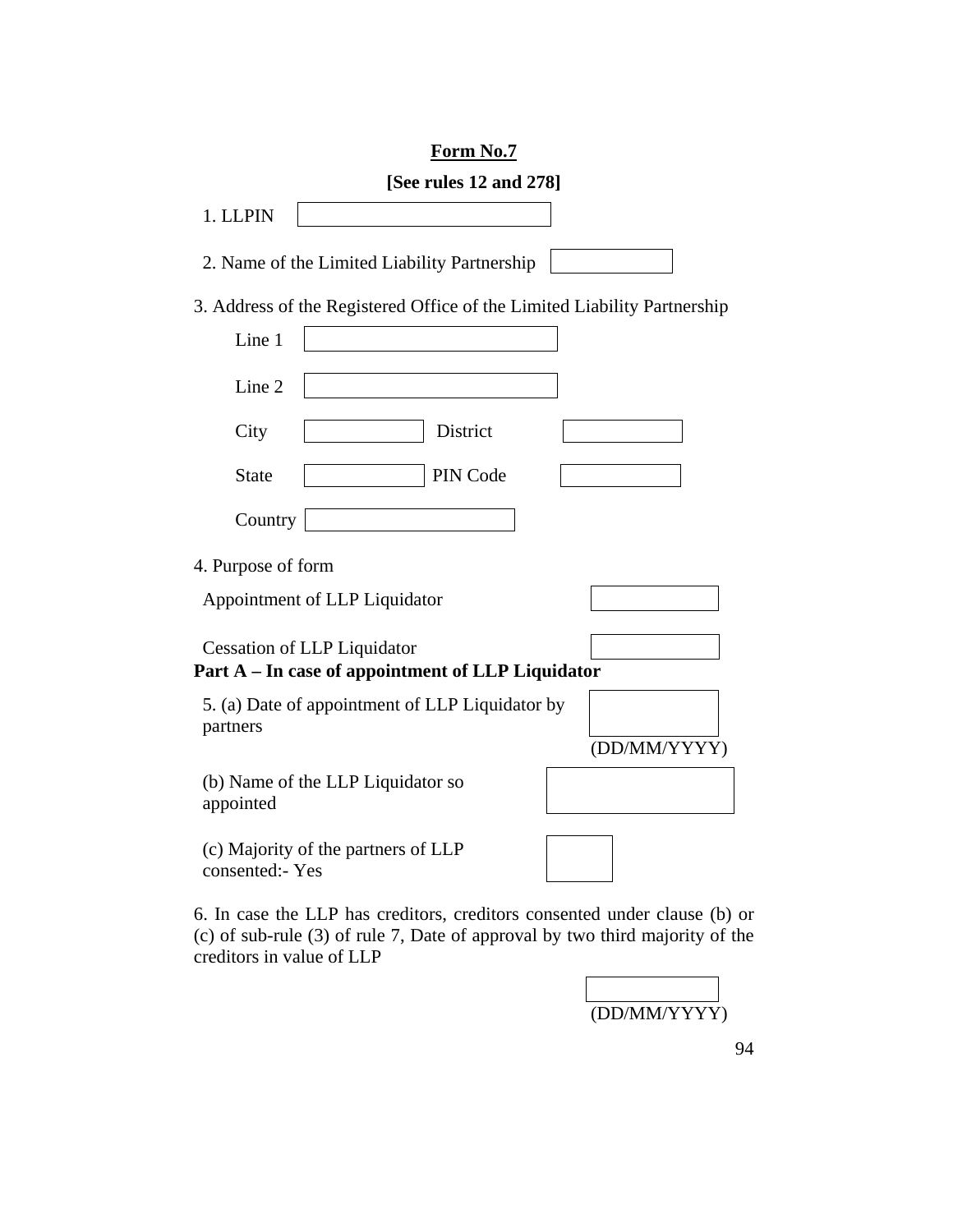7. (a) In case, creditors do not approve of LLP Liquidator appointed by partners, date of appointment of another LLP Liquidator.

(b) Name of the LLP Liquidator so appointed

(DD/MM/YYYY)

8. (a) Date of appointment of LLP Liquidator by the Tribunal

| (b) Name of the LLP Liquidator so appointed |              |
|---------------------------------------------|--------------|
|                                             | (DD/MM/YYYY) |

9. Name of LLP Liquidator Appointed as voluntary liquidator

10. Address of the LLP Liquidator

| Line 1       |          |  |
|--------------|----------|--|
| Line 2       |          |  |
| City         | District |  |
| <b>State</b> | PIN Code |  |
| Country      |          |  |

### **Part 'B' In case of change(s) of LLP Liquidator**

11. In case of removal

(a) Date of notice of Liquidator stating grounds of removal



- (b) Reasons for removal
- (c) Date of passing of resolution deciding the removal of Liquidator by three-fourth in value by partners/creditors

(DD/MM/YYYY)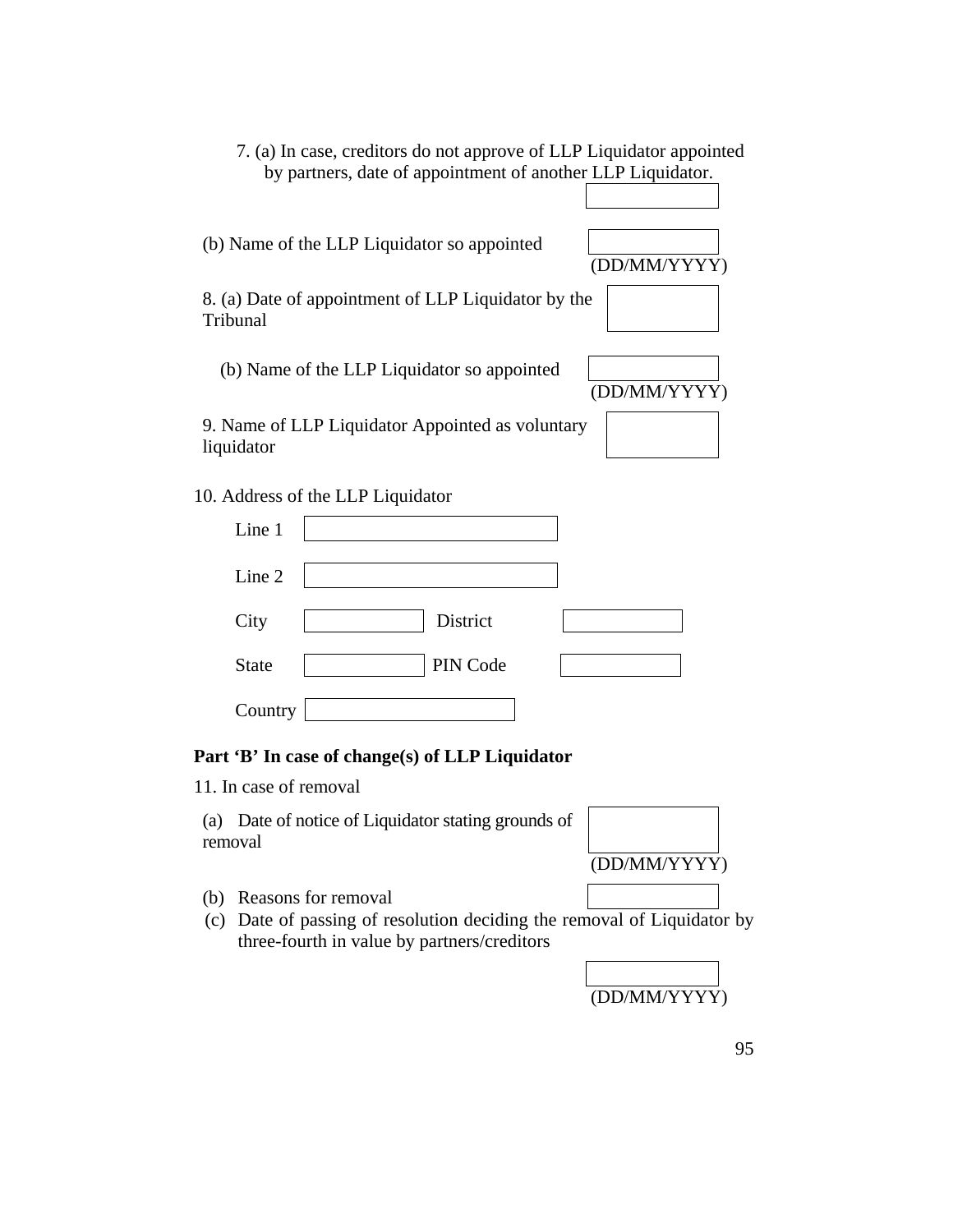

(DD/MM/YYYY)

12. In case of any other change

(a) Date of change

(b) Nature of change



List of attachments

(1) Copy of the resolution of the partners/creditors/

order of the Tribunal.

(2) Copy of the Authority

(3) Optional attachment.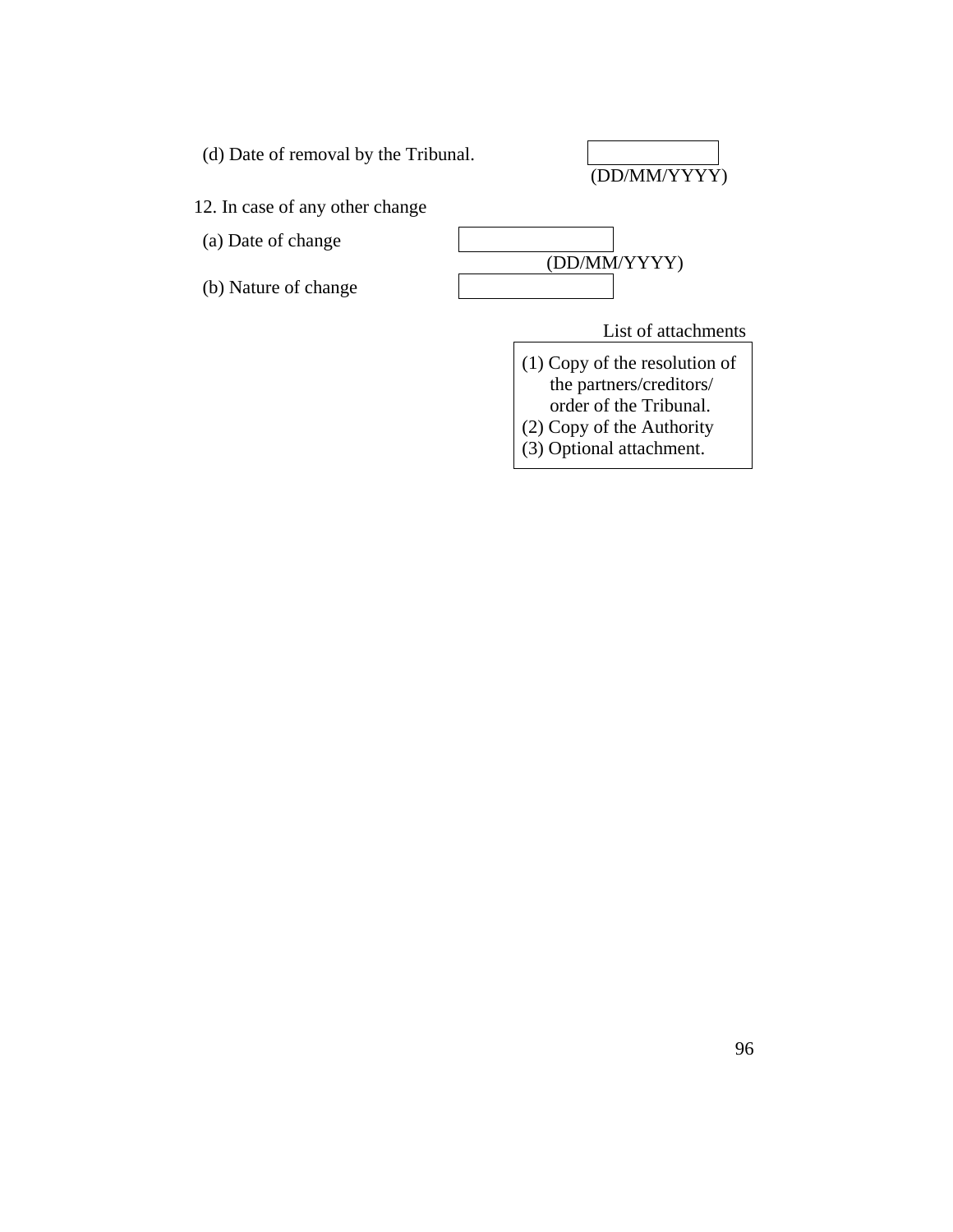### **Verification**

To the best of my knowledge and belief, the information given in the form is correct and complete.

I have gone through the provisions of the Limited Liability Partnership Act, 2008, the rules framed there under.

To be digitally signed by designated partner

DPIN

Date\_\_\_\_\_\_\_\_\_\_\_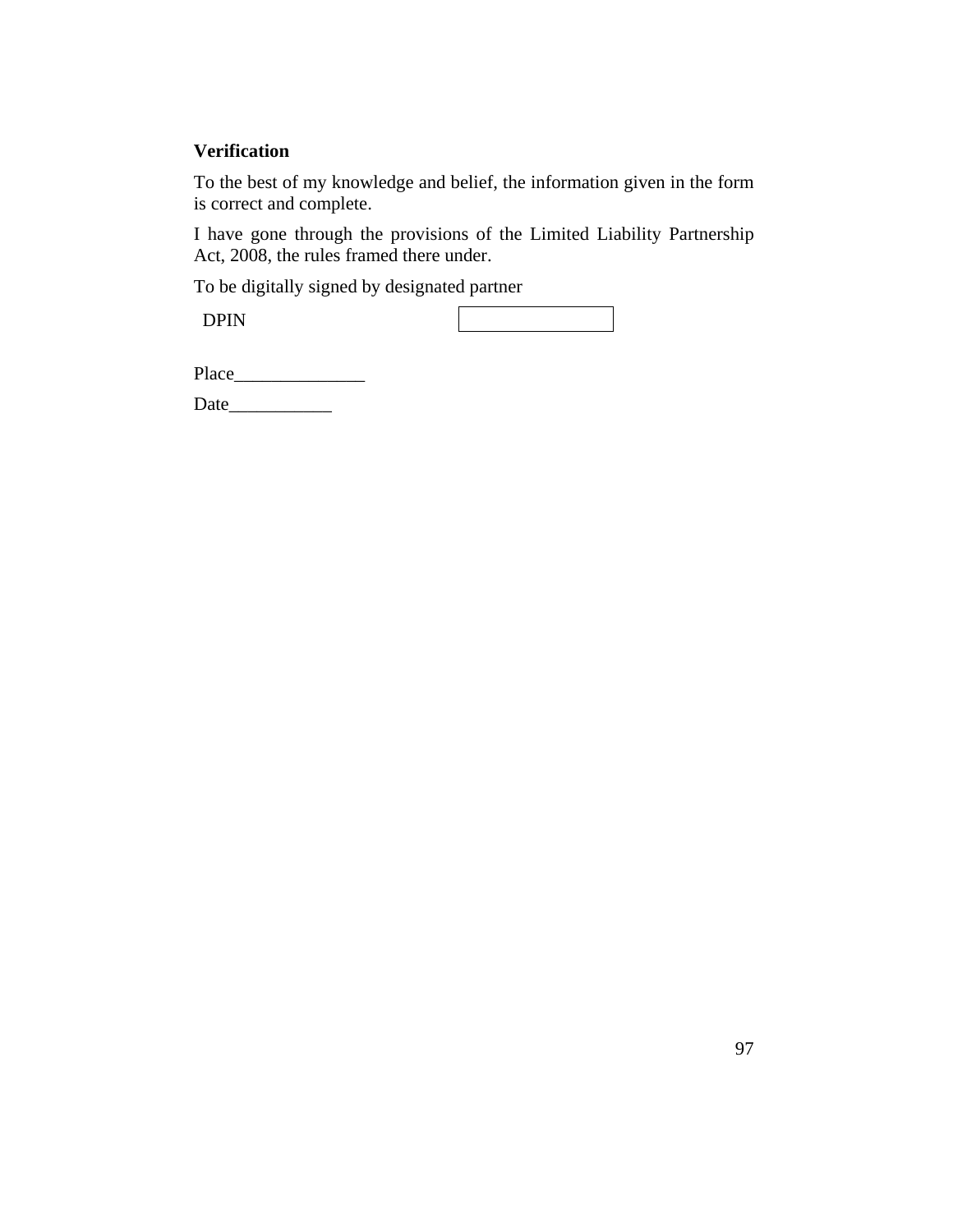#### **Form no 8**

## **[See rules 17 and 290] Voluntary Winding-up**

### Quarterly progress report

## **I. Preliminary**

- (1) Name of LLP \_\_\_\_\_\_\_\_\_\_\_\_\_\_\_\_\_\_\_\_\_\_
- (2) LLPIN
- (3) Date of Commencement of winding up \_\_\_\_\_\_\_\_\_\_\_\_\_\_\_\_\_\_\_\_\_\_ (4) Name and address of the LLP Liquidator
- $(5)$  Period of the Report

### **II. Asset management**

- (1) Date of taking the custody of property, assets and books of accounts. (2) Date of valuation of the property.
- (3) Value of the property as per the valuation report. (4) Date of advertisement inviting bids.
- (5) Date of sale of property, assets etc. (6) Sale amount.

### **III. Settlement of creditors**

- (1) Date of inviting claims.
- (2) Date of adjudication of claims.

### **IV. Declaration of distributable sum**

- (1) Date of declaration.
- (2) Rate of distributable sum. (3) Date of distribution

### **V. Cost of voluntary winding up**

(item wise details)

### **VI. Dues from partners**

- (1) Amount of outstanding contribution. (2) Any other dues,
- (3) Amount realized.

### **VII. Settlement of list of partners and distribution**

- (1) Date of settlement of list. (2) Rate of return.
- (3) Date of distribution.

### **VIII. Professionals and experts appointment**

(1) Name (s) of the professional/expert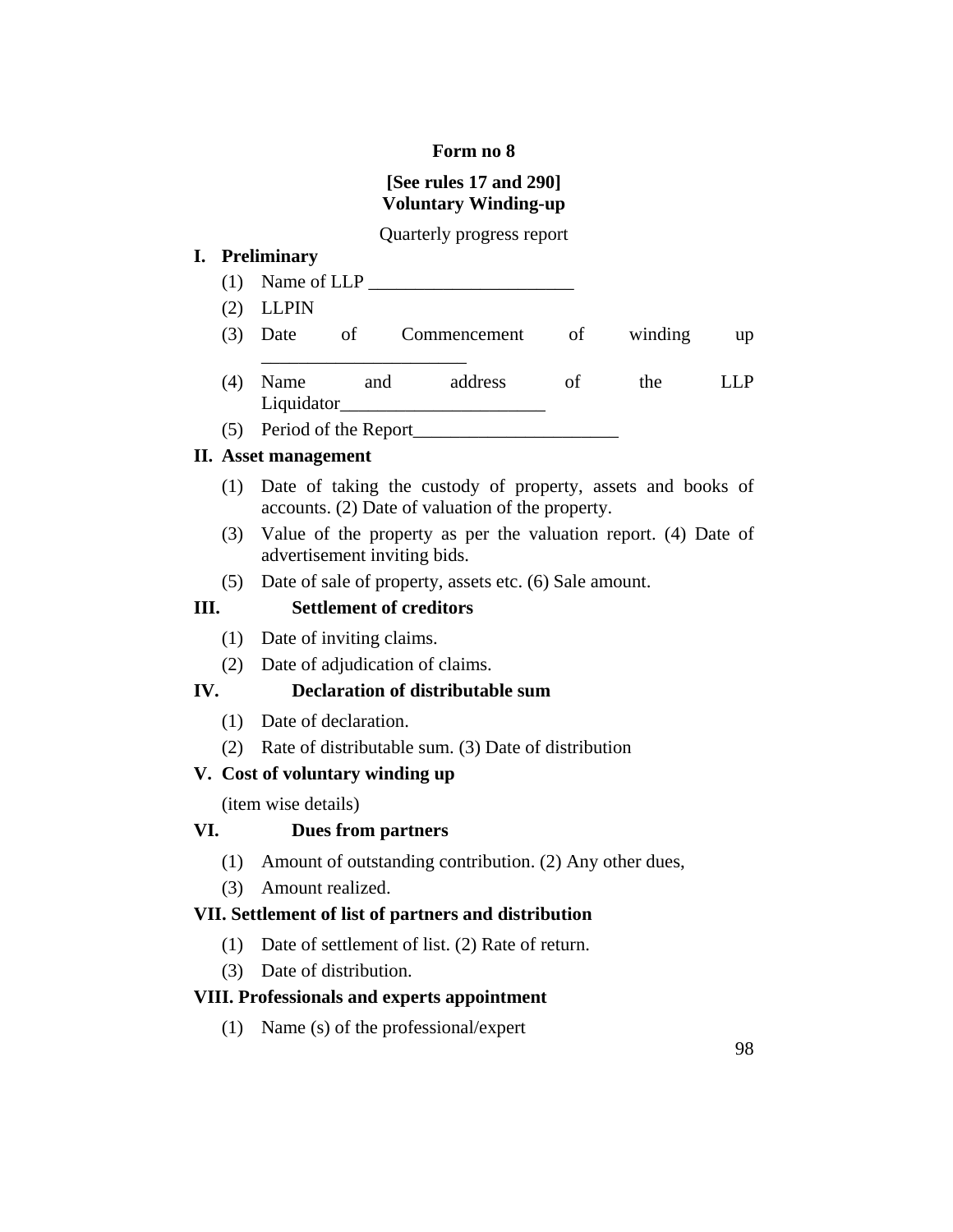- (2) Purpose of appointment
- (3) Amount of fee

### **IX. Investigation into the affairs of LLP**

Date of submission of report to Tribunal.

**X. Legal proceedings instituted, concluded or pending for and against LLP**

**XI. Expected date of submission of report for dissolution/ causes for delay**

### **XII. Receipts and payments.**

| Receipts | Rupees | Payments | Rupees |
|----------|--------|----------|--------|
|          |        |          |        |
|          |        |          |        |
|          |        |          |        |
|          |        |          |        |

#### **XIII. Remarks :-**

[Sd] LLP Liquidator

Dated this\_\_\_\_\_\_\_\_\_\_\_\_day of 20\_\_\_\_\_\_\_\_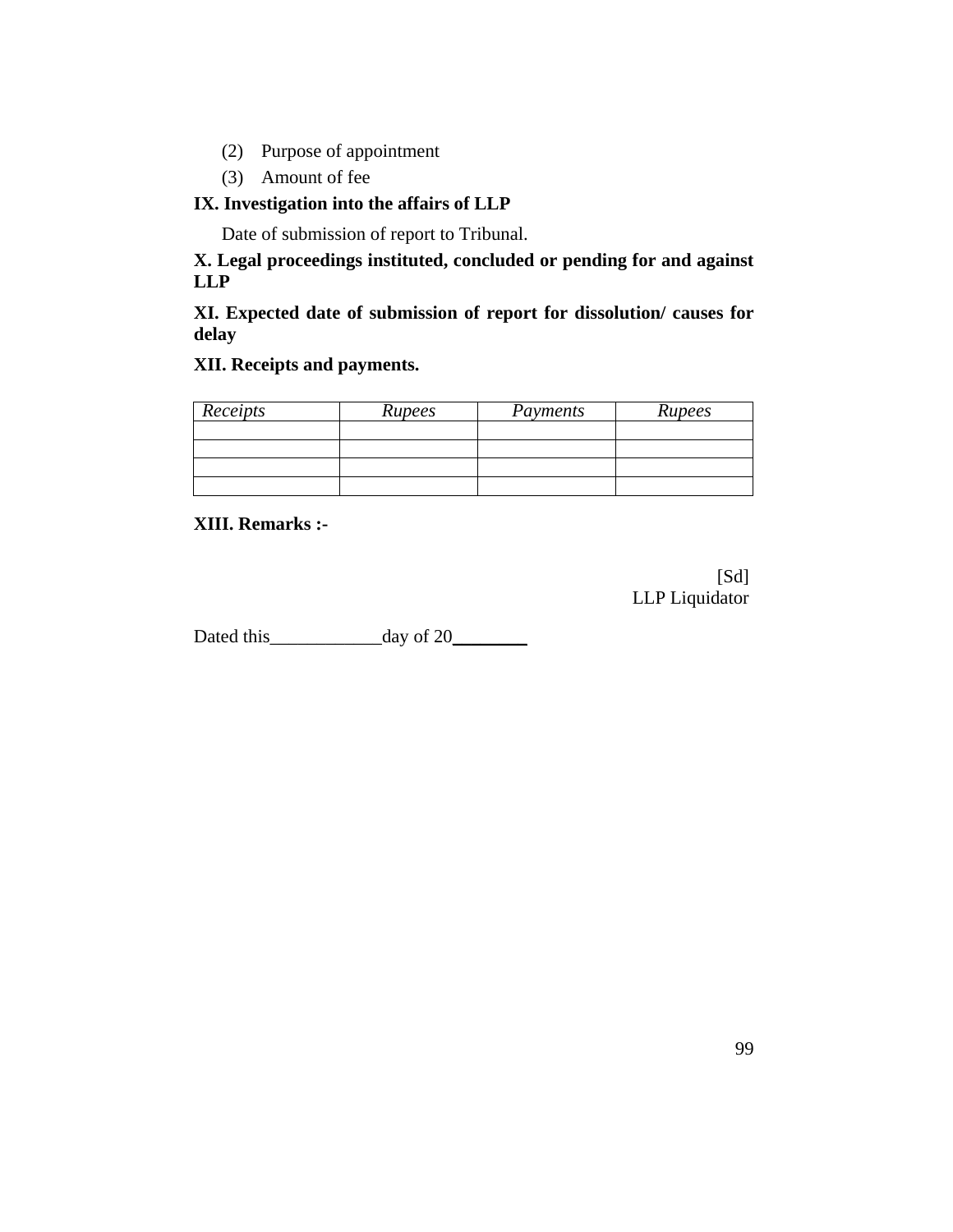#### **FORM NO. 9**

#### **[See rules 19 and 291]**

### **LLP Liquidator's final winding up account in voluntary winding up**

- 1. Name of the LLP ………….
- 2. LLPIN ……………………
- 3. Date of commencement of the winding-up
- 4. Name and address of the LLP Liquidator

*Statement showing how the winding-up has been conducted and the property of the LLP has been disposed of*

From……….…………..(Commencement of winding-up) to……...(close of winding-up)

### **A. Report of the LLP Liquidator:-**

….contd/-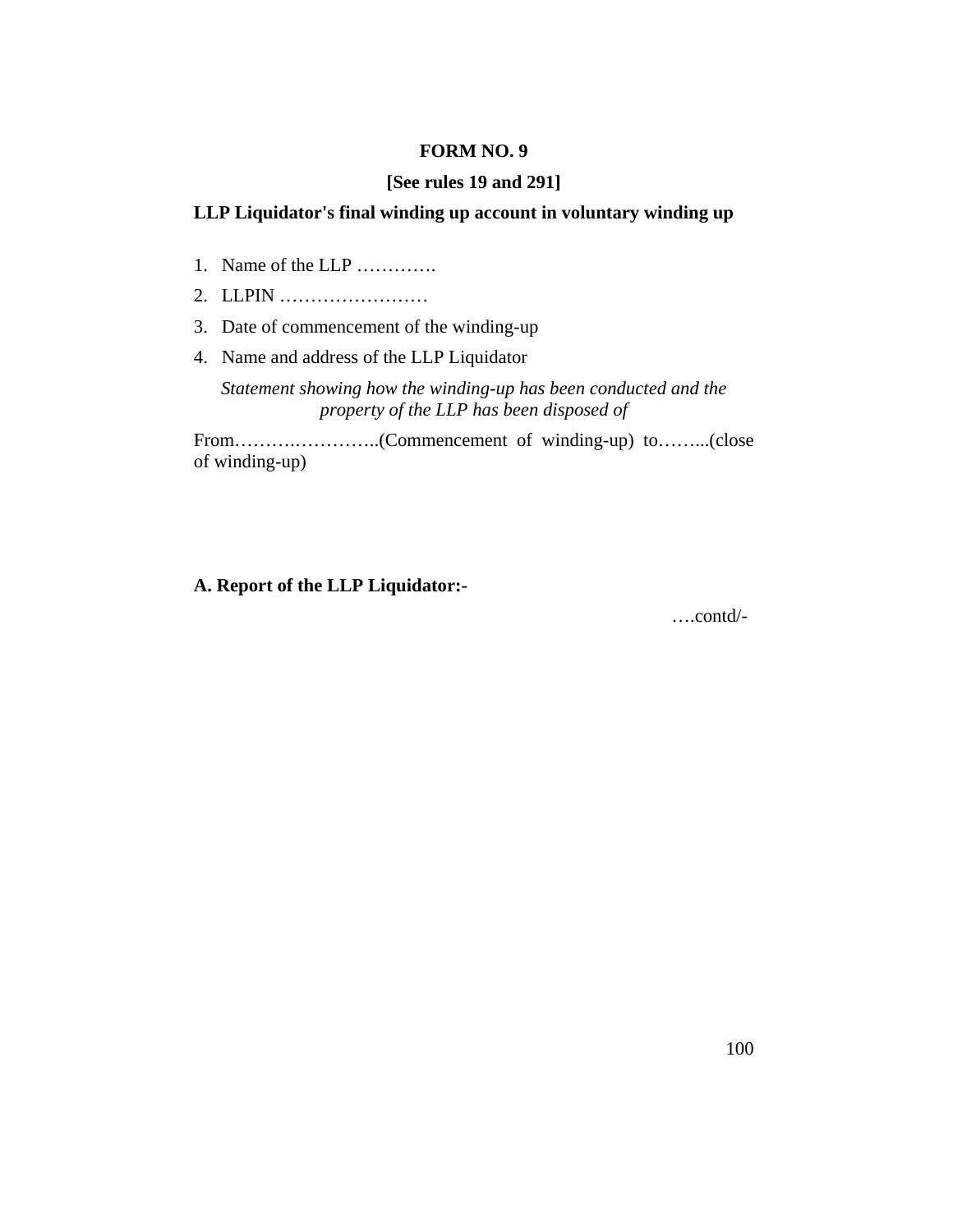# **B. Final winding up account:-**

| Receipts                               | Value                 | Value   | Payments                            | Payment |
|----------------------------------------|-----------------------|---------|-------------------------------------|---------|
|                                        | as<br>per<br>valuatio | realise |                                     |         |
|                                        | n report              | d       |                                     |         |
|                                        | Rs.                   | Rs.     |                                     |         |
| Assets                                 |                       |         | 1. Cost of liquidation              |         |
| <b>Balance at Bank</b><br>1.           |                       |         | $(i)$ LLP                           |         |
| Cash in hand<br>2.                     |                       |         | Liquidator's                        |         |
| 3.<br>Investments                      |                       |         | remuneration:-                      |         |
| Debtors/Trade<br>4.                    |                       |         | (ii) Fees/charges to                |         |
| Receivable                             |                       |         | professionals /                     |         |
| Loans & Advances<br>5.                 |                       |         | experts (individual<br>details)     |         |
| Inventories<br>6.                      |                       |         | (iii) Other Cost of                 |         |
| 7.<br><b>Freehold Property</b>         |                       |         | voluntary winding                   |         |
| 8.<br><b>Leasehold Property</b>        |                       |         | up (expenses/                       |         |
| Plant & Machinery<br>9.                |                       |         | charges on each                     |         |
| Furniture, fittings<br>10.             |                       |         | item shall be                       |         |
| etc.                                   |                       |         | disclosed)                          |         |
| 11.<br>Intangible Assets               |                       |         | 2. Distributable sum                |         |
| 12.<br>Other Assets (to                |                       |         | (i) Secured                         |         |
| specify)                               |                       |         | creditors including<br>workmen dues |         |
| Outstanding<br>13.                     |                       |         |                                     |         |
| contribution from                      |                       |         | (ii) Preferential<br>creditors      |         |
| the partners realized                  |                       |         | (iii) Creditors                     |         |
| 14.<br>Receipt per trading<br>account. |                       |         | having floating                     |         |
| 15. other receipts                     |                       |         | charge                              |         |
| Total                                  |                       |         | (iv) Unsecured                      |         |
|                                        |                       |         | creditors                           |         |
| Less                                   |                       |         | (v) Others if any                   |         |
| Payments per trading<br>account        |                       |         | [Distributable sum $(s)$ ]          |         |
| Net realization                        |                       |         | ofnp. in the rupee                  |         |
|                                        |                       |         | on Rs.                              |         |
|                                        |                       |         | 3. Returns to                       |         |
|                                        |                       |         | partners:-                          |         |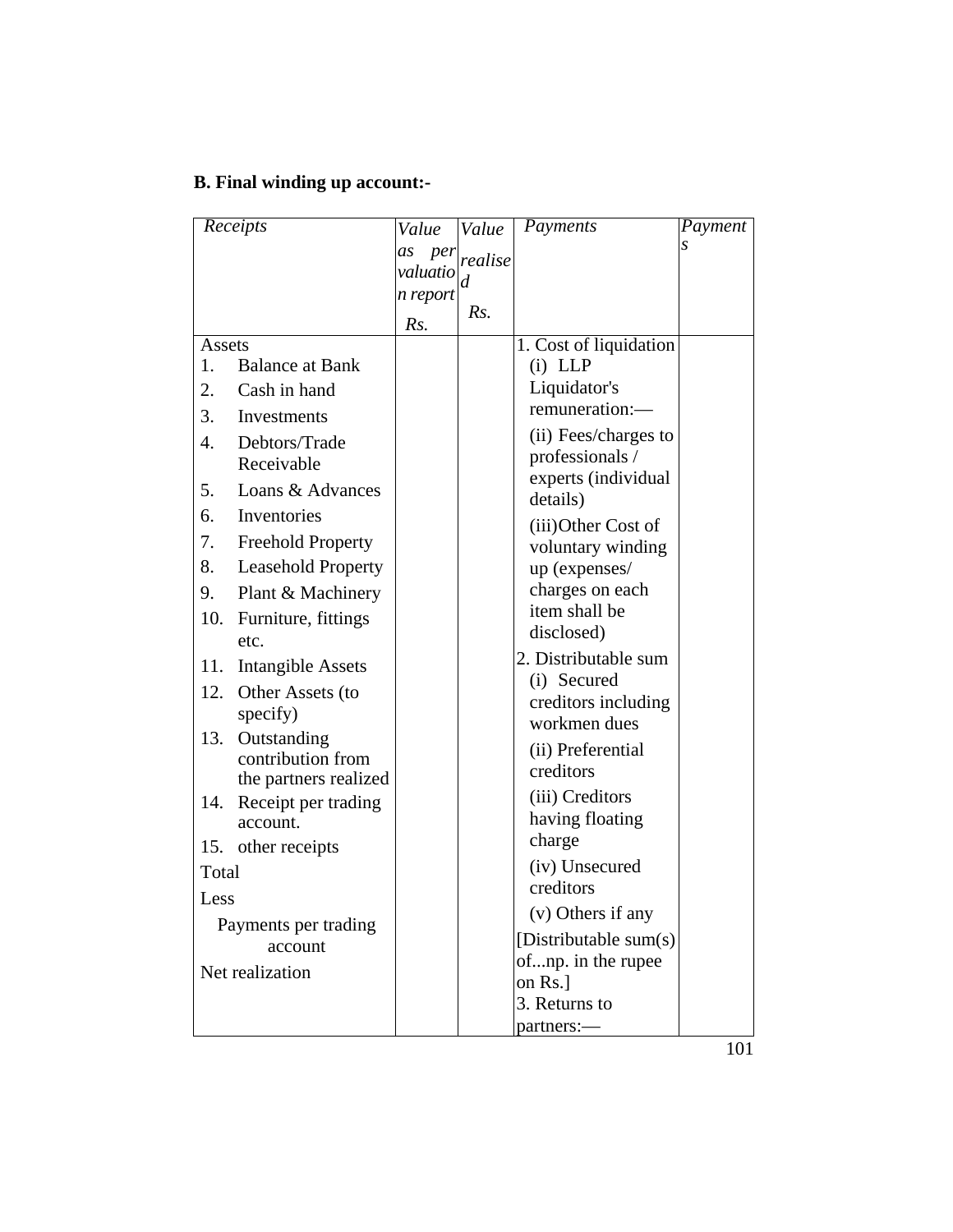|              |  | Return of np in<br>the rupee on<br>$RS$<br>Add balance |  |
|--------------|--|--------------------------------------------------------|--|
| <b>TOTAI</b> |  |                                                        |  |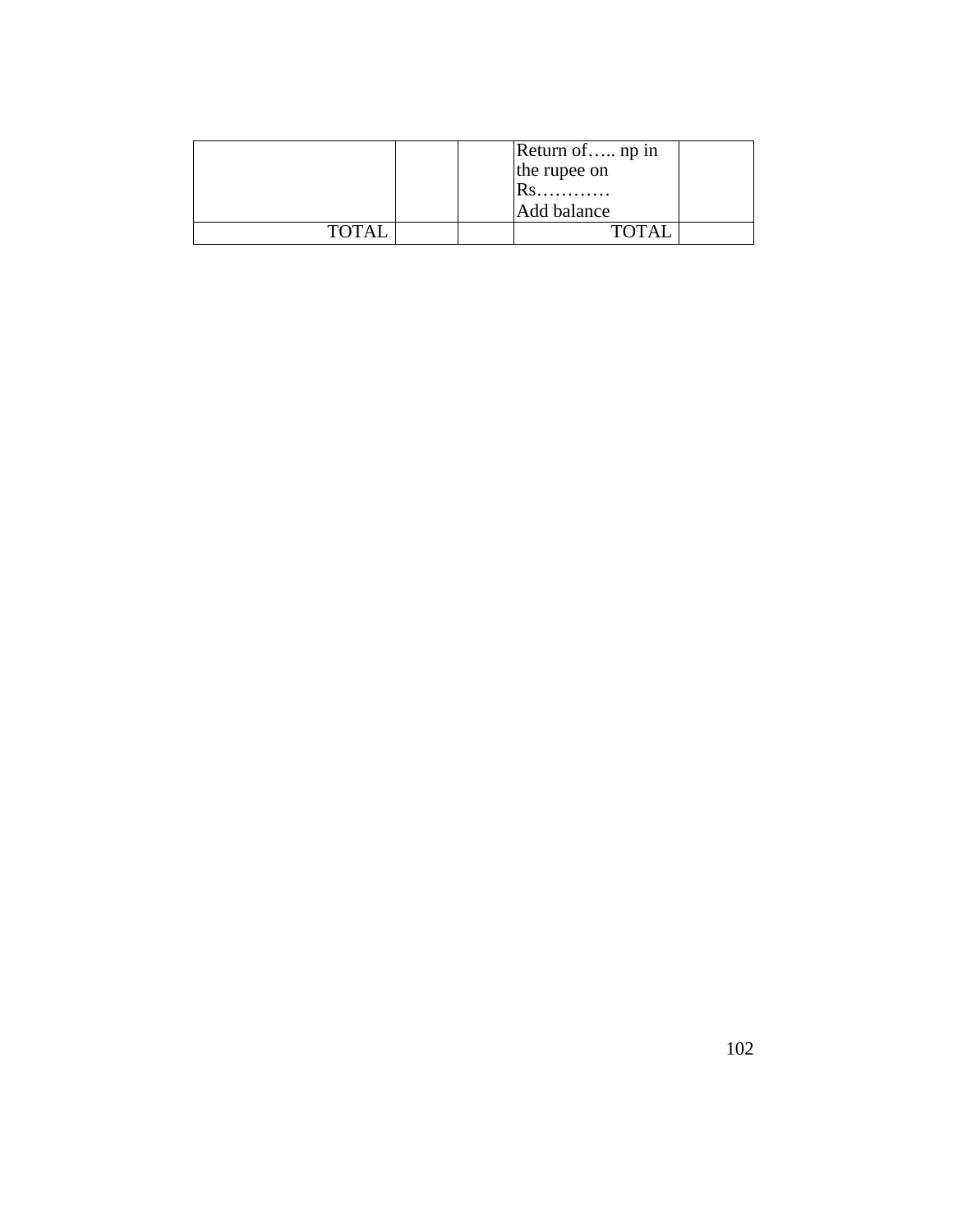(1) The following assets estimated to be of the value of Rs……..have proved to be unrealizable:—

[Give details of the assets which have proved to be unrealizable]

(2) Amount paid into the LLPs Liquidation Account in respect of:—

- (a) Unclaimed distributable sums payable to creditors in the winding-up,
	- Rs……….
- (b) Other unclaimed distributions in the winding-up, Rs……….
- (c) Moneys held by the LLP in trust in  $\mathbb{R}$ s………. respect of distributable sums or other sums due before the commencement of the winding-up to any person as a partner of the LLP.

#### **C. Explanations:-**

Declare that the above statement is true and contains a full and accurate account of the winding-up from the commencement to the close of the winding-up.

Dated this…... day of…..200....

*(Sd.) LLP Liquidator*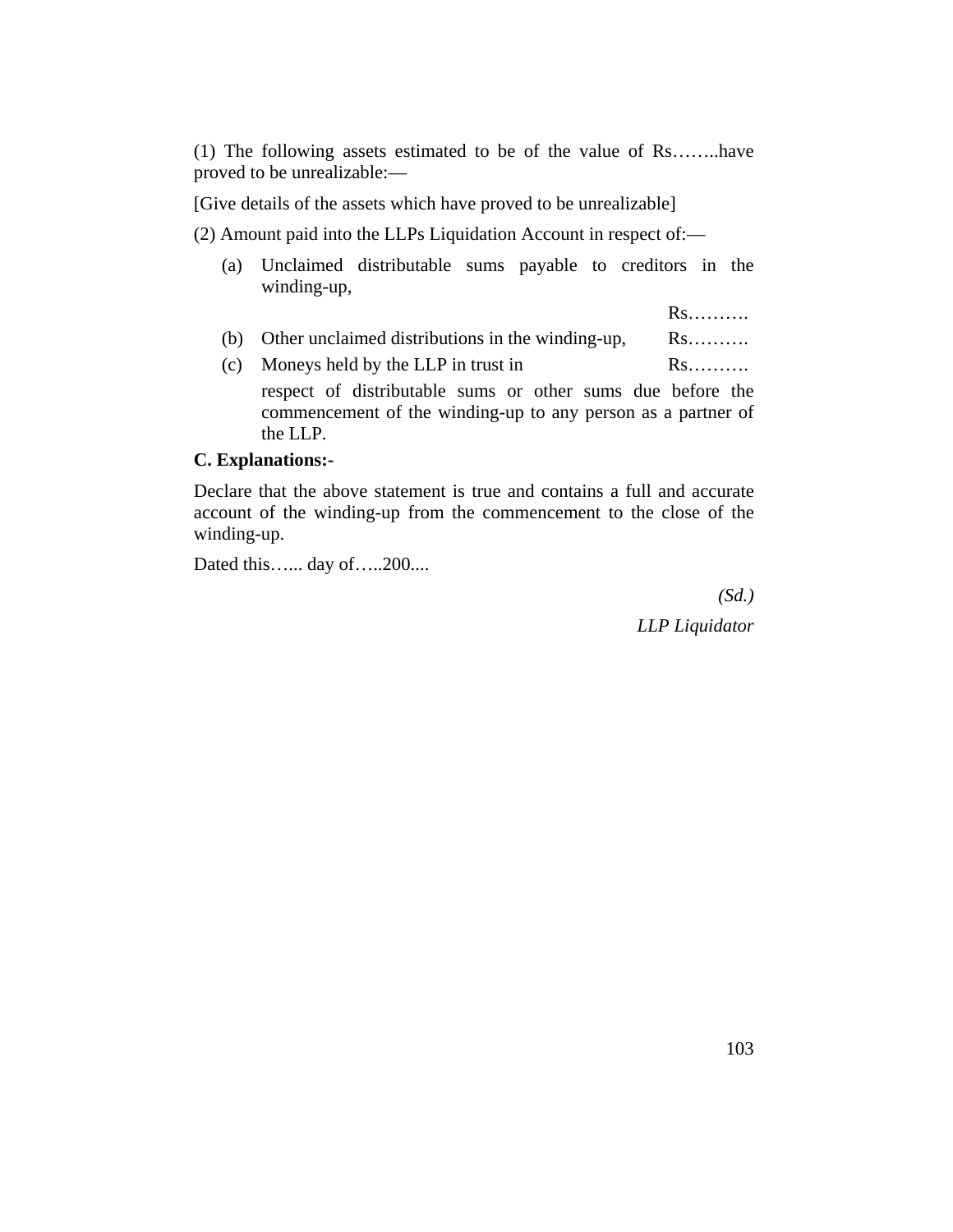**Form No. 10**

### **[See rules 19(3)(a), 56(2)(ii), 121, 267, and 292]**

| 1. Statement of Account or Final<br>Account             |
|---------------------------------------------------------|
| 2. LLPIN                                                |
| 3. Name of the Limited Liability<br>Partnership         |
| 4. Name and address of the LLP Liquidator or Liquidator |
| Line 1                                                  |
| Line 2                                                  |
| District<br>City                                        |
| PIN Code<br><b>State</b>                                |
| Country                                                 |
| 5. Voluntary winding up or winding up by<br>Tribunal    |
| 6. Period of Statement of Account or Final<br>Account   |
| 7. (a) Name of auditor or auditor's firm                |
| (b) Address of Auditor or auditor's firm                |
| List of attachments                                     |

 $104$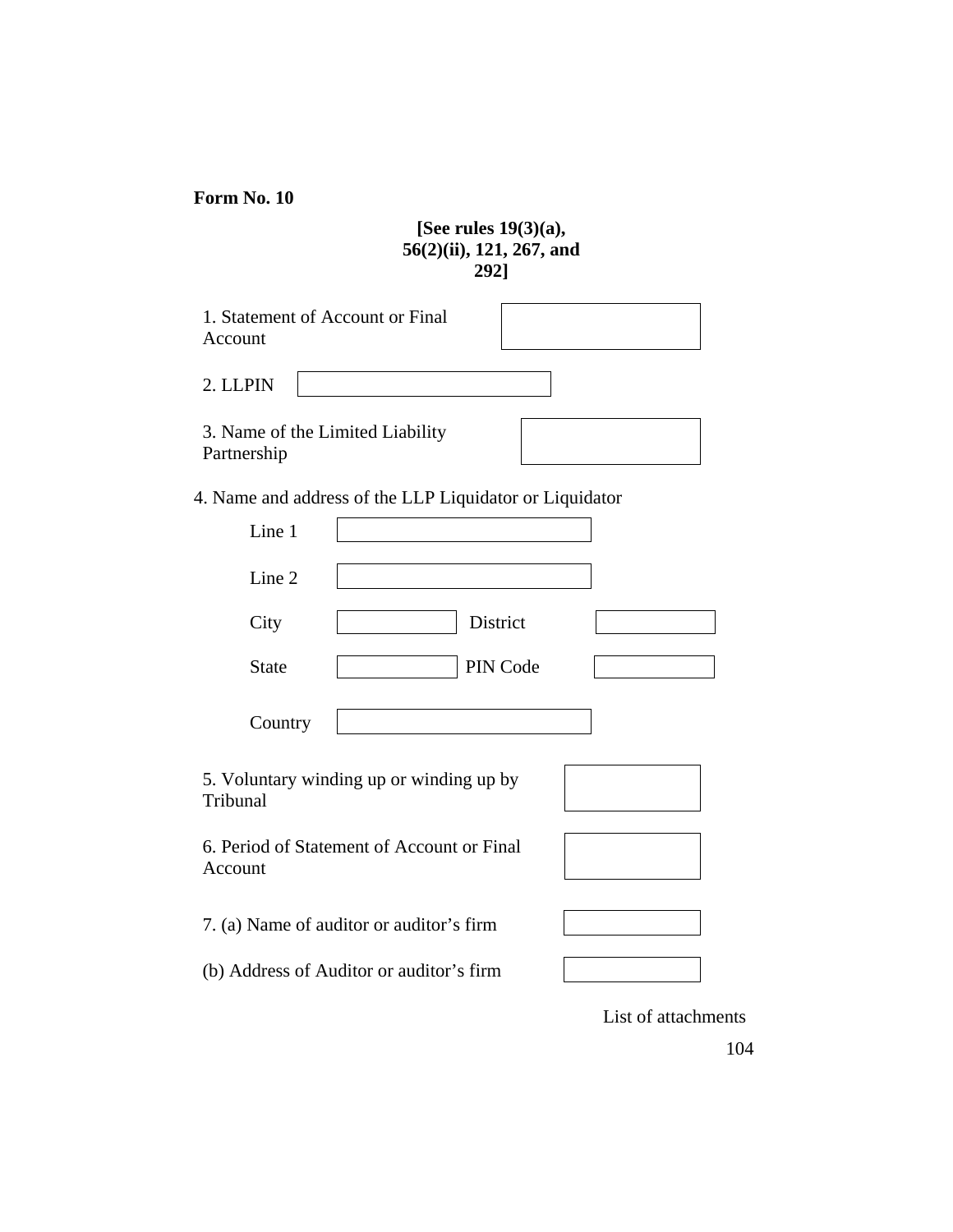(1) Statement of account/final account

(2) Optional Attachment (s)

List of attachments

#### **Verification**

To the best of my knowledge and belief, the information given in the form along with the attachments is correct and complete.

I have gone through the provisions of the Limited Liability Partnership Act, 2008, the rules framed there under.

| To be digitally signed by<br>Particulars of the Person signing and submitting the Form |                 |    |
|----------------------------------------------------------------------------------------|-----------------|----|
| Name                                                                                   |                 |    |
| $Capacity_$<br>Liquidator)                                                             | (LLP Liquidator | or |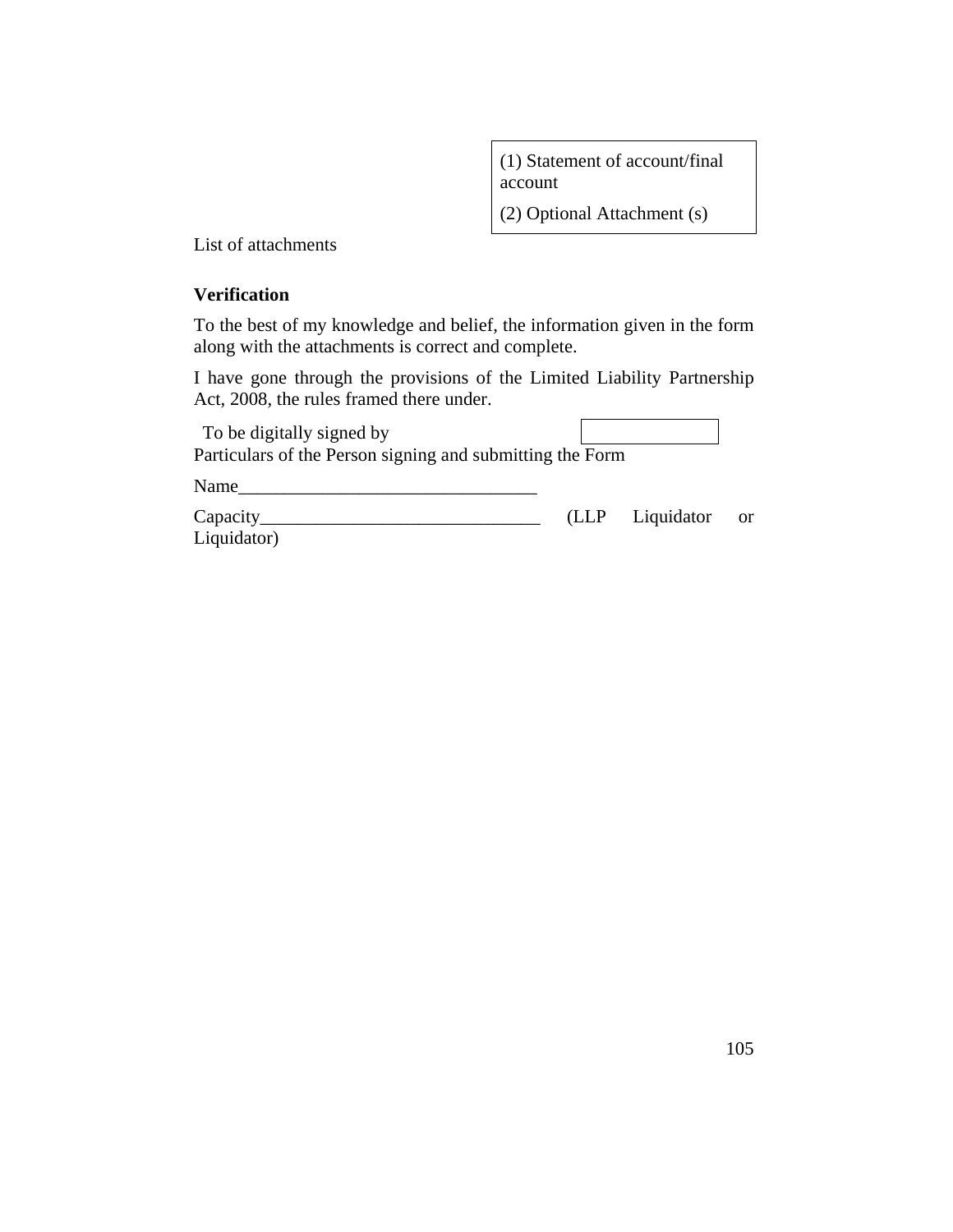|                                                                   | [See rules 19(5), 23(4), 64(2), 248, 292 and 295] |          |                                                                                  |
|-------------------------------------------------------------------|---------------------------------------------------|----------|----------------------------------------------------------------------------------|
| 1. LLPIN                                                          |                                                   |          |                                                                                  |
| 2. Name of the Limited Liability<br>Partnership                   |                                                   |          |                                                                                  |
| 3. Name and address of the LLP Liquidator or Liquidator<br>Line 1 |                                                   |          |                                                                                  |
| Line 2                                                            |                                                   |          |                                                                                  |
| City                                                              |                                                   | District |                                                                                  |
| <b>State</b>                                                      |                                                   | PIN Code |                                                                                  |
| Country                                                           |                                                   |          |                                                                                  |
| 4. Date of passing of Order                                       |                                                   |          | (DD/MM/YYYY)                                                                     |
|                                                                   | 5. Date of issue of certified copy of order       |          | (DD/MM/YYYY)                                                                     |
| 6. Reference of the rule                                          |                                                   |          |                                                                                  |
|                                                                   |                                                   |          | List of attachments<br>$(1)$ Copy of the order<br>(2) Optional attachment<br>(s) |

#### **Form No. 11**

**[See rules 19(5), 23(4), 64(2), 248, 292 and 295]** 

#### **Verification**

To the best of my knowledge and belief, the information given in the form along with the attachment is correct and complete.

I have gone through the provisions of the Limited Liability Partnership Act, 2008, the rules framed there under.

**To be digitally signed by**

|  | 106 |
|--|-----|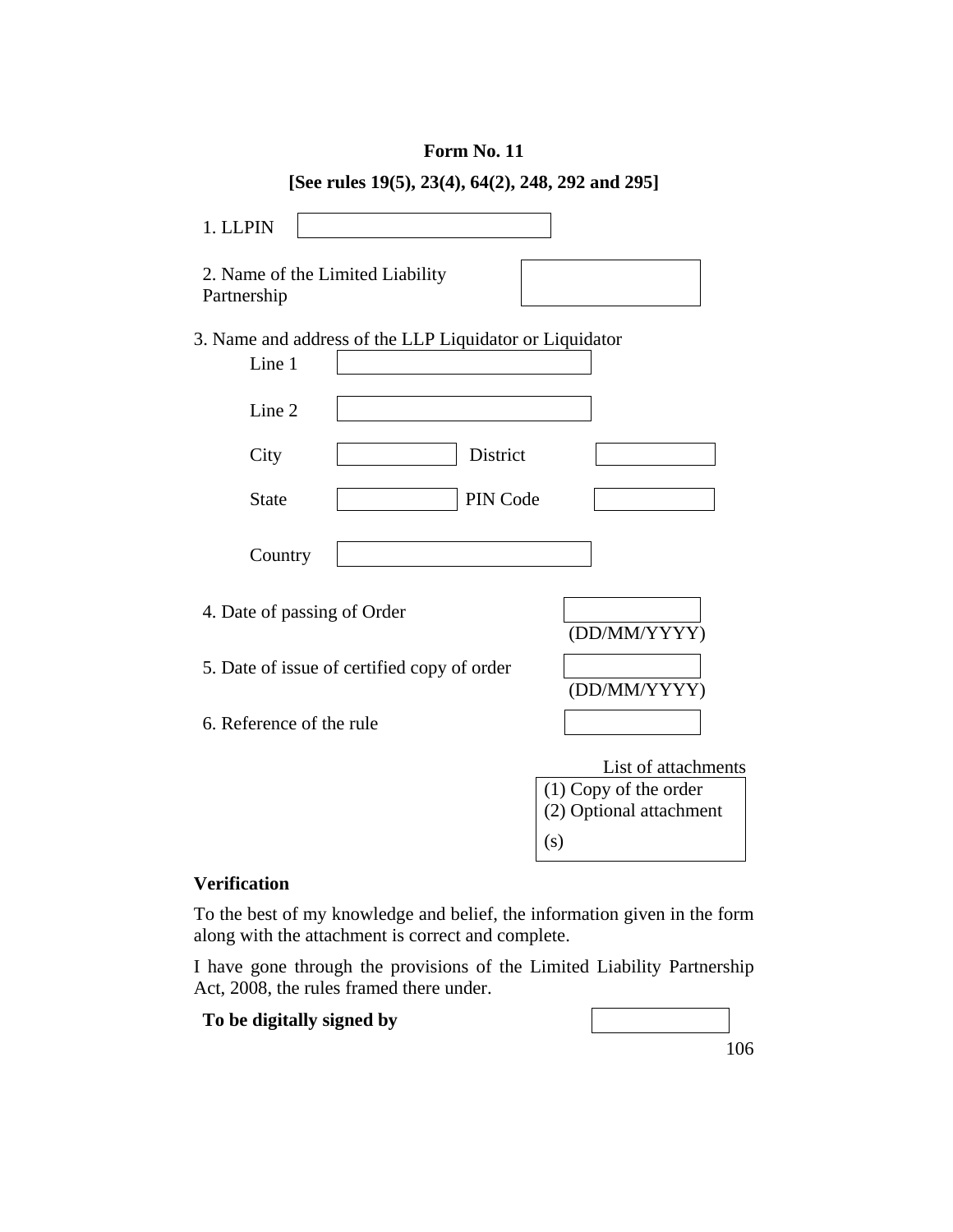Particulars of the person signing and submitting the form

Name ……………………………

Capacity………………………….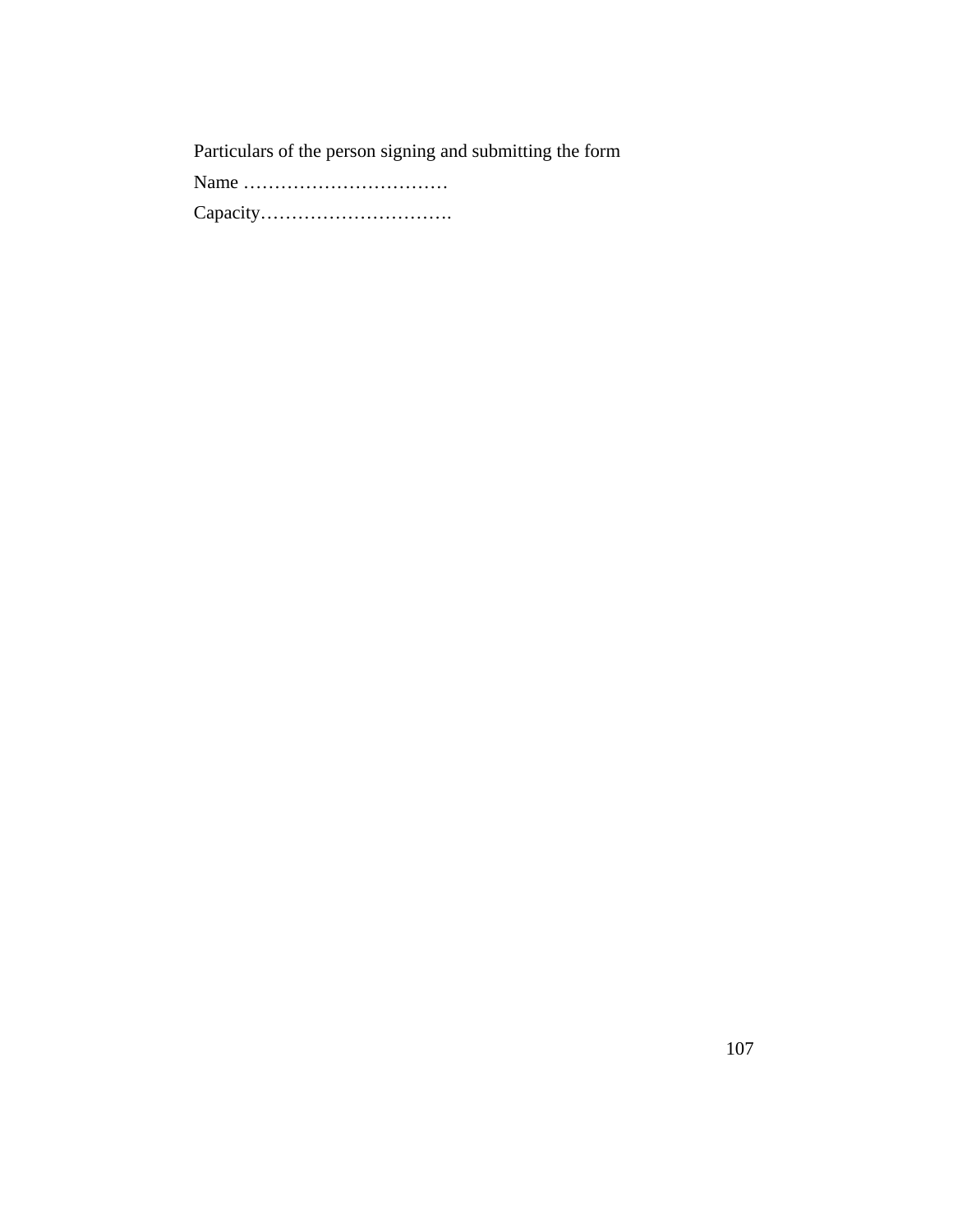#### **Form No. 12**

## **[See sub-rule (1) of rule 31] [Heading as in form no 16]**

## **LLP Petition No……… of 20……..**

To

The Registrar  $\overline{\phantom{a}}$ 

To

The Liquidator

\_\_\_\_\_\_\_\_\_\_

Order pronounced this day by the Hon'ble Member Mr. \_\_\_\_\_\_\_\_\_\_ for winding up the under mentioned LLP under the Act:-

- 1. Name of the LLP
- 2. LLPIN
- 3. Registered office of the LLP
- 4. Petitioner's authorized representative
- 5. Date of presentation of petition
- 6. Name of the Liquidator

Registrar of Tribunal

Dated\_\_\_\_\_\_\_\_\_\_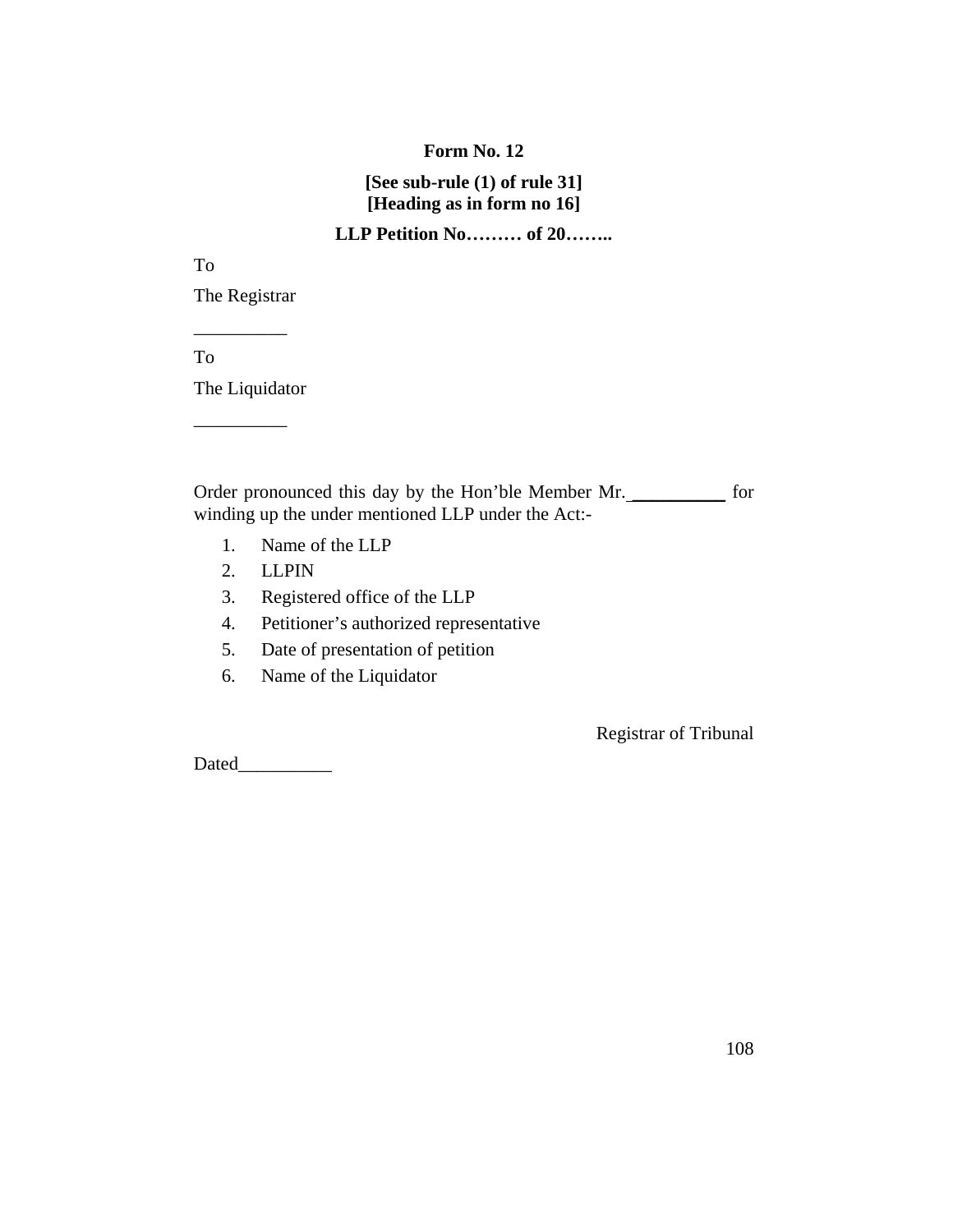# **Form no 13 [See rule 40]**

# **[Heading as in form no 16] LLP Petition No……… of 20……..**

# **Winding-up by Tribunal**

# Quarterly progress report

# **I. Preliminary**

- (1) Name of  $LLP$
- (2) LLPIN\_\_\_\_\_\_\_\_\_\_\_\_\_\_\_\_\_\_\_\_\_
- (3) Date of winding up order\_\_\_\_\_\_\_\_\_\_\_\_\_\_\_\_\_\_\_\_\_
- (4) Date of receipt of winding up order\_\_\_\_\_\_\_\_\_\_\_\_\_\_\_\_\_\_\_\_\_
- (5) Date of Commencement of winding up\_\_\_\_\_\_\_\_\_\_\_\_\_\_\_\_\_\_\_\_\_
- (6) Name and address of Liquidator\_\_\_\_\_\_\_\_\_\_\_\_\_\_\_\_\_\_\_\_\_
- (7) Period of the Report\_\_\_\_\_\_\_\_\_\_\_\_\_\_\_\_\_\_\_\_\_

# **II. Asset management**

- 1. Date of taking the custody of property, assets and books of accounts.
- 2. Date of valuation of the property and assets.
- 3. Value of the property as per the valuation report.
- 4. Date of advertisement inviting bids.
- 5. Date of sale of property, assets etc.
- 6. Sale value.

# **III. Realization of debts.**

- 1. Number of debts not barred by limitation and amount.
- 2. Number of claim applications filed before the Tribunal and amount.
- 3. Number of debts barred by limitation and amount.

# **IV. Settlement of creditors**

- 1. Date of inviting claims.
- 2. Date of adjudication of claims.
- 3. Date of submission of list to the Tribunal.

# **V. Declaration of distributable sum**

1. Date of declaration.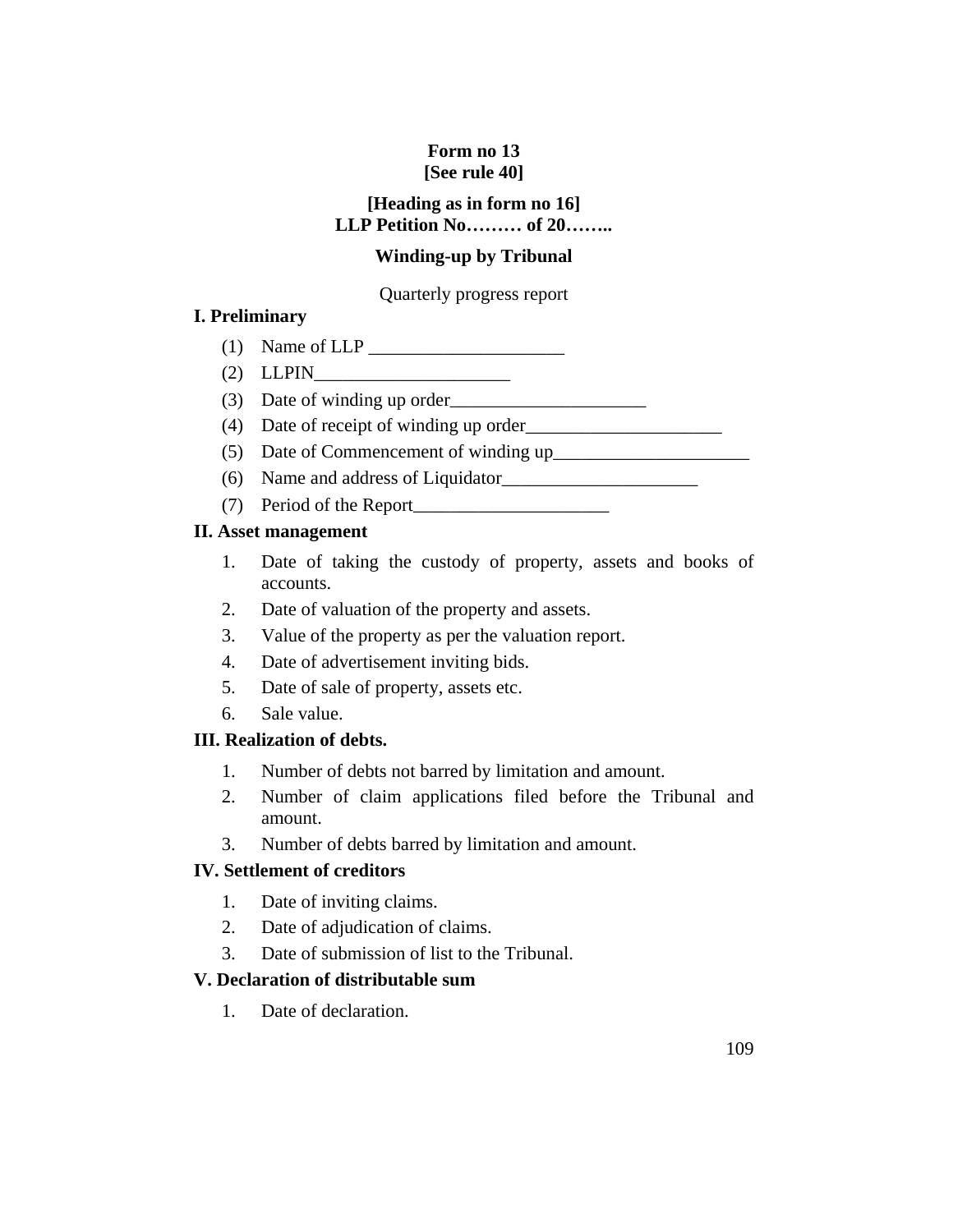- 2. Rate of distributable sum.
- 3. Date of distribution.

# **VI. Professionals and experts appointment**

- 1. Name of the professionals/experts
- 2. Purpose of appointment
- 3. Amount of fee

# **VII. Cost of winding up**

(item wise details)

# **VIII. Dues from partners.**

- 1. Amount of outstanding contribution.
- 2. Any other dues,
- 3. Amount realized.

# **IX. Settlement of list of partners and distribution**

- 1. Date of settlement of list.
- 2. Rate of return declared.
- 3. Date of distribution.

# **X. Investigation into the affairs of LLP**

(fraudulent conduct of business, misfeasance etc.)

- 1. Name and address of the investigator.
- 2. Date of appointment.
- 3. Date of submission of report to the Tribunal.

**XI. Legal proceedings instituted, concluded or pending for and against LLP XII. Expected date of submission of report for dissolution/causes for delay. XIII. Receipts and payments.**

| <b>Receipts</b> | <b>Rupees</b> | Payments | Rupees |
|-----------------|---------------|----------|--------|
|                 |               |          |        |
|                 |               |          |        |
|                 |               |          |        |
|                 |               |          |        |

# **XIV. Remarks :-**

[Sd] Liquidator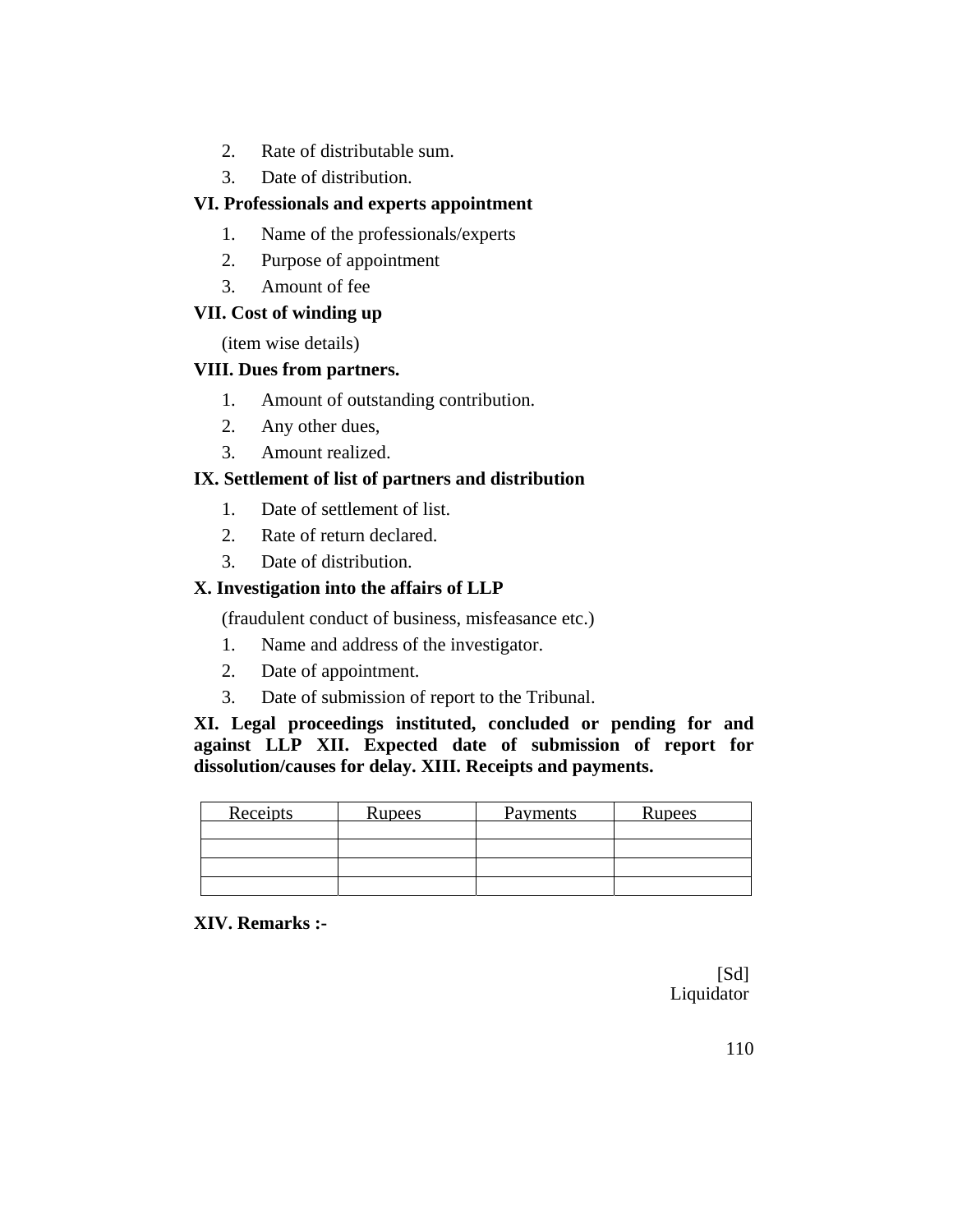Dated this\_\_\_\_\_\_\_\_\_\_\_day of 20\_\_\_\_\_\_\_\_\_\_\_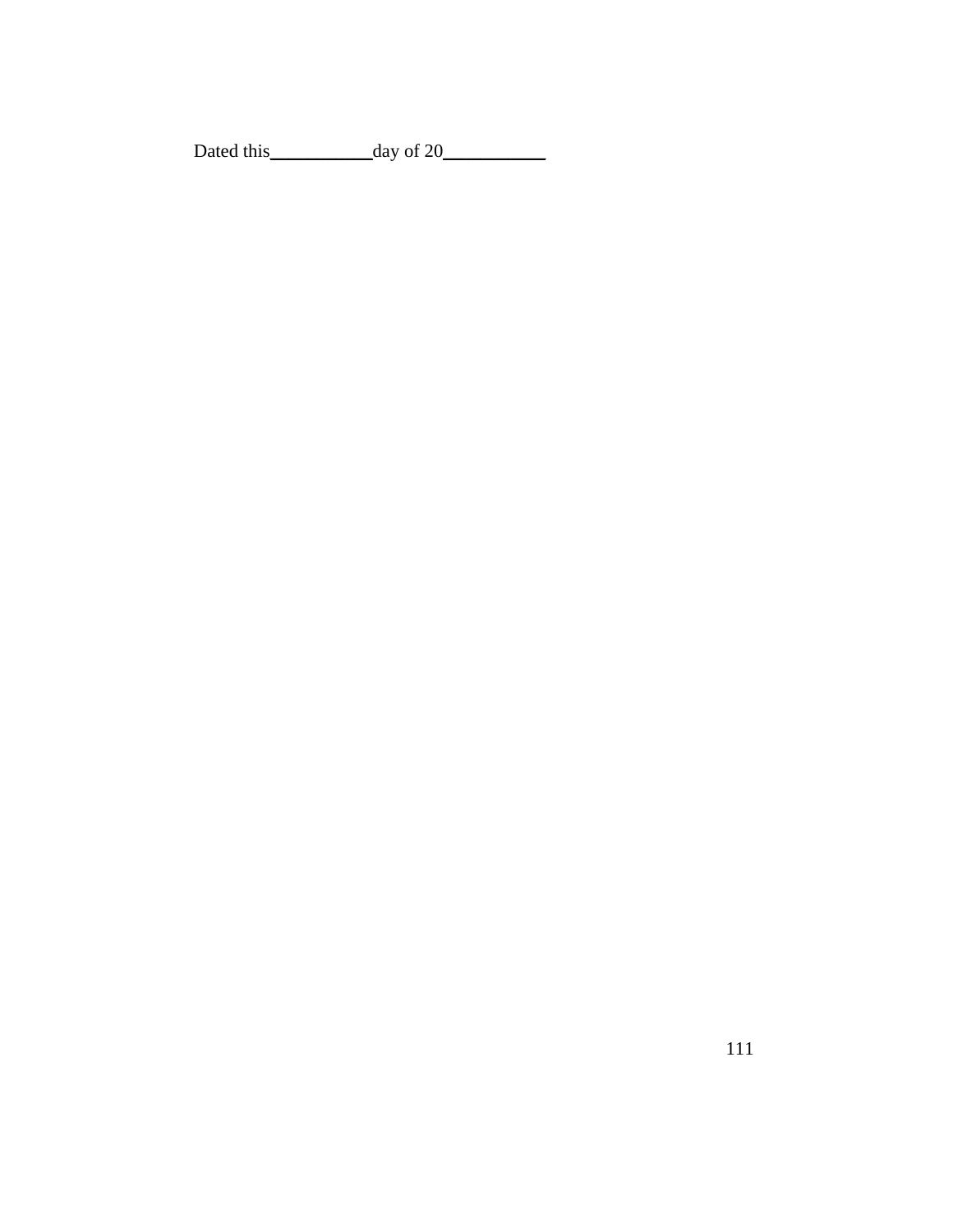# **[See sub-rule (2) of rule 42] [Heading as in form no 16]**

# **LLP Petition No……… of 20……..**

#### 1. LLPIN

2. Name of the Limited Liability Partnership

3. Name and address of the Liquidator

4. Name of the practising professional , experts etc, appointed by Liquidator to assist him

5. Address of practising professional , experts etc,

6. Date of appointment

7. Purpose of appointment

8. In pursuance to rule 42(2) of the rules. I hereby declare that there is no conflict of interest and not lack of independence in respect of my appointment.

# **Verification**

To the best of my knowledge and belief, the information given in the form is correct and complete.

I have gone through the provisions of the Limited Liability Partnership Act, 2008, the rules framed there under.

 $[Sd]$ 

Name ……………………………

Capacity……………………….. (Professional/expert etc.)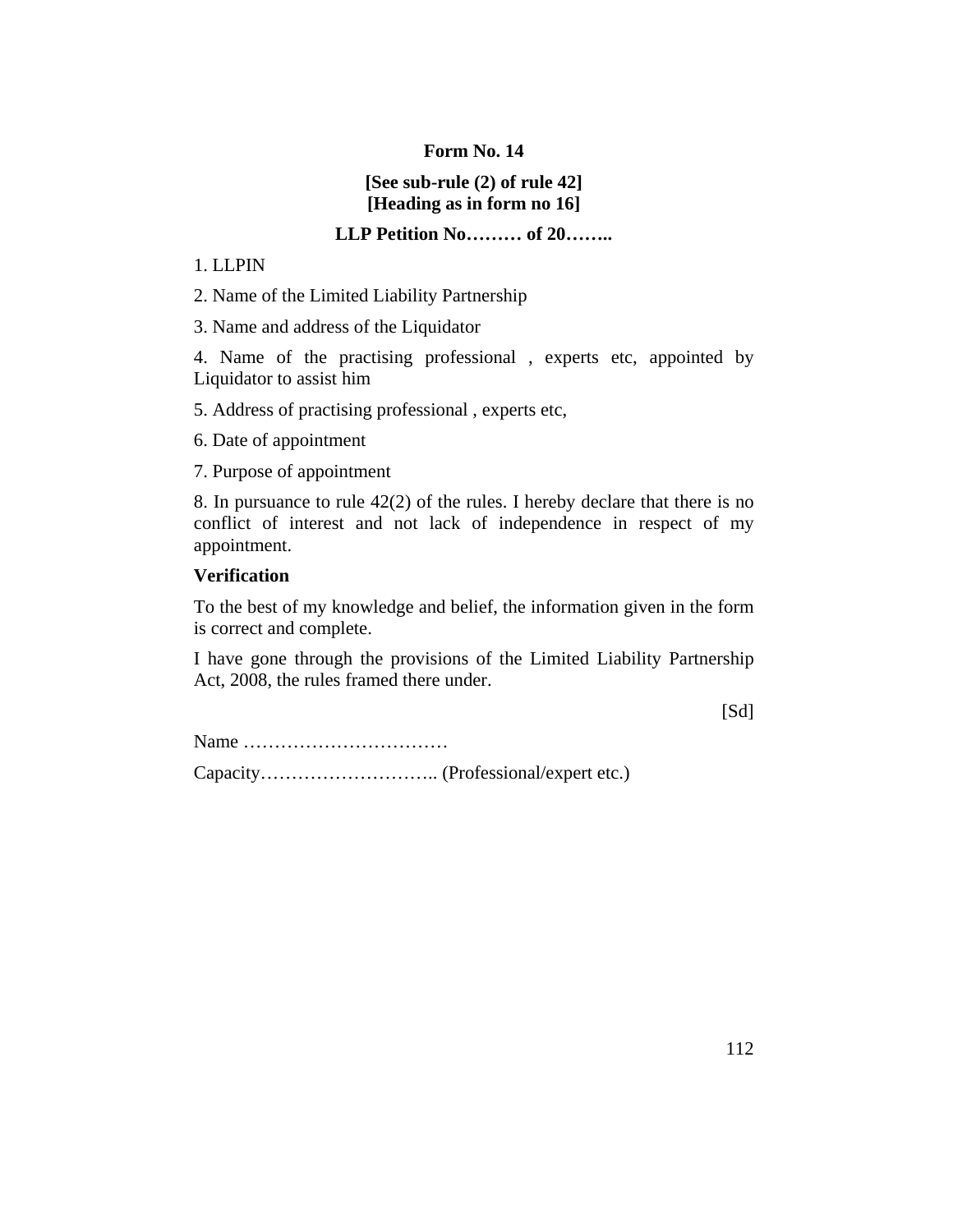# **Form no 15 [See rules 56, 264 and 289(3)] [Heading as in form no 16]**

# **LLP Petition No……… of 20……..**

Name of LLP:  $LLPIN:$ Voluntary winding up/winding up by Tribunal: Date of winding up order/ resolution: Date of commencement of winding-up:\_\_\_\_\_\_\_\_\_\_\_\_\_\_\_\_\_\_\_\_ Period of the statement of account. Name and address of liquidator/LLP liquidator:

I, ……………., Liquidator/LLP Liquidator of the above-named LLP solemnly state:—

That the statement of account made overleaf and attachments marked I to V contains a full and true account of receipts and payments in the winding-up of the above-named LLP from the…….day of…….20……, to the……..day of…..20…, inclusive and that I have not nor has any other person by my order or for my use during such period, received or paid any moneys on account of the said LLP other than and except the items mentioned and specified in the said statement of account.

I further say that the particulars in the statement of account and the attachments thereto, are true to the best of my knowledge and belief.

\* I declare that the value of total transactions during the period was Rs. Fifty thousand or less and that I acknowledge the responsibility for maintaining the books and records and further declare that the funds were utilized for the purposes of winding up of affairs of the LLP.

*Dated this…….. day of …….200….. [Sd] LLP Liquidator/Liquidator*

Note: (1) \* Delete if not applicable.

 (2) In case the LLP Liquidator or liquidator has not, during the period of account, received or paid any sum of money on account of the assets of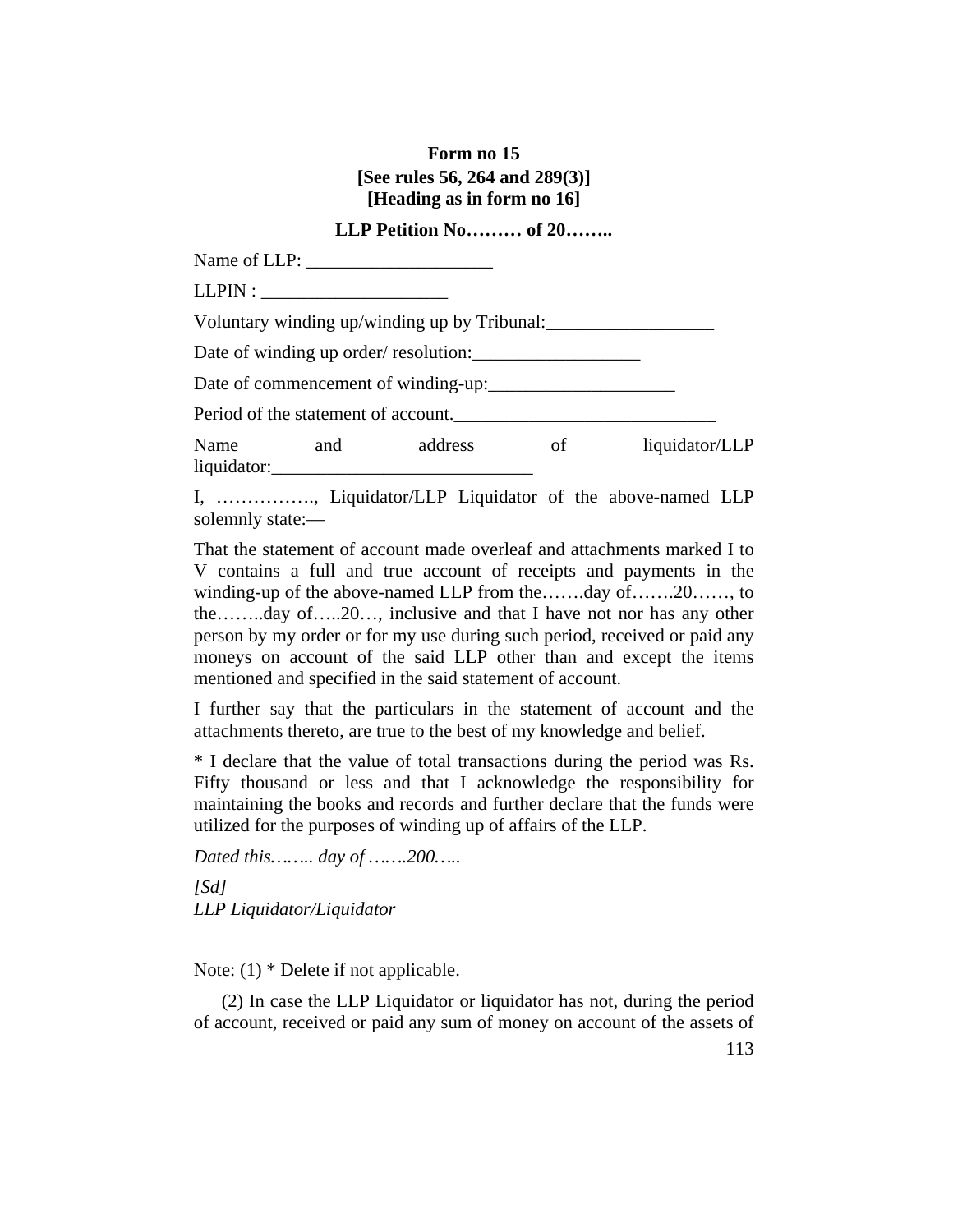the LLP, he shall file an affidavit of no receipts or payments on the date on which he shall have to file his accounts for the period.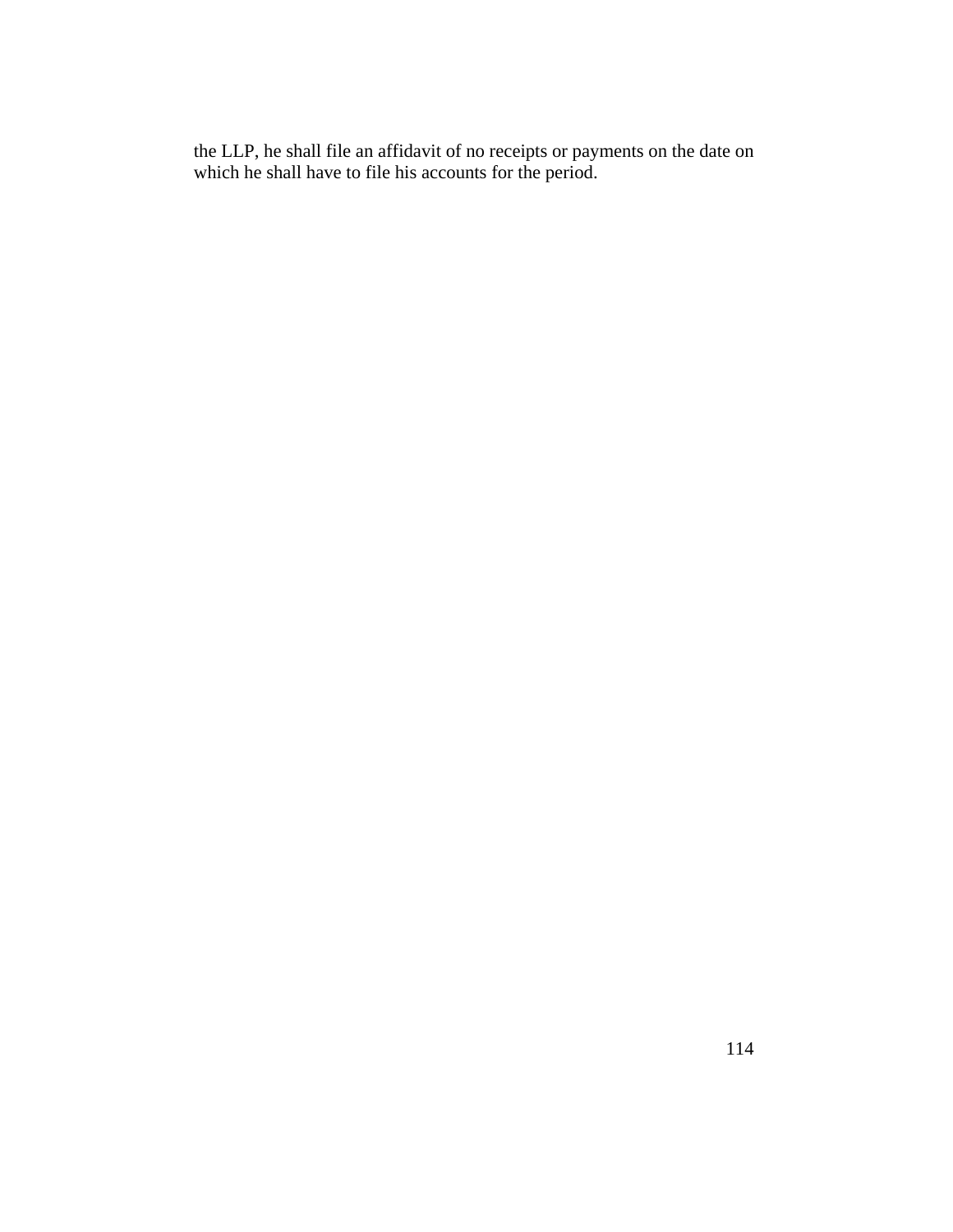# **Statement of Account Pursuant to rule 56**

LLP Liquidator's/ Liquidators Statement of Account from………to………….

| Realisations |                    |          |                    | Disbursements |           |        |
|--------------|--------------------|----------|--------------------|---------------|-----------|--------|
| Date         | Of                 |          | Nature Amount Date | To            | Nature of | Amount |
|              | whom               | of       | Rs.                | whom          | disburse- | Rs.    |
|              | received assets P. |          |                    | paid          | ments     |        |
|              |                    | realised |                    |               |           |        |
|              |                    |          |                    |               |           |        |
|              |                    |          |                    |               |           |        |

| Brought forward    | Brought forward    |
|--------------------|--------------------|
| Total carried over | Total carried over |

**Note:** No balance should be shown on this account, but only the total realizations and disbursements, which should be carried forward to the next account.

# Analysis of Balance<br> $R_S$ .

|       |                                                                                                                    | $\mathbf{R}$ s. | Rs.                 |     |
|-------|--------------------------------------------------------------------------------------------------------------------|-----------------|---------------------|-----|
|       | Total realizations                                                                                                 |                 |                     |     |
|       | Total disbursements                                                                                                |                 |                     |     |
|       | <b>Balance</b>                                                                                                     |                 |                     |     |
|       | The balance is made up as follows: $-$                                                                             |                 |                     |     |
|       | 1. Cash in the hands of the liquidator                                                                             |                 |                     |     |
|       | 2. Total payments into Bank, including balance at<br>date of commencement of winding-up<br>(as per Bank statement) |                 |                     |     |
|       | Less total withdrawals from Bank                                                                                   |                 |                     |     |
|       | <b>Balance at Bank</b>                                                                                             |                 |                     |     |
| $*3.$ | Liquidator<br>Less                                                                                                 |                 | Amounts invested by | the |
|       | Amounts received by realisation of investment                                                                      |                 |                     |     |
|       | Balance under investment                                                                                           |                 |                     |     |
|       |                                                                                                                    |                 |                     | 115 |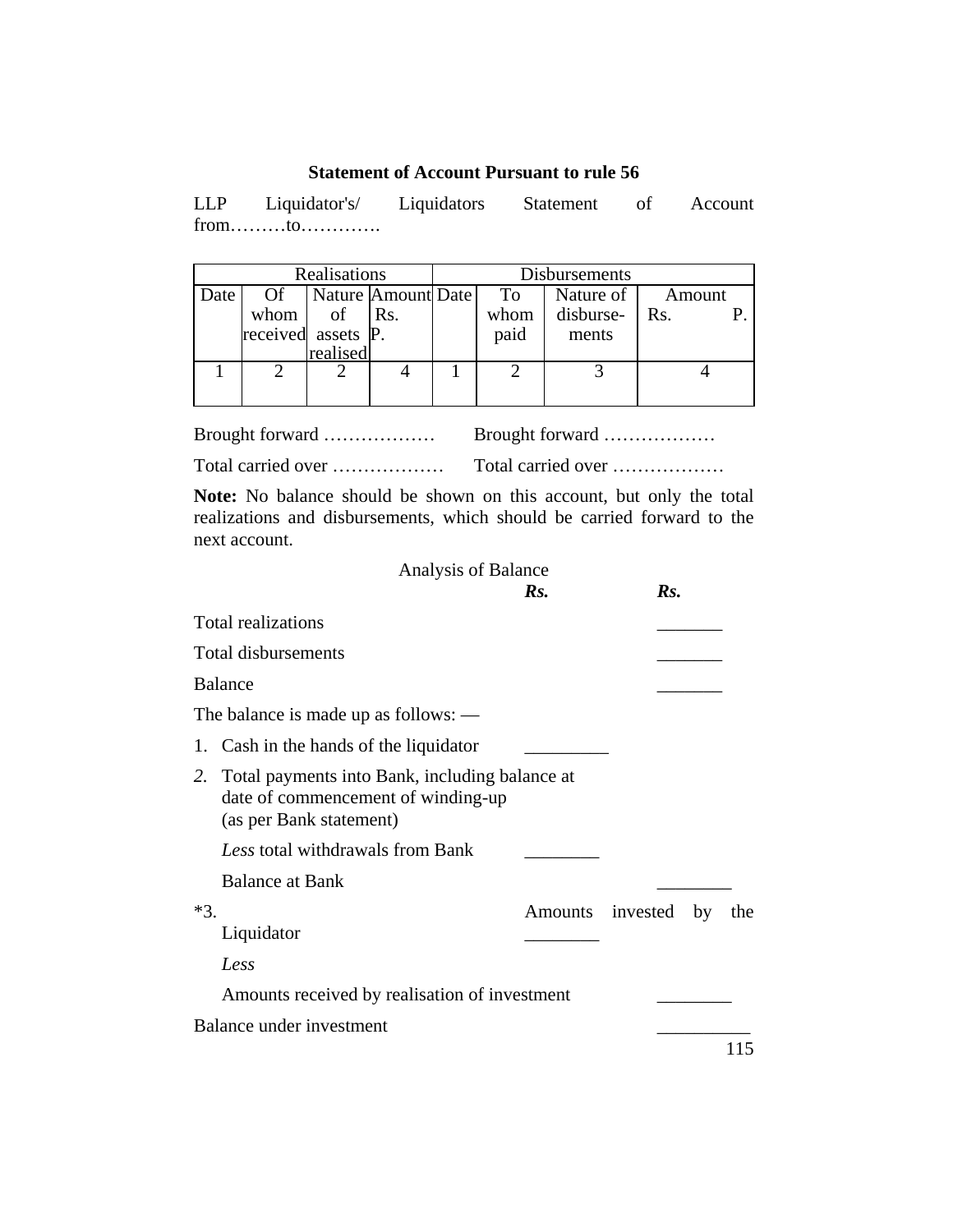Total balance as shown above \_\_\_\_\_\_\_\_\_\_

**\*Note :** Full details of investments made and realisations thereof should be given in a separate statement.

*Dated…….200…….*

*Signature*

# *Attachment I*

Statement of account as on 31<sup>st</sup> March …….

*1. Assets:(including cash, bank balance, inventory, debtors, investments etc.)*

### *Rs.*

|                                                                                          | <b>Book Value</b><br>Rs. | Value<br>realised<br>Rs. | Due<br>secured<br>creditors<br>and<br>workmen<br>Rs. | to Surplus $(+)$<br>or<br>Deficiency<br>Rs. |
|------------------------------------------------------------------------------------------|--------------------------|--------------------------|------------------------------------------------------|---------------------------------------------|
| I. Immovable property<br>(a) Freehold property<br>(b) Leasehold property                 |                          |                          |                                                      |                                             |
| 2. Plant and machinery<br>3. Furniture, fittings etc.<br>4. Inventory<br>5. Other Assets |                          |                          |                                                      |                                             |

*(a) Assets specifically mortgaged, pledged or having fixed charge::-* 

*(b) Assets not specifically mortgaged/pledged etc:-* 

- (i) Total amount of the assets at the date of the commencement of the winding-up
- (ii) Assets realized \_\_\_\_\_\_\_\_\_
- (iii) Value of assets still to be realized \_\_\_\_\_\_\_\_\_

# 2. *Liabilities:*

|  | <b>Total</b><br>$\perp$ amount due   paid Rs.<br>Rs. | Amount | Amount<br>outstanding Rs. |
|--|------------------------------------------------------|--------|---------------------------|
|--|------------------------------------------------------|--------|---------------------------|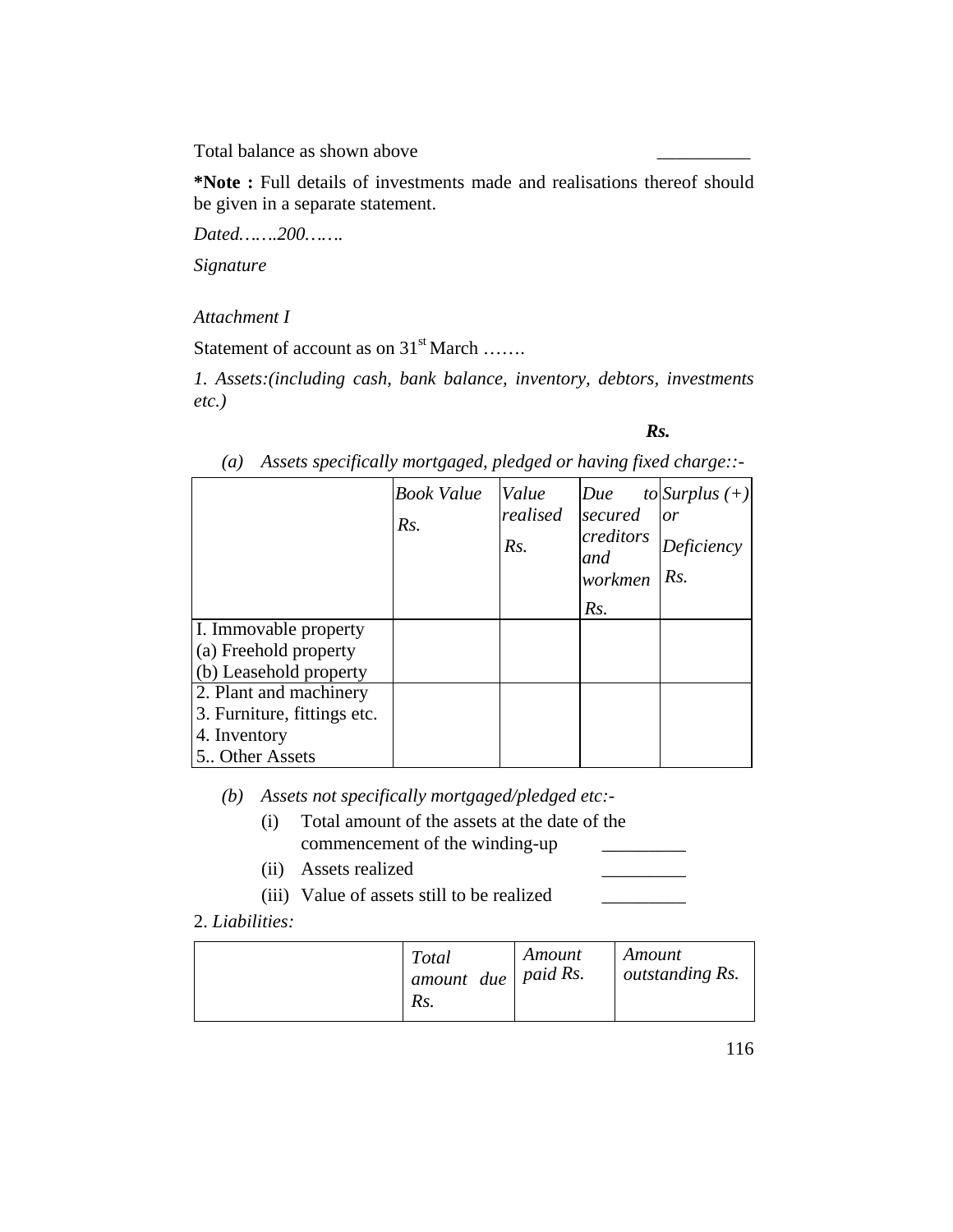| Secured<br>creditors<br>1.<br>including<br>workmen<br>dues.            |  |
|------------------------------------------------------------------------|--|
| 2. Cost of liquidation                                                 |  |
| 3. Preferential creditors<br>4. Creditors<br>having<br>floating charge |  |
| 5. Unsecured creditors                                                 |  |
| 6. Any other liability                                                 |  |
|                                                                        |  |

3. *(a)* Total amount of partners contribution

(with details of nature of contribution): \_\_\_\_\_\_\_\_\_

- *(b)* Outstanding contribution
- *(c) Outstanding contribution realized* \_\_\_\_\_\_\_\_\_

4. Legal proceedings (if any), instituted, pending or concluded during the period:

| Name of<br>the<br>authority<br>and<br>number of<br>proceedin | <b>Names</b><br>$\sigma f$<br>parties | <i>Nature</i><br>of<br>proceedi<br>ng | <i>Stage</i><br>$of pro-$<br>ceedin<br>g | Nature of<br>decree or<br>order<br>made, if<br>any | Remarks |
|--------------------------------------------------------------|---------------------------------------|---------------------------------------|------------------------------------------|----------------------------------------------------|---------|
|                                                              |                                       |                                       |                                          |                                                    |         |
|                                                              |                                       |                                       |                                          |                                                    |         |

5. Causes which delay the termination of the winding-up:

6. Period within which the winding-up may probably be concluded:

*Dated…….200…….*

*Signature*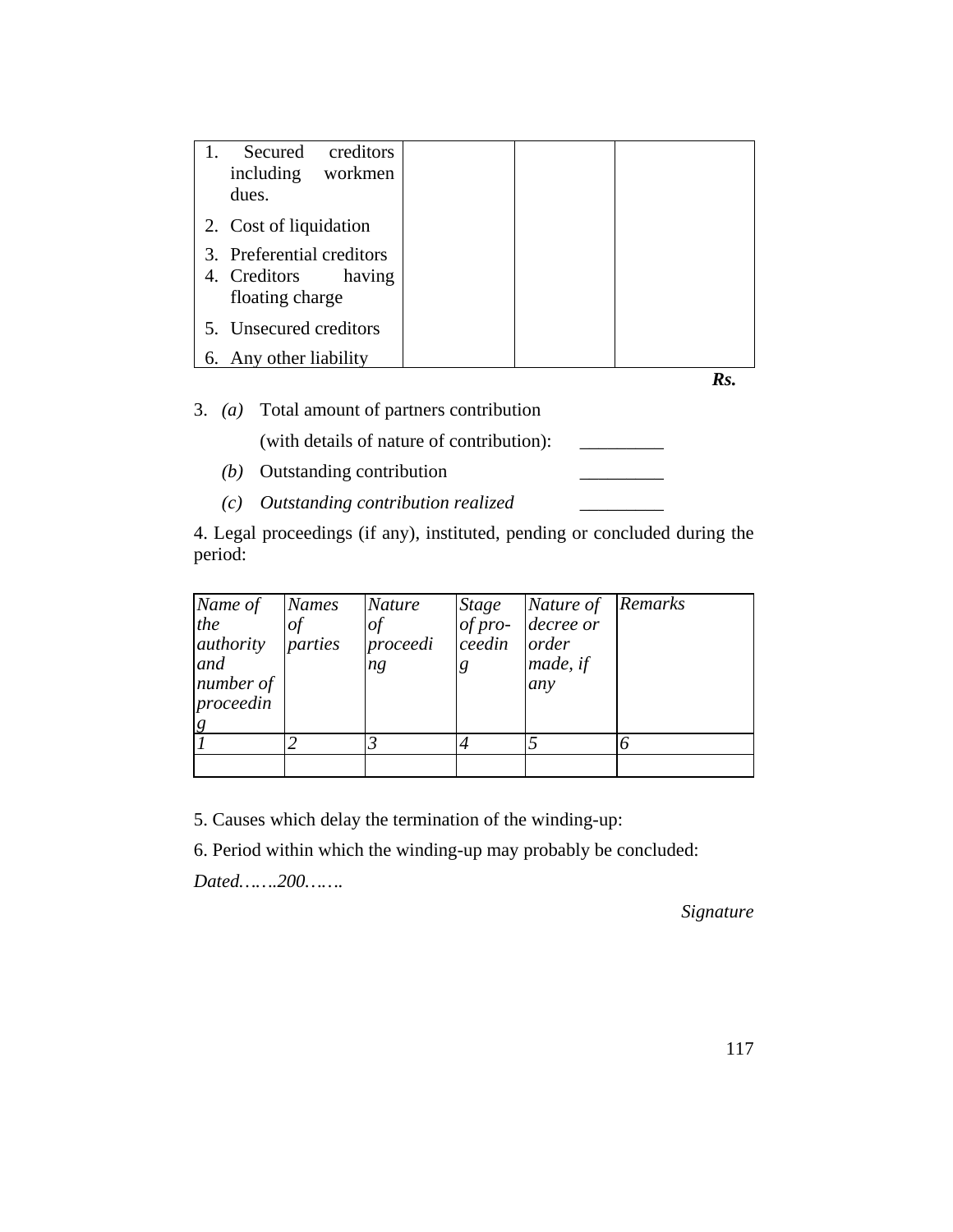# *Attachment II*

# *LLP liquidators/Liquidator's Trading account*

| Dr.  |                                  |     |      | Cr.                                         |  |
|------|----------------------------------|-----|------|---------------------------------------------|--|
| Date | Receipts<br>particulars<br>Total | Rs. | Date | <i>Payments Rs.</i><br>particulars<br>Total |  |
|      |                                  |     |      |                                             |  |

*Dated…….200…….*

*Signature*

# *Attachment III*

# *List of Distributable sums (Paid)*

|               |          |                   | Amount of distributable |           |  |
|---------------|----------|-------------------|-------------------------|-----------|--|
|               |          |                   | sum                     |           |  |
| <b>Number</b> | Name of  | Amount of claim   | Paid                    | Unclaimed |  |
| on list       | creditor | (as admitted) Rs. | Rs                      | Rs.       |  |
|               |          |                   |                         |           |  |
|               |          |                   |                         |           |  |

**Total** 

*Dated…….200…….*

 $\overline{\phantom{a}}$  ,  $\overline{\phantom{a}}$  ,  $\overline{\phantom{a}}$  ,  $\overline{\phantom{a}}$  ,  $\overline{\phantom{a}}$  ,  $\overline{\phantom{a}}$  ,  $\overline{\phantom{a}}$  ,  $\overline{\phantom{a}}$  ,  $\overline{\phantom{a}}$  ,  $\overline{\phantom{a}}$  ,  $\overline{\phantom{a}}$  ,  $\overline{\phantom{a}}$  ,  $\overline{\phantom{a}}$  ,  $\overline{\phantom{a}}$  ,  $\overline{\phantom{a}}$  ,  $\overline{\phantom{a}}$ 

 $\overline{\phantom{a}}$  ,  $\overline{\phantom{a}}$  ,  $\overline{\phantom{a}}$  ,  $\overline{\phantom{a}}$  ,  $\overline{\phantom{a}}$  ,  $\overline{\phantom{a}}$  ,  $\overline{\phantom{a}}$  ,  $\overline{\phantom{a}}$  ,  $\overline{\phantom{a}}$  ,  $\overline{\phantom{a}}$  ,  $\overline{\phantom{a}}$  ,  $\overline{\phantom{a}}$  ,  $\overline{\phantom{a}}$  ,  $\overline{\phantom{a}}$  ,  $\overline{\phantom{a}}$  ,  $\overline{\phantom{a}}$ 

*Signature*

# *Attachment IV*

# *List of amounts paid or payable to partners*

|                          |                    |                           | Amount returned |           |
|--------------------------|--------------------|---------------------------|-----------------|-----------|
| <b>Number</b><br>on list | Name<br>of partner | Amount of<br>contribution | Paid            | Unclaimed |
|                          |                    |                           | Rs. .           | Rs.       |
|                          |                    |                           |                 |           |
|                          |                    |                           |                 |           |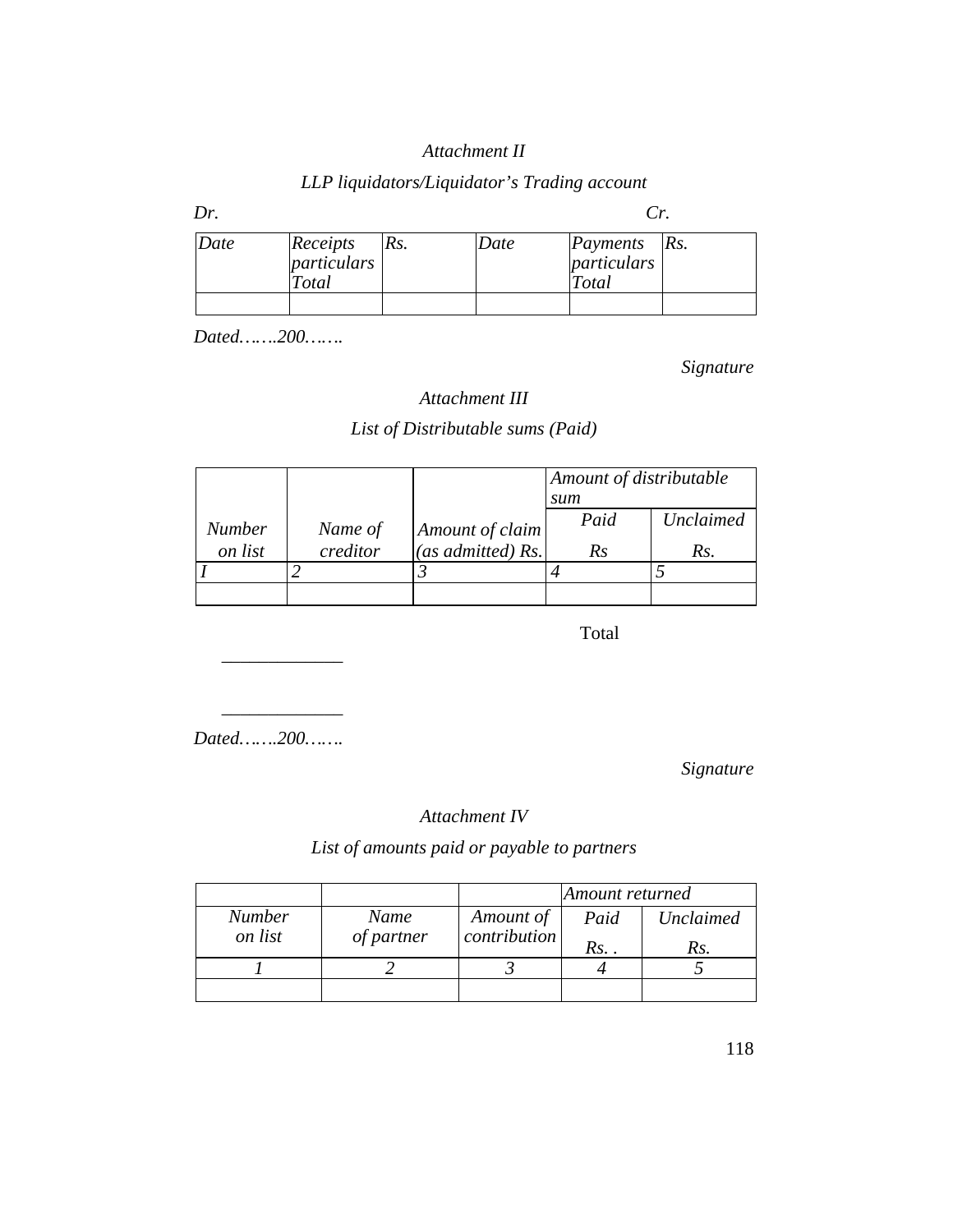Total

*Dated…….200…….*

 $\overline{\phantom{a}}$  ,  $\overline{\phantom{a}}$  ,  $\overline{\phantom{a}}$  ,  $\overline{\phantom{a}}$  ,  $\overline{\phantom{a}}$  ,  $\overline{\phantom{a}}$  ,  $\overline{\phantom{a}}$  ,  $\overline{\phantom{a}}$  ,  $\overline{\phantom{a}}$  ,  $\overline{\phantom{a}}$  ,  $\overline{\phantom{a}}$  ,  $\overline{\phantom{a}}$  ,  $\overline{\phantom{a}}$  ,  $\overline{\phantom{a}}$  ,  $\overline{\phantom{a}}$  ,  $\overline{\phantom{a}}$ 

 $\overline{\phantom{a}}$  ,  $\overline{\phantom{a}}$  ,  $\overline{\phantom{a}}$  ,  $\overline{\phantom{a}}$  ,  $\overline{\phantom{a}}$  ,  $\overline{\phantom{a}}$  ,  $\overline{\phantom{a}}$  ,  $\overline{\phantom{a}}$  ,  $\overline{\phantom{a}}$  ,  $\overline{\phantom{a}}$  ,  $\overline{\phantom{a}}$  ,  $\overline{\phantom{a}}$  ,  $\overline{\phantom{a}}$  ,  $\overline{\phantom{a}}$  ,  $\overline{\phantom{a}}$  ,  $\overline{\phantom{a}}$ 

*Signature*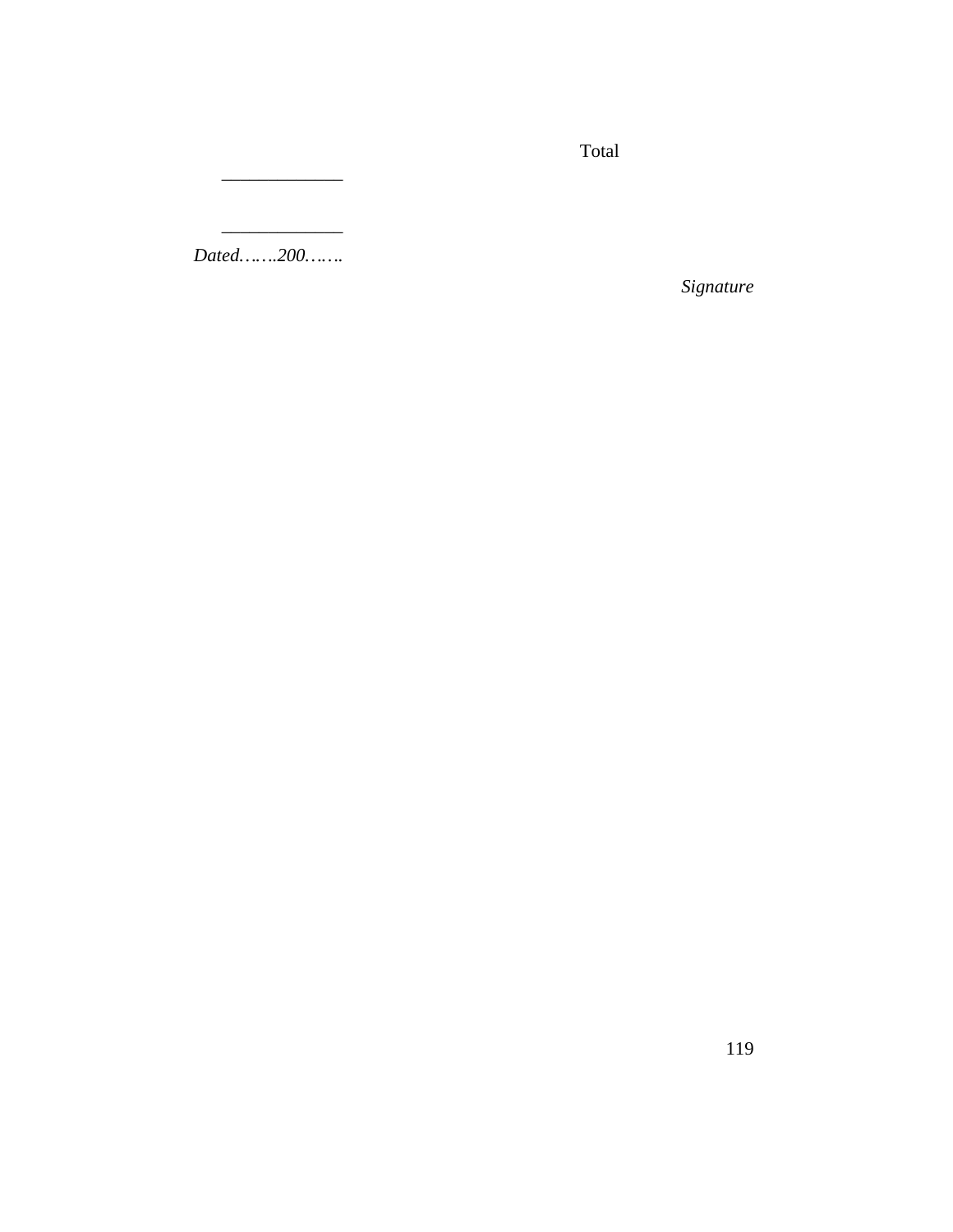# *Attachment V*

Statement of unclaimed distributable sums and undistributed assets paid into the LLP Liquidation Account

| partner | number $ $ address of $ $ distributabl payable or $ $<br>$ creditor \space or \space $ e sum or $ refundable \space $<br>undistribut to creditor<br>payable or<br>refundable | ed assets or partner | Serial   Name and   Amount of   Date when   Date of payment   Remarks<br>into LLP<br>Liquidation<br>Account |  |
|---------|------------------------------------------------------------------------------------------------------------------------------------------------------------------------------|----------------------|-------------------------------------------------------------------------------------------------------------|--|
|         |                                                                                                                                                                              |                      |                                                                                                             |  |
|         |                                                                                                                                                                              |                      |                                                                                                             |  |

*Dated…….200…….*

*Signature*

Note:- In the case of voluntary winding up heading as in Form no 16 and LLP petition no is not required.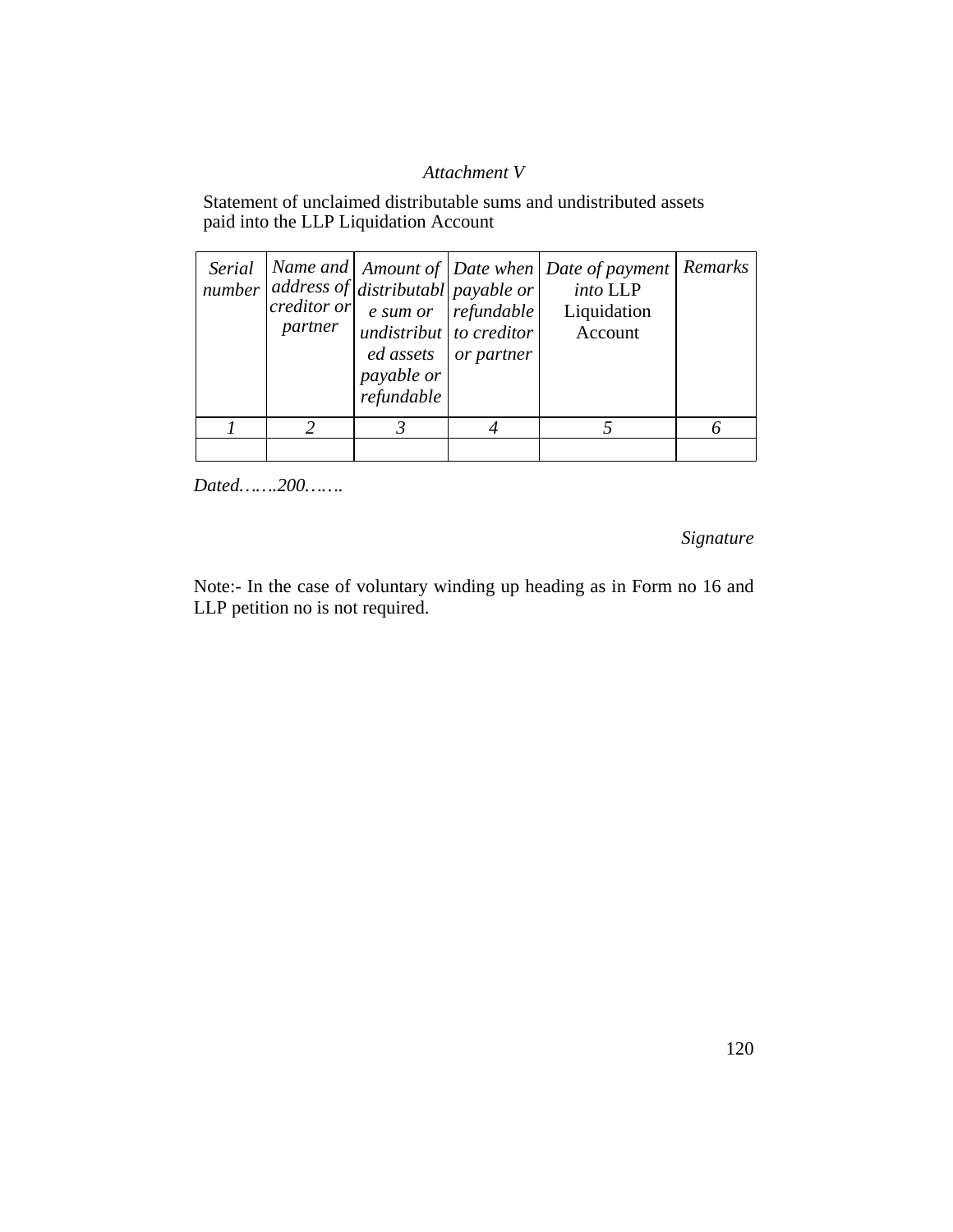# **[See sub-rule (2) of rule 69] General heading for proceedings**

| Before                 | the | National Company                                                  |       |  | Law |  | Tribunal* |
|------------------------|-----|-------------------------------------------------------------------|-------|--|-----|--|-----------|
|                        |     |                                                                   | Bench |  |     |  |           |
|                        |     | In the matter of the Limited Liability Partnership Act, 2008, and |       |  |     |  |           |
| Liability Partnership] |     | In the matter of $LLP^{**}$ [Give the name of the Limited         |       |  |     |  |           |
| LLPIN                  |     |                                                                   |       |  |     |  |           |

Notes:

\* - Until the Tribunal is constituted under the Companies Act, 1956, the word "Tribunal"

shall be substituted with the words "High Court";

\*\* - Where the LLP is being wound up, the words `in liquidation' should be inserted in brackets after the name of the Limited Liability Partnership.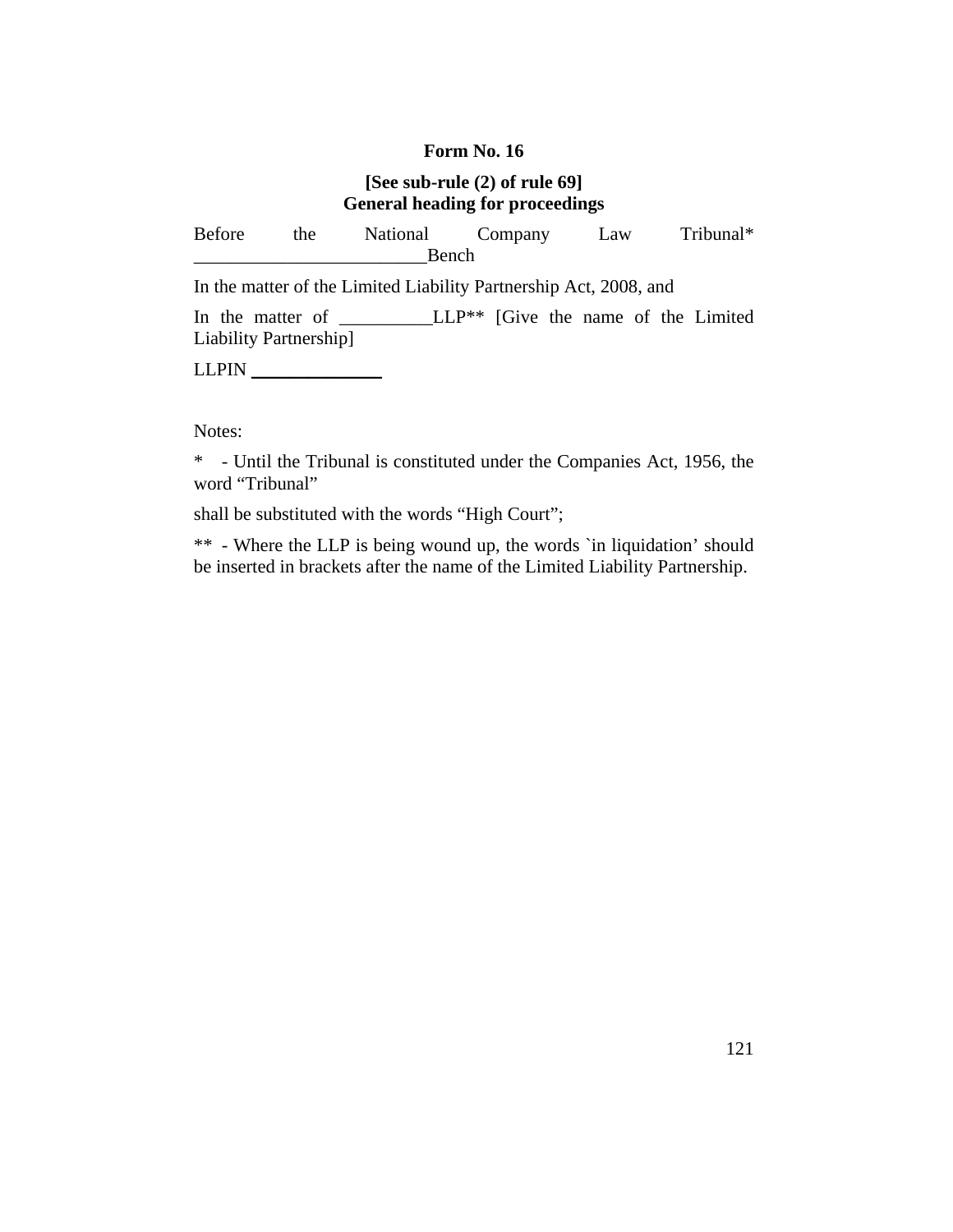# **[See sub rule (1) of rule 82] [ Heading as in form no 16]**

LLP Application No.

\*In LLP Petition No. \_\_\_\_\_\_\_\_\_\_\_\_\_\_\_\_\_\_\_\_\_\_\_\_\_\_\_\_ of 20

Name and Description

\_\_\_\_\_\_\_\_\_\_\_\_\_Applicant(s)

 *Versus*

 $Respondent(s)$ 

#### **Summons**

[under\*\* ] Let all parties concerned attend the NCLT*\_\_\_\_\_\_\_\_\_*Bench on day, the day of 20 , at o'clock on the hearing of an application by the applicant(s) above-named, for an order that*\_\_\_\_\_\_\_\_\_\_\_\_\_\_\_\_\_\_\_\_\_\_\_\_\_\_\_* (here set out the relief sought )

*Dated \_\_\_\_\_\_\_\_\_ day of 20\_\_\_\_\_\_\_\_\_*

*Authorized Representative for the Applicant (s) Registrar of Tribunal*

This summon(s) was taken out by Shri *Authorized* Representative for the applicant(s) and will be supported by the affidavit(s) *\_\_\_\_\_\_\_\_\_\_\_\_\_\_\_\_\_\_\_\_\_*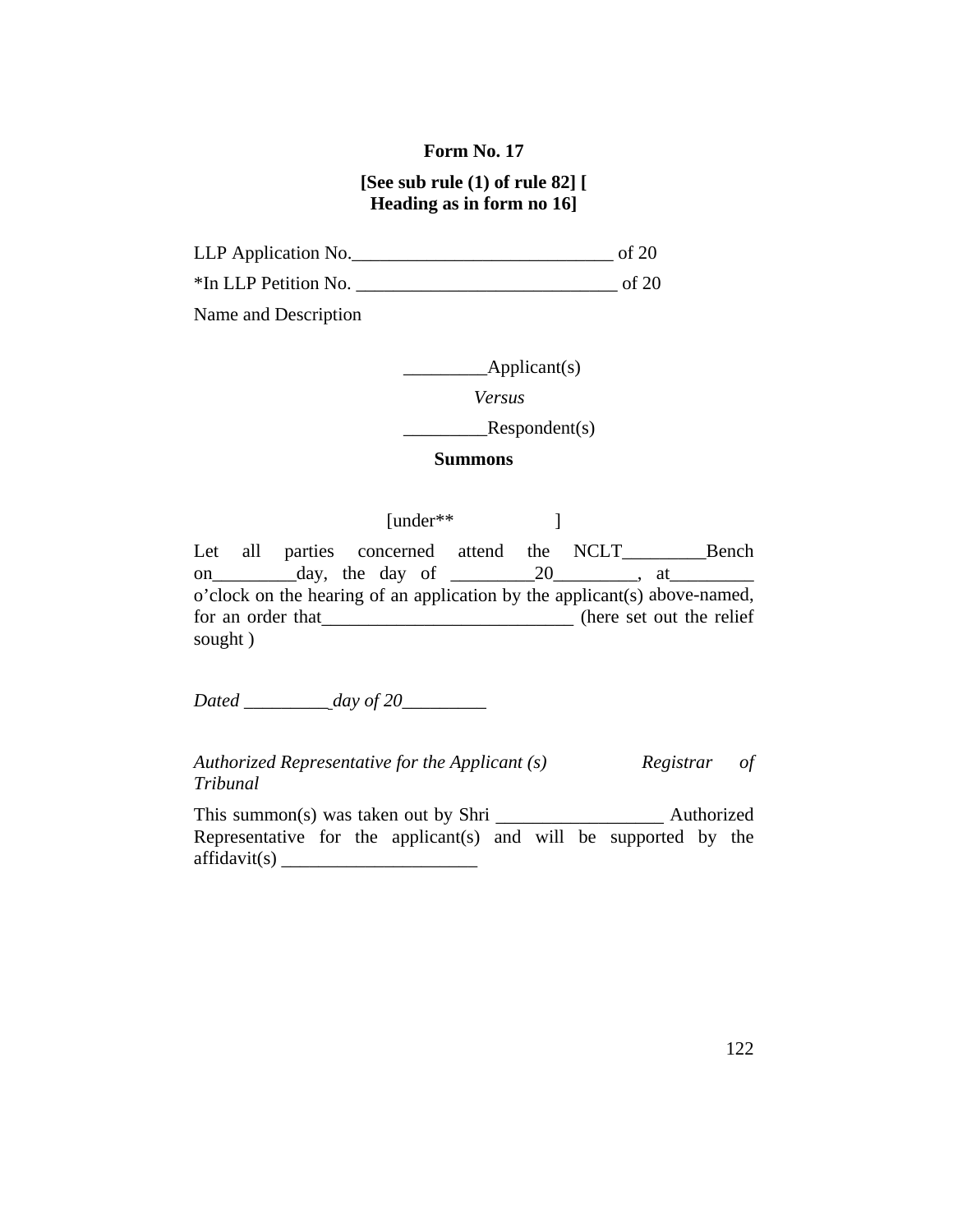[Respondent ]

\_\_\_\_\_\_\_\_\_ \_\_\_\_\_\_\_\_\_

To

[or if the summons is not to be served on any one, then write, it is not intended to serve this summon on any person]

\* To be included in the case of an interlocutory application

\*\* Here insert the section of the Act or rule reference number or other provision of

Law under which application is made

Note:

A summon which is an interlocutory application in a proceeding shall be served not less than 3 clear days before the date of hearing. In order cases, it shall be served not less than 10 days before the date fixed for hearing.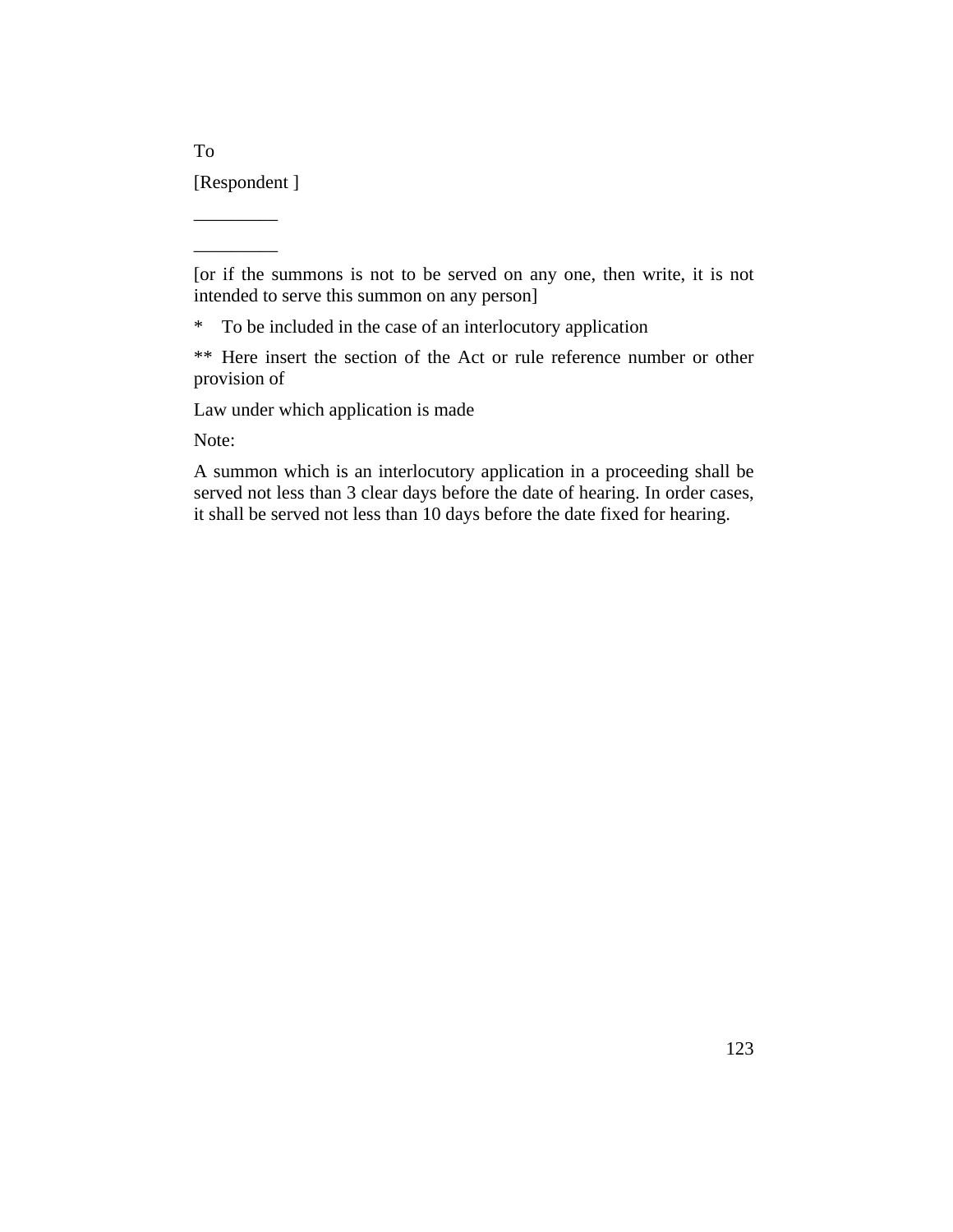# **Form No. 18 [See rule 84]**

# **[Heading as in form no 16] LLP Petition No……… of 20……..**

# **Affidavit verifying petition**

I, ,son/daughter of

aged

residing at

do solemnly

affirm and say as follows :

- \*1. I am partner/designated partner of \_\_\_\_\_\_\_\_\_ LLP (LLPIN \_\_\_\_\_\_\_\_\_), the petitioner in the above matter and am duly authorized by the said petitioner to make this affidavit on its behalf
- 2. The statements made in paragraphs of the petition herein now shown to me and marked with the letter `A' are true to my knowledge, and the statements made in paragraphs \_\_\_\_\_\_\_\_\_ are based on information, and I believe them to be true.

Solemnly affirmed, etc.

…………..Signature

…………..Deponent

\* This point is to be included in cases where the petitioner is the LLP.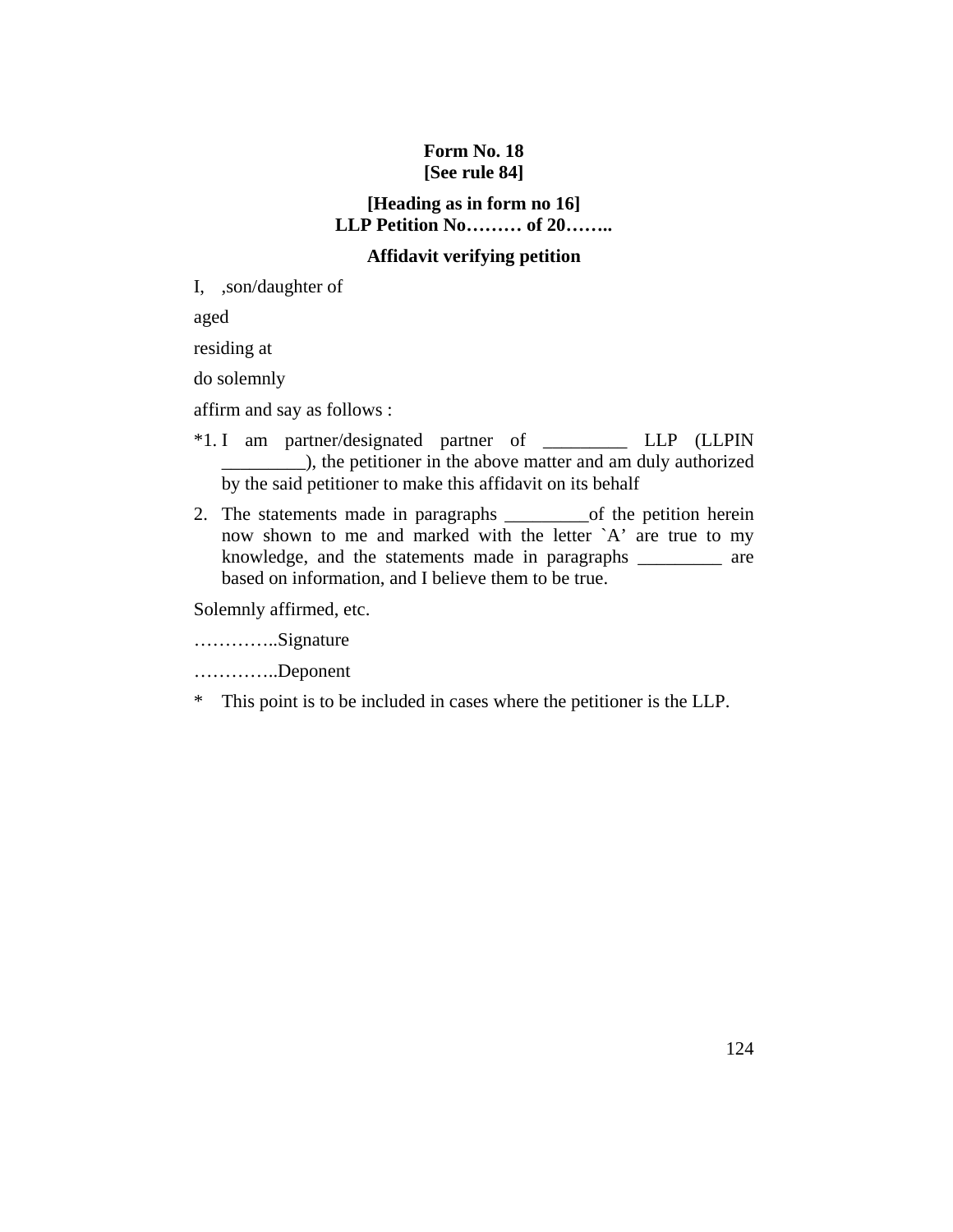#### **Form No. 19 [See rule 86]**

#### **[Heading as in form no 16]**

LLP Petition No …….. of 20……

………………………….Petitioner

LLP Application No............. of 20.....

#### **Summons for directions**

Let all parties concerned attend the Member in chambers on ….. day, the ….. day of …..20….. at o'clock, on the hearing of an application by the above named petitioner that a day may be fixed for the hearing of the petition above-mentioned for ….. (purpose) presented on the …. day of….20… and that directions may be given as to the advertisement of the petition and the persons (if any) on whom the petition is to be served.

*Dated this ….. day of….20….*

*Authorized Representative for petitioner Registrar of Tribunal*

This summons was taken out by Shri ……….. , Authorized Representative for the petitioner, and will be supported by the affidavit of .......

[Note : it is not intended to serve this summons on any person.]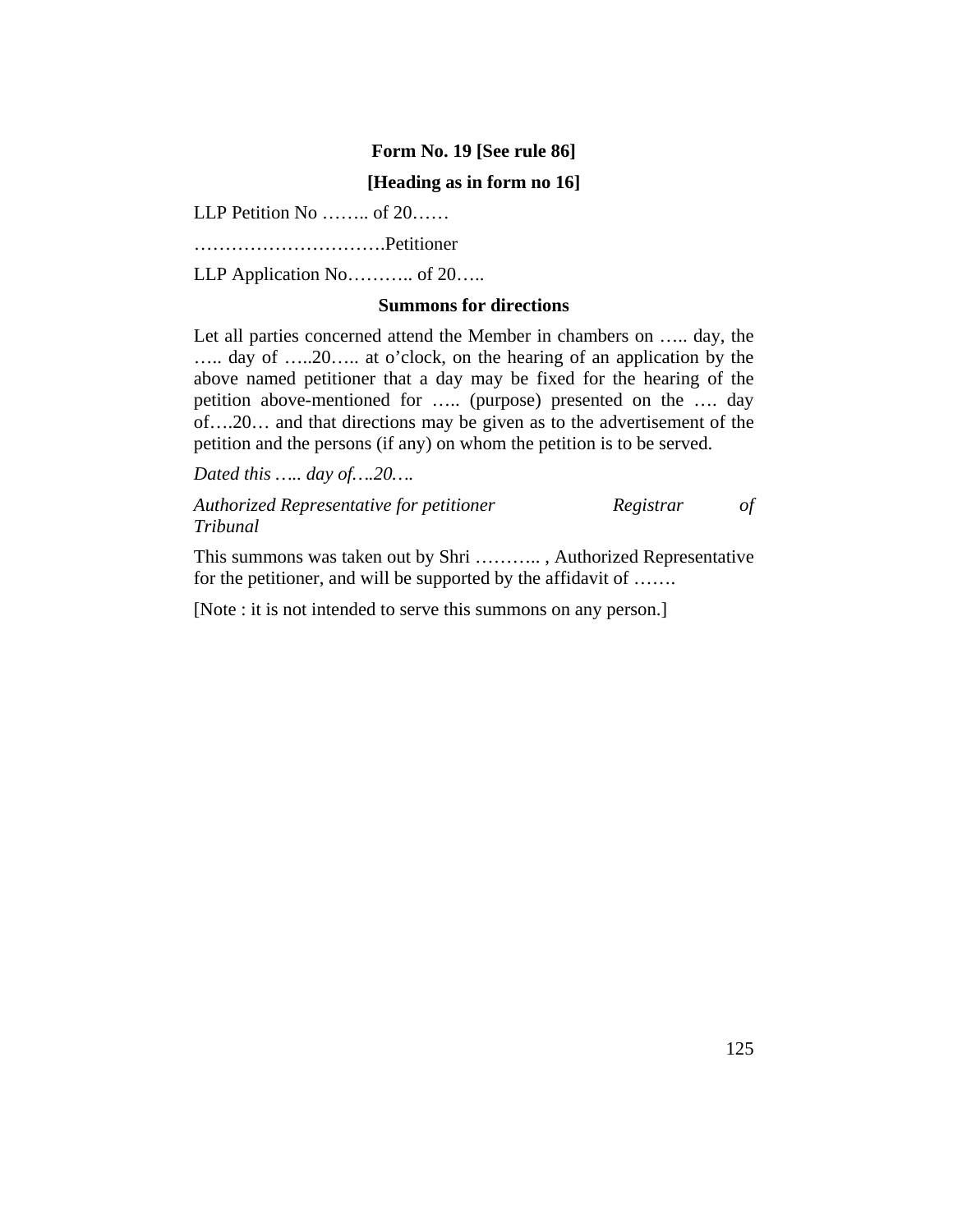#### **Form of Advertisement of Petition**

#### **[See rule 88] [Heading as in form no 16]**

### **LLP Petition No……… of 20……..**

#### **Notice of petition**

A petition under the Limited Liability Partnership Act, 2008, for ……………. was presented by …… on the ……… day of …..20…. and the said petition is fixed for hearing before the NCLT \_\_\_\_\_\_\_\_Bench on………20….. Any person desirous of supporting or opposing the said petition should send to the petitioner or his authorized representative notice of his intention, signed by him or his authorized representative, with his name and address, so as to reach the petitioner or his authorized representative not later than \*two days before the date fixed for the hearing of the petition. Where he seeks to oppose the petition, the grounds of opposition or a copy of his affidavit shall be furnished with such notice. A copy of the petition will be furnished by the undersigned to any person requiring the same on payment of the prescribed charges for the same.

Dated…….(Sd)……(Name)…..

(*Authorized representative for petitioner* )

……..…………….

Address

\*Where the petition is for winding up, substitute 4 days for 2 days.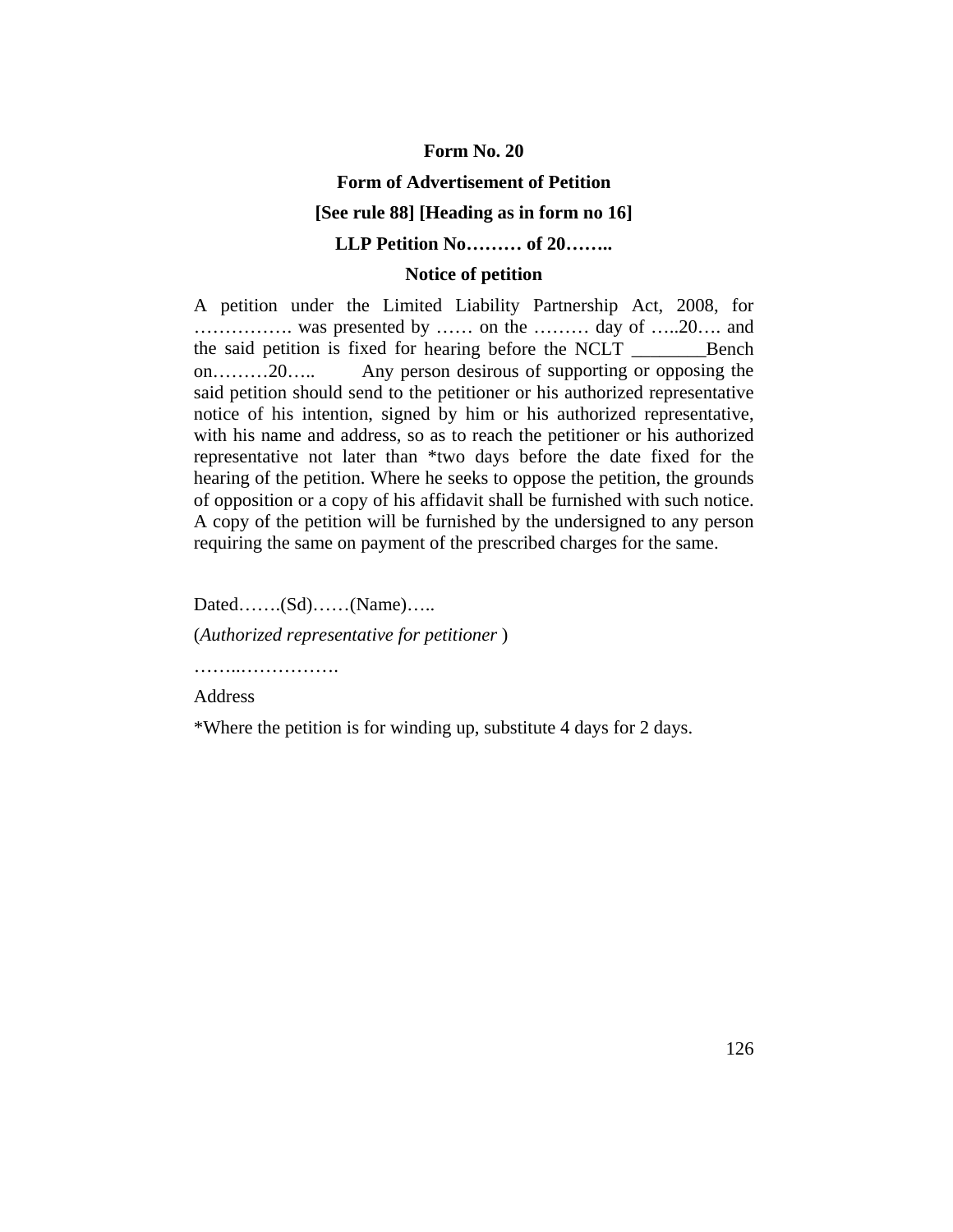#### **[See rule 90]**

# **[Heading as in form no 16] LLP Petition No……… of 20……..**

#### **Notice of petition**

To

…………………

Take notice that a petition under the Limited Liability Partnership Act, 2008 for …………….presented by…..on the……day of …..20….. was admitted on the…. day of….20… and that the said petition is fixed for hearing before the NCLT\_\_\_\_\_\_\_\_Bench on the ….. day of….20…. If you desire to support or oppose the petition at the hearing, you should give me notice thereof in writing so as to reach me not later than 2 days before the date fixed for the hearing of the petition, and appear at the hearing in person or by your authorized representative. If you wish to oppose the petition, the grounds of opposition or a copy of your affidavit should be furnished with your notice. A copy of the petition will be furnished to you if you require it on payment of the prescribed charges for the same/ is enclosed herewith\*.

Date…… \*\* (Signature)……………………….…….

(Authorised Representative for petitioner )

………………….……………………..

Address

[This notice should be served on or before the …… day of…..20…..]

Note

\* Where the notice is to a respondent named in the petition, a copy of the petition should be served on him along with the notice.

\*\* The notice should be served not less than 7 days before the date of hearing.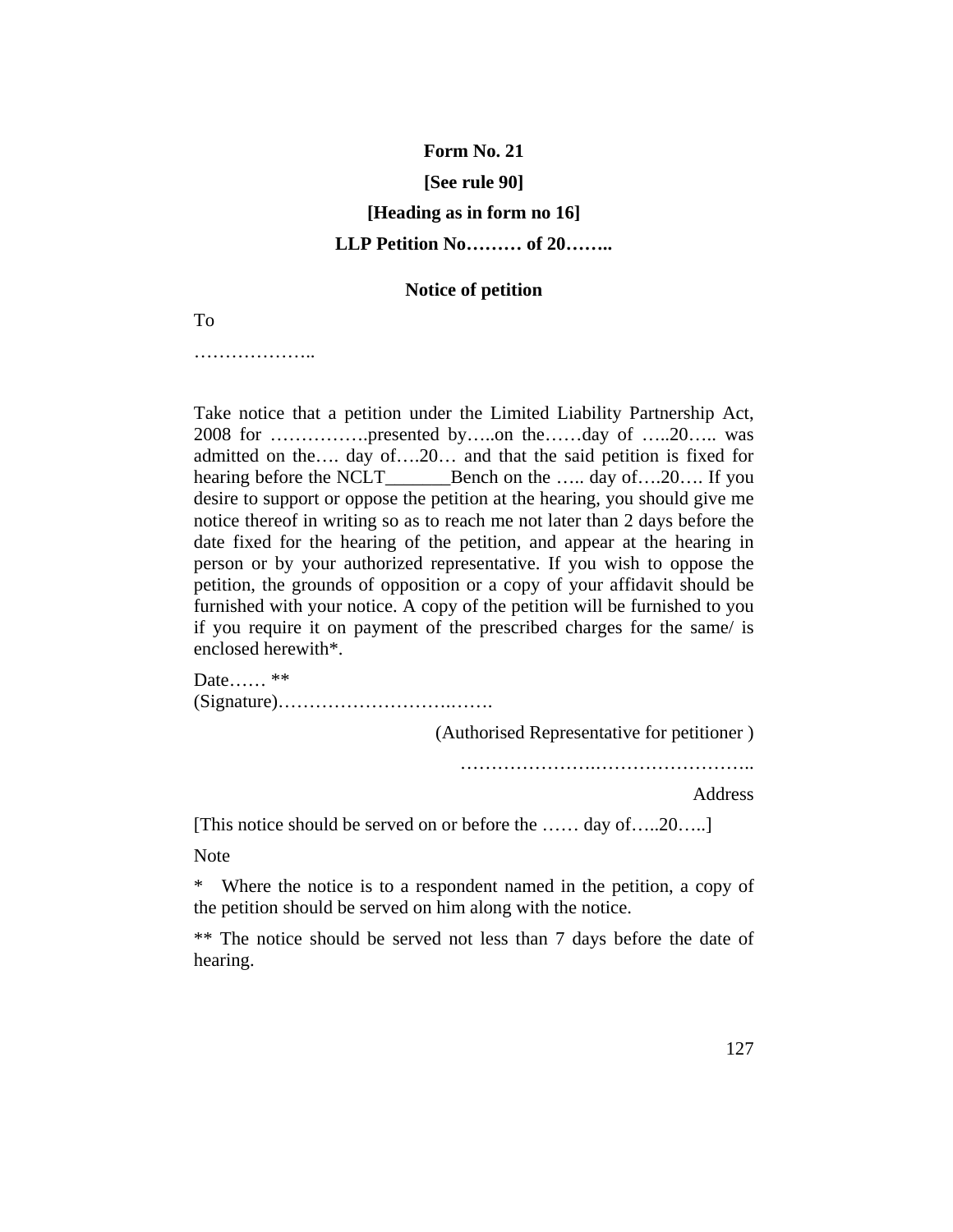# **[See sub-rule (2) of rule 93] [Heading as in form no 16]**

# **LLP Petition No……… of 20…….. Affidavit of service of petition on LLP**

In the matter of a petition, dated….for……….I…. son/daughter of……….aged………

residing at ……..….. do solemnly affirm and say as follows :

1. [In the case of service of petition on a LLP, by leaving it with an officer or employee of the LLP at the registered office, or, if no registered office, at the principal or last known principal place of business of the LLP]

 That I did on… day, the… day of…. 20… serve the above named LLP with the above mentioned petition by delivering to and leaving with [name and description], an officer or employee of the said LLP, a copy of the above mentioned, duly sealed with the seal of the NCLT\_\_\_\_\_\_\_\_\_\_\_\_Bench, at [office or place of business as aforesaid], at….o'clock.

2. [In the case of no officer or employee of the LLP being found at the registered office or place of business]

 That I did on…….. day, the… day of….20… having after the due diligence failed to find any officer or employee of the above-named LLP at [here state registered office or place of business] leave there a copy of the above-mentioned petition, duly sealed with the seal of the NCLT\_\_\_\_\_\_\_\_\_\_Bench, at ....o'clock [add where such sealed copy was left, e.g., affixed to door of office or placed in letter box or otherwise]

3. [In the case of directions by the Member or Registrar of Tribunal for substituted service].

That I did on... day, the.... day of ....20..........., serve [name or names and description] with a copy of the above-named petition, duly sealed with the seal of the NCLT \_\_\_\_\_\_\_\_Bench, by delivering the same together with a true copy of the order for substituted service dated……. personally to the said….., at [place] at….o'clock (or as the case may be).

4. [Where the service is by registered post.]

That I did on.... day, the .... Day of.....20........, send by pre-paid registered post addressed to the said LLP at [here state registered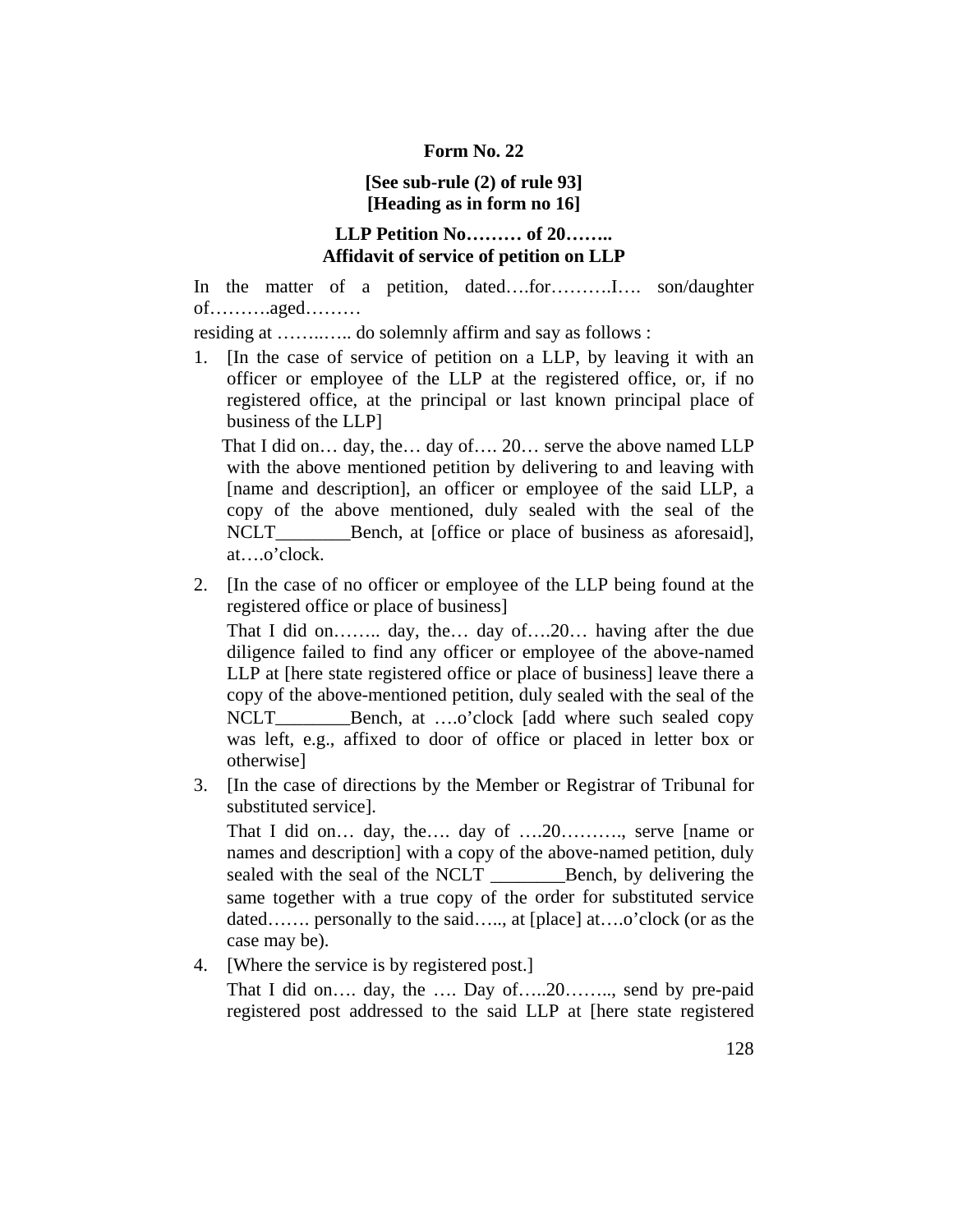office or place of business] [or addressed to (name and description) as directed by the Member or Registrar of Tribunal], a true copy of the above-mentioned petition, and the postal voucher and the acknowledgment received in respect of the same are annexed hereto.

5. The copy served is a copy of the said petition now produced and shown to me marked `A'.

Solemnly affirmed, etc.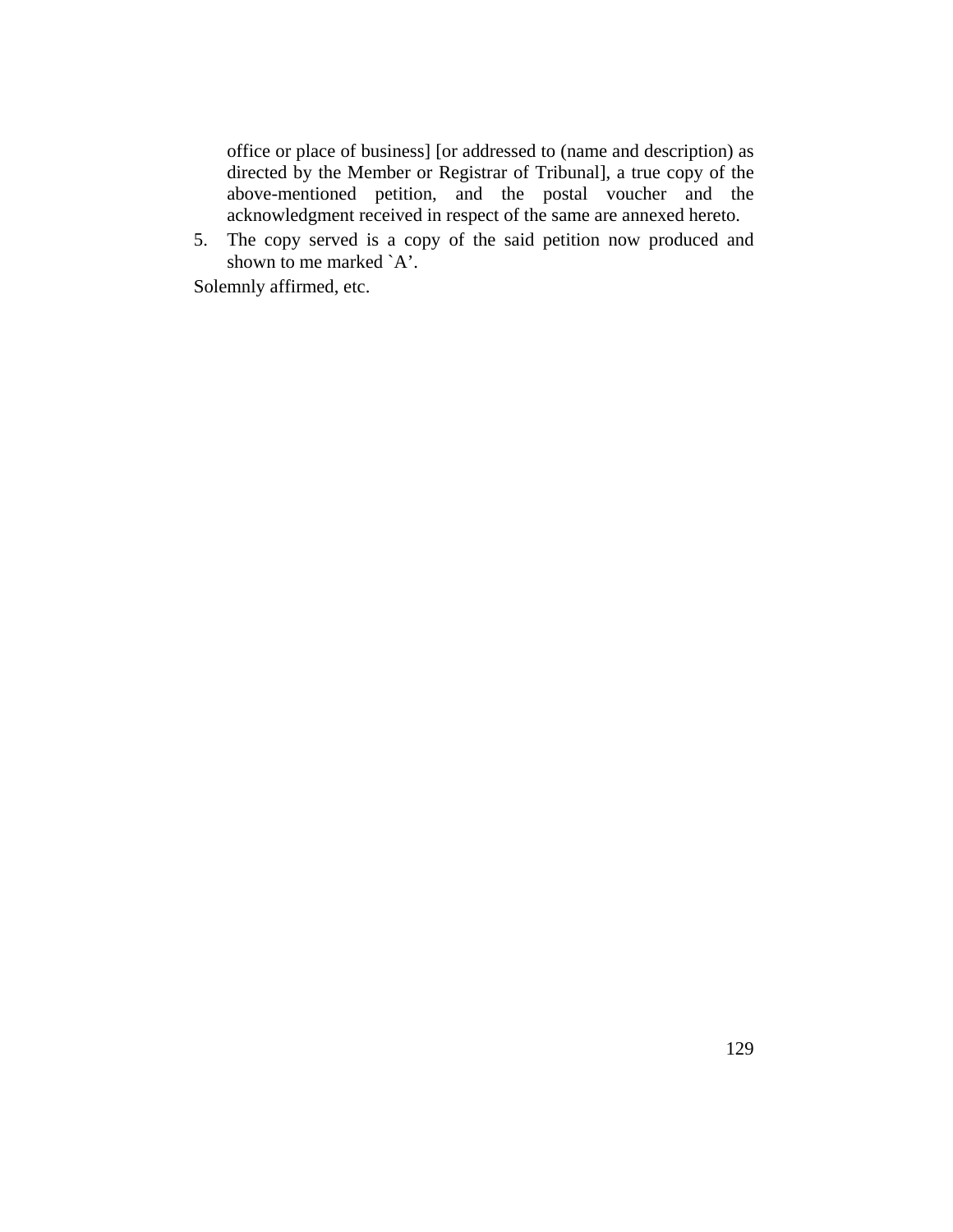# **[see sub-rule (2) of rule 93] [Heading as in form no 16]**

# **LLP Petition No……… of 20……..**

# **Affidavit of service of petition/application on liquidator**

In the matter of a petition/application, dated .... for.....I......son/daughter ……..of ……

aged……. residing at ……….. do solemnly affirm and say as follows:

That I did, on…… day, the …. day of…..20….., serve [name and description] the

Liquidator of the above named LLP with a copy of the above-mentioned

petition/application, duly sealed with the seal of the NCLT\_ Bench by delivering the same personally to the said…..at [place], at…..o'clock [or by sending the same by registered post addressed to the said liquidator at….. The postal receipt and acknowledgement are annexed hereto].

The copy served is a copy of the said petition/application now produced and shown to me marked `A'.

Solemnly affirmed, etc.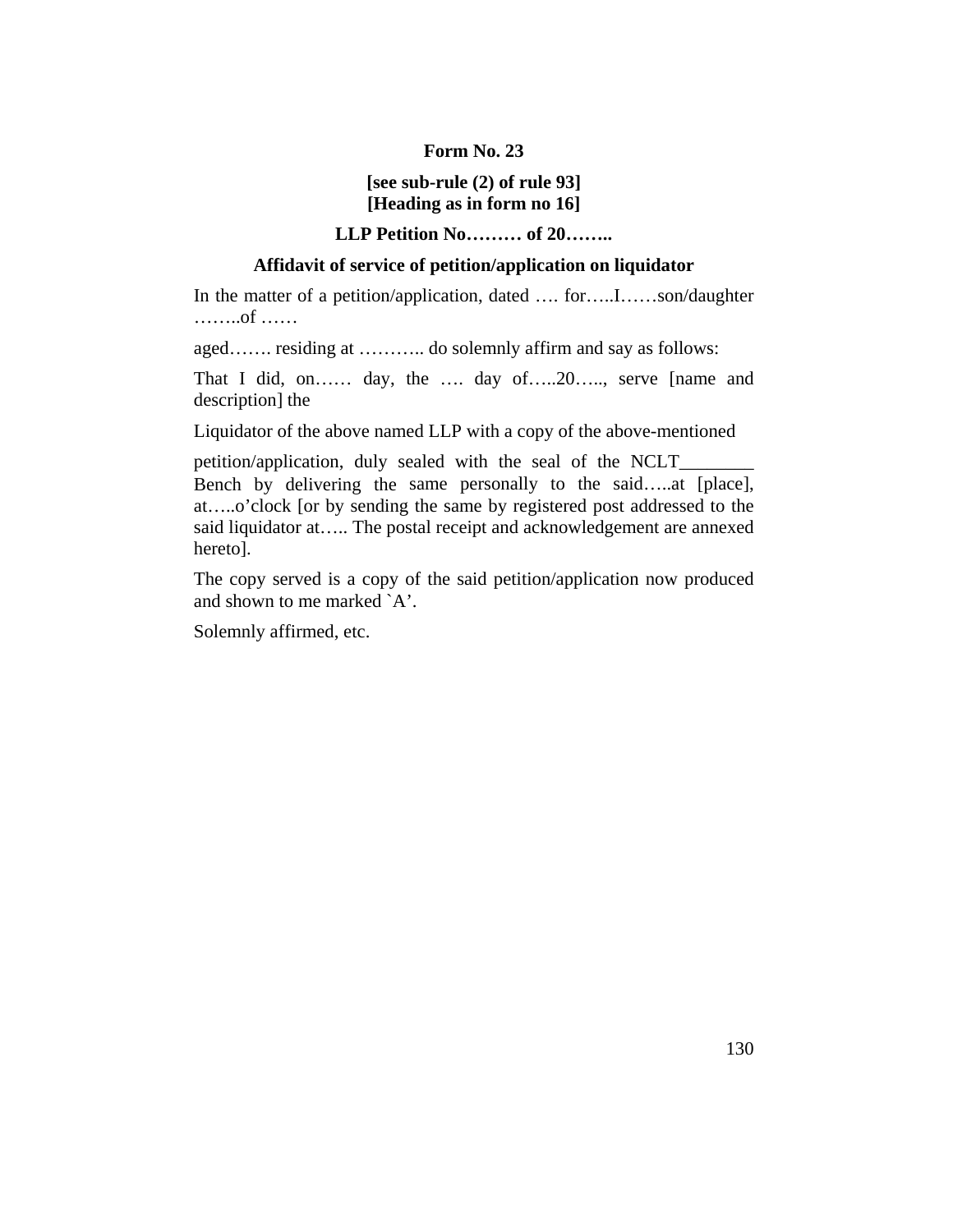# **Form No. 24 [See rule 97]**

# **[Heading as in form no 16] LLP Petition No……… of 20……..**

# **Notice of intention to appear**

To

………………. (Name of Petitioner or his authorized representative)

………………. (Address as given in Advertisement)

Take notice that Shri………… intends to appear at the hearing of the petition advertised to be heard on the ………. day of……..20……. and to oppose (or support) such petition.

| **<br>. |  |
|---------|--|
|         |  |

Address….. ………………………

[Note: Grounds of objections or copy of the affidavit, if any, should be served with the notice].

- \* May be signed by the person or his authorized representative
- \*\* It should reach the addressee not later than two days previous to the date of hearing and four days in case of winding up petition.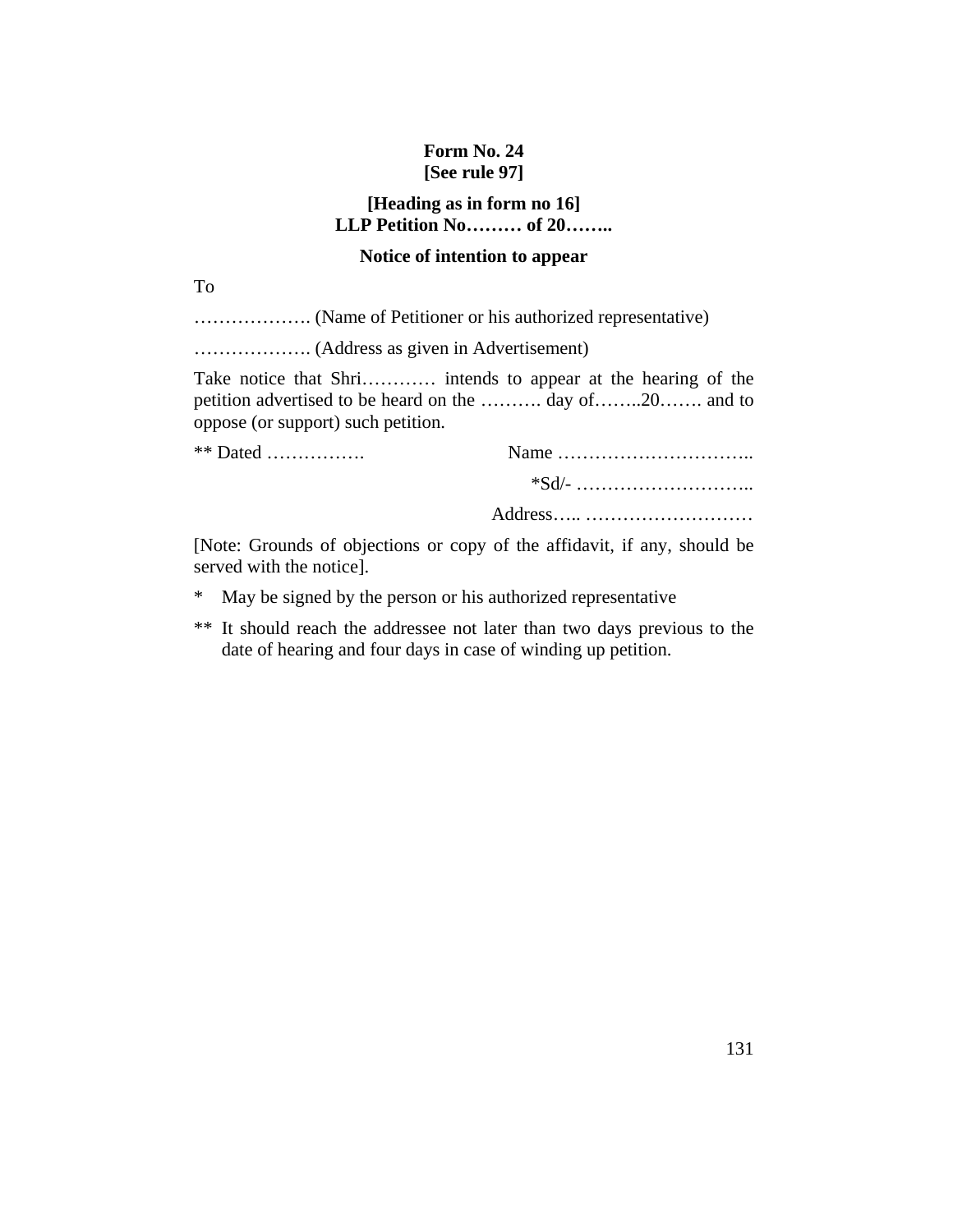# **Form No. 25 [See rule 98]**

# **[Heading as in form no 16] LLP Petition No……… of 20……..**

# **List of Persons intending to appear**

The following are the names of those who have given notice of their intention to attend at the hearing of the petition herein on the……… day of ……. 20…….

| Name | Address | Name of       | Opposing | Supporting |
|------|---------|---------------|----------|------------|
|      |         | Authorized    |          |            |
|      |         | Representativ |          |            |
|      |         | e, if any     |          |            |
|      |         |               |          |            |
|      |         |               |          |            |
|      |         |               |          |            |

Signature…………………….………… Authorized Representative for the Petitioner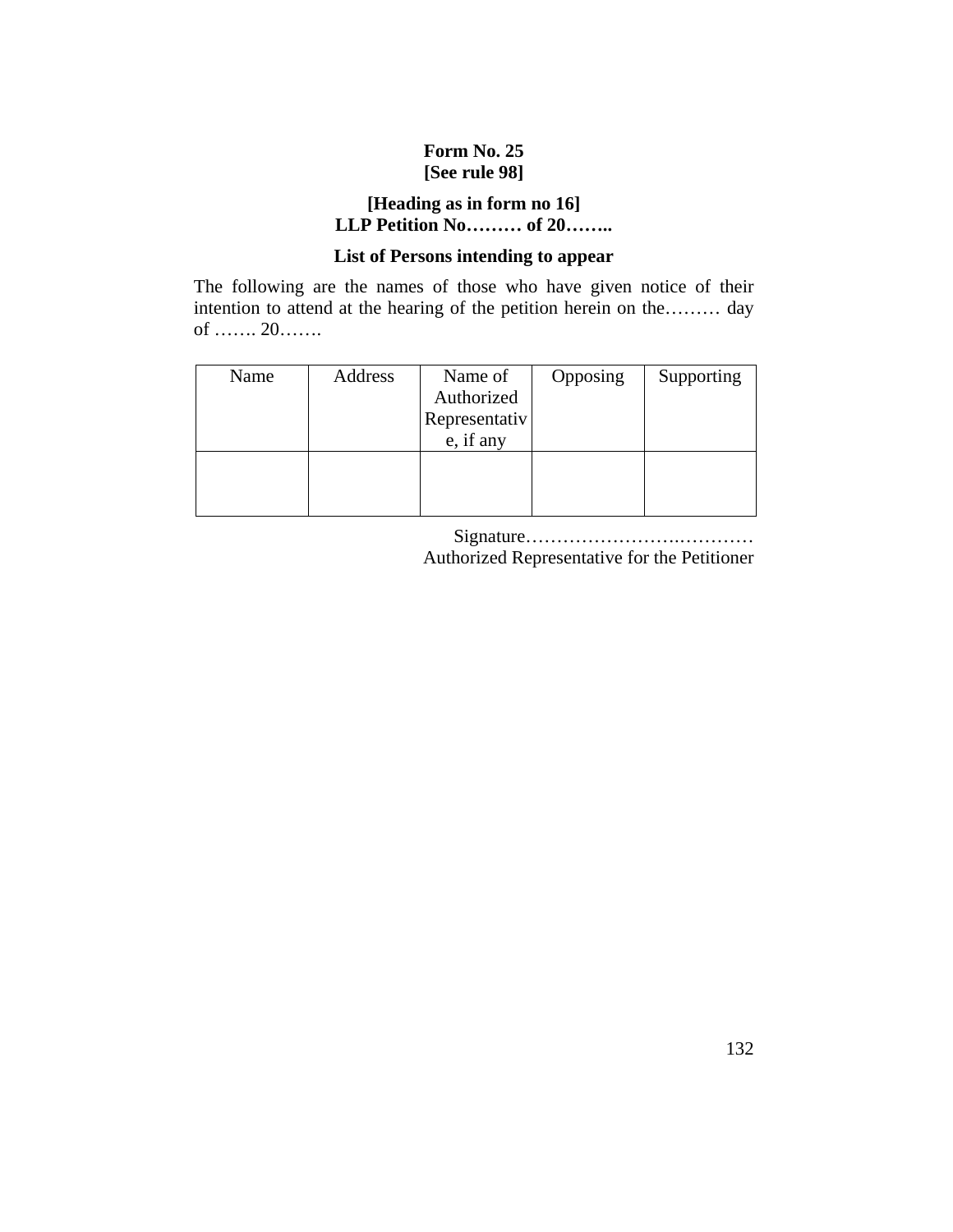# **Form No. 26 [See rule 101] [Heading as in form no 16] LLP Petition No……… of 20……..**

#### **Petition for winding up**

#### (General Form)

The petition of (here insert full name, description, occupation and address of petitioner) Showeth:

- 1. The address of the petitioner above named for the service of all notices, processes etc., is that of his authorized representative Shri ……………..at …………….
- 2. The LLP above named, viz. ……………… (hereinafter referred to as 'the LLP')
- (LLPIN\_\_\_\_\_\_\_\_\_Act, 2008.) was incorporated in the month of ……….20…..under the LLP
- 3. The registered office of the LLP is situate at ………………..
- 4. The business of the LLP is ………………………..
- 5. The names of partners and designated partners are as under:
- 6,7,8 [Here set out in numbered paragraphs, as may be necessary, the facts on which the petitioner relies in support of the petition. Where the petitioner is a LLP/partner/creditor/the Registrar/any person authorized by the Central Government/Central Government, the petition should state whether conditions stated under sub-rule (2) to (5) of rule 26 are satisfied. Where the LLP is being woundup voluntarily, the facts showing that the voluntary winding-up, cannot be continued with due regard to the interests of the creditors or partners or both, should be set out. After setting out the facts conclude as follows ]:

The petitioner, therefore, prays as follows:

- 1. That the ..........LLP be wound up by the NCLT\_\_\_\_\_\_\_\_\_\_\_provisions of the LLP Act, 2008 and
- 2. Such other order may be made in the premises as shall be just.

Bench under the

*Authorised Representative for the petitioner Petitioner*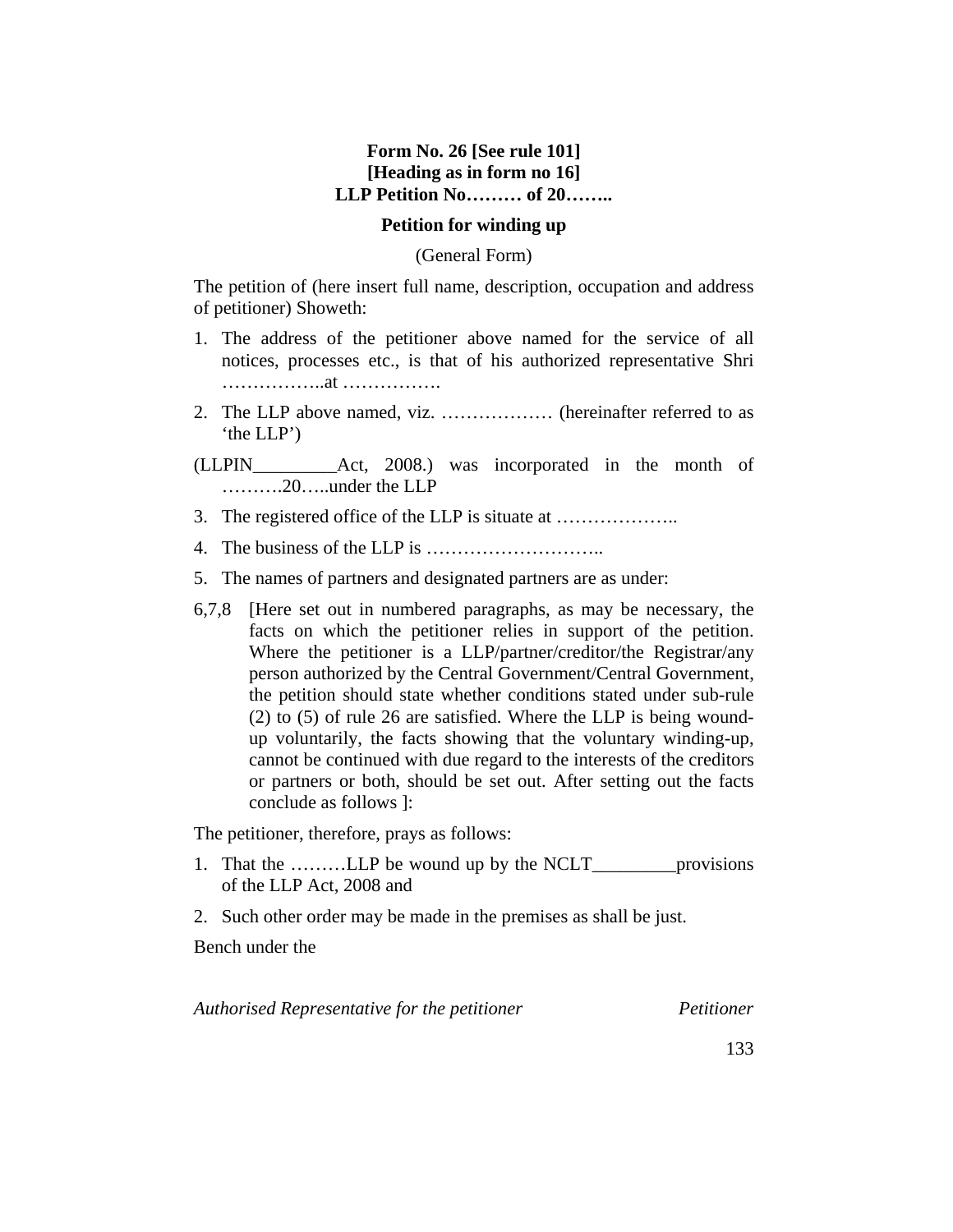Notes: It is intended to serve this petition on ……….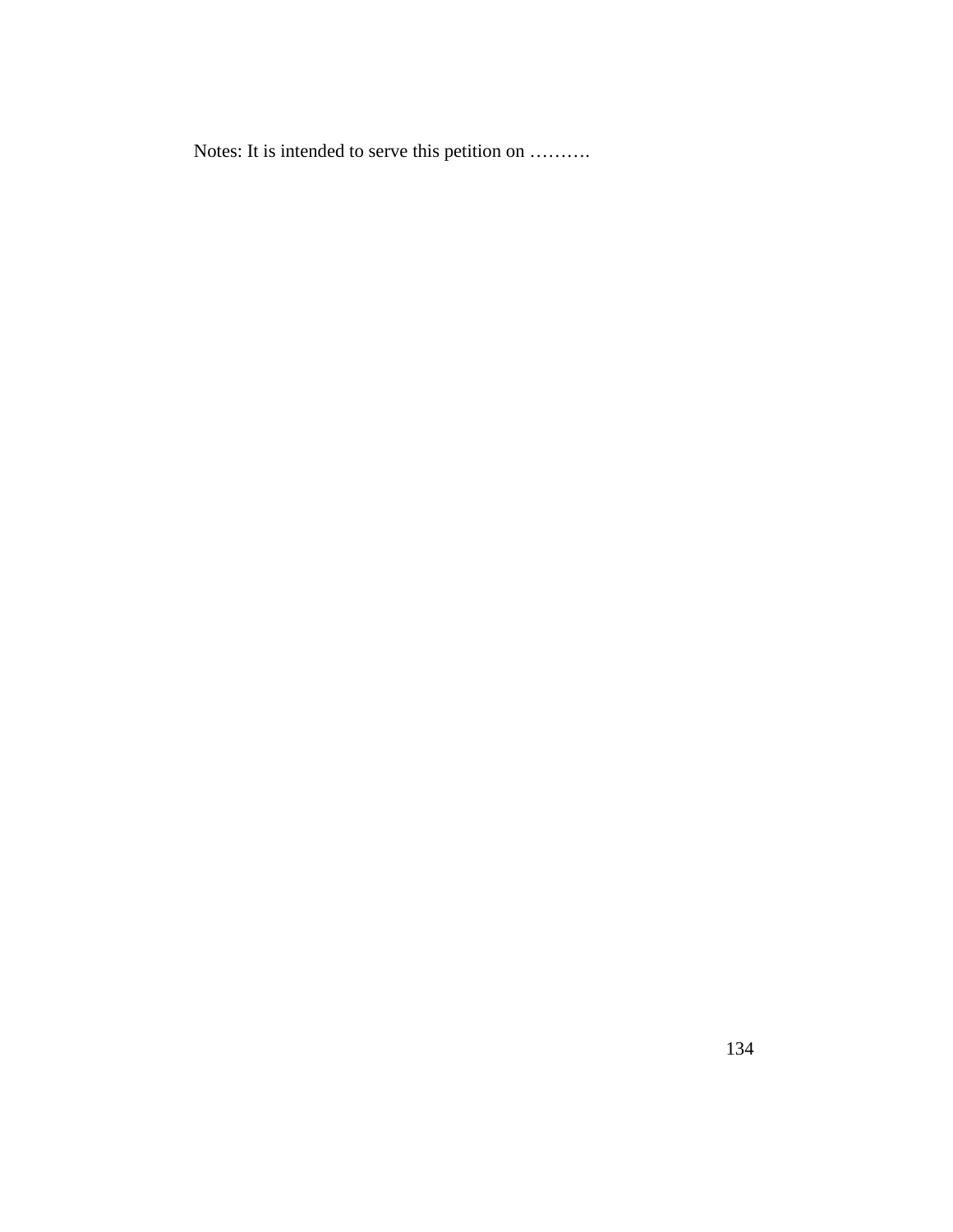### **Form No. 27 [See rule 101] [Heading as in form no 16] LLP Petition No……… of 20……..**

#### **Petition by creditor**

The petition of [insert full name, description, occupation and address of petitioner] showeth as follows:

- 1. The address of the petitioner above named for the service of all notices, processes etc., is that of his authorized representative Shri ……………..at …………….
- 2. The LLP above named, viz. ……………… (hereinafter referred to as 'the LLP')
- (LLPIN\_\_\_\_\_\_\_) was incorporated in the month of ……….20…..under the Limited Liability Partnership Act, 2008.
- 3. The registered office of the LLP is situate at ………………..
- 4. The business of the LLP is ………………………..
- 5. The names of partners and designated partners are as under:
- 6. The LLP is indebted to the petitioner in the sum of Rs…….. for {state consideration for the debt, with particulars, showing that the debt claimed is due]\*
- 7. The petitioner applied to the LLP for the payment of his debt by his notice of demand signed and dated…..served on LLP by causing it to be delivered at its registered office, by registered post or otherwise, but the LLP has failed to pay the sum or to provide adequate security or re-structure or compound the debt the reasonable satisfaction of the creditor.
- 8 The two-third in valueof creditors of the LLP consented that the LLP will not be able to pay for its debts in full from the proceeds of assets to be sold in voluntary winding up and propose that the LLP be wound up under the supervision of the Tribunal as winding up by the Tribunal.

 [Where the LLP is being already wound-up voluntarily, set out the facts showing that the voluntary winding up cannot be continued with due regard to the interests of the creditors.]

9. The petitioner, therefore, prays as follows: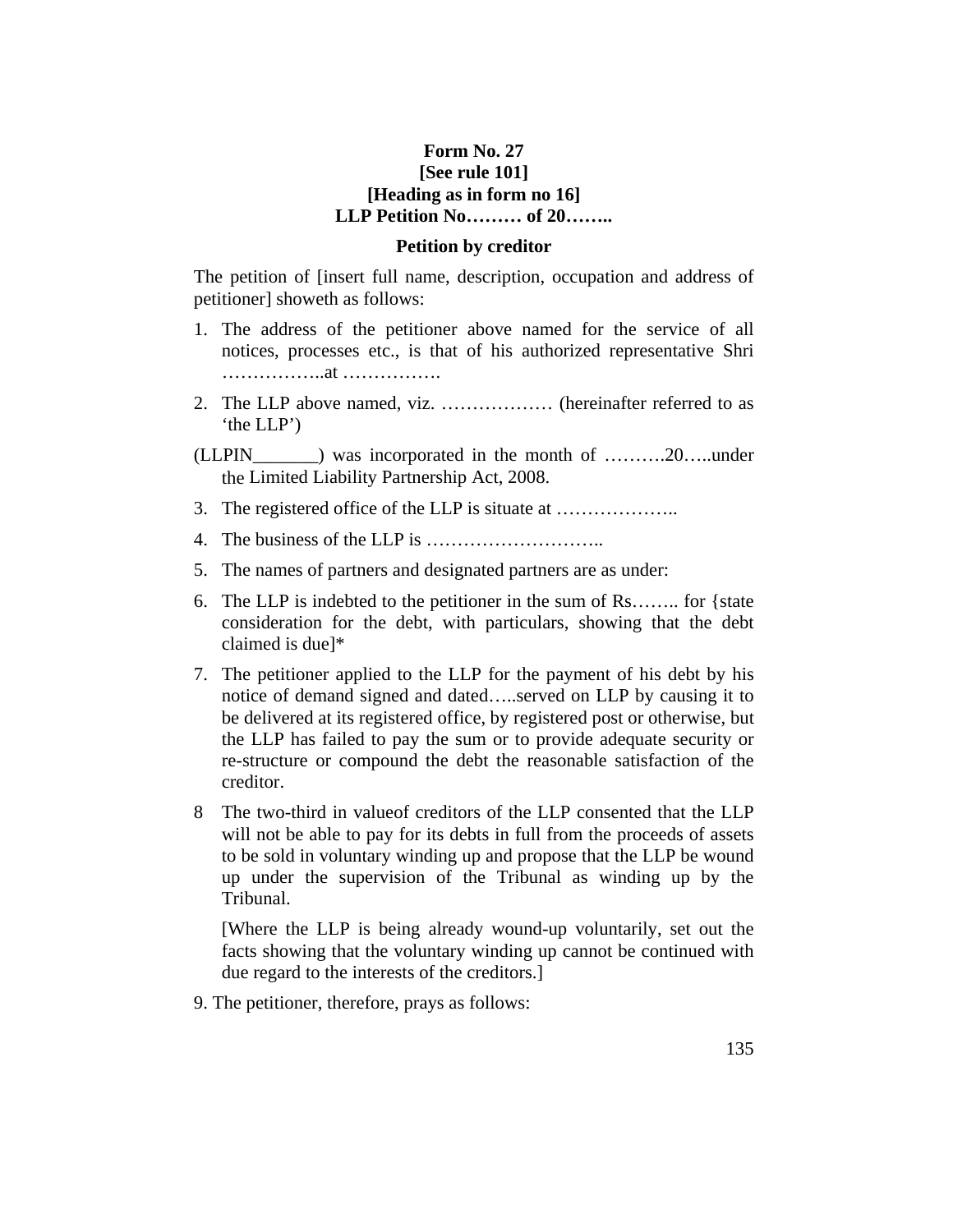- 1. That the …………LLP may be wound up by the NCLT Bench under the provisions of the Limited \_Bench under the provisions of the Limited Liability Partnership Act, 2008
- 2. Such other order may be made in the premises as shall be just

*Authorised Representative for the petitioner Petitioner*

\*Where the petitioner is an assignee of a debt due by the LLP, say so, and set out the particulars of the debt, the date of the assignment, whether notice of the assignment was given to the LLP and if so, the date of such notice.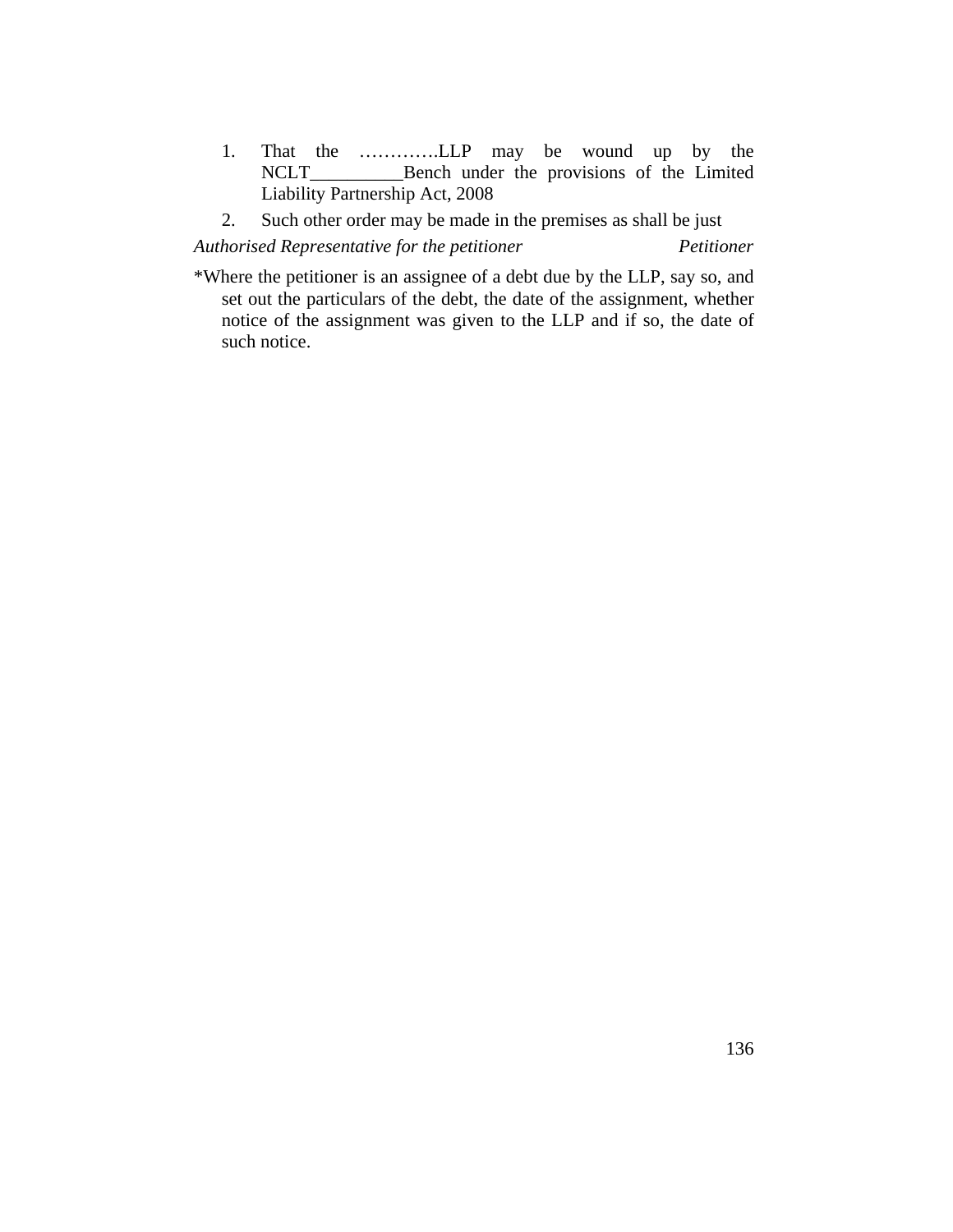# **Form No. 28 [See rule 101] [Heading as in form no 16] LLP Petition No……… of 20……..**

#### **Petition by LLP or partner(s) of LLP**

The petition of ………… (name of the LLP/Partner(s) of LLP), the petitioner herein, showeth as follows:

- 1. The address of the petitioner above named for the service of all notices, processes etc. is that of his authorized representative Shri ……………..at …………….
- 2. The LLP above named, viz. ……………… (hereinafter referred to as 'the LLP') (LLPIN) was incorporated in the month of ……….20…..under the Limited Liability Partnership Act, 2008.
- 3. The registered office of the LLP is situate at ………………..
- 4. The business of the LLP is ………………………..
- 5. The names of partners and designated partners are as under:
- 6. By a resolution of three fourth majority of partners of the LLP, at a meeting thereof, held on the…… day of…..20….. it was resolved unanimously or by a three fourth majority of ……. votes against ……..votes, as follows :

#### [here set out the resolution]

 [Here set out in paragraph the facts relating to the financial position of the LLP and the circumstances that have led to the passing of the resolution for winding up of LLP]

- 7. The petitioner therefore prays as following
	- 1) that the ………..LLP may be wound up by the NCLT Bench under the provisions of the Limited Liability Partnership Act, 2008
	- 2) Such other order may be made in the premises as shall be just.

#### *Authorised Representative for the Petitioner Petitioner*

[Note:- Petition shall be accompanied by the statement of affairs and copy of the resolution]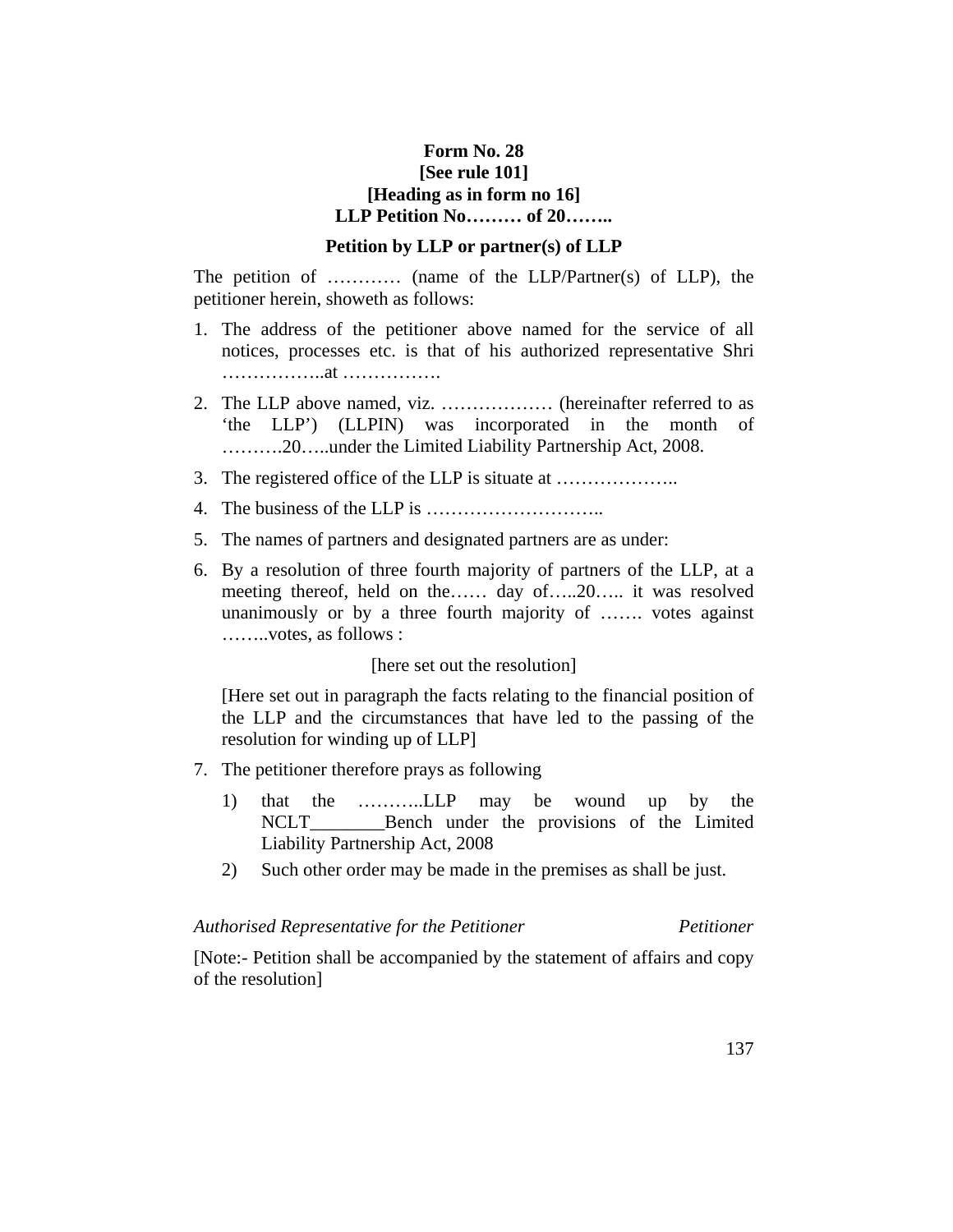# **Form No. 29 [See rule 105] [Heading as in form no 16] LLP Petition No……… of 20……..**

#### **Advertisement of Petition**

Notice is hereby given that a petition for the winding up of the above named LLP by the NCLT\_\_\_\_\_ \_Bench was on the ……. day of…… 20….. presented to the said Tribunal by the said LLP [or where the petition was not presented by the LLP, state the name and address of the petitioner and the capacity in which he presents the petition, e.g, creditor] and that the said petition is directed to the heard before the NCLT Bench on the….. day …….of……20……

Any creditor or other person desirous of supporting or opposing the making of an order on the said petition should send to the petitioner or his authorized representative notice of his intention signed by him or his authorized representative with his name and address, so as to reach the petitioner or his authorized representative not later than 2 days before the date fixed for the hearing of the petition, and appear at the hearing for the purpose in person or by his authorized representative. A copy of the petition will be furnished by the undersigned to any creditor or contributory on payment of the prescribed charges for the same. Any affidavit intended to be used in opposition to the petition should be filed in NCLT\_\_\_\_\_\_\_\_\_Bench and a copy served on the petitioner or his authorized representative, not less than 2 days before the date fixed for the hearing.

*Authorized Representative for Petitioner*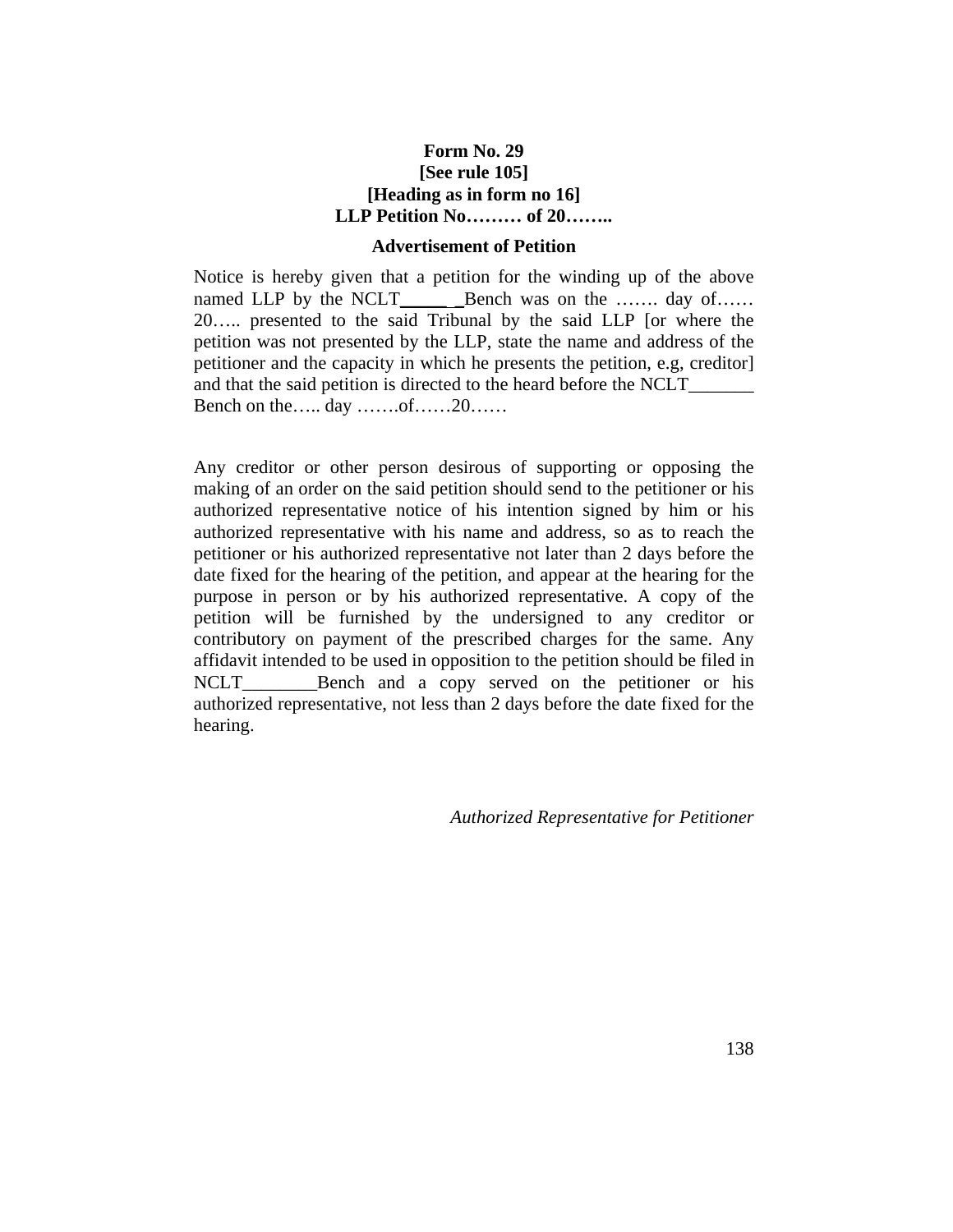# **Form No. 30 [See rule 111] [Heading as in form no 16] LLP Petition No……… of 20…….. LLP Application No…….. of…..20…..**

Before the Hon'ble Member Mr.

…………

Dated…………………………..

# **Order appointing Provisional Liquidator**

Upon the application of ………….., and upon hearing Shri………., authorized representative for the applicant, and Shri……….. authorized representative for the LLP and upon reading the petition and affidavit filed the ………. day of ………20…. and the affidavit of the applicant herein filed the …….day of…….20……

The NCLT\_\_\_\_\_\_\_\_Bench doth appoint the …………………………. (State the name and address ) to be Provisional Liquidator of the above named LLP.

And the NCLT Bench doth hereby limit and restrict the powers of the said Provisional Liquidator to the following acts, that is to say,

[here describe the acts which the Provisional Liquidator is authorized to do.]

And the NCLT\_\_\_\_\_\_\_Bench doth order that the Provisional Liquidator do forthwith take charge of all the property and effects of the LLP;

And that the costs of this application shall be costs in the petition.

(By the NCLT \_\_\_\_\_\_\_Bench )

*Registrar of Tribunal*

Note:

It will be the duty of such of the persons named in rule 37 of the rules to attend on the Provisional Liquidator at such time and place as he may appoint and to give him all information he may require.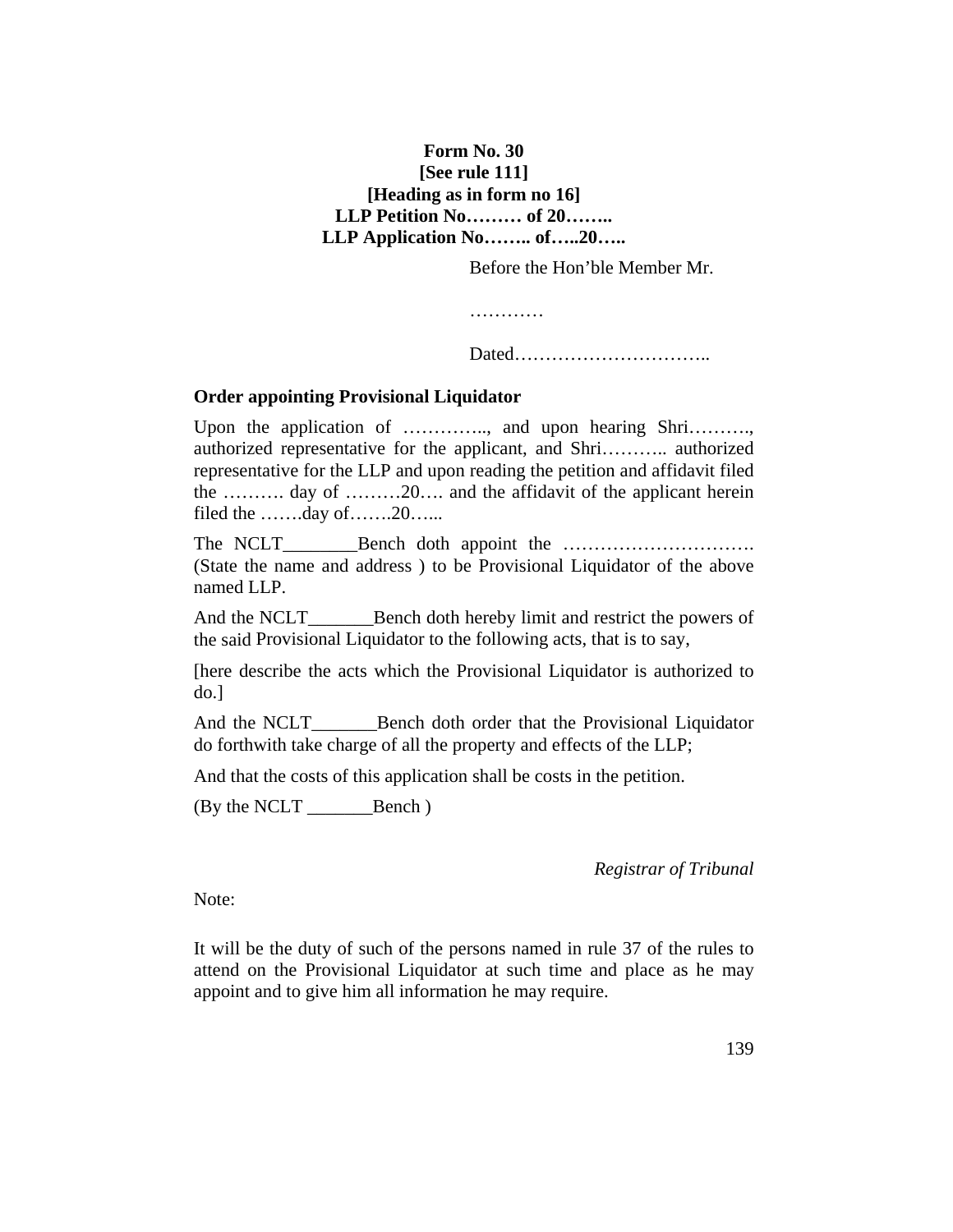Where the NCLT\_\_\_\_\_\_\_\_\_\_\_\_\_\_Bench directs that the Provisional Liquidator is to take possession of any specific properties, the clause should be suitably modified, and the particulars of such properties should be set out in a schedule to the order.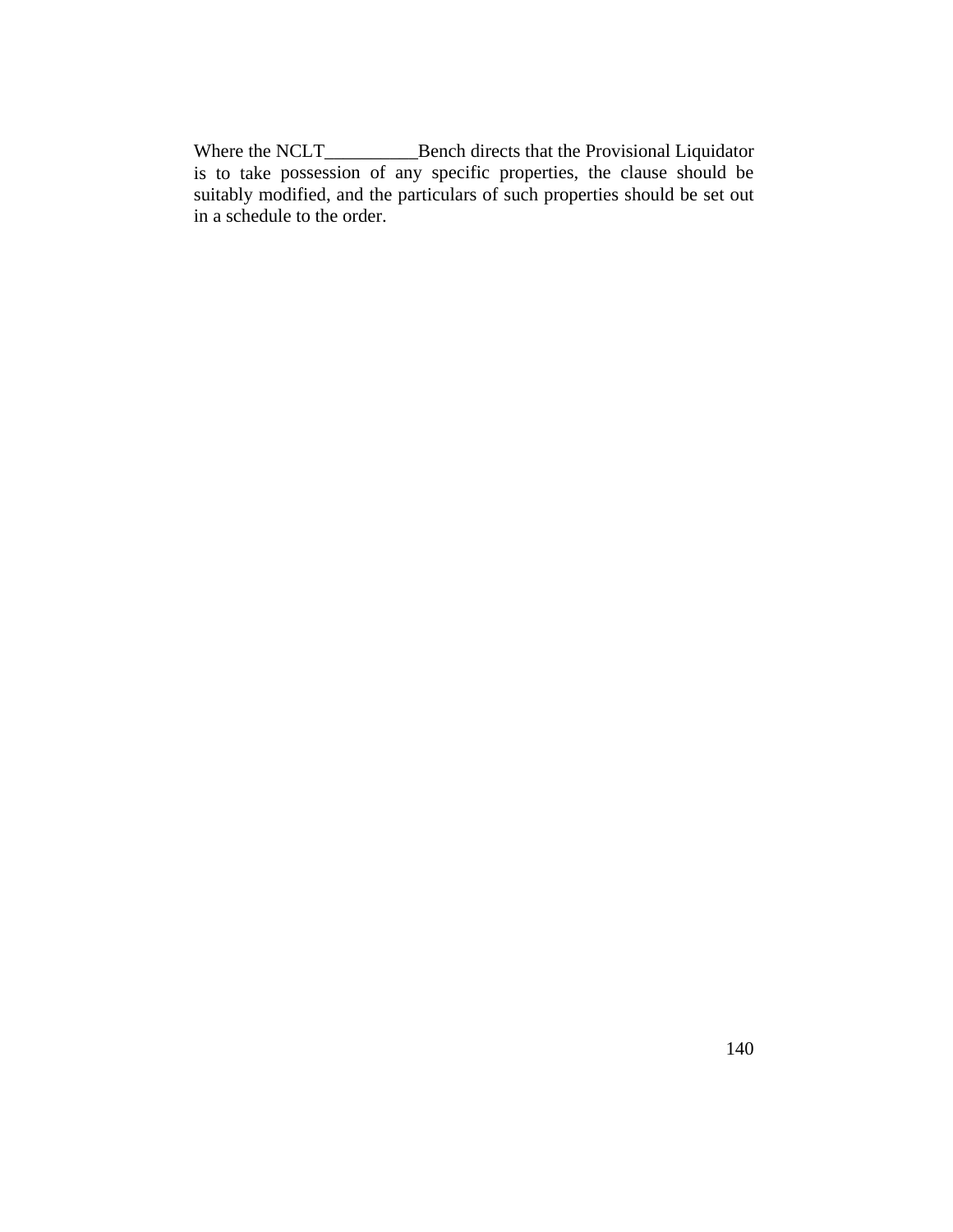# **Form No. 31 [ See rule 114] [Heading as in form no 16] LLP Petition No……… of 20……..**

### **Notification to Liquidator of winding up order**

To

\*\* The Liquidator

\_\_\_\_\_\_\_\_\_\_\_\_\_\_

Order pronounced this day by the Hon'ble Member Mr. ………………..for winding up the under mentioned LLP under the LLP Act, 2008:

- 1. Name of LLP
- 2. LLPIN
- 3. Registered Office of the LLP
- 4. Petitioner's authorized representative
- 5. Date of presentation of Petition
- 6. Name of the Liquidator

A copy of the petition and the affidavit filed in support is herewith enclosed.

*Dated:*

#### *Registrar of Tribunal*

\*\* The Registrar shall also be served with the copy of the order.

Note: (1) It will be the duty of such of the persons named in rule 37 of the rules to attend on the Liquidator at such time and place as he may appoint to give him all information he may require.

(2) Copy of the statement of affairs submitted to the Tribunal in terms of rule 26(4) or 28(1) shall be enclosed.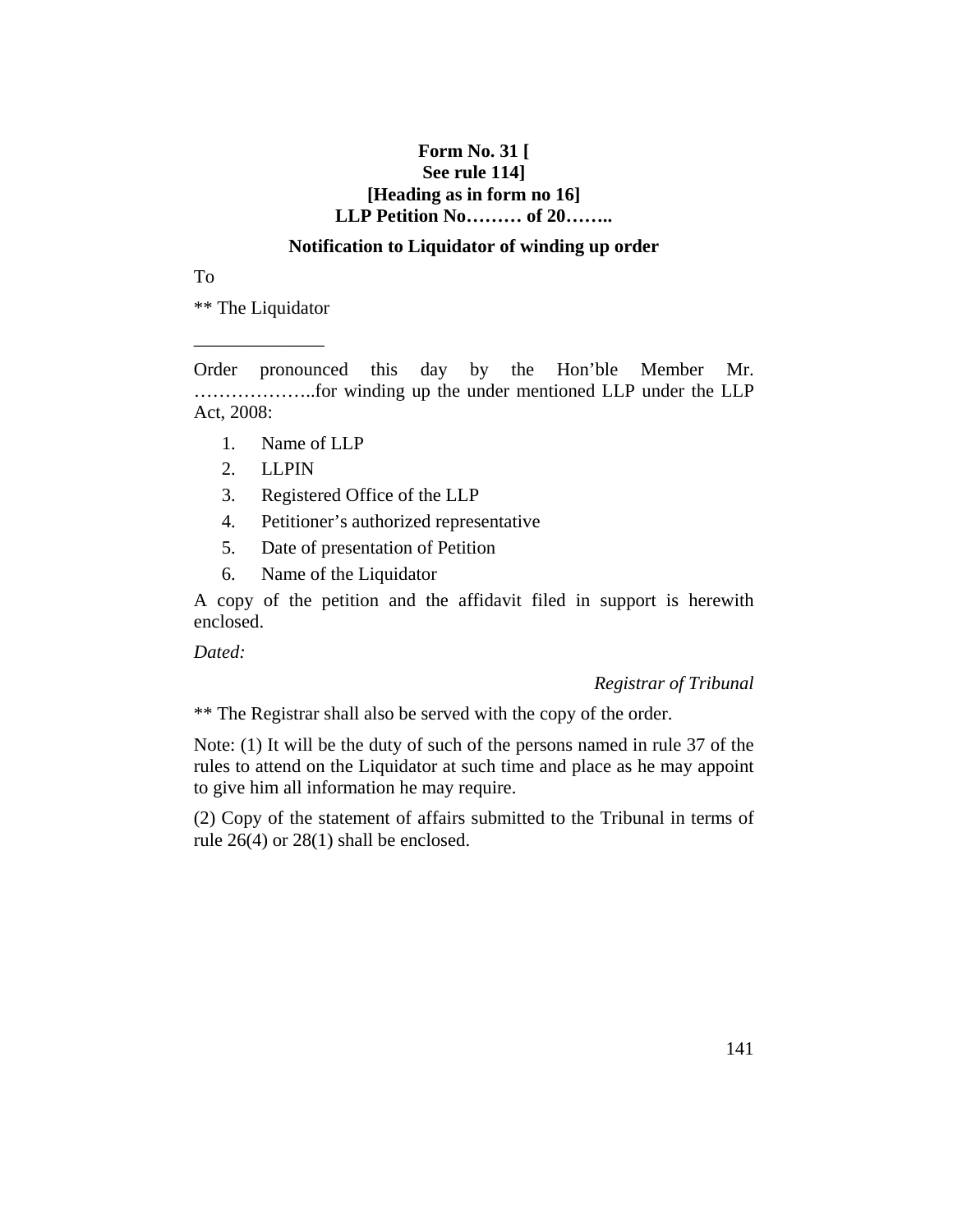# **Form No. 32 [See rule 114] [Heading as in form no 16] LLP Petition No……… of 20……..**  LLP Application No. \_\_\_\_\_\_\_\_of 20\_

# **Notification to Liquidator of order appointing him Provisional Liquidator**

To

\*\* The Liquidator

\_\_\_\_\_\_\_\_\_\_\_\_\_\_\_

Order pronounced this day by the Hon'ble Member Mr. ……………, for appointment of the Liquidator as Provisional Liquidator of the undermentioned LLP:

- 1. Name of LLP
- 2. LLPIN
- 3. Registered Office of the LLP
- 4. Petitioner's authorized representative
- 5. Date of presentation of Petition
- 6. Name of the provisional liquidator.

A copy of the petition and the affidavit filed in support is herewith enclosed.

*Dated …..* 

#### *Registrar of Tribunal*

Note :- (1) It will be the duty of such of the persons named in rule 37 of the rules to attend on the Liquidator at such time and place as he may appoint and to give him all information he may require.

(2) Copy of the statement of affairs submitted to the Tribunal in terms of rule 26(4) or

28(1) shall be enclosed.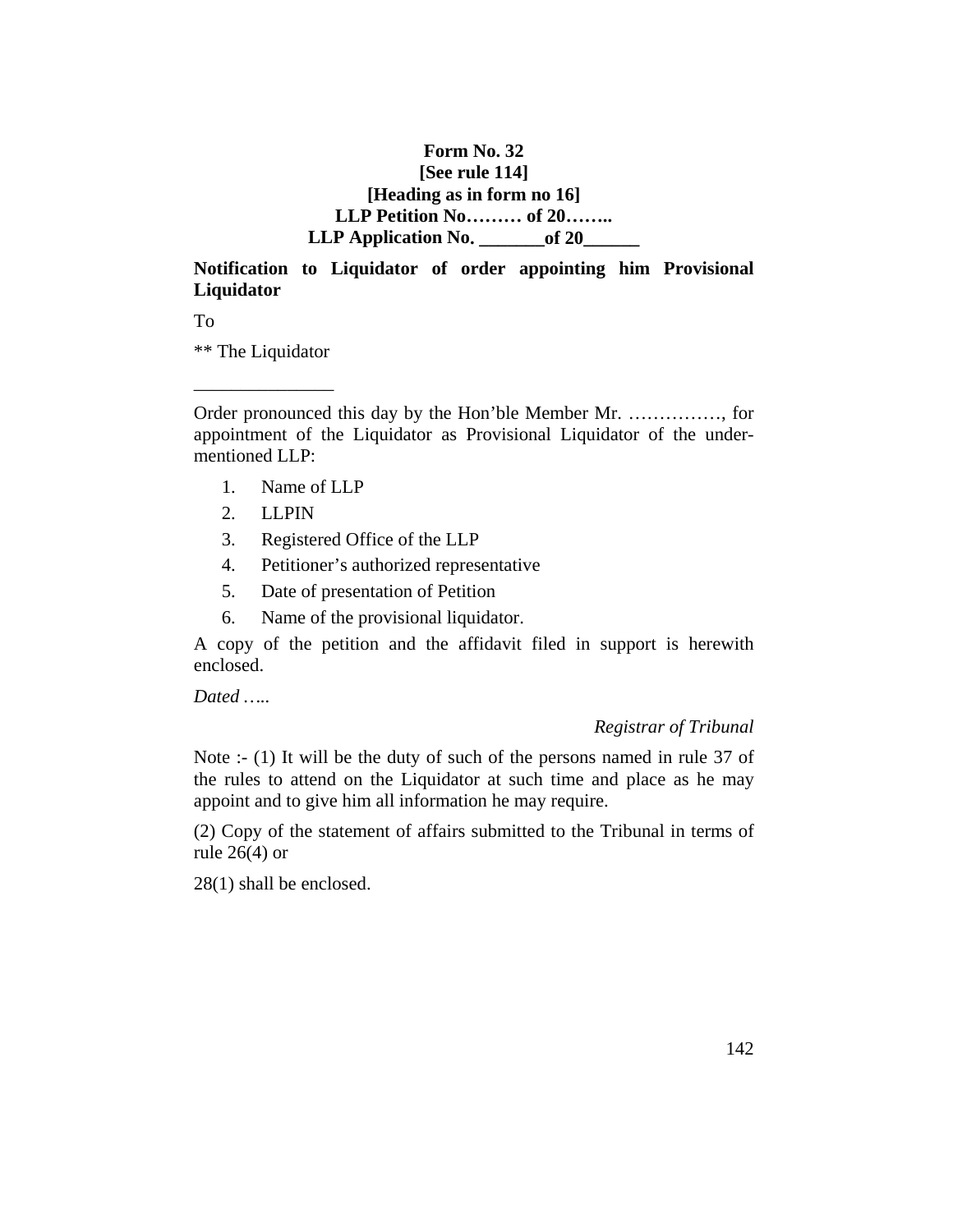# **Form No. 33 [See rule 116] [Heading as in form no 16] LLP Petition No……… of 20……..**

Before the Hon'ble Member Mr. ………………

Dated…………………

#### **Winding up Order**

Upon the petition of ……..presented on the ………day of ………….20….. upon hearing Shri \_\_\_\_\_\_\_\_authorised representative for the petitioner, Shri ………… authorized representative for the creditors supporting the petition, Shri …………. Authorised representative for the creditors opposing the petition, and Shri authorized representative for the LLP or partner(s), upon reading the said petition, the affidavit of Shri\_\_\_\_\_\_\_\_filed the …… day of…..20…….. verifying the said petition, the affidavit of Shri………. filed the …….. day of……..20……. And (here enter the newspapers) dated……….., containing the advertisement of the said petition, this NCLT\_\_\_\_\_\_\_\_Bench doth order :

- (1) That the said LLP be wound up by this NCLT\_\_\_\_\_\_\_\_Bench under the provisions of the Limited Liability Partnership Act, 2008.
- (2) That the Official Liquidator or ………….(Panel Liquidator) do, as liquidator of the LLP aforesaid, forthwith take charge of all the property and effects of the said LLP;
- @) (3) That the Liquidator shall cause a sealed copy of this order to be served on the LLP by pre-paid registered post;
- (4) That the petitioner do advertise within 14 days from this date a notice in the prescribed form of the making of this order in one issue (each) of ……. (here enter the newspaper or newspapers in which the order is to be advertised):
- (5) That the said petitioner do serve a certified copy of this order on the Registrar not later than one month from this date; and
- (6) That the cost of the said petition be taxed and paid out of the assets of the said LLP.

*Dated this…. Day…… 20…..*

*……. Registrar of Tribunal*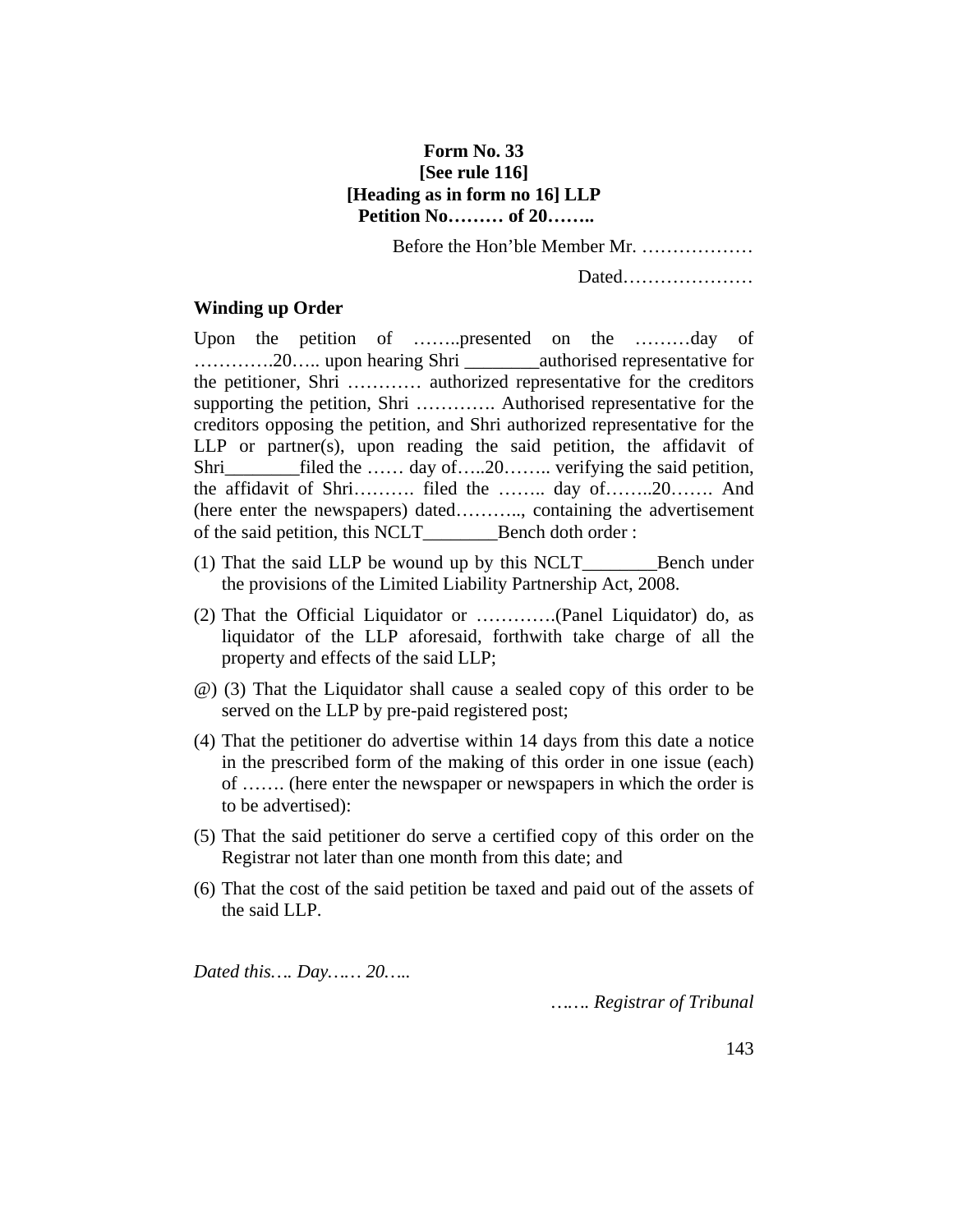(By the NCLT\_\_\_\_\_\_\_\_ Bench )

@To be inserted only where the LLP is not the petitioner.

Note : It will be the duty of such of the persons named in rule 37 of the rules to attend on the Liquidator at such time and place as he may appoint and to give him all information he may require.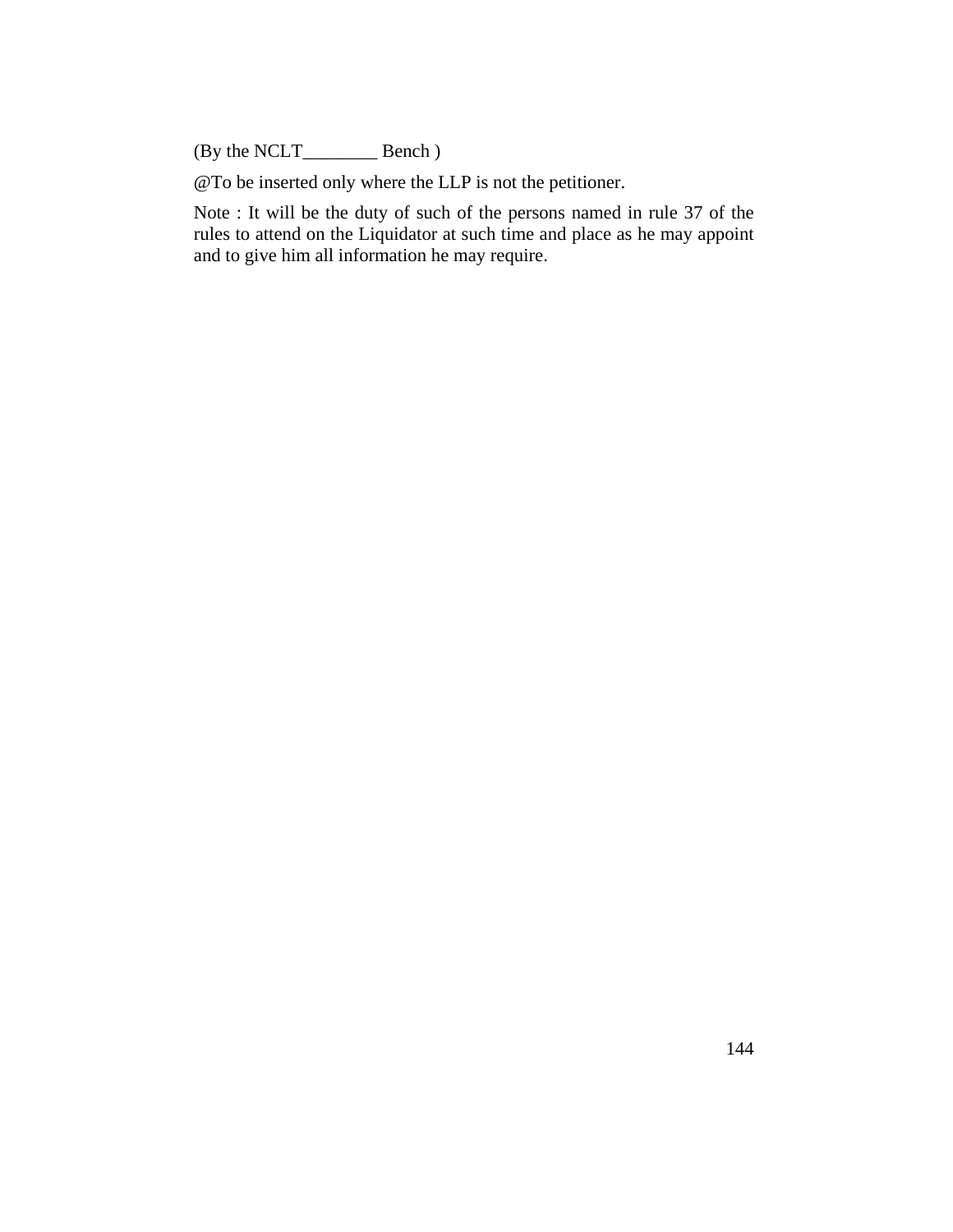## **Form No. 34 [See rule 119] [Heading as in form no 16] LLP Petition No……… of 20……..**

## **Notice of winding up order**

By an order made by the NCLT\_\_\_\_\_\_\_\_Bench in the above matter, dated the ………….. day of……….20………….it was ordered that the above named LLP be wound up under the provisions of the Limited Liability Partnership Act, 2008.

Dated……..

Authorized Representative for the Petitioner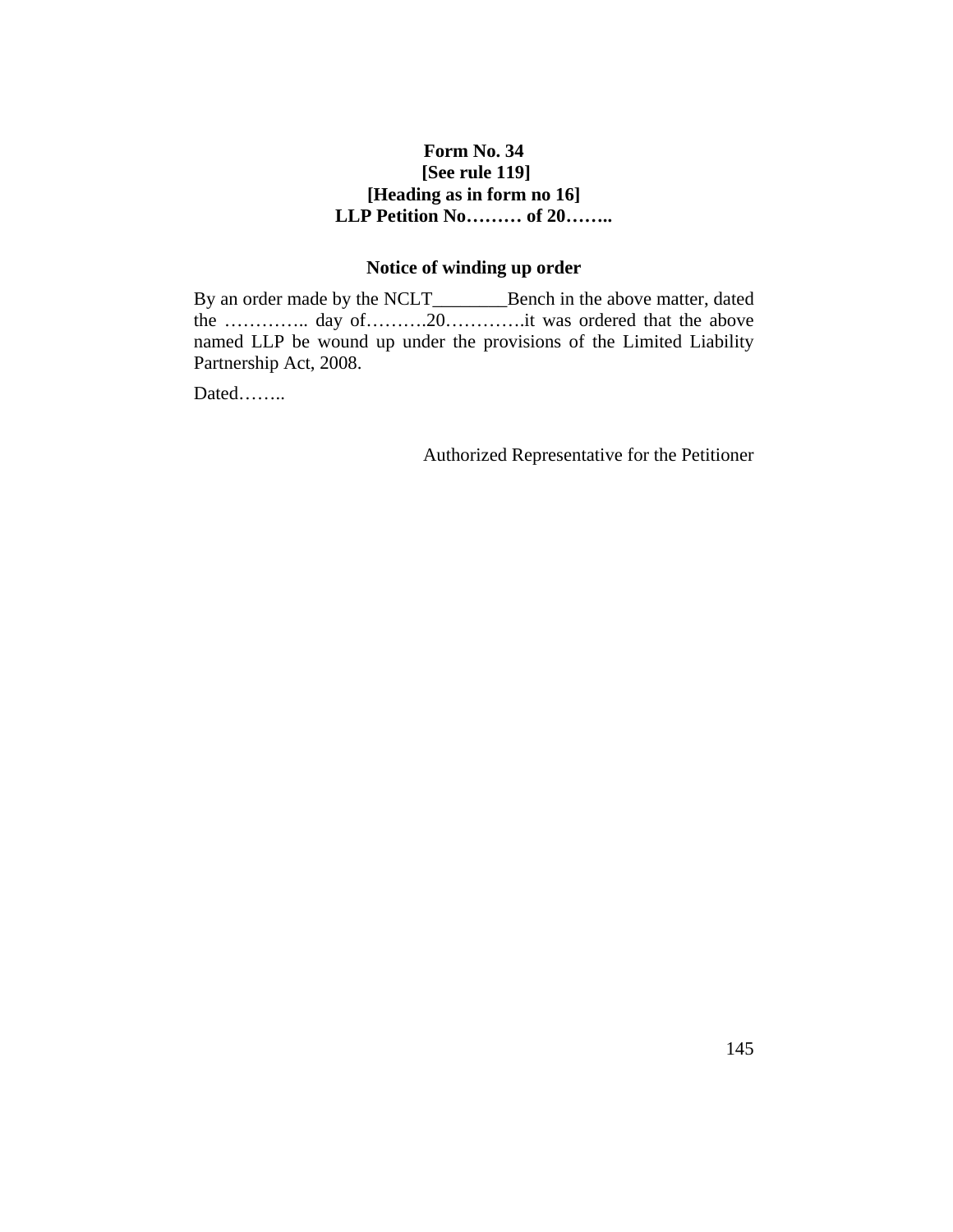#### **Form No. 35**

#### **[See rule 123]**

[letterhead of the liquidator or the provisional liquidator as the case may be] In the matter of M/s……………………..LLP (in liquidation) LLP Petition No…… of ….20……

**Notice to submit statement of affairs and attend Liquidator**

To

………………..

………………………

Take notice that a winding-up order was made on the ……… day of……….. 20……[ or by an order dated the …….. day of ……..20…., I was appointed Provisional Liquidator of the above-named LLP] and that in pursuance of the provisions of the LLP Act, 2008, and the rules made thereunder, I as the Liquidator or Provisional Liquidator of the said LLP, require you to submit to me, within  $21*$  days from the date of the said winding-up order (or the said order appointing me as Provisional Liquidator) a statement of affairs in duplicate of the said LLP.

Dated this ….. day of ….20…

(Sd.)

(Liquidat

or

or Provisional

Liquidator)

\*Where the time has been extended, the extended time should be substituted.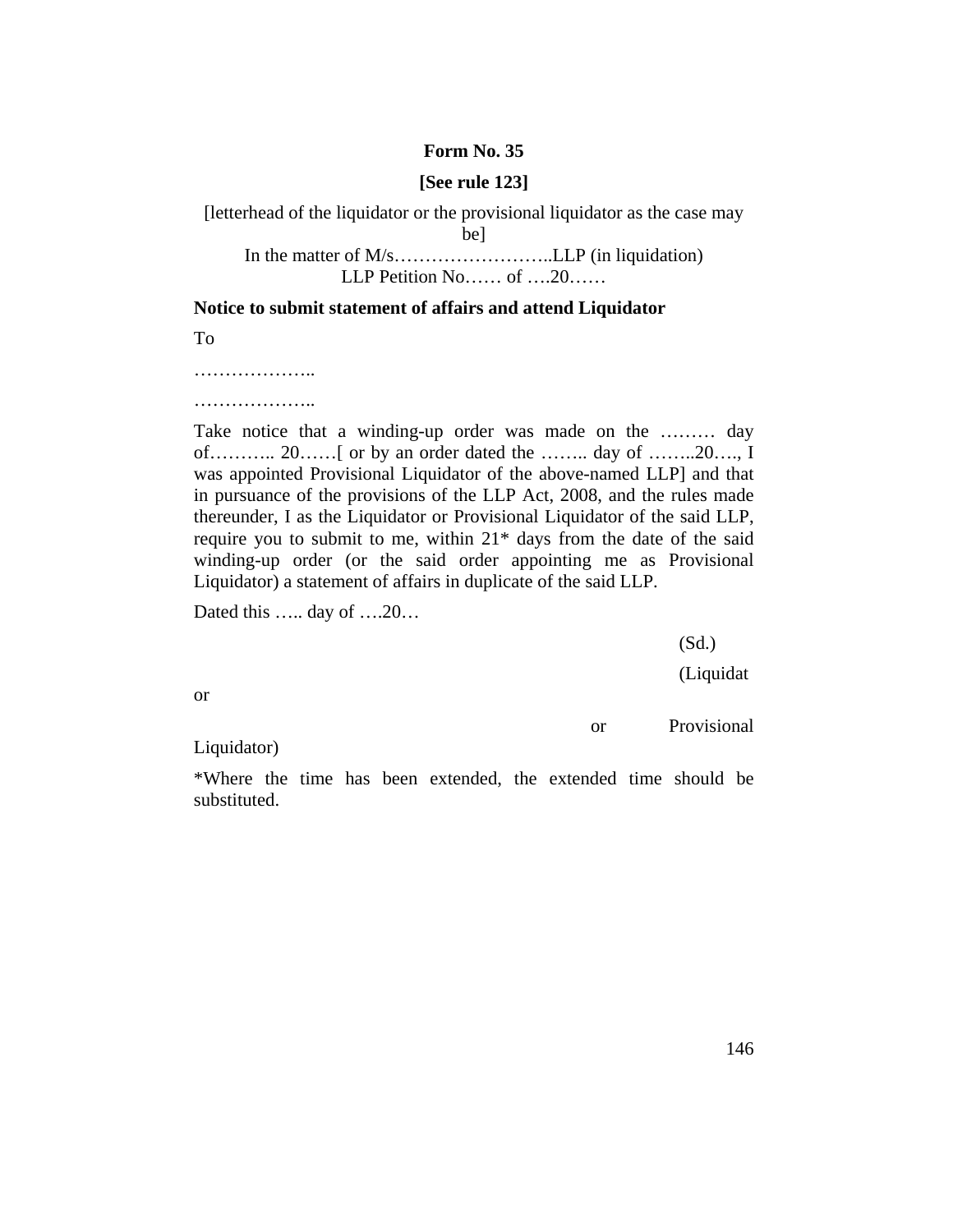## **Form No. 36 [See rule 124] [Heading as in form no 16] LLP Petition No……of 20.... LLP Application No…… of 20…**

……….., Liquidator-Applicant

Versus

…………………..……..- Respondents

Before the Hon'ble Member, Mr. ………….

Dated………………………

#### **Order on application by Liquidator under rule 28(5)**

Upon the application of Shri ………., the Liquidator, by summons dated …., and upon hearing the applicant, and the respondent not appearing either in person or by authorized representative, though duly served with the summons, as by affidavit appears (or upon hearing Shri ……, authorized representative for the respondent), upon reading the order to wind-up the abovementioned LLP (or the order appointing Provisional Liquidator) dated ……., and the affidavit of …….filed the ……day of ……20….

#### **THIS NCLT\_\_\_\_\_\_\_\_\_\_\_\_\_\_BENCH DOTH ORDER**

That the said …….., the respondent herein formerly (a partner, designated partner, etc.) of the said LLP, do within …….days from this date [or from the date of service upon him of this order\*] submit and verify (or concur in and verify), a statement of the affairs of the said LLP and/or complete and audit the accounts pursuant to the provisions of rule 28 of the rules.

And that the said……….., respondent herein, do attend on the Liquidator at his office, at such times as the Liquidator may appoint and give him all the information he may require as to the affairs of the LLP.

Dated this ……day of …..20…

(By the NCLT\_\_\_\_\_\_\_\_\_\_\_Bench)

Registrar of Tribunal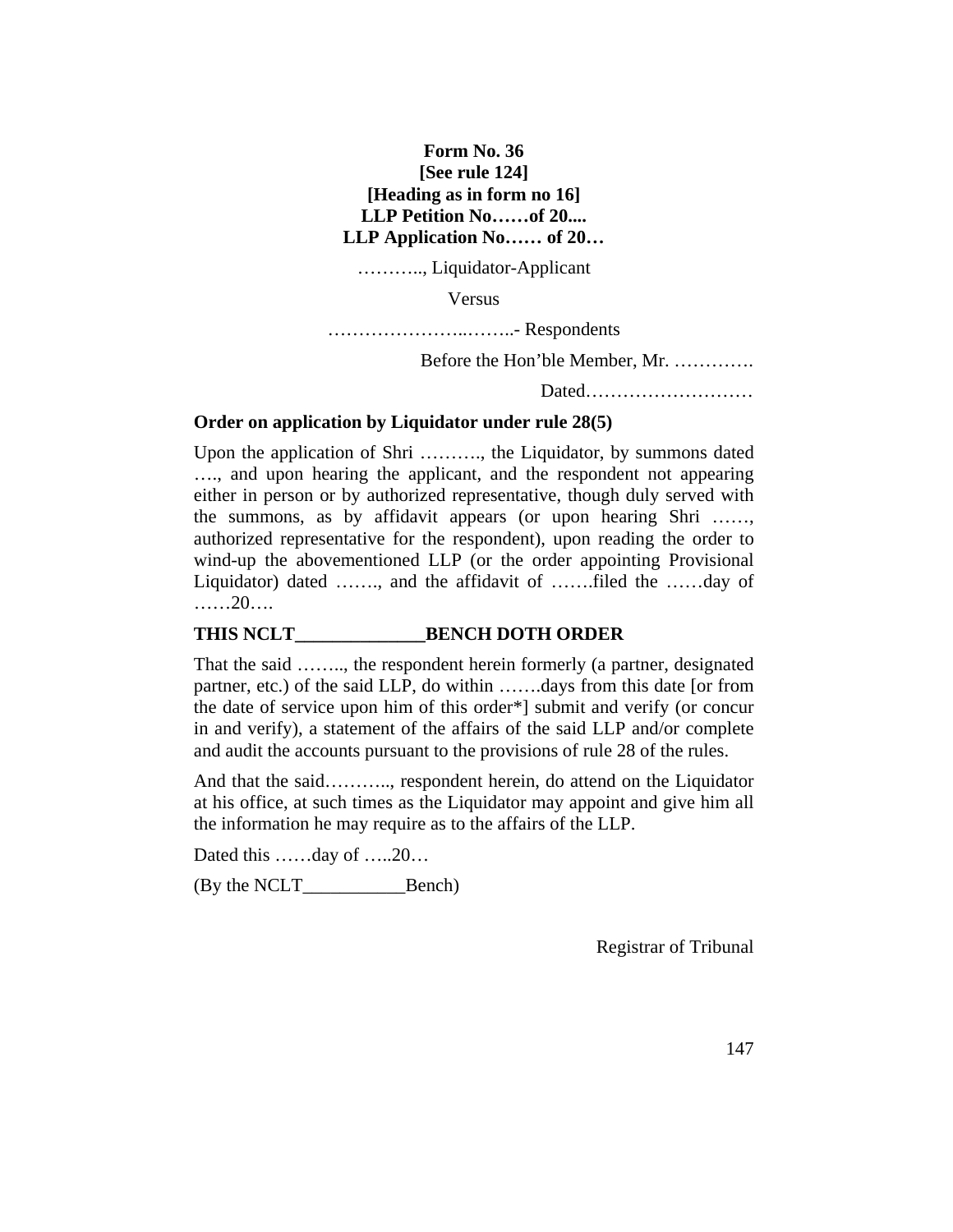\*To be included where the order is not made in the presence of the respondent.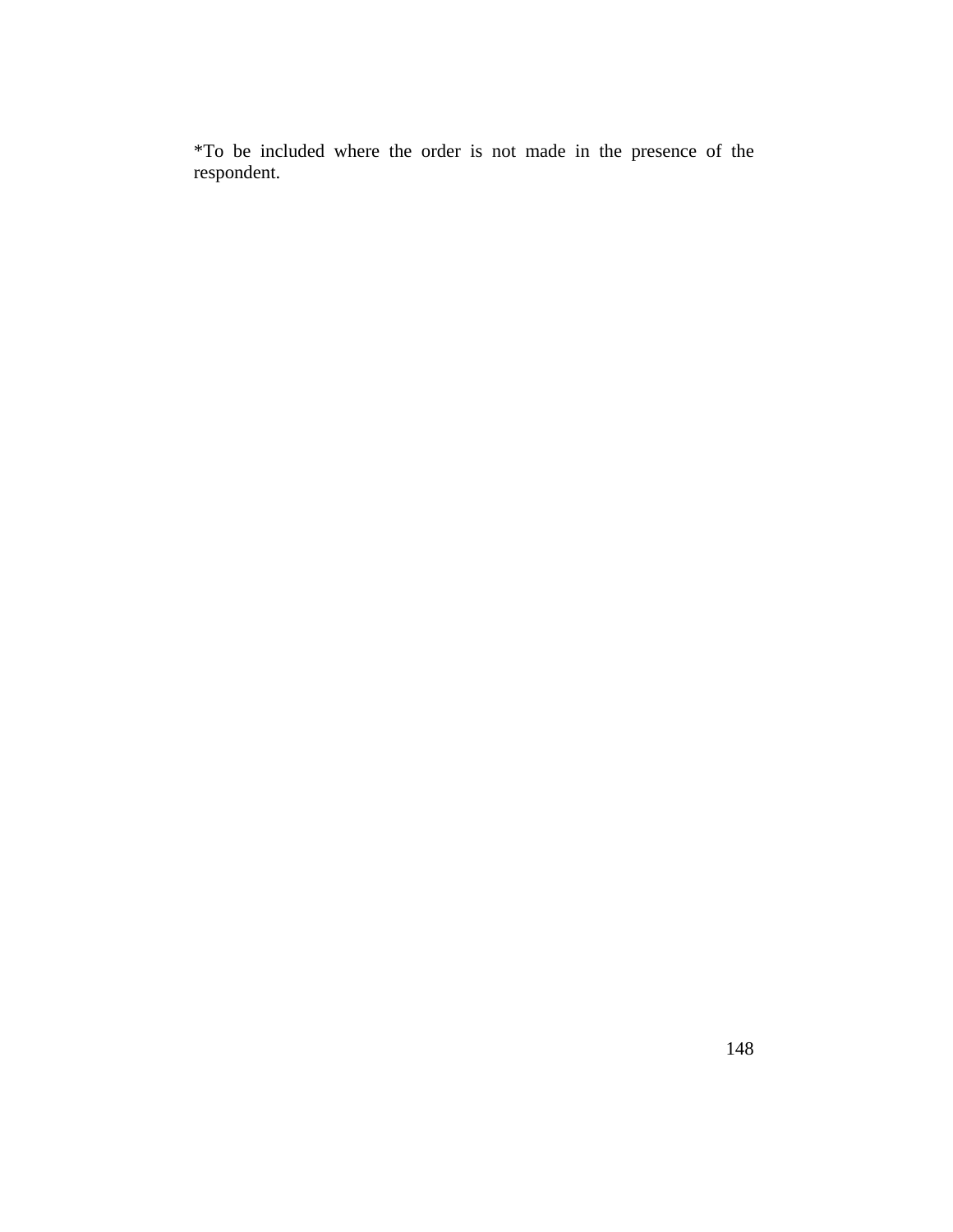### **Form No. 37 [See rule 126] [Heading as in form no 16] LLP Petition No……… of 20……..**

#### **Statement of affairs under rule 28**

Statement of affairs of the above named LLP as on the…… day of……20…., the date of petition or the winding up order or the order appointing Provisional Liquidator, as the case may be.

I/We …….. of……. do solemnly affirm and say that the statement made overleaf and the several lists hereunto annexed marked  $A'$  to  $G'$  are to the best of my/our knowledge and belief a full, true and complete statement as to the affairs of the above LLP, on the…… day of……20….., the date of the petition or winding-up order or the order appointing Provisional Liquidator and that the said LLP carried/carried on the following business :

(Here set out nature of LLP business)

……………

Signature(s)

Solemnly affirmed at ……. This……..day of……..20…. Before me.

Commissioner of Oaths or Notary public

#### STATEMENT OF AFFAIRS AND LISTS TO BE ANNEXED

Statement as to the affairs of..............LLP (LLPIN\_\_\_\_\_\_\_\_), on the……..day of…..20, being the date of the petition or winding up order or order appointing Provisional Liquidator as the case may be showing assets at estimated realizable value and liabilities:-

(A)Assets

| I. Assets                |       | <b>Book</b> Estimated | Due to    | Deficiency | Estimated      |
|--------------------------|-------|-----------------------|-----------|------------|----------------|
| specifically             | value | realizable            | secured   | ranking as | <b>Surplus</b> |
| mortgaged/pledged        |       | values                | creditors | unsecured  |                |
| or having fixed          |       |                       | and       |            |                |
| charge (excluding        |       |                       | workmen   |            |                |
| floating charge)         |       |                       |           |            |                |
| (as per list $\hat{A}$ ) |       |                       |           |            |                |
|                          | Rs.   | Rs.                   | Rs.       | R          | Rs.            |
| Freehold                 |       |                       |           | S.         |                |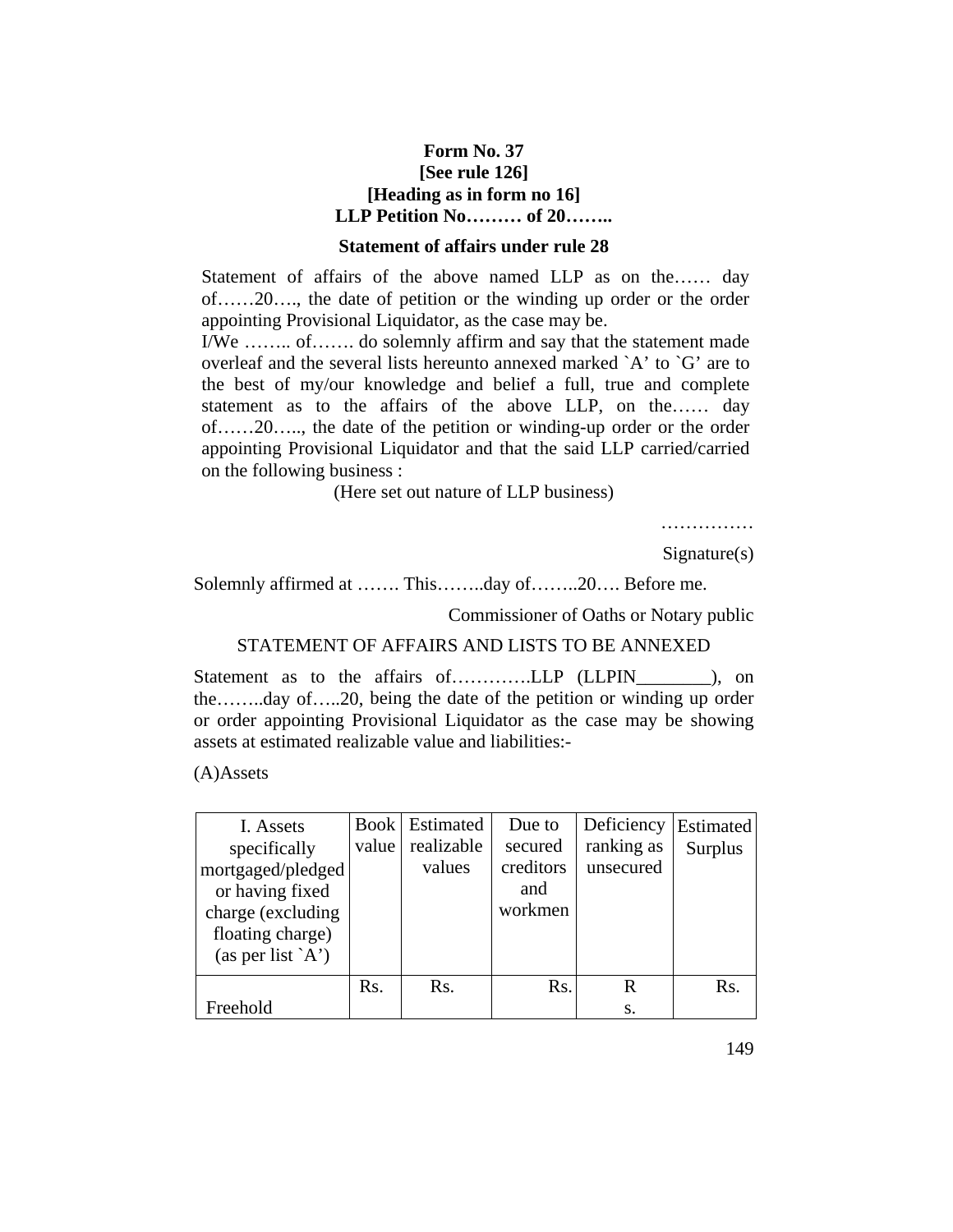| Property            |  |  |  |
|---------------------|--|--|--|
| Leasehold           |  |  |  |
| Property Plant &    |  |  |  |
| Machinery           |  |  |  |
| Furniture, fittings |  |  |  |
| etc                 |  |  |  |
| Inventories         |  |  |  |
| Other assets        |  |  |  |
|                     |  |  |  |
|                     |  |  |  |
| Rs.                 |  |  |  |

| II. Assets not specifically     | <b>Book Value</b> | Estimated  |
|---------------------------------|-------------------|------------|
| mortgaged/pledged               |                   | realisable |
| etc. (as per List $\hat{B}$ )   |                   | values     |
|                                 | (Rs.)             |            |
|                                 |                   | (Rs.)      |
| <b>Balance at Bank</b>          |                   |            |
| Cash in hand                    |                   |            |
| Investments                     |                   |            |
| Debtors/Trade                   |                   |            |
| receivables                     |                   |            |
| Loans $&$                       |                   |            |
| Advances                        |                   |            |
| Inventories                     |                   |            |
| <b>Freehold Property</b>        |                   |            |
| Leasehold                       |                   |            |
| Property                        |                   |            |
| Plant &                         |                   |            |
| Machinery                       |                   |            |
| Furniture,                      |                   |            |
| fittings etc.                   |                   |            |
| Intangible                      |                   |            |
| Assets                          |                   |            |
| Other Assets (to specify)       |                   |            |
| Outstanding contribution of the |                   |            |
| partners                        |                   |            |

Gross Assets

Rs.

Gross realizable value of assets specifically mortgaged/pledged/having fixed charge Other assets Gross Assets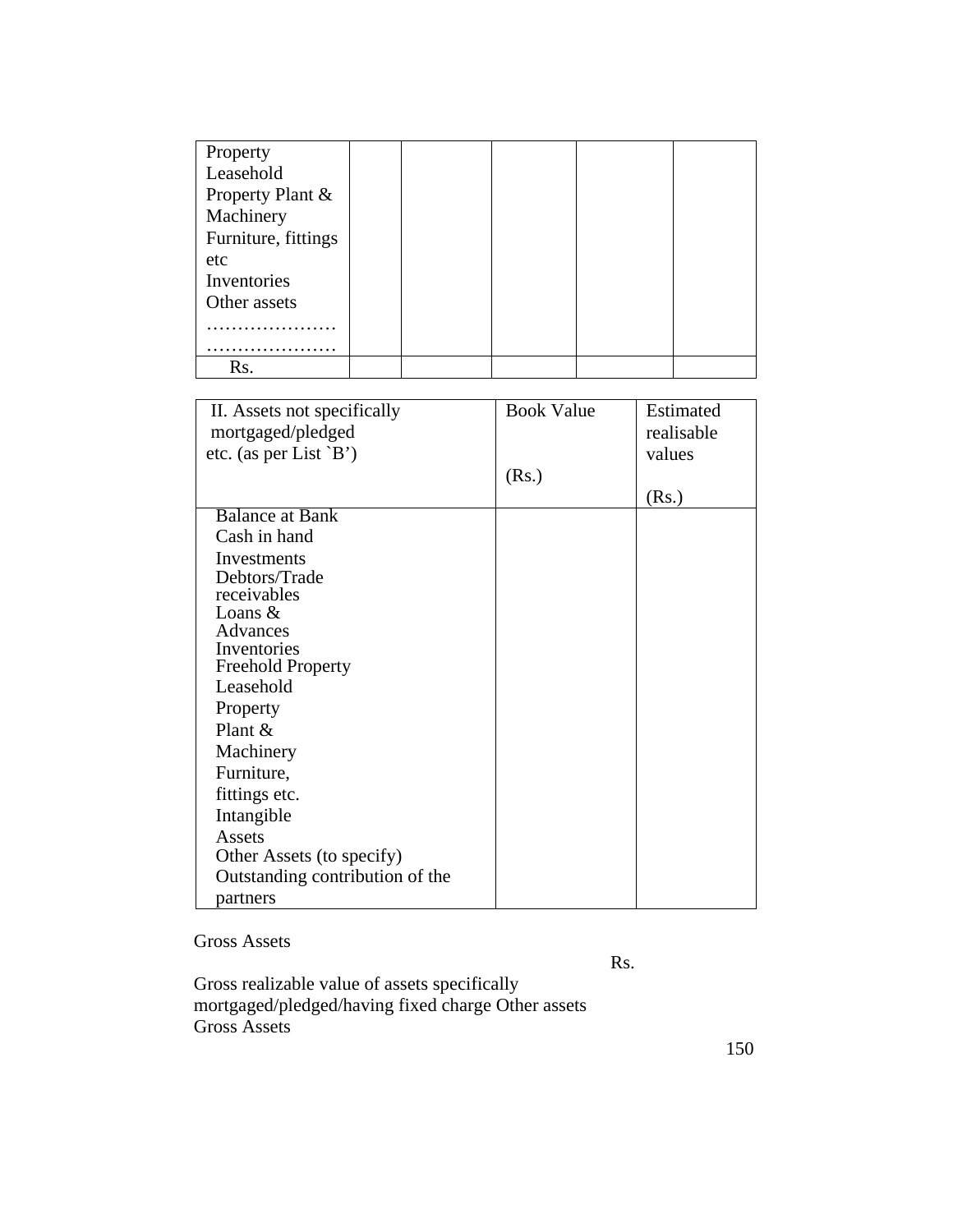## B. Liabilities

| <b>Gross Liabilities</b>                  |  |
|-------------------------------------------|--|
| Secured creditors including workmen dues. |  |
| Preferential creditors                    |  |
| Creditors having floating charge          |  |
| Unsecured creditor                        |  |
| and contingent liabilities                |  |
| <b>Gross liabilities</b>                  |  |

|                                                                                                                                           | Rs. |
|-------------------------------------------------------------------------------------------------------------------------------------------|-----|
| Estimated surplus from assets specifically<br>mortgaged/pledged/having fixed charge                                                       |     |
| Assets which are not specifically<br>Mortgaged/pledged etc.                                                                               |     |
| Estimated total assets available for preferential<br>creditors, creditors having floating charge and<br>unsecured creditors               |     |
| Preferential creditors (as per List $(C)$ )                                                                                               |     |
| Estimated balance of assets available for<br>creditors having floating charge and unsecured<br>creditors                                  |     |
| Creditors having floating charge (as per list 'D')                                                                                        |     |
| Estimated balance of assets available for<br>unsecured creditors and unsecured balance of<br>creditors partly secured on specific assets. |     |
| Unsecured Creditors etc. (as per List 'E')                                                                                                |     |
| Estimated balance available to partners                                                                                                   |     |
| Claim of partners (as per List $'F'$ )                                                                                                    |     |

Note:- Positive balance is treated as 'Surplus' and negative balance is treated as 'Deficiency'

Signature

Dated…………20……….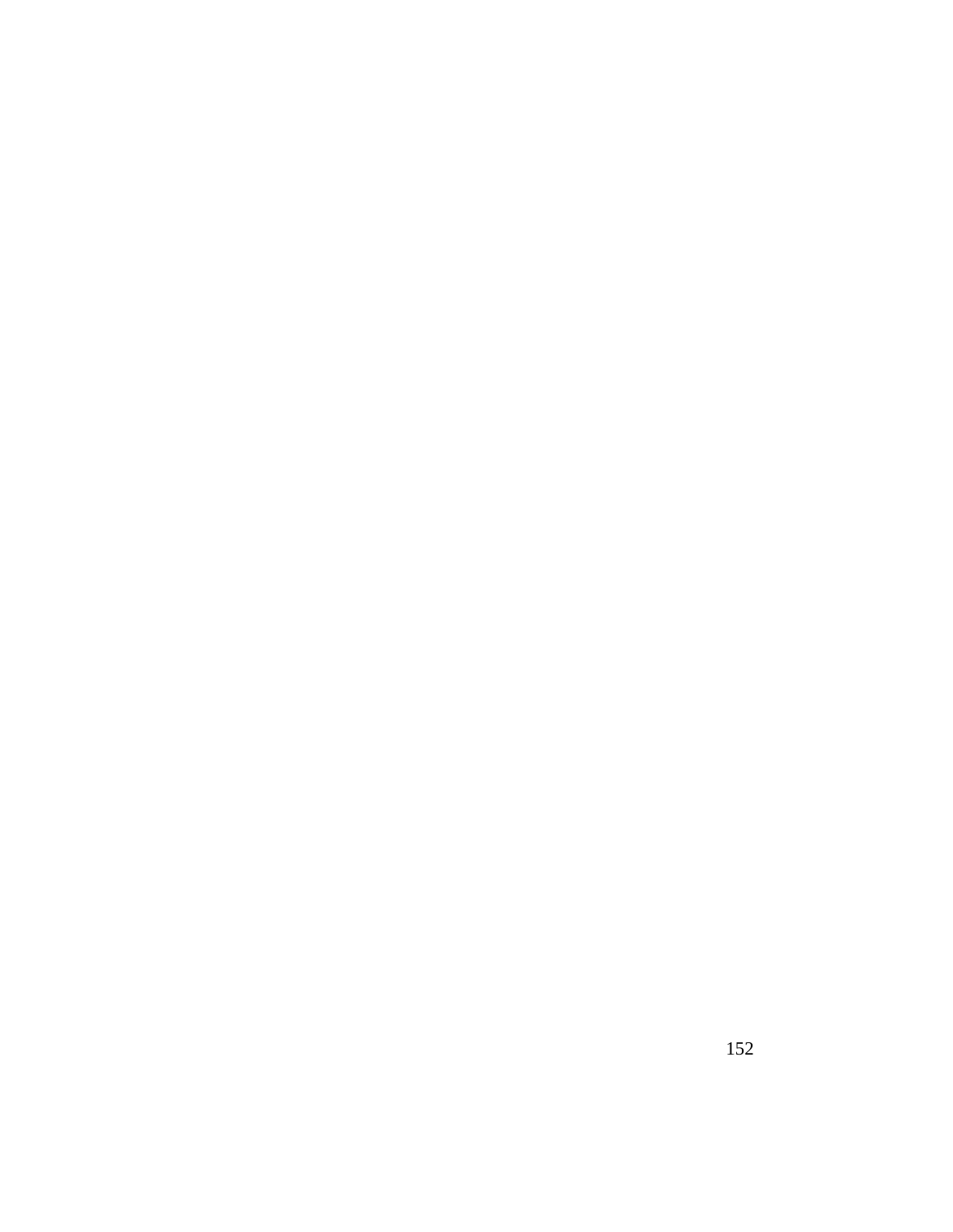## LIST "A" TO THE STATEMENT OF AFFAIRS: Schedule I

## ASSETS SPECIFICALLY MORTGAGED, PLEDGED OR HAVING FIXED CHARGE (EXCLUDING FLOATING CHARGE) AND CREDITORS INCLUDING WORKMEN, FULLY OR PARTLY **SECURED**

| Particulars<br>of<br>assets<br>specificall<br>y<br>mortgage<br>d/<br>pledged<br>etc, | Date<br>when<br>securi<br>ty<br>given | Estimated<br>value<br>of<br>securi<br>ty | Name<br>and<br>address<br>οf<br>credito<br>rs | Amount<br>of debt<br>of<br>secure<br>d<br>credito<br>rs | Workmen<br>dues |
|--------------------------------------------------------------------------------------|---------------------------------------|------------------------------------------|-----------------------------------------------|---------------------------------------------------------|-----------------|
| 1.                                                                                   | 2.                                    | 3.                                       | 4.                                            | 5.                                                      | 6.              |
|                                                                                      |                                       |                                          |                                               |                                                         |                 |
|                                                                                      |                                       |                                          |                                               |                                                         |                 |
|                                                                                      |                                       |                                          |                                               |                                                         |                 |

| Proportion of<br>amount of<br>secured<br>creditors | Proportion of<br>amount of<br>workmen dues | Balance of debt   Estimated<br>/ workmen dues<br>unsecured<br>carried to List<br>$\mathbf{D}$ | surplus from<br>security |
|----------------------------------------------------|--------------------------------------------|-----------------------------------------------------------------------------------------------|--------------------------|
|                                                    |                                            |                                                                                               |                          |

Signature Dated…………20………

Schedule II

Description of Assets Specifically mortgaged /pledged etc

| Assets    | Location     | Area | Holder of the Amount |  |
|-----------|--------------|------|----------------------|--|
|           | address $\&$ |      | title & the          |  |
|           | description  |      | person               |  |
|           |              |      | who is               |  |
|           |              |      | having the           |  |
|           |              |      | custody of           |  |
|           |              |      | the title            |  |
|           |              |      | deeds                |  |
| Free hold |              |      |                      |  |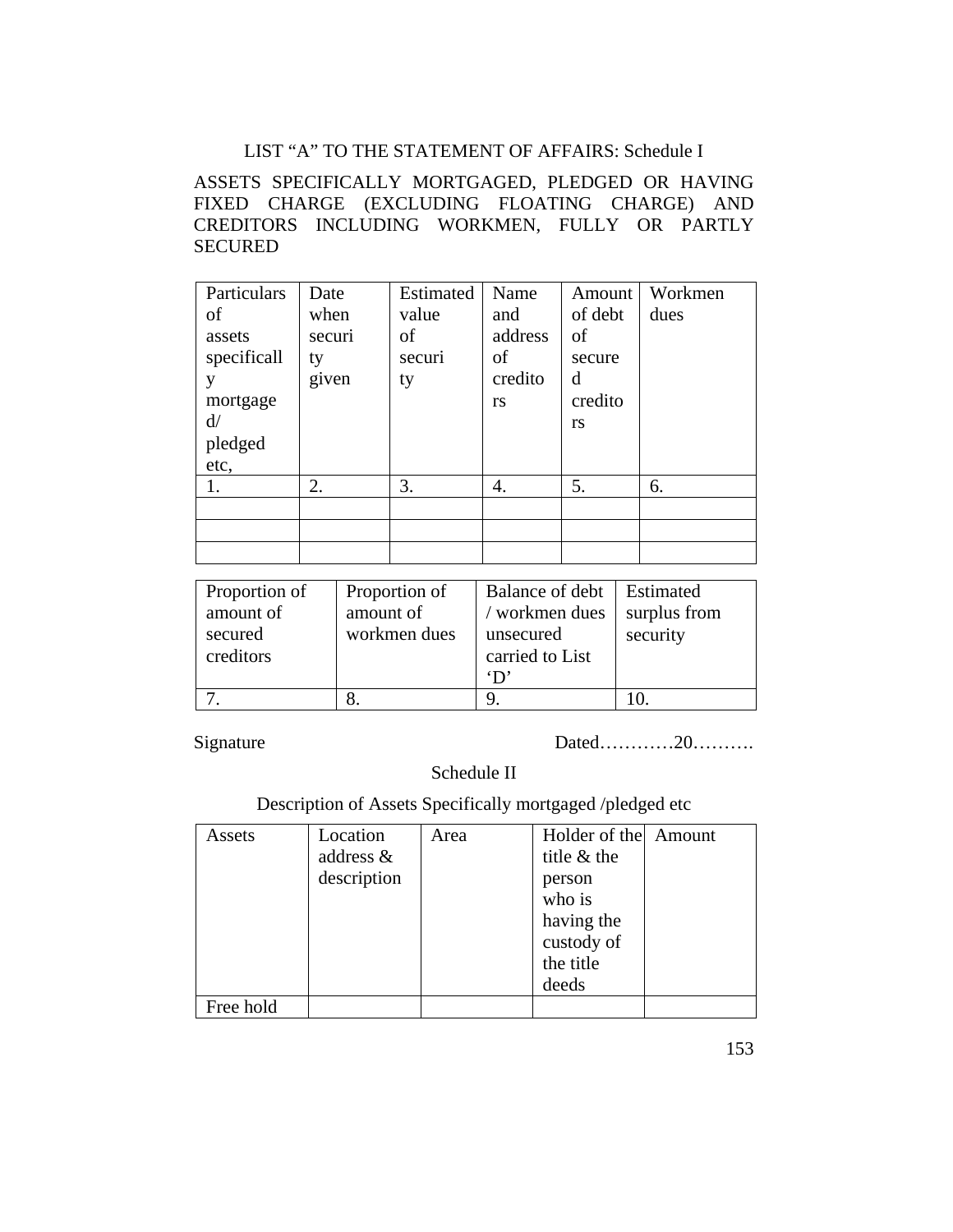| property     |  |  |
|--------------|--|--|
| Leasehold    |  |  |
| property     |  |  |
| Plant and    |  |  |
| machinery    |  |  |
| Furniture    |  |  |
| and fittings |  |  |
| Inventories  |  |  |
| etc.         |  |  |

Signature

Dated.............20...........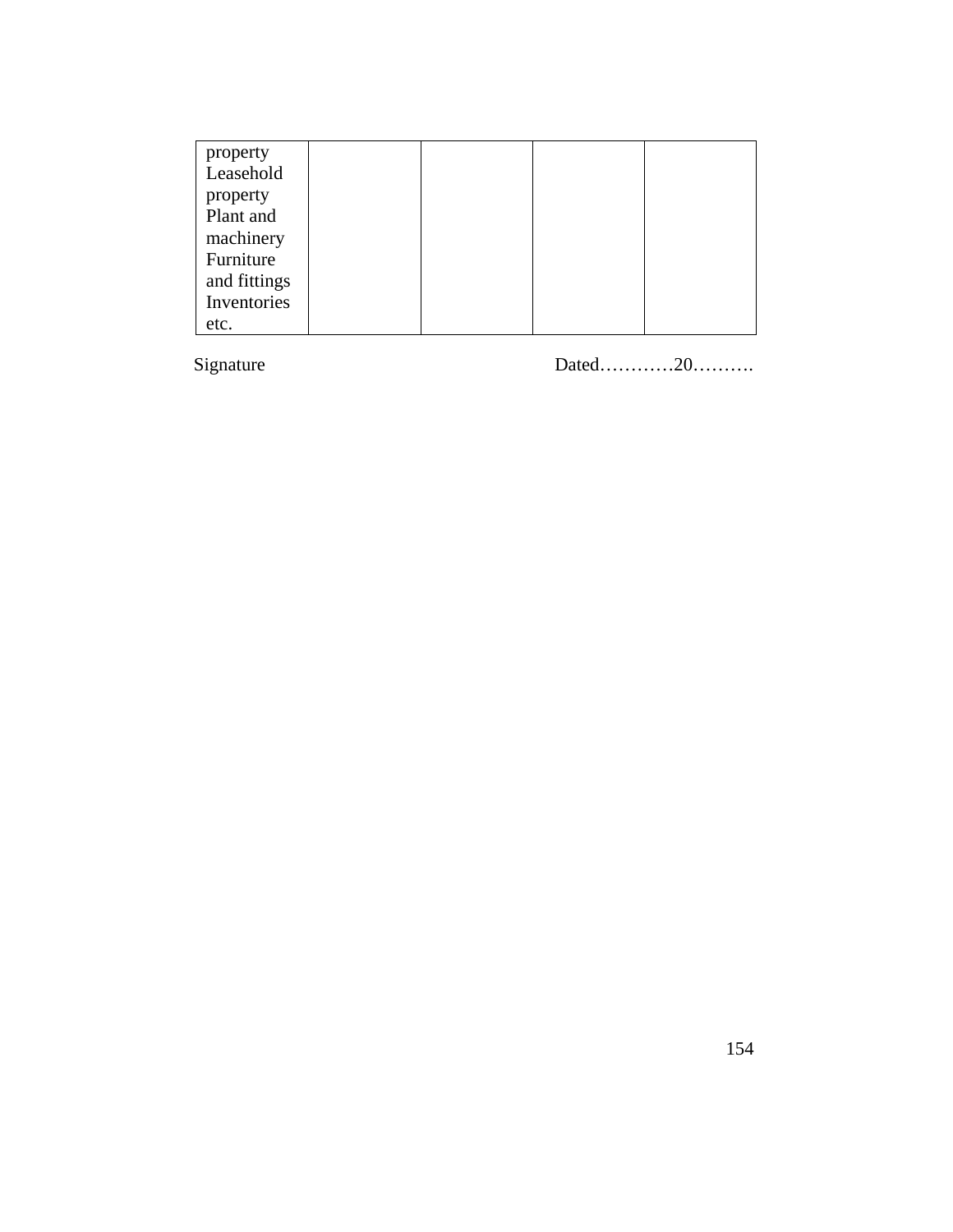# LIST 'B' TO THE STATEMENT OF AFFAIRS

# Schedule I

## ASSETS NOT SPECIFICALLY MORTGAGED/PLEDGED ETC.

| II. Assets not specifically     | <b>Book Value</b> | Estimated  |
|---------------------------------|-------------------|------------|
| mortgaged/pledged               |                   | realisable |
| etc.                            |                   | values     |
|                                 | (Rs.)             |            |
|                                 |                   | (Rs.)      |
| <b>Balance at Bank</b>          |                   |            |
| Cash in hand                    |                   |            |
| Investments                     |                   |            |
| Debtors/Trade                   |                   |            |
| receivables Loans &             |                   |            |
| Advances                        |                   |            |
| Inventories                     |                   |            |
| Freehold                        |                   |            |
| Property                        |                   |            |
| Leasehold                       |                   |            |
| <b>Property Plant</b>           |                   |            |
| & Machinery                     |                   |            |
| Furniture,                      |                   |            |
| fittings etc.                   |                   |            |
| Intangible                      |                   |            |
| Assets                          |                   |            |
| Other Assets (to specify)       |                   |            |
| Outstanding contribution of the |                   |            |
| partners                        |                   |            |

Signature Dated…………20………

Schedule II BALANCE AT BANK

| Name    | Ba   | Nature of | Account | Person   | Name    |
|---------|------|-----------|---------|----------|---------|
| and     | nk   | the       | No.     | 1n       | and     |
| address | bala | acco      | / F.D   | whose    | address |
| of the  | nce  | unt       | No.     | custody  | of the  |
| bank    | R    | (FD/SB/C) |         | the F.D. | officer |
|         | S    | A)        |         | is lying | of the  |
|         |      |           |         |          |         |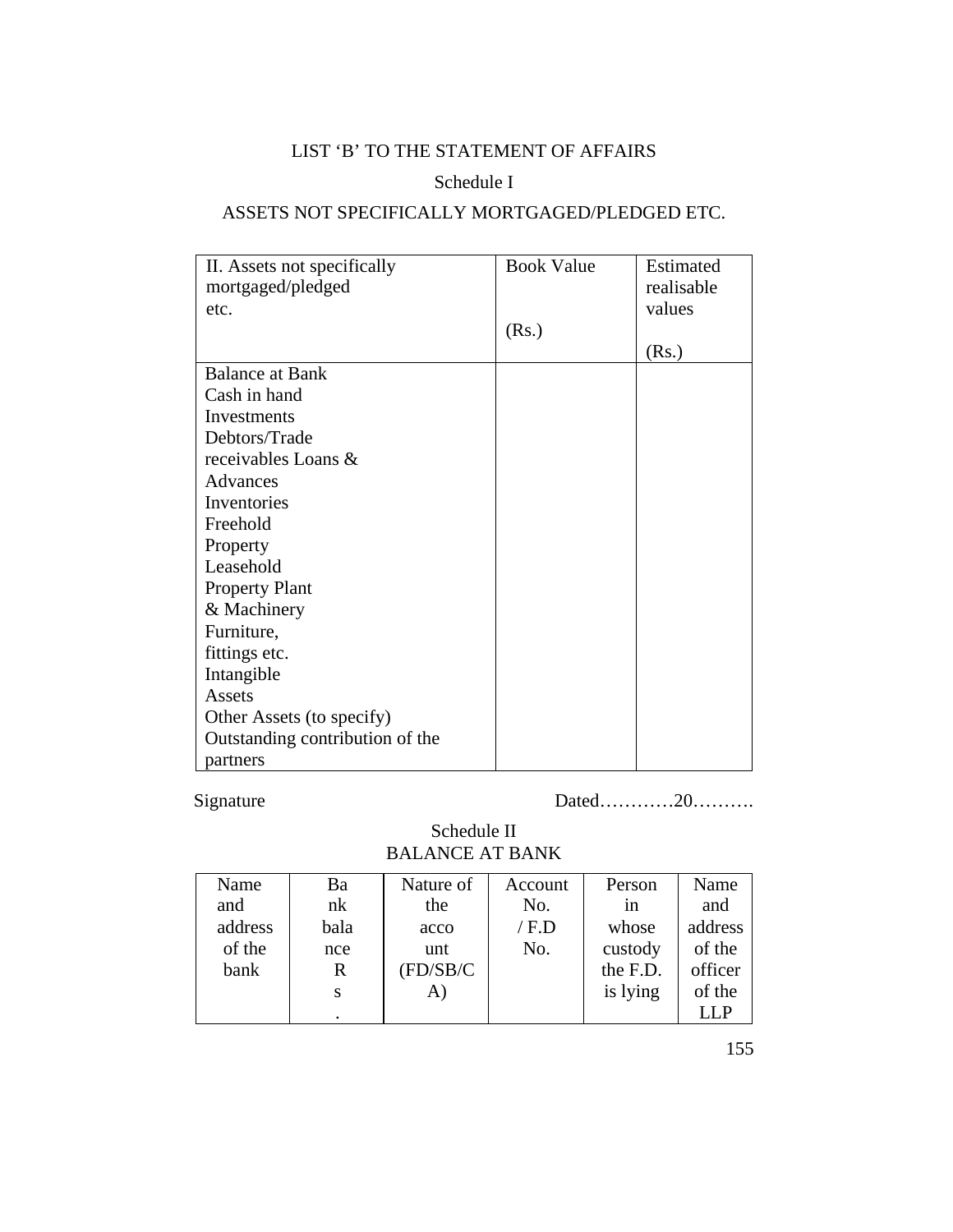|  |   | who<br>operat<br>ed the<br>accou<br>nt |
|--|---|----------------------------------------|
|  | ٠ |                                        |
|  |   |                                        |
|  |   |                                        |
|  |   |                                        |

Signature

Dated............20..........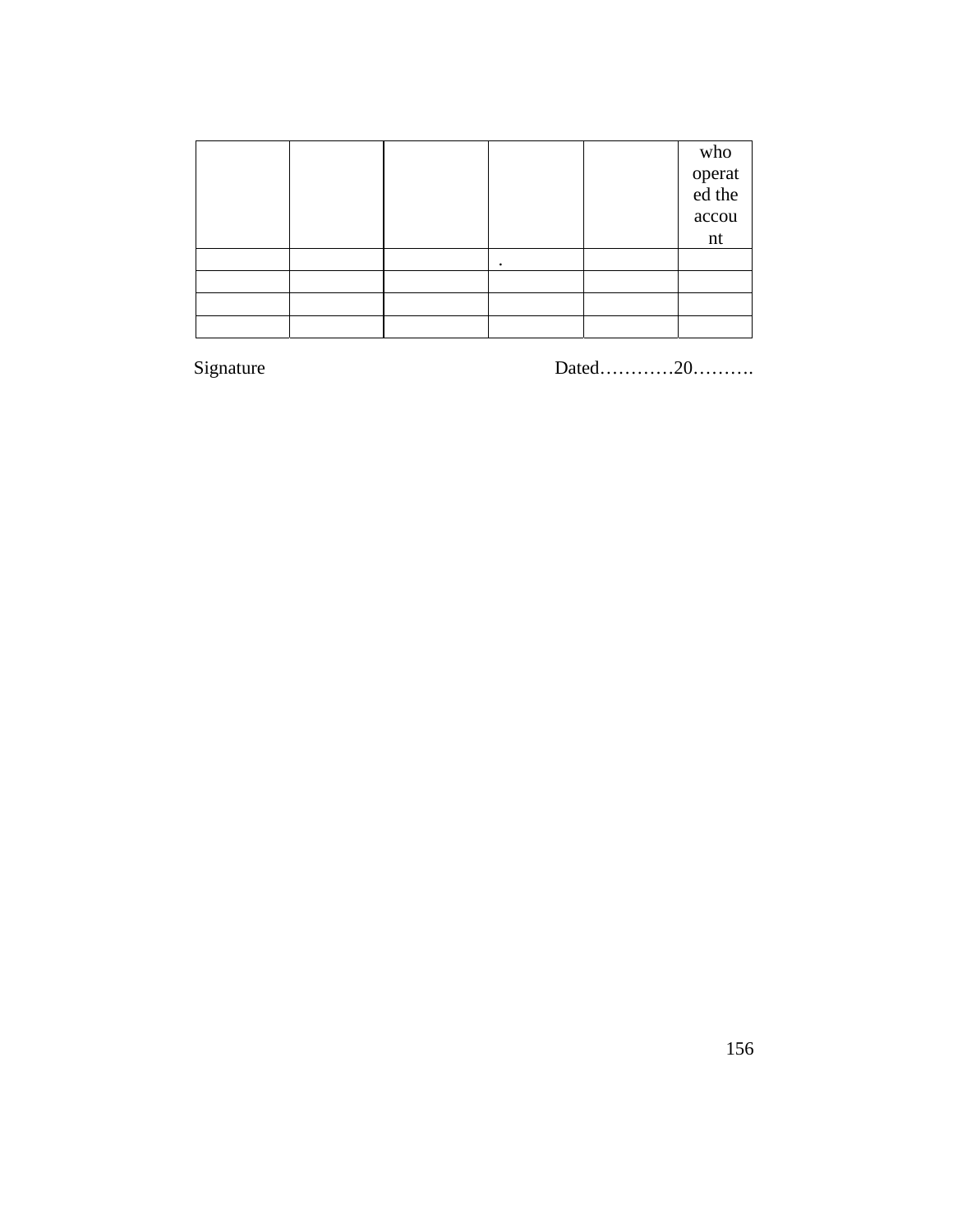## Schedule III CASH IN HAND

| Amount | Person in<br>whose custody<br>the cash is lying | Person who<br>was handling<br>the cash in the |
|--------|-------------------------------------------------|-----------------------------------------------|
|        |                                                 |                                               |
|        |                                                 |                                               |

Signature Dated…………20………

# Schedule IV INVESTMENTS

| Nature of the Name of the body   | Date of    | Amount of  | Person in    |
|----------------------------------|------------|------------|--------------|
| investment   corporate/instituti | investment | investment | whose        |
| ons where                        |            |            | custody      |
| invested                         |            |            | script(s)    |
|                                  |            |            | is/are lying |
|                                  |            |            |              |

Signature Dated…………20………

Schedule V

### DEBTORS/TRADE RECEIVABLES

## (INCLUDING BILLS OF EXCHANGE PROMISSORY NOTES ETC.)

| Name       | Amoun Good |               | Within    | When      | Legal                          | Particular <sub>Cr.</sub> |      |
|------------|------------|---------------|-----------|-----------|--------------------------------|---------------------------|------|
| and        |            | <sub>or</sub> |           |           | limitatio contacted proceeding |                           | Bal. |
| address    |            | bad           | n or      | and       | instituted(fu                  | of any                    |      |
| and        |            |               | barred    | supportin | Il details)                    | securities                |      |
| whether    |            |               | limitatio | g         |                                | held                      |      |
| related to |            |               | n         | document  |                                |                           |      |
| designate  |            |               |           | S         |                                |                           |      |
| d partner  |            |               |           |           |                                |                           |      |
|            |            |               |           |           |                                |                           |      |
|            |            |               |           |           |                                |                           |      |

Signature Dated…………20……….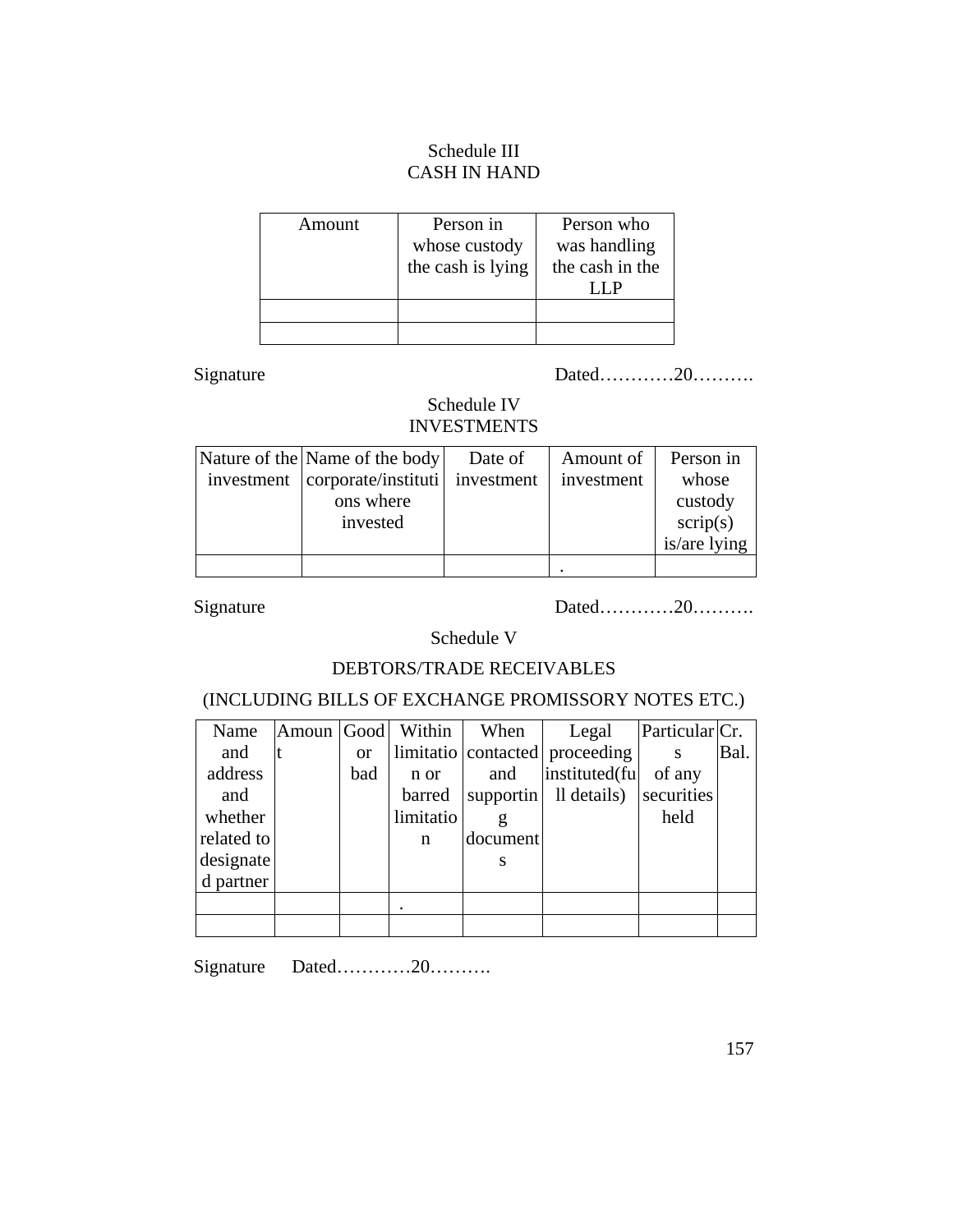## Schedule VI

# LOANS & ADVANCES

| Name       | Amount | Good          | Within     | When      | Legal                               | Particular |
|------------|--------|---------------|------------|-----------|-------------------------------------|------------|
| and        |        | <sub>or</sub> |            |           | limitation   contacted   proceeding |            |
| address    |        | bad           | or barred  | and       | instituted(fu                       | of any     |
| and        |        |               | limitation | supportin | Н                                   | securities |
| whether    |        |               |            | g         | details)                            | held       |
| related to |        |               |            | document  |                                     |            |
| designate  |        |               |            | S         |                                     |            |
|            |        |               |            |           |                                     |            |
| partner    |        |               |            |           |                                     |            |
|            |        |               |            |           |                                     |            |
|            |        |               |            |           |                                     |            |
|            |        |               |            |           |                                     |            |

Signature Dated…………20………

## Schedule VII INVENTORIES

| Description | Amount | Quantity | Location<br>address | Since when<br>ying |
|-------------|--------|----------|---------------------|--------------------|
|             |        |          |                     |                    |
|             |        |          |                     |                    |

Signature Dated…………20………

Schedule VIII DESCRIPTION OF OTHER ASSETS

| Assets        | Location<br>address $\&$<br>description | Area | Holder of the<br>title & person<br>in whose<br>custody the | Amount |
|---------------|-----------------------------------------|------|------------------------------------------------------------|--------|
|               |                                         |      | title deeds are                                            |        |
|               |                                         |      | lying                                                      |        |
| Free hold     |                                         |      |                                                            |        |
| property      |                                         |      |                                                            |        |
| Leasehold     |                                         |      |                                                            |        |
| property      |                                         |      |                                                            |        |
| Plant and     |                                         |      |                                                            |        |
| machinery     |                                         |      |                                                            |        |
| Furniture and |                                         |      |                                                            |        |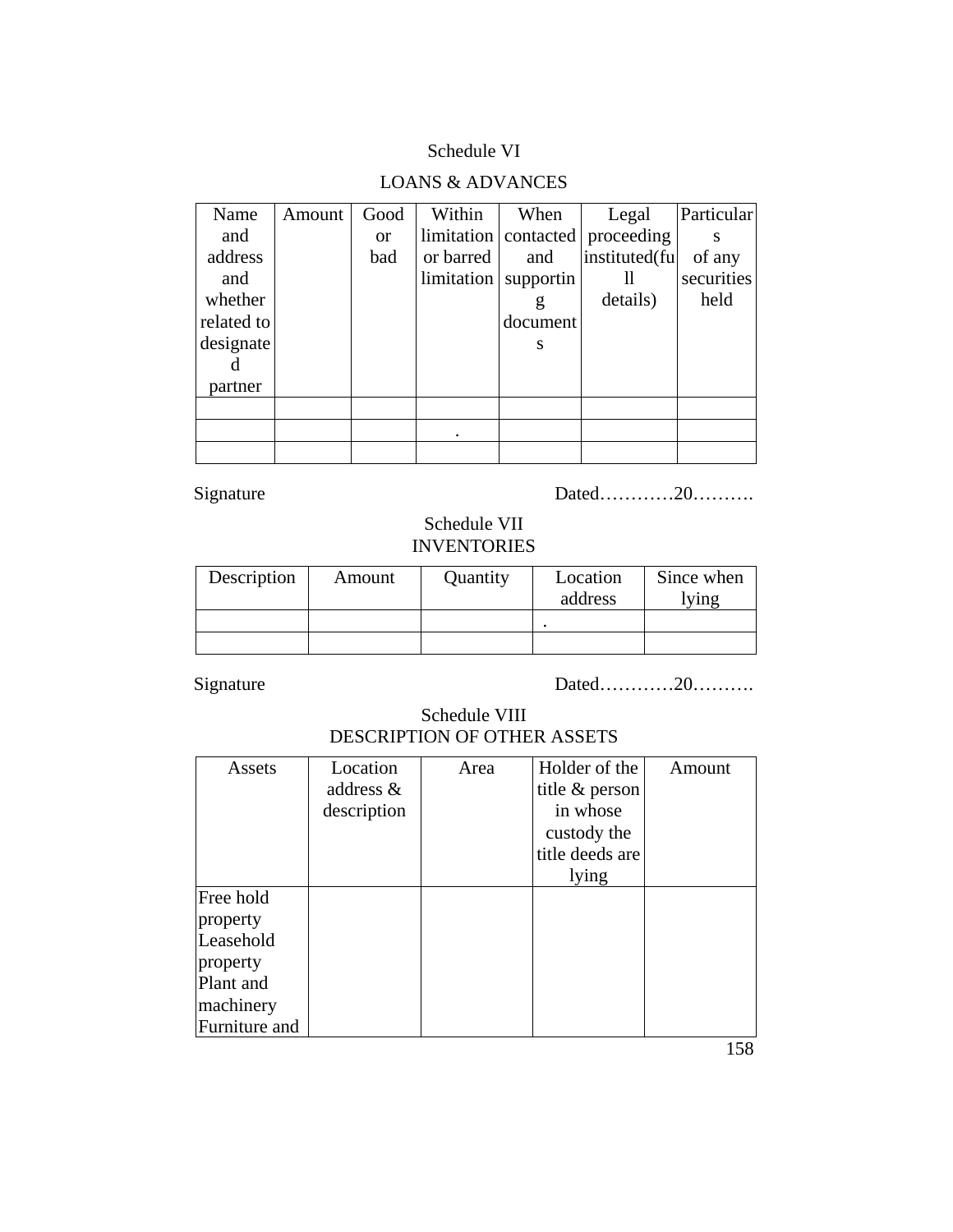| ۱£<br>.<br>. |  |
|--------------|--|

Signature

Dated............20..........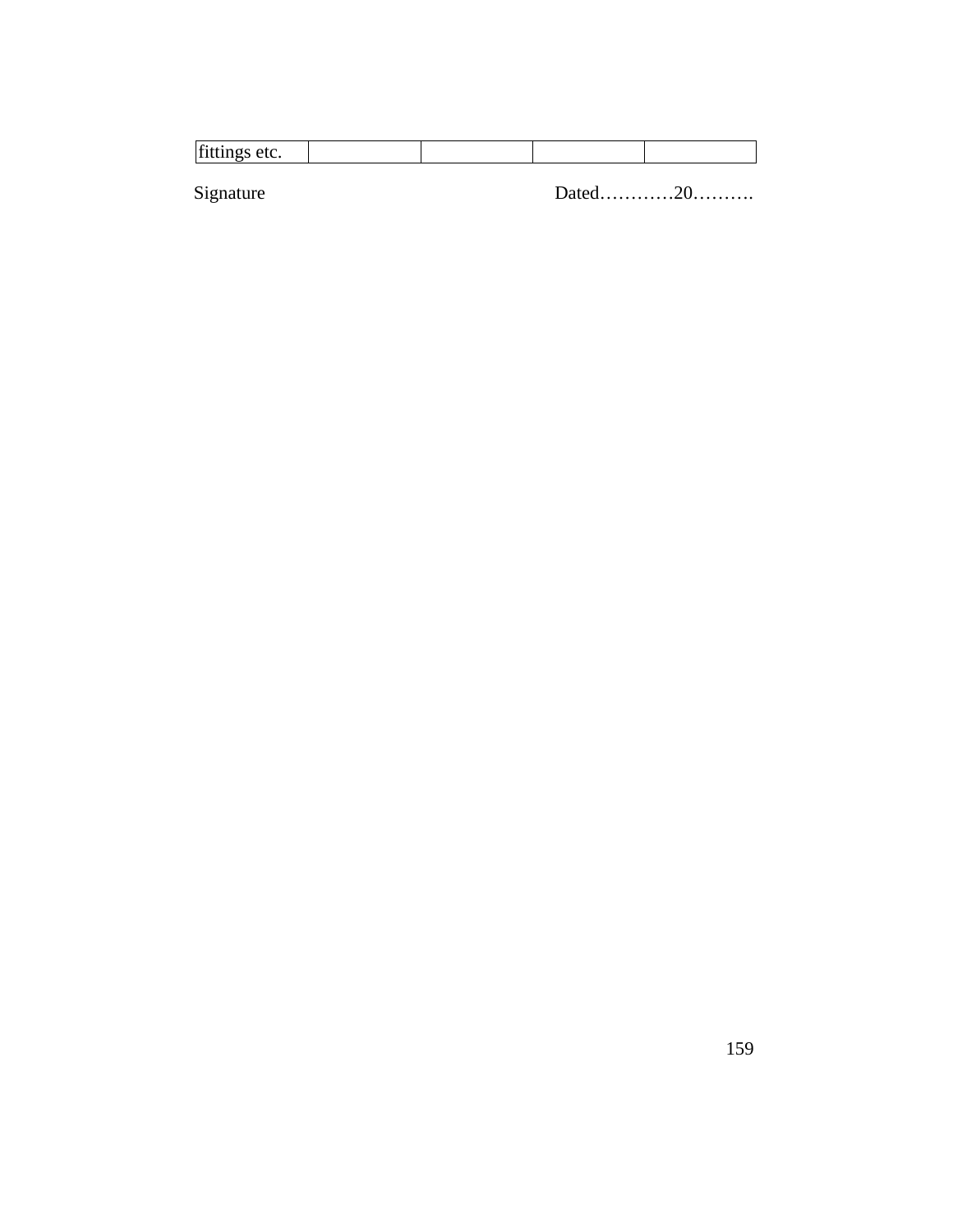## Schedule IX

## OUTSTANDING CONTRIBUTION OF THE PARTNERS

| Name and<br>address of the   outstanding   contribution   outstanding<br>partner | Amount | Nature of the Since when | <b>Any</b><br>obligation |
|----------------------------------------------------------------------------------|--------|--------------------------|--------------------------|
|                                                                                  |        |                          |                          |

Signature Dated…………20………

## LIST 'C' TO THE STATEMENT OF AFFAIRS PREFERENTIAL CREDITORS

|    | No.   Name   Address   Nature   Period   Date   Amoun   Amoun   Balance |    |             |    |                                          |
|----|-------------------------------------------------------------------------|----|-------------|----|------------------------------------------|
| of | $\&$                                                                    | of | during when |    | not                                      |
|    | $ {\rm creditor} $ occupatio $ {\rm claim} $ which $ {\rm due} $        |    |             | of | payable preferenti                       |
|    | n                                                                       |    | claim       |    | claim $\vert$ in full $\vert$ al carried |
|    |                                                                         |    | accrued     |    | to List 'D'                              |
|    |                                                                         |    | due         |    |                                          |
|    |                                                                         |    |             |    |                                          |
|    |                                                                         |    |             |    |                                          |

Signature Dated…………20………

## LIST 'D'TO THE STATEMENT OF AFFAIRS CREDITORS HAVING FLOATING CHARGE

| No. | Name of<br>Holder | Address | Amount<br>Rs. | Description<br>assets over<br>which |
|-----|-------------------|---------|---------------|-------------------------------------|
|     |                   |         |               | security<br>extends                 |
|     |                   |         |               |                                     |
|     |                   |         |               |                                     |

Signature Dated…………20………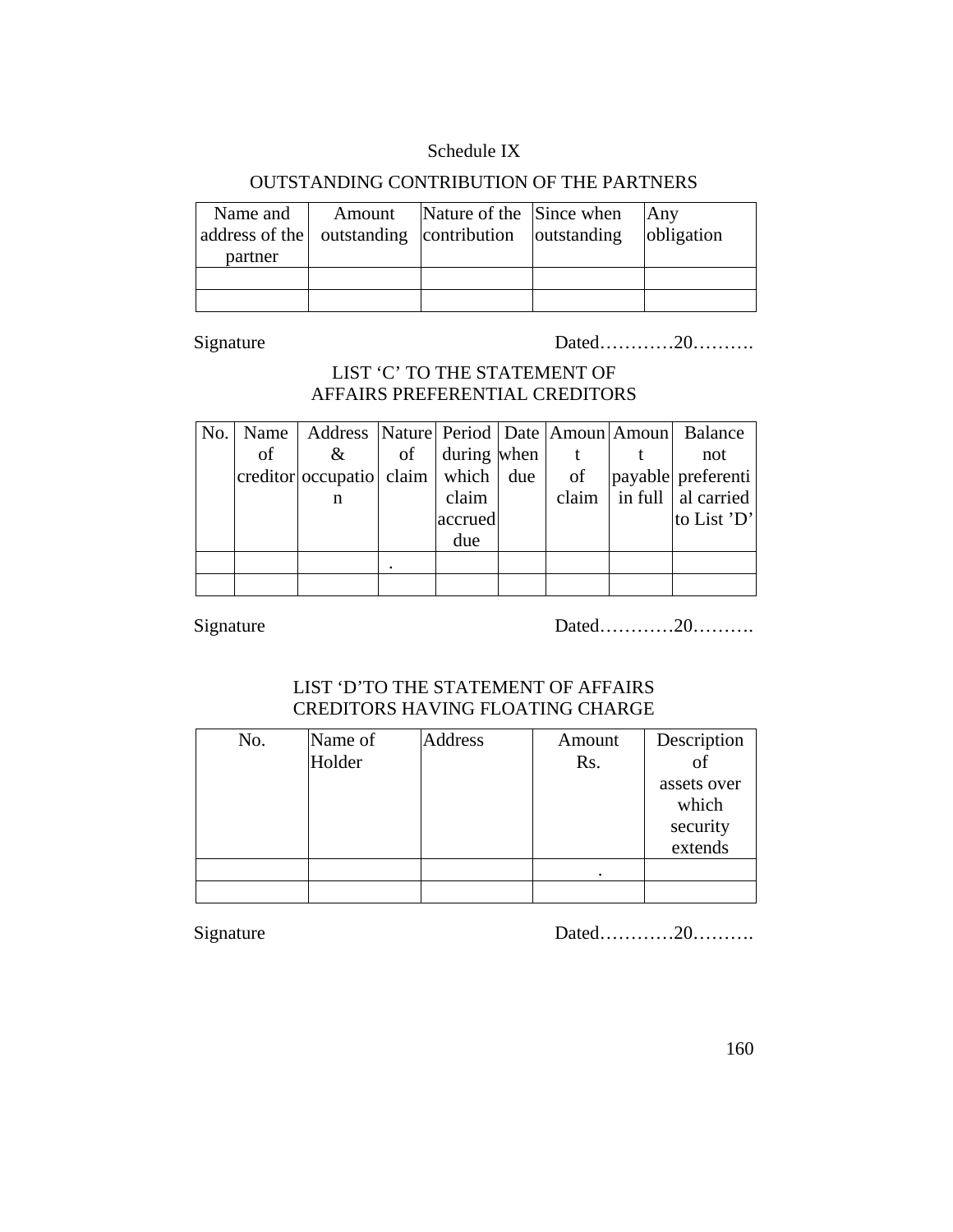| No. | Name                                                      | Addres | Amount | Date      |         | Documen considerati |
|-----|-----------------------------------------------------------|--------|--------|-----------|---------|---------------------|
|     |                                                           | S      |        | when      | t       | on                  |
|     |                                                           |        |        | contacted | in      |                     |
|     |                                                           |        |        |           | support |                     |
|     | Unsecured                                                 |        |        |           |         |                     |
|     | creditors                                                 |        |        |           |         |                     |
|     | $---$                                                     |        |        |           |         |                     |
|     |                                                           |        |        |           |         |                     |
|     |                                                           |        |        |           |         |                     |
|     |                                                           |        |        |           |         |                     |
|     | Unsecured<br>balance of<br>creditors<br>partly<br>secured |        |        |           |         |                     |
|     | brought<br>from List<br>A                                 |        |        |           |         |                     |
|     | <b>Balance</b><br>not<br>preferenti<br>al<br>creditors    |        |        |           |         |                     |
|     | brought<br>from List<br>$\mathbf{D}$                      |        |        |           |         |                     |

## LIST 'E' TO THE STATEMENT OF AFFAIRS UNSECURED CREDITORS ETC,

Signature Dated…………20………

### LIST 'F' TO THE STATEMENT OF AFFAIRS LIST OF PARTNERS

| Name $&$ | Amount of    | Nature of    | Since when   | Amount of    |
|----------|--------------|--------------|--------------|--------------|
| address  | contribution | contribution | the          | outstanding  |
|          |              |              | partner $\&$ | contribution |
|          |              |              | whether      |              |
|          |              |              | designated   |              |
|          |              |              | partner      |              |
|          |              |              |              |              |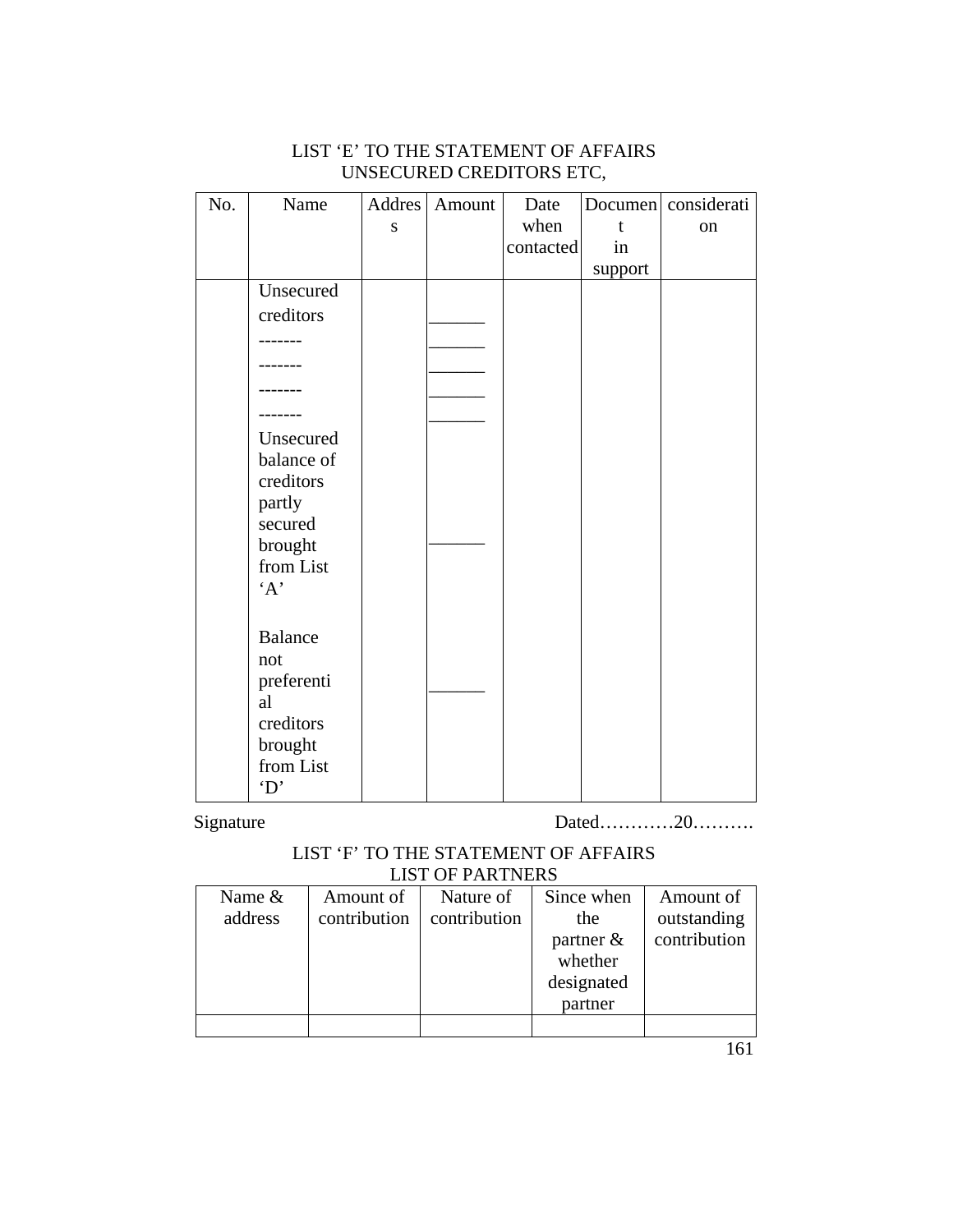Signature

Dated.............20...........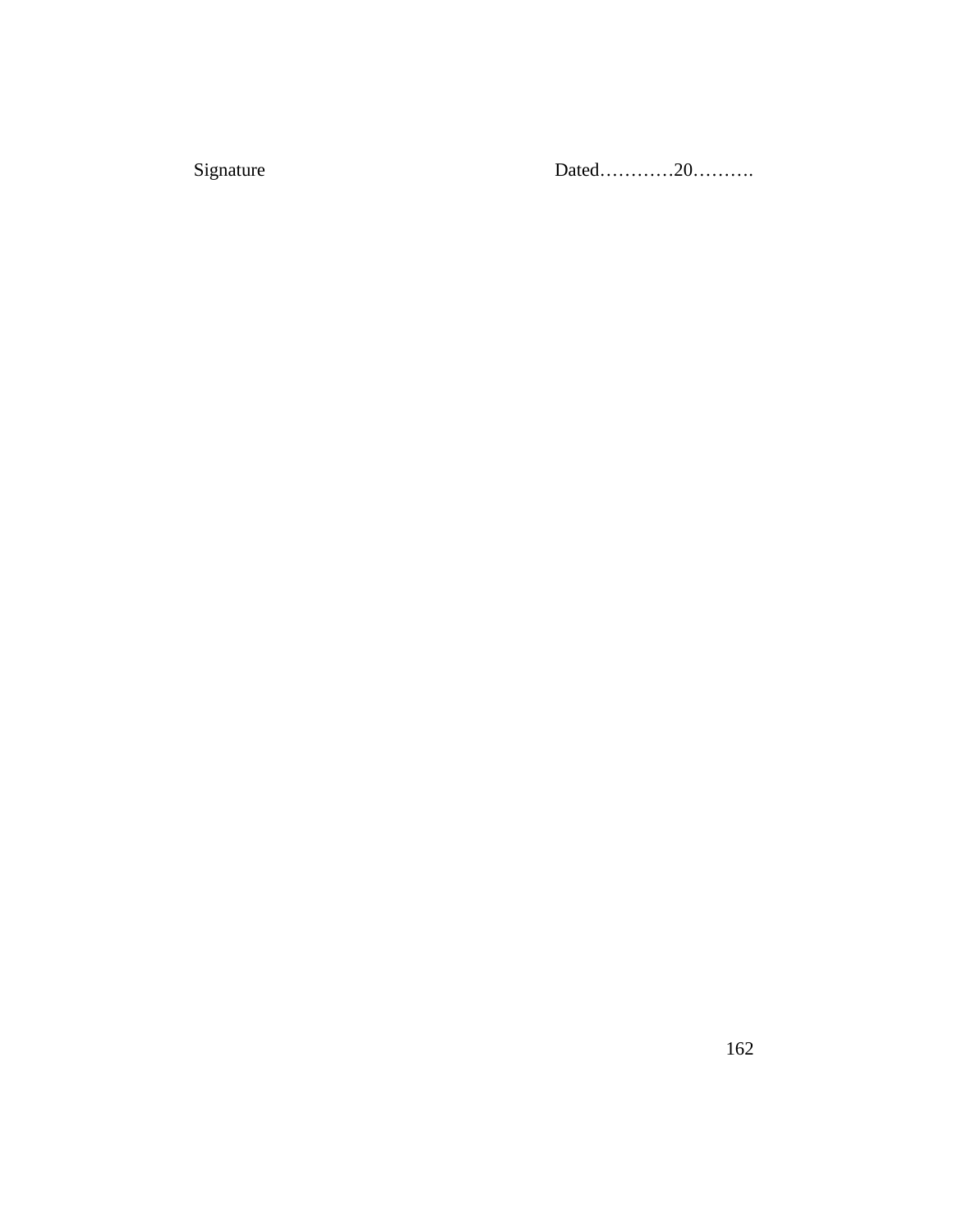## LIST 'G' TO STATEMENT OF AFFAIRS DEBT DUE FROM PARTNERS

|  | No. Name Residenti | Amount of | Details of | When                 | Particula |
|--|--------------------|-----------|------------|----------------------|-----------|
|  | al                 | Debts     | documents  | contracted           |           |
|  | address            |           | in support | and                  | of any    |
|  |                    |           |            | whether              | security  |
|  |                    |           |            | good or bad held for |           |
|  |                    |           |            |                      | debt      |

Note:- Contra entry shall be disclosed with full details.

Signature

Dated…………20…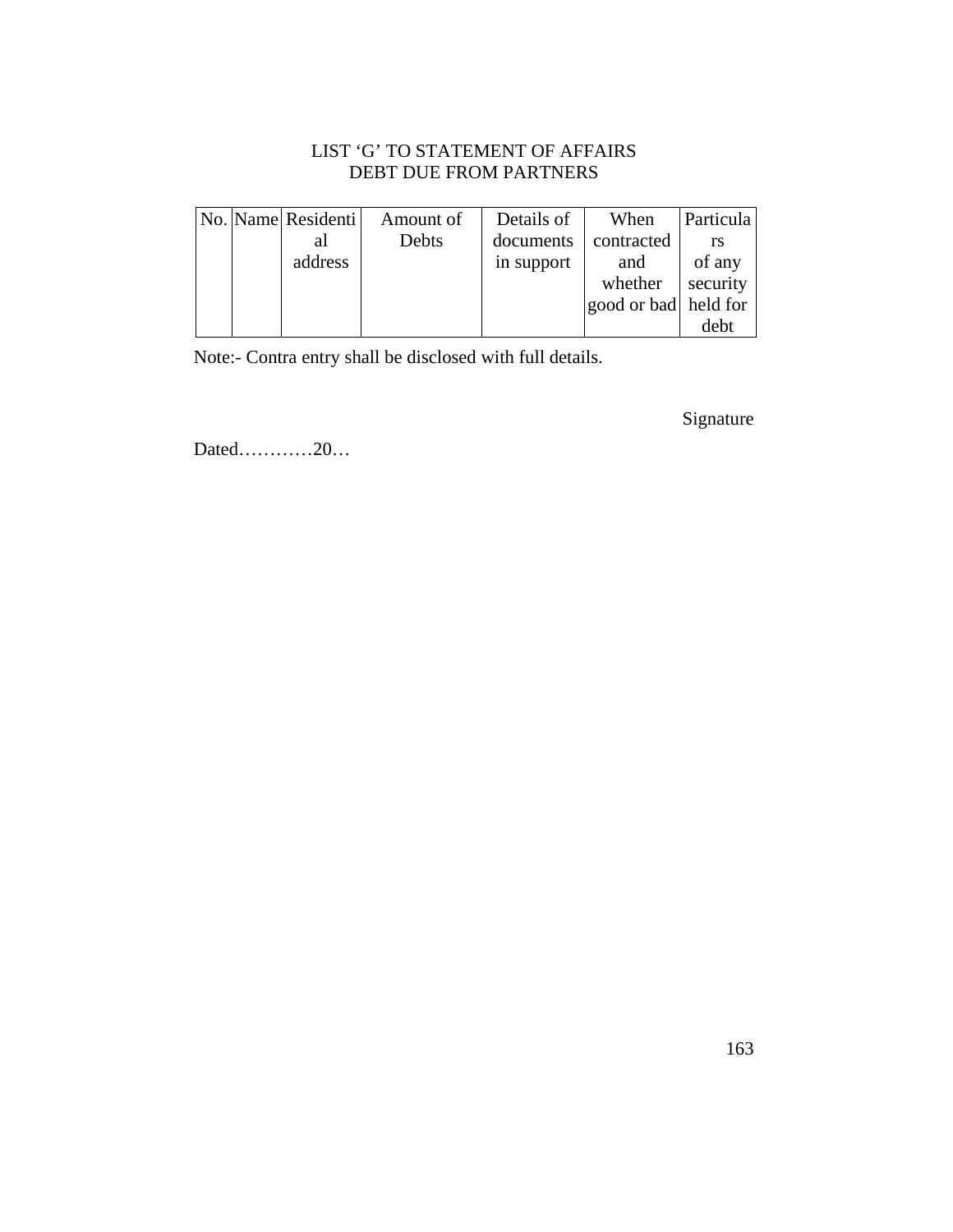## **Form No. 38 [See rule 126] [Heading as in form no 16] LLP Petition No……… of 20……..**

#### **Affidavit of concurrence in statement of affairs**

I/We ………..[name(s), description(s) etc. of authorized Partners, in case LLP is Petitioner and name of Partner in case the petitioner is partner/ $(s)$ ] do solemnly affirm and say as follows: -

That I/We have perused the statement of affairs lodged herein by……. and that to the best of my/our information, knowledge and belief, such statement contains a full and accurate account of the LLP affairs [except as stated below].

[Here state, if necessary, in what respect, if any, the statement of affairs is not concurred in.]

solemnly affirmed etc.

……………………… Signature of deponent

Commissioner for Oaths or Notary public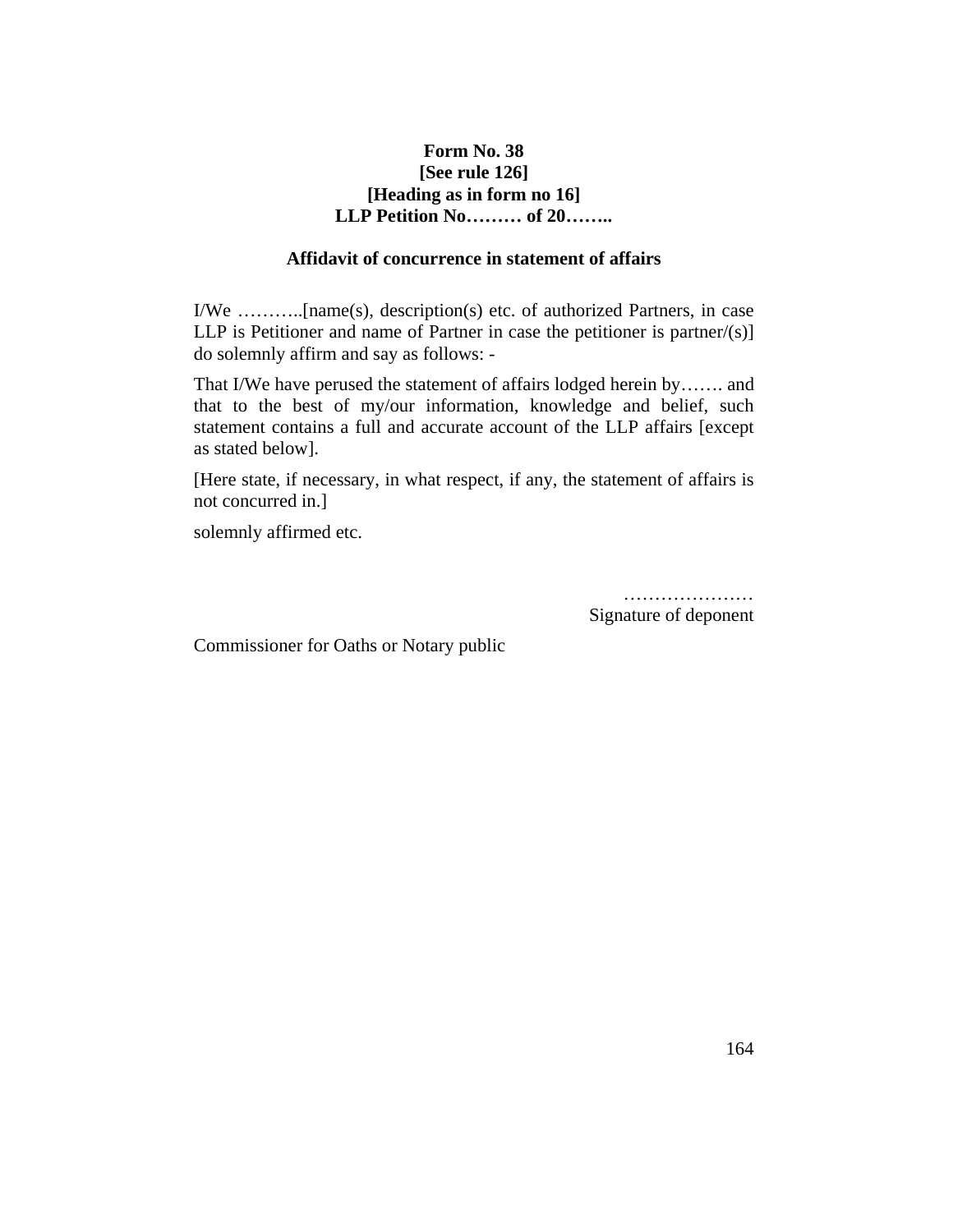## **Form No. 39 [See rule 127] [Heading as in form no 16] LLP Petition No……… of 20……**

#### **Certificate extending time for statement of affairs**

I,…….. the Liquidator, do hereby certify that I have, under the powers given to me by rule 127 extended the time for submitting the statement of affairs of the LLP required of…….. (here mention the name and description of person who is to submit the statement), from the ……………. day of……….20…..., to the day of…… 20…..

Dated this ……… day of…..20…….

Sd/- Liquidator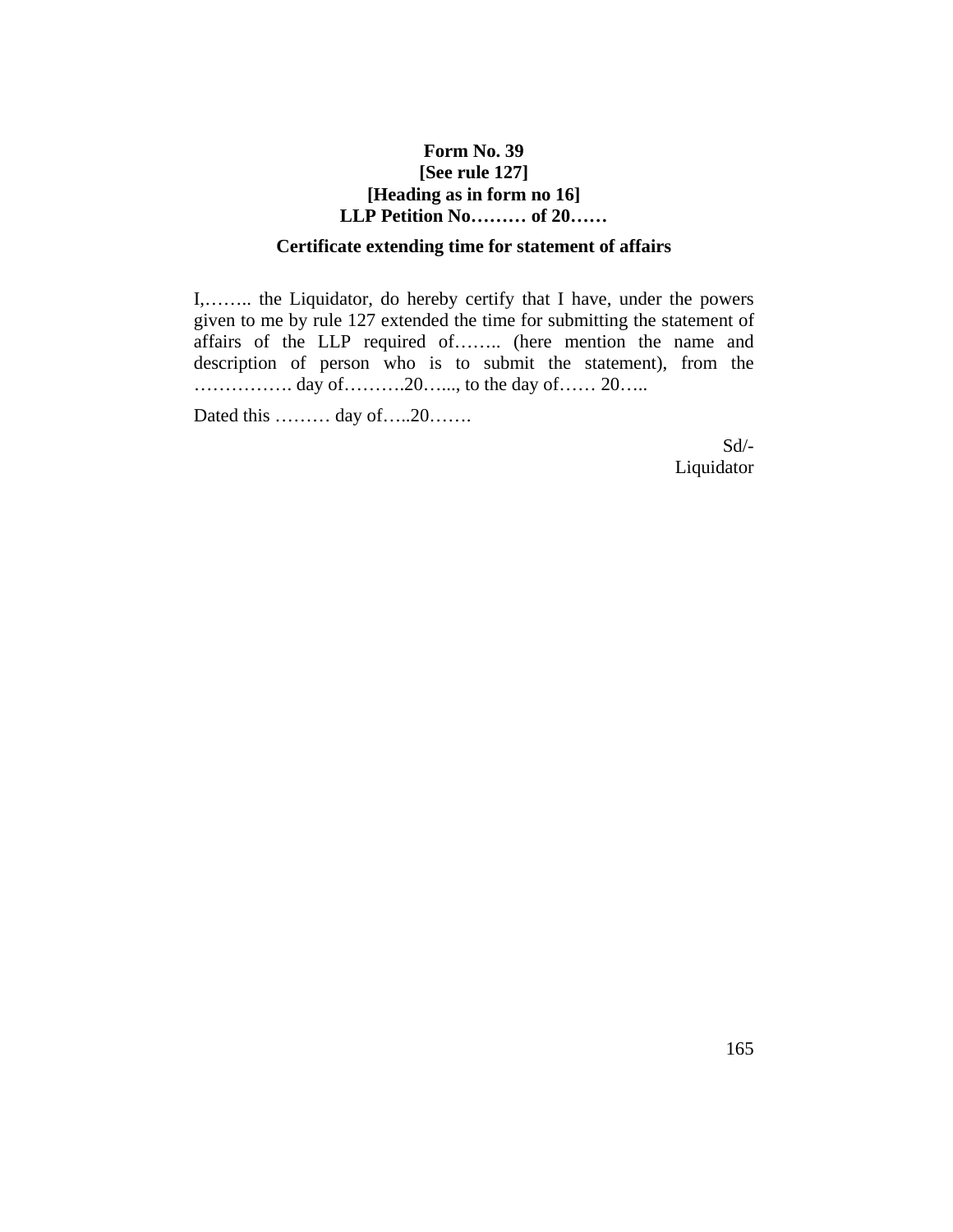## **FORM NO. 40 [See rule 132] [Heading as in form no 16] LLP Petition No……… of 20…….. LLP Application No……………. of 20……**

# **Report of the Liquidator under rule 132 read with rule 34**

The Liquidator, in pursuance of rule 132 read with rule 34, hereby submit his report to the NCLT---Bench as follows:-

# (A)Assets

| I. Assets                | Book | Estimated       | Due      | Deficiency | Estimate |
|--------------------------|------|-----------------|----------|------------|----------|
| specifically             |      | value realizabl | to       | ranking    | d        |
| mortgaged/pledg          |      | e values        | secured  | as         | Surplu   |
| ed or having             |      |                 | creditor | unsecure   | S        |
| fixed charge             |      |                 | s and    | d          |          |
| (excluding)              |      |                 | workme   |            |          |
| floating charge)         |      |                 | n        |            |          |
| <b>Freehold Property</b> | Rs.  | Rs.             | Rs.      | R          | Rs.      |
| Leasehold                |      |                 |          | S.         |          |
| Property Plant &         |      |                 |          |            |          |
| Machinery                |      |                 |          |            |          |
| Furniture,               |      |                 |          |            |          |
| fittings etc             |      |                 |          |            |          |
| Inventories              |      |                 |          |            |          |
| Other assets             |      |                 |          |            |          |
|                          |      |                 |          |            |          |
| Rs.                      |      |                 |          |            |          |

| II. Assets not specifically mortgaged/pledged Book |       | Estimated  |
|----------------------------------------------------|-------|------------|
| etc.                                               | Value | realisable |
|                                                    | (Rs.) | values     |
|                                                    |       | (Rs.)      |
| <b>Balance at Bank</b>                             |       |            |
| Cash in hand                                       |       |            |
| Investments                                        |       |            |
| receivables<br>Debtors/Trade<br>Loans              |       |            |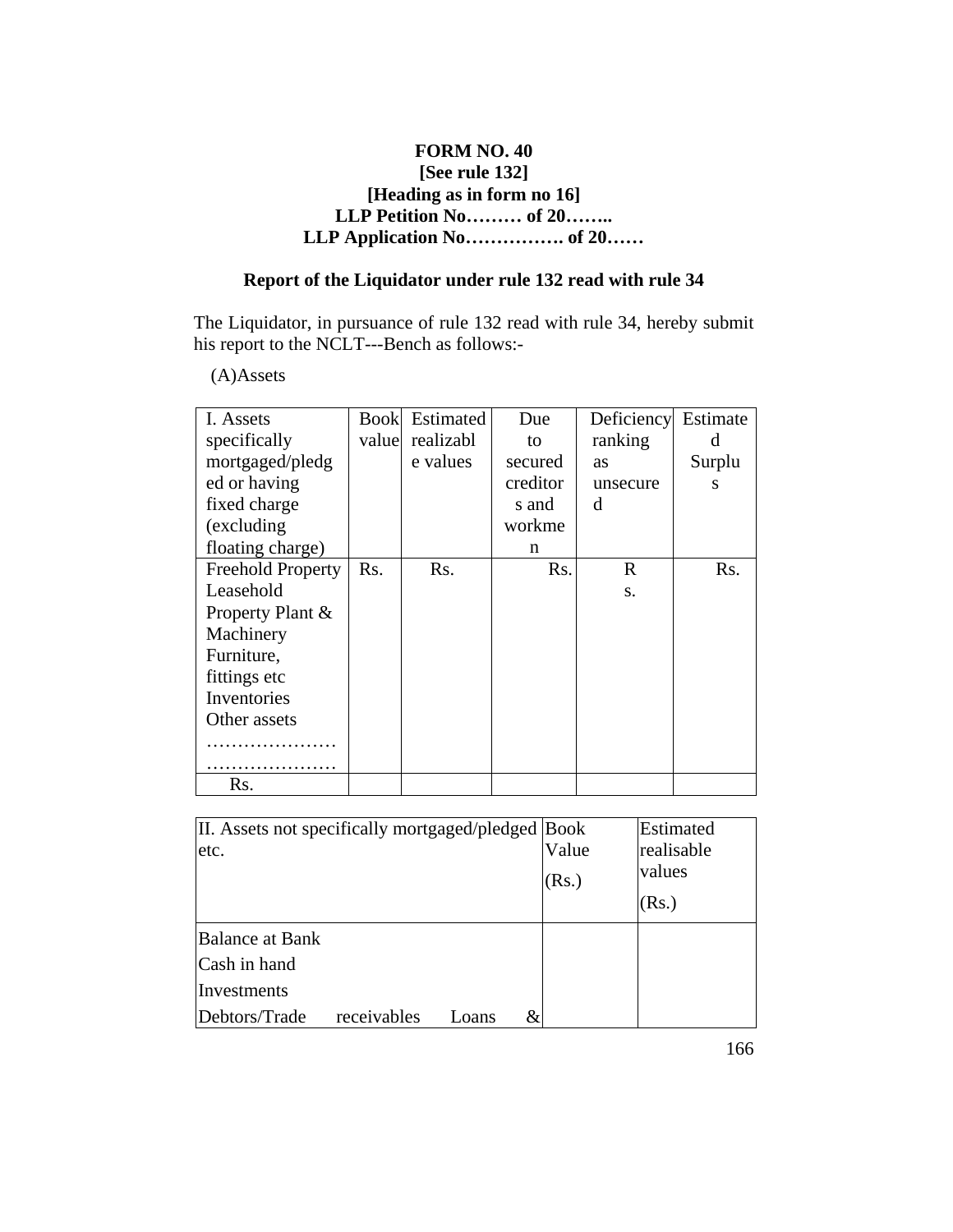| Advances Inventories                                                               |  |
|------------------------------------------------------------------------------------|--|
| <b>Freehold Property</b>                                                           |  |
| Leasehold Property Plant & Machinery<br>Furniture, fittings etc. Intangible Assets |  |
| Other Assets (to specify)                                                          |  |
| Outstanding contribution of the partners                                           |  |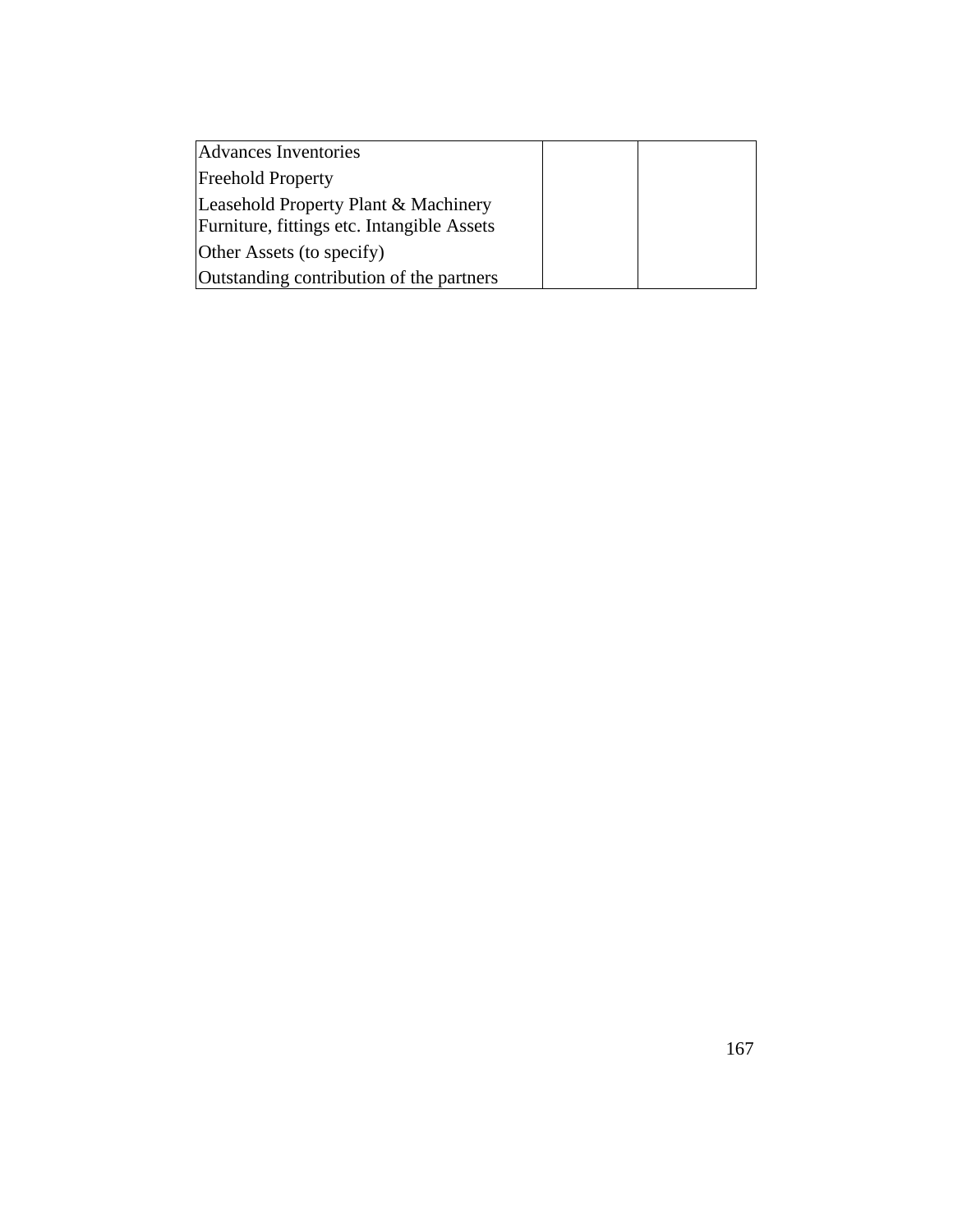| <b>Gross Assets</b>                                                                    | Rs. |
|----------------------------------------------------------------------------------------|-----|
| Gross realizable value of assets specifically<br>mortgaged/pledged/having fixed charge |     |
| Other assets                                                                           |     |
| <b>Gross Assets</b>                                                                    |     |
| (B)Liabilities                                                                         |     |
| Gross Liabilities                                                                      |     |
| Secured creditors including workmen dues.                                              |     |
| Preferential creditors                                                                 |     |
| Creditors having floating charge                                                       |     |
| Unsecured creditor and contingent liabilities                                          |     |
| Gross liabilities                                                                      |     |

Description of Assets Specifically mortgaged /pledged etc

| Assets        | Location    | Area | Holder of the Amount |  |
|---------------|-------------|------|----------------------|--|
|               | address &   |      | title $\&$           |  |
|               | description |      | person in            |  |
|               |             |      | whose                |  |
|               |             |      | custody the          |  |
|               |             |      | title deeds          |  |
|               |             |      | are lying            |  |
| Free hold     |             |      |                      |  |
| property      |             |      |                      |  |
| Leasehold     |             |      |                      |  |
| property      |             |      |                      |  |
| Plant and     |             |      |                      |  |
| machinery     |             |      |                      |  |
| Furniture and |             |      |                      |  |
| fittings      |             |      |                      |  |
| Inventories   |             |      |                      |  |
| etc.          |             |      |                      |  |

## DESCRIPTION OF OTHER ASSETS

| Assets | Location     | Holder of<br>Area |                | Amount |
|--------|--------------|-------------------|----------------|--------|
|        | address $\&$ |                   | the title $\&$ |        |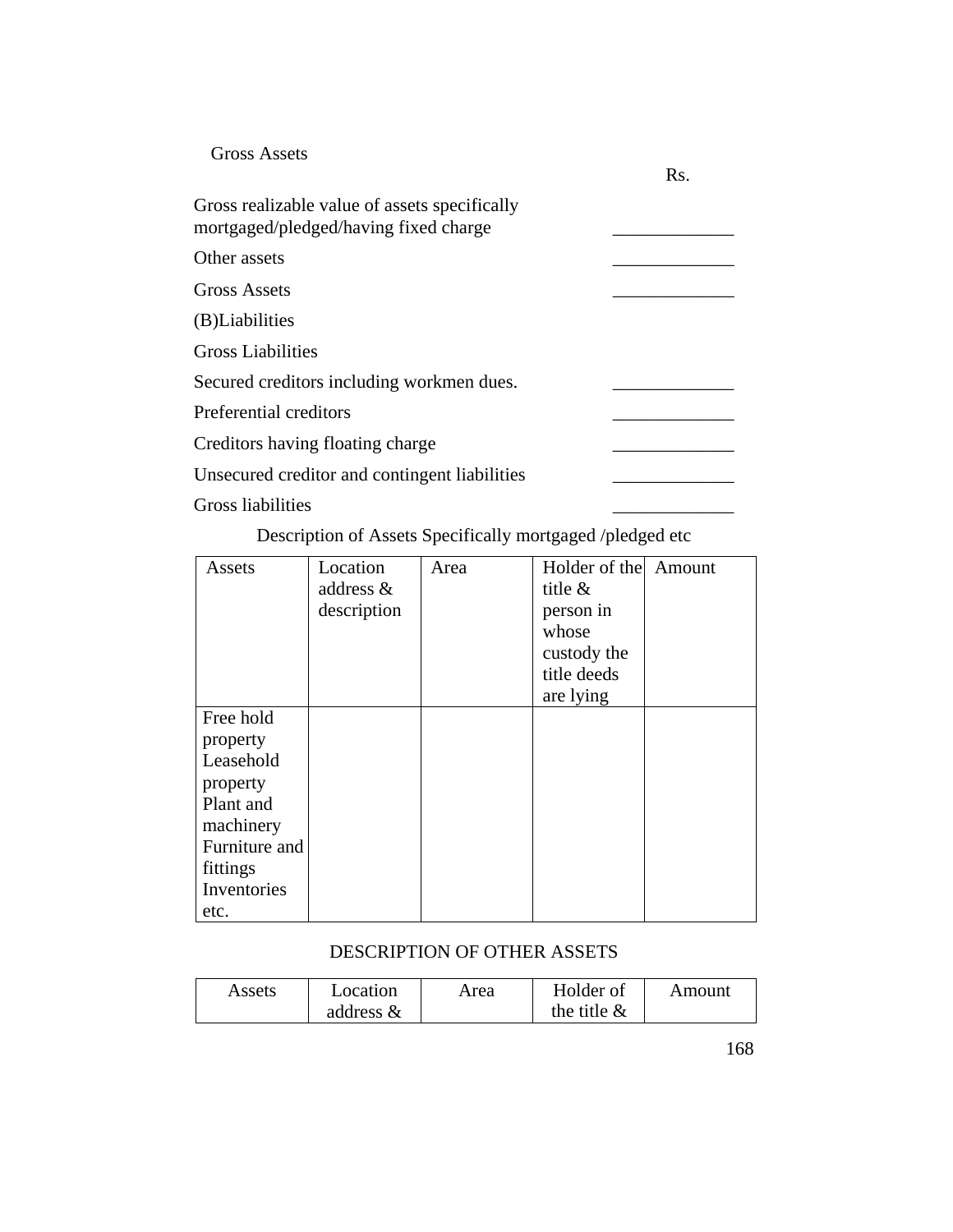|                                                                                                                              | description | the person<br>in whose<br>custody<br>the title<br>deeds are<br>lying |  |
|------------------------------------------------------------------------------------------------------------------------------|-------------|----------------------------------------------------------------------|--|
| Free hold<br>property<br>Leasehold<br>property<br>Plant and<br>machinery<br>Furniture and<br>fittings<br>Inventories<br>etc. |             |                                                                      |  |

(C) Information and materials to various items provided in clauses (a) to  $(m)$  of sub-rule

(1) of rule 34.

(D) Details of fraud, if any, committed by persons provided in sub-rule (2) of rule 34. (E) Material information provided in sub-rule (3) of rule 34.

(F) Any further report or reports, if the Liquidator thinks so to make, as provided in sub- rule (4) of rule 34.

Dated this ….day of ….20……

[Sd]

Liquidator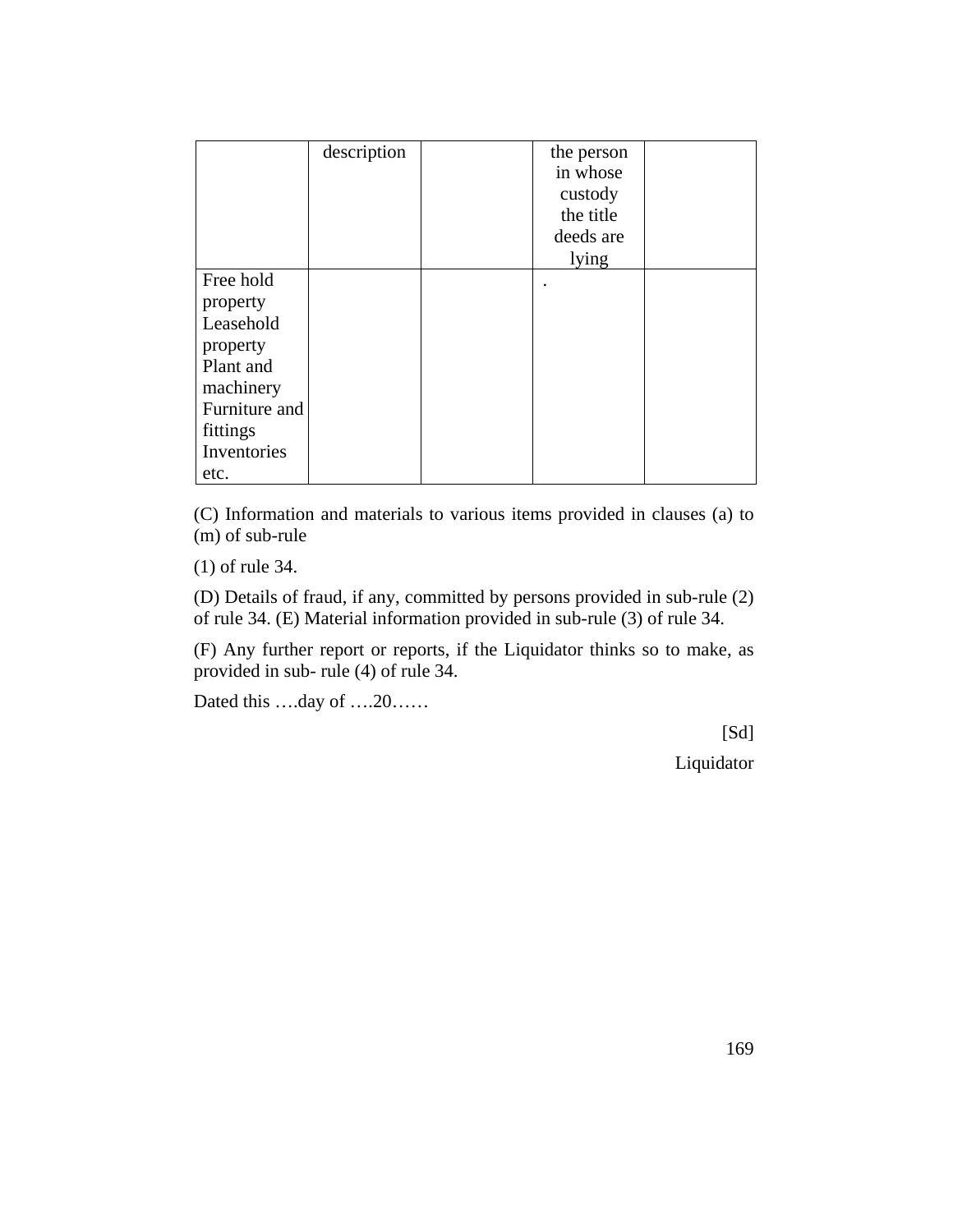## **Form No. 41 [See sub-rule (2) rule 138] [Heading as in form no 16] LLP Petition No……… of 20……..**

#### **\*Advertisement of notice to creditors to prove their claim**

Notice is hereby given to the creditors of the above-named LLP that they are required to submit to the Liquidator (as the case may be) of the NCLT proofs of their respective debts or claims against the above-named LLP by delivering at the office of the Liquidator on or before the ……day of…..20…..or sending by post to the Liquidator so as to reach him not later than the said date, an affidavit proving the debt or claim in the prescribed form with their respective names, addresses and particulars of debt or claim, and any title to priority under the Act and the rules. Any creditor who fails to submit his affidavit of proof within the time limited as aforesaid will be excluded from the benefit of any distribution of distributable sum before his debt is proved, or, as the case may be, from objecting to such distribution.

Any creditor who has sent in his proof, if so required by notice in writing from the Liquidator, shall either in person or by his authorized representative, attend the investigation of such debt or claim at such time and place as shall be specified in such notice and shall produced such further evidence of his debt or claim as may be required.

Dated this ……day of……20……

………………………

Liquidator

\* If the number of creditors does not exceed 100 individuals, the advertisement in newspaper may be dispensed with. In such cases, individual notices may be given.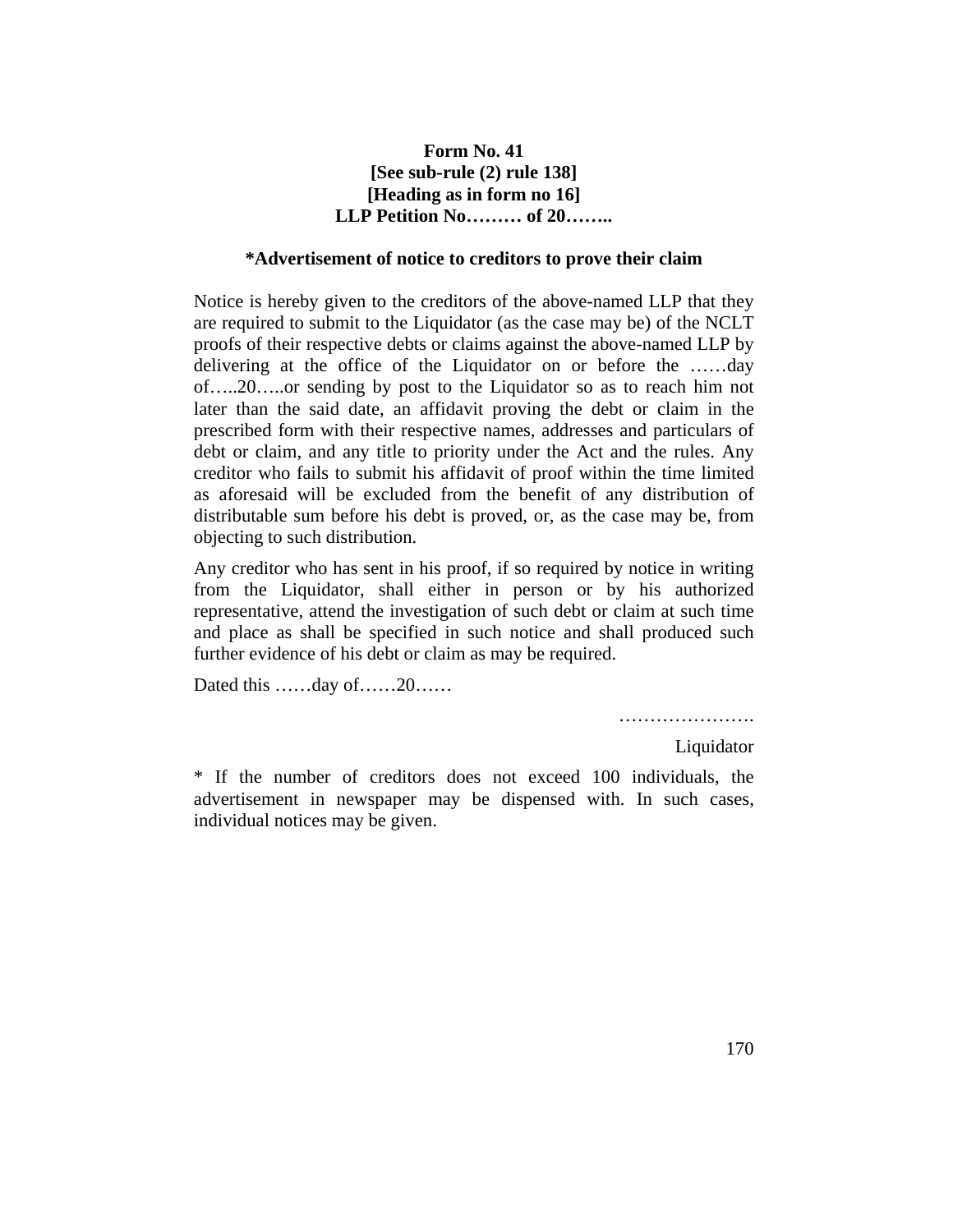## **Form No. 42 [See sub-rule (4) of rule 138] [Heading as in form no 16] LLP Petition No……… of 20…….. Notice to creditor to prove his debt**

To

……………

……………

You are hereby required to submit proof of your debt or claim against the said LLP by delivering at the office of the Liquidator of the NCLT\_\_\_\_\_\_\_\_\_\_\_\_\_\_\_Bench on or before the……… day of…….20 or sending to the Liquidator by post so as to reach him no later than the said date, your affidavit of proof in the prescribed form with your name, address and particulars of claim and any title to priority you may claim under Limited Liability Partnership Act, 2008. If you fail to submit your affidavit of proof within the time limited as aforesaid, you will be excluded from the benefit of any distribution of distributable sum before your debt is proved, or as the case may be, from objecting to such distribution.

If so required by notice in writing from the Liquidator, you should attend upon the investigation of your debt or claim at such time and place as shall be specified in the notice and produce such evidence of your debt or claim as may be required.

Dated this ……day of……20……

……………………… Liquidator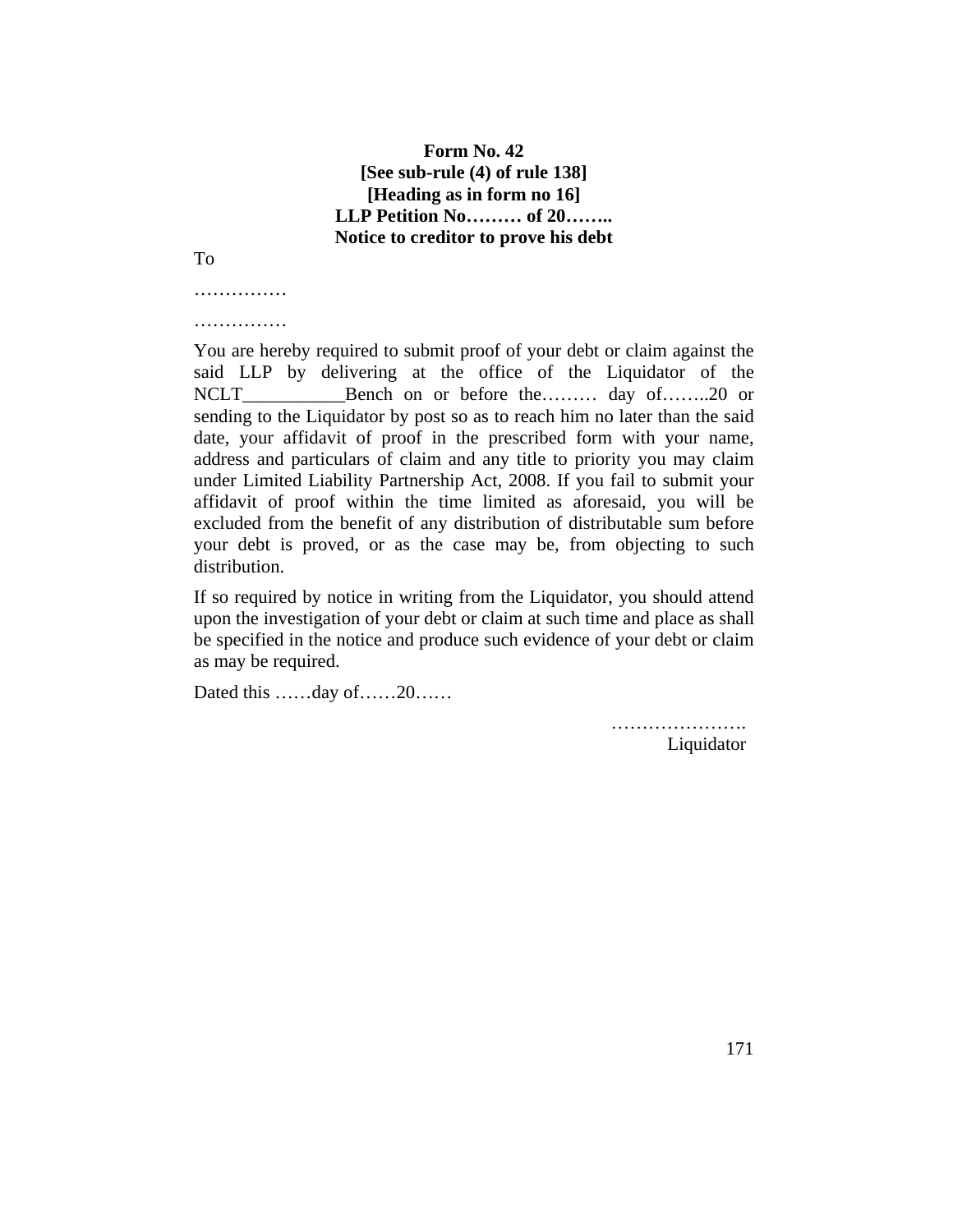## **Form No. 43 Voluntary winding up [See sub-rule (4) of rule 138]**

Name of LLP………………. (in Liquidation) LLPIN …………………….

Name of the LLP Liquidator…………………………. Address of the LLP Liquidator………………………. Date of commencement of winding up……….

### **Notice to creditor to prove his debt**

I……………, the Liquidator of the said LLP, do hereby require you to submit proof of your debt or claim against the said LLP by delivering to me at my office at the above address on or before the………day of……….20…. or by sending to me at the above address by post so as to reach me not later than the said date, your affidavit of proof in the prescribed form with your name, address and particulars of claim and any title to priority you may claim under LLP Act, 2008. If you fail to submit your affidavit of proof within the time limited as aforesaid, you will be excluded from the benefit of any distribution of distributable sum before your debt is admitted, or as the case may be, from objecting to such distribution.

If so required by notice in writing from me, you should attend upon the investigation of your debt or claim at such time and place as shall be specified in the notice and produce such evidence of your debt or claim as may be required.

Dated this ……day of……20……

……………………… LLP Liquidator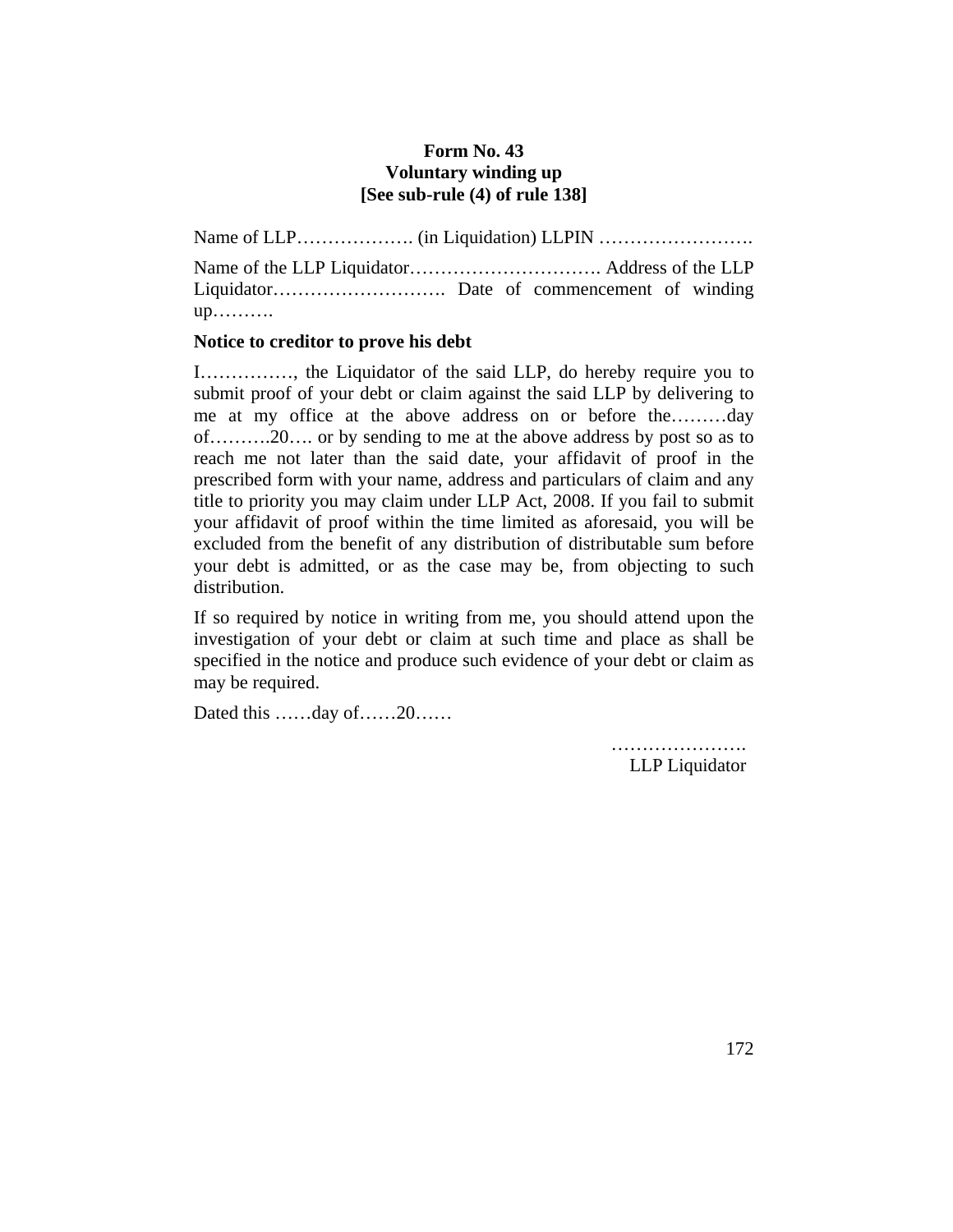## **Form No. 44 [See rule 141] [Heading as in form no 16] LLP Petition No……… of 20……..**

#### **Affidavit of proof of debt**

I,……. of etc. (full name, address and occupation of deponent to be given) do solemnly affirm and state as follows :-

1. The above-named LLP was at the date of the order winding-up the same, viz. the ……..day of….20…. and still is, justly and truly, indebted to me/us the sum of Rs…… for (here state consideration), as shown in the schedule below.

2. In respect of the said sum or any part thereof, I say I have not, nor have my partners or any of them, nor has any person, by my/our knowledge or belief, for my/our use, had or received any manner of satisfaction or security whatsoever, save and except the following :

[here state the particulars of all securities held, and where the securities are on the property of the LLP, assess the value of the same, and if any bills or other negotiable securities be held specify them in the schedule.]

[If the claim is made as a preferential claim, say so and set out the grounds on which the preference is claimed.]

### **Schedule**

| Date | Nature of the | <b>Descripti</b>         | Amoun Due Date | Remarks |
|------|---------------|--------------------------|----------------|---------|
|      | account       | <sub>on</sub>            |                |         |
|      |               | (e.g. invoice            |                |         |
|      |               | number,                  |                |         |
|      |               | cheques<br><sub>or</sub> |                |         |
|      |               | DD Number                |                |         |
|      |               | and<br>name              |                |         |
|      |               | address<br>and           |                |         |
|      |               | of the Bank)             |                |         |
|      |               |                          |                |         |

Credit should be given for contra accounts. Details of contra accounts.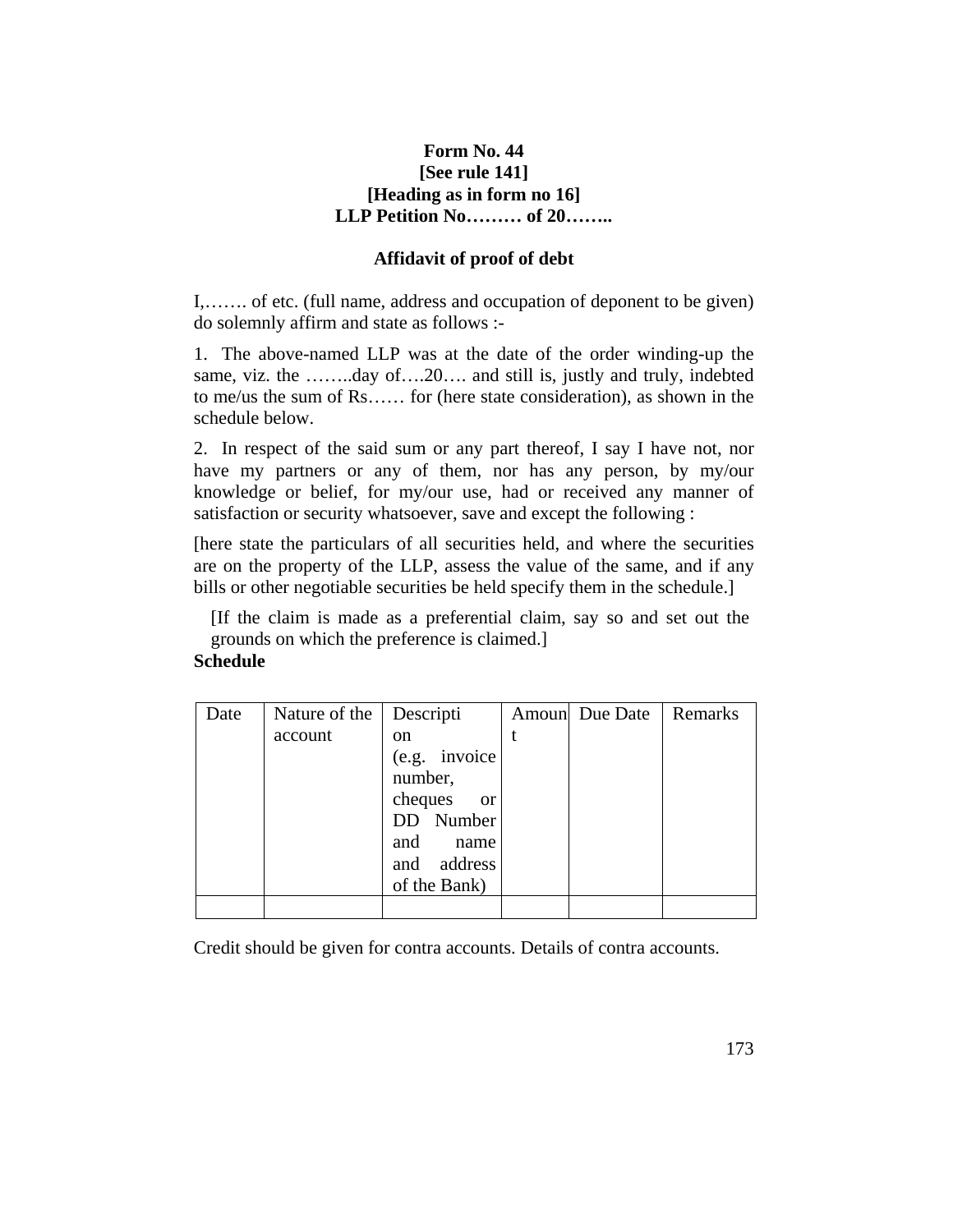| Solemnly  |  |  | affirmed |
|-----------|--|--|----------|
|           |  |  |          |
|           |  |  |          |
| Before me |  |  |          |

. . . . . . . . . . . . . . . . . . Deponents' Signature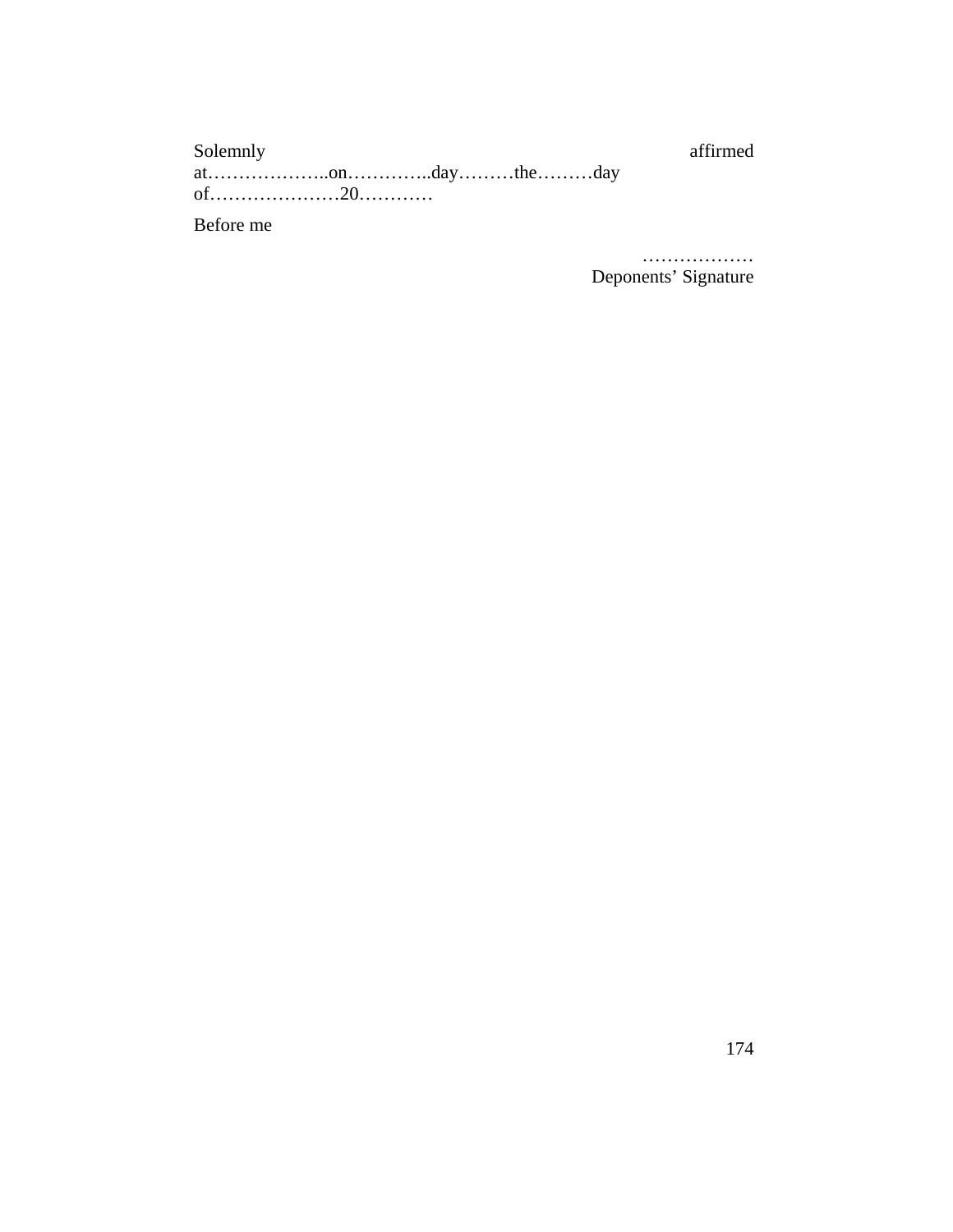Notes :

1. Where the affidavit is not by the creditor, but by some person authorized by him, the deponent should state in a separate paragraph his authority for making the affidavit and the means of his knowledge, and suitable alternations should be made.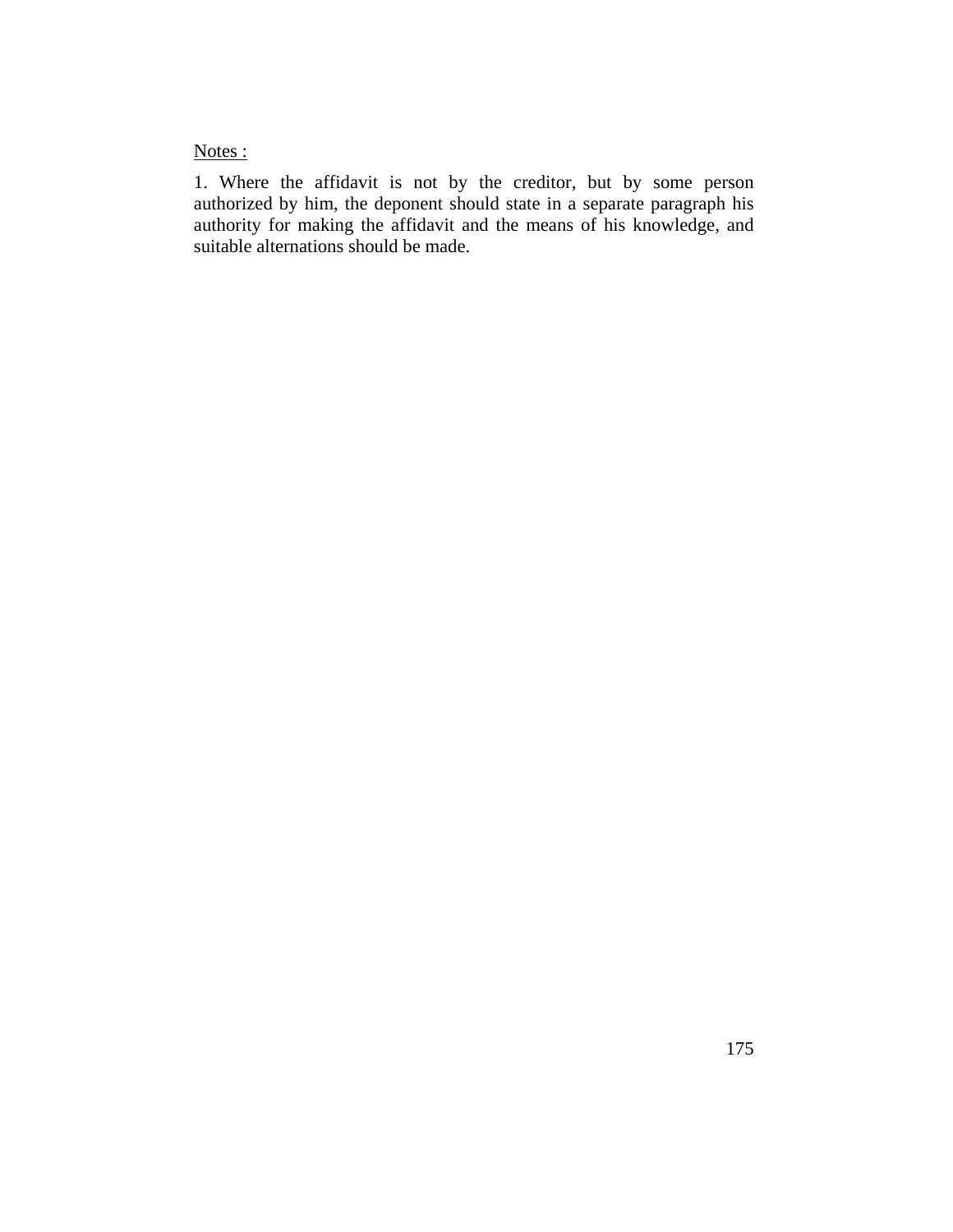### **Form No. 45 [See rule 142] [Heading as in form no 16] LLP Petition No……… of 20……..**

#### **Proof of debt of workmen**

I,…… of etc. (fill in full name, address and occupation of deponent), on behalf of the workmen and others employed by the above-named LLP, solemnly affirm and say :

That the above-named LLP was, on the ……day of ……. 20…… and still is justly and truly indebted to the several persons whose names, addresses and descriptions appear in the schedule below in sums severally set against their names in the seventh column of such schedule for wages due to them respectively as workmen or others in the employment of the LLP, in respect of services rendered by them respectively to the LLP during such periods as are set out against their respective names in the fifth column of such schedule, and for the accrued holiday remuneration so due to them in respect of such periods as are so set out in the sixth column of such schedule, for which said sums or any part thereof, I say that they have not nor has any of them, had or received any manner of satisfaction or security whatsoever.

|                               |                       |                 |            |                   |               |         |              | Deponent |
|-------------------------------|-----------------------|-----------------|------------|-------------------|---------------|---------|--------------|----------|
|                               |                       |                 | Schedule   |                   |               |         |              |          |
| Full name of Address   Whethe |                       |                 | Date of    | Scale of          | Components of |         |              |          |
| workmen/ot                    | οf                    | r               | birth $\&$ | pay               |               |         | wages/salary |          |
| her                           |                       | workma workma   | date of    |                   |               |         |              |          |
| employees                     | n/                    | n               | entry to   |                   |               |         |              |          |
| and proof of employe          |                       | <b>or</b>       | into the   |                   |               |         |              |          |
| employment                    | e                     | employ          | service    |                   |               |         |              |          |
| and                           |                       | ee              | of         |                   |               |         |              |          |
| designation                   |                       |                 | <b>LLP</b> |                   |               |         |              |          |
|                               | $\mathcal{D}_{\cdot}$ | 3               | 4          | 5                 |               | 6       |              |          |
|                               |                       |                 |            |                   |               |         |              |          |
|                               |                       |                 |            |                   |               |         |              |          |
|                               |                       |                 |            |                   |               |         |              |          |
| Period over                   |                       | Period over     |            | <b>Total Dues</b> |               | Remarks |              |          |
| which wages                   |                       | which           |            |                   |               |         |              |          |
| due                           |                       | accrued holiday |            |                   |               |         |              |          |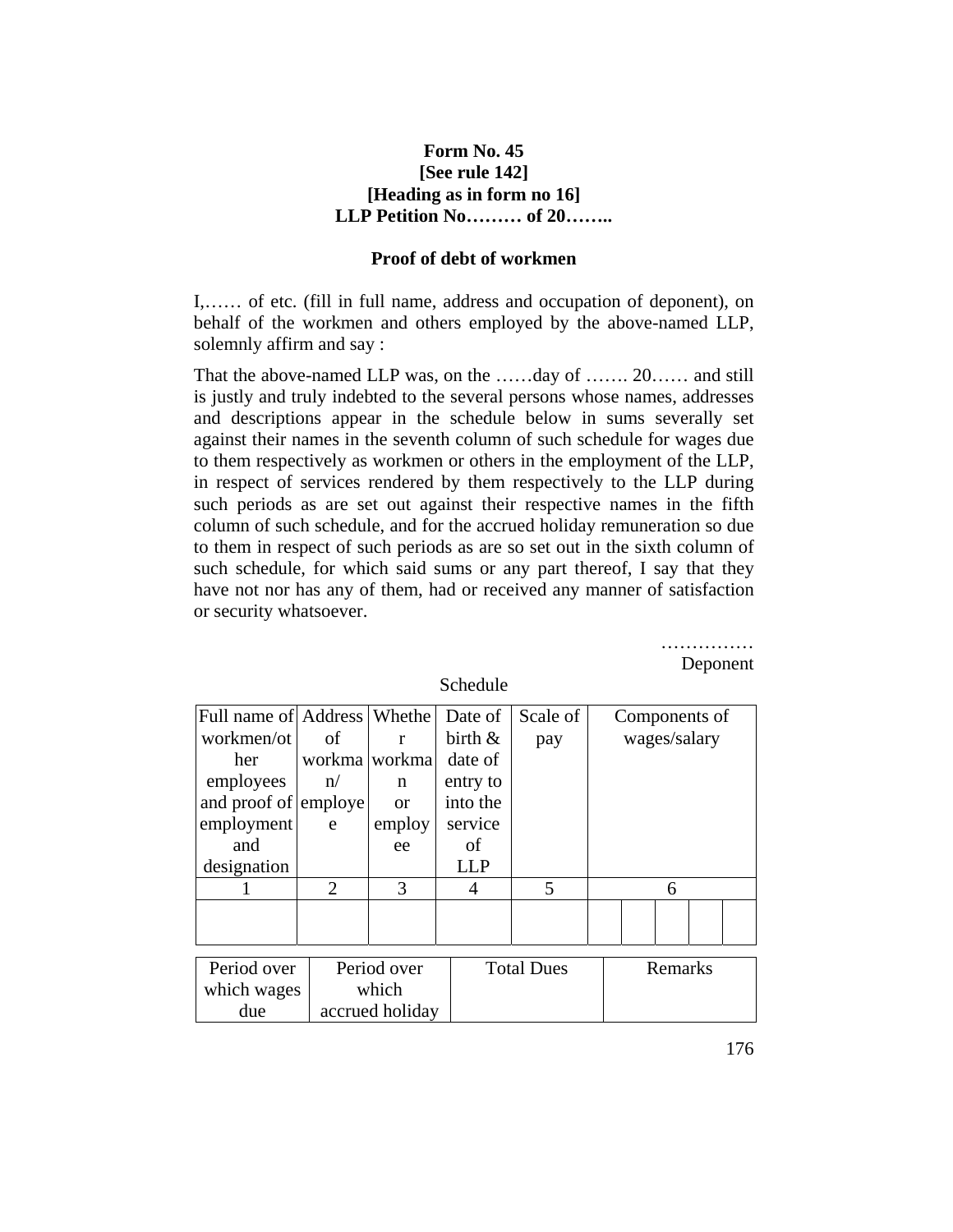| remuneration due |  |
|------------------|--|
|                  |  |
|                  |  |
|                  |  |

Solemnly affirmed etc.

Deponent's signature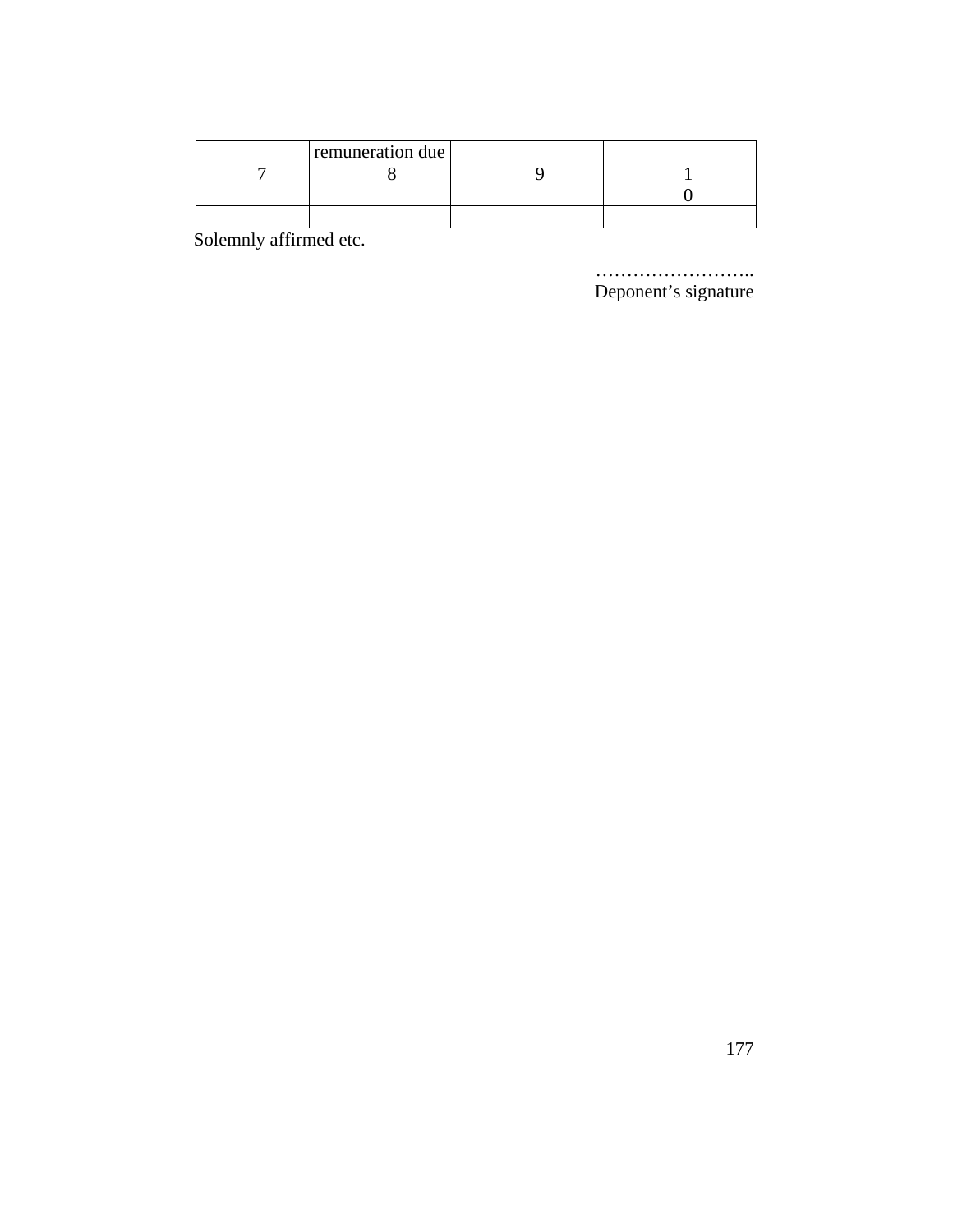## **Form No. 46 [See rule 147] [Heading as in form no 16] LLP Petition No……… of 20……..**

## **Notice to a creditor to attend the investigation or produce further evidence**

To

……………

………………

Take notice that pursuant to rule 147 you are hereby required to attend before the

Liquidator of the NCLT\_\_\_\_\_\_\_Bench at his office in person or by authorized representative on……day, the ……day of…..20…… at o'clock for the investigation of your debt or claim against the above named LLP and furnish further evidence in support of your proof against the abovenamed LLP.

The further evidence required is as follows \_\_\_\_\_\_\_

………………………………………………………………………………

…………

And take further notice that unless the above evidence is produced to the Liquidator on or before the said date, your said proof is liable to the rejected.

\*Dated this…….day of……20……..

………………….

Liquidator

\* The notice should reach not later than 7 days before the date fixed for the creditor to attend/produce evidence of the debt.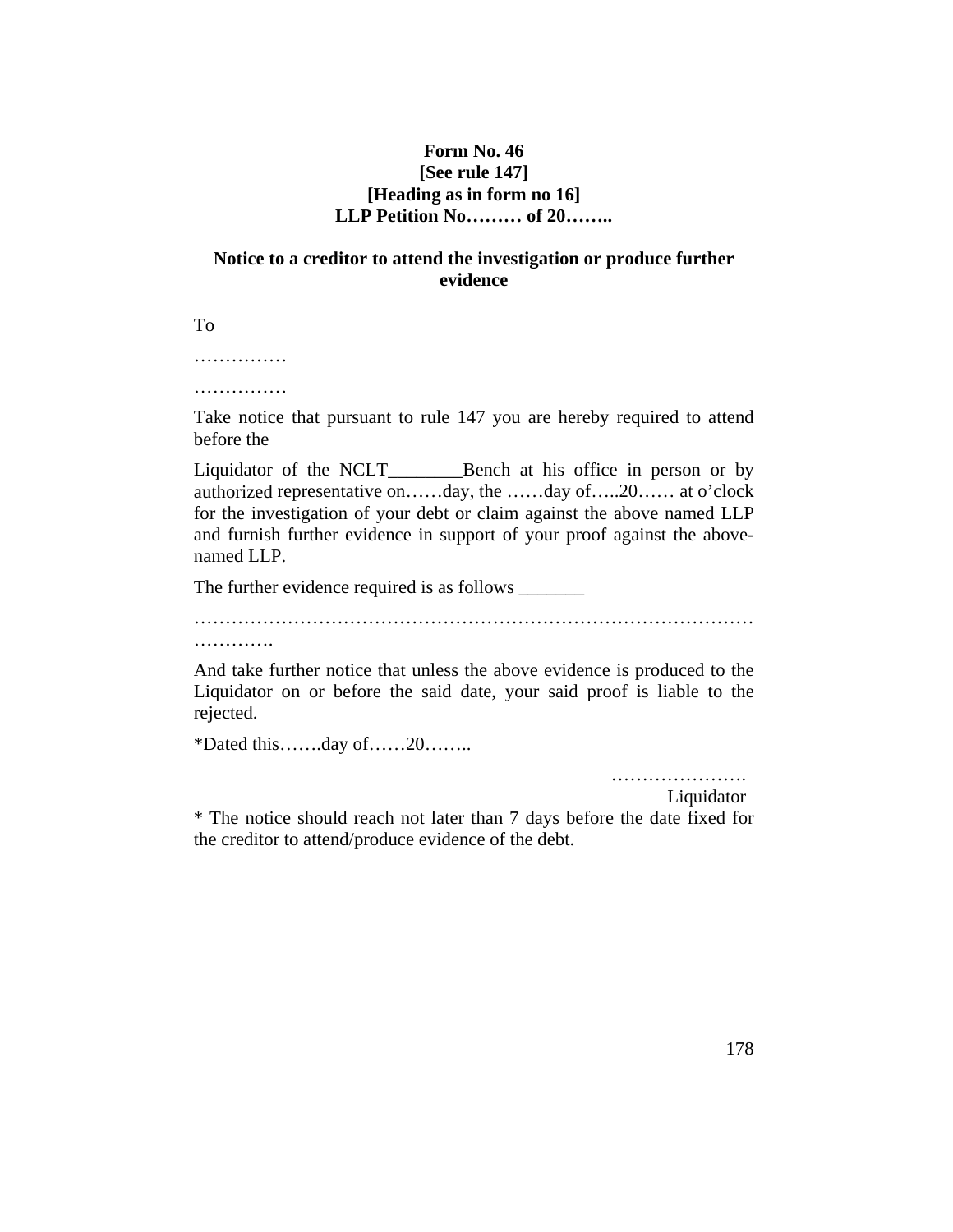## **Form No. 47 [See rule 151] [Heading as in form no 16] LLP Petition No……… of 20……..**

#### **Notice of rejection of proof of debt**

To

………… ………….

Take notice that as the Liquidator of the above-named LLP, I have this day rejected your full claim against the LLP or rejected to the extent of Rs……, on the following grounds :

…………. ……………… ………………

And take further notice that, subject to the power of the NCLT Bench to extend the time, no application to reverse or vary my decision in rejecting your proof will be entertained after the expiration of 21 days from the date of the service of this notice.

Dated this…….day of……20……..

………………….

Liquidator

Note: In case of workmen/other employees it may be drawn in the form of a suitable statement and communicated to the person who has lodged the claim on behalf of those workmen/other employees.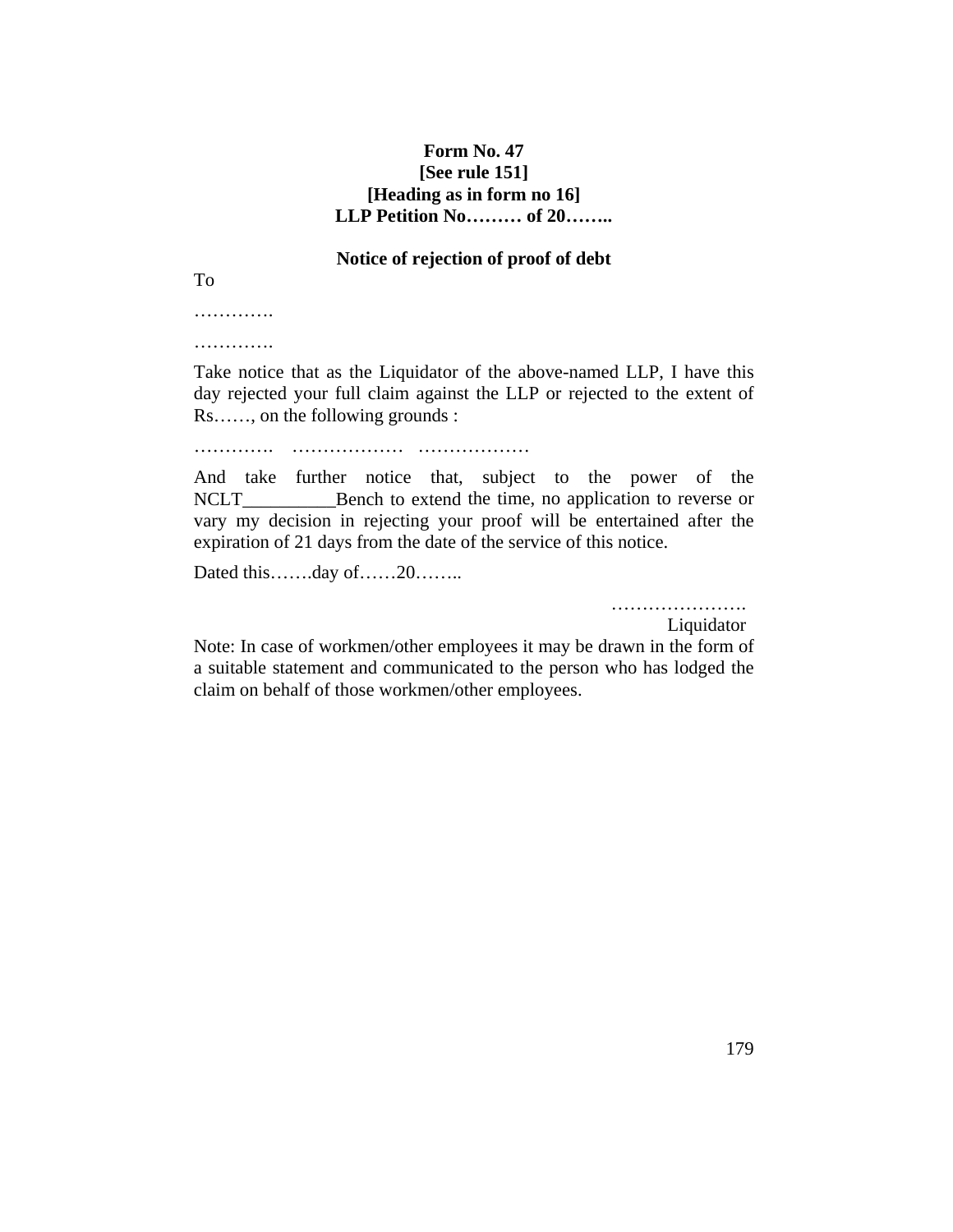## **Form No. 48 [See rule 151] [Heading as in form no 16] LLP Petition No……… of 20…….. Notice to admission of proof**

To

……….

……….

You are hereby informed that your claim against the above-named LLP has been allowed at the sum of Rs…………..

Dated this…….day of……20……..

Sd/-

…………… Liquidator

Note: In case of workmen/other employees it may be drawn in the form of a suitable statement and communicated to the person who has lodged the claim on behalf of those workmen/other employees.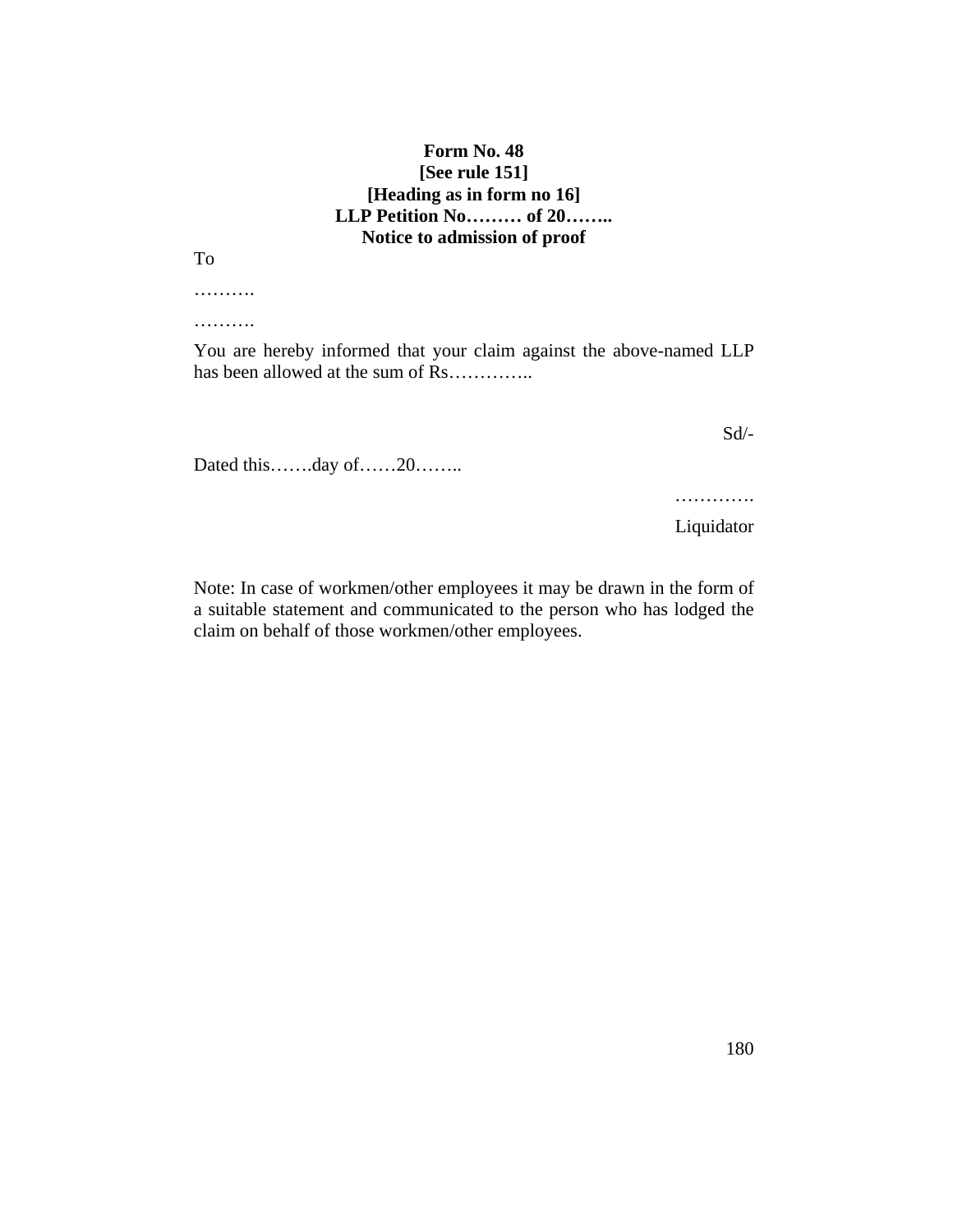## **Form No. 49 [See rule 155]**

**[Heading as in form no 16] LLP Petition No……… of 20……..**

## **Certified list of proofs tendered to, and admitted or rejected by, the Liquidator**

I,……… Liquidator of the above-named LLP, hereby certify that the following is a correct list of all creditors who submitted their proofs of debts or claims against the said LLP pursuant to advertisement, dated the ……day of……..20……. and the notices issued individually to the creditors. I further certify that in the first part of the said list are set out debts and claims admitted by me in full or in part, and the amounts admitted altogether amount to Rs…… In the second part are set out the claims which have been wholly rejected by me.

## **First Part**

## **Debts and Claims admitted wholly or in Part**

|     | Serial Name, address and | Amount  | Amount   | Whether admitted   |
|-----|--------------------------|---------|----------|--------------------|
| No. | description of           | Claimed | Admitted | as secured         |
|     | creditor                 |         |          | including          |
|     |                          |         |          | workmen or         |
|     |                          |         |          | preferential or    |
|     |                          |         |          | floating charge or |
|     |                          |         |          | unsecured.         |
|     |                          |         |          |                    |

## **Second Part**

## **Claims which have been wholly rejected**

| Serial | Name, address and description of | Amount of |
|--------|----------------------------------|-----------|
| No.    | creditor                         | claim     |
|        |                                  |           |

Dated this…….day of……20………

Sd/-

……………………

Liquidator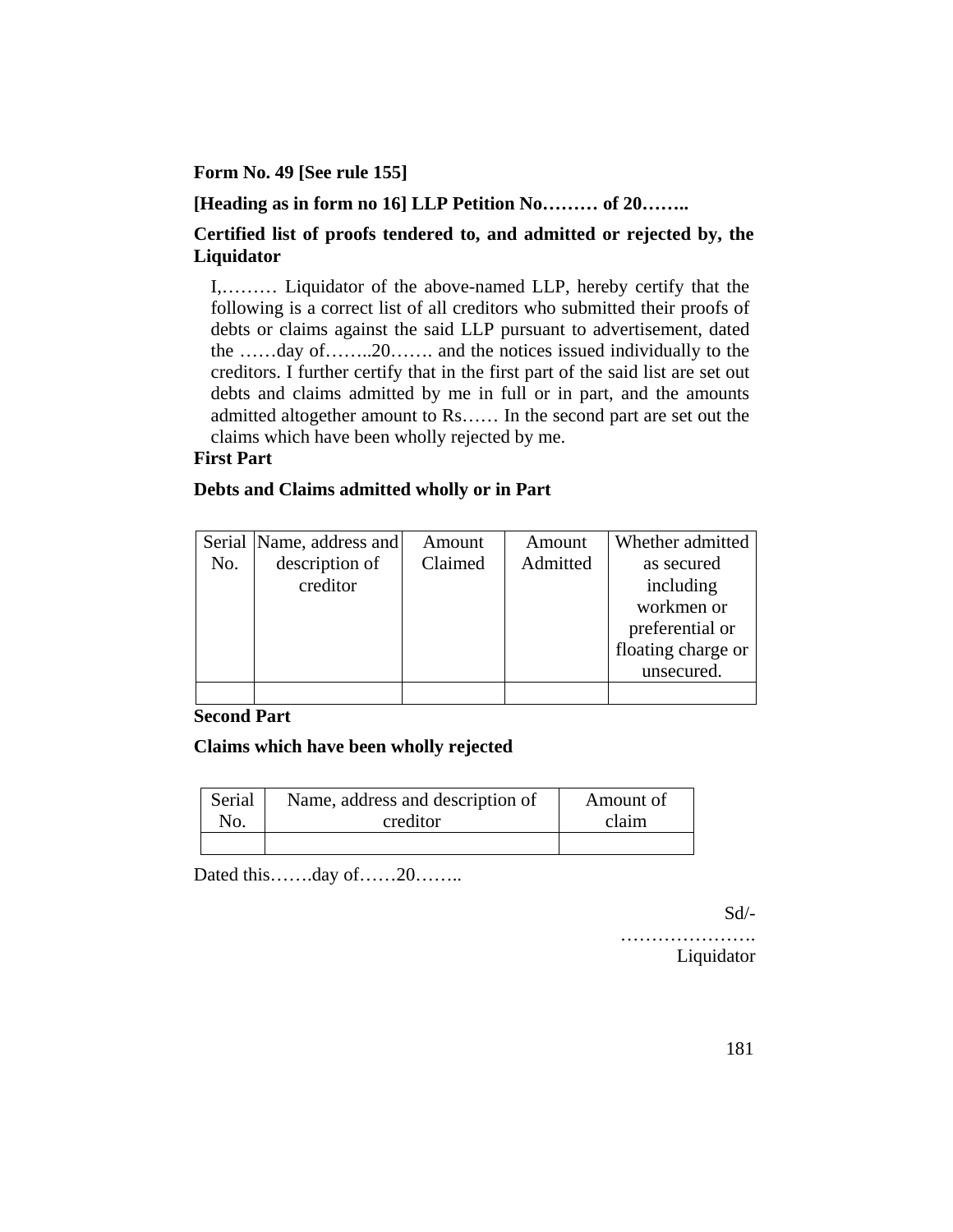# **Form No. 50 [See rule 160] [Heading as in form no 16] LLP Petition No……… of 20……..**

# **Provisional List of Partners**

| Serial | Name          | Form/                 | Amount        |                 | Contribution |       |
|--------|---------------|-----------------------|---------------|-----------------|--------------|-------|
| No.    | and           | Nature of $ $ of      |               |                 |              |       |
|        | <b>Addres</b> | contributi contributi |               |                 |              |       |
|        | S             | <sub>on</sub>         | <sub>on</sub> |                 |              |       |
|        | 2             | 3                     |               |                 |              |       |
|        |               |                       |               | Amount of       | Amount       | Total |
|        |               |                       |               | contribution    | contributed  |       |
|        |               |                       |               | upto the date   | after the    |       |
|        |               |                       |               | οf              | date of      |       |
|        |               |                       |               | commencemen     | commence     |       |
|        |               |                       |               | t of winding up | ment of      |       |
|        |               |                       |               |                 | winding up   |       |

| Outstanding contribution                                                                   |                                                                                  |       |  |
|--------------------------------------------------------------------------------------------|----------------------------------------------------------------------------------|-------|--|
|                                                                                            |                                                                                  |       |  |
| Amount of<br>contribution<br>outstanding upto the date<br>of commencement of<br>winding up | Amount of<br>contribution<br>outstanding<br>after the date<br>of<br>commencement | Total |  |

Date: \_\_\_\_\_\_\_\_\_\_\_\_\_\_

Sd/- Liquidator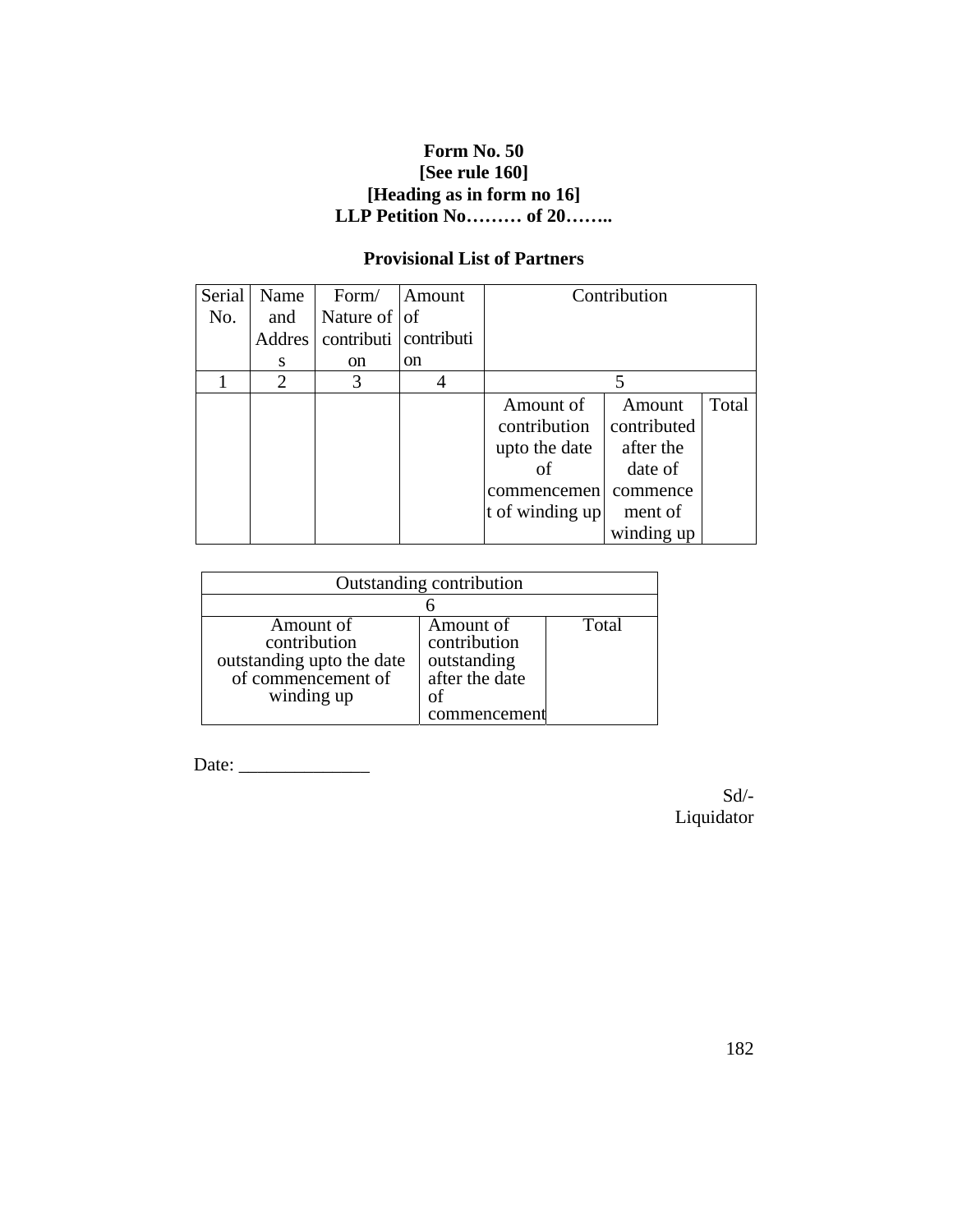## **Form No. 51 [See rule 161] [Heading as in form no 16] LLP Petition No……… of 20……..**

**Notice to Partners of date fixed to settle list of Partners**  To

………….

………….

Take notice that I,………the Liquidator of the above LLP, have fixed the……..day of……

20……at….o'clock at my office to settle the list of Partners of the above name LLP which has been made out by me, pursuant to the Limited Liability Partnership Act, 2008 and the rules thereunder, and that you are included in such list. If no sufficient cause is shown by you to the contrary at the time and place aforesaid, the list will be settled including you therein as set forth in the said list.

| <b>Serial</b> | Name                | Form/         | Amount                |                 | Contribution |       |
|---------------|---------------------|---------------|-----------------------|-----------------|--------------|-------|
| $No$ in       | and                 | Nature of     | of                    |                 |              |       |
| the           | Addres <sup> </sup> |               | contributi contributi |                 |              |       |
| list.         | S                   | <sub>on</sub> | <sub>on</sub>         |                 |              |       |
|               | 2                   | 3             |                       |                 |              |       |
|               |                     |               |                       | Amount of       | Amount       | Total |
|               |                     |               |                       | contribution    | contributed  |       |
|               |                     |               |                       | upto the date   | after the    |       |
|               |                     |               |                       | of              | date of      |       |
|               |                     |               |                       | commencemen     | commence     |       |
|               |                     |               |                       | t of winding up | ment of      |       |
|               |                     |               |                       |                 | winding up   |       |

| Outstanding contribution                                                                   |                                                                       |      |  |  |
|--------------------------------------------------------------------------------------------|-----------------------------------------------------------------------|------|--|--|
|                                                                                            |                                                                       |      |  |  |
| Amount of<br>contribution<br>outstanding upto the date<br>of commencement of<br>winding up | Amount of<br>contribution<br>outstanding<br>after the date<br>menceme | Fota |  |  |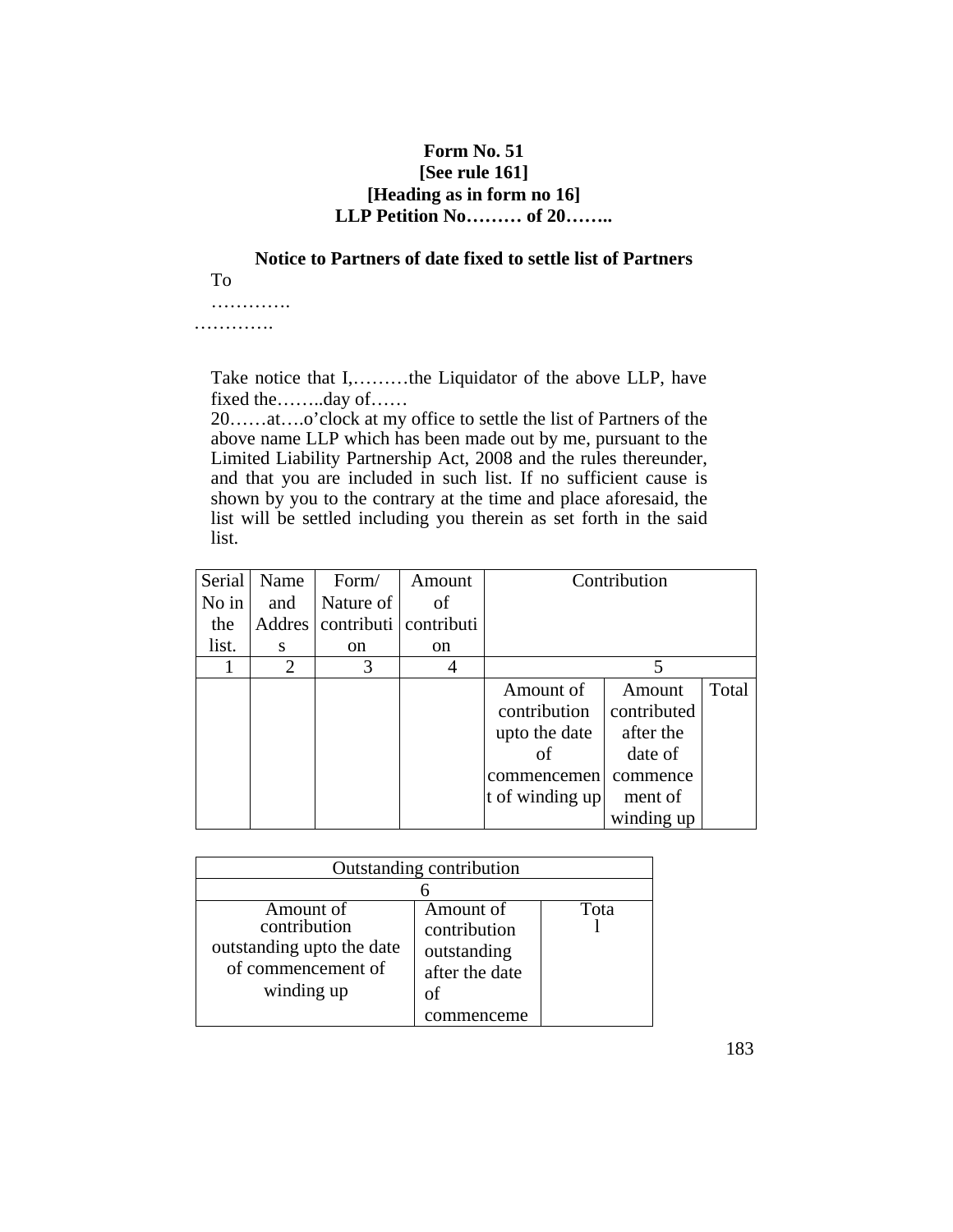| nt of winding |  |
|---------------|--|
|               |  |

Dated this…….day of….20……

 $Sd$ <sup>-</sup> Liquidator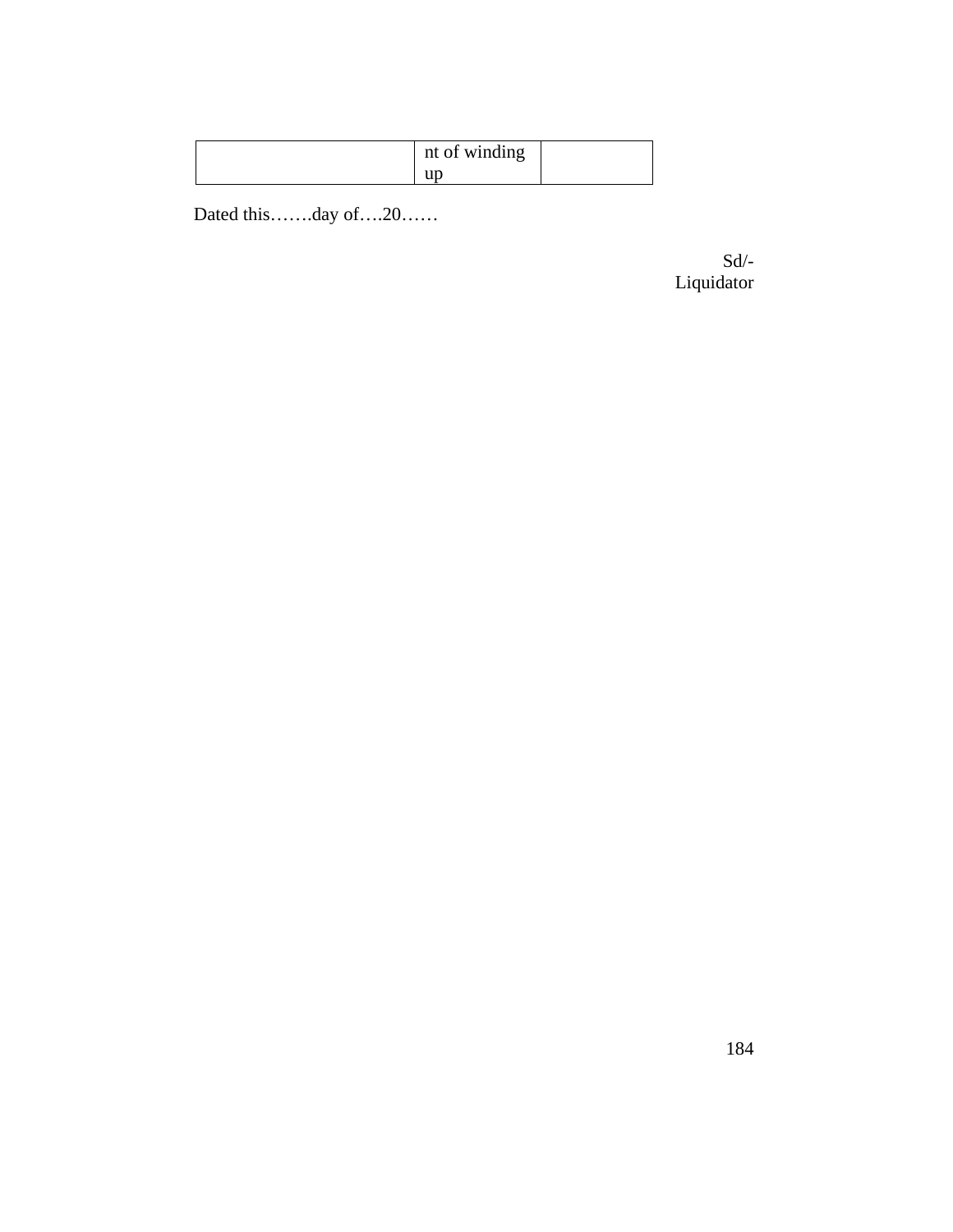# Notes:

- 1. Partners are under no obligation to attend before the Liquidator if they are satisfied that the particulars contained in the notice are correct.
- 2. A change of address may be notified by giving notice by post before the date fixed for the settlement of the list.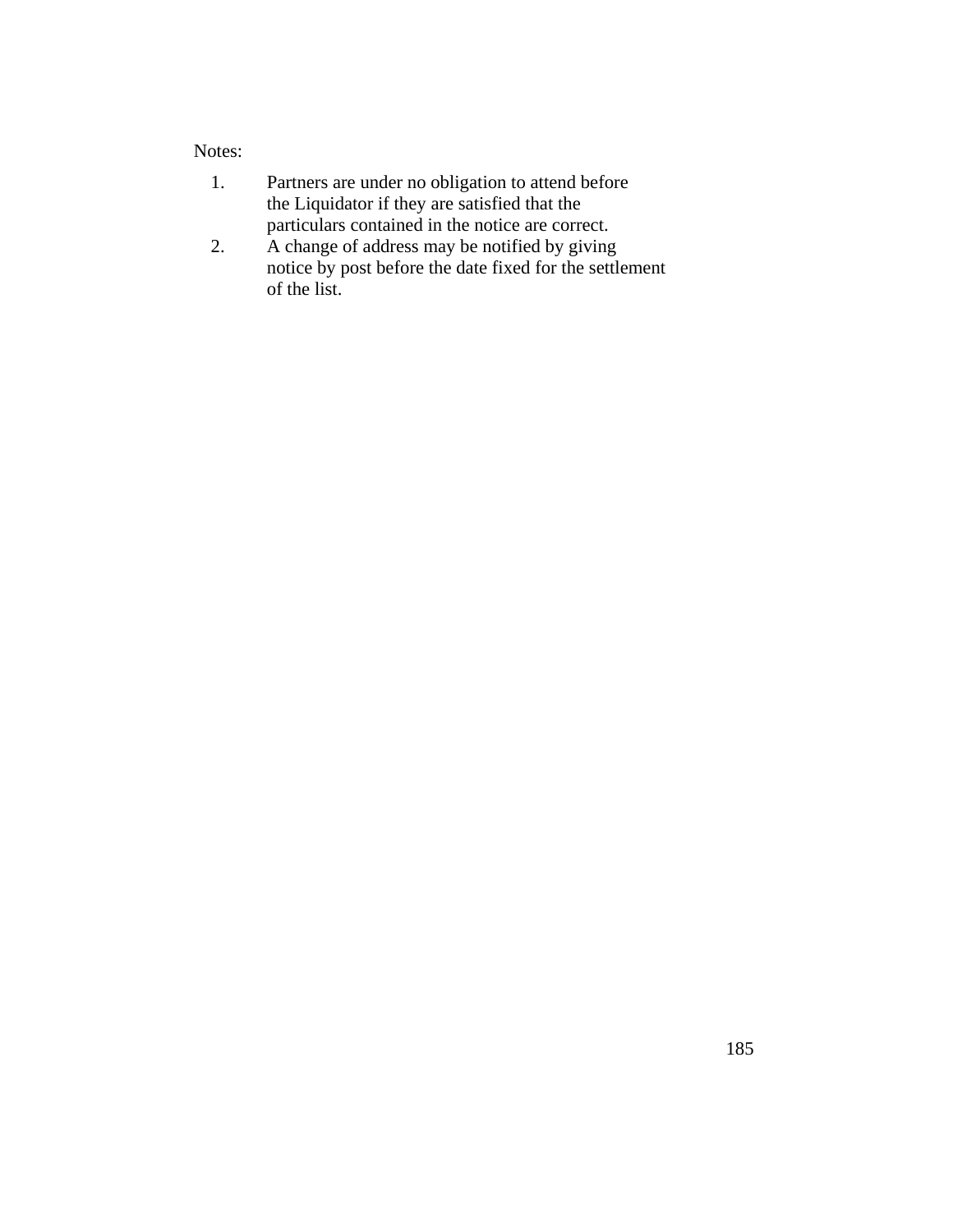## **Form No. 52 [See rule 163] [Heading as in form no 16] LLP Petition No……… of 20……..**

## **Certificate of final settlement of the list of Partners**

Pursuant to the Limited Liability Partnership Act, 2008 and the rules made thereunder, I….. the undersigned, being the Liquidator of the abovenamed LLP hereby certify that the result of the settlement of the list of partners of the above-named LLP so far as the said list has been settled up to the date of this certificate is as follows :

| Serial  | Name   | Form/         | Amount                |                 | Contribution |       |
|---------|--------|---------------|-----------------------|-----------------|--------------|-------|
| $No$ in | and    | Nature of     | of                    |                 |              |       |
| the     | Addres |               | contributi contributi |                 |              |       |
| list.   | S      | <sub>on</sub> | <sub>on</sub>         |                 |              |       |
|         | 2      | 3             | 4                     |                 |              |       |
|         |        |               |                       | Amount of       | Amount       | Total |
|         |        |               |                       | contribution    | contributed  |       |
|         |        |               |                       | upto the date   | after the    |       |
|         |        |               |                       | of              | date of      |       |
|         |        |               |                       | commencemen     | commence     |       |
|         |        |               |                       | t of winding up | ment of      |       |
|         |        |               |                       |                 | winding up   |       |

| Outstanding contribution                  |                   |       |  |  |
|-------------------------------------------|-------------------|-------|--|--|
|                                           |                   |       |  |  |
| Amount of contribution Amount of          |                   | Total |  |  |
| outstanding upto the date of contribution |                   |       |  |  |
| commencement of winding outstanding       |                   |       |  |  |
| up                                        | after the date of |       |  |  |
|                                           | commencement      |       |  |  |
|                                           | of winding up     |       |  |  |

Dated this……. Day of….20….

Sd/- Liquidator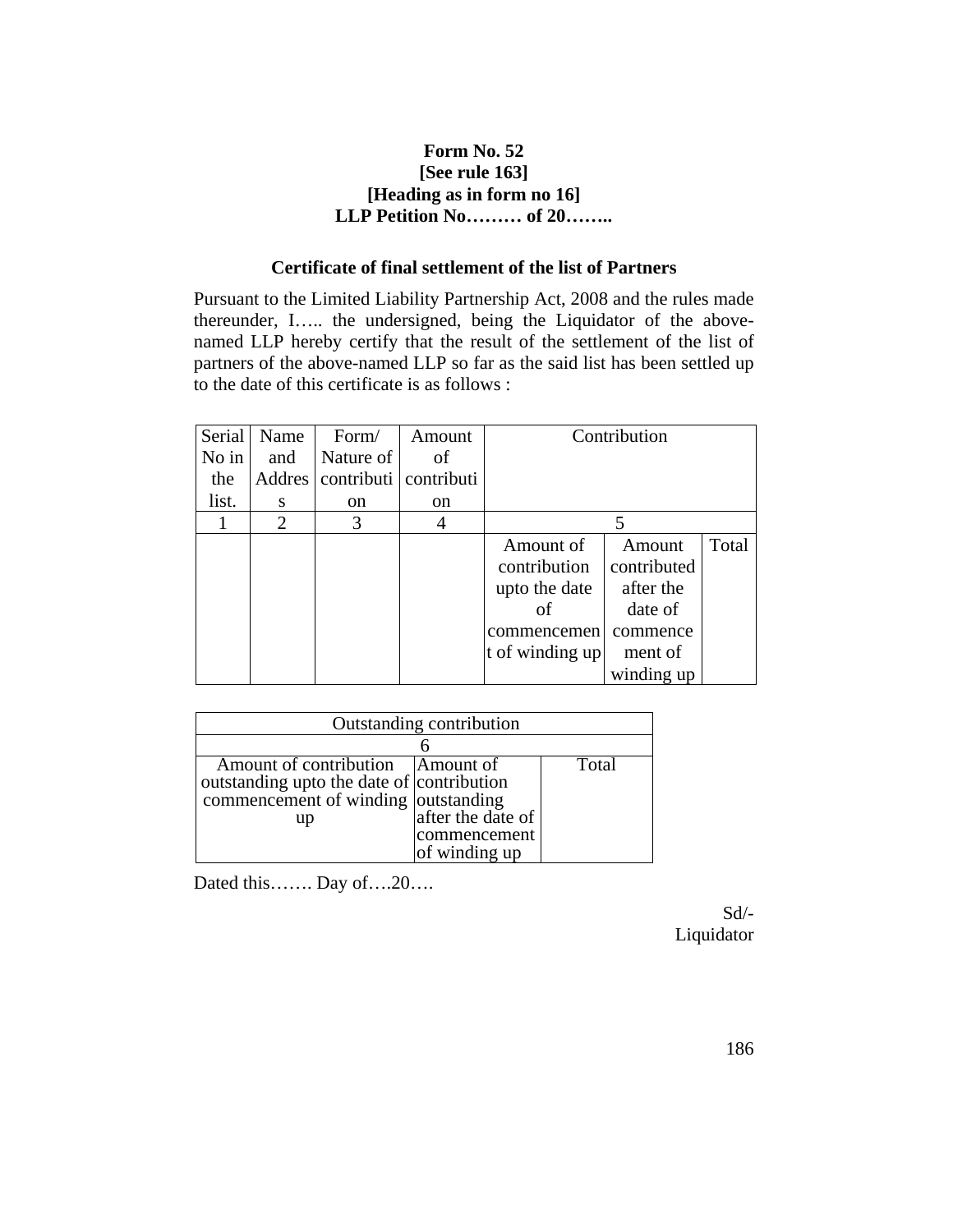## **Form No. 53 [See rule 164] [Heading as in form no 16] LLP Petition No……… of 20……..**

# **Notice to partner of final settlement of list of partners and that his name is included**

To

………… …………

Take notice that I……. the Liquidator of the above-named LLP, have, by certificate dated the…… day of……20…. under my hand, finally settled the list of contributories of the said LLP, and that you are included in such list.

Any application by you to vary the said list of partners, or that your name may be excluded therefrom, must be made by you to the NCLT\_\_\_\_\_\_\_\_\_\_\_\_\_ Bench within 21 days from the date of service on you of this notice. Any application made after the expiry of the said period will not be entertained.

| Serial | Name           | Form/               | Amount of             |                            | Contribution                 |       |
|--------|----------------|---------------------|-----------------------|----------------------------|------------------------------|-------|
| No in  | and            |                     | Nature of contributio |                            |                              |       |
| the    |                | Address contributio | n                     |                            |                              |       |
| list.  |                | n                   |                       |                            |                              |       |
|        | $\overline{2}$ | 3                   |                       |                            |                              |       |
|        |                |                     |                       | Amount of                  | Amount                       | Total |
|        |                |                     |                       | contribution   contributed |                              |       |
|        |                |                     |                       |                            | upto the date after the date |       |
|        |                |                     |                       | of                         | of                           |       |
|        |                |                     |                       | commencem                  | commencem                    |       |
|        |                |                     |                       | ent of                     | ent of                       |       |
|        |                |                     |                       | winding up                 | winding up                   |       |

| Outstanding contribution                                                                   |                                                            |      |  |  |
|--------------------------------------------------------------------------------------------|------------------------------------------------------------|------|--|--|
|                                                                                            |                                                            |      |  |  |
| Amount of<br>contribution<br>outstanding upto the date<br>of commencement of<br>winding up | Amount of<br>contribution<br>outstanding<br>after the date | Tota |  |  |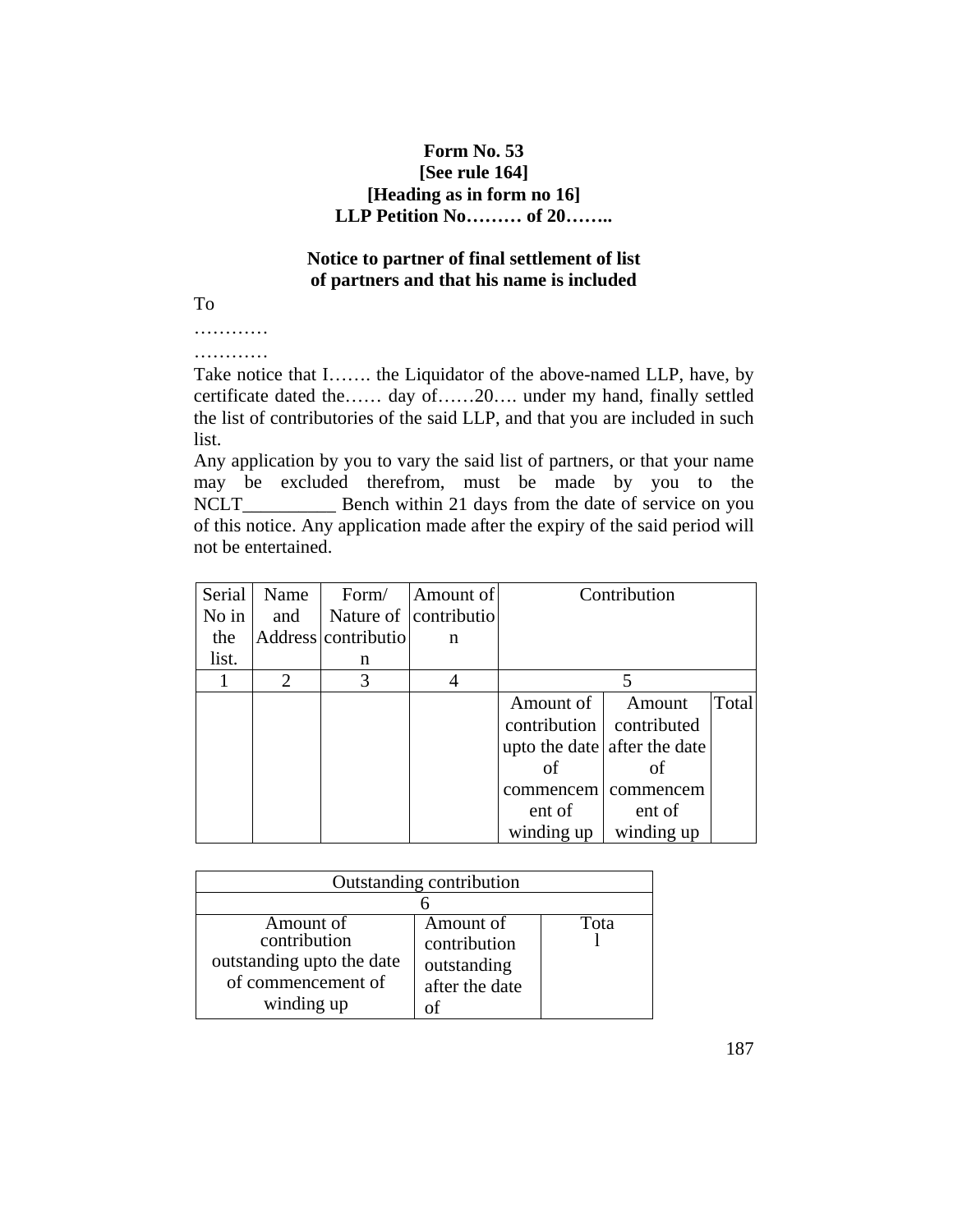| commenceme<br>nt of winding |  |
|-----------------------------|--|
| up                          |  |

Dated: …..this day of …..200\_\_\_\_\_\_\_\_\_

Sd/- Liquidator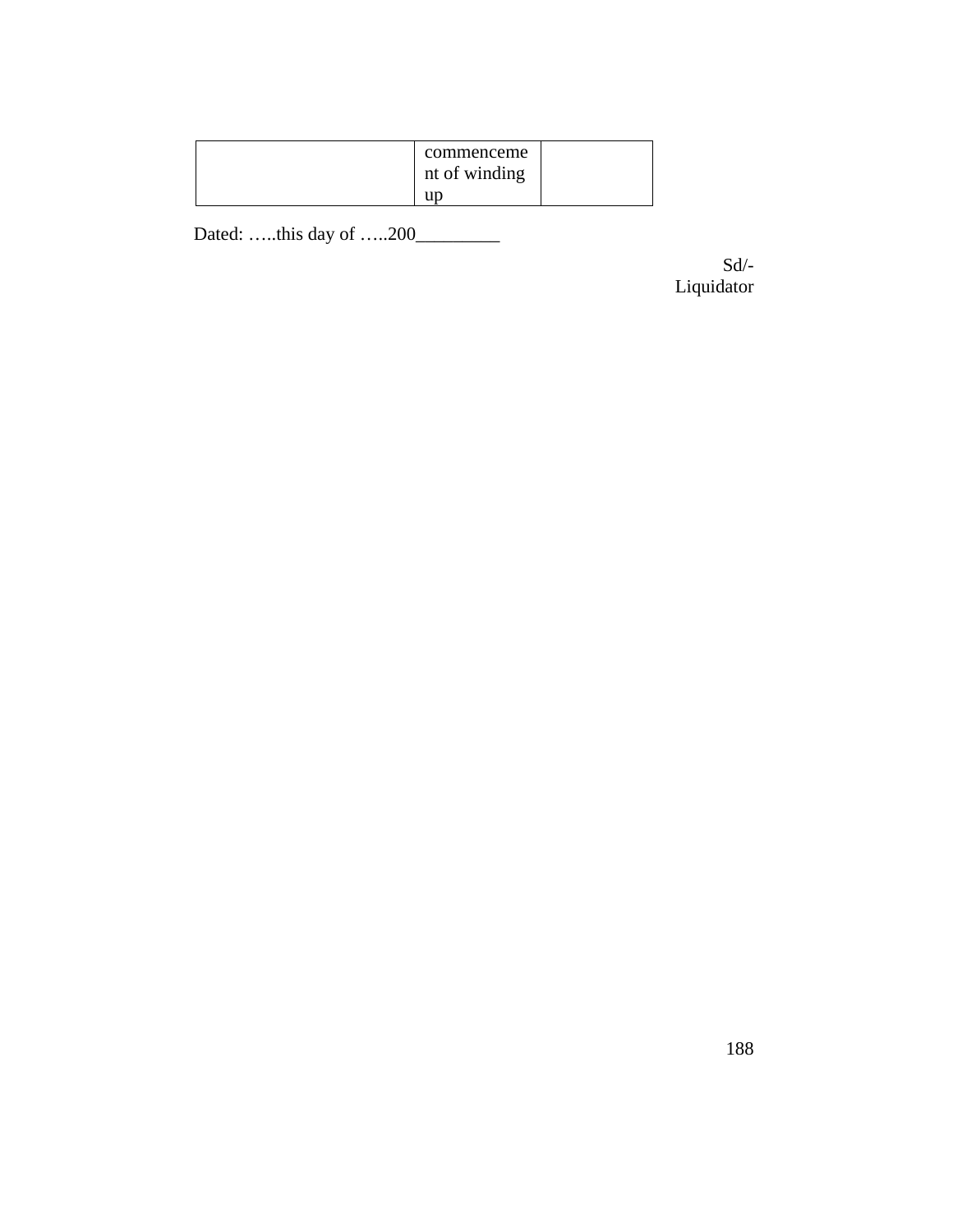# **Form No. 54 [See rule 166] [Heading as in form no 16] LLP Petition No……… of 20…….. LLP Application No. …….. of 20……..**

### **Order varying list of partners**

Upon the application of Sh……… by summons dated the ….. day of…. 20…. for an order that the list of partners of the LLP and the liquidator's ( or NCLT\_\_\_\_\_\_Bench) certificate finally settling the same be varied by excluding the name of the applicant therefrom, and upon hearing etc. and upon reading, etc., IT IS ORDERED:

That the list of partners of the LLP and the Liquidators (or NCLT\_\_\_\_\_\_\_\_\_\_\_Bench) certificate finally settling that same be varied by excluding the name of the said Sh………. from the said list of partners or by including the name of the said Sh………. as a partner in the said list for……. amount of contribution and for contribution.\_\_\_\_\_\_\_\_\_amount of outstanding

Dated this……….day of………..20…… (by NCLT \_\_\_\_\_\_\_\_\_\_ Bench )

*Registrar of Tribunal*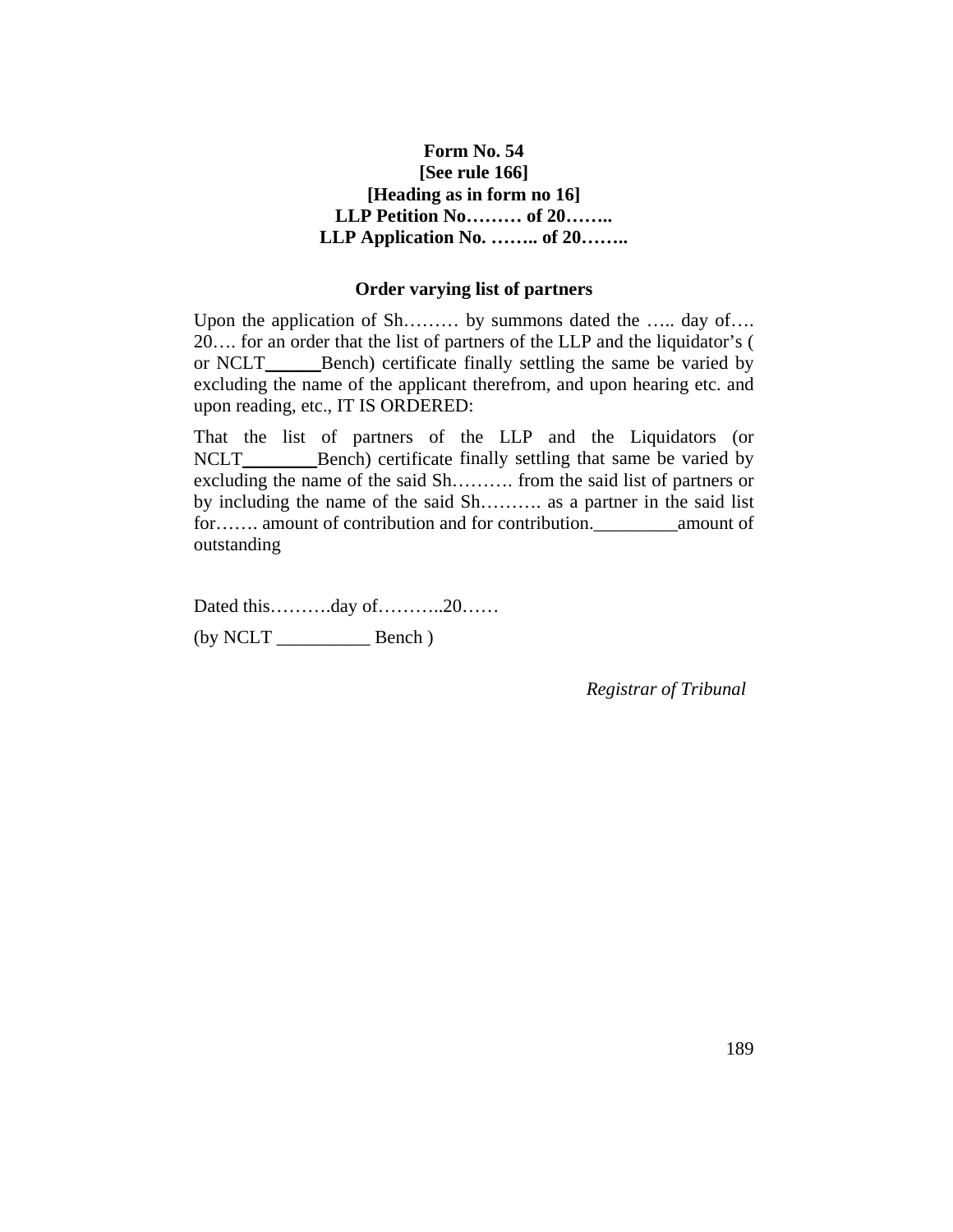# **Form No. 55** *Form of advertisement* **[See sub-rule (4) of rule 170] [Heading as in form no 16] LLP Petition No……… of 20……..**

#### **Notice of meetings of creditors and partners under rule 170**

Notice is hereby given that

1. A meeting of the creditors of the above-named LLP will be held at ……(place) on…..day, the …..day of….20….. at ……o'clock to determine whether or not a Committee of Inspection shall be appointed to act with the Liquidator and who are to be the members of the Committee if one is appointed.

Note: To entitle a creditor to vote at the meeting of creditors aforesaid, his proof must be lodged with the Liquidator not later than….o'clock on the day of…..20……

(2) A meeting of the partners of the above named LLP will be held at …. (Place) on… day the…. day of ….20….. at o'clock to consider the decision of the said meeting of creditors and to express the views of the partners whether or not a Committee of Inspection shall be appointed and who are to be the members of the Committee if one is appointed.

Form of proof and of general and special proxies can be had at the office of the Liquidator. Proxies should be lodged with the Liquidator not later than…o'clock on the day of….20…..

Dated this .... day of ...20...

………………….

*Liquidator*

Note: The LLP's statement of affairs has not been lodged (or has been lodged and may be inspected at the office of Liquidator during office hours on payment of the prescribed fee.)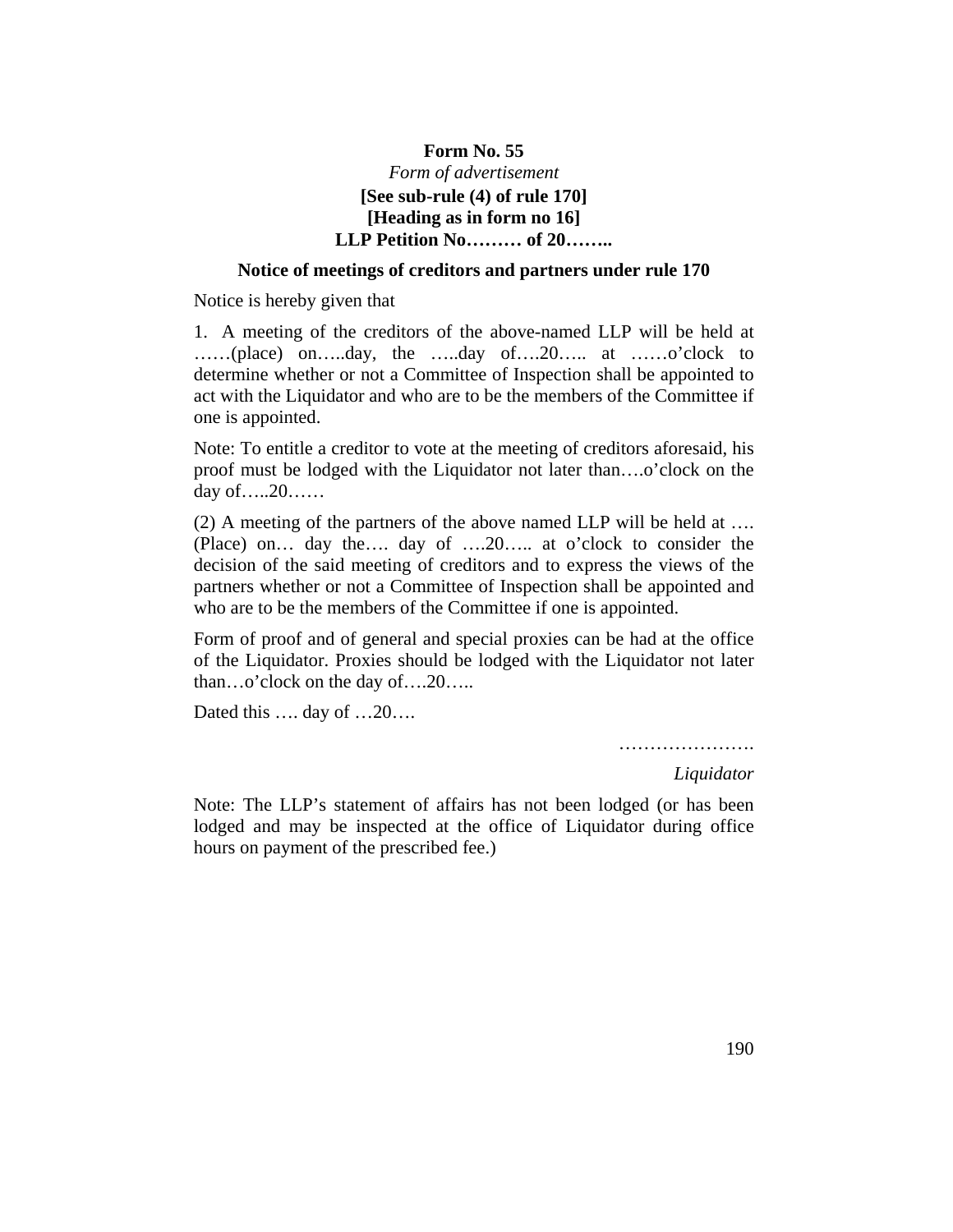## **Form No. 55A**  *Form of individual notice to creditors*

## **[See sub-rule (4) of rule 170] [Heading as in form no 16]**

**LLP Petition No……… of 20……..**

### **Notice of creditors' meeting under rule 170**

To

………………

………………

Take notice that a meeting of the creditors of the above-named LLP will be held at ……..(place) on…….. day the day……. of 20…… at o'clock for the purpose mentioned below :

#### Agenda

To determine whether or not a Committee of Inspection shall be appointed to act with the liquidator, and who are to be the members of the Committee if one is appointed.

To entitle you to vote thereat your proof must be lodged with the Liquidator not later than o'clock on the day of.....20.....

The LLP's statement of affairs has not been lodged or has been lodged and may be inspected at the office of the Liquidator during office hours on payment of the prescribed fee.

Forms of proof and of general and special proxies are enclosed herewith. Proxies to be used at the meeting must be lodged with the Liquidator not later than…..o'clock on the day of….20……

Dated this …. day of …20….

…………………… *Liquidator*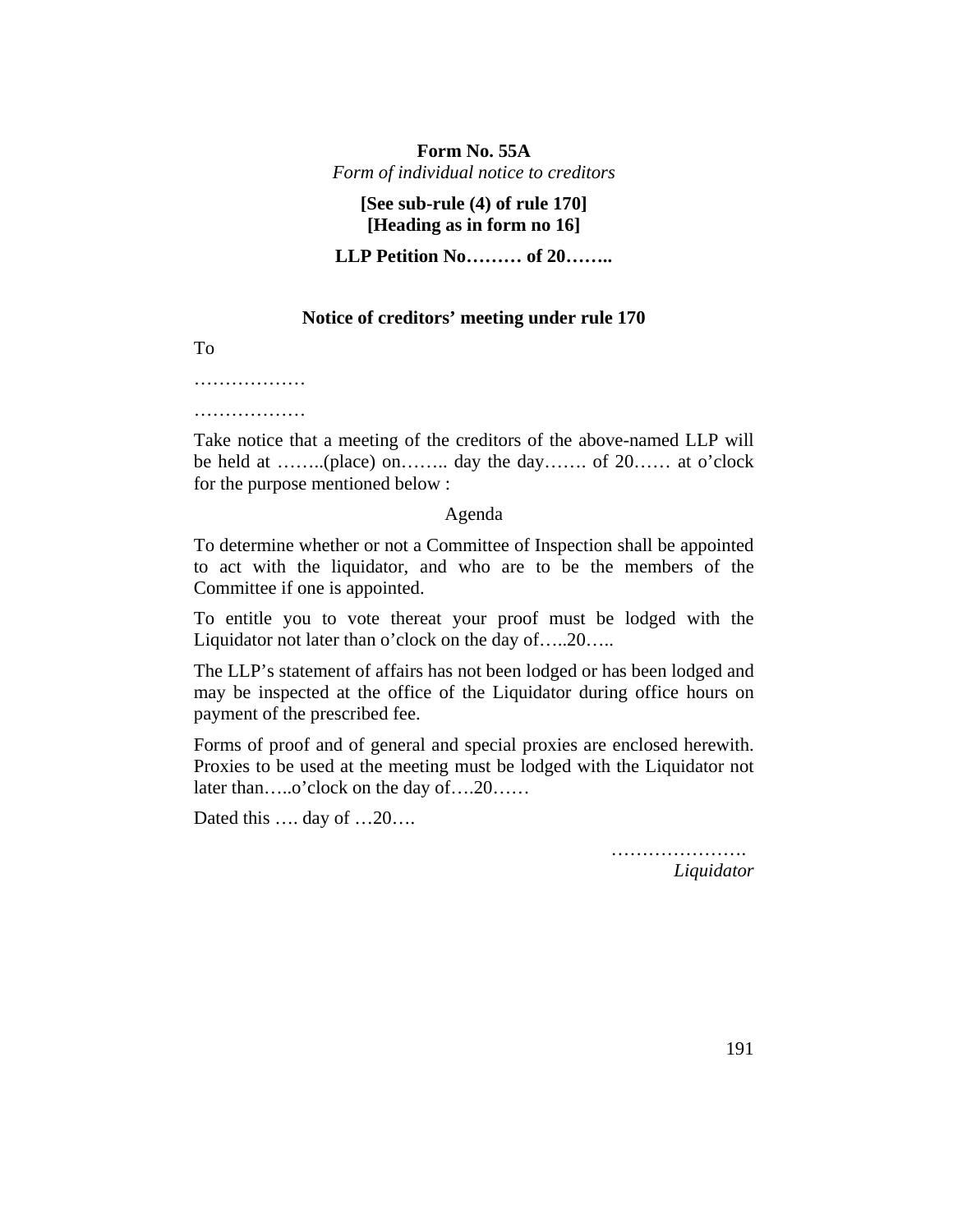### **Form No. 55B**

# *Individual notice to partners*  **[See sub-rule (4) of rule 170] [Heading as in form no 16]**

## **LLP Petition No……… of 20……..**

## **Notice of partners' meeting under rule 170**

To

………………

………………

Take notice that a meeting of the partners of the above-named LLP will be held at……..(place) on…….. day the…… day……. of 20…… at o'clock for the purpose mentioned below :

#### Agenda

To consider the decision to be taken at a meeting of the creditors of the said LLP to be held on the day..... of ....20....., for determining whether or not a Committee of Inspection shall be appointed to act with the liquidator, and who are to be the members of the Committee if one is appointed, and to express the views of the partners on the said matters.

The LLP's statement of affairs has not been lodged or has been lodged and may be inspected at the office of the Liquidator during office hours on payment of the prescribed fee.

Forms of proof and of general and special proxies are enclosed herewith. Proxies to be used at the meeting must be lodged with the Liquidator at his office not later than…..o'clock on the day of….20……

Dated this …. day of …20….

………………….

*Liquidator*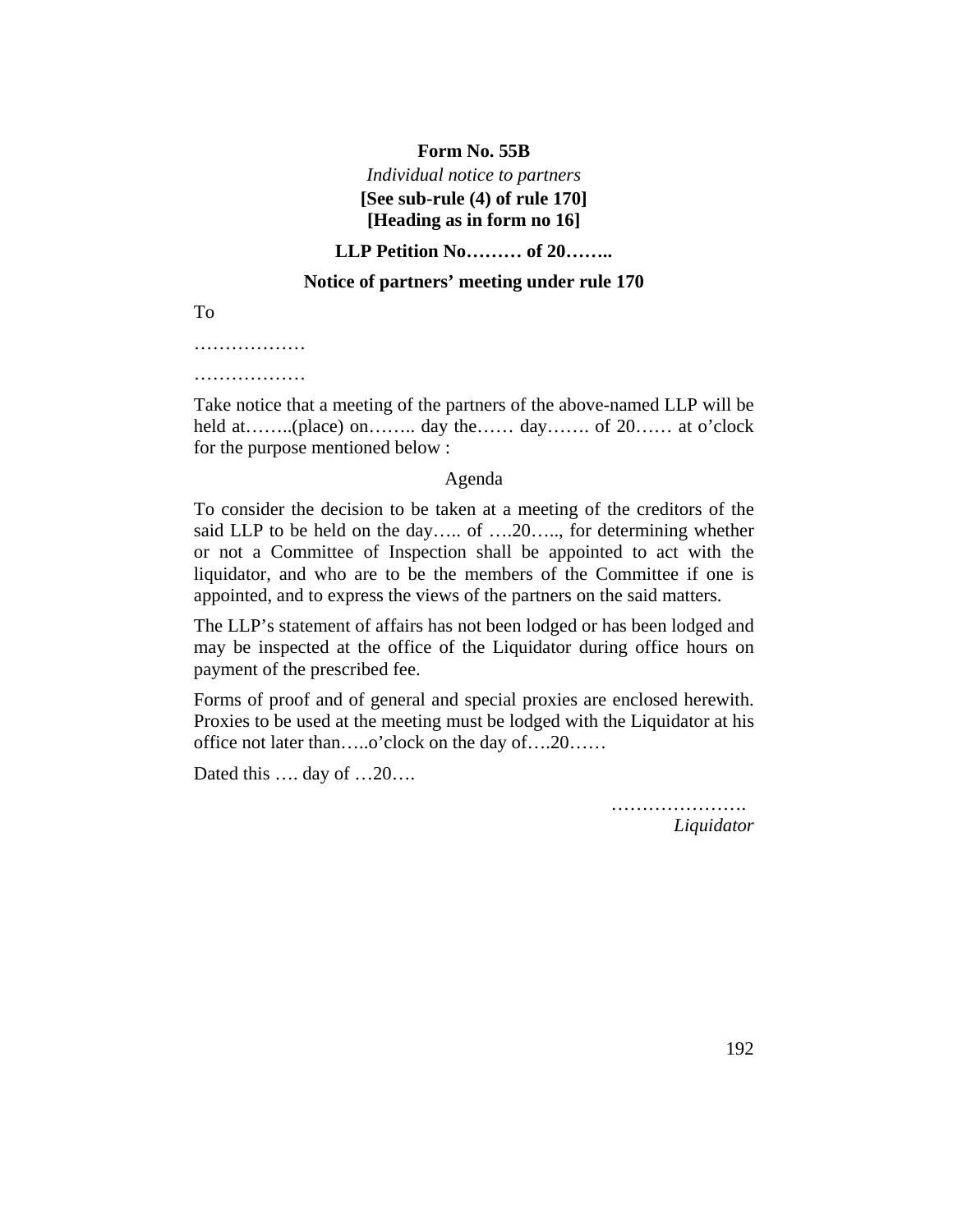## **Form No. 55C**

*Form of Individual notice*

# **[See sub-rule (4) of rule 170] \*[Heading as in form no 16] \*LLP Petition No……… of 20……..**

## **Notice of Meeting (General Form)**

To

……………… Creditor or partner

……………… of the said LLP

Take notice that a meeting of creditors or \*partners will be held at ……..(place) on…….. day the……. day……. of 20…… at o'clock

Agenda

[Here insert the purpose for which the meeting is called]

Forms of general and special proxies are enclosed herewith. Proxies to be used at the meeting must be lodged with the Liquidator not later than…..o'clock on the day of….20…….

Dated this …. day of …20….

………………………

*Liquidator*

Note : \* Delete if not applicable.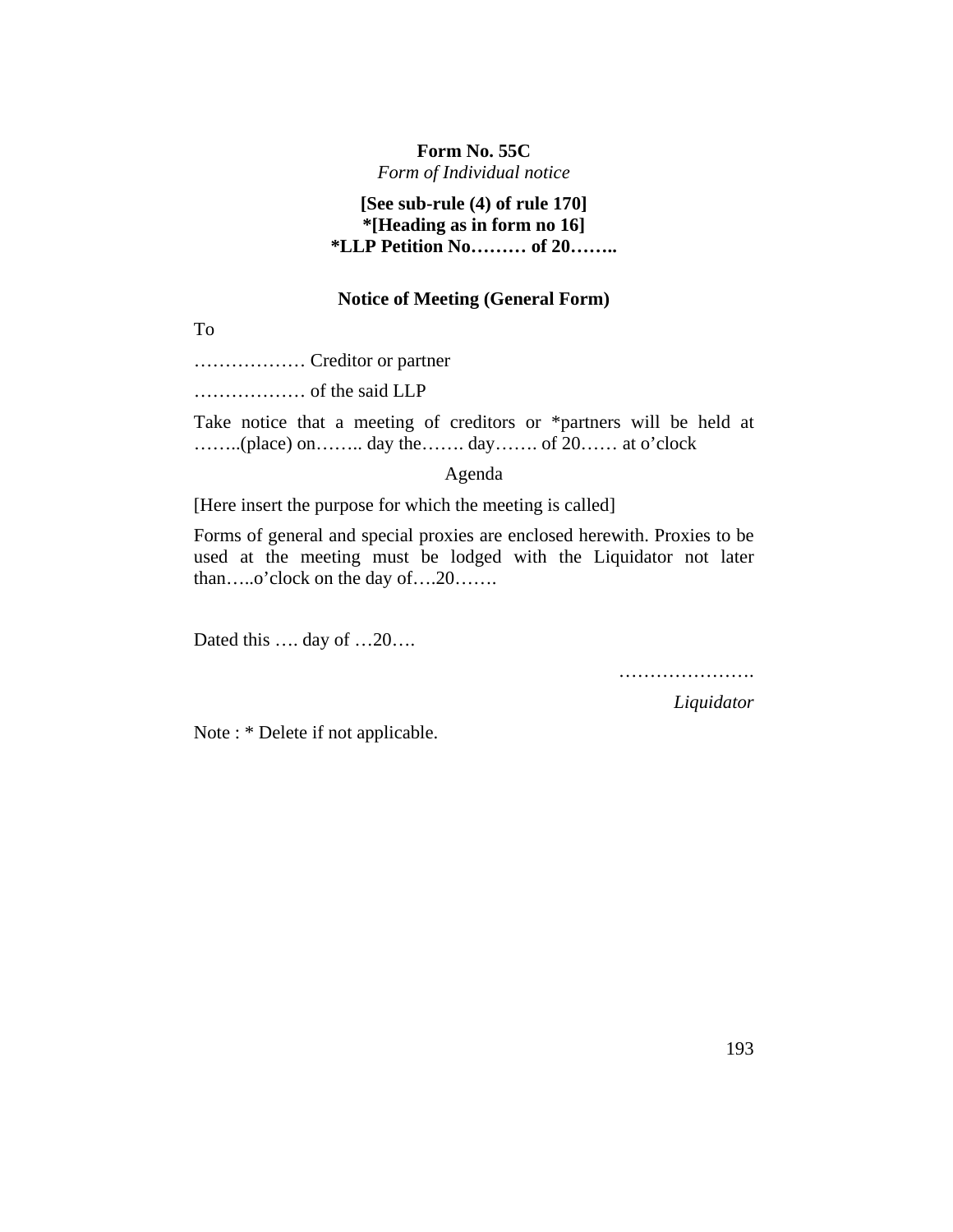## **Form No. 55D**

*Form of advertisement*

# **[See sub-rule (4) of rule 170] \* [Heading as in form no 16] \* LLP Petition No……… of 20……..**

### **Notice of Meeting (General Form)**

Notice is hereby given that a meeting of creditors or \*partners in the above matter will be held at ……..(place) on the…….. day of 20…… at o'clock

Agenda

[Here insert the purpose for which the meeting is called]

Forms of general and special proxies can be had at the office of the Liquidator. Proxies to be used at the meeting must be lodged with the Liquidator not later than…..o'clock on the day of….20…….

Dated this .... day of ...20...

……………………… Liquidator

Note : \* Delete if not applicable.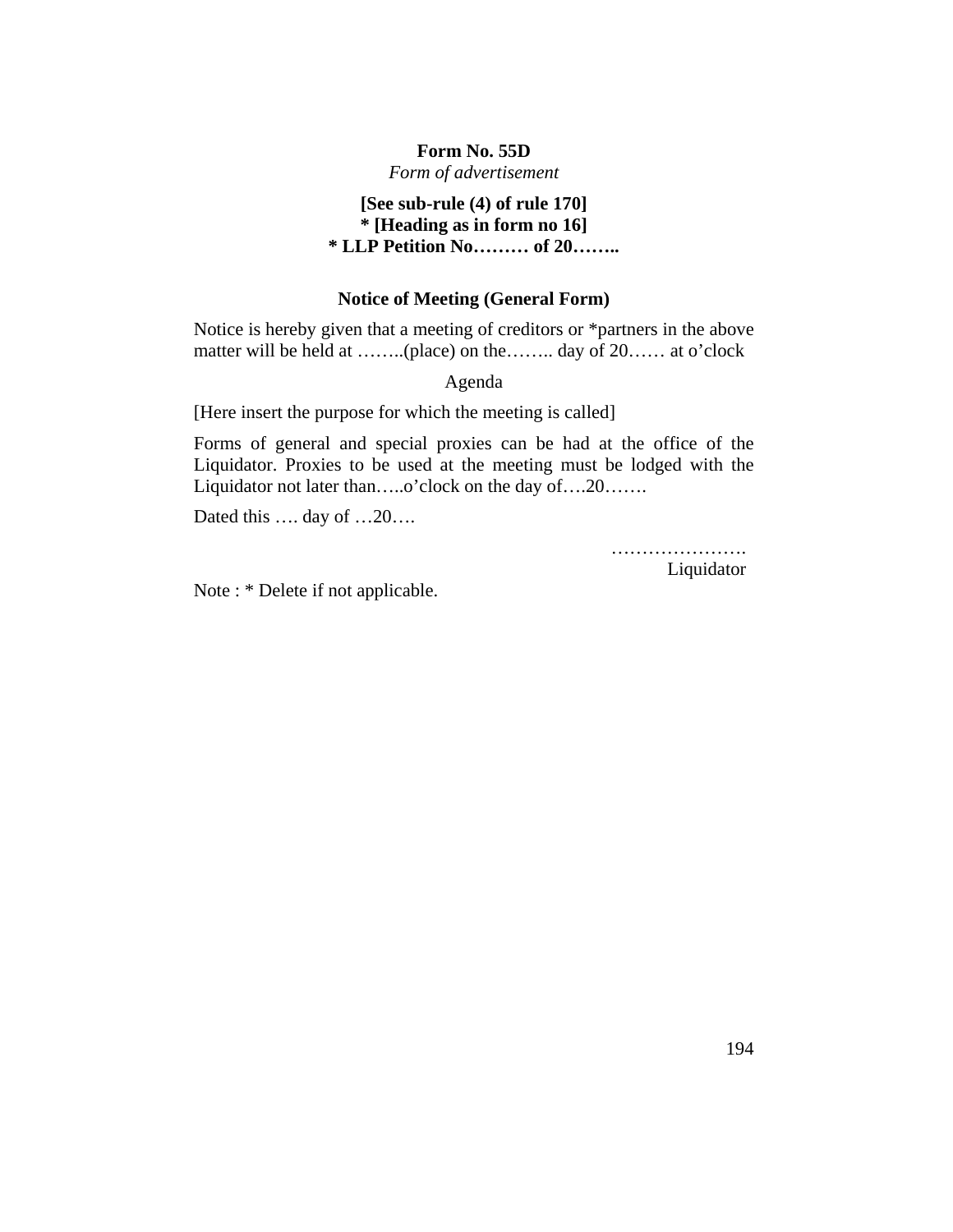## **Form No. 56 [See sub-rule (2) of rule 172] [Heading as in form no 16] LLP Petition No……… of 20……..**

# **Notice to Officers of LLP to attend meeting of creditors or partners** To

…………….

……………

Take notice that a meeting of the creditors or partners will be held on the…..day of……20…… at o'clock ……….at (here insert the place where the meeting is to be held] and that you are required to attend thereat and give such information as the meeting may require.

Dated this day of…… 20……..

…………………… Liquidator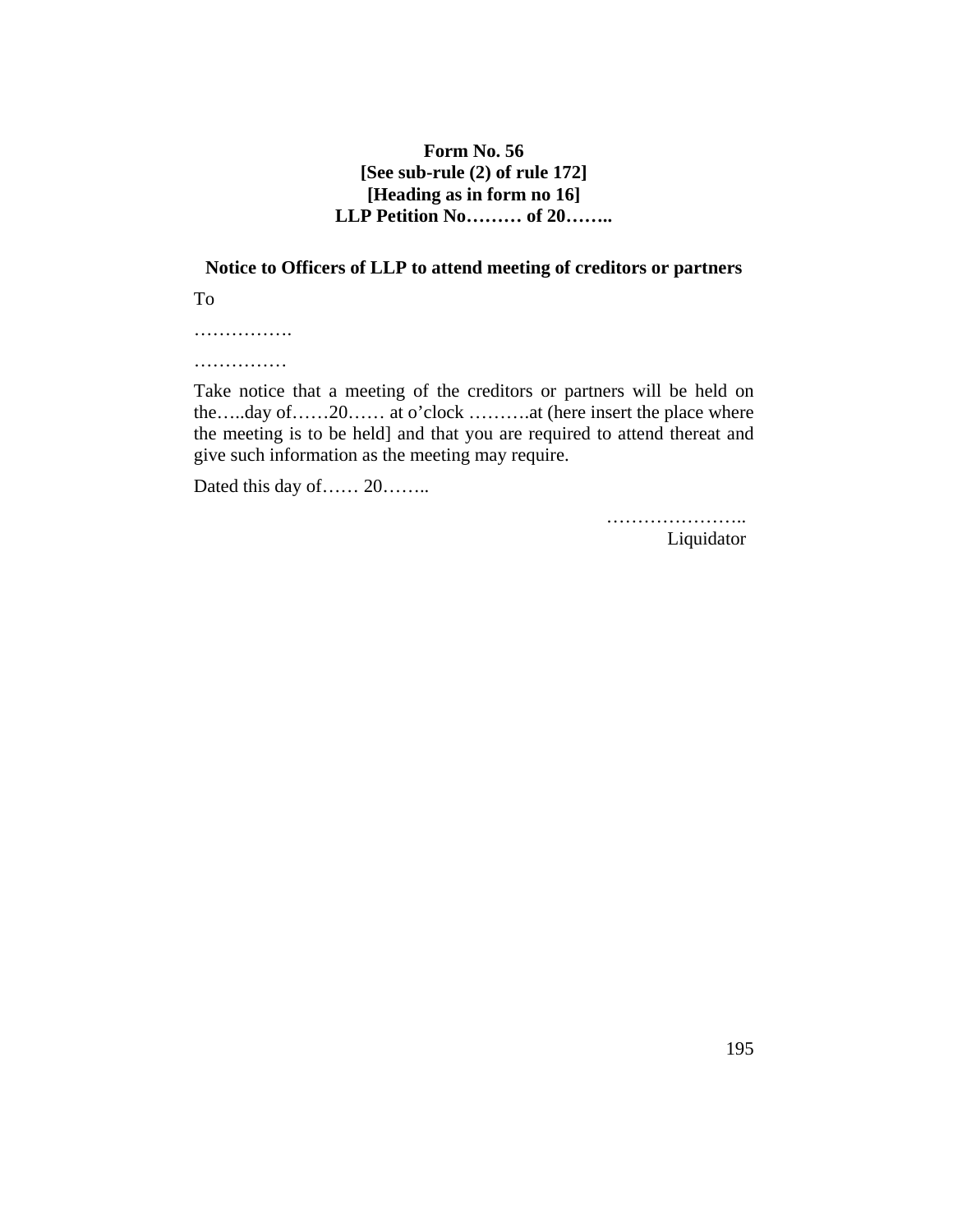## **Form No. 57 [See rule 173] [Heading as in form no 16] LLP Petition No……… of 20……..**

### **Affidavit as to the posting of notices of meeting**

I…………. (name and description) of etc., solemnly affirm and say as follows:

1. That I did on the …… day of….20….. send to each creditor or partner mentioned in the LLP's statement of affairs a notice of the time and place of the (respective) meeting(s) of creditors or partners.

2. That the notices for creditors were addressed to the said creditors respectively according to their respective names and addresses appearing either in their proofs or in the statement of affairs or to the last known addresses of such creditors and that the notices for partners were addresses of the partners respectively according to their respective names and addresses appearing in the statement of affairs or to the last known addresses of such partners.

3. That I further sent to each of the officers of the LLP as mentioned in the statement attached, at his respective address a notice of the time and place of the (respective) meeting(s) of creditors or partners.

4. That I sent the notices by putting the same pre-paid into the post office at ………on ….. .

5. That the notice was also advertised in (here set out the newspapers) dated……

> ………. *Deponent*

Solemnly affirmed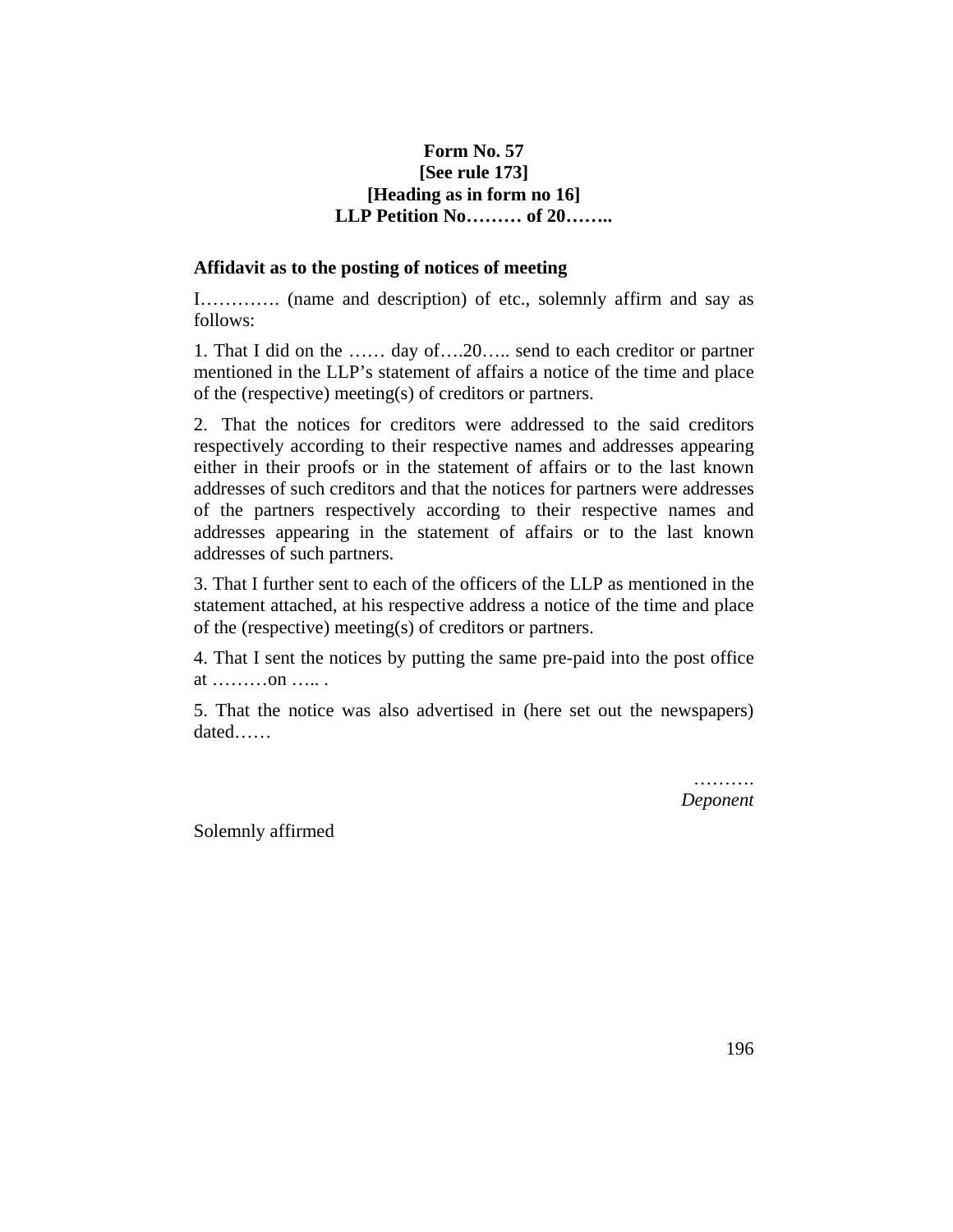## **Form No. 58 [See rule 175] [Heading as in form no 16] LLP Petition No……… of 20……..**

## **Nomination of Chairman of Liquidator**

I,……. the Liquidator of the above-named LLP, do hereby nominate…… (name and description) of……to be chairman of the meeting of creditors (or partners) in the above matter appointed to be held at ……on the ….day ….20…… and I depute him to attend such meeting and use, on my behalf, any proxy or proxies held by him in this matter.

Dated this day of…… 20……..

…………………… Liquidator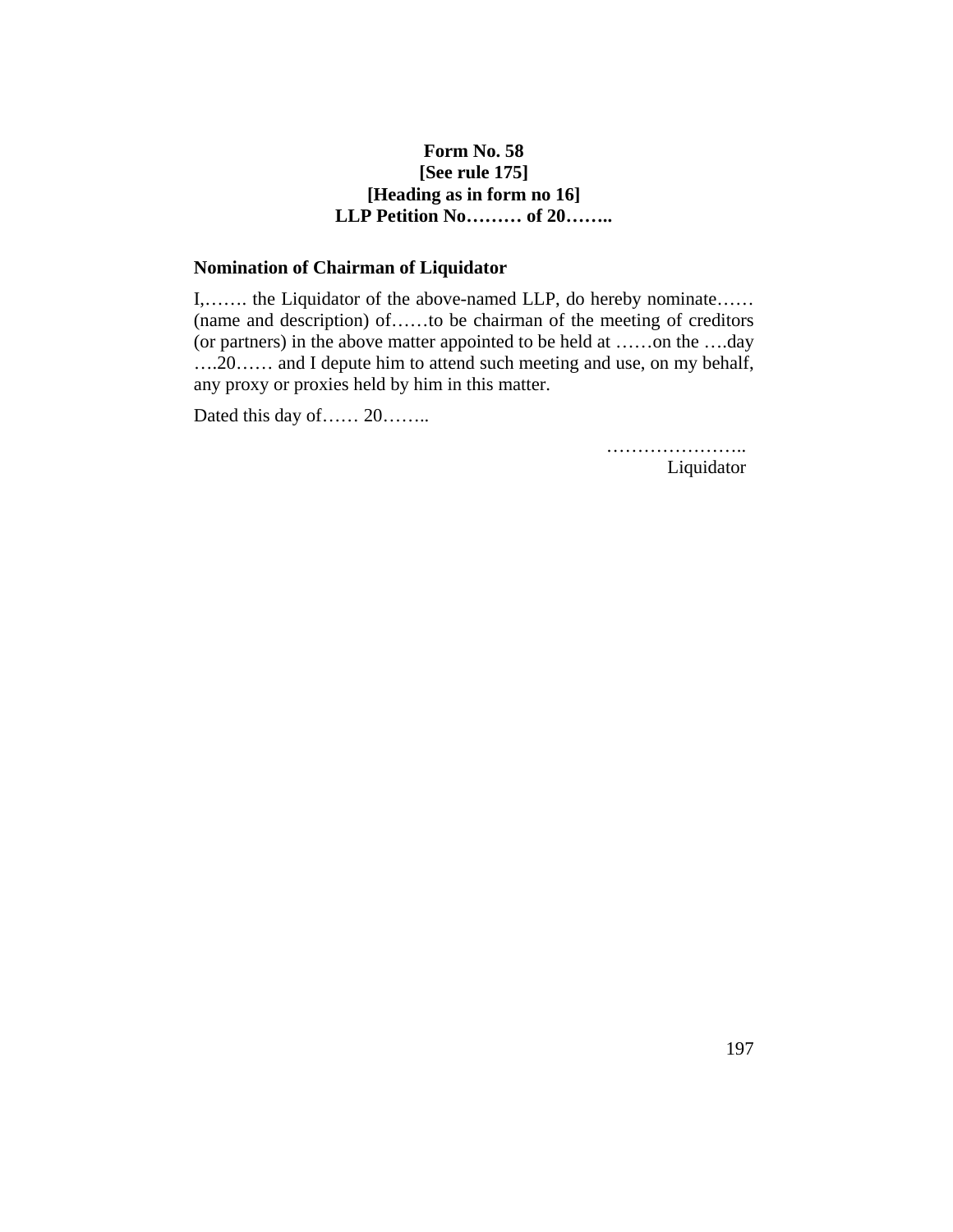# **Form No. 59 [See rules 189 & 291] [Heading as in form no 16] LLP Petition No……… of 20……..**

## **Report of result of meeting(s) of creditor or partners**

**held under order of NCLT\_\_\_\_\_\_\_\_\_\_\_Bench dated ……….20…..**

I,.......... Name, Liquidator of the NCLT Bench and/or Chairman of the meeting(s) of the creditors/partners held in pursuance of the order of the NCLT Bench dated ……..20……… do hereby report the result of the said meetings.

1. In pursuance of the order of this NCLT Bench dated…….20….. a meeting of the creditors or partners of the above LLP was summoned by advertisement in (here enter the newspaper or newspapers) of the date (s).....20…… and was held on the…… day of…..20…….at……o'clock at ….. I was the chairman of the said meeting.

2. The said meeting was attended either personally or by proxy by….creditors of the said LLP whose proofs of debts against the LLP were admitted or admitted for voting purposes amounting in the whole (as admitted) to the value of Rs……or by …..partners of the said LLP and entitled to ….votes.

1. The question(s) submitted to the said meeting was (were):

[Here set out the question(s) submitted to the meeting]

4. At the said meeting it was resolved unanimously or as a result of the voting as set out below as follows:

[Here set out the resolution(s) passed at the meeting].

## RESULT OF VOTING

| Resolutions            | Voting on resolutions |        |     |         |  |  |
|------------------------|-----------------------|--------|-----|---------|--|--|
|                        | For                   |        |     | Against |  |  |
|                        | No.                   | Amount | No. | Amount  |  |  |
| State the substance of |                       |        |     |         |  |  |
| any                    |                       |        |     |         |  |  |
| resolution             |                       |        |     |         |  |  |
| passed                 |                       |        |     |         |  |  |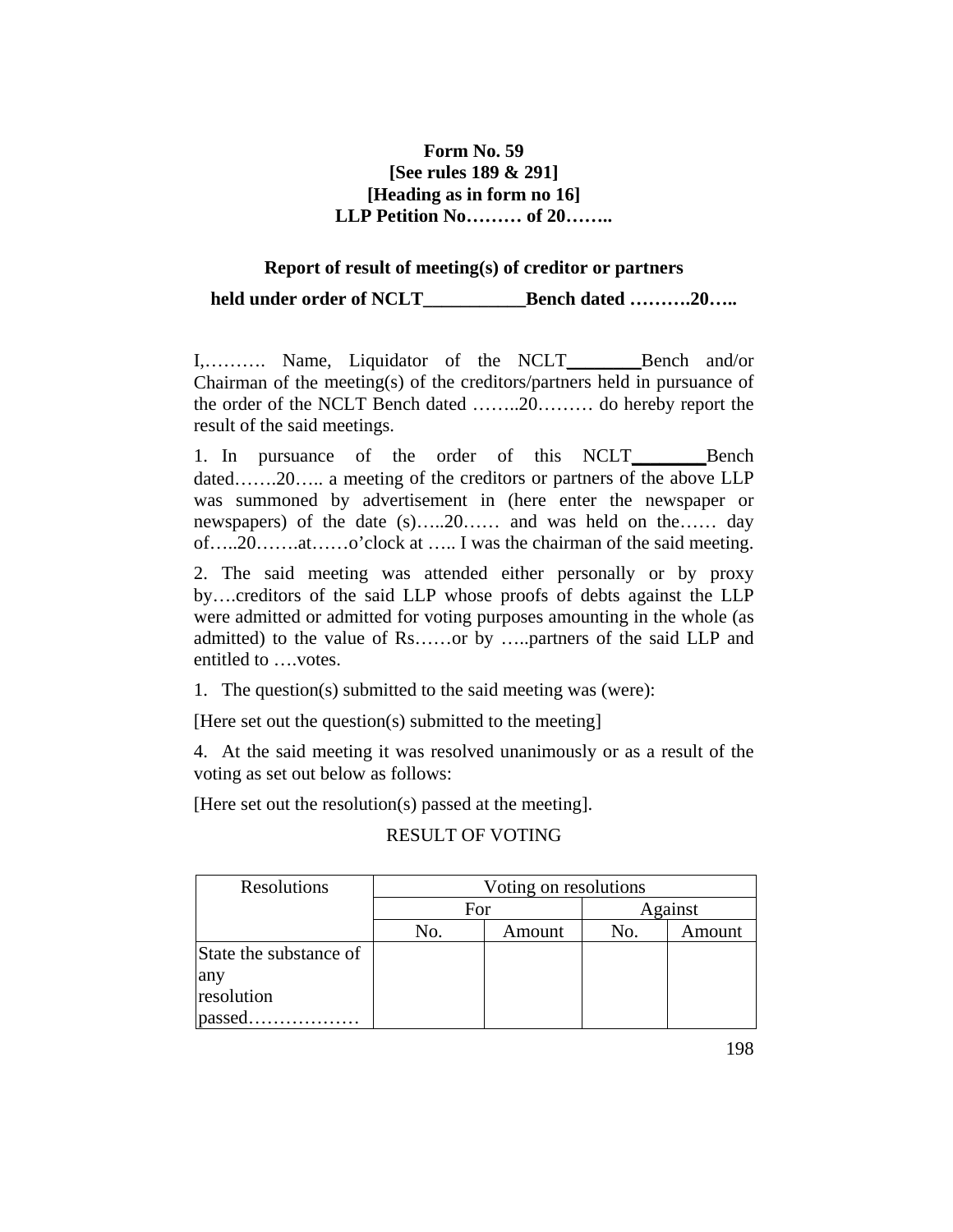| Creditors |     |  |                           |  |      |
|-----------|-----|--|---------------------------|--|------|
|           |     |  |                           |  |      |
|           | No. |  | Amoun Votes   No.   Amoun |  | Vote |
| Partners  |     |  |                           |  | S    |
|           |     |  |                           |  |      |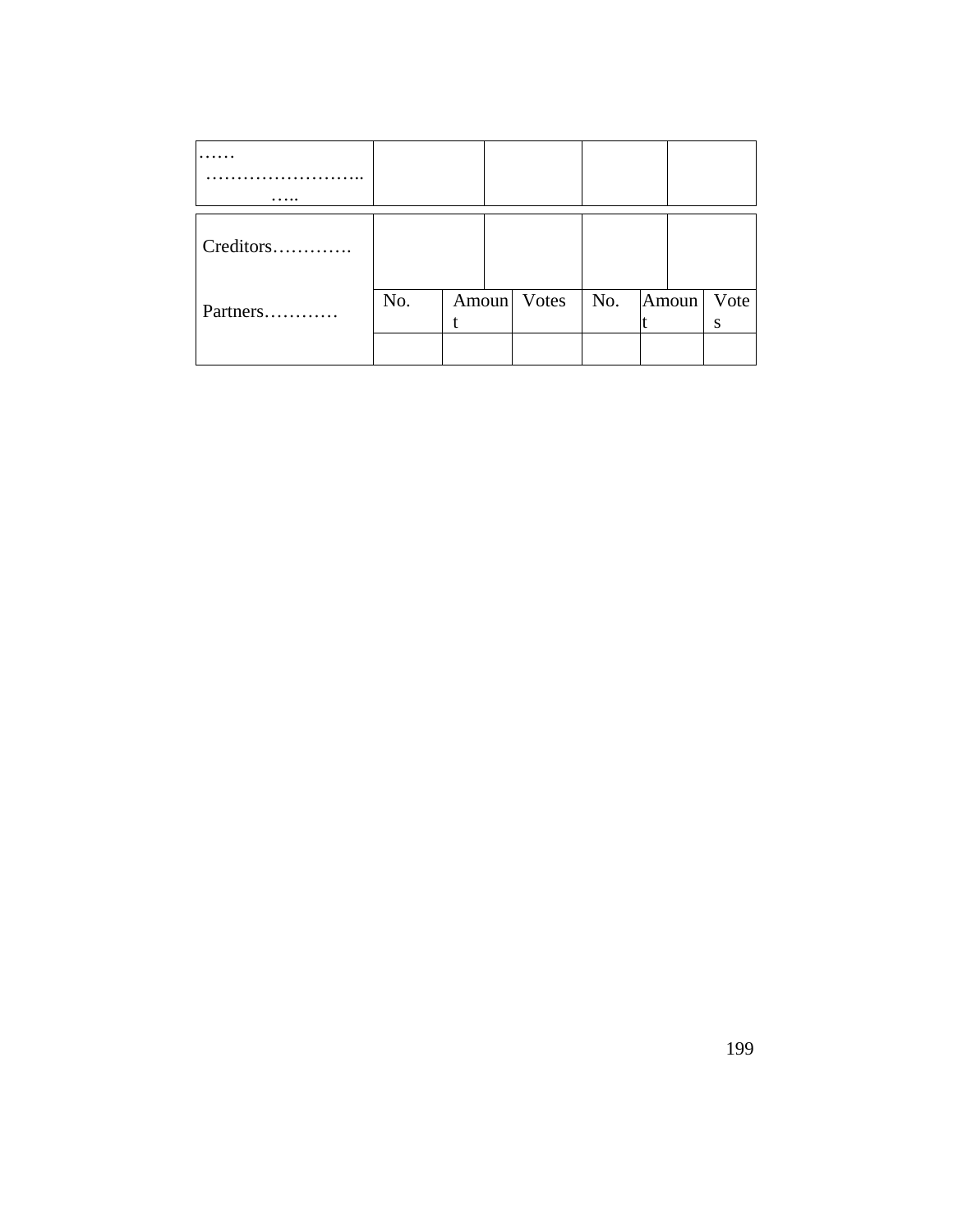…………………… Liquidator

Dated this day of…… 20……..

Note:

The report of the result of meetings is required to be sent to Registrar of Tribunal within seven days of conclusion of the meeting by the Chairman.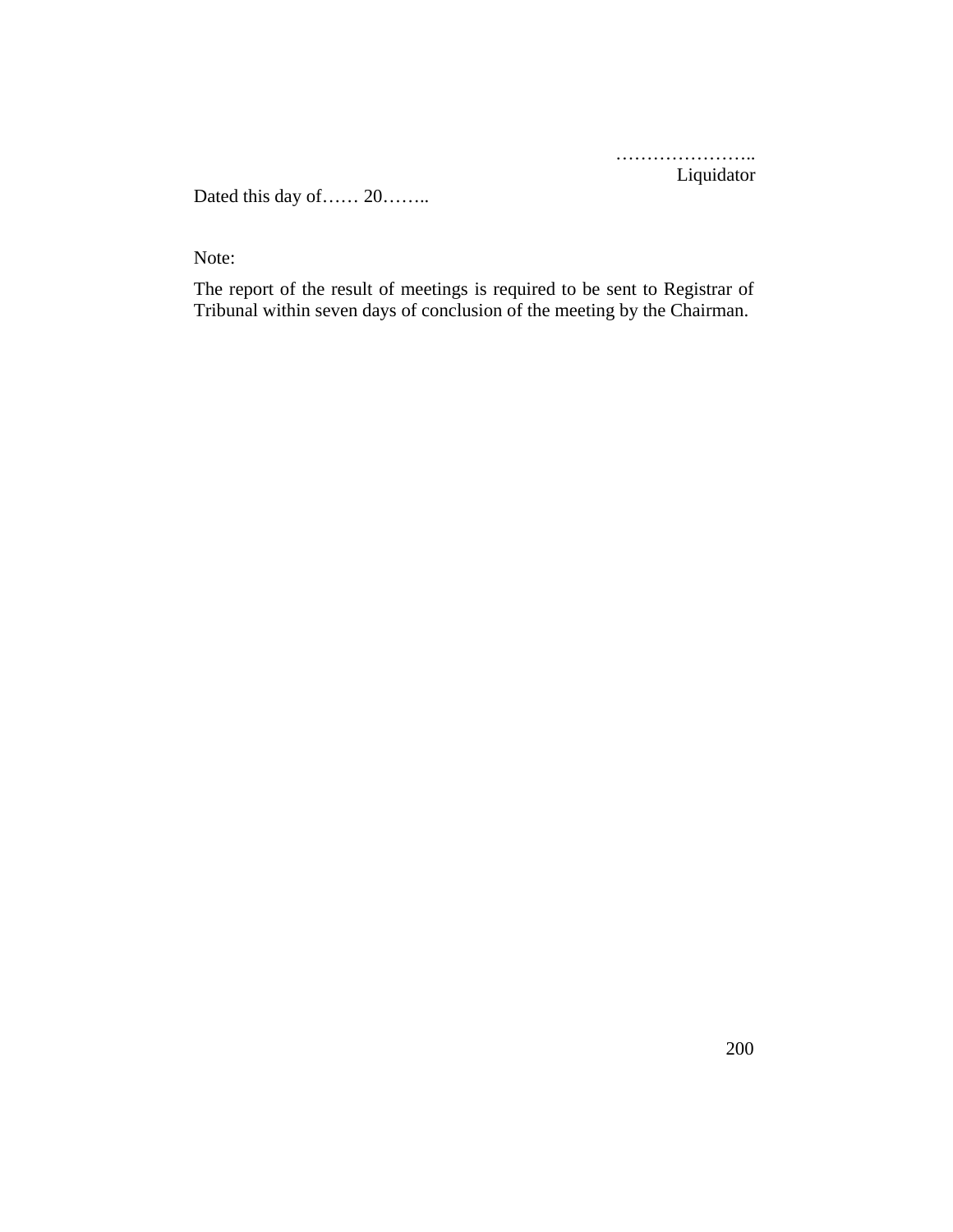# **Form No. 60 [See sub-rule (2) of rule 190] [Heading as in form no 16] LLP Petition No……… of 20……..**

# **List of Creditors or Partners present at a meeting**

Meeting held at….this ……day of……20……….

| Consecutive   | Name of creditor or Partner     | Amount of proof or |            |
|---------------|---------------------------------|--------------------|------------|
| Number        | present                         | amount             |            |
|               | or represented                  | of contribution by |            |
|               |                                 | each partner       |            |
|               |                                 | In person          | By proxies |
|               |                                 |                    |            |
| $\mathcal{D}$ |                                 |                    |            |
| 3             |                                 |                    |            |
|               |                                 |                    |            |
| 5             |                                 |                    |            |
| 6             |                                 |                    |            |
|               |                                 |                    |            |
|               | Total number of creditors or    |                    |            |
|               | partners present or represented |                    |            |

………………….. Liquidator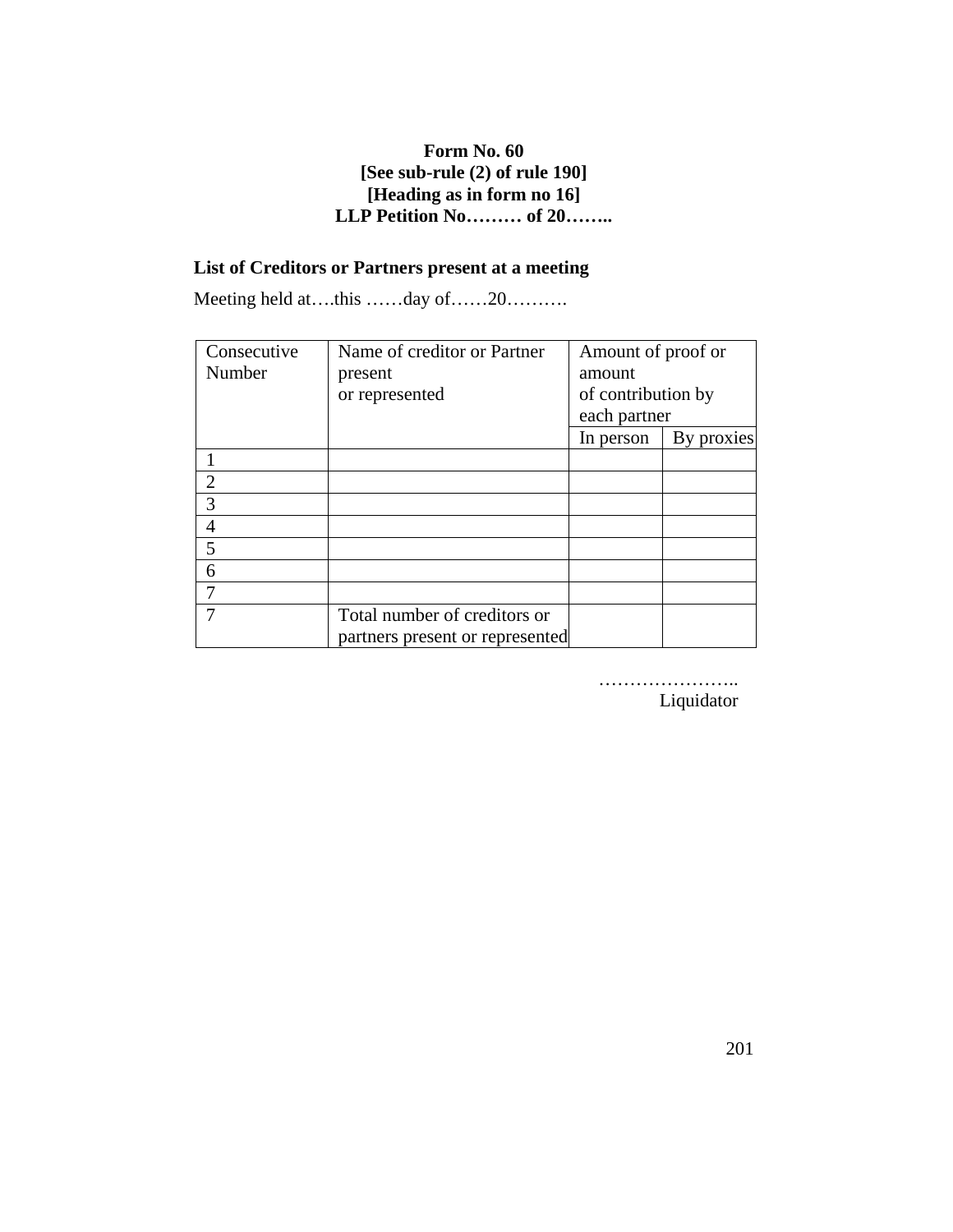## **Form No. 61 [See rule 192] [Heading as in form no 16] LLP Petition No……… of 20……..**

#### **Form of general proxy**

I/We …………..of……….. a creditor [or partner] of the above-named LLP, hereby appoint .......of....... as my/our general proxy to vote for me/us and on my/our behalf at the meeting of creditors [or partner] of the said LLP summoned to be held in the above matter on the…..day of…..20…… and at any adjournment thereof.

Dated this…...day of…..20…..

| Signature: |   |  |  |  |  |  |  |  |
|------------|---|--|--|--|--|--|--|--|
| Name       | . |  |  |  |  |  |  |  |

Notes :

1. It is open to a creditor or partner to appoint the Liquidator as his proxy

2. If the proxy is given by a firm, sign the firm's trading name and add 'by Shri…………. a partner in the said firm'. If the proxy is given by a body corporate, the form of proxy must be under its common seal or under the hand of some officer duly authorized in that behalf and the fact that the officer is so authorized must be stated.

3. The proxy form when signed must be lodged with the Liquidator within the time mentioned in the notice convening the meeting at which it is to be used.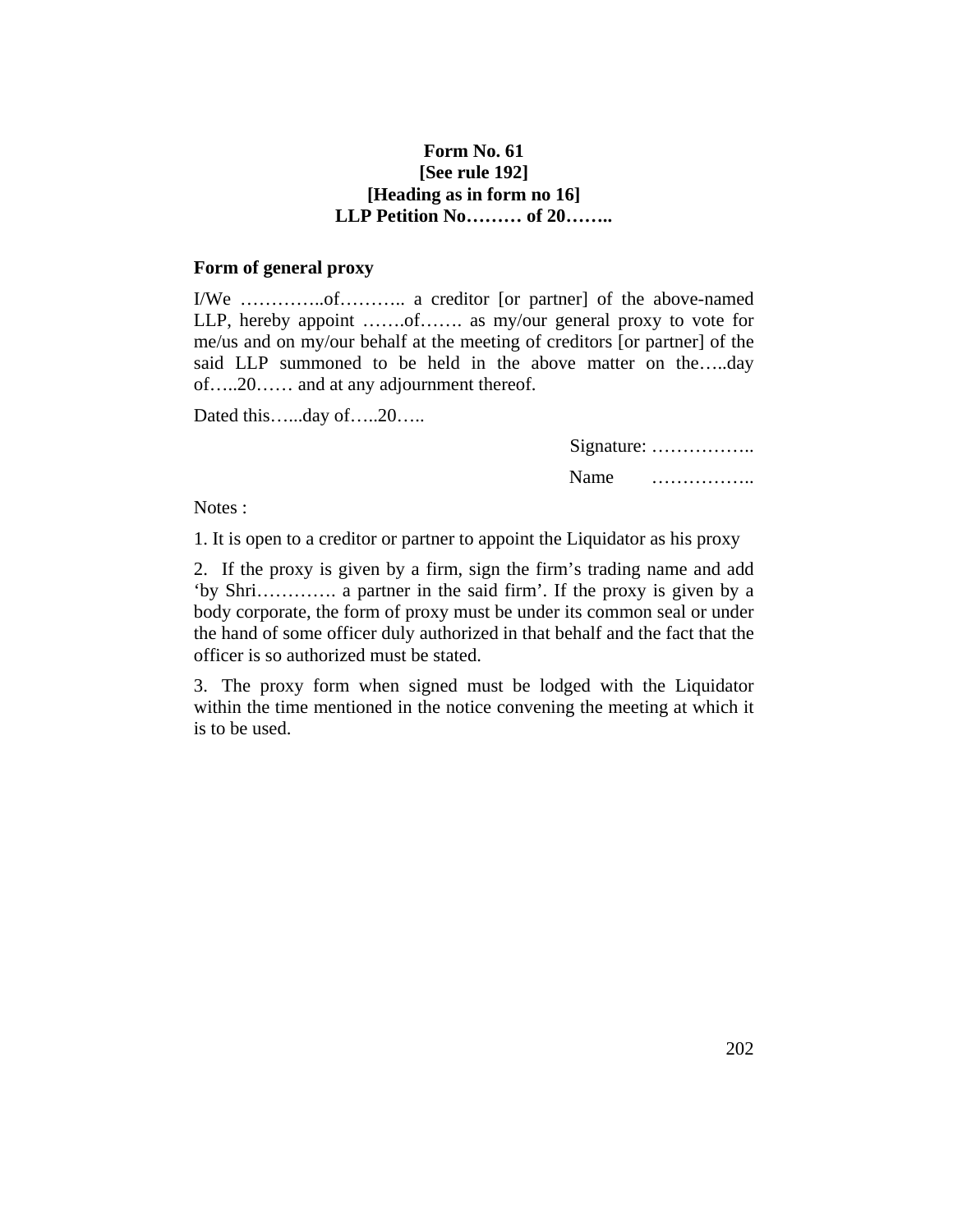## **Form No. 61A [See rule 192] [Heading as in form no 16] LLP Petition No……… of 20……..**

#### **Form of special proxy**

I/We……………of………..a creditor [or partner] hereby appoint as my/our proxy at the meeting of creditors [or partner] to be held on the …….day of………20……… or at any adjournment thereof, to vote. [Here insert the word 'for' or the word 'against' as the case may require, and specify the particulars resolution] the resolution numbered …. in the notice convening the meeting.

Dated this…...day of…..20….

Signature: …………….. Name ……………..

Notes:

1. It is open to a creditor or partner to appoint the Liquidator as his proxy

2. If the proxy is given by a firm, sign the firm's trading name and add 'by Shri………..., a partner in the said firm'. If the proxy is given by a body corporate, then the form of proxy must be under its common seal or under the hand of some officer duly authorized in that behalf and the fact that he is so authorized must be stated.

3. The proxy form when signed must be lodged with the Liquidator within the time mentioned in the notice convening the meeting at which it is to be used.

4. Where the person giving proxy wishes to give instructions regarding voting on any amendments that may be moved or as the case may be, such instructions may be noted in the proxy if so desired.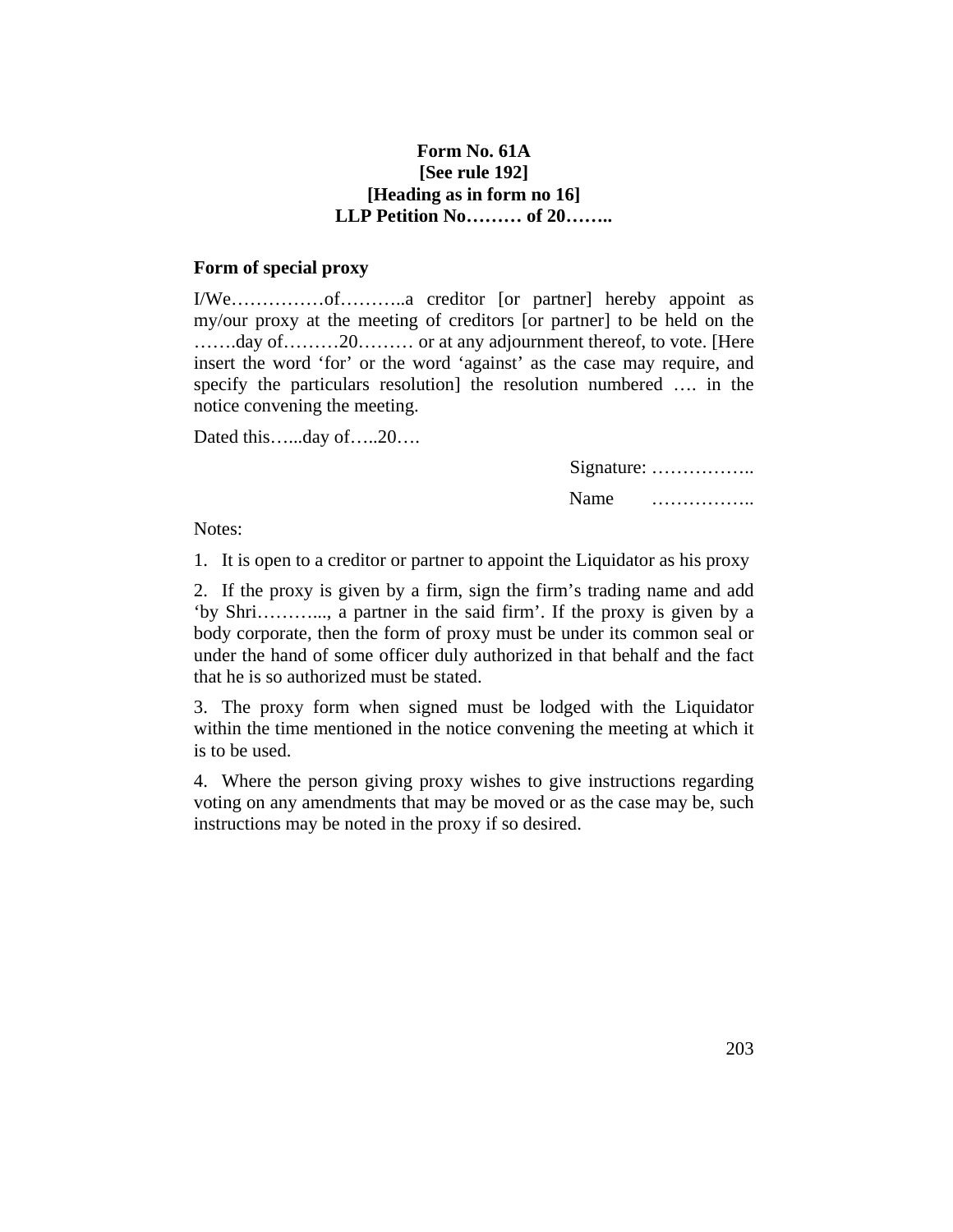## **Form No. 62 [See rule 205] [Heading as in form no 16] LLP Petition No……… of 20……..**

## **Notice by Liquidator requiring payment of money or delivery of property books, etc. to the Liquidator**

I, the undersigned, the Liquidator of the above-named LLP, hereby require you, the under-mentioned…….(name of person to whom notice is addressed) to pay to me (or deliver, convey, surrender, transfer to or into my hands) at my office the sum of Rs……… being the amount appearing to be due from you on your account with the said LLP [or any money, property\*, books or papers] now in your hands and to which the said LLP is entitled [or otherwise, as the case may be].

Dated this…… day of…………..20……

Sd/- Liquidator

To

…………………

(name and address of the person to whom the notice is addressed) \*Property to be specifically described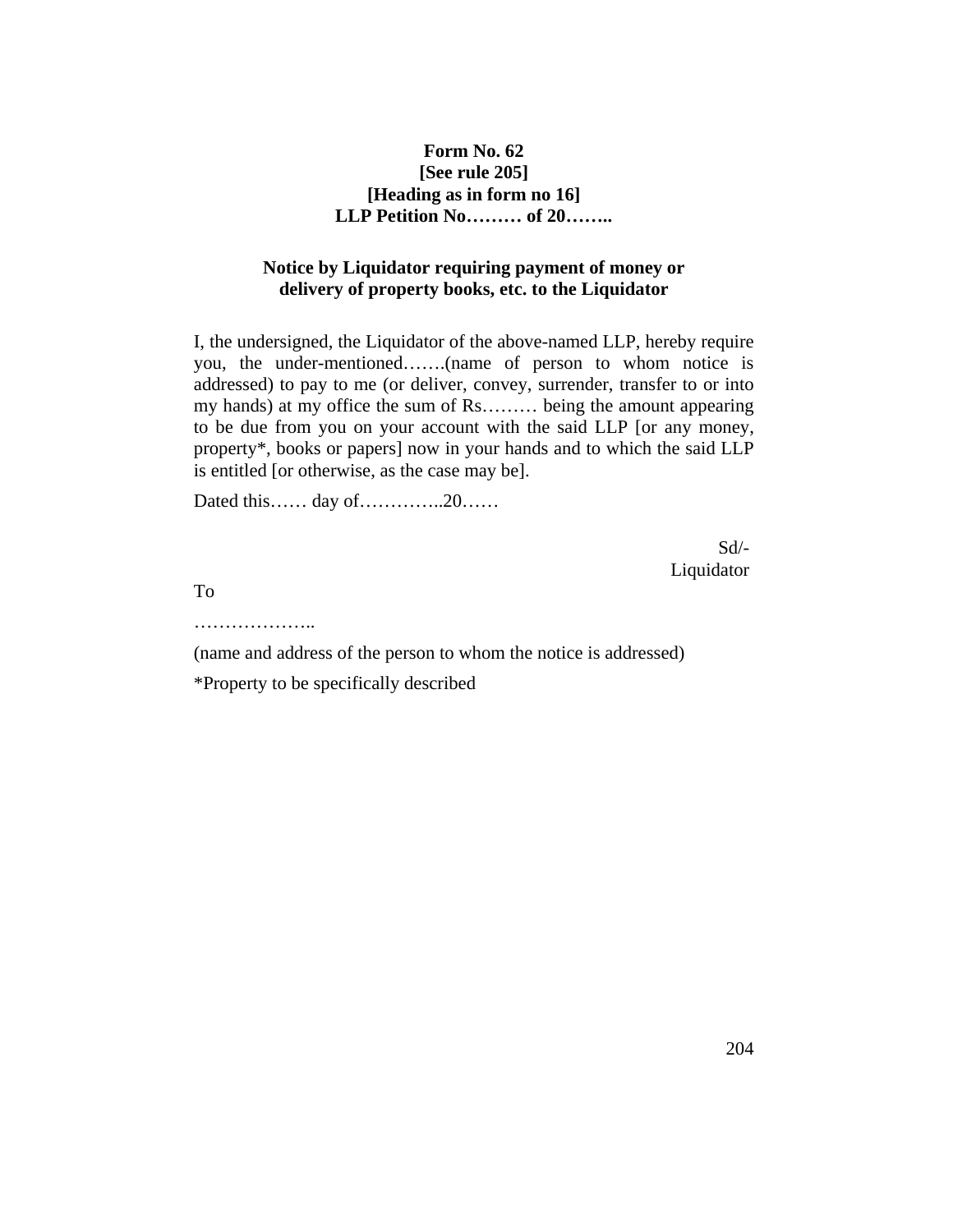# **Form No. 63 [See rule 207] [Heading as in form no 16] LLP Petition No……… of 20……..**

## **Document making a demand**

To

……………………… …………………… …………………………

I, Shri………….. the Liquidator of the above-named LLP, in pursuance of rule 207 hereby call upon you to make payment of Rs….. …….. the amount due to the LLP by you in respect of …………………………. which sum is to be paid at the office of the Liquidator of the NCLT ……….Bench through bank draft drawn in favour of Liquidator payable at …………………., on or before the …….. day of ………20…….

Dated this ……… day of ……20…………

Liquidator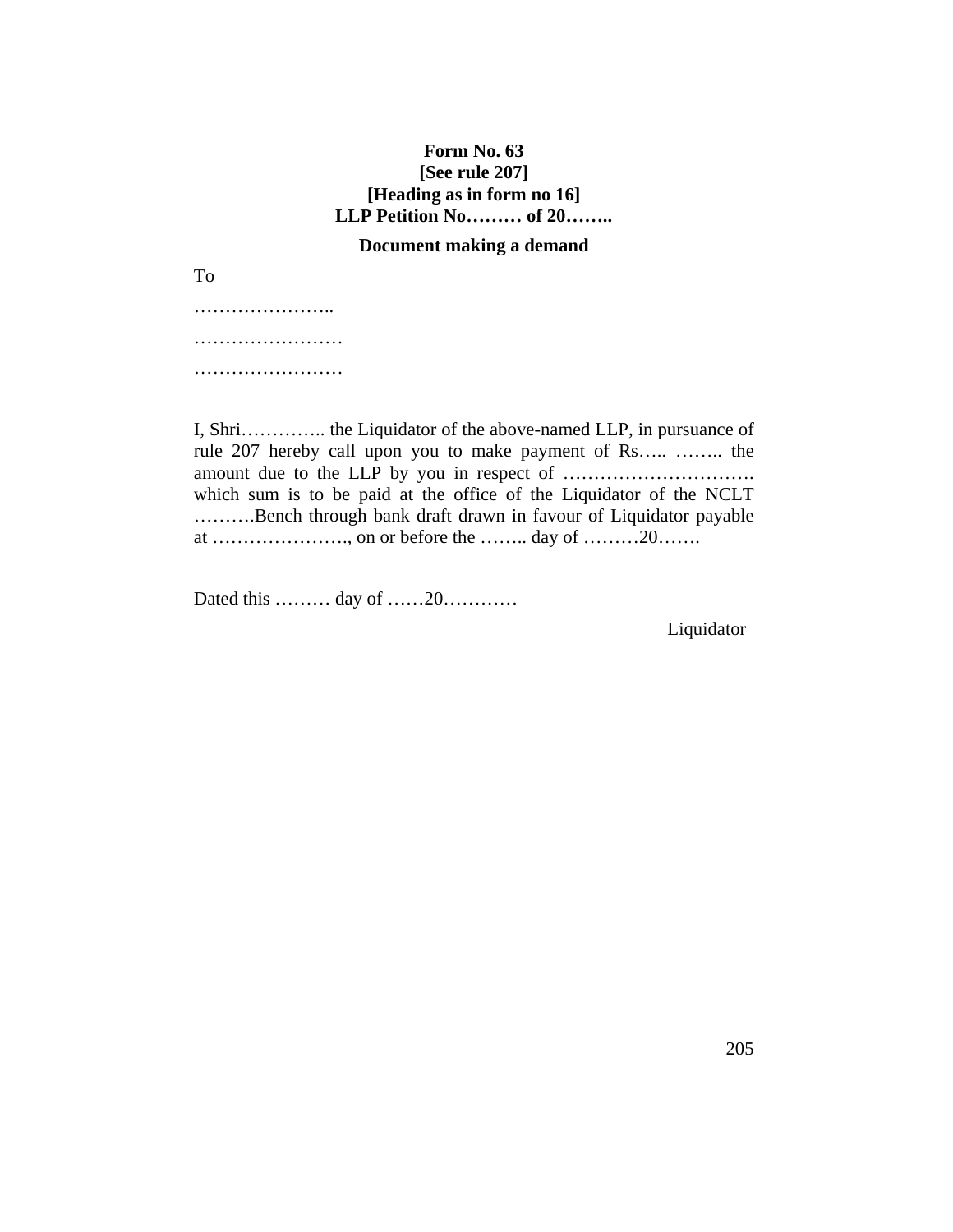# **Form No. 64 [See rule 208] [Heading as in form no 16] LLP Petition No……… of 20…….. LLP Application No. …………. of 20……**

Liquidator ---- Applicant

## **Summons to enforce the demand**

Let all parties concerned attend the Member in NCLT ………… Bench on the ….. day of……20…….at ……o'clock on the hearing of an application made by the Liquidator of the above named LLP for an order that the persons named in the second column of the schedule to this summons, being respectively partners of the above LLP be ordered to pay to the said Liquidator at his office, the sums set opposite their respective names in the fifth column of the schedule hereto, such sums being the amounts due from the said persons respectively, made by the applicant, with interest thereon at…………per cent per annum from the date of the order, and that the said several persons may be ordered to pay to the applicant the costs of and incidental to this application.

| No. | Name and<br>description | Address | Outstanding<br>Amount of<br>contribution | Total Amount due |
|-----|-------------------------|---------|------------------------------------------|------------------|
|     |                         |         |                                          |                  |
|     |                         |         |                                          |                  |
|     |                         |         |                                          |                  |
|     |                         |         |                                          |                  |
|     |                         |         |                                          |                  |
|     |                         |         |                                          |                  |

### **SCHEDULE**

Dated this …. Day of….20………

*Tribunal*

*Liquidator Registrar of*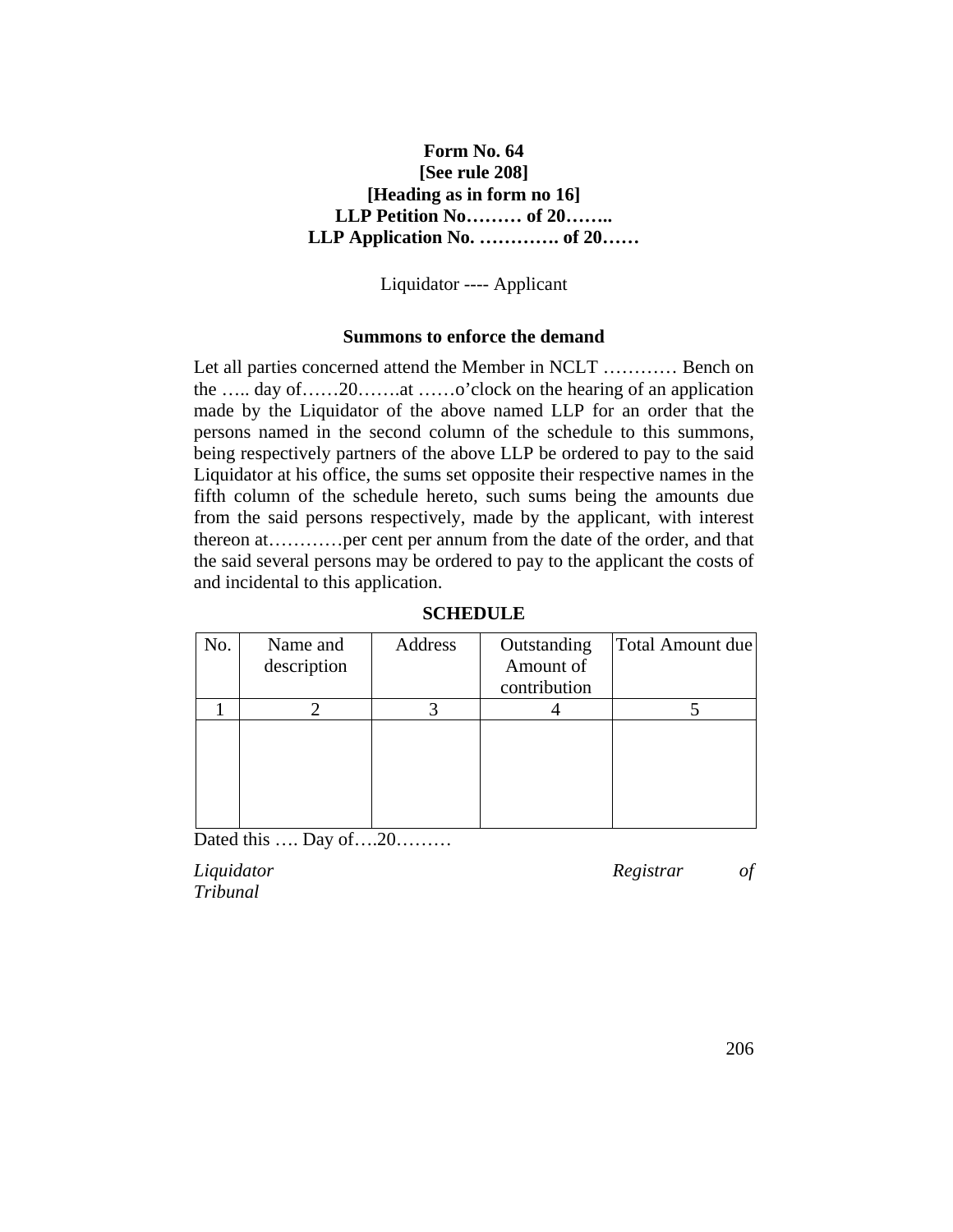# **Form No. 65 [See rule 208] [Heading as in form no 16] LLP Petition No……… of 20…….. LLP Application No. …………. of 20……**

Liquidator ---- Applicant

## **Affidavit in support of application for payment**

I, Shri………… Liquidator of the above-named LLP, solemnly affirm and say as follows:

1. The partners of the said LLP whose names are set forth in the schedule to the summons herein marked 'A' have not paid the sums set opposite their respective names in the said schedule, which sums are the amounts due from them.

2. A notice in the prescribed form specifying the amount due from each of the said partners were duly served by registered post or ………….. (or as the case may be) on such partners respectively.

3. The respective amounts set opposite the names of such partners respectively in the fifth column of the said schedule are the true amounts due and owing by them respectively in respect of …………………

Solemnly affirmed etc.

*Liquidator*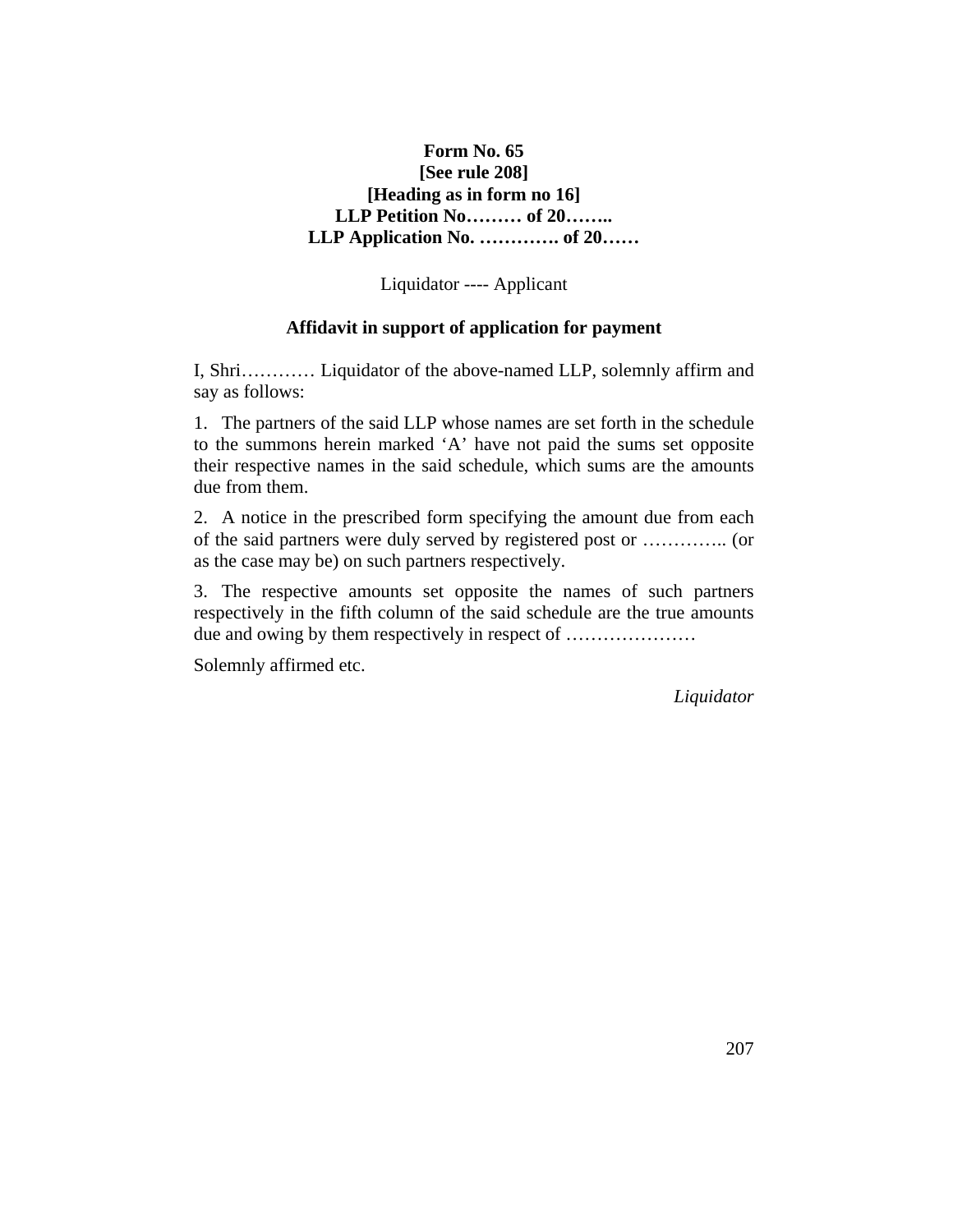# **Form No. 66 [See rule 208] [Heading as in form no 16] LLP Petition No……… of 20…….. LLP Application No. …………. of 20……**  Liquidator ---- Applicant *Before the Hon'ble Member Mr……………*

*Dated………….*

## **Order for payment of amount due from Partner**

Upon the application of the Liquidator of the above-named LLP and, the affidavit of …..filed the….. day of….20……. and the affidavit of the Liquidator filed the ……. Day of…..20……, it is ordered:

That Shri ………of etc., (or Shri ……….., the legal representative of Shri ……………., late of….…. etc. deceased), one of the partners of the said LLP or, if against several partners, that the several persons named in the second column of the schedule to this order, being respectively partners of the said LLP do on or before the …… day of……20….. pay to the Liquidator of the said LLP at his office, the sum of Rs…….. (If against the legal representative add, out of the assets of the said Shri …….deceased in his hands as such legal representative as aforesaid), or if against several partners, the several sums of money set opposite to their respective names in the fifth column of the said schedule hereto, being the amount(s) due from the said Shri……………, or Shri ………………, or the said several persons respectively in respect of ……

And it is further ordered that the said Shri …………., or Shri …………….. or the said several persons do also pay interest at the rate of ……… per cent per annum on the said amount(s) specified in the fifth column of the said schedule from this date to the date of payment.

### **SCHEDULE**

(to be included where there are two or more partners)

| No. | Name and<br>description | Address | Outstanding<br>Amount of<br>contribution | <b>Total Amount</b><br>due |
|-----|-------------------------|---------|------------------------------------------|----------------------------|
|     |                         |         |                                          |                            |
|     |                         |         |                                          |                            |

*Dated this …. day of….20…….*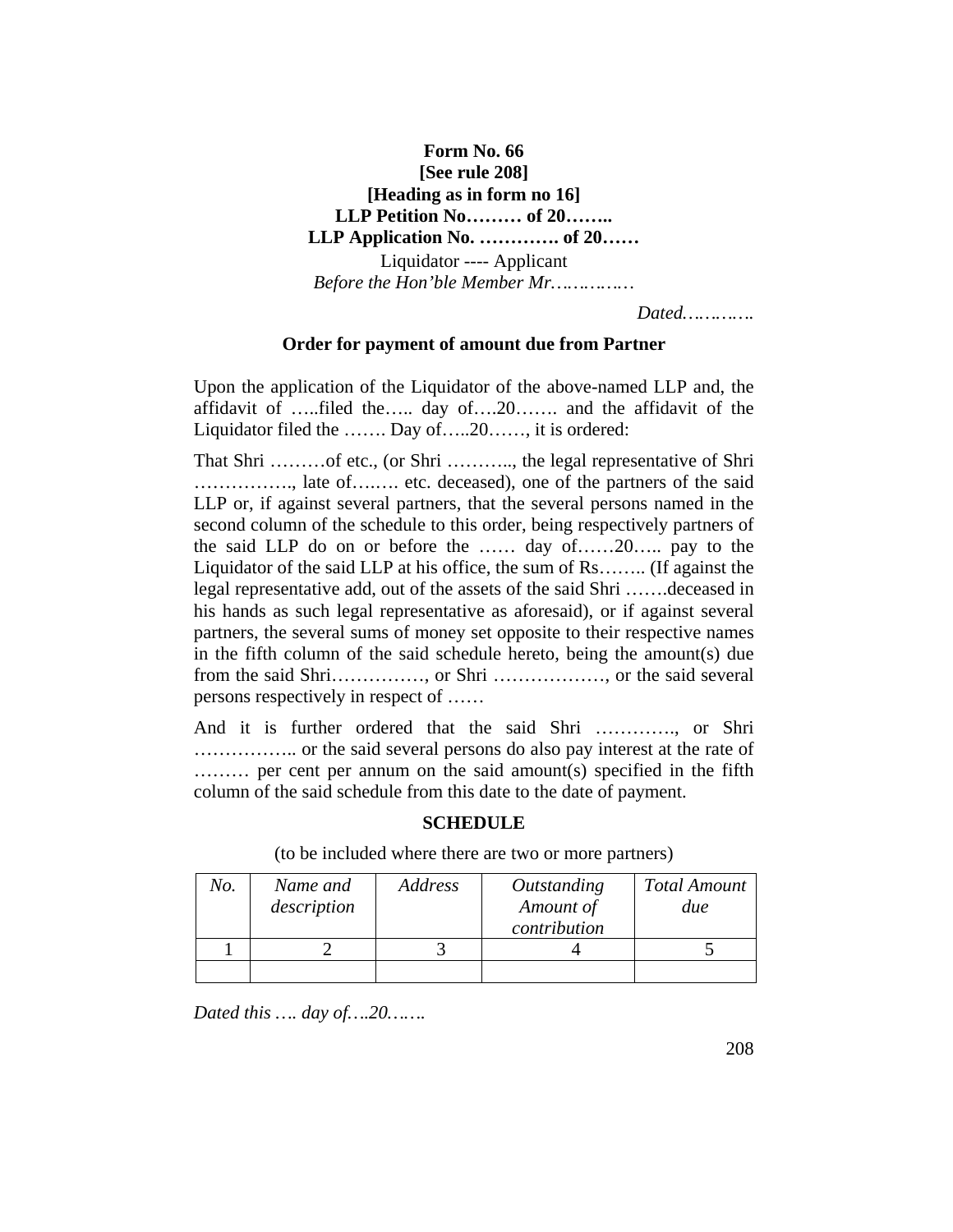*( By the NCLT…………Bench )* 

## *Registrar of Tribunal*

Note:

The copy for service of the above order must bear the following endorsement:-

"If you, Shri ………………neglect to obey this order by the time mentioned therein you will be liable to process of execution for the purpose of compelling you to obey the same".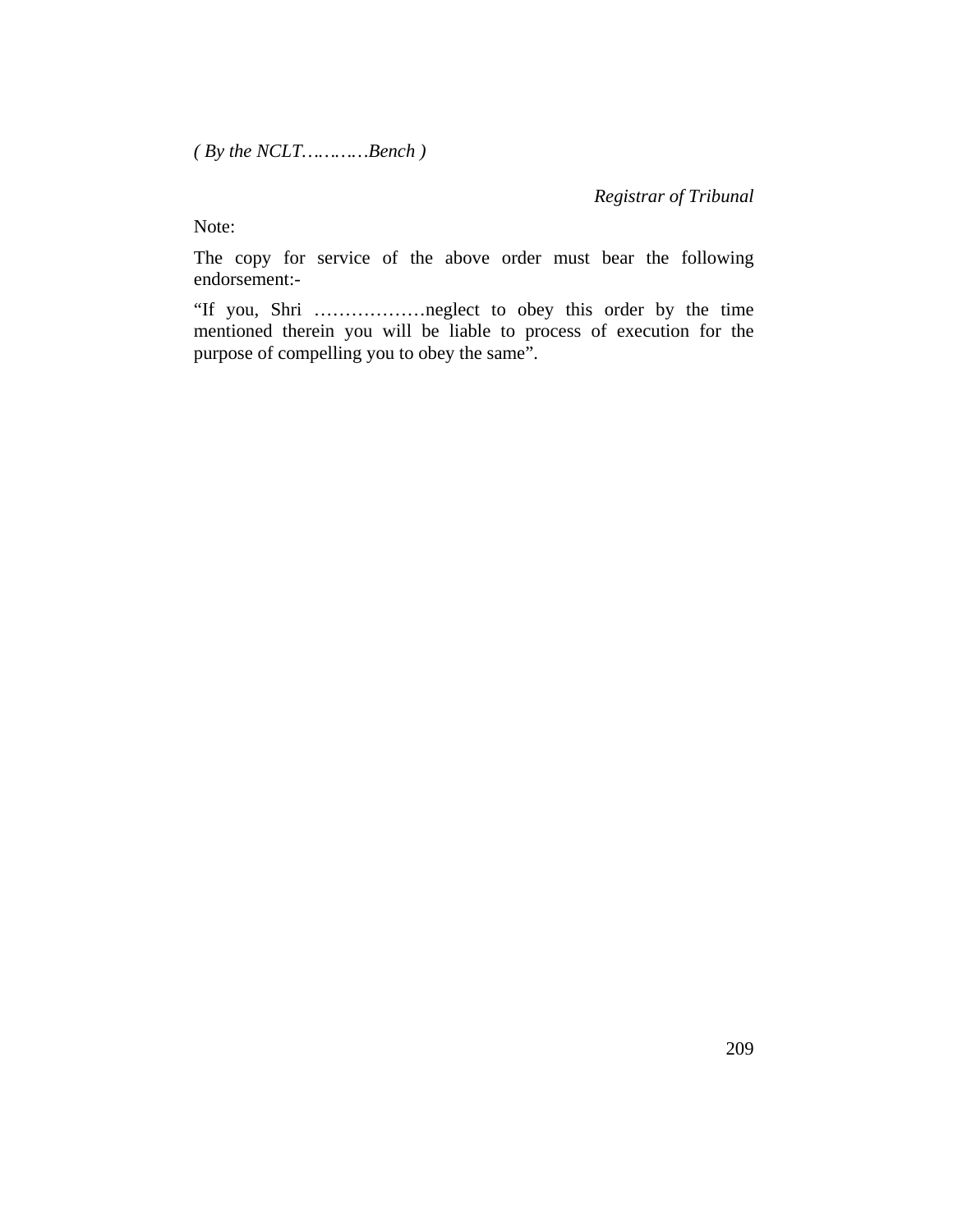# **Form No. 67 [See sub-rule (2) of rule 210] [Heading as in form no 16] LLP Petition No……… of 20…….. LLP Application No. …………. of 20……**

Liquidator (or as the case may be) ---- Applicant

#### **Summons for leave to examine person(s)**

Let all parties concerned attend the Member in Chambers on….day the…… day of…..20, on the hearing of an application of the Liquidator of the above LLP (or as the case may be) for an order ……[ Here insert the name(s) of the person(s) to be examined] be examined by the NCLT………. Bench respecting [the property (or books and papers) of the LLP in his (their) possession or his (their) indebtedness to the LLP or the promotion, formation, trade dealings, property, books or papers or affairs of the LLP] [and/or for the production of all books, papers, writings and documents in his (their) custody or to extend corporation in discovery and delivery of property, assets, books etc or power relating to the said LLP] and that a date be fixed for such examination and summons be issued to the said person(s) for his (their) appearance on the date fixed and that all necessary directions may be given in the said matter. (Omit what is not required).

Dated this….. day of….20……

*Liquidator*

*Registrar of Tribunal*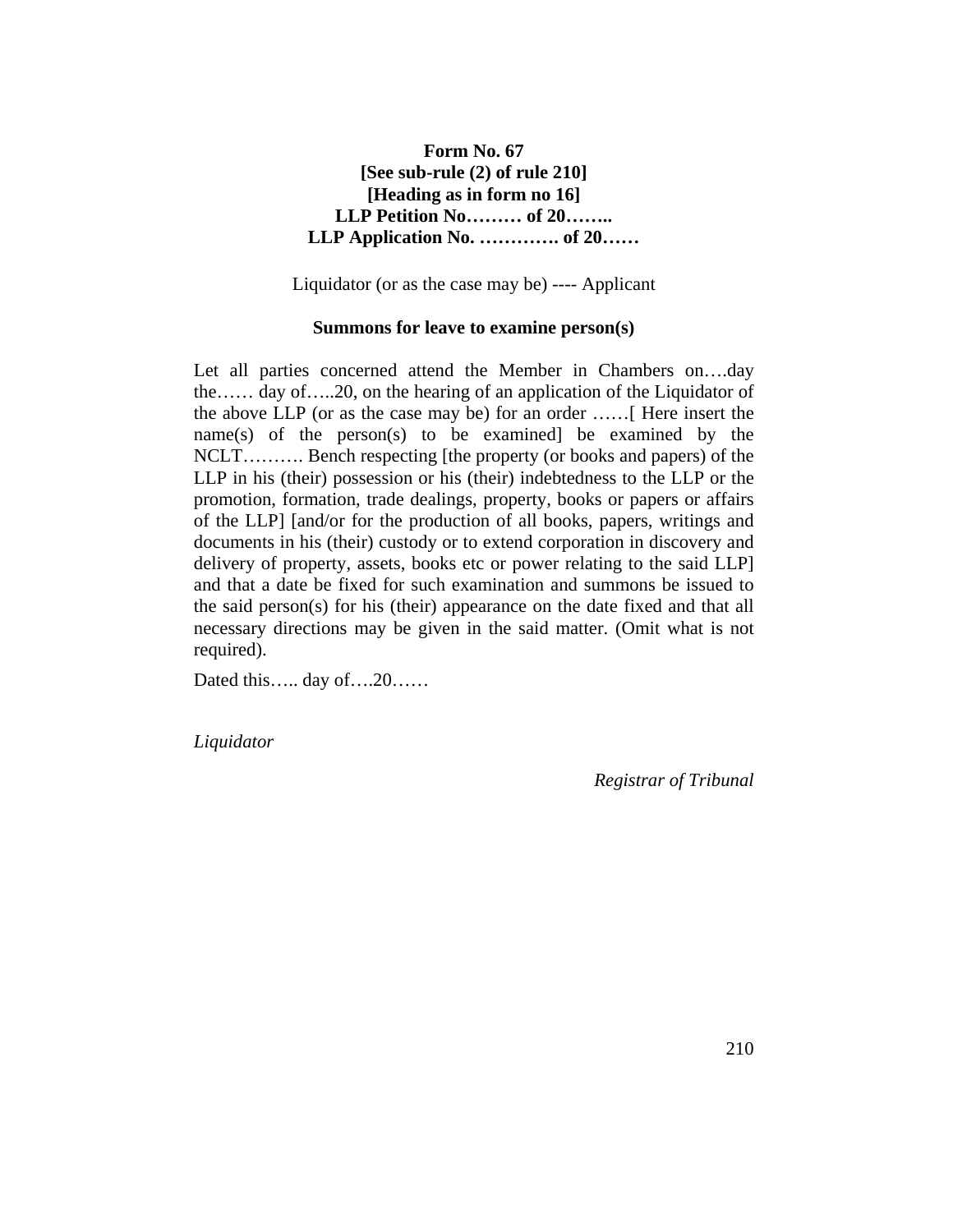## **Form No. 68 [See rule 211] [Heading as in form no 16] LLP Petition No……… of 20…….. LLP Application No. …………. of 20……**

Liquidator (or as the case may be ) ---- *Applicant*

*Before the Hon'ble Member Mr. ……….*

*Dated……..*

#### **Order for private examination**

Upon the application by summons dated………20……. of the Liquidator or of……………...., a partner of the above-named LLP and upon hearing, etc., and upon reading the order to wind-up the said LLP or the order appointing a Provisional Liquidator dated…..20…… and the statement of the Liquidator or the affidavit of the said Mr. ……….., filed on …..20….. , it is ordered :

- 1. That ………….(name and description )\* be summoned to attend the NCLT…………Bench on……..day the ……..day of…….20….., at …..o'clock, for the purpose of being examined concerning the property or books or papers of the LLP in his possession or his indebtedness to the LLP or the promotion, formation, trade, dealings, property, books or papers, or affairs of the LLP\*\* or to extend cooperation in discovery and delivery of property, assets, books etc and the said…..be required to bring with him and produce at the said time and place the documents mentioned in the schedule hereto, and all other books, papers, deeds, writings and other documents in his custody or power in any way relating to the above-named LLP\*\*:
- 2. That the Liquidator do have the conduct of the examination of the said person(s);
- 3. That the examination shall be in Chambers or in NCLT Bench;
- 4. \*That …….(name) being a creditor or Partner of the said LLP be at liberty to attend or take part in the said examination.

### SCHEDULE\*\*\*

(Of persons to be examined and/or of documents to be produced, as the case may be)

Dated this……..day of …….20……..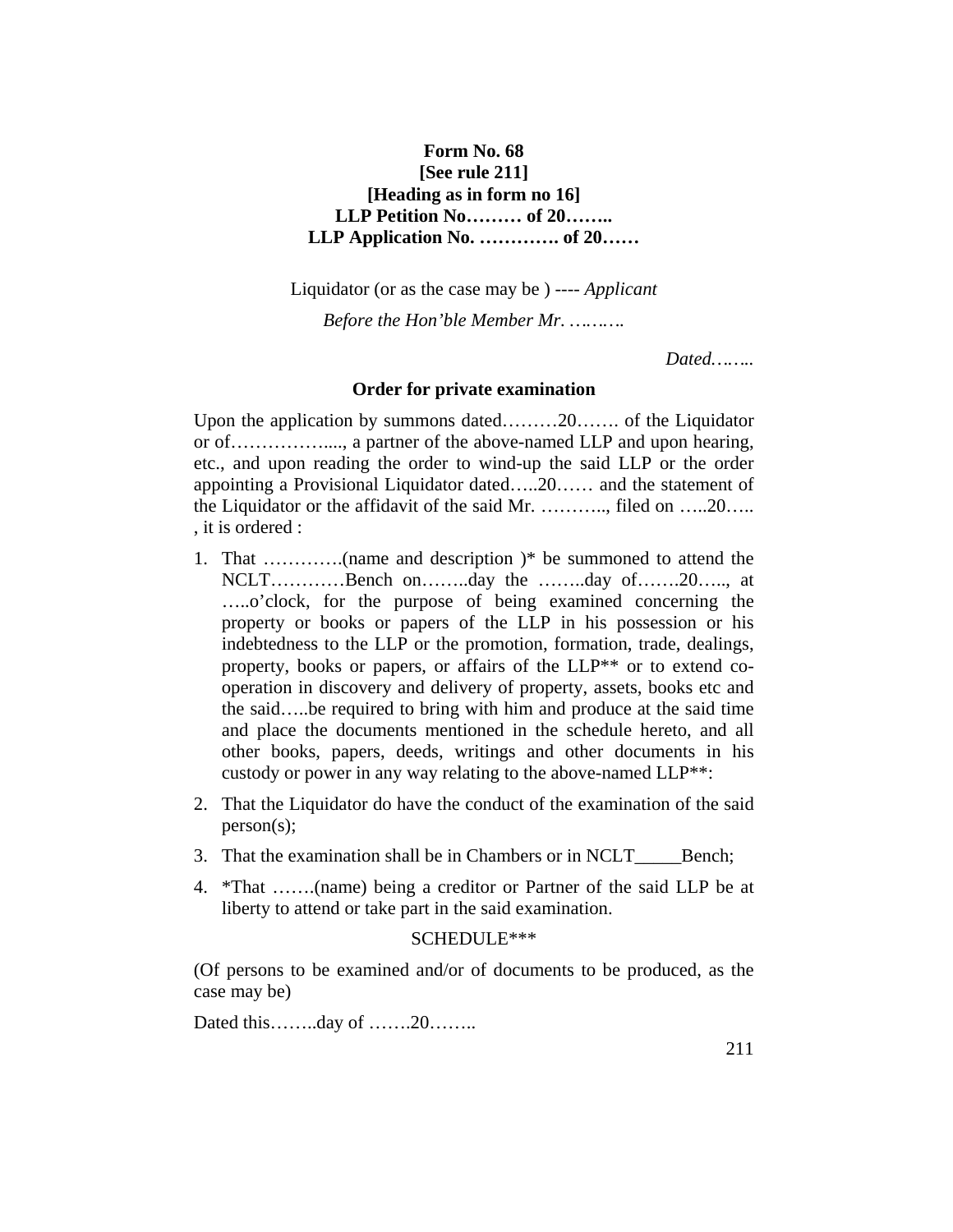*(By NCLT Bench )*

*Registrar of Tribunal* 

\*Where more than one person is to be examined, say, 'That the persons mentioned in the schedule hereto be summoned, and give the names and addresses in a schedule to the order'.

\*\* Omit what is not required.

\*\*\*To be included where necessary.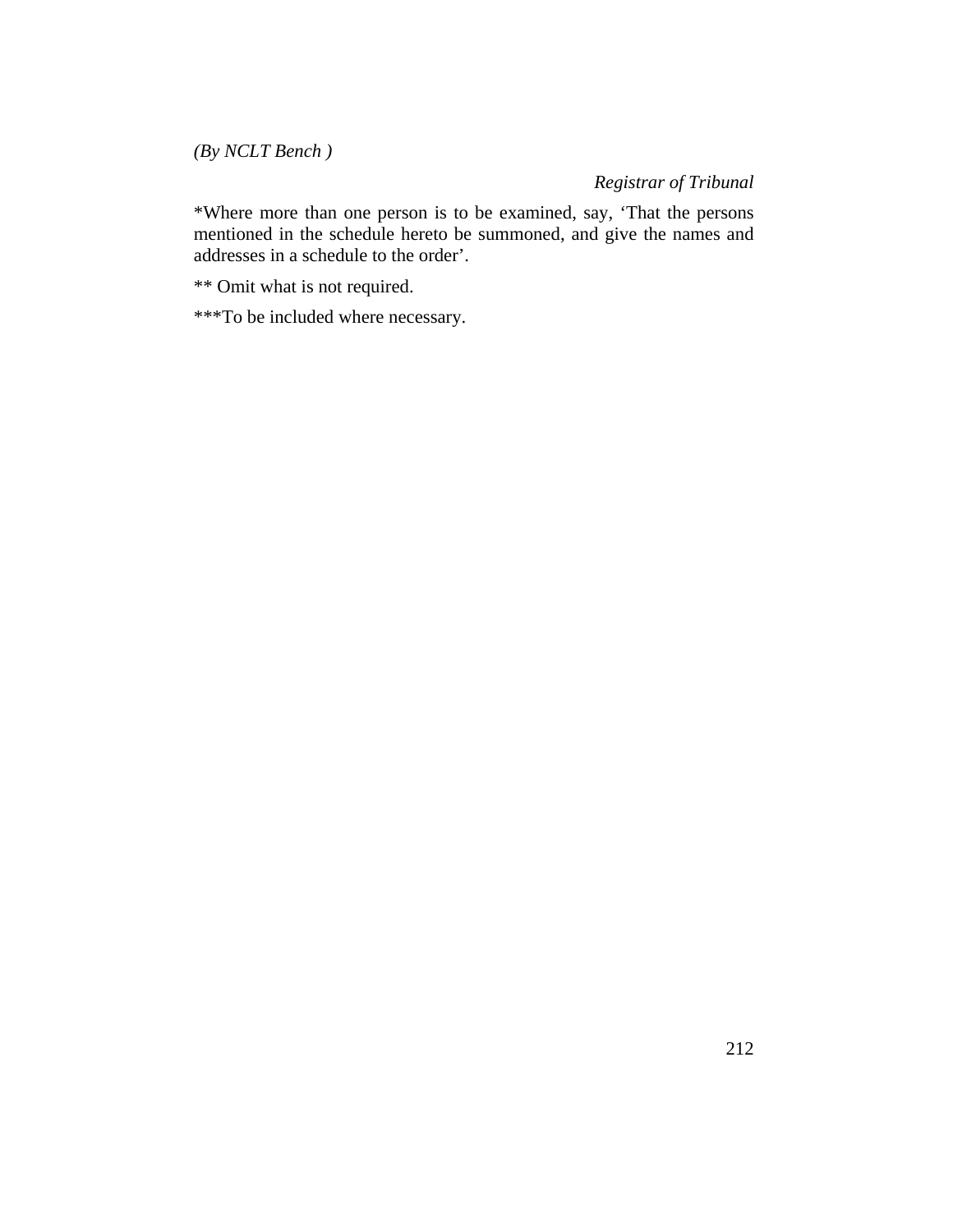## **Form No. 69 [See rule 213] [Heading as in form no 16] LLP Petition No……… of 20…….. LLP Application No. …………. of 20……**

Liquidator ---- Applicant

#### **Summons to witness for examination**

To

……………

……………

Whereas by an order of the NCLT\_\_\_\_\_\_\_\_\_Bench dated the ………day of ……..20…made herein, it was ordered that you……. (name and description) be examined touching the affairs of the above-named LLP (or as the case may be), you are hereby required to attend the NCLT\_\_\_\_\_\_\_\_\_\_\_\_Bench before the Member in Chambers on…… day the….. day of…..20……at….o'clock to be examined as aforesaid; And you, the said …… are hereby required to bring with you and produce at the time and place aforesaid the (here give the description of the property or document etc.) and other documents in your custody or information or power in any way relating or belonging to the LLP.

If you fail to attend at the said place and time, having no lawful impediment to be then made known to the Member and allowed by him, the Member may by warrant cause you to be apprehended and brought up for examination.

A sum of Rs……. is herewith tendered or sent separately by Demand Draft for your expenses in connection with the aforesaid examination.

Dated this …… day of ….. 20….

*Tribunal*

*Liquidator Registrar of*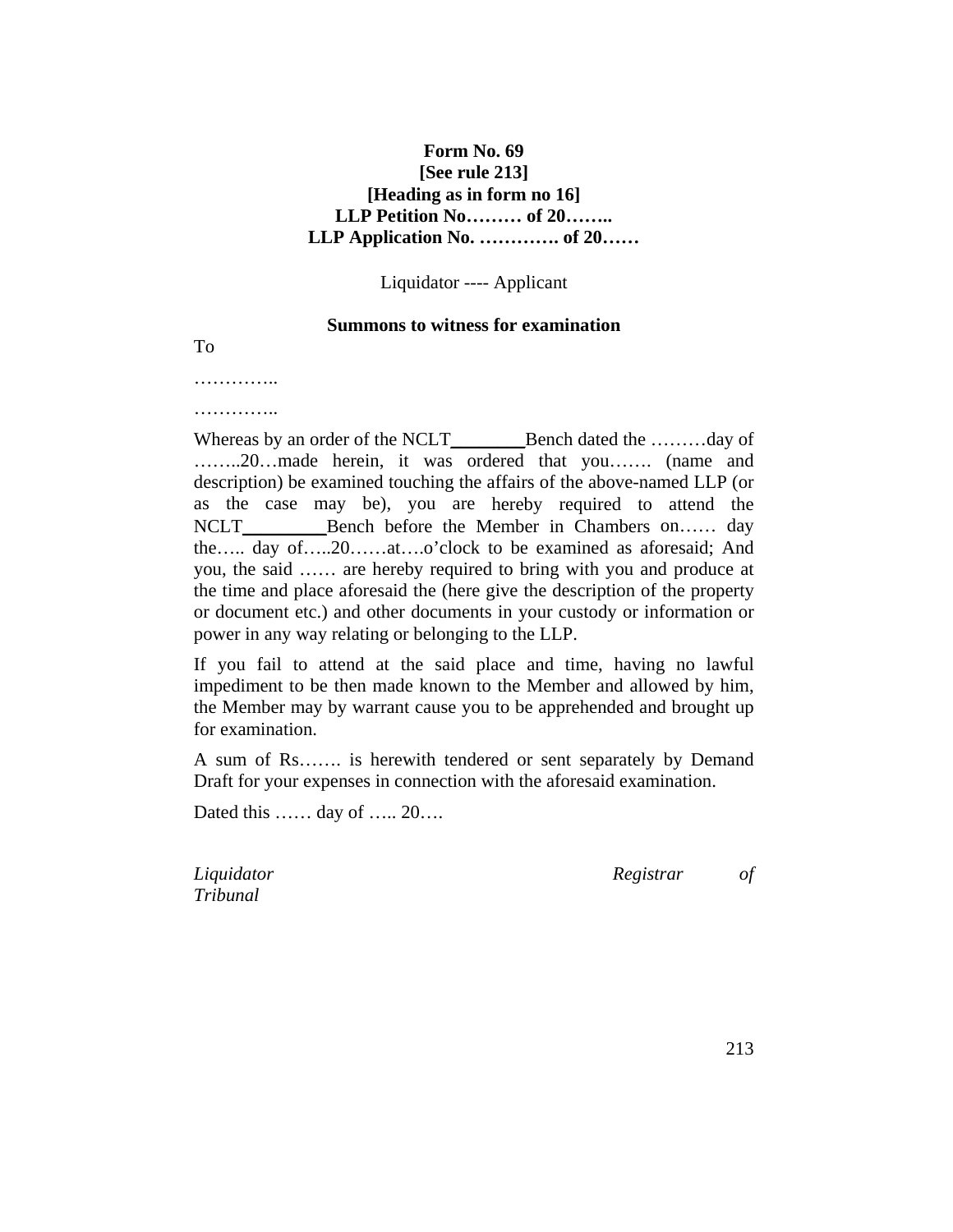# **Form No. 70 [See sub-rule (1) of rule 216] [Heading as in form no 16] LLP Petition No……… of 20…….. LLP Application No. …………. of 20……**

*Before the Hon'ble Member Mr………………..*

## **Order directing public examination**

Upon reading the report of the Liquidator in the above matter dated the….. day of……. 20….., IT IS ORDERED :

- 1. That the several persons whose names and addresses are set forth in the schedule hereto do attend before the NCLT……..Bench on the day and hour to be appointed for the purpose, and be publicly examined as to the promotion or formation or the conduct of the business of the LLP, or as to their conduct and dealings as officers of the LLP.
- 2. That notice of the date fixed for the examination be advertised in one issue (each) of (here set out the newspaper or newspapers in which the advertisement is to be inserted) and such notice be served on the persons to be examined not less than 7 days before the date of the examination.
- 3. That the examination shall be held before (here name the officer and follow up with any further directions that may be given relating to the conduct of the examination or the matter on which the persons are to be examined).

The Schedule Referred to

| Serial No. Name | Address | Connection with the LLP |
|-----------------|---------|-------------------------|
|                 |         |                         |

Dated this………day of………..20….

 *(By the NCLT\_\_\_\_\_\_\_\_\_Bench)*

*Registrar of Tribunal*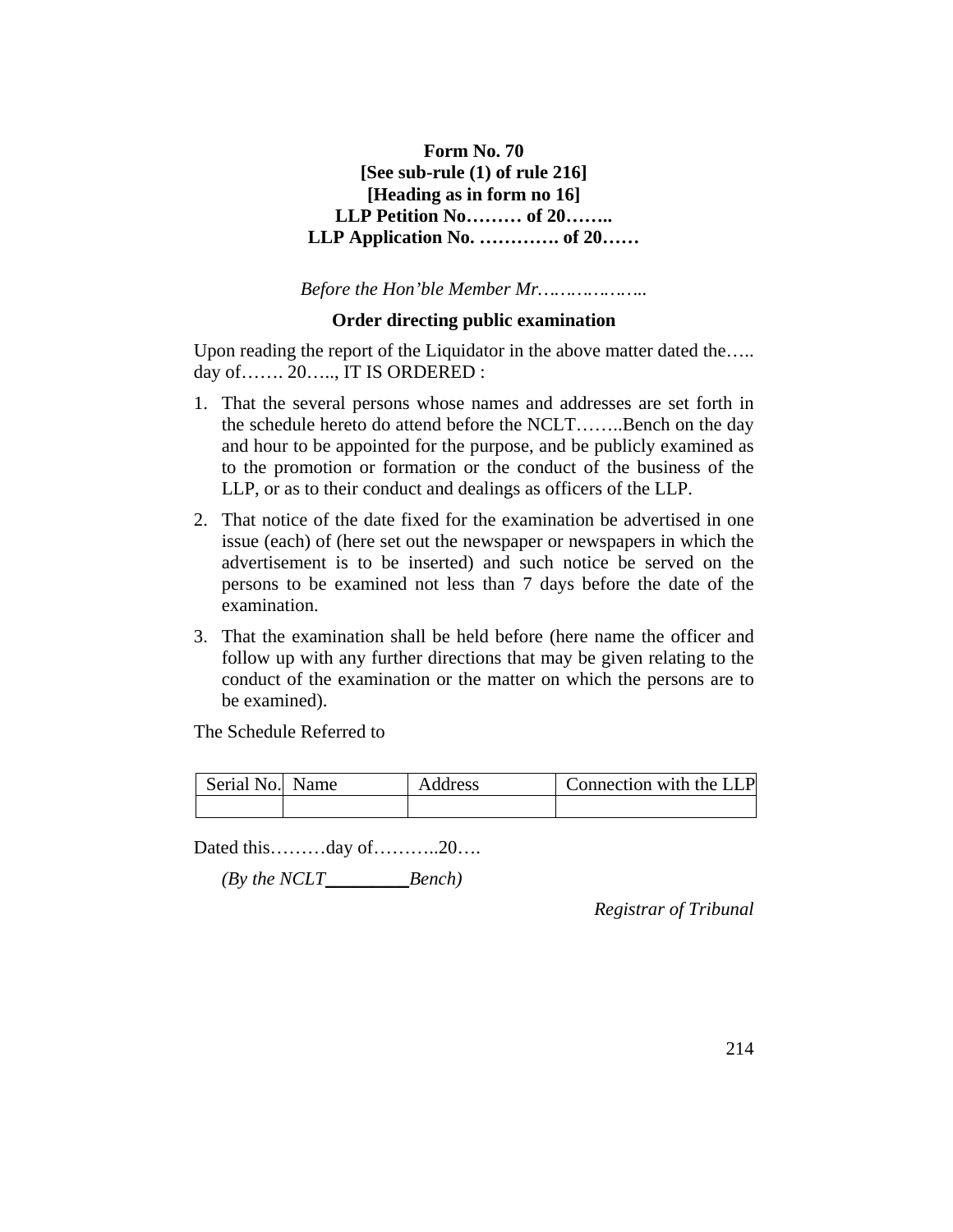## **Form No. 71 [See rule 217] [Heading as in form no 16] LLP Petition No……… of 20……..**

# **Notice of public examination**

Notice is hereby given that a public examination will be held in NCLT …………. Bench on the ……..day of………20…….at o'clock….. before……., of…… a partner (or other officer) of the above-named LLP.

*Liquidator*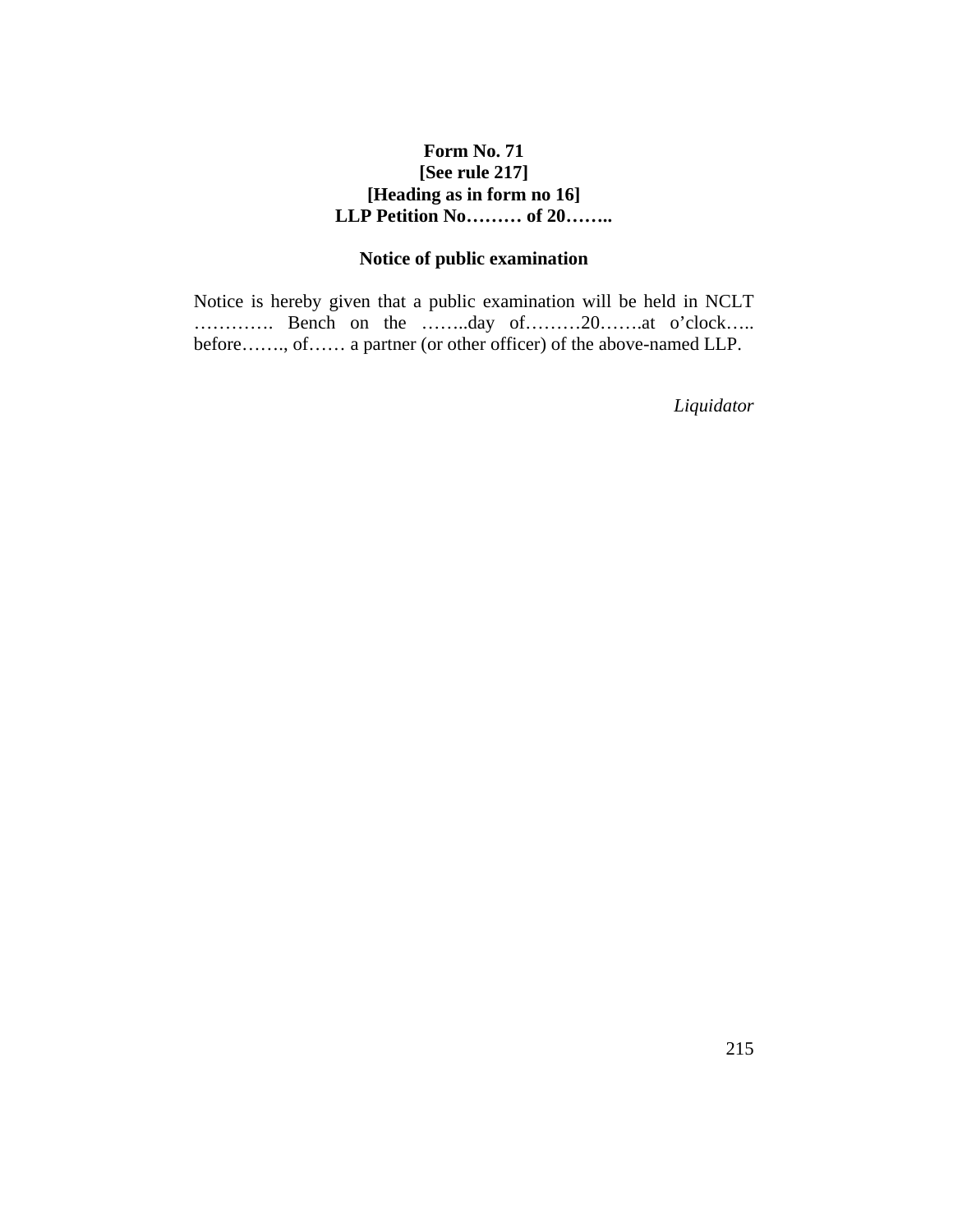## **Form No. 72 [See rule 217] [Heading as in form no 16] LLP Petition No……… of 20……..**

#### **Notice to attend public examination**

Whereas by an order of this NCLT\_\_\_\_\_\_\_Bench made on the…… day of…..20….., it was ordered that you, the under-mentioned Mr………., should attend before the NCLT\_\_\_\_\_\_\_Bench and by publicly examined as to the promotion or formation of the LLP and/or as to the conduct of the business of the LLP, and/or as to your conduct, dealings as (here insert, partners, designated partners or officer, as the case may be);

And Whereas it has been directed that the said examination be held before the Member [or the NCLT Bench has directed that the said examination be held before (here mention the officer) before whom the examination has been directed to be held] and whereas..... day the..... day of.....20....., at ….o'clock has been fixed as the time for holding the said examination before the Member (or officer as the case may be).

Notice is hereby given that you are required to attend at the said time and place and at any adjournments of the examination which may be ordered, and to bring with you and produce all books, papers, and writings and other documents in your custody or power in any way relating to the above-named LLP.

And take further notice that if you fail, without reasonable excuse, to attend at the said time and place and at any adjournments of the said public examination, a warrant for your arrest will issue, and you will be liable to be committed to prison without further notice.

Note: A copy of the report of the Liquidator on which the order for public examination was made will be furnished to you on payment of the prescribed charges for the same.

Dated this…….. day of…….20…..

*Liquidator*

To Mr………………….(Name) …………………….. (Description and address)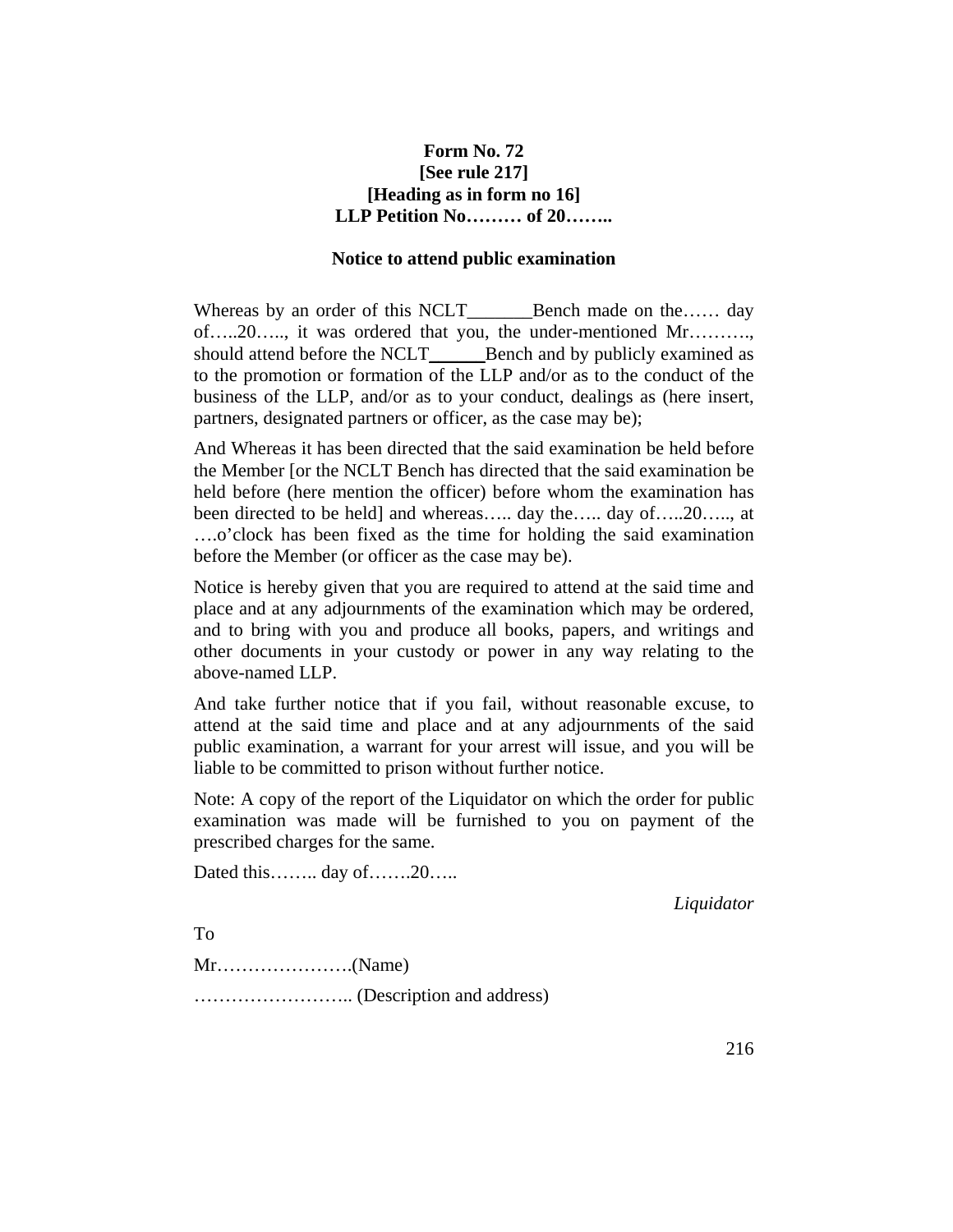### **Form No. 73 [See rule 219] [Heading as in form no 16] LLP Petition No……… of 20……..**

### **Report to the NCLT \_\_\_\_\_\_\_ Bench where person examined refuses to answer to satisfaction of the officer of NCLT\_\_\_\_\_\_\_\_Bench**

At the public examination of …..(name and description of the person examined) held before me this…..day of…..20….., the following question(s) was/were put by me or allowed to be put by me to the said person (hereinafter referred to as 'the witness').

Q. [Here state the question(s).]

The witness refused to answer the said question(s) or the witness answered the said question(s) as follows :-

[Here insert the answer(s), if any.]

I thereupon intimated the witness that I was reporting his refusal to answer or his answer(s) to the Member, NCLT\_\_\_\_\_\_Bench and that he should attend the Member on the ….day of…..20…..at…..o'clock when the report will be considered by the Member.

*Officer holding the examination*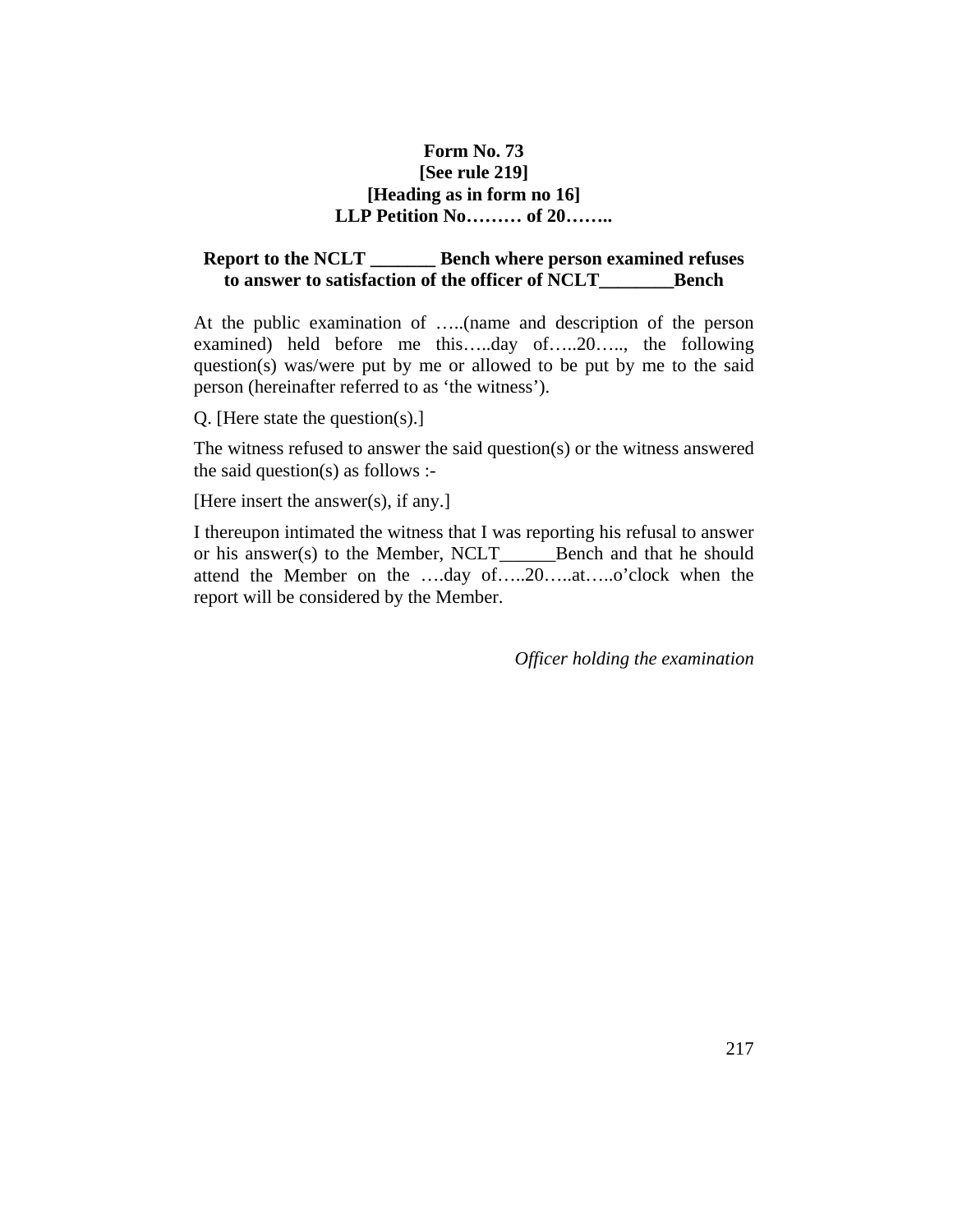### **Form No. 74 [See rule 225] [Heading as in form no 16] LLP Petition No……… of 20…….. LLP Application No. …………. of 20……**

Liquidator of the LLP … Applicant

Versus

\_\_\_\_\_\_\_\_\_\_ …. Respondent

#### **Summons under rule 225**

Let all parties attend the sitting Member in Chambers on day ……the day…… of 20…………at….o'clock on the hearing of an application under rule 225 on the part of the Liquidator of the LLP aforesaid or, Sh.………,of …… a creditor/partner of the said LLP for the following declarations and order:-

1. A declaration that business of the said LLP was carried on from the…… 20…… to the ……20…… (the date of the commencement of the winding-up of the LLP), with intent to defraud creditors and for other fraudulent purposes by reason of the fact that (Here set out the facts showing the fraudulent purposes, e.g., that the LLP continued to trade and to obtain goods on credit and to incur other liabilities without any means or prospect of being able to pay or provide for payment thereof,) and that the respondents as the……of the LLP were knowingly parties to the carrying on of the business of the said LLP in the manner aforesaid.

2. A declaration that the respondents…… (Names)……. shall be personally responsible, without any limitation of liability, for all the debts or other liabilities of the LLP.

3. A declaration that the said respondents are jointly and severally liable to pay to the Liquidator sums amounting to Rs….. being the amount of debts owing by the LLP in respect of goods supplied to or services rendered to or other liabilities incurred by the said LLP during the period aforesaid or such part of the said sums as to the NCLT …….Bench shall seem fit after due inquiry.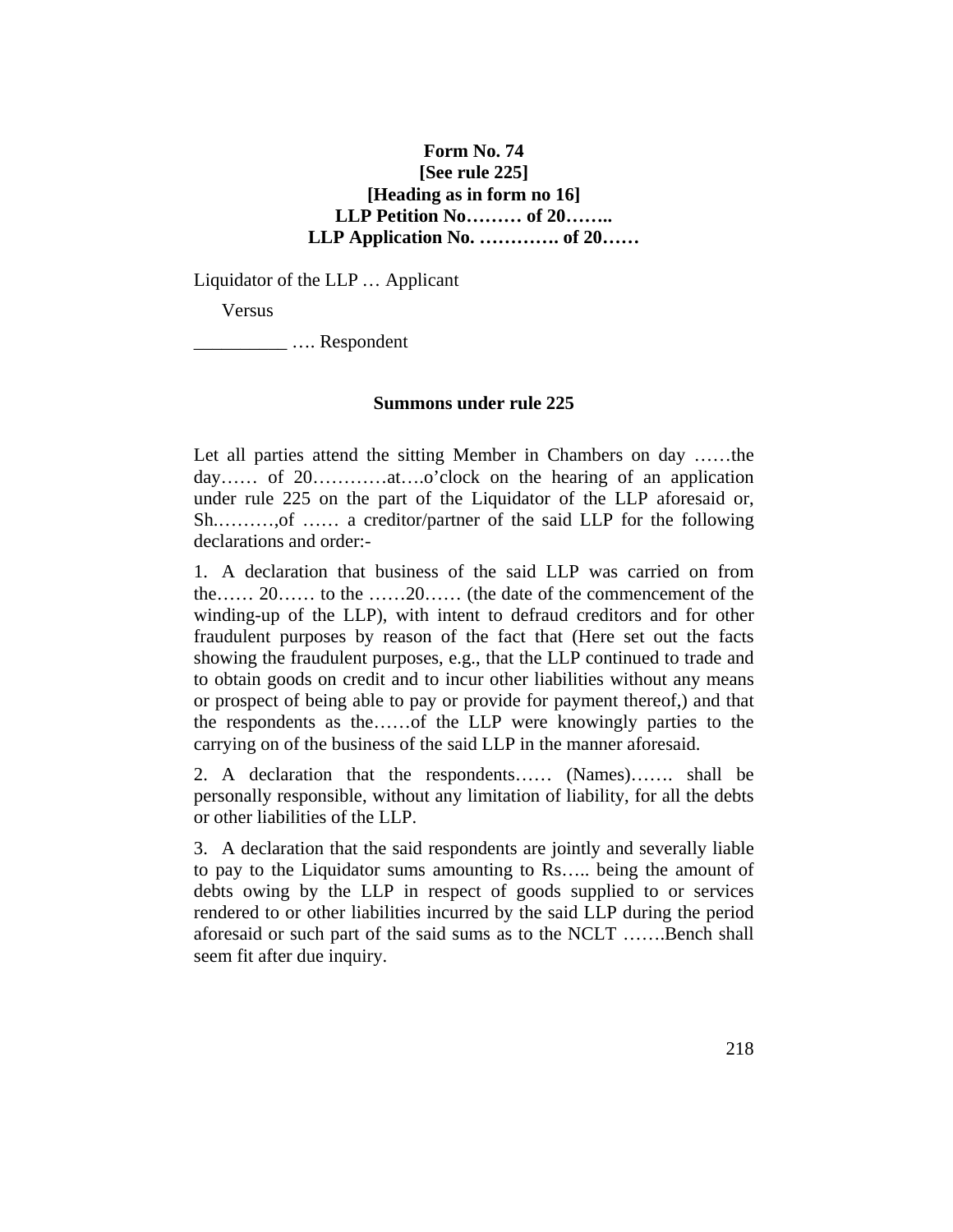4. An order for payment to the Liquidator by the said respondents of the said sum of Rs…… or such other sum as to the NCLT Bench shall seem fit.

5. An order that for the purpose of giving effect to the foregoing declaration, the liability of the respondent…… (name) shall constitute a first charge on (Here set out the debt, mortgage or interest of the respondent on which the charge is created), and that the liability of the respondent Sh…….., thereunder shall be and constitute a first charge on the Sh…………. issued by the said LLP to him and the money secured thereby.

6. An order that the respondents do pay to the applicant costs of and incidental to this application.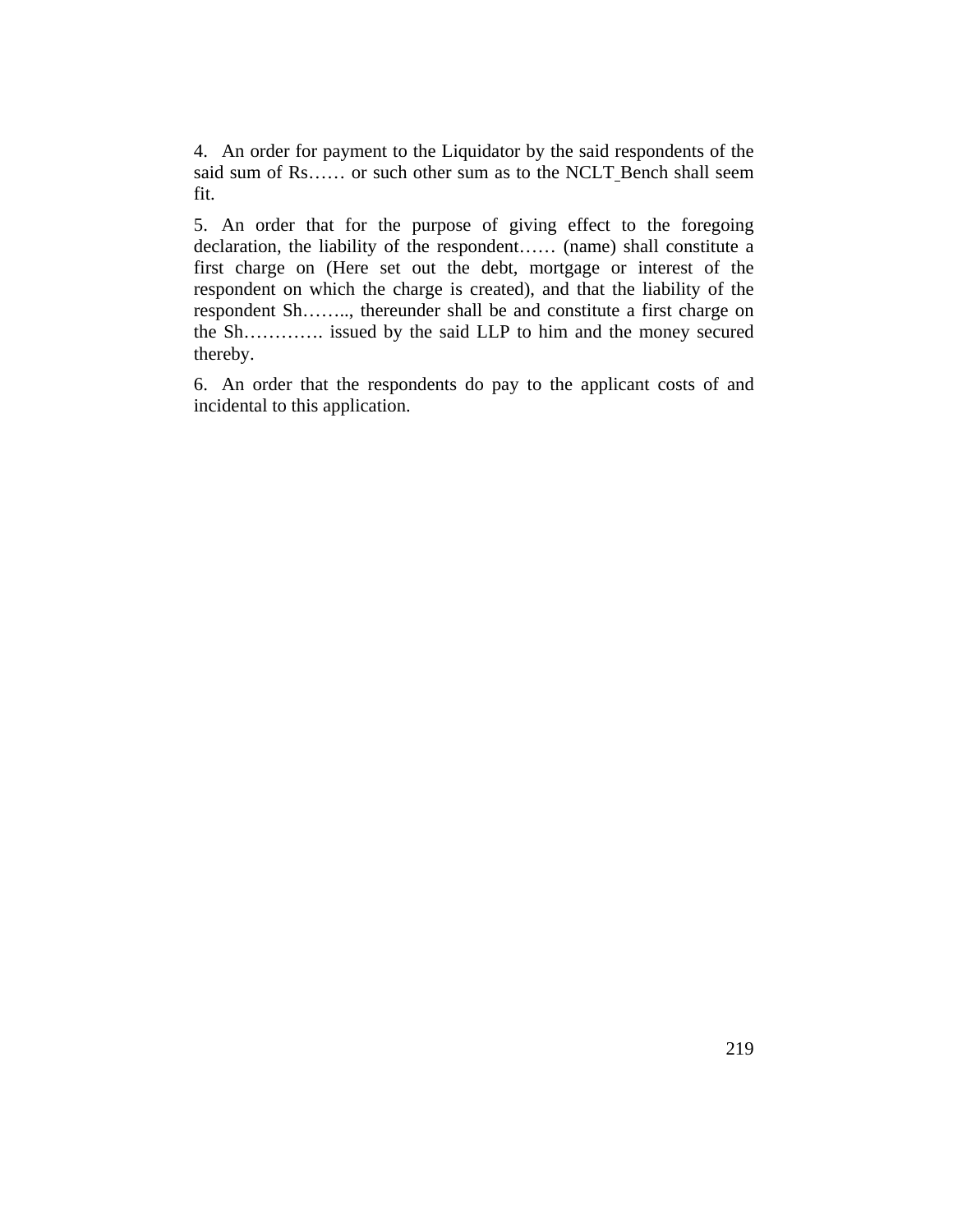7. Such other order in the premises as the NCLT ………. Bench shall think fit to make.

*Dated this….. day of…..20…..*

*Registrar of Tribunal*

This summons was taken out by Shri………… authorized representative for the applicant

To

……………………(respondents)

…………………………

Note: If you do not attend, either in person or by your authorized representative, at the time and place above mentioned, such order will be made and proceedings taken as the Member may think just and expedient.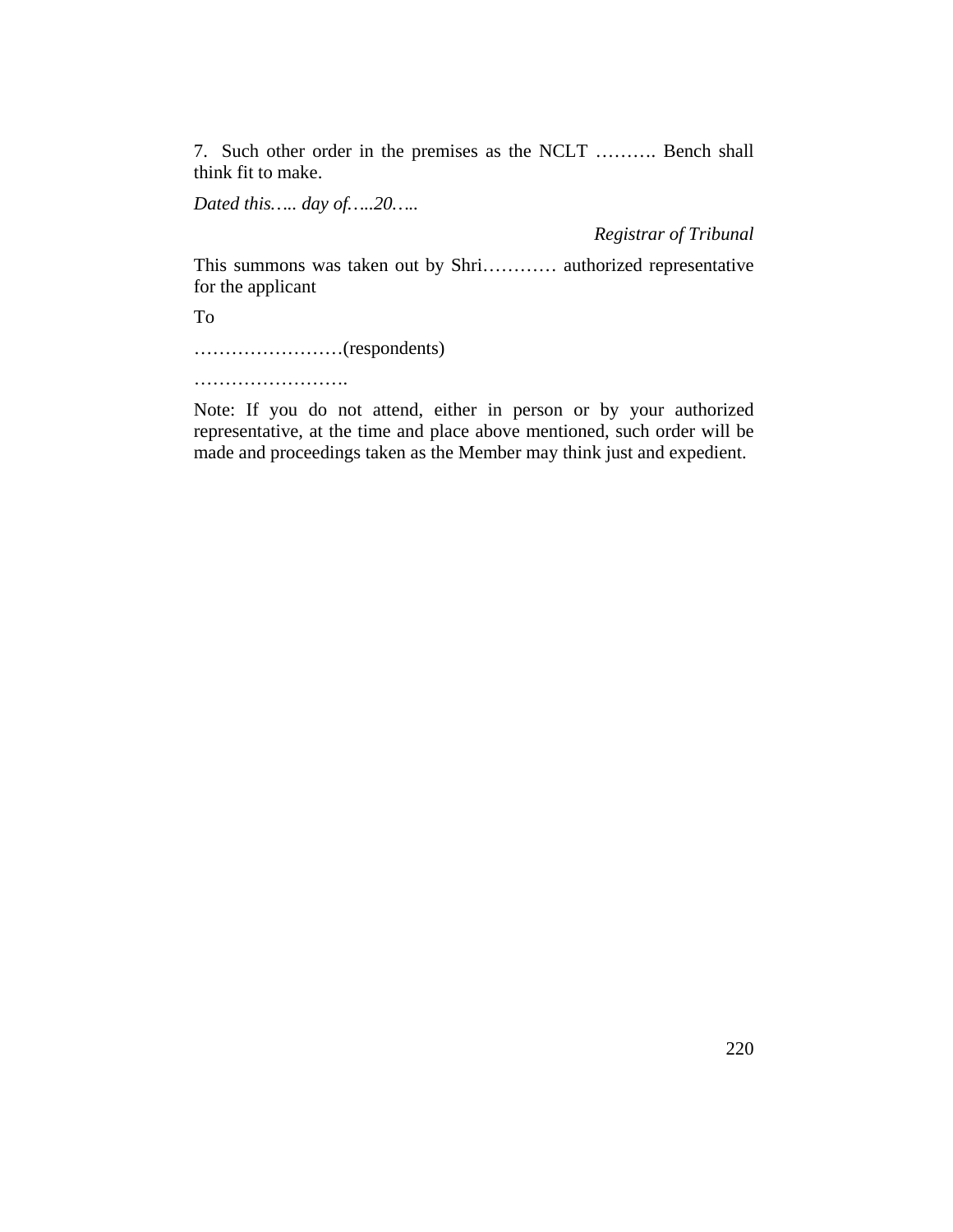### **Form No. 74A [See rule 225] [Heading as in form no 16] LLP Petition No……… of 20…….. LLP Application No. …………. of 20……**

Liquidator of…….. LLP ………Applicant Versus

\_\_\_\_\_\_\_\_\_\_\_ …….. Respondents

#### **Summons under rule 225**

Let all parties attend the Member in Chambers on…….. day the…… day of……20….., at ……o'clock on the hearing of an application under rule 225 on the part of the Liquidator of the LLP aforesaid or Sh. ………, a creditor or partner of the above LLP for –

1. A declaration that the respondents, the …………..(designated partners, partners, officers, etc. as the case may be ) of the above LLP had misapplied, retained or become liable or accountable for the money or property of the LLP, or were guilty of misfeasance and breach of trust in relation to the said LLP in (here set out briefly the ground on which the declaration is sought, e.g. lending without consideration and without taking any security Rs……. of the said LLP to……. on ….20….. whereby the same became wholly lost to the said LLP on the adjudication of the said …….as insolvent on …..20……20…… or as the case may be).

2. An order that all necessary inquiries be made and accounts taken for ascertaining what sums the respondents are liable to contribute to the assets of the said LLP by way of compensation for such misfeasance and breach of the trust as aforesaid.

3. An order that the respondents do jointly and severally contribute to the assets of the said LLP and do pay to the Liquidator or the said LLP all such sums as they may be found liable to contribute to such assets together with interest on such sums at the rate of ..... per cent per annum as from the several dates when the said sums were respectively wrongfully paid away until the date of replacement

4. An order that the said respondents do pay the costs of and incidental to the application.

5. Such other order as in the premises, the NCLT\_\_\_\_\_\_\_\_\_\_ Bench shall think fit to make.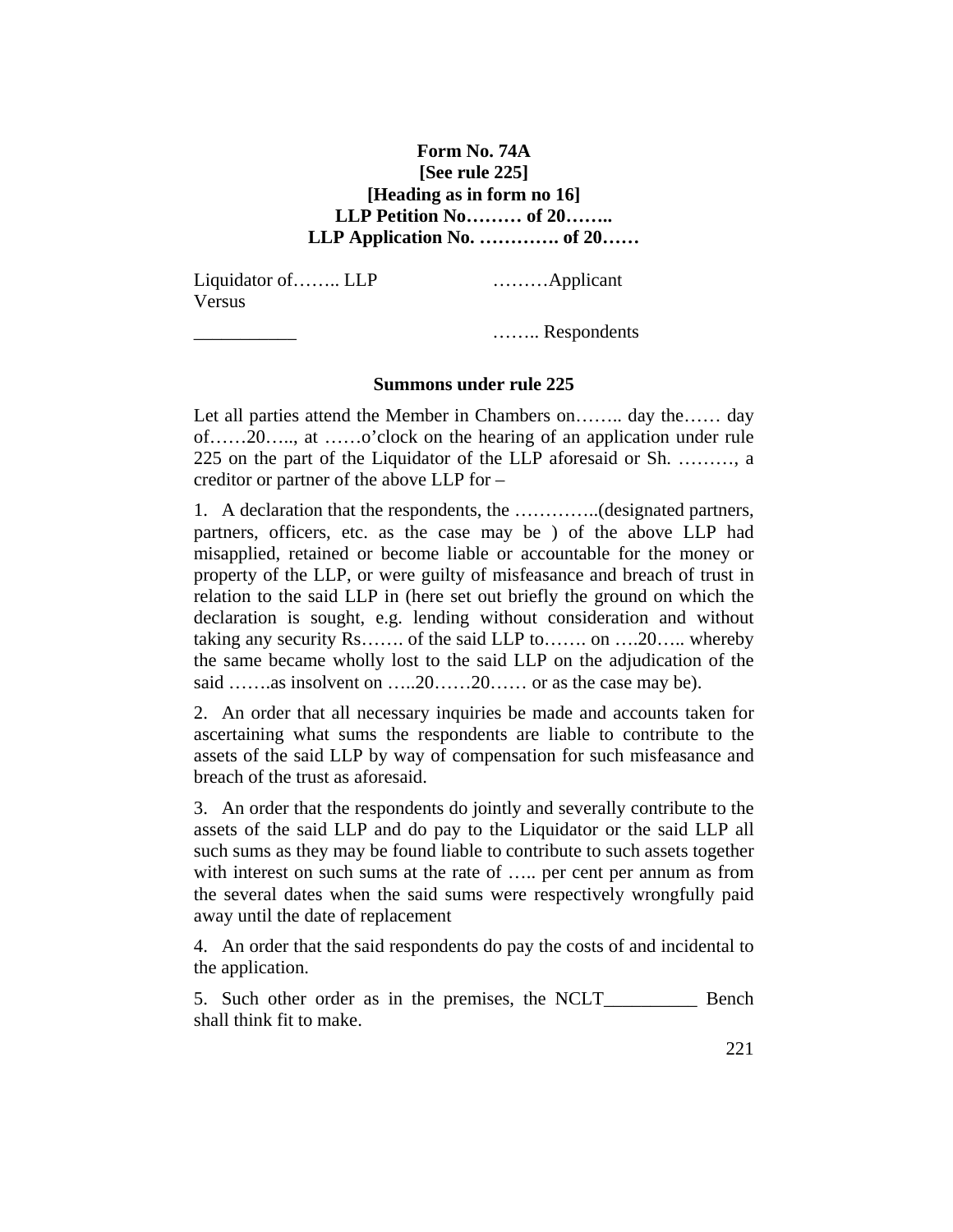Dated this…….day of…..20….

*Registrar of Tribunal* 

## *Authorized representative for applicant*

[This summons was taken out by Shri………..authorised representative for the applicant]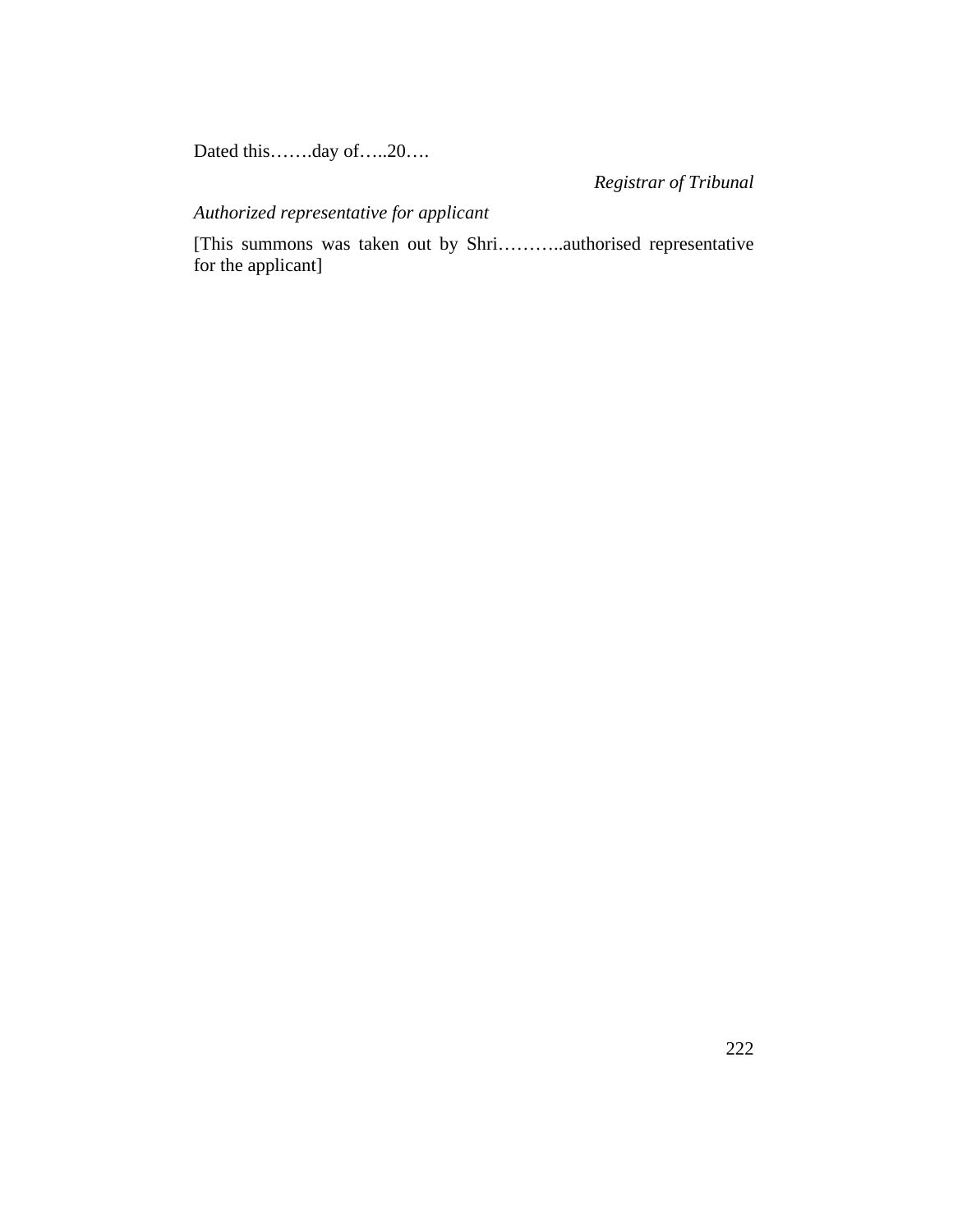………………

……………… (Respondent )

Note : If you do not attend, either in person or by your authorized representative, at the time and place above-mentioned, such order will be made and proceedings taken as the Registrar may think just and expedient.

To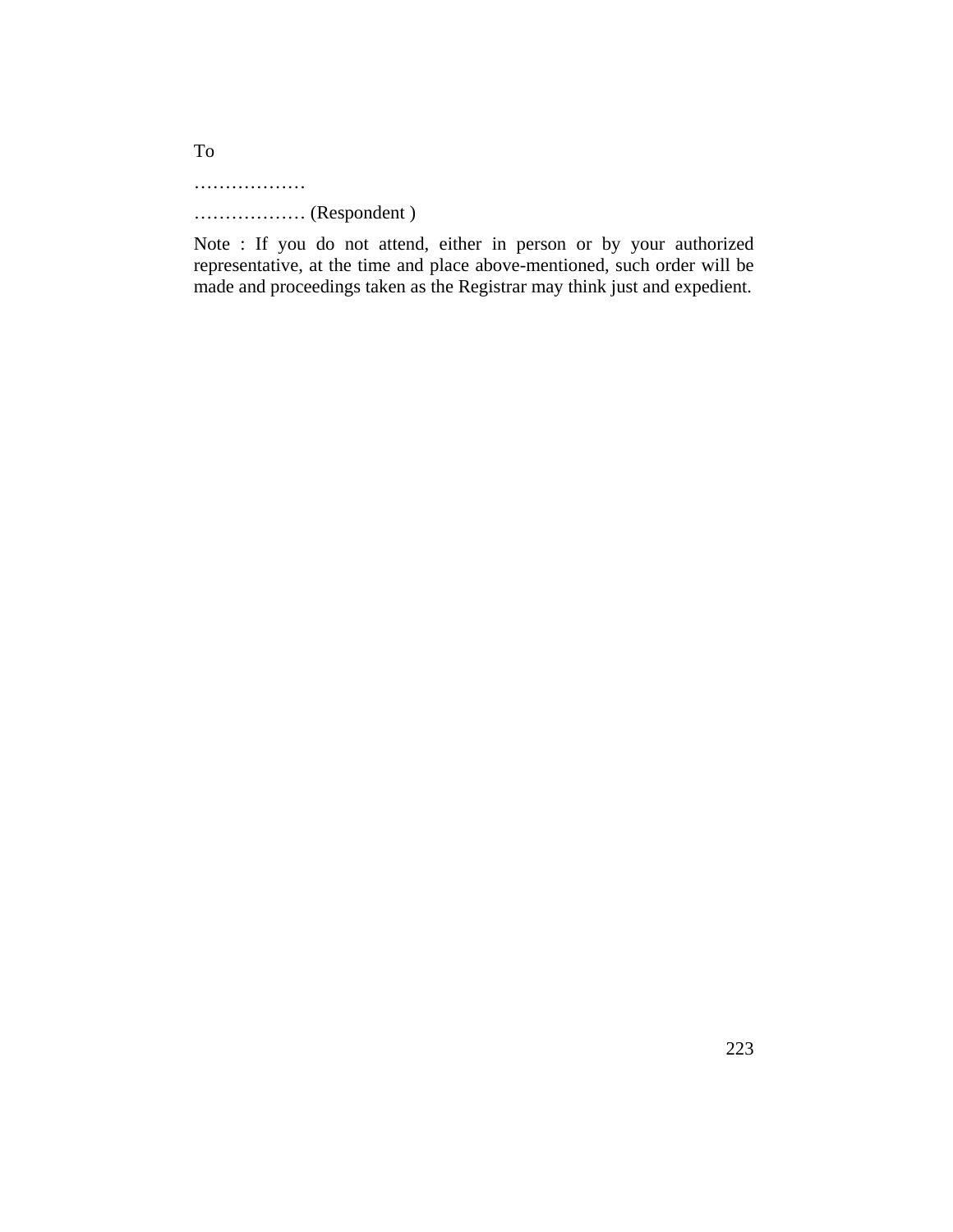

#### **Points of claim under rule 226**

1. The above–named LLP [hereinafter called 'the LLP'] was incorporated on the…….20…… with a contribution of Rs……..

2. By an order made on the ……..20……….., the LLP was ordered to be wound up by the NCLT…………Bench.

3. The respondent was a designated partner/partner/officer etc. of the said LLP (state the position occupied by the respondent in the LLP and the period during which he occupied such position and the salary paid to him).

4. Etc. [set out in separate paragraphs, as may be necessary, the nature of the business of the LLP, the way in which it was carried on and the facts showing that the business was conducted fraudulently and that the respondent was knowingly a party to the same.]

The Liquidator/Sh…………, the applicant claims:

1. A declaration that the respondent is liable without any limitation of liability for all the debts of the LLP amounting to the sum of Rs….......

2. If necessary, an amount of debts of the LLP.

3. Payment by the respondent of the said sum of Rs…… or other sum for which he may be found responsible on the taking of accounts.

4. Costs

5. Further or other relief

*Delivered the ….. day of…..20….. by…….*

*Applicant*

*Authorized Representative for the Applicant*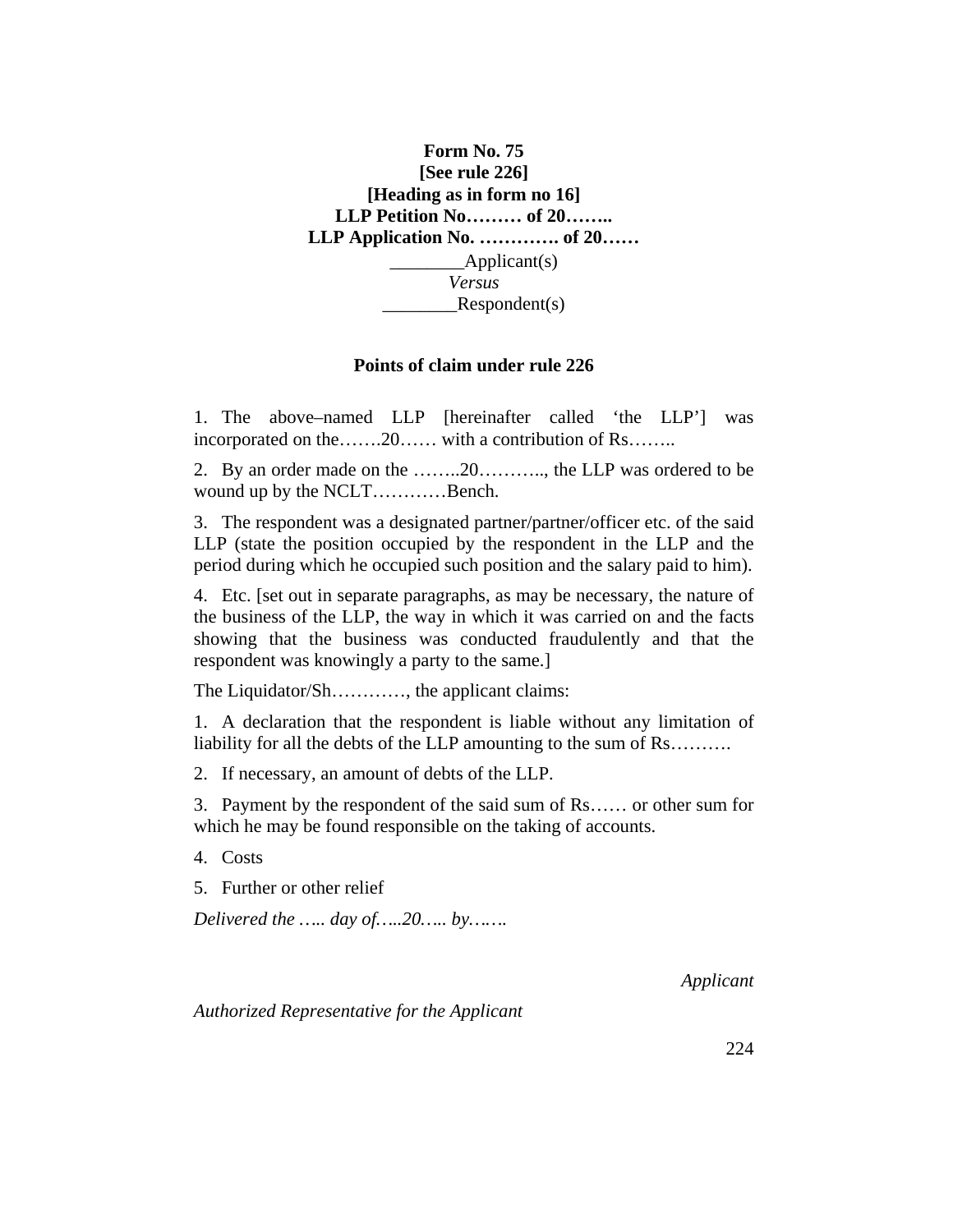# **Form No. 75A [See rule 226] [Heading as in form no 16] LLP Petition No……… of 20…….. LLP Application No. …………. of 20……**  ……………Applicant(s) *Versus* …………..Respondent(s)

#### **Points of claim under rule 226**

1. The above named LLP (hereinafter called 'the LLP') was incorporated on the ….20…. with a contribution of Rs…...

2. By an order dated the…… 20….. the LLP was ordered to be wound – up by the NCLT…………….Bench [or as the case may be].

3. The respondents were at all material times [state the position occupied by each of them .e.g. designated partner, partner or officer of the LLP]

4. Etc. [set out in separate paragraphs as may be necessary the main facts showing the misfeasance or breach of trust committed by each of the respondents and the amounts which they are jointly and severally liable to make good to the LLP in consequence of such misfeasance or breach of trust].

And the Liquidator/Sh…………, the applicant claims :-

(1) A declaration that the respondents and each of them as past or present partners …… or, as the case may be, as aforesaid have been guilty of misfeasance and breach of trust in relation to the LLP as aforesaid.

(2) An order that the respondents and each of them do repay to the Liquidator of the said LLP the said sum, together with interest at the rate of….. per cent per annum from …..20….. down to the date of payment. (3) Costs

(4) Further or other relief

*Applicant*

*Delivered the …….. day of….. 20…… by………*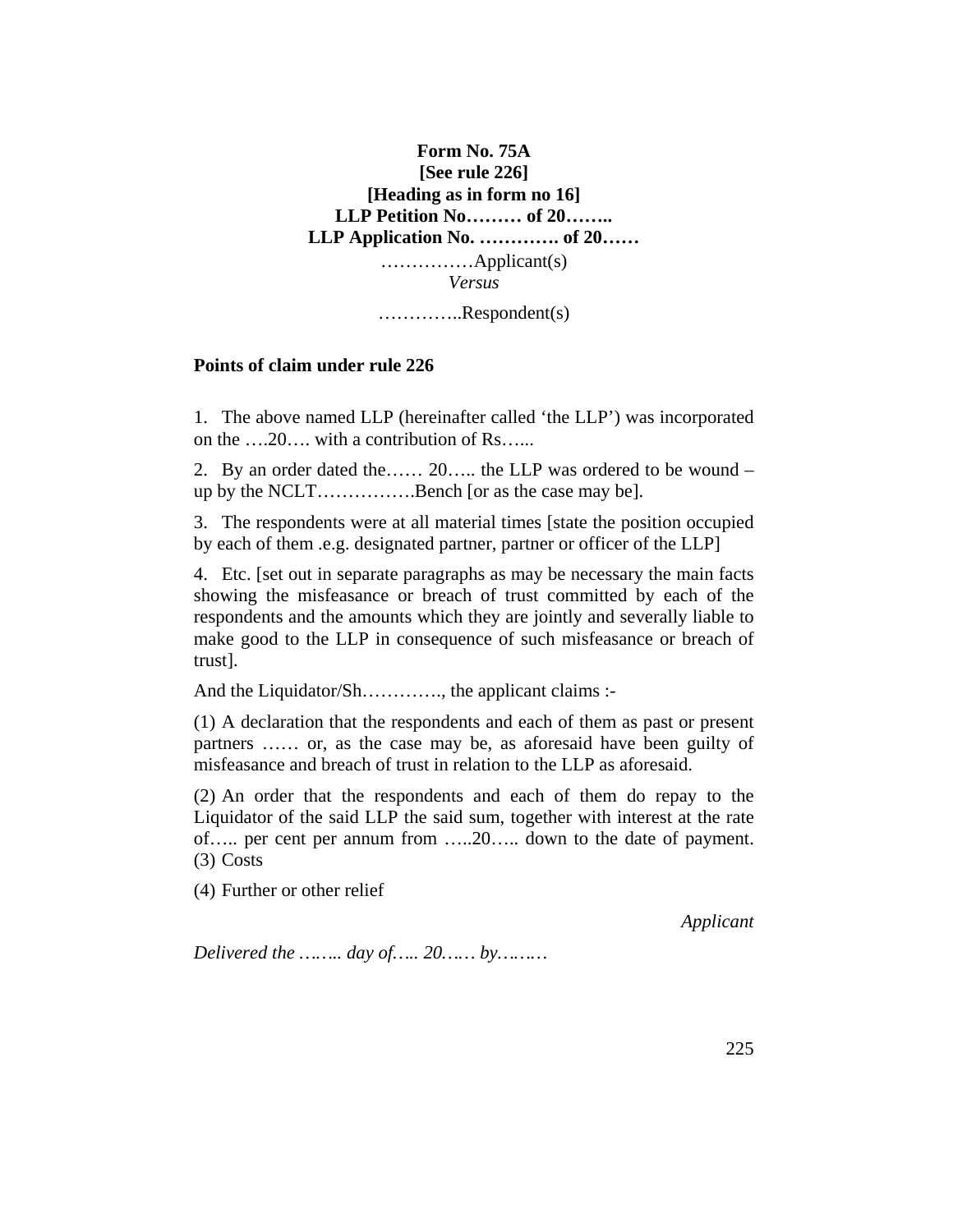### **Form No. 76 [See sub-rule (2) of rule 228] [Heading as in form no 16] LLP Petition No……… of 20……..**

### **Notice to Liquidator or LLP Liquidator to elect whether he will disclaim**

I, the undersigned give you notice that the above-named LLP was, at the time of the making of the winding - up order herein [or at the time of the passing of the resolution for winding - up], the lessee of the property described in the schedule hereto [or as the case may be], and I, as lessor of the said property [ or as the case may be], hereby require you pursuant to the provisions of rule 228 within 28 days after the receipt of this notice to decide whether you will disclaim the said lease [or as the case may be], and if you decide to disclaim as aforesaid, to give me notice within the said 28 days of your intention to apply to the NCLT………Bench for leave to disclaim accordingly.\*\*

Dated this…….. day of …..20……

(Signature)

Address:

(Lessor or authorized representative for the lessor, as the case may be)

To

The Liquidator/LLP Liquidator of

……………. LLP (in Liquidation)

#### **SCHEDULE**

Here set out particulars of the property, lease, contract, etc.

\*Title to be suitably modified in the case of voluntary winding-up

\*\*In the case of a contract, add at the end "and also disclaim the contract within the said period".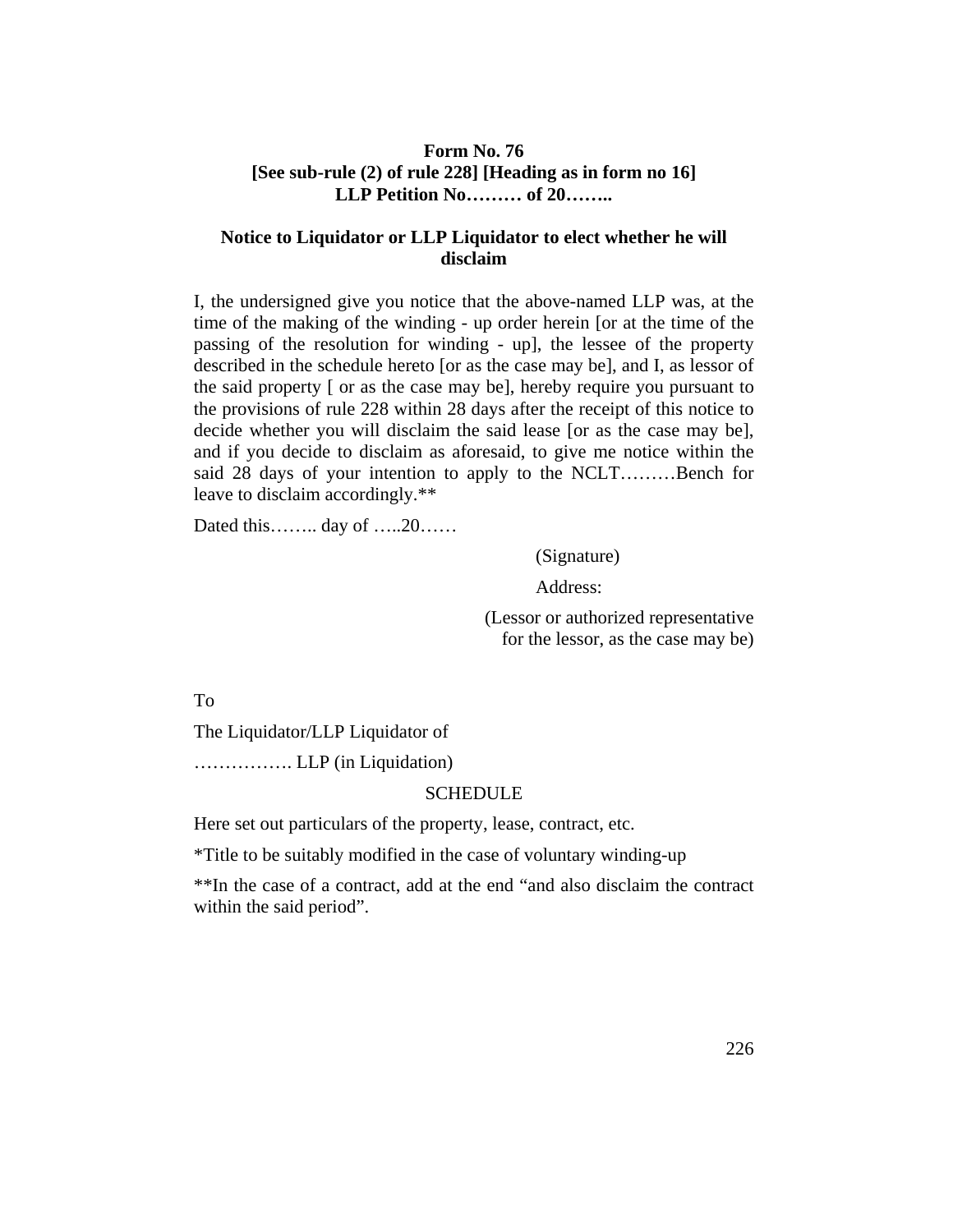**Form No. 76A [See sub – rule (2) of rule 228] [Heading as in form no 16] LLP Petition No……… of 20……..** 

### **Notice by Liquidator or LLP Liquidator of intention to apply to Tribunal for leave to disclaim**

Take notice that I intend to apply to the NCLT……..Bench for leave to disclaim [here specify the property, lease, contract etc., with short particulars and the interest of the LLP therein sought to be disclaimed] referred to in the notice given by you to me as the Liquidator or LLP Liquidator of the above-named LLP.

> *(Signature) Liquidator or LLP Liquidator*

To

…………………………… ………………………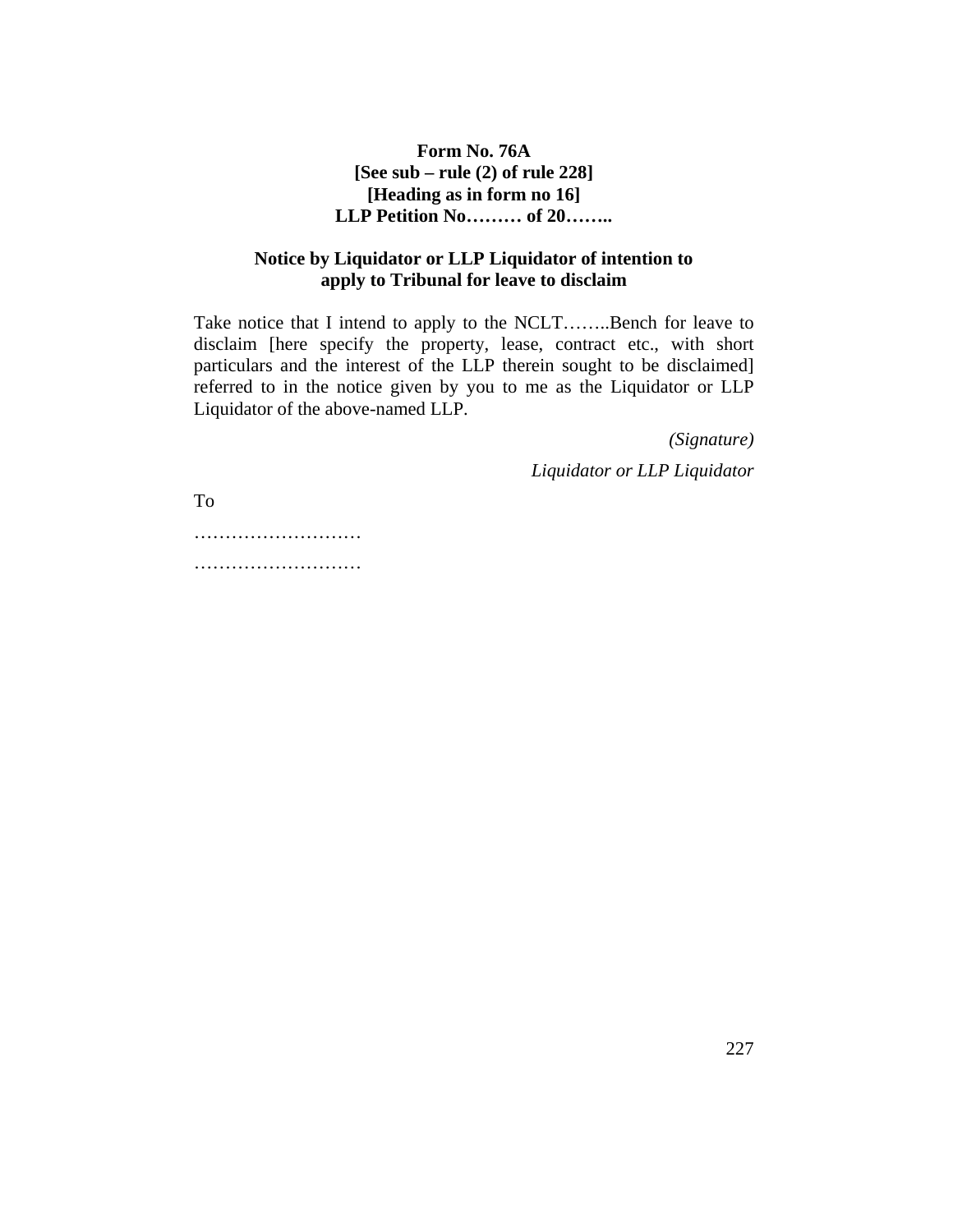## **Form No. 76B [See sub – rule (2) of rule 228] [Heading as in form no 16] LLP Petition No……… of 20…….. LLP Application No………. of 20……..**

Liquidator or LLP Liquidator of the said LLP — Applicant

### **Summons for extension of time for giving notice of intention to apply for leave to disclaim**

Let all parties concerned attend the Member in Chambers on the day of 20.... on the hearing of an application by the applicant herein for an order that the applicant as the Liquidator or LLP Liquidator of the above-named LLP may be at liberty within……..days of the order to be made herein to given notice to…….of………of his intention to apply to the Tribunal for leave to disclaim [here specify the property, lease or contract etc., and the interest of the LLP therein to be disclaimed, with short particulars thereof].

Dated this……….day of……….20…....,

*Liquidator or LLP Liquidator Registrar of Tribunal*

This summons as taken out by the Liquidator or LLP Liquidator of the above-named

LLP.

To

(Insert names of persons to be served, if any)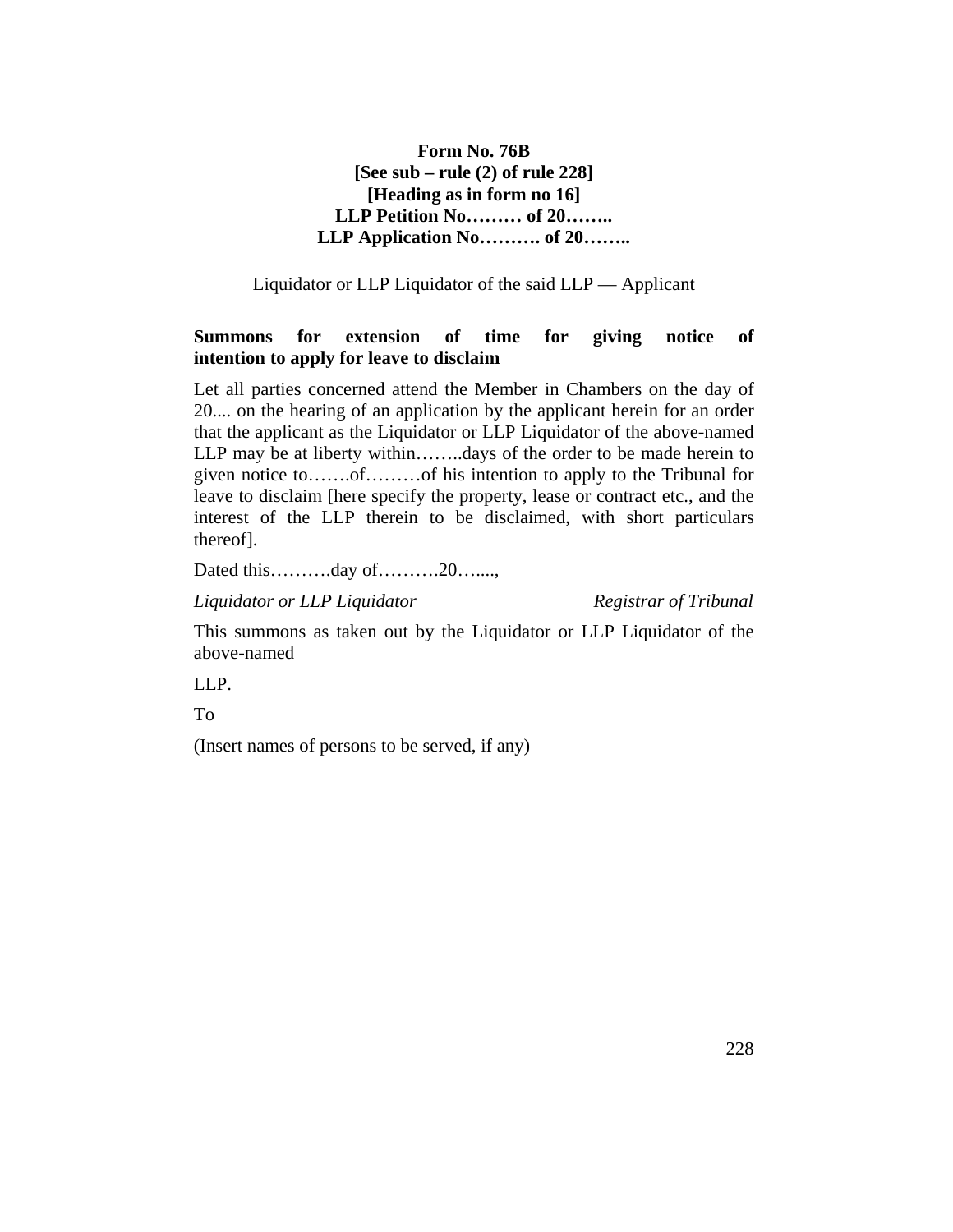### **Form No. 76C [See sub – rule (2) of rule 228] [Heading as in form no 16] LLP Petition No……… of 20……..**

Before the Hon'ble Member Mr………… (or as the case may be)

#### **Order extending time for disclaimer**

Upon the application of etc.

IT IS ORDERED that the applicant, as such Liquidator or LLP Liquidator, be and is hereby allowed a further period of……….days from the ……..20…...., within which he may give notice to………..of his intention to apply to the Tribunal for leave to disclaim the [here specify the property, lease, contract etc., with short particulars and the interest of the LLP therein which is to be disclaimed].

Dated this………..day of………20…….

*(By the Tribunal)*

*Registrar*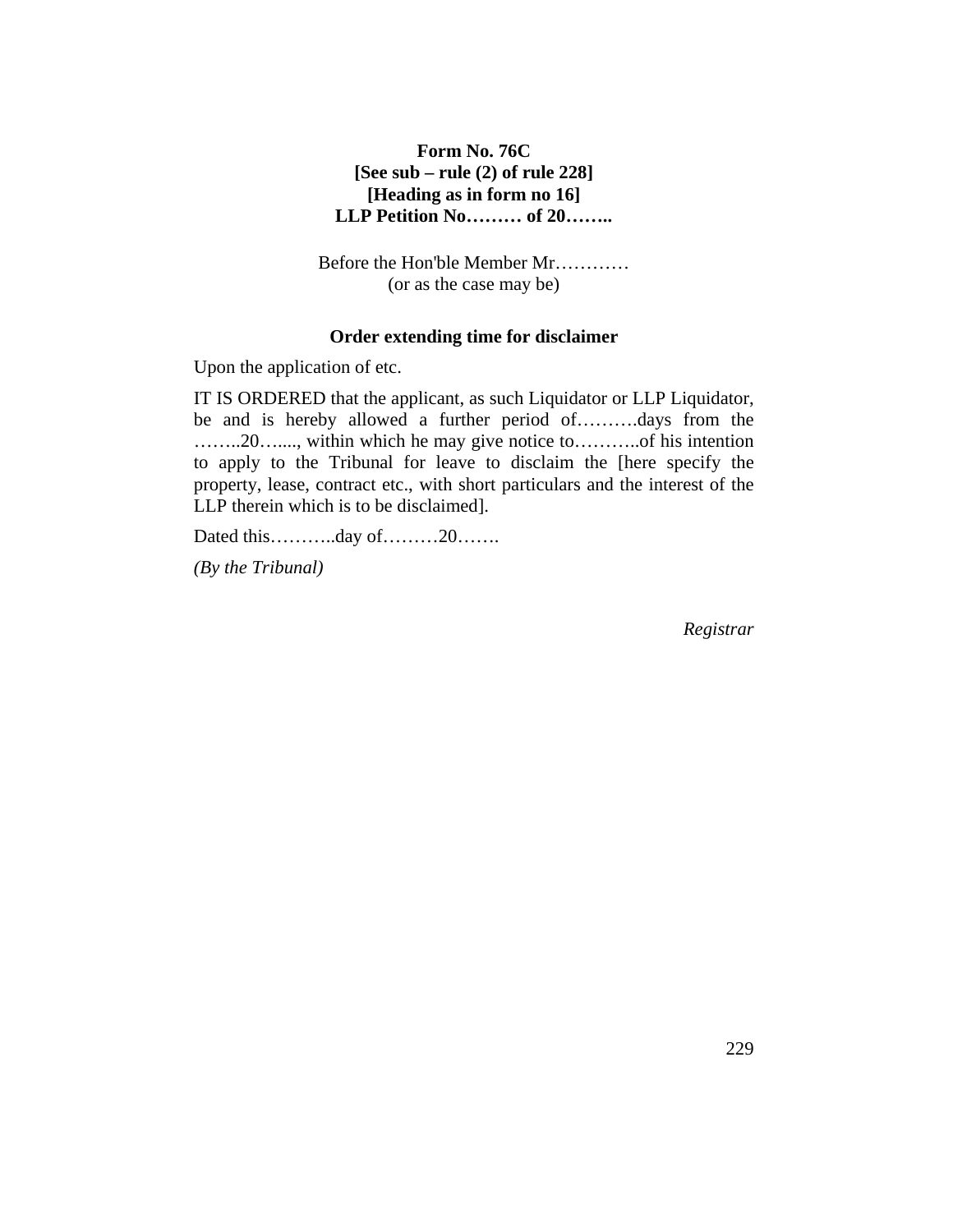### **Form No. 76D [See sub – rule (2) of rule 228] [Heading as in form no 16] LLP Petition No……… of 20……..**

## **Notice of interest in property sought to be disclaimed**

To

The Liquidator or LLP Liquidator etc.,

Take notice that I, the undersigned, claim to be interested in [specify the property, lease, contract etc., with short particulars] which is sought to be disclaimed by you, and that the nature of my interest therein is as follows:

……………………………………………………………………………… ……………

> *{Signature) ( Address)*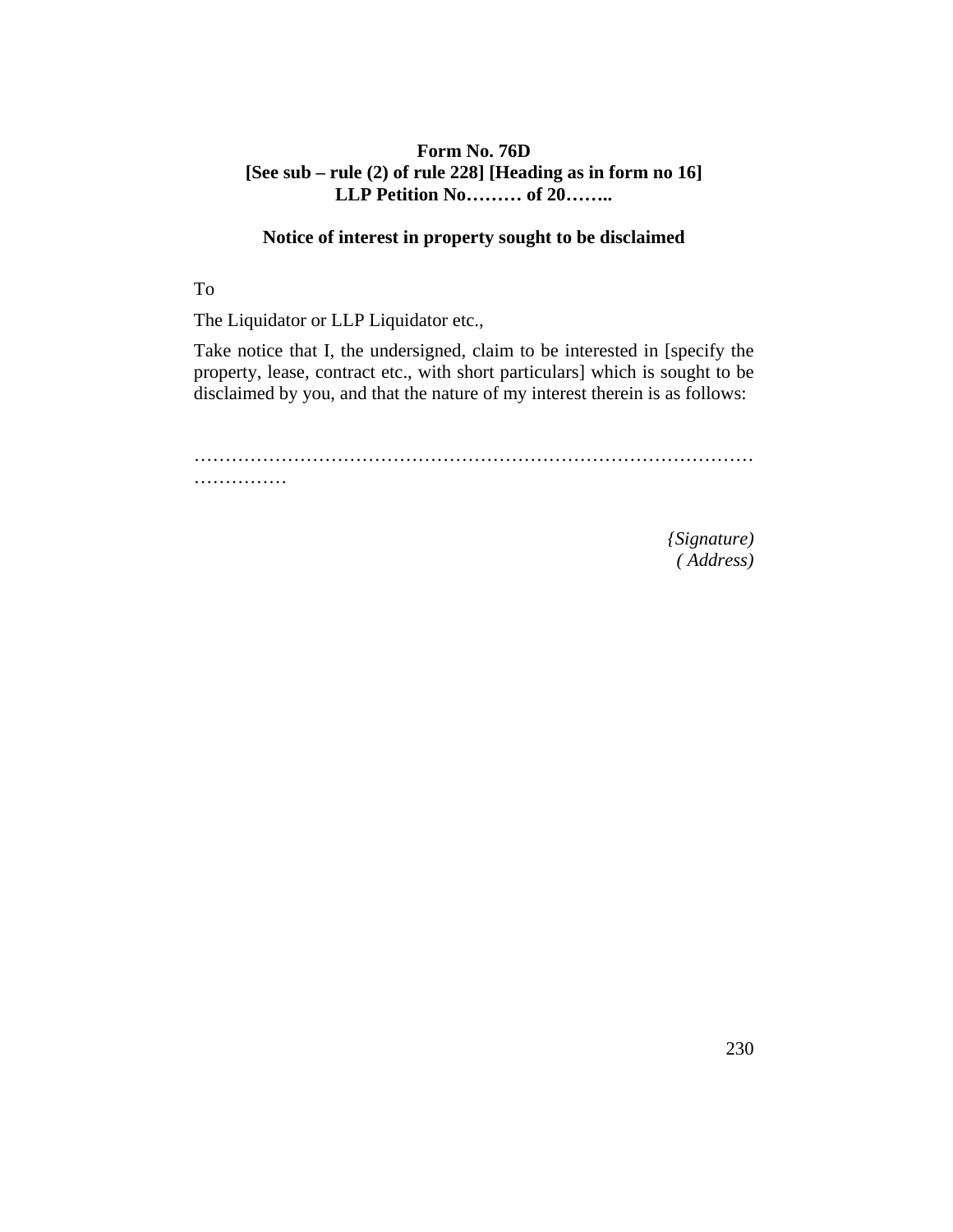### **Form No. 76E [See sub – rule (2) of rule 228] [Heading as in form no 16] LLP Petition No……… of 20…….. LLP Application No…….. of 20……..**

Liquidator or LLP Liquidator of the said LLP — Applicant

#### **Summons for leave to disclaim**

Let all parties concerned attend the sitting Member in Chambers on the ….. day of….20….. at…..o'clock, on the hearing of an application of the Liquidator or LLP Liquidator of the above-named LLP for an order pursuant to rule 228 that the said Liquidator or LLP Liquidator may be at liberty to disclaim (here specify property, lease, contract, etc. with short particulars and the interest of the LLP therein sought to be disclaimed) and that the costs of the application may be provided for.

Dated this ……. day of……20……

*Registrar*

*Liquidator or LLP Liquidator of the said LLP*

Note: On the hearing, the summons will be adjourned for notice to interested parties.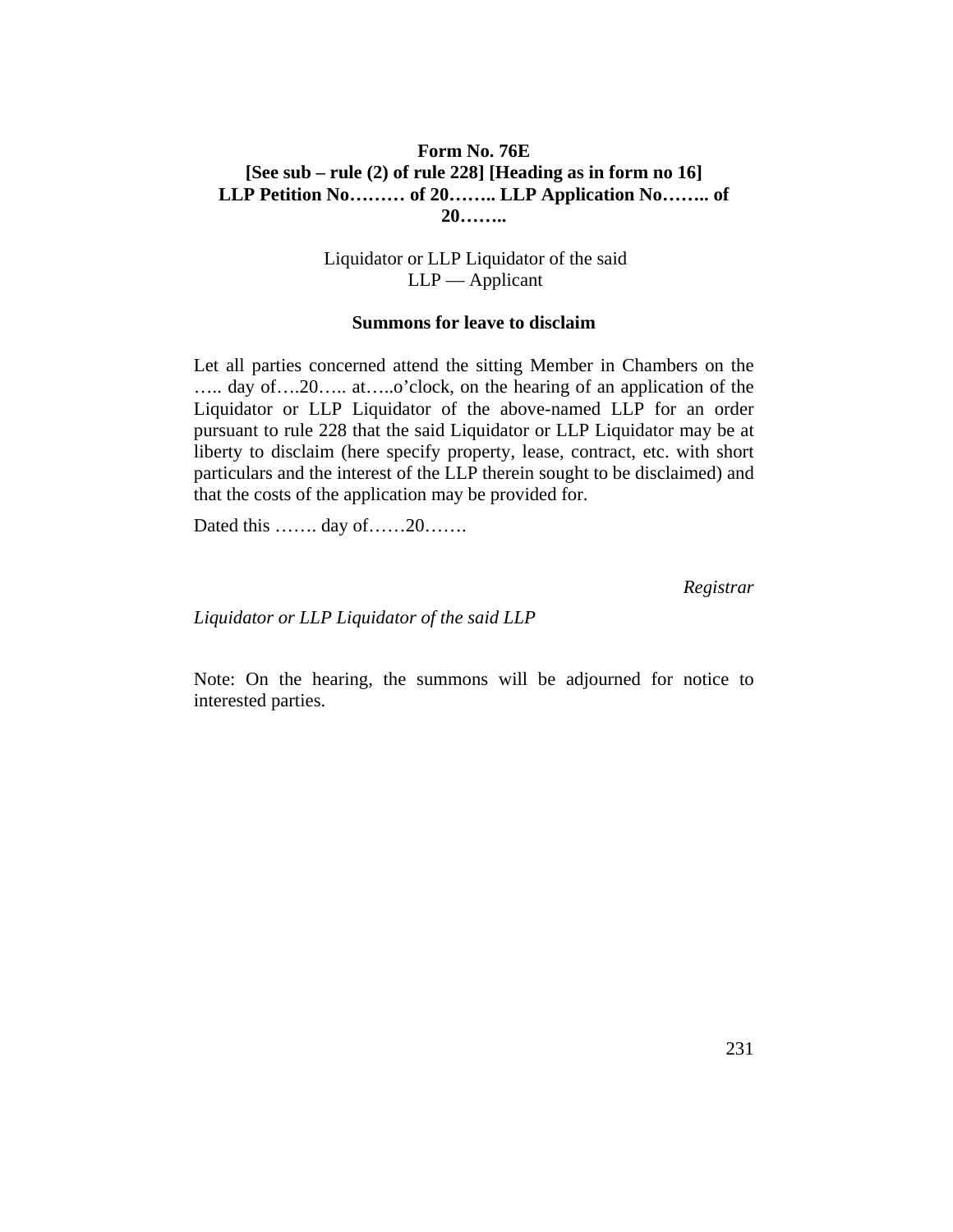**Form No. 76F [See sub – rule (2) of rule 228] [Heading as in form no 16] LLP Petition No……… of 20…….. LLP Application No……………………..of 20……..** 

Liquidator or LLP Liquidator of the said LLP — Applicant

#### **Affidavit in support of summons for leave to disclaim a lease**

I, the Liquidator or LLP Liquidator of the said LLP, do solemnly affirm and say as follows:—

- 1. The above-named LLP [hereinafter referred to as the LLP) was ordered to be wound up by this NCLT………Bench by order dated …….. 20...., or the above-
- named LLP resolved by a resolution passed on that it should be wound-up voluntarily, and I was appointed Liquidator or LLP Liquidator for the purpose of the winding-up.
- 2. By a lease dated the ………..day of ………20 ..., made between ……….of the one part and the LLP of the other part, the said ……..demised unto the LLP all that (specify shortly the premises leased and the rent, mentioning any special covenants). The said lease\* is now produced and shown to me marked 'A'.
- 3. The premises so demised to the LLP were used by them for the purposes of (specify what) but have not been occupied or used by the LLP since the month of ........20....... (etc., as the case may be) nor are there any goods and chattels of the LLP thereon.
- 4. I have/have not endeavored to sell the said lease. Having regard to the rent payable and the terms thereof, the lease is not a profitable one. I have/have not entered into possession of the premises thereby demised or exercised any act of ownership in relation thereto (or as the case may be).
- 5. The said lease is of no benefit to the LLP, its creditors or partners, and to the best of my knowledge, information and belief there are no persons interested in the said lease except the LLP and the lessors as aforesaid (or, as the case may be, and state any advantages sought to be attained by the disclaimer, how it would affect other people, etc.).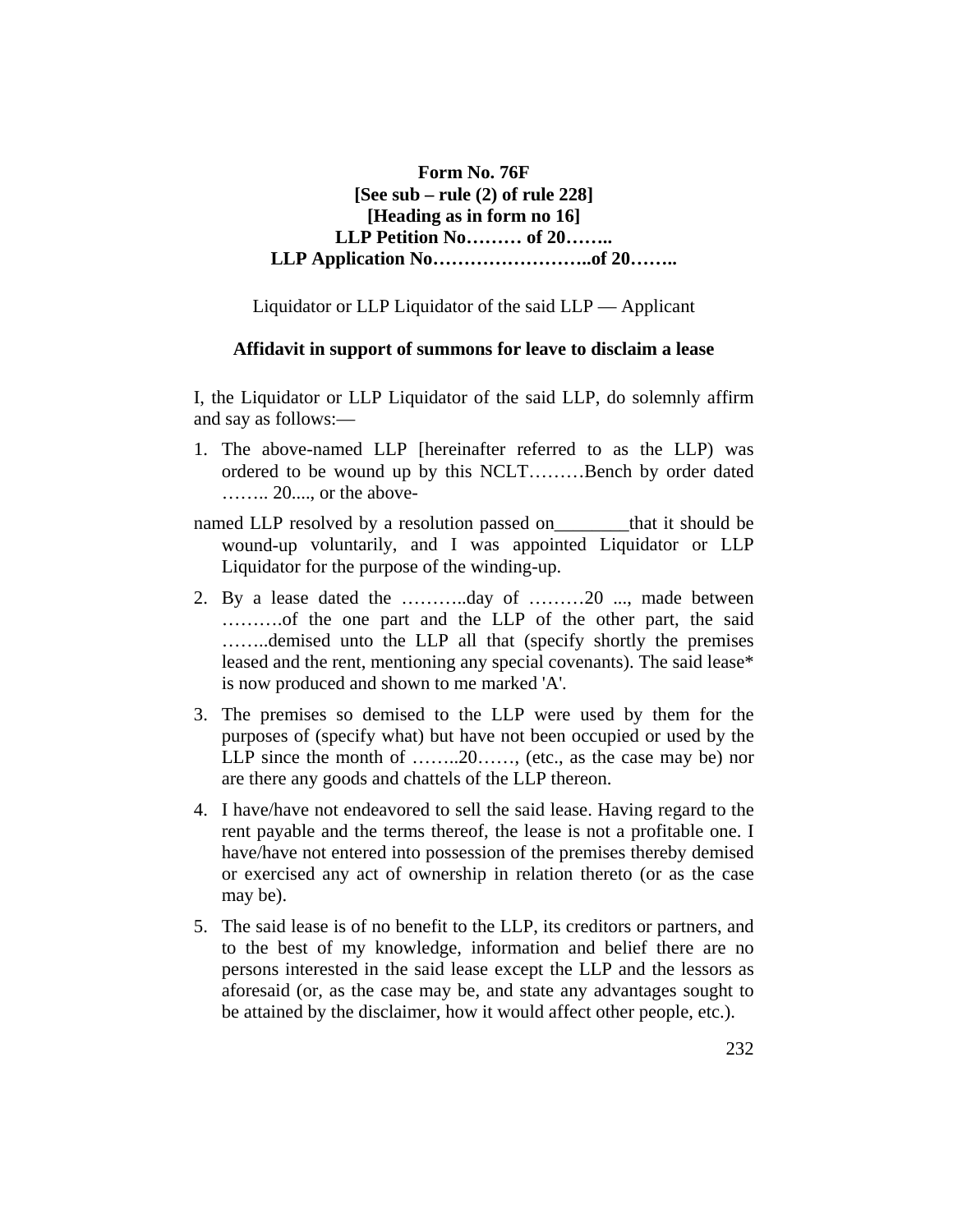- 6. (If the 'disclaimer' is out of time, facts in explanation on which the Tribunal may be properly asked to extend the time should be stated).
- 7. [On the 20....., I received a notice from …….of …….requiring me to say whether or not it was my intention to disclaim the said contract. The notice is hereto annexed, marked ........on the day of .......20.... within 28 days of the receipt of the said notice (or if the Tribunal has extended the time, add, by leave of the Tribunal notwithstanding that 28 days had elapsed since the receipt by me of the said notice) I gave notice to the said……….of my intention to make this application to the Tribunal. A copy of the said notice is hereto annexed and marked………).
- 8. The assets of the LLP are insufficient to meet the claims of the creditors (or as the case may be).
- 9. In these circumstances, I ask for leave to disclaim the said lease, and the said………. should be allowed to prove for the loss suffered by reason of the said disclaimer along with the other creditors.

*Solemnly affirmed etc. Liquidator/ LLP Liquidator*

\*Note : The original or a certified copy of the lease to be produced.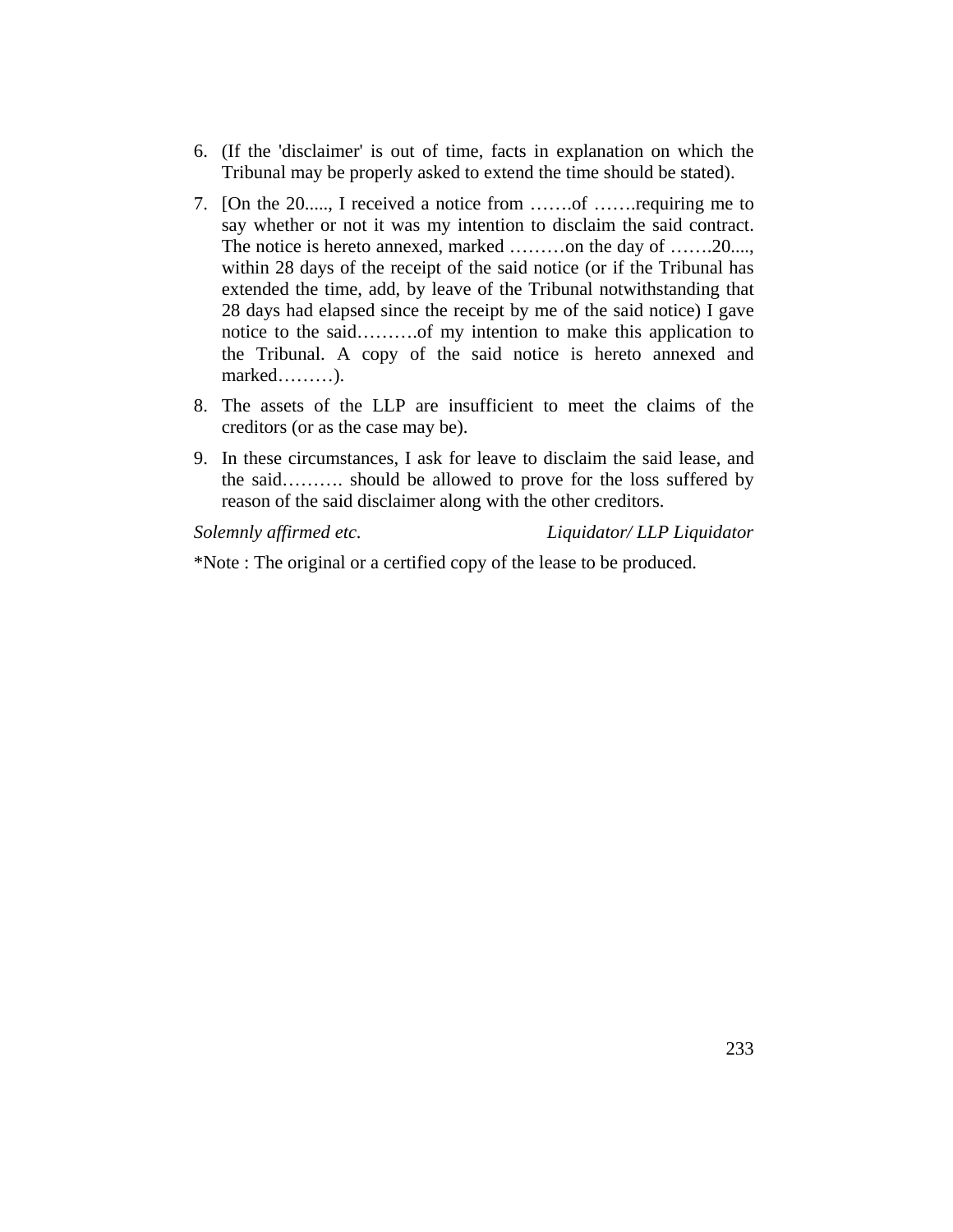### **Form No. 77 [See rule 231] [Heading as in form no 16] LLP Petition No……… of 20……..**

### **Notice to parties interested in the property in respect of which the application to disclaim is made**

Notice is herby given that on an application to the Tribunal by me as Liquidator or LLP Liquidator of the above-named LLP for leave to disclaim a lease to the above-named LLP dated……..20……, etc., (or as the case may be ), the Tribunal adjourned the matter until the ………. day of…….. 20……. for notice to be given to you.

If you desired to be heard on the said application, you should attend the adjourned hearing before the NCLT………..Bench on…….day, the………day of…..20…….at…..o'clock either in person or by authorized representative.

Any affidavit that you intent to use in opposition should be filed in NCLT…….. Bench and a copy thereof served on me not later than 2 days before the date of the adjourned hearing.

A copy of the summons and a copy of my affidavit filed in support thereof are sent herewith.

*(Signature)*

*……………* 

*Liquidator/ LLP Liquidator*

To

…………… . . . . . . . . . . . . . . .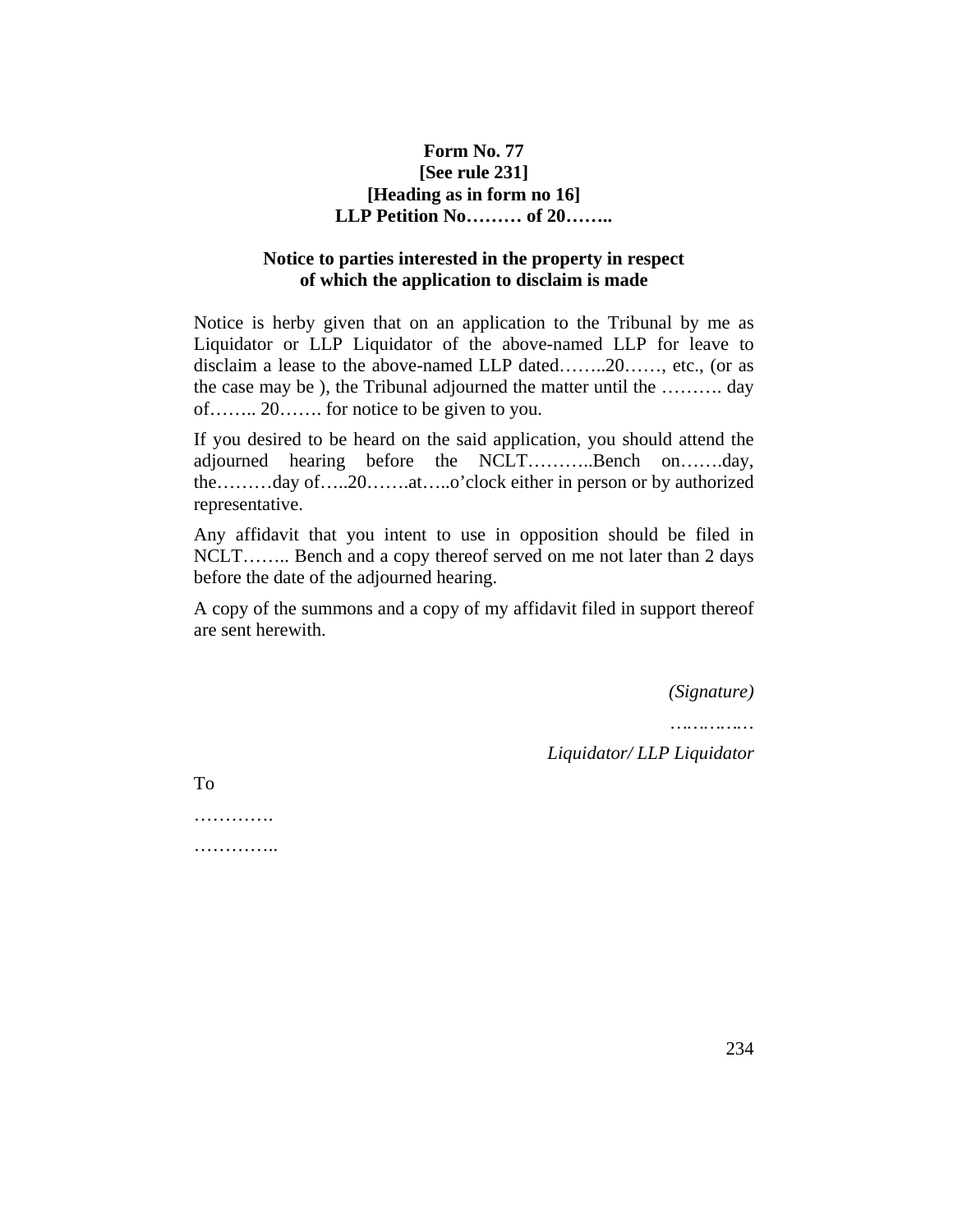## **Form No. 78 [See rule 232] [Heading as in form no 16] LLP Petition No……… of 20…….. LLP Application No……………………..of 20……..**

Liquidator or LLP Liquidator of the said LLP — Applicant Before the Hon'ble Member Shri.……….

#### **Order giving leave to disclaim**

Upon the application by summons dated…..20….. of the Liquidator or LLP Liquidator of the above-named LLP and upon hearing the applicant in person (or Shri …….. authorized representative for the applicant and the authorized representative for …..(party interested) or no one appearing for or on behalf of ………a party interested although he has been duly served with notice of the said application pursuant to the directions of the Tribunal as appears by the affidavit of ….. filed on…..20….., and upon reading the order to wind-up the said LLP dated the…..20…..,or on pursuing the resolution of the LLP for voluntary winding-up dated….20…… the affidavit of….. filed the …..20….., and the affidavit of….. filed the…..20….., and the exhibits in the said affidavits respectively referred to (Exhibit…….. to the first mentioned affidavit being the contract or lease or as the case may be)\*

IT IS ORDERED that the Liquidator or LLP Liquidator of the said LLP, the applicant, be at liberty, on or before ….20….., to disclaim the contract (or the lease, or other property as the case may be) dated…..20….. made between…..of the one part and the said LLP of the other part, whereby (set out in brief the nature of the contract or the lease or other property as the case may be ) particulars of which are set out in the schedule hereto, upon the following terms, namely,

[Here set out the terms and conditions, if any subject to which leave to disclaim has been granted].

#### *Schedule above referred to*

[Here set out the particulars of the property disclaimed e.g. contract or lease dated…..20….. made between etc. (or as the case may be)].

Dated this……… day of……20……

*(By NCLT………..Bench)*

¶11-010 235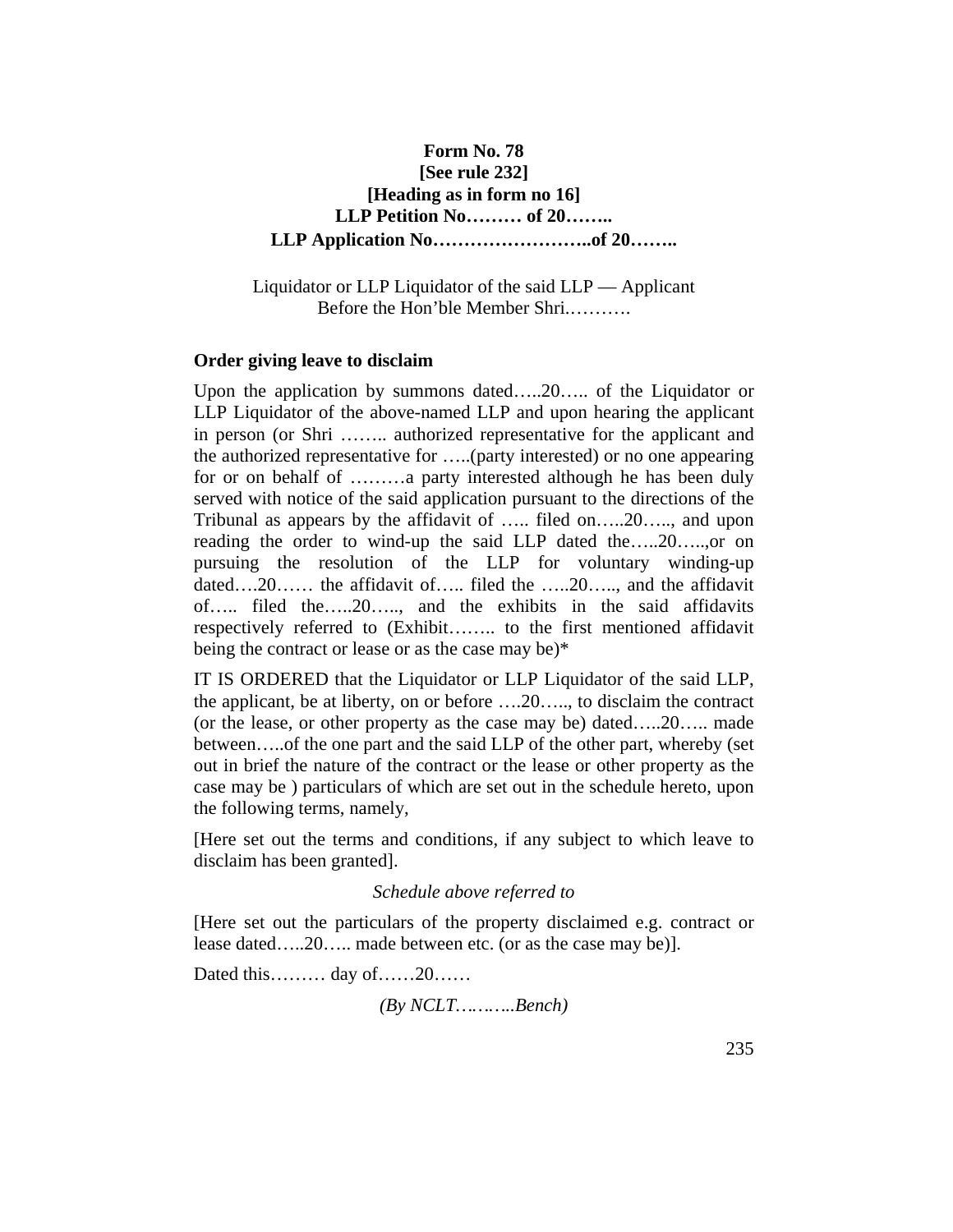# *Registrar of Tribunal*

\*Note : Where the NCLT……… Bench had made an order extending the time, that order should also be mentioned in the preamble to this order.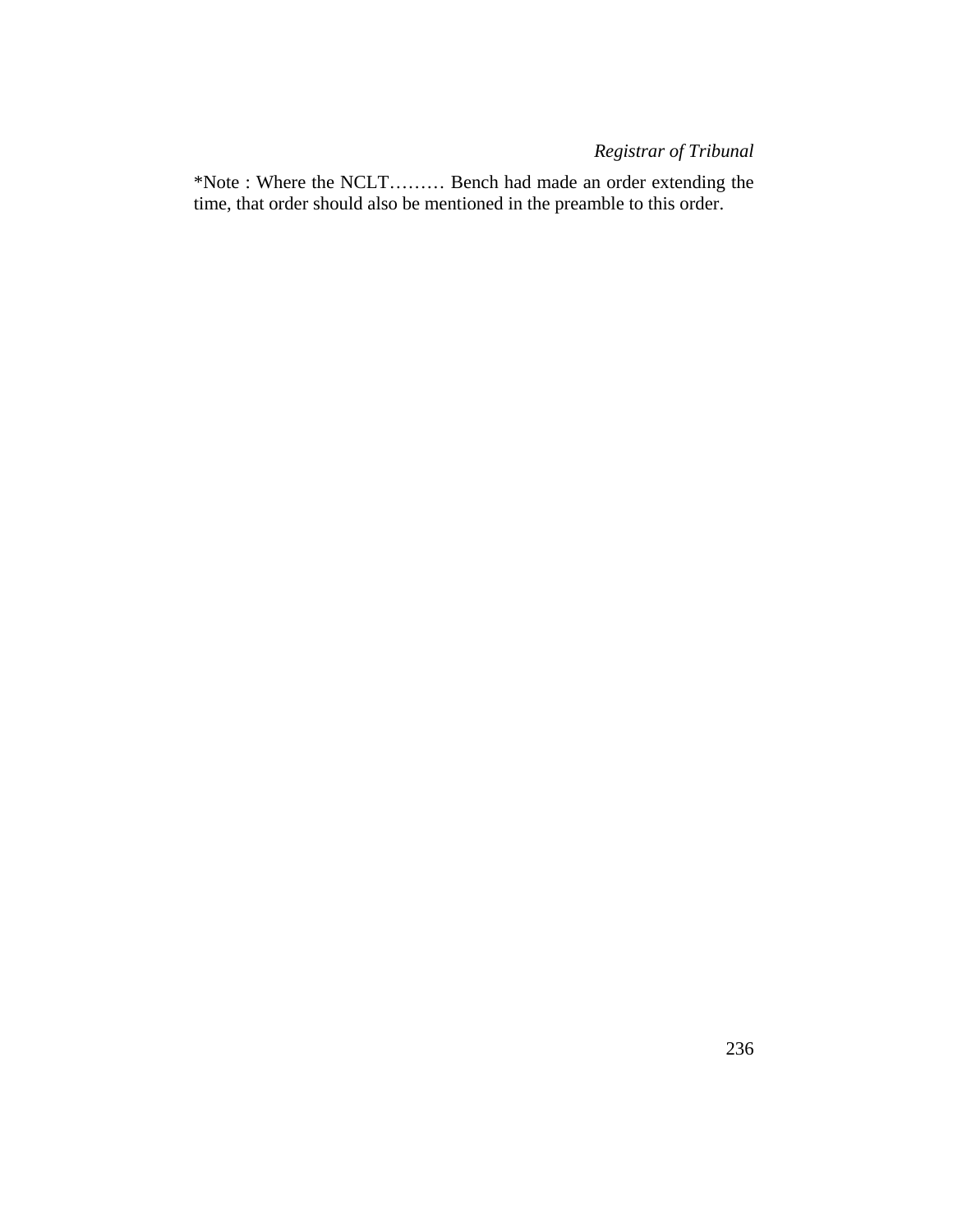### **Form No. 79 [See rule 233] [Heading as in form no 16] LLP Petition No……… of 20……..**

### **Disclaimer of Lease\***

Pursuant to an order of the NCLT……….. Bench dated the ………. day of…….. 20…..

I, the undersigned, the Liquidator or LLP Liquidator of the above-named LLP, hereby disclaim all interest in the lease dated……20….., whereby the premises (here insert description of the property disclaimed) were demised to…… at a rent of Rs…… per annum (or per mensem) for a term of ……… years.

Notice of this disclaimer has been given to……………………………………. *Dated this….. day of…… 20……*

*Liquidator/ LLP Liquidator*

\*The form to be suitably altered in the case of property other than lease.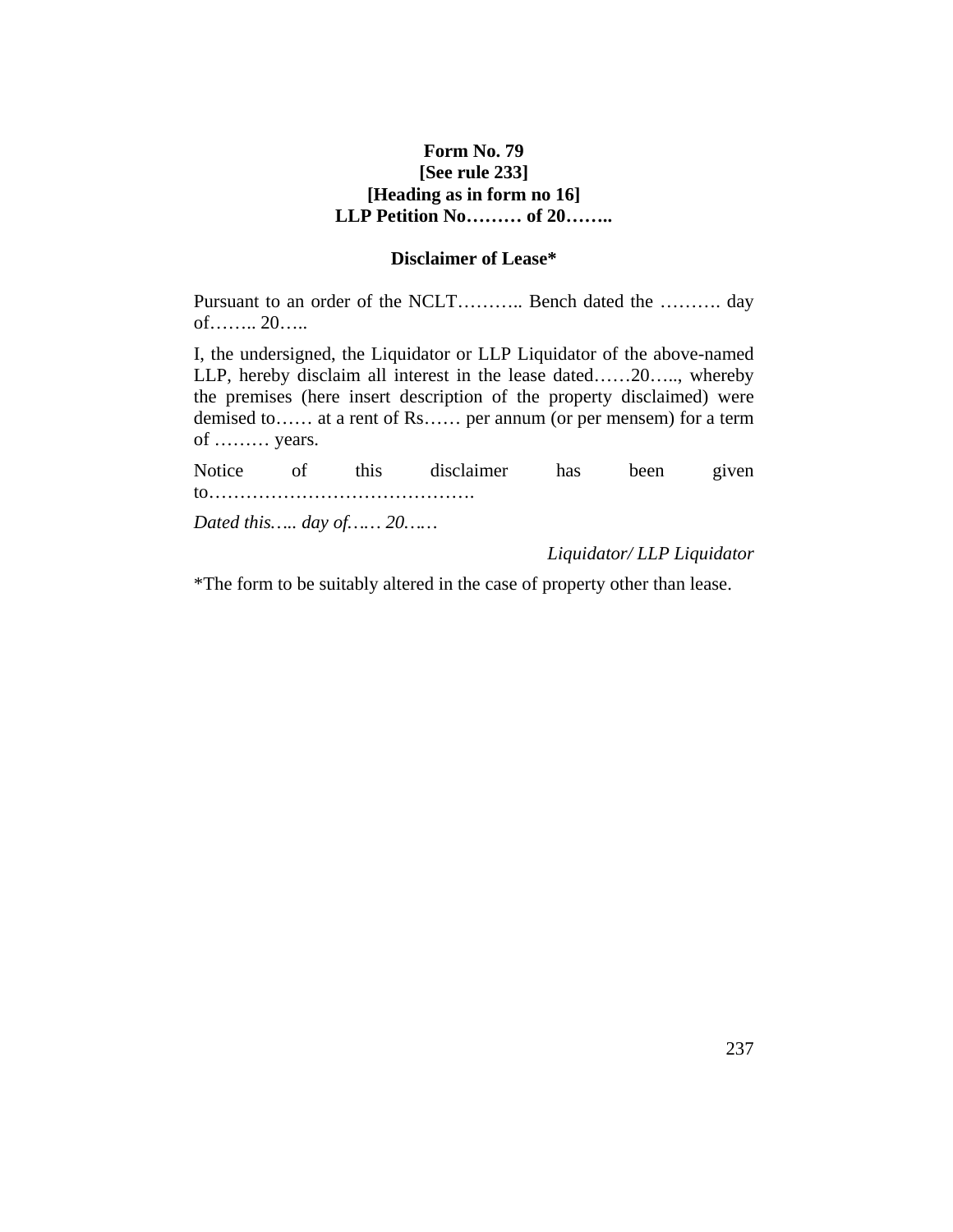### **Form No. 80 [See rule 233] [Heading as in form no 16] LLP Petition No……… of 20……..**

#### **Notice of disclaimer of lease\***

Take notice that pursuant to an order of the NCLT………Bench , dated the …….. day of……20……, I, the undersigned , the Liquidator or LLP Liquidator of the above-named LLP, by writing under my hand bearing date the ………. day of…….20….., disclaimed all interest in the lease dated the……. day of……20……, whereby the premises (here insert description of property disclaimed) were demised to…….. at a rent of Rs……. per annum (or per mensem) for a term of …..years.

The above-mentioned disclaimer was filed in NCLT……….Bench on the ……. day of………20……

#### *Liquidator/ LLP Liquidator*

\*Form to be suitably altered in the case of property other than lease.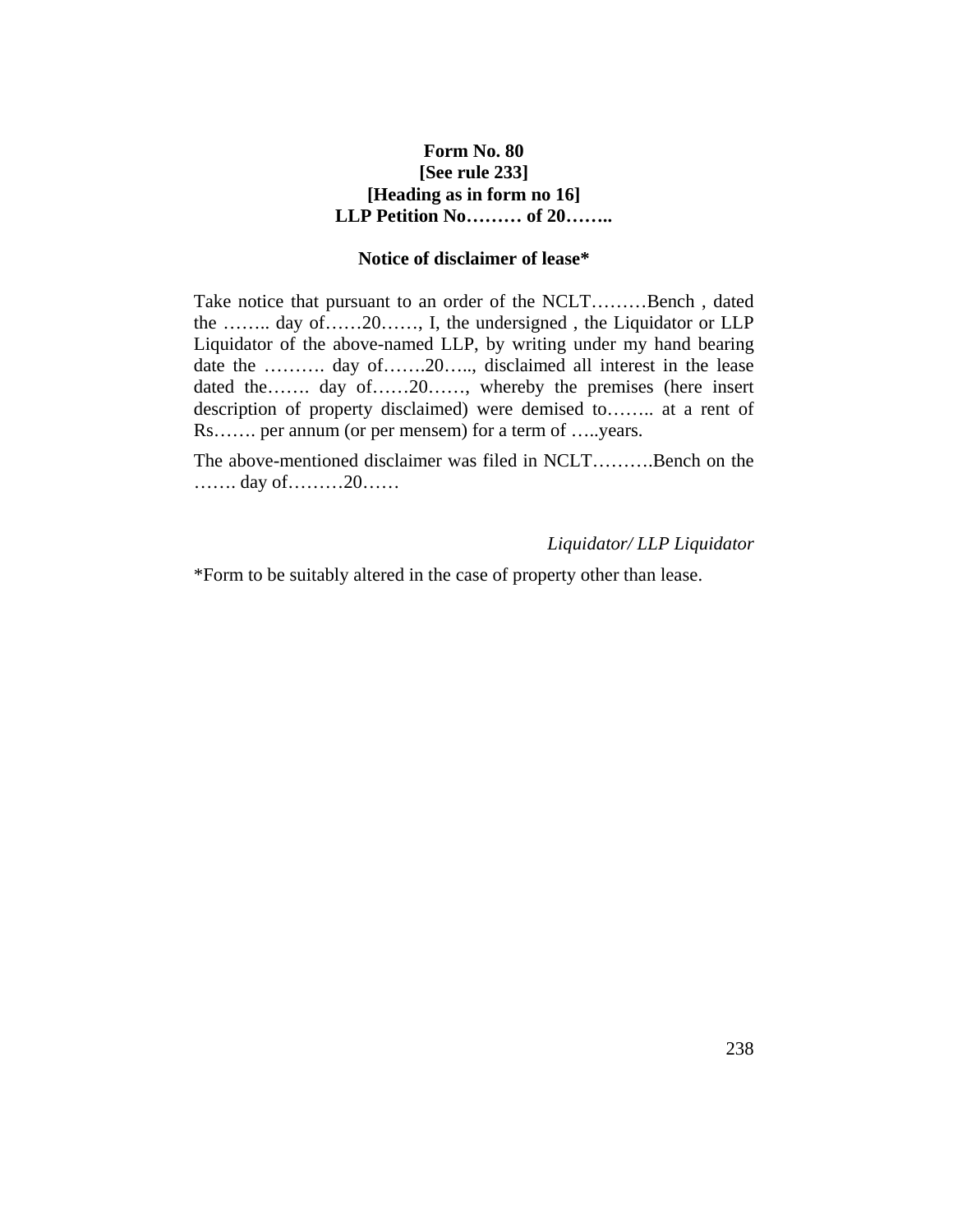### **Form No. 81 [See rule 234] [Heading as in form no 16] LLP Petition No……… of 20…….. LLP Application No……………………..of 20……..**

Sh…….--------Applicant Sh.…… -------Respondent

### **Order requiring parties interested in disclaimed lease to apply for vesting order or to be excluded from all interest in the leasehold premises**

- 1. Whereas it appears by the affidavit of…… and the affidavit of……. filed respectively in the above matter on…..20….., and …..20….., that :-
	- (a) By a lease dated the ……20……, and made between Sh………., the applicant herein of the one part and the above-named LLP (hereinafter called 'the LLP') of the other part, the premises comprising……(give particulars) were demised unto the LLP for a term of….. years from…..20…… at a rental of Rs…… per annum (or per mensem);
	- (b) By a sub-lease dated the …..20……, made between the LLP of the one part and Sh………….,the respondent of the other part, in consideration of the payment therein made and the covenants and conditions therein named, the LLP demised (part\* of) the said premises to the said Sh………, the respondent [or by a mortgage or charge dated……20……, and the LLP charged the said premises to secure the repayment of a sum of Rs…… together with interest at……. per cent per annum in favour of the said Sh……….the respondent].
- 2. And whereas on the …..20……, an order was made for the winding-up of the LLP by NCLT …………Bench or the LLP resolved to be wound - up voluntarily and Shri ……was appointed liquidator for purposes of winding-up;
- 3. And whereas the Liquidator or LLP Liquidator of the said LLP was by order dated……20…… given leave to disclaim the said lease;
- 4. And whereas the said Liquidator or LLP Liquidator of the abovenamed LLP on the .....20..... gave notice of his intention to disclaim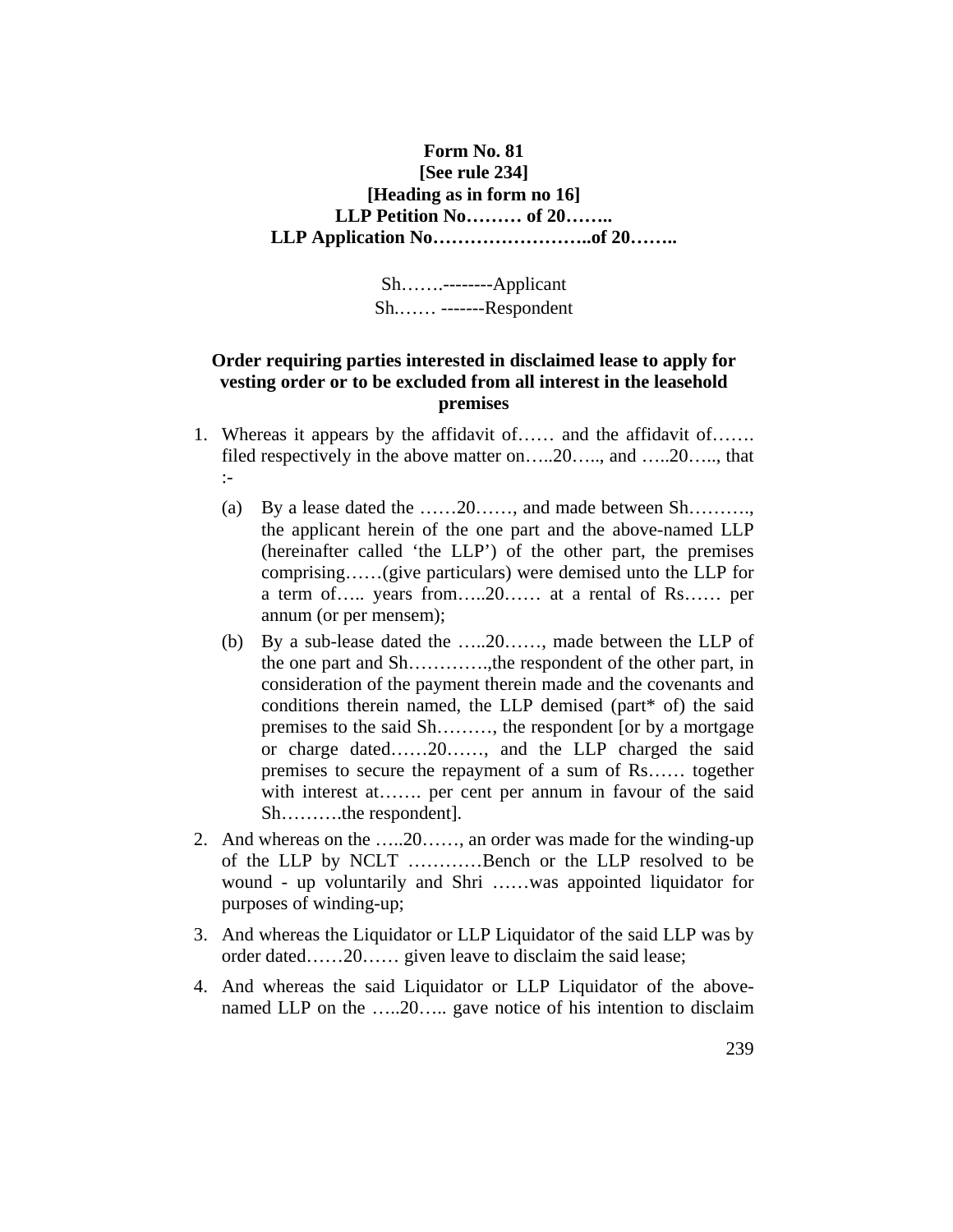the said lease, and by writing under his hand dated…..20….., disclaimed the said lease, and filed such disclaimer in these proceedings on the …..20….. and served notice thereof on or about the ….20…. on the said Sh……….., the applicant;

Now upon the application by summons dated….20….., of the said Sh…….., the applicant, of…. for an order that the respondent, Sh……….., do elect whether he will or will not take a vesting order of the disclaimer property comprised in the said lease, being………(give particulars of the property);

This NCLT …………………… Bench doth order that unless the said respondent Sh………within 14 days after the service of this order on him applies for a vesting order of the said lease subject to the same liabilities and obligations as those to which the LLP was subject under the lease in respect of the property on…….20……, the date of the commencement of the winding-up (or subject to the same liabilities and obligations as if the said lease had been assigned to him on….20….. the date of the commencement of the winding-up of the said LLP), the said Sh…….., the respondent be excluded from all interest in and security upon the said premises.

That this summons do stand adjourned for further orders to…..20…., for service of this order on the said Sh…….., the respondent.

*Dated this………day of…….20……*

*(By the NCLT……Bench)*

*Registrar of Tribunal*

\*If different parts have been sub-leased to different persons, repeat the provision to cover all such sub-leases.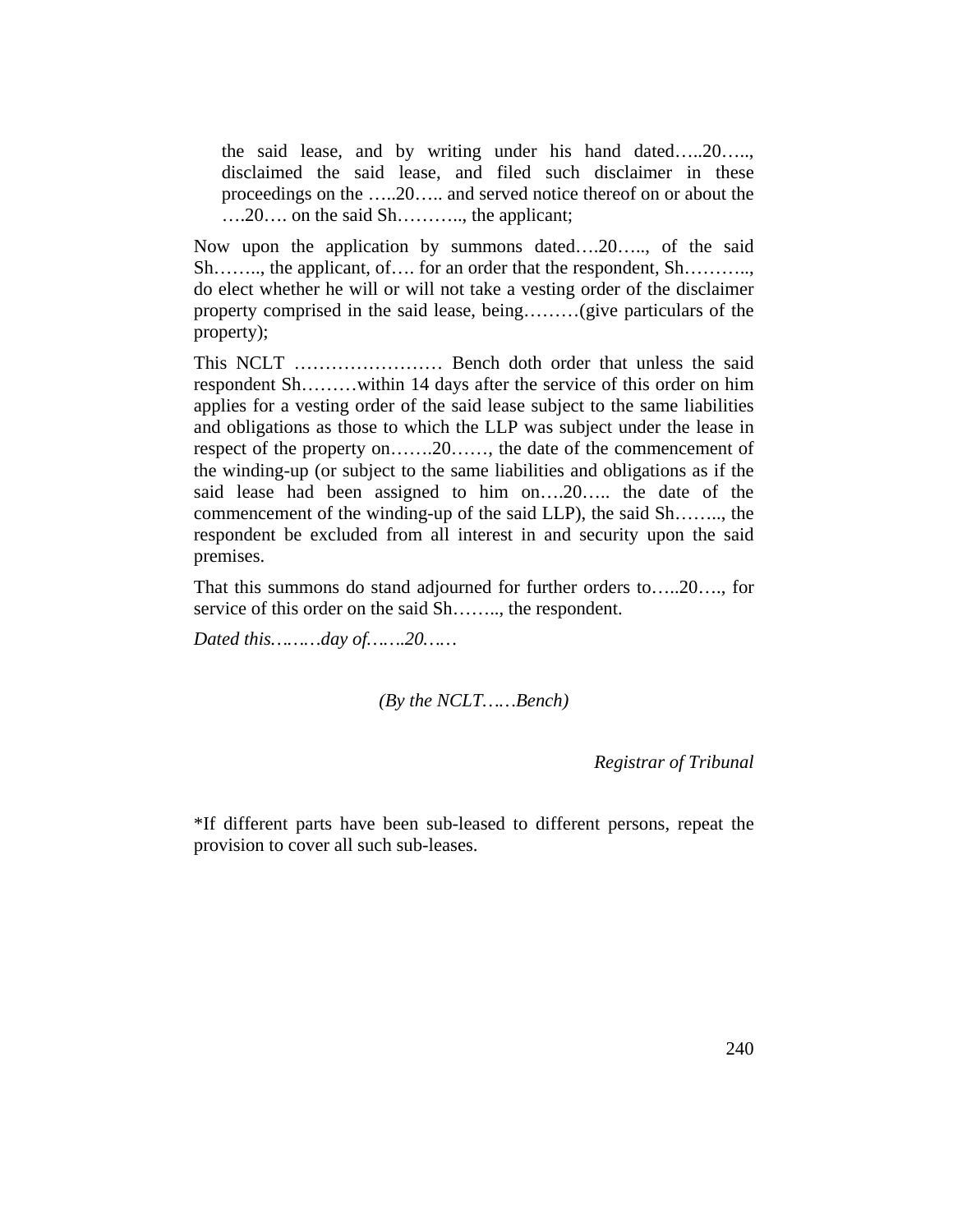### **Form No. 81A [See rule 234] [Heading as in form no 16] LLP Petition No……… of 20…….. LLP Application No……………………..of 20……..**

*Sh…….--------Applicant*

*Sh.…… -------Respondent*

Before the Hon'ble Member Mr. ………………. *Dated……………………*

### **Order vesting lease and excluding persons who have not elected (1) to (4) as in Form No. 81**

5. And whereas upon the hearing of this application by summons of the said Sh………, the applicant, for an order that the respondent Sh………. do elect whether or not he will take a vesting order of the disclaimed property comprised in the said lease, the NCLT……Bench on …….20….., ordered that unless the said respondent Sh………. within 14 days after the service of the said order on him applied for a vesting order of the said lease subject to the conditions mentioned in the said order, the said respondent, Sh………., be excluded from all interest in and security upon said premises.

6. And whereas the said order was duly served on the said respondent Sh………, as appears from the affidavit of ……… filed……20……..

7. And whereas the said respondent Sh………., has not applied or intimated his intention to apply for a vesting order within the time limited by the said order [\*or the said respondent Sh………, has applied for a vesting order of the said lease.]

Upon hearing, etc., and upon reading etc., this NCLT……………..Bench doth order:

1. That the said respondent Sh……….., be and is hereby excluded from all interest in and security upon the premises aforesaid [and that the property do vest in……].

[or That the LLP's interest in the premises……. more particularly described in the lease deed dated…..20….. do vest in Sh…………, in respondent herein, for the residue of the term of………. years demised by the said lease, subject to the same liabilities and obligations as those to which the LLP was subject under the lease in respect of the property at the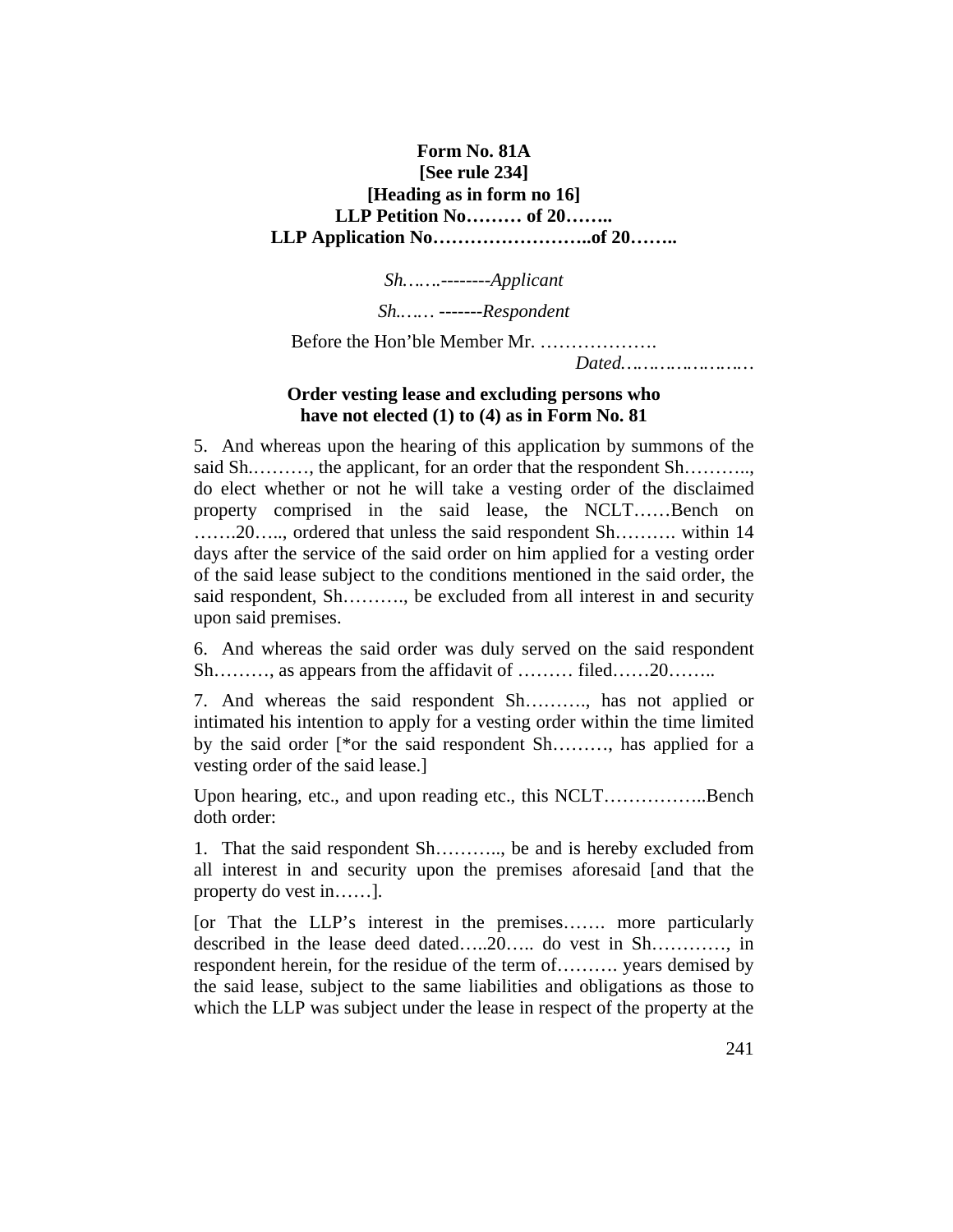commencement of the winding-up (or subject only to the same liabilities and obligations as if the lease had been assigned to that person on…..20….., the date of the commencement of the winding-up].

Dated this…… day of…..20…..

*(By NCLT\_\_\_\_\_\_\_\_ Bench )*

*Registrar of Tribunal*

\*Where such an application for a vesting order is made, the application should be included in the cause-title.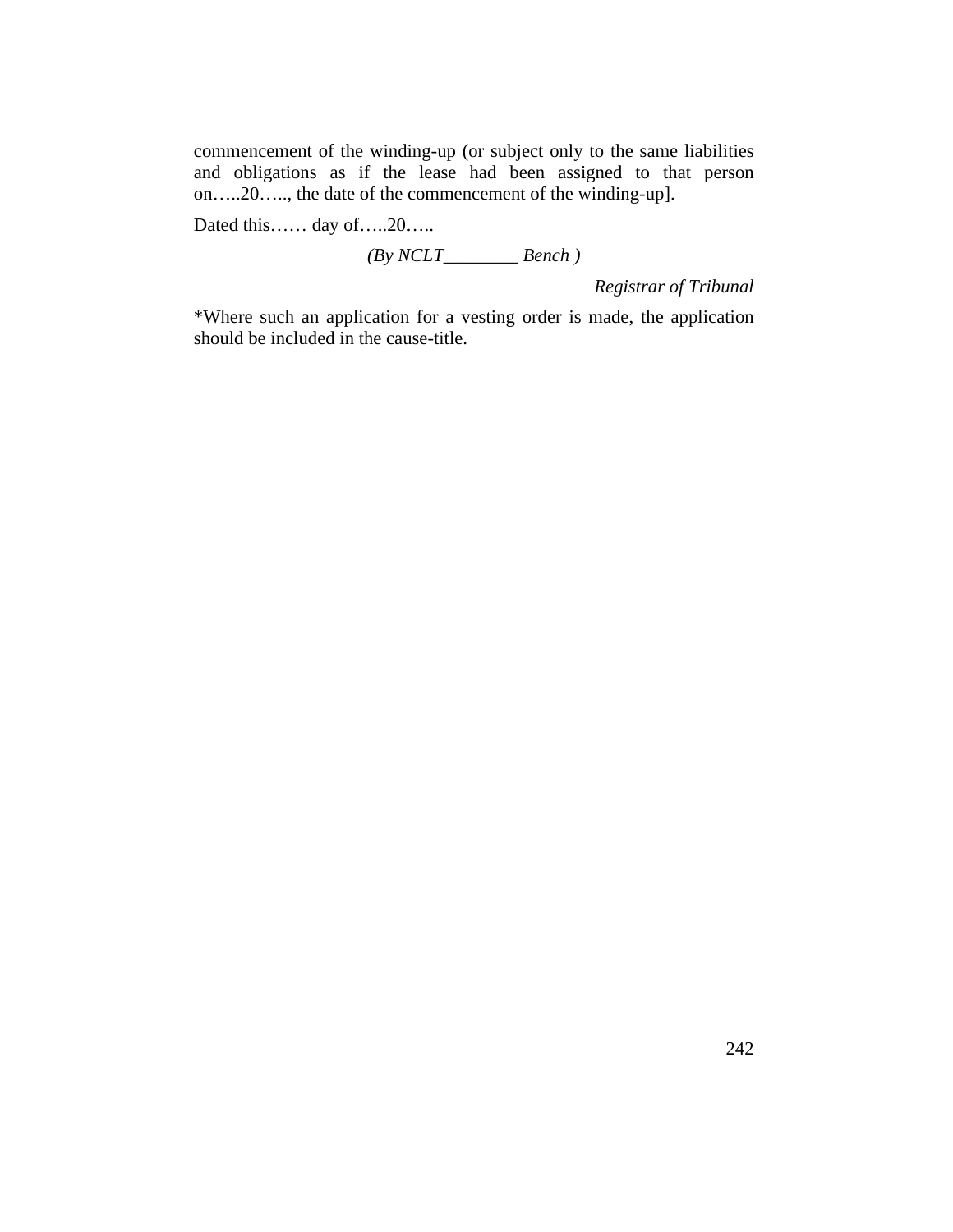### **Form No. 82 [See rule 241] [Heading as in form no 16] LLP Petition No……… of 20……..**

#### **Advertisement as to declaration of distributable sum**

Notice is hereby given that a \*…………. distributable sum of…… (in rupees) has been declared and that the same will be payable on the ……. day of......20....... and on the subsequent working days upto the ..... day of…..20….. at the office of the Liquidator.

Every person entitled to participate in this distributable sum will receive a notice to that effect and no payment will be made except upon production of such notice.

#### *Liquidator*

\*Insert here 'first' or 'second' or 'final' as the case may be.

Note: This notice of declaration of distributable sum by way of advertisement should be given atleast one month prior to the date fixed for the payment thereof.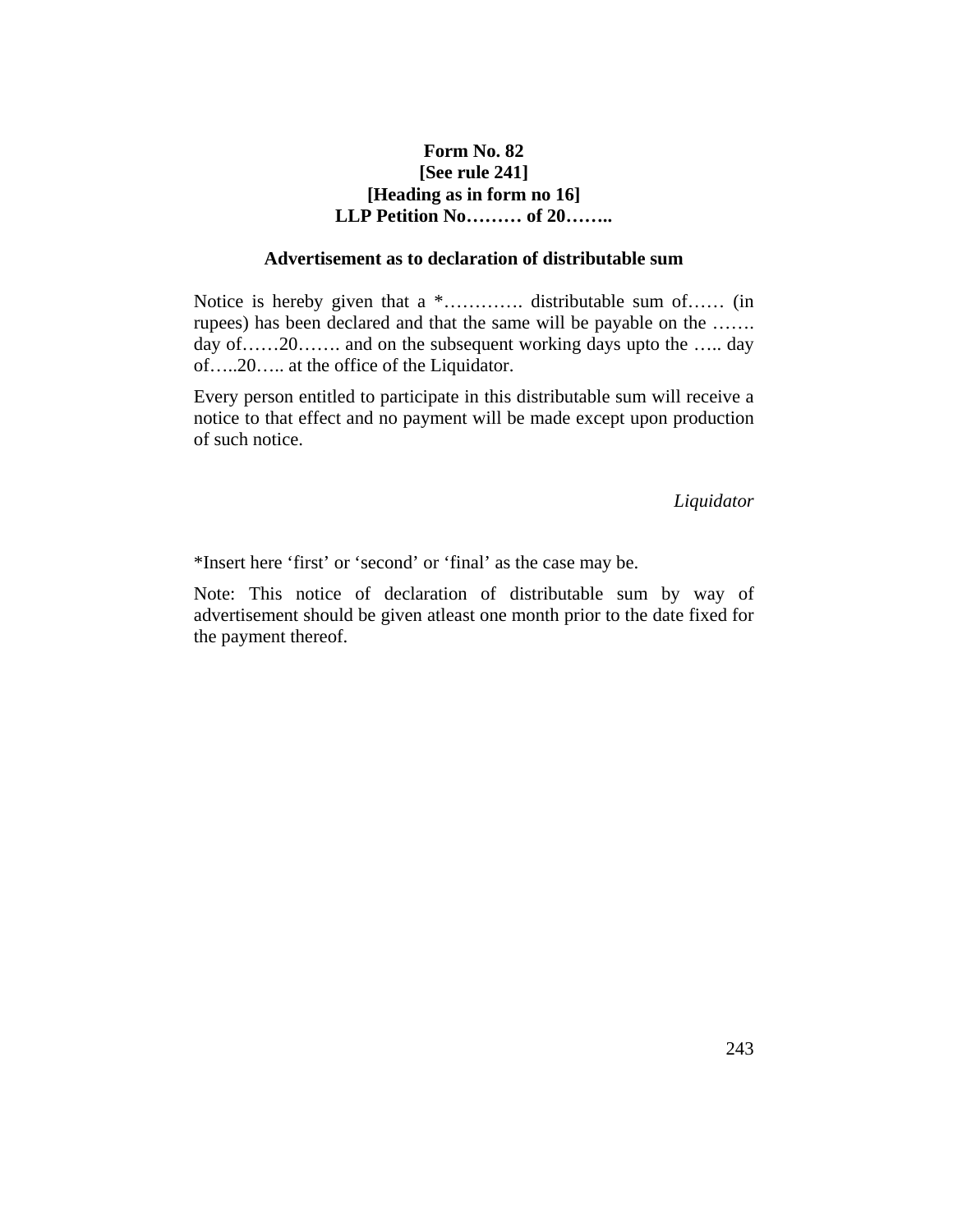### **Form No. 83 [See rule 241] [Heading as in form no 16] LLP Petition No……… of 20……..**

#### **Notice of distributable sum**

(Please bring this distributable sum notice with you) Distributable sum of …… (in rupees)

To

…………. (Name)

…………. (Address)

Take notice that a  $*$ …………distributable sum of…………… (in rupees) has been declared. The amount payable to you is Rs.......... and the same will be payable at my office on the ……. day of…..20……, and on the subsequent working days up to the ….. day of …..20…. between the hours of ……….

If you desire the distributable sum to be paid to some other person, you may sign and lodge with the Liquidator an authority in the prescribed form (Form No. 84). If you do not attend personally you must fill up and sign the enclosed form of Receipt and Authority.

*Dated at….. this…. day of….20……...*

*Liquidator*

\* Insert here 'first' or 'second' or 'final' as the case may be.

*Enclosures:*

### **Receipt**

#### **[Heading as in form no 16]**

#### *Address:*

#### *Date:*

Received from the Liquidator of the above LLP the sum of Rs…… being the amount payable to me/us in respect of the ……… distributable sum of…… (in the rupee).

*Rs……. Payee's signature*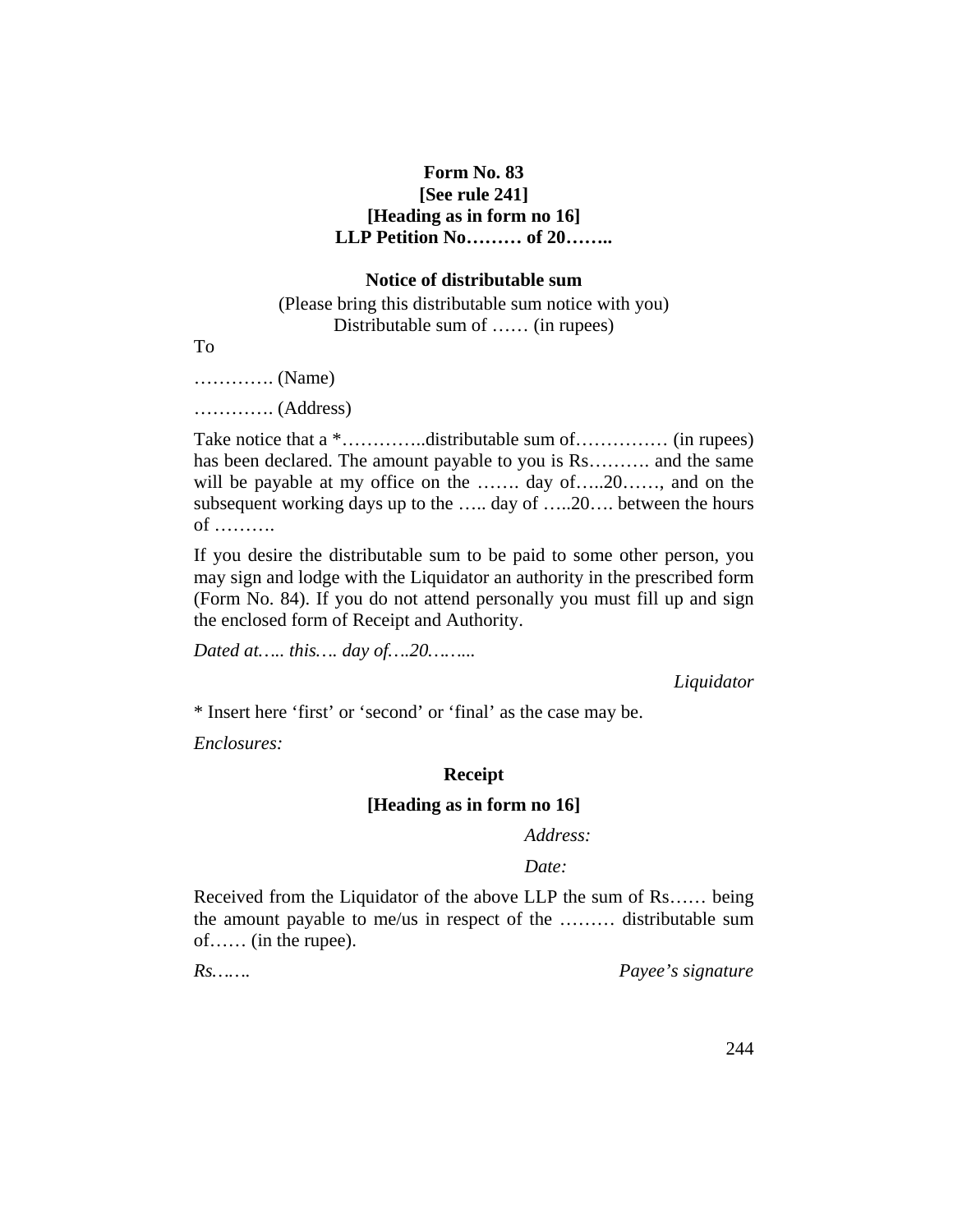## **\*Authority for delivery**

### **[Heading as in form no 16]**

Address: Date:

Sir,

Please deliver to the bearer ……. (name of bearer)[or send to me by cheques or Demand Draft by post, at my expense and risk] the \*\*………. distributable sum of Rs…… payable to me.

Rs……….…./ *Payee's signature*

To

The Liquidator of……… (LLP),

……………………………………

Note: This is an authority only to deliver the distributable sum (the cheque or the Demand Draft amount as the case may be), and *not* to make it payable to another person, for which Form No. 84 should be used.

\*\* Insert here 'first' or 'second' or 'final' as the case may be.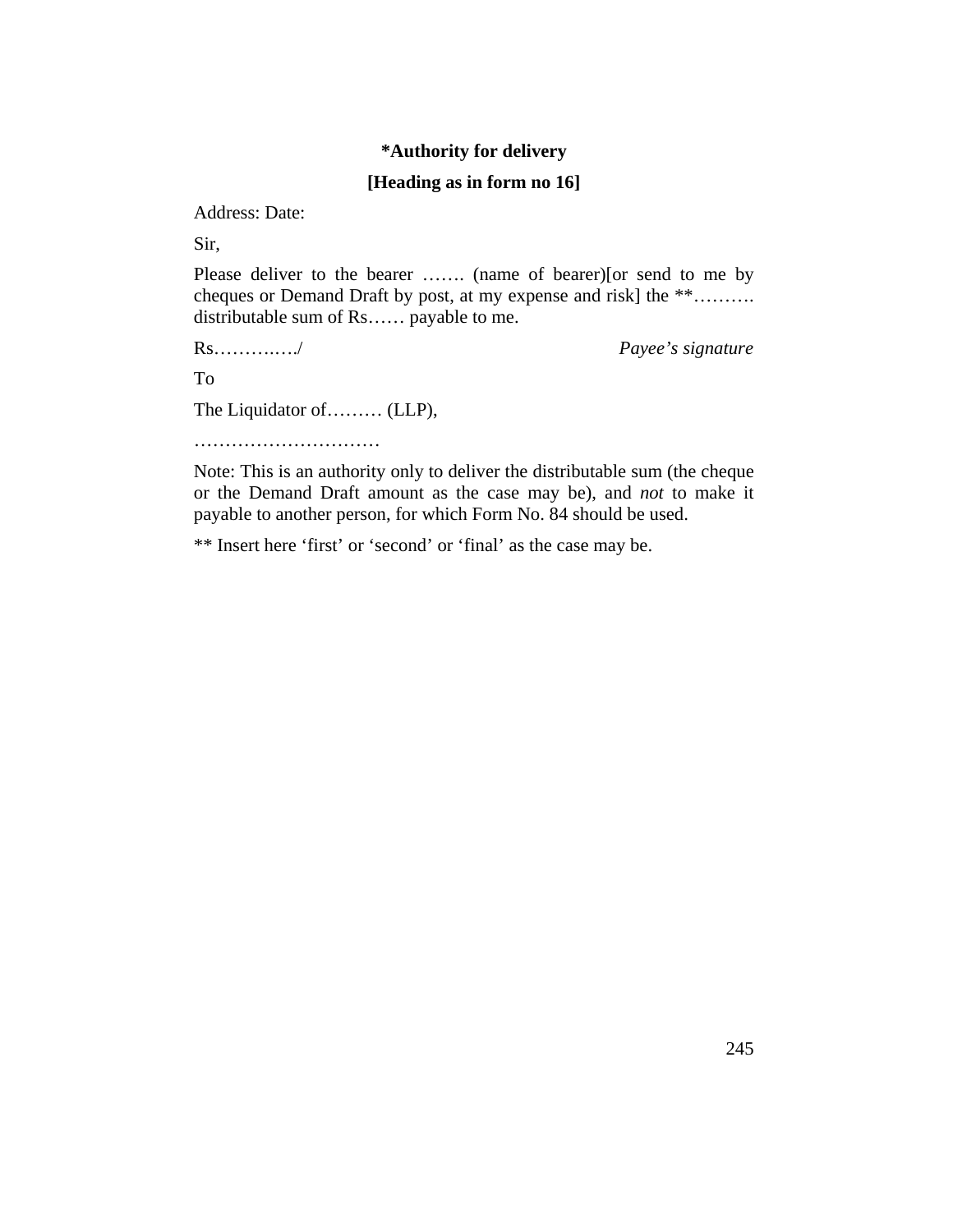### **Form No. 84 [See rule 242] [Heading as in form no 16] LLP Petition No……… of 20……..**

#### **Authority to Liquidator to pay distributable sum to another person**

Address: Date:

Sir,

I hereby authorize and request you to pay the distributable sum referred to in the enclosed notice to……. of….….. (a specimen of whose signature is given below) whose receipt shall be a sufficient discharge.

#### Signature

Witnesses to the signature of…………

……………… (Signature)

………………. (Occupation)

……………… (Address)

Specimen signature of person appointed as above

………………………… (Specimen signature)

Witness to specimen signature:

| (Signature)  |
|--------------|
| (Occupation) |
| (Address)    |

Dated the ……. day of………20……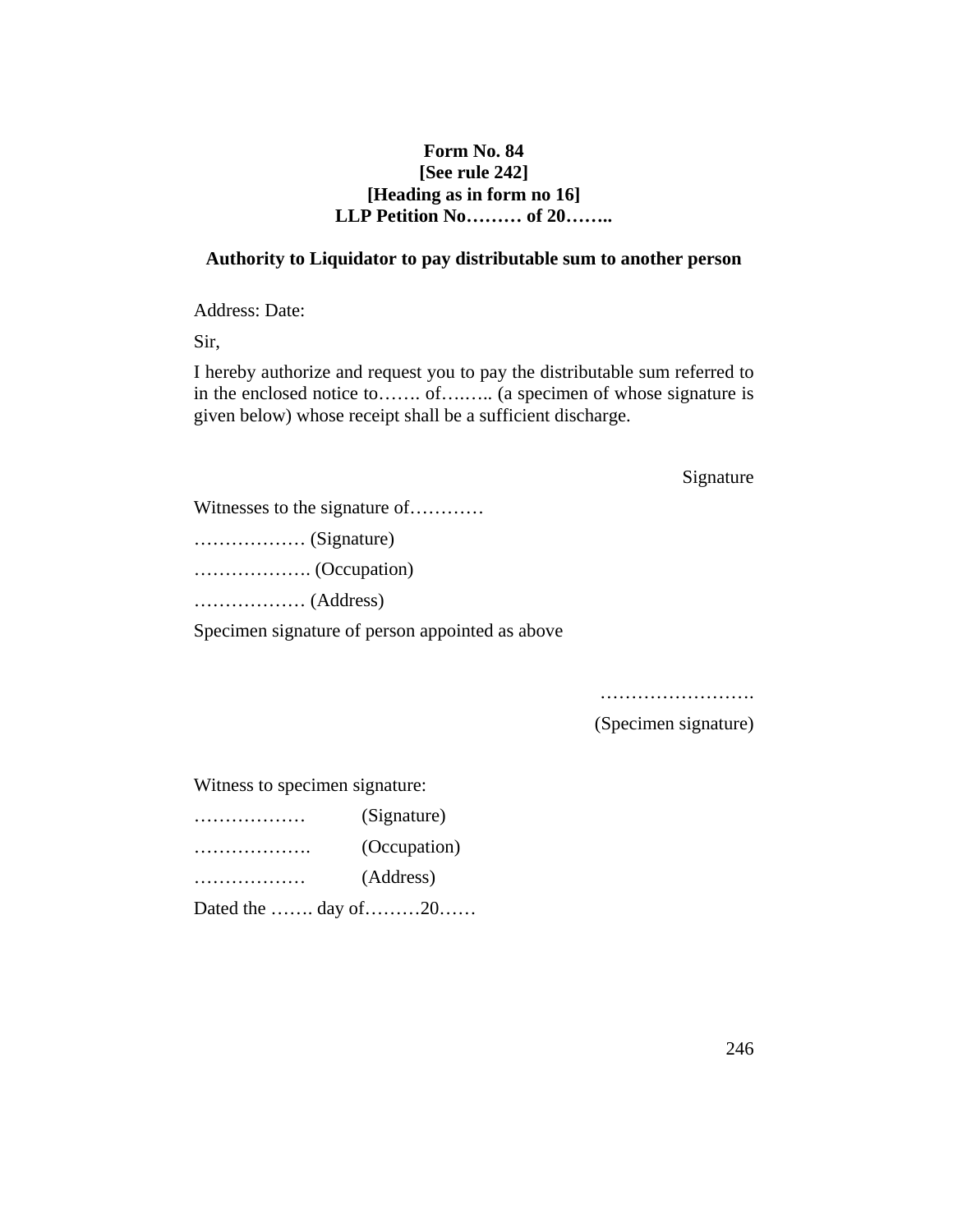# **Form No. 85 [See rule 244]**

# **[Heading as in form no 16]**

# **Schedule of partners to whom return is to be paid**

| Numb |                |   | Name Addres Amount | Amoun   | Amount    | Amount | Remar    |
|------|----------------|---|--------------------|---------|-----------|--------|----------|
| er   | of             | S | of                 |         | of        | of     | $\rm ks$ |
| as   | part           |   | contribu           | of      | outstandi | debt   |          |
| in   | ner            |   | tion by            | Money   | ng        | due    |          |
| sett | <b>as</b>      |   | each               | payabl  | contribut | not    |          |
| led  | in             |   | person             | e to    | ion not   | yet    |          |
| list | settl          |   | as per             | each    | yet       | recove |          |
|      | ed             |   | the                | person  | realized  | red    |          |
|      | list           |   | settled            | as per  | from      | from   |          |
|      |                |   | list               | settled | each      | each   |          |
|      |                |   |                    | list    |           |        |          |
|      | $\overline{2}$ | 3 | 4                  | 5       | 6         | 7      | 8        |
|      |                |   |                    |         |           |        |          |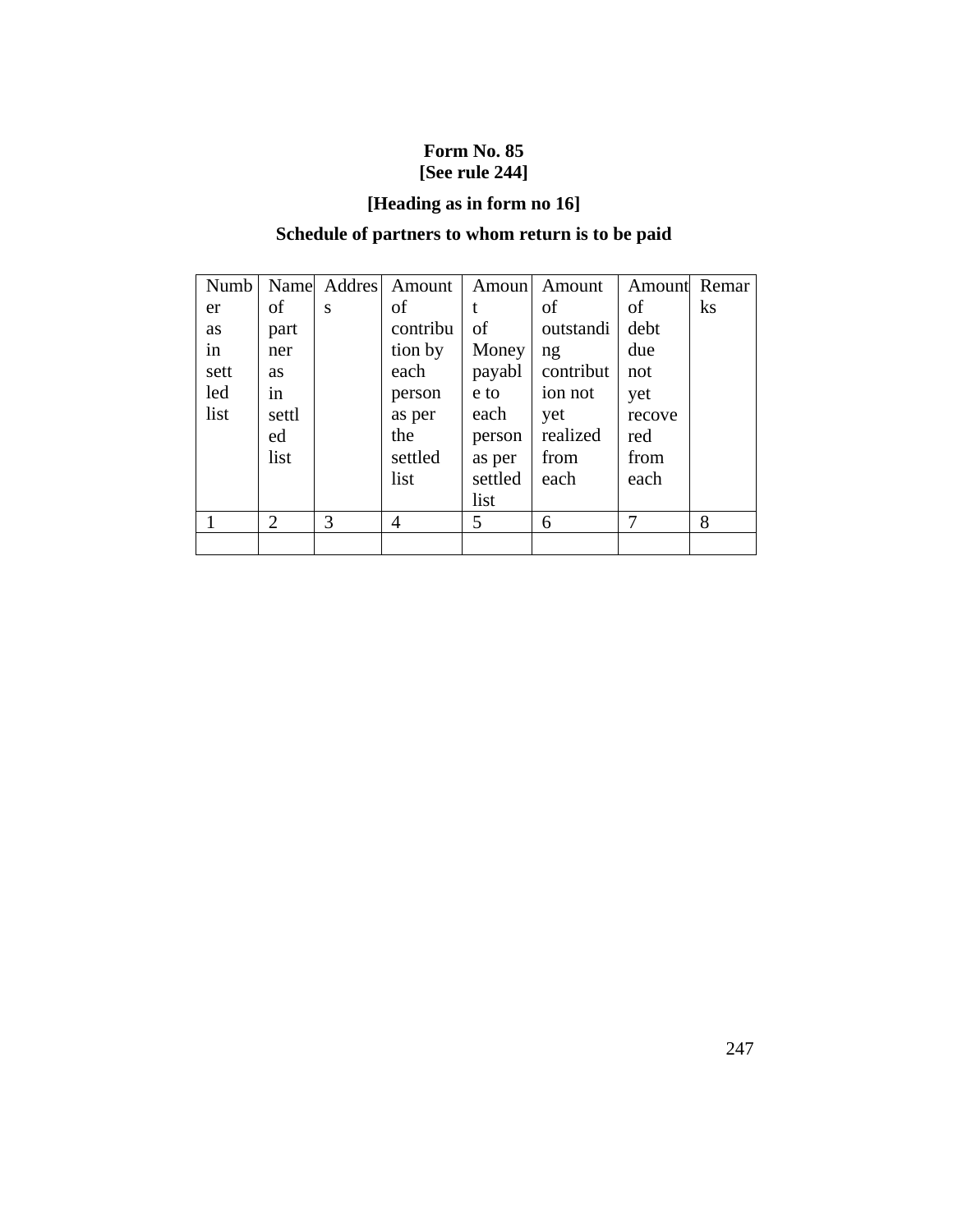#### **Form No. 86**

#### **[See rule 244]**

### **[Heading as in form no 16] LLP Petition No……… of 20……..**

#### **Notice of return to partners**

To

…………………

…………………

Notice is hereby given that a return of Rs.…….. per ……. Rupees of contribution by partner has been declared. The amount payable to you is Rs……. and the same will be payable at my office on the………. day of…….. 20….. and the subsequent working days upto the ……. day of …..20… between the hours of…………..

If you do not attend personally you must forward this notice and fill up and sign the enclosed forms of receipt and authority for delivery.

*Dated………… Liquidator*

Note: The receipt should be signed by the partner personally, and in the case of a body corporate by an officer of LLP so described.

*Enclosures:*

(1)

#### **RECEIPT**

#### **[Heading as in form no 16]**

RECEIVED from the Liquidator of the above LLP the sum of Rs. ………….. being the amount payable to me/us in respect of the return of Rs. …….. per ……. rupees of contributions by partners in the above LLP.

Rs……. ……………………

Dated (Signature/Signatures)

………………………………… Address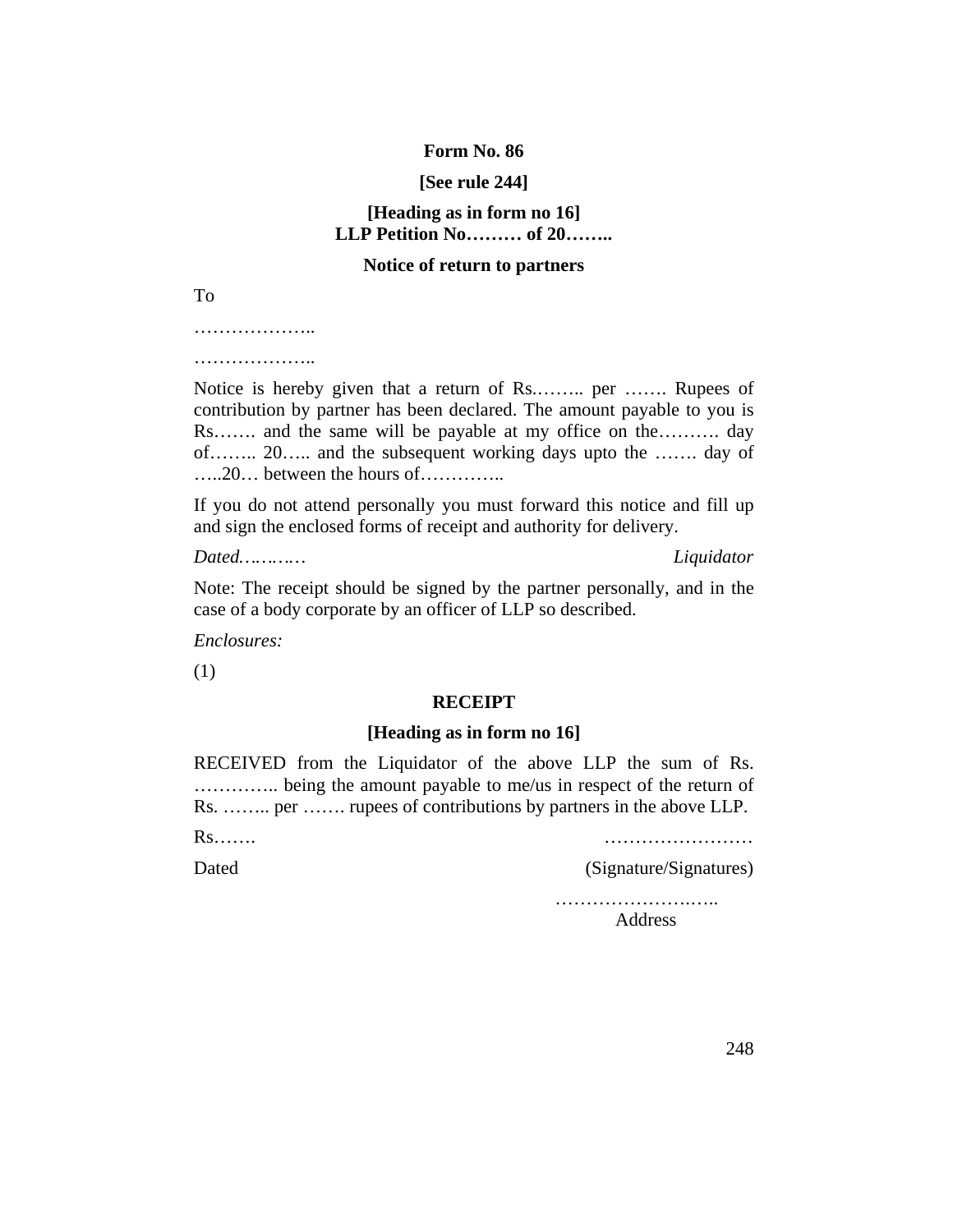# (2) AUTHORITY FOR DELIVERY

## **[Heading as in form no 16]**

Address……….

Date…………

Sir,

Please deliver to the bearer…………(name of bearer) or send to me/us by cheques or Demand Draft by post, at my/our expense and risk the return of Rs……… payable to me/us.

Rs…………… Payee's Signature

To

The Liquidator of ……….(LLP)

Note : This is an authority only to deliver, and not to make the return payable to another person.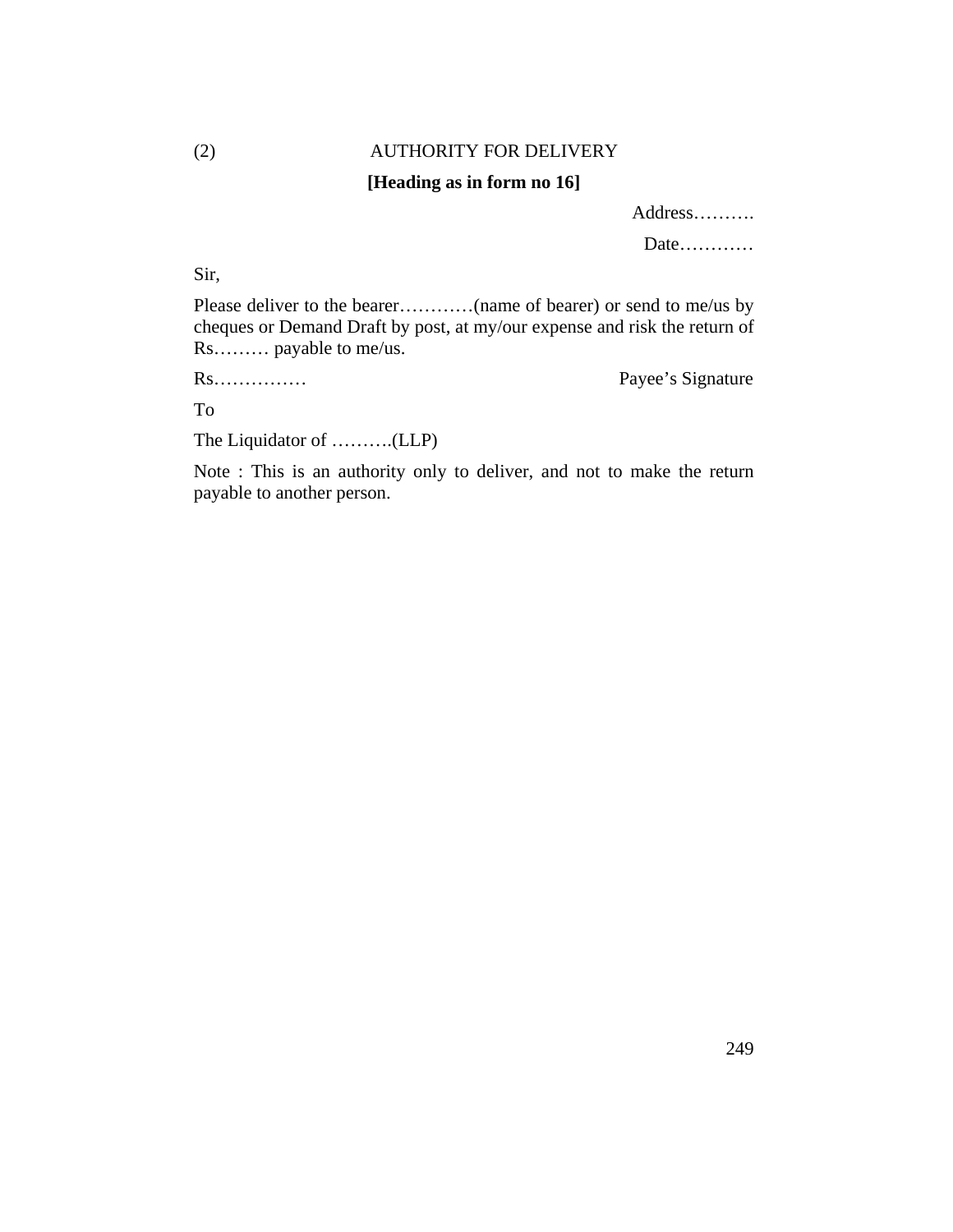## **Form No. 87 [See sub-rule (1) of rule 251] Register of LLP Liquidations**

LLP Petition No…….. of 20……..

Name of the LLP ….. (in Liquidation )

LLPIN ……………………………..

| Date of Date of Date |                |       | Date of $\vert$ Date of $\vert$ Date(s) |          |              | Date       | Date of                     |
|----------------------|----------------|-------|-----------------------------------------|----------|--------------|------------|-----------------------------|
| present              | order,         | of    | receipt of sending                      |          | of           | when       | submissio                   |
| a-tion               | if any,        | windi | communic                                | notice   | taking       | notice, if | n of                        |
| οf                   | appoint ng up  |       | a-tion by                               | to the   |              |            | possessi any, was statement |
| petition             | -ting          | order | Liquidator                              | LLP,     | on of        |            | issued to of affairs.       |
| for                  | provis-        |       | /provision                              | secured  | the          | partners/  |                             |
| winding              | ional          |       | al<br>Liquidator                        | creditor | assets,      | officers   |                             |
| up                   | liquidat       |       | of the                                  | S,       | <b>books</b> | of the     |                             |
|                      | <b>or</b>      |       | order                                   | partner  | and          | LLP for    |                             |
|                      |                |       |                                         | s etc    | papers       | submissi   |                             |
|                      |                |       |                                         |          | of the       | on of      |                             |
|                      |                |       |                                         |          | <b>LLP</b>   | statemen   |                             |
|                      |                |       |                                         |          |              | t of       |                             |
|                      |                |       |                                         |          |              | affairs    |                             |
|                      | $\overline{2}$ | 3     | 4                                       | 5        | 6            | 7          | 8                           |
|                      |                |       |                                         |          |              |            |                             |
|                      |                |       |                                         |          |              |            |                             |
|                      |                |       |                                         |          |              |            |                             |

| Date of   Date  |      | Date of                                           | Date of | Dates of                                       | Date of   | Date of |
|-----------------|------|---------------------------------------------------|---------|------------------------------------------------|-----------|---------|
|                 |      | filing of $\vert$ of $\vert$ valuation of $\vert$ |         | report to   advertiseme   confirmati   invitin |           |         |
| report by order |      | the                                               | the     | nt, receipt of on of sale                      |           | g       |
|                 |      | Liquidat under property/ass Tribunal              |         | bid and                                        | and sales | claims  |
| or under        | rule | ets                                               | for     | submission                                     | value     | and     |
| rule            | 34   |                                                   |         | permissio of report to                         |           | date    |
| 34              |      |                                                   |         | n for sale the Tribunal                        |           | fixed   |
|                 |      |                                                   |         |                                                |           | for     |
|                 |      |                                                   |         |                                                |           | filing  |
|                 |      |                                                   |         |                                                |           | proofs  |
|                 |      |                                                   |         |                                                |           | of      |
|                 |      |                                                   |         |                                                |           | claims  |
| 9               | 10   |                                                   | 12      | 13                                             | 14        | 15      |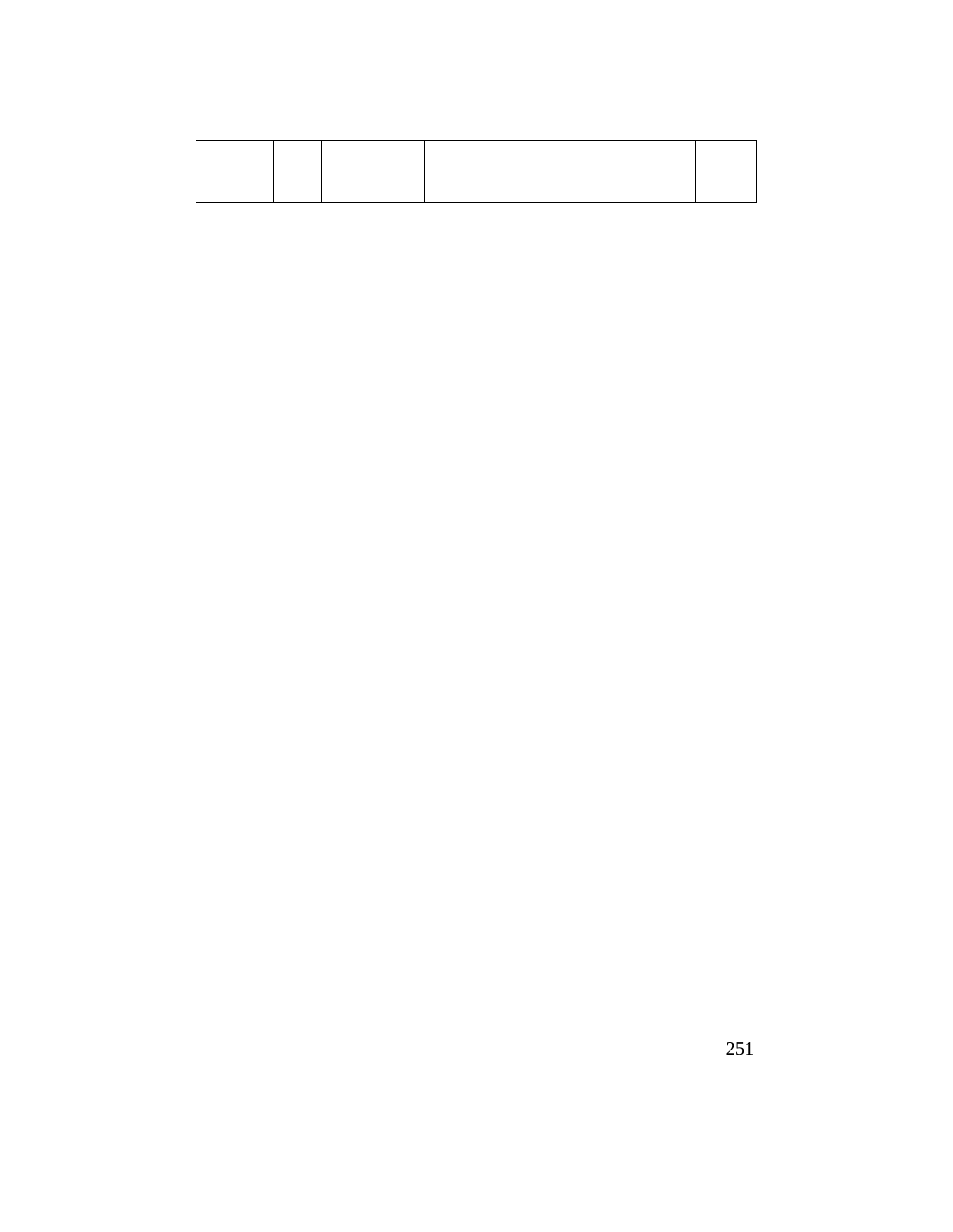|                   |                  |          | Date of   Date of   Date of   Date of | Date of                                                                    | Date of     | Date of       |
|-------------------|------------------|----------|---------------------------------------|----------------------------------------------------------------------------|-------------|---------------|
|                   |                  |          |                                       | filing of distributio settleme distributio appointme submissio             |             | order         |
| $list$ of $\vert$ | n of             |          | nt of n of                            | nt of                                                                      | n of report | <sub>on</sub> |
|                   |                  |          |                                       | creditor distributa final list return to investigato relating to misfeasan |             |               |
|                   | s before ble sum | of       | partners                              | r, if any,                                                                 | misfeasan   | ce etc.       |
| the               |                  | partners |                                       | for                                                                        | ce etc to   |               |
| Tribuna           |                  |          |                                       | reporting                                                                  | the         |               |
|                   |                  |          |                                       | misfeasan Tribunal                                                         |             |               |
|                   |                  |          |                                       | ce etc,                                                                    |             |               |
| 16                | 17               | 18       | 19                                    | 20                                                                         | 21          | 22            |
|                   |                  |          |                                       |                                                                            |             |               |
|                   |                  |          |                                       |                                                                            |             |               |
|                   |                  |          |                                       |                                                                            |             |               |

| Dates of      | Date of       | Date of filing | Date of deposit Remarks |    |
|---------------|---------------|----------------|-------------------------|----|
| deposits      | submission    | the            | into the general        |    |
| of unclaimed  | of report for | order of       | revenue                 |    |
| distributable | dissolution   | dissolution    | account of              |    |
| sums or       | and Date of   | with the       | central                 |    |
| undistributed | order         | Registrar      | government of           |    |
| assets into   |               |                | unclaimed               |    |
| LLP           |               |                | distributable           |    |
| Liquidation   |               |                | sums or                 |    |
| Account       |               |                | undistributed           |    |
|               |               |                | assets                  |    |
| 23            | 24            | 25             | 26                      | 27 |
|               |               |                |                         |    |
|               |               |                |                         |    |
|               |               |                |                         |    |
|               |               |                |                         |    |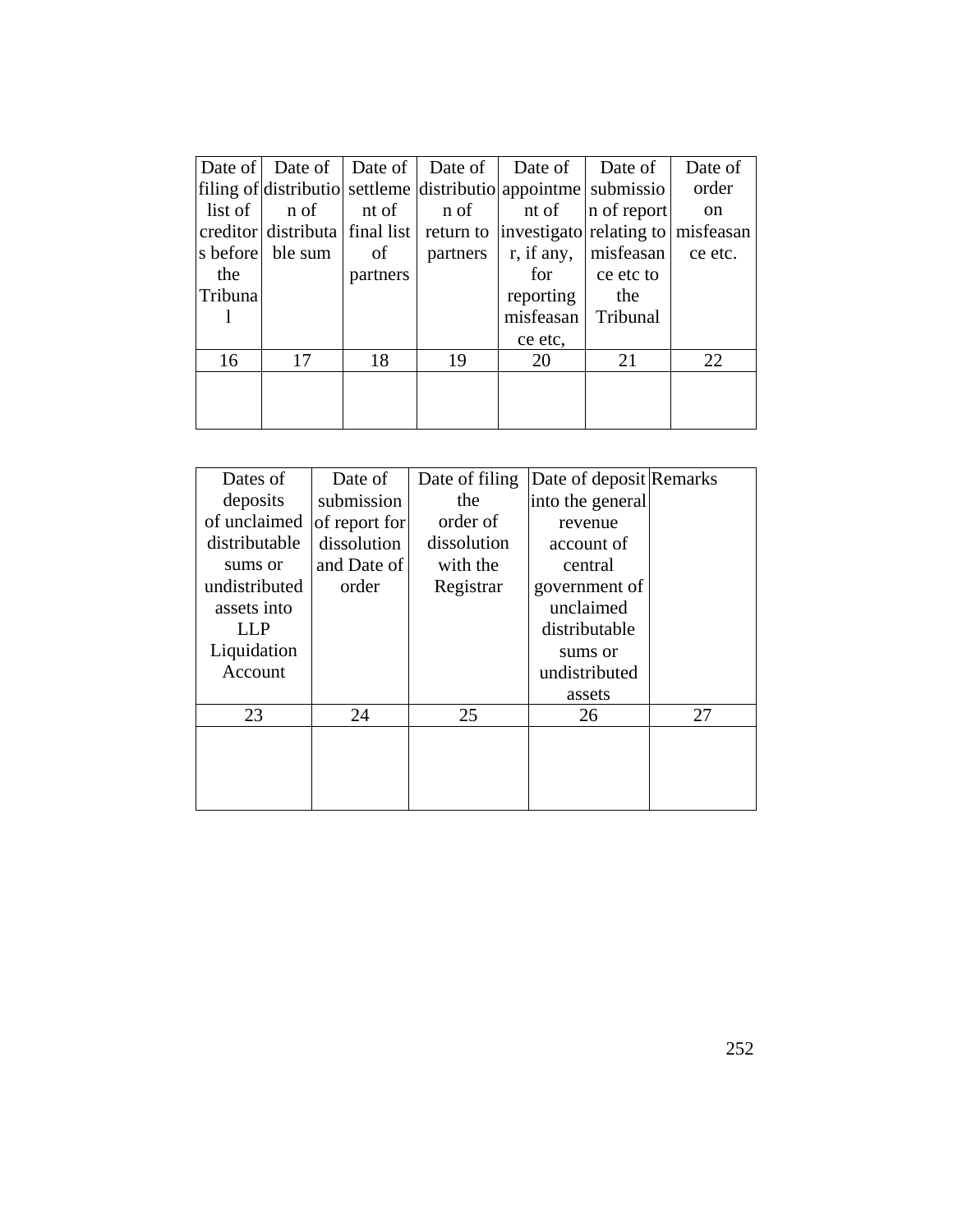#### **Form No. 87A [See sub-rule (1) of rule 251] Central Cash Book**

(Cash book of the Liquidator)

| Receipts                                           |     |  |          |      |             |  |  |  |  |
|----------------------------------------------------|-----|--|----------|------|-------------|--|--|--|--|
| Name of<br>Particulars Number of<br>Date<br>Amount |     |  |          |      |             |  |  |  |  |
|                                                    | the |  | Receipts |      |             |  |  |  |  |
|                                                    |     |  |          |      |             |  |  |  |  |
|                                                    |     |  |          | Cash | <b>Bank</b> |  |  |  |  |
|                                                    |     |  |          |      |             |  |  |  |  |

| Payments |         |                           |            |      |             |        |  |  |  |
|----------|---------|---------------------------|------------|------|-------------|--------|--|--|--|
| Date     |         | Name of Particular Number |            |      | Amount      | Number |  |  |  |
|          | the LLP |                           |            | Cash | <b>Bank</b> |        |  |  |  |
|          |         |                           | voucher    |      |             | cheque |  |  |  |
|          |         |                           | or challan |      |             |        |  |  |  |
|          |         |                           |            |      |             |        |  |  |  |

#### **Instructions**

- 1. This register is common to all the liquidations administered by the Liquidator, and the day to day transactions of the Liquidator should be entered in this Register chronologically. Sufficient details should be entered under the column 'particulars' to show clearly the nature of the transaction, the person by whom or to whom the payment was made, and on what account it was made.
- 2. The Cash Book should be balanced at the end of each day and Cash and Bank Balance carried over to the following day. A certificate of verification of Cash by actual count should b recorded in the Cash book by the Officer verifying the Cash. The Cash Book should be closed monthly under the personal attestation of the Liquidator. The Bank balances should be reconciled with the Bank Statement at the end of each month, after taking into account factors arising out of cheques drawn but not cashed, or remittances made but adjusted in the Bank's Books in the accounts of a different month.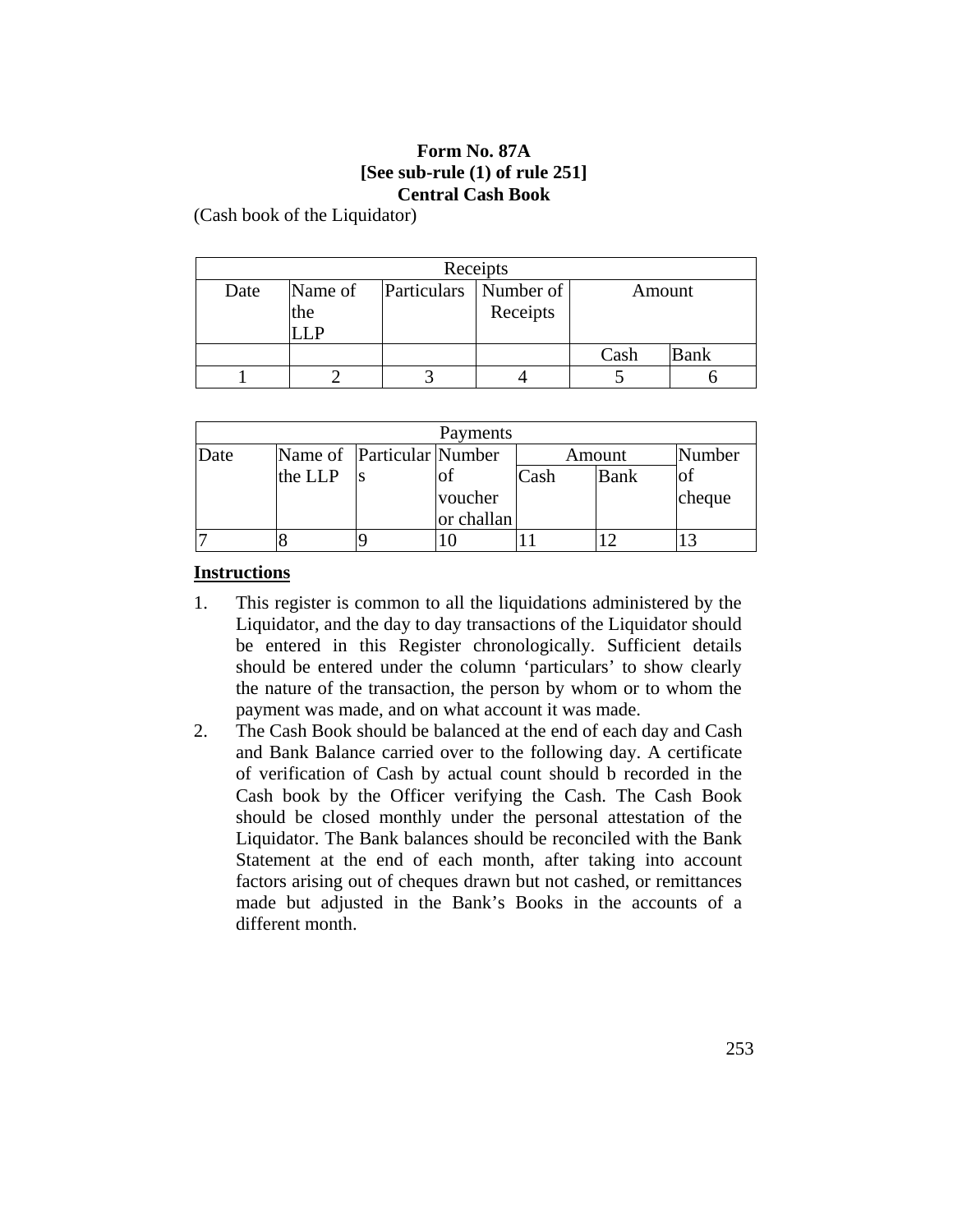## **Form No. 87B**

# **[See sub-rule (1) of rule 251] LLP's Cash Book**

LLP Petition No……of 20……. Name of LLP ……. (In Liquidation) LLPIN ……………………………..

| Date | Particular Ledger |       | Receipts     |  |             |       |  |
|------|-------------------|-------|--------------|--|-------------|-------|--|
|      |                   | Folio | Receipt Cash |  | <b>Bank</b> | Total |  |
|      |                   |       | Number       |  |             |       |  |
|      |                   |       |              |  |             |       |  |
|      |                   |       |              |  |             |       |  |
|      |                   |       |              |  |             |       |  |
|      |                   |       |              |  |             |       |  |

| Payments               |  |             |       | <b>Balance</b> |             |       |
|------------------------|--|-------------|-------|----------------|-------------|-------|
| Voucher Cash<br>Number |  | <b>Bank</b> | Total | Cash           | <b>Bank</b> | Total |
|                        |  |             |       |                |             |       |
|                        |  |             |       |                |             |       |

## **Instructions**

There should be a separate Cash Book for each LLP.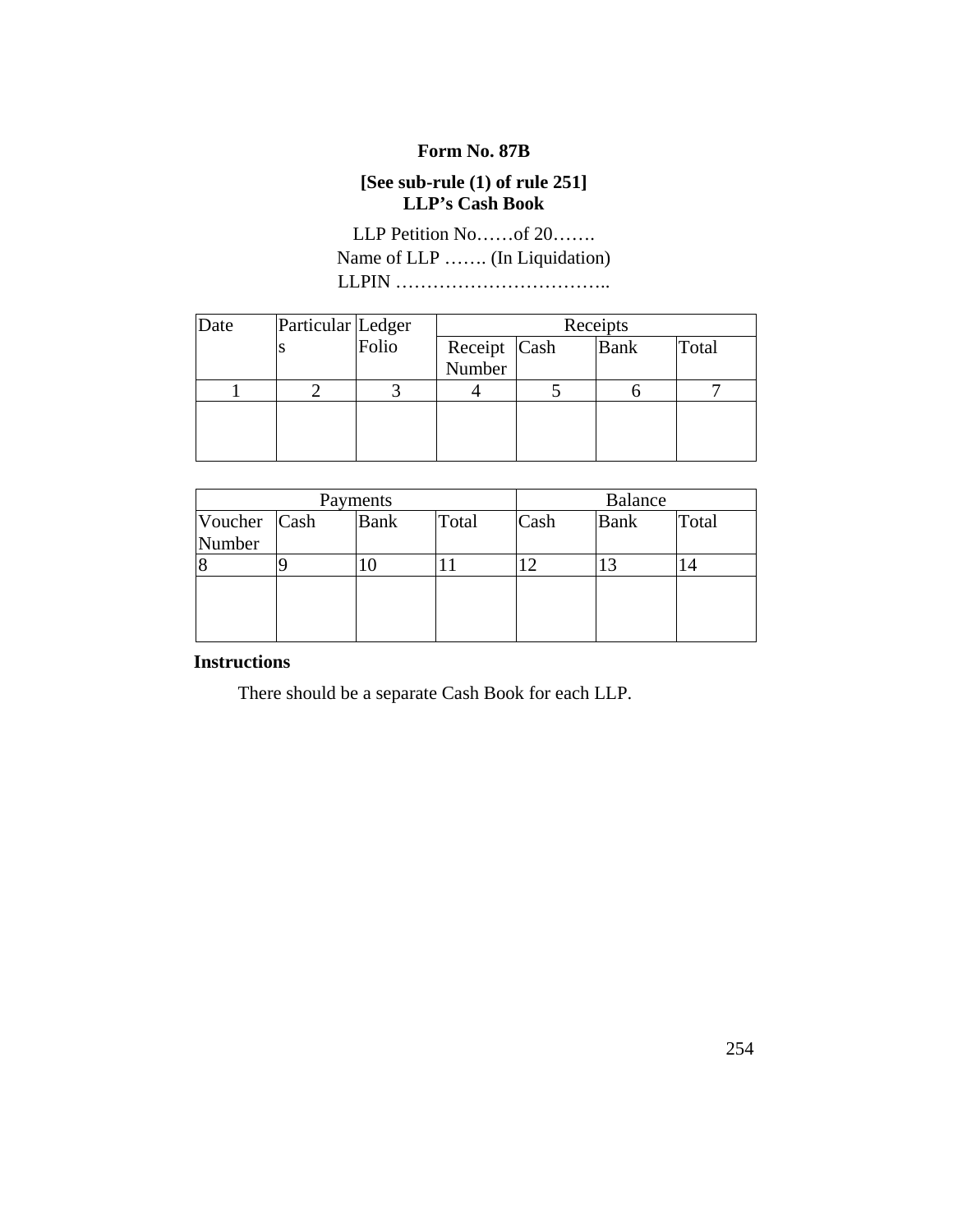#### **Form No. 87C**

#### **[See sub-rule (1) of rule 251]**

#### **General Ledger**

LLP Petition No……of 20…….

Name of the LLP …………….. (in Liquidation )

LLPIN ……………………………..

…………….. (Head of account)

| Date | Particulars |  | <b>Balance</b> |
|------|-------------|--|----------------|
|      |             |  |                |
|      |             |  |                |
|      |             |  |                |
|      |             |  |                |
|      |             |  |                |

#### **Instructions:**

A General Ledger should be maintained for each LLP with such heads of account as the Liquidator may think necessary and appropriate, like property account, investment account, books debts, debtors etc.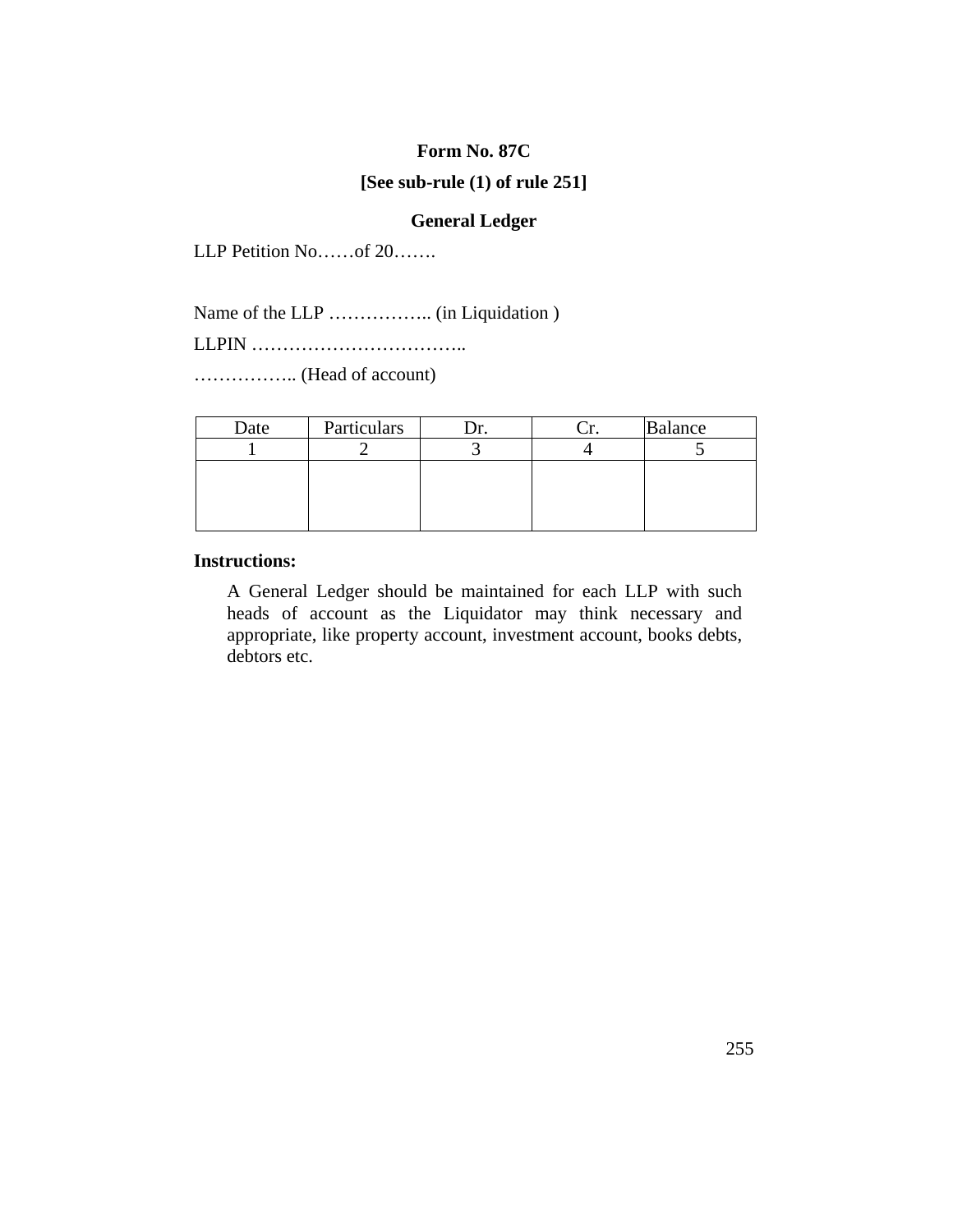# **Form No. 87D [See sub-rule (1) of rule 251]**

#### **Cashier's Cash Book**

| Date | Particulars                           | Amount<br>received | Amount paid | Balance |
|------|---------------------------------------|--------------------|-------------|---------|
|      |                                       |                    |             |         |
|      | Opening<br>Balance<br>Closing Balance |                    |             |         |

Instructions

- 1. The opening and closing balances should be struck for each day.
- 2. Under 'Particulars' it should be shown by whom or to whom and on what account the payment is made.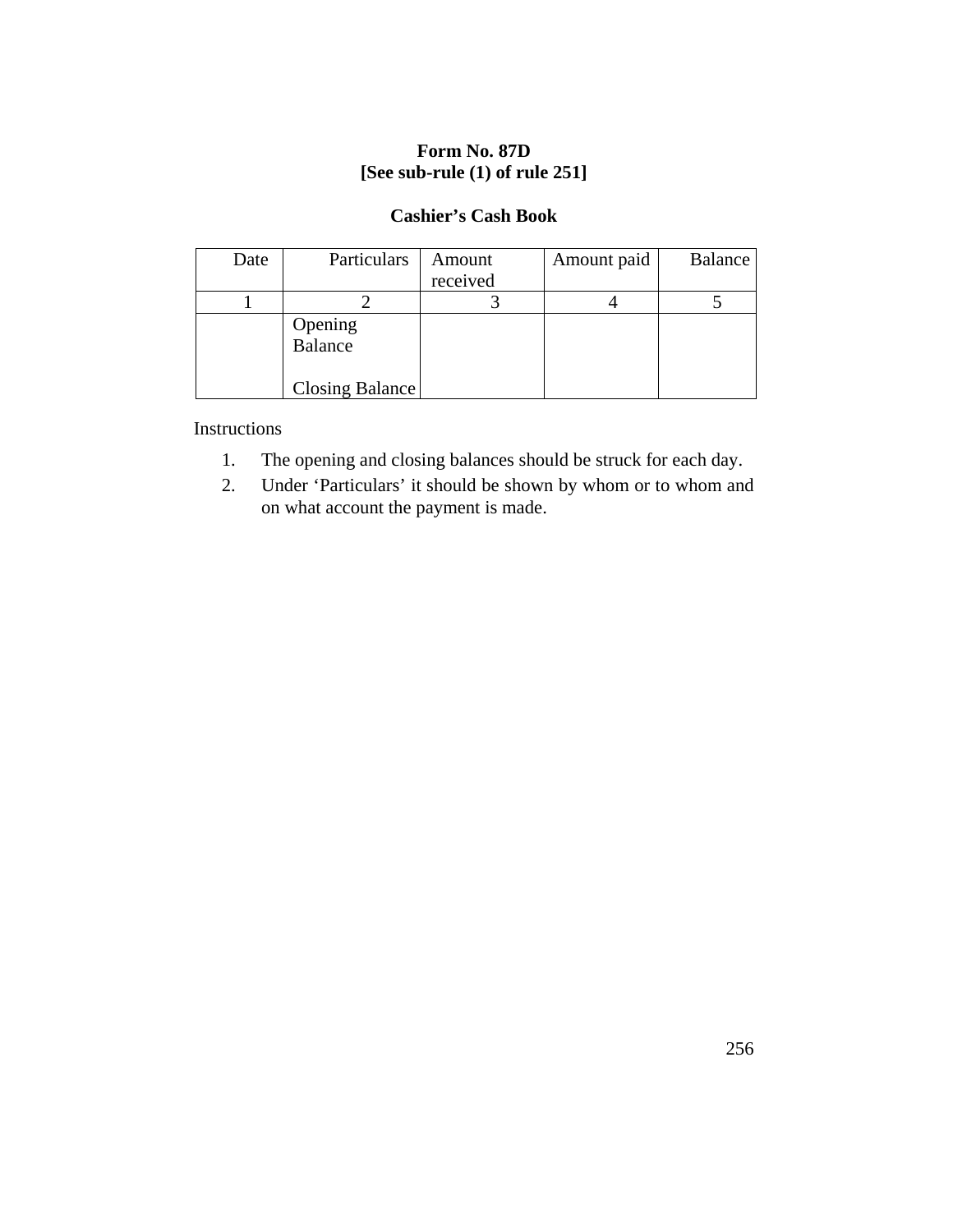# **Form No. 87E [See sub-rule (1) of rule 251] Bank Ledger**

# Liquidator's account with Bank

| Date | Particula | Deposits |     | Withdrawals |     | <b>Balance</b> |
|------|-----------|----------|-----|-------------|-----|----------------|
|      | rs        | Cheque/D |     | Cheque      |     |                |
|      |           |          | Rs. | Number      | Rs. | Rs.            |
|      |           | cash     |     |             |     |                |
|      |           |          |     |             |     |                |
|      |           |          |     |             |     |                |
|      |           |          |     |             |     |                |
|      |           |          |     |             |     |                |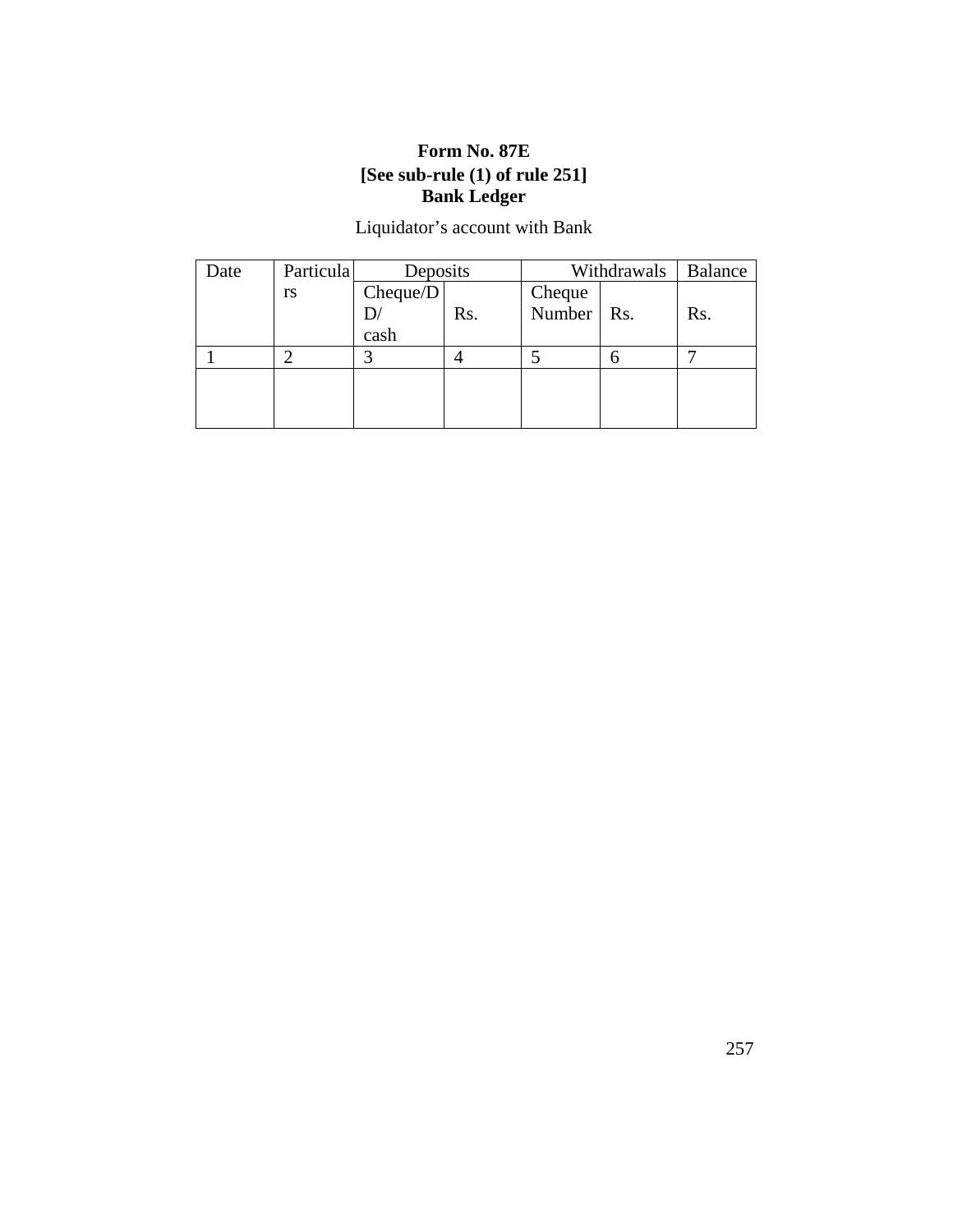#### **Form No. 87F [See sub-rule (1) of rule 251]**

#### **Register of assets**

LLP Petition No…… of 20……

Name of LLP …………..(in Liquidation)

LLPIN ……………………………..

| Serial Descriptio Date of Serial Date Details of Amount Remark              |                         |         |                  |  |
|-----------------------------------------------------------------------------|-------------------------|---------|------------------|--|
| $\vert$ Number $\vert$ n of Assets $\vert$ taking $\vert$ number $\vert$ of |                         |         | realisatio       |  |
|                                                                             | possessio of Sales sale |         | $\boldsymbol{n}$ |  |
|                                                                             |                         | Registe |                  |  |
|                                                                             |                         |         |                  |  |
|                                                                             |                         |         |                  |  |
|                                                                             |                         |         |                  |  |
|                                                                             |                         |         |                  |  |
|                                                                             |                         |         |                  |  |
|                                                                             |                         |         |                  |  |

#### *Instructions:*

All the property of the LLP except the Liquidator's investments and outstandings to be realized should be entered in this Register.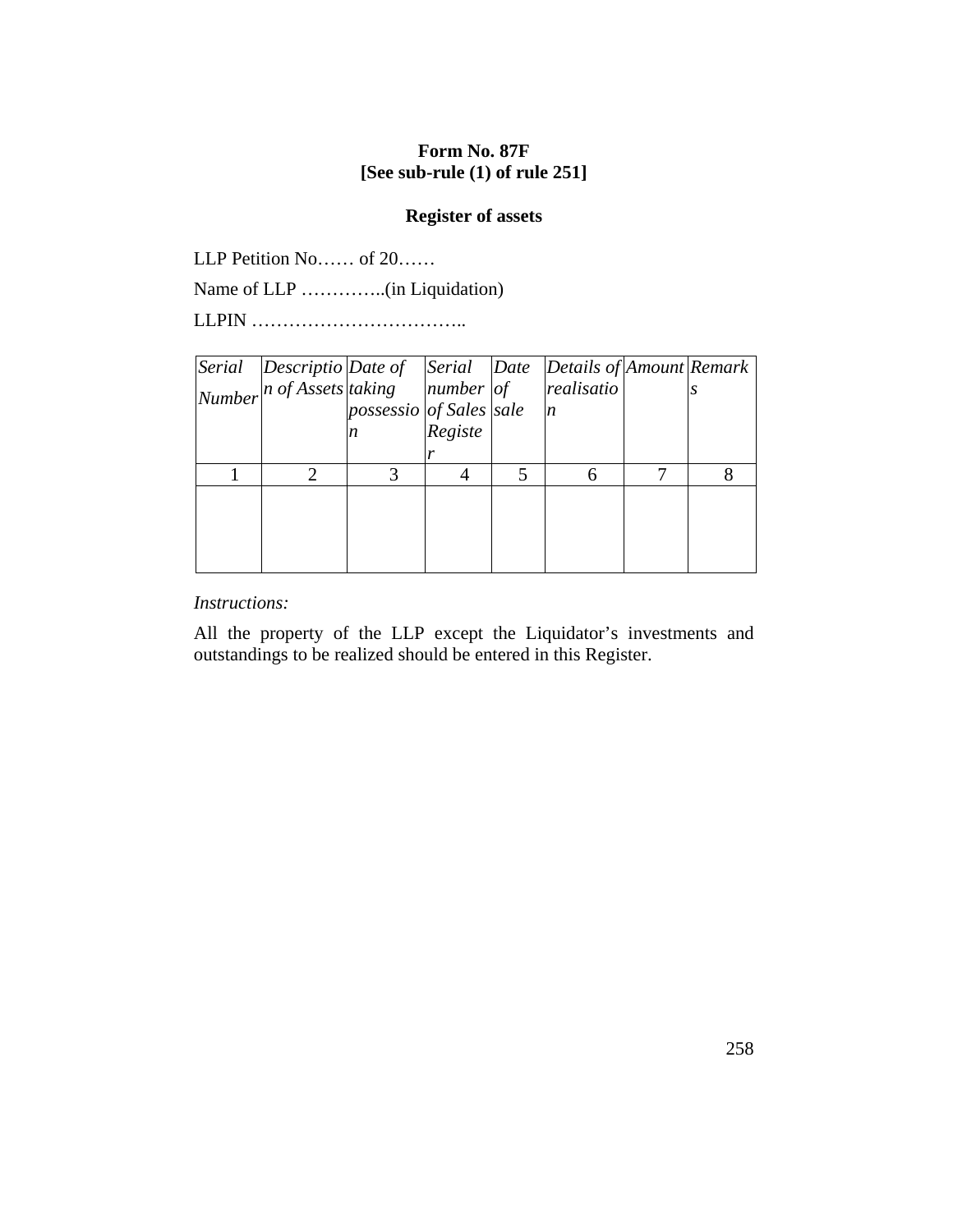# **Form No. 87G [See sub-rule (1) of rule 251]**

# **Investment Register**

| Serial | Name           | Date of  | Nature         | Amou    | Rate  | Date of  | Remar          |
|--------|----------------|----------|----------------|---------|-------|----------|----------------|
| Numb   | of the         | Investme | and            | nt      | of    | realizat | $\mathbf{k}$ s |
| er     | <b>LLP</b>     | nt       | particul       | investe | inter | ion of   |                |
|        |                |          | ars of         | d       | est   | investm  |                |
|        |                |          | security       |         | etc.  | ent      |                |
|        |                |          | in             |         |       |          |                |
|        |                |          | which          |         |       |          |                |
|        |                |          | investm        |         |       |          |                |
|        |                |          | ent is         |         |       |          |                |
|        |                |          | made           |         |       |          |                |
| 1      | $\overline{2}$ | 3        | $\overline{4}$ | 5       | 6     | 7        | 8              |
|        |                |          |                |         |       |          |                |
|        |                |          |                |         |       |          |                |
|        |                |          |                |         |       |          |                |
|        |                |          |                |         |       |          |                |
|        |                |          |                |         |       |          |                |
|        |                |          |                |         |       |          |                |
|        |                |          |                |         |       |          |                |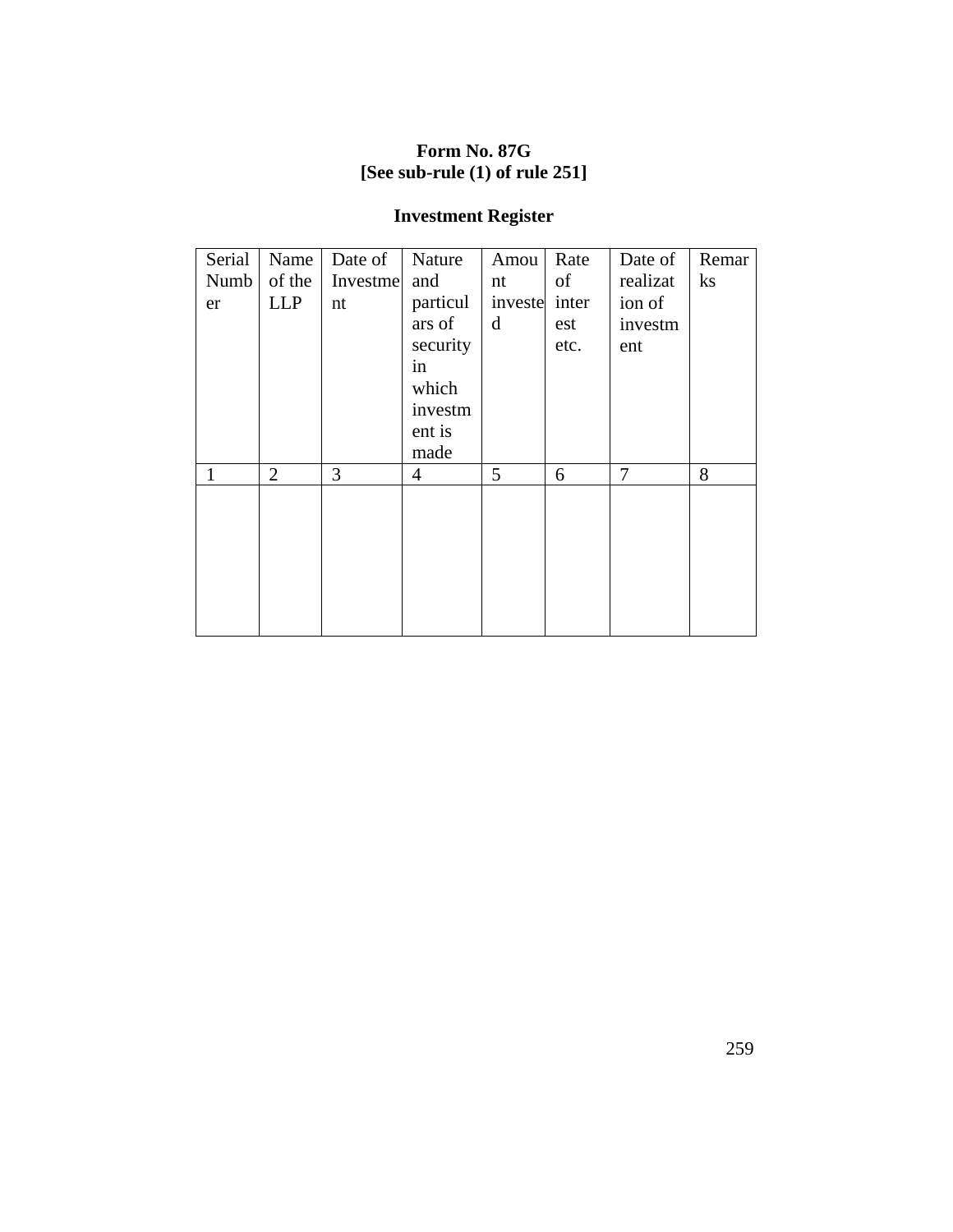## **Form No. 87H [See sub-rule (1) of rule 251] Register of book-debts and outstandings**

## **(Not barred by limitation)**

LLP Petition No…… of 20……

Name of LLP …………..(in Liquidation)

LLPIN ……………………………..

| Serial | Name    | Particulars of | Amount |
|--------|---------|----------------|--------|
| Number | and     | debt (Trade/   | due    |
|        | address | Bills/Loans/   |        |
|        | οf      | Advance etc.)  |        |
|        | debtor  |                |        |
|        |         |                |        |
|        |         |                |        |
|        |         |                |        |
|        |         |                |        |
|        |         |                |        |

| Action taken | Amount   | Date of     | Reference to   | Remarks |
|--------------|----------|-------------|----------------|---------|
|              | realized | realization | Suits Register |         |
|              |          |             |                |         |
|              |          |             |                |         |
|              |          |             |                |         |
|              |          |             |                |         |
|              |          |             |                |         |

*Instructions:*

Time barred debts may be considered for the purpose of realization in accordance with the Law.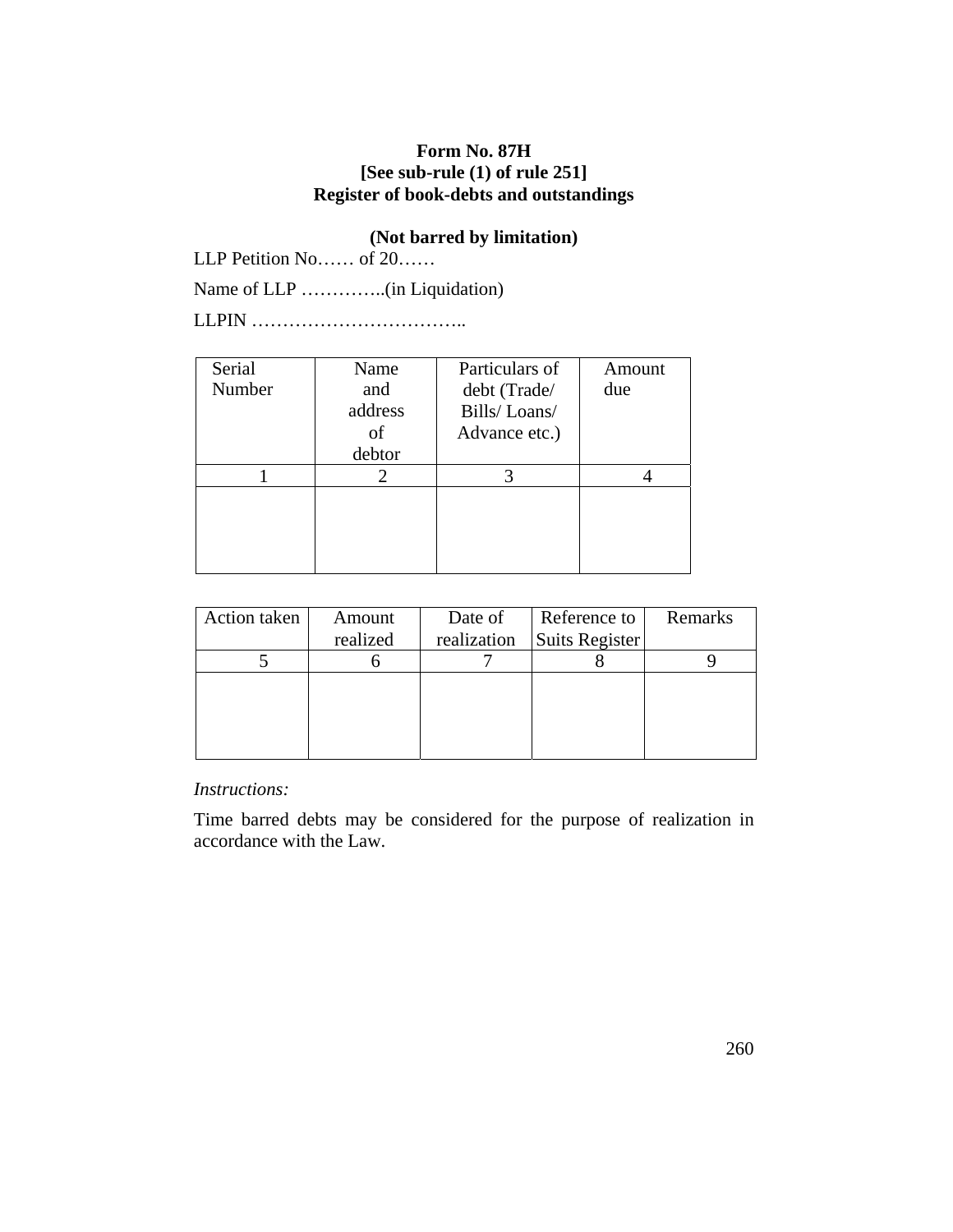## **Form No. 87I [See sub-rule (1) of rule 251]**

### **Tenants Ledger**

LLP Petition No……. of 20……

Name of LLP………. (in Liquidation )

LLPIN ……………………………..

- 1. Description of property :
- 2. Name and address of tenant :
- 3. Date of tenancy :
- 4. Period of tenancy:
- 5. Rent (monthly or annual ) :
- 6. Special terms, if any :
- 7. Arrears on date of taking charge of property :
- 8. Advance received, if any :

| $20\ldots$ | Demand |      | Realization | <b>Balance</b> | Remarks |
|------------|--------|------|-------------|----------------|---------|
| Month      | Amount | Date | Amount      | Amount         |         |
|            | Rs.    |      | Rs.         | Rs.            |         |
|            |        |      |             |                |         |
| January    |        |      |             |                |         |
| February   |        |      |             |                |         |
| Etc.       |        |      |             |                |         |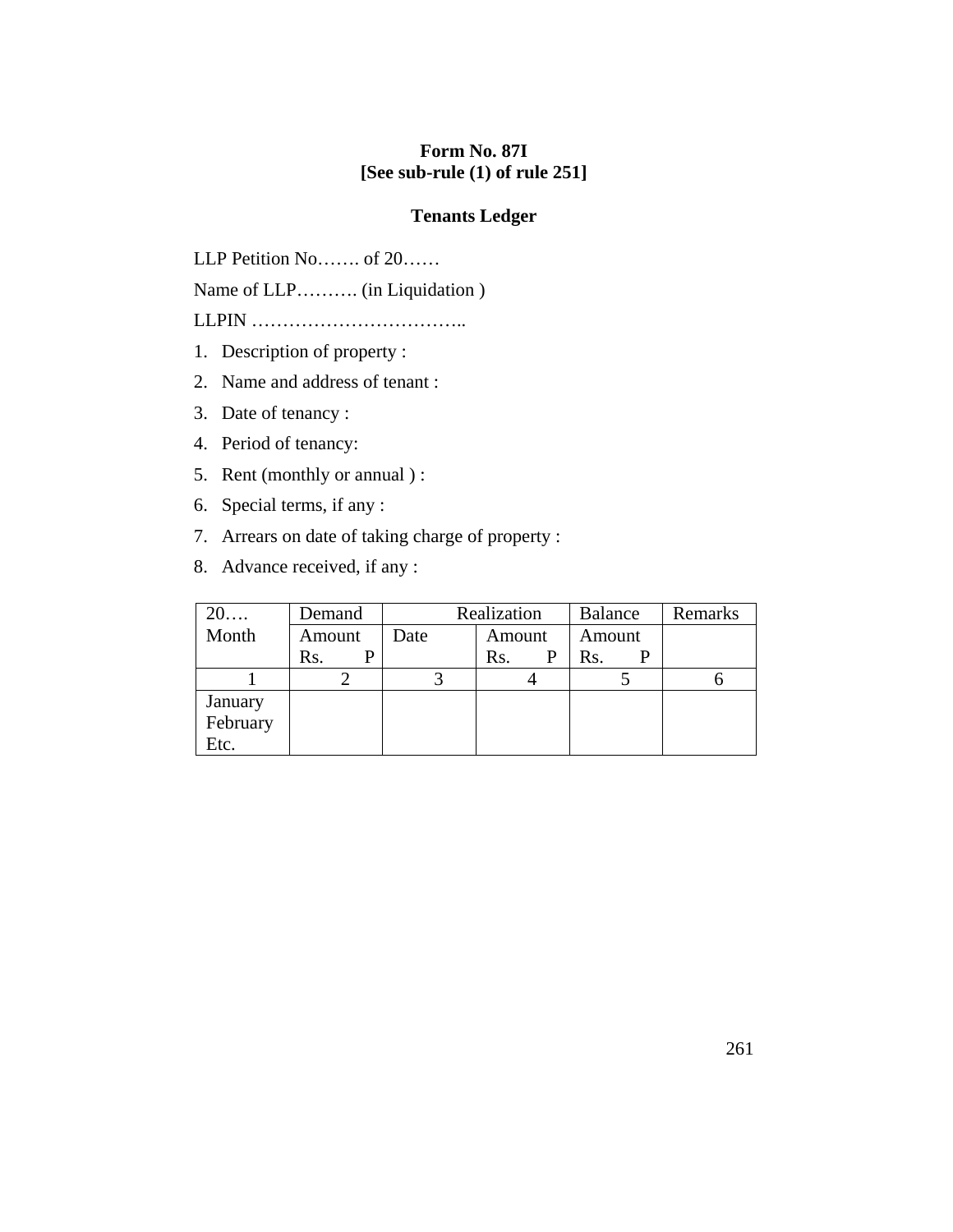## **Form No. 87J [See sub-rule (1) of rule 251] Suits Register**

LLP Petition No……. of 20……

Name of LLP………. (in Liquidation )

LLPIN ……………………………..

| Serial | Name and   | Amount   | Date of |
|--------|------------|----------|---------|
| Number | address of | of Claim | filing  |
|        | party      |          |         |
|        |            |          |         |
|        |            |          |         |
|        |            |          |         |
|        |            |          |         |

| Date of     | Nature of | Amount  | Remarks |
|-------------|-----------|---------|---------|
| decree or   | relief    | decreed |         |
| final order | granted   |         |         |
|             |           |         |         |
|             |           |         |         |
|             |           |         |         |
|             |           |         |         |

*Instructions:*

- 1. A single register may be maintained for all the LLPs in Liquidation, but the register should be maintained LLP-wise, sufficient number of pages being allotted to each LLP.
- 2. Applications made by or against the LLP which are in the nature of suits should also be entered in this Register.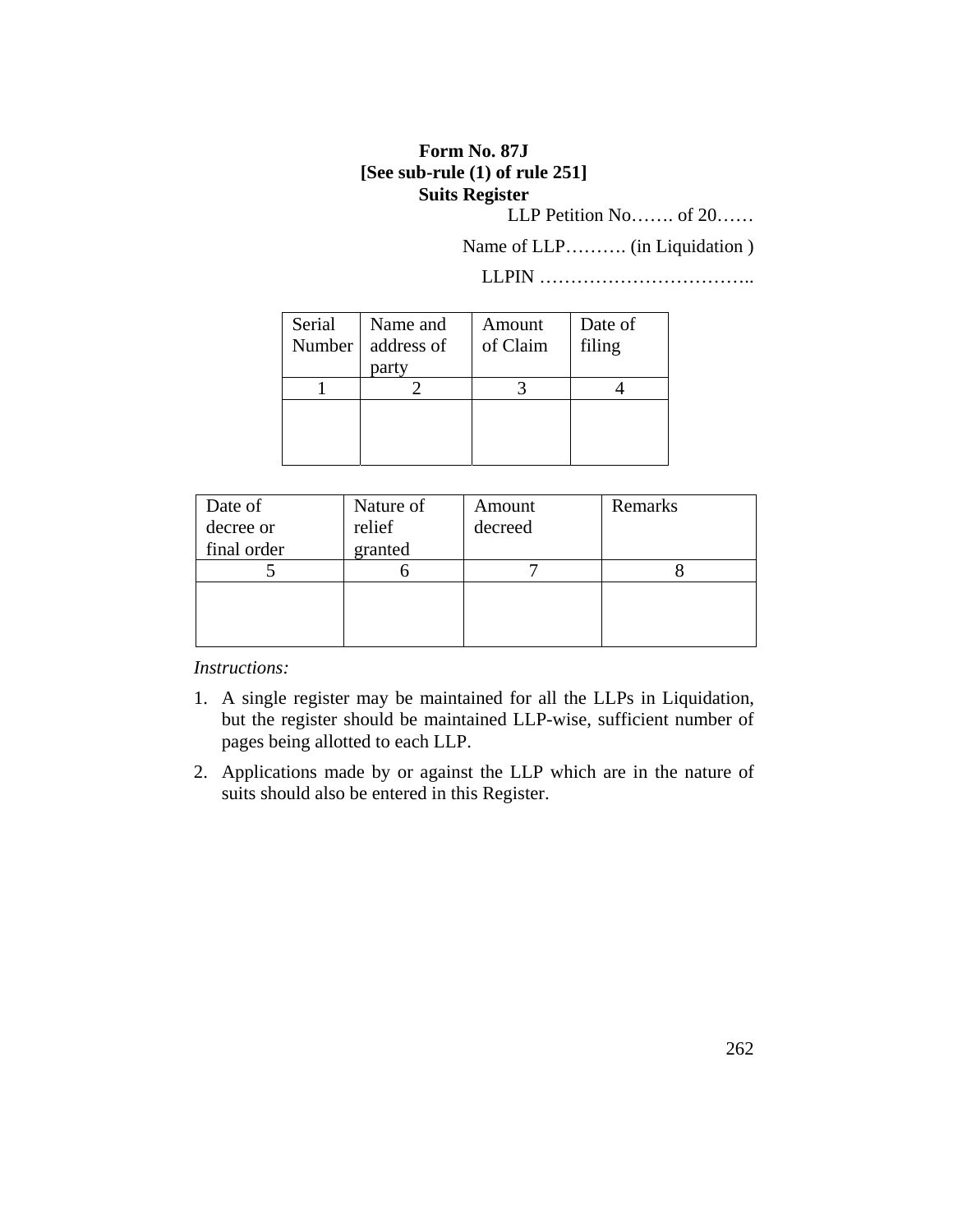#### **Form No. 87K**

# **[See sub-rule (1) of rule 251]**

# **Decree Register**

| Name       | Name and Amount Date |         |        |       | Action Amount | Date   | Remar |
|------------|----------------------|---------|--------|-------|---------------|--------|-------|
| of         | address              | decreed | of     | taken | realized      | of     | ks    |
| <b>LLP</b> | of                   |         | decree |       |               | realiz |       |
|            | judgment             |         |        |       |               | $a-$   |       |
|            | debtor               |         |        |       |               | tion   |       |
|            | 3                    |         | 5      | 6     |               | 8      | 9     |
|            |                      |         |        |       |               |        |       |
|            |                      |         |        |       |               |        |       |
|            |                      |         |        |       |               |        |       |
|            |                      |         |        |       |               |        |       |

Instructions

This Register is common to all the liquidations, the purpose of the Register being to enable the Liquidator to keep watch on the progress of the realization of decrees in favour of the LLP in his charge.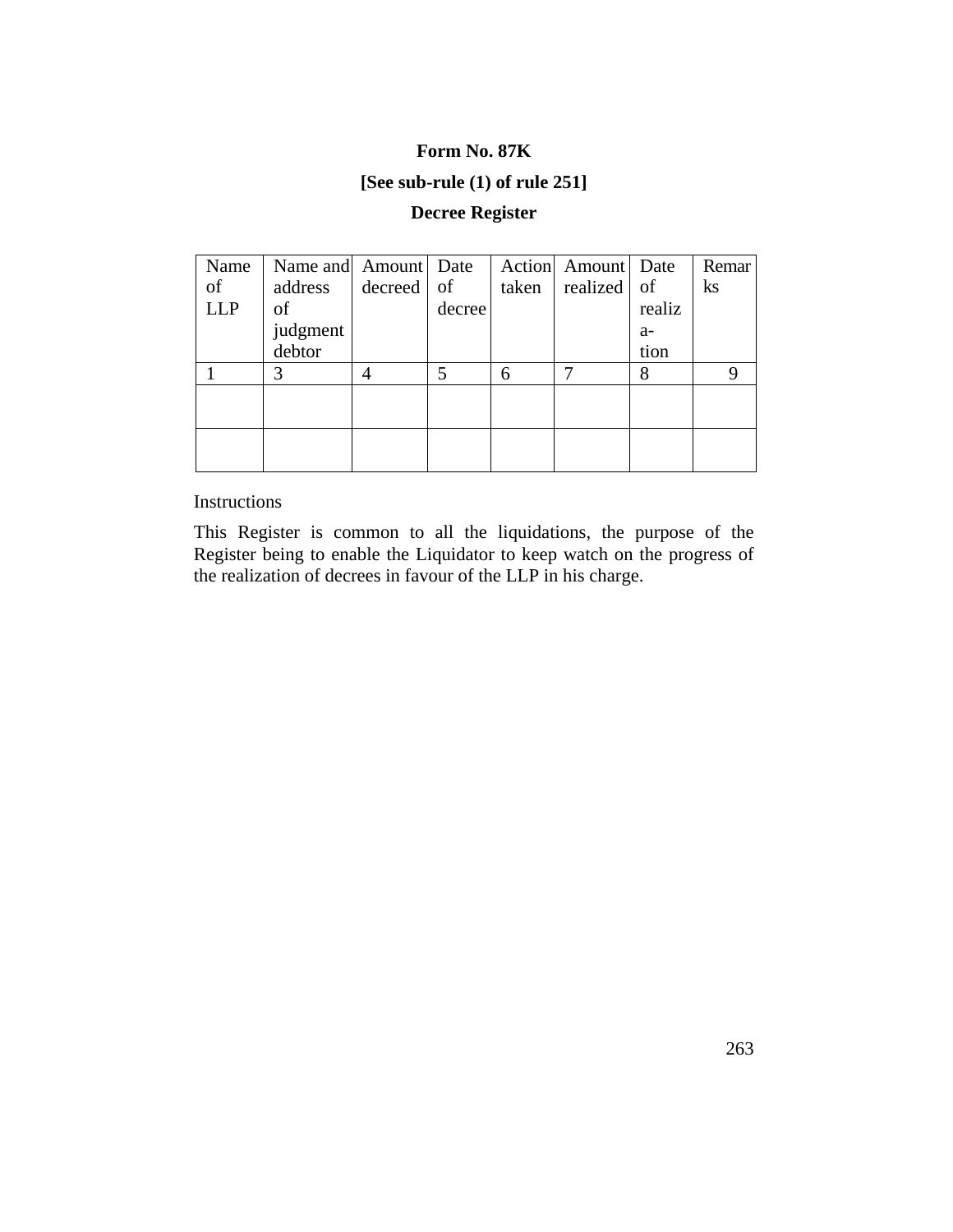## **Form No. 87L [See sub-rule (1) of rule 251]**

### **Sales Register**

| Sl. |            | Name of Description Date of | Method of Name |               | Date of    |
|-----|------------|-----------------------------|----------------|---------------|------------|
| No. | <b>LLP</b> | of Property Sale            | sale           | and           | confirmati |
|     |            |                             |                | address       | on and     |
|     |            |                             |                | <sup>of</sup> | sale value |
|     |            |                             |                | purchase      |            |
|     |            |                             |                |               |            |
|     |            |                             |                |               |            |
|     |            |                             |                |               |            |

| Amount of          | <b>Balance realized</b> |  | Remarks |
|--------------------|-------------------------|--|---------|
| E.M.D./ Advance    | Date<br>Rs.             |  |         |
| received with date |                         |  |         |
|                    |                         |  |         |
|                    |                         |  |         |

*Instructions:*

- 1. This Register is common to all the liquidations administered by the Liquidator, and entries in this Register should be made as and when sales of property are held.
- 2. The any amount either by way of E.M.D or advance or consideration shall be received only by way of demand draft or cash.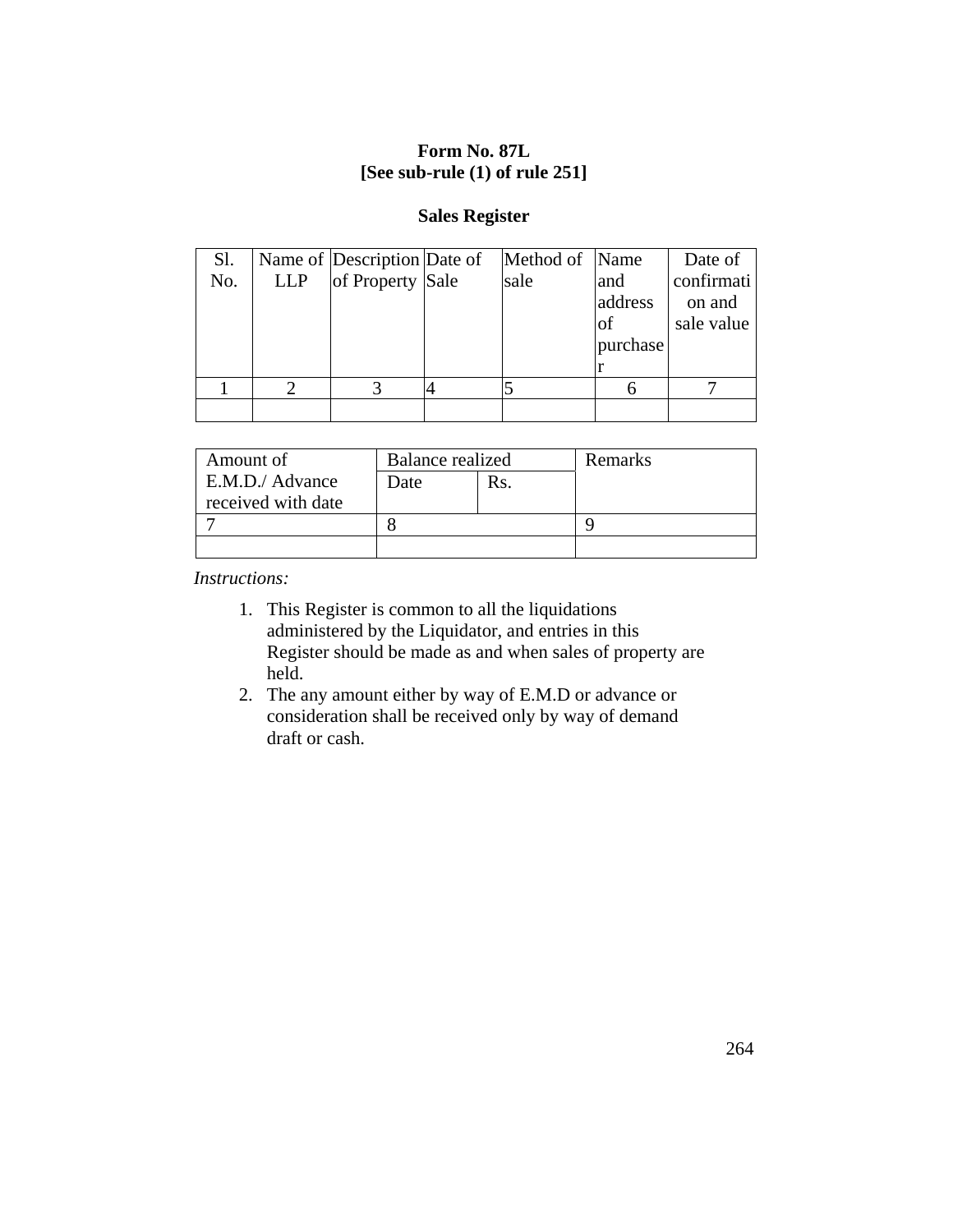# **Form No. 87M**

### **[See sub-rule (1) of rule 251]**

# **Register of Claims and Distributable sums**

*liquidation )*

*LLP Petition No…..of …20 Name of LLP……. (in* 

LLPIN ……………………………..

| Claims |                    |          |          |                     |  |
|--------|--------------------|----------|----------|---------------------|--|
| Serial | Name and           | l Amount | Amount   | Whether secured     |  |
| Number | address of claimed |          | admitted | <i>(including)</i>  |  |
|        | Creditor           |          |          | workmen) or         |  |
|        |                    |          |          | preferential or     |  |
|        |                    |          |          | floating charge or  |  |
|        |                    |          |          | unsecured creditors |  |
|        |                    |          |          |                     |  |
|        |                    |          |          |                     |  |

| Distributable sum declared and paid |                                      |         |                  |  |  |  |
|-------------------------------------|--------------------------------------|---------|------------------|--|--|--|
| Rate                                | Remarks<br>Mode of<br>Amount Date of |         |                  |  |  |  |
|                                     |                                      | payment | <b>p</b> payment |  |  |  |
|                                     |                                      |         |                  |  |  |  |

*Instructions:*

- 1. Only claims admitted either wholly or in part should be entered in this Register.
- 2. The table on top should be reserved for claims and the page on the bottom for Distributable sums.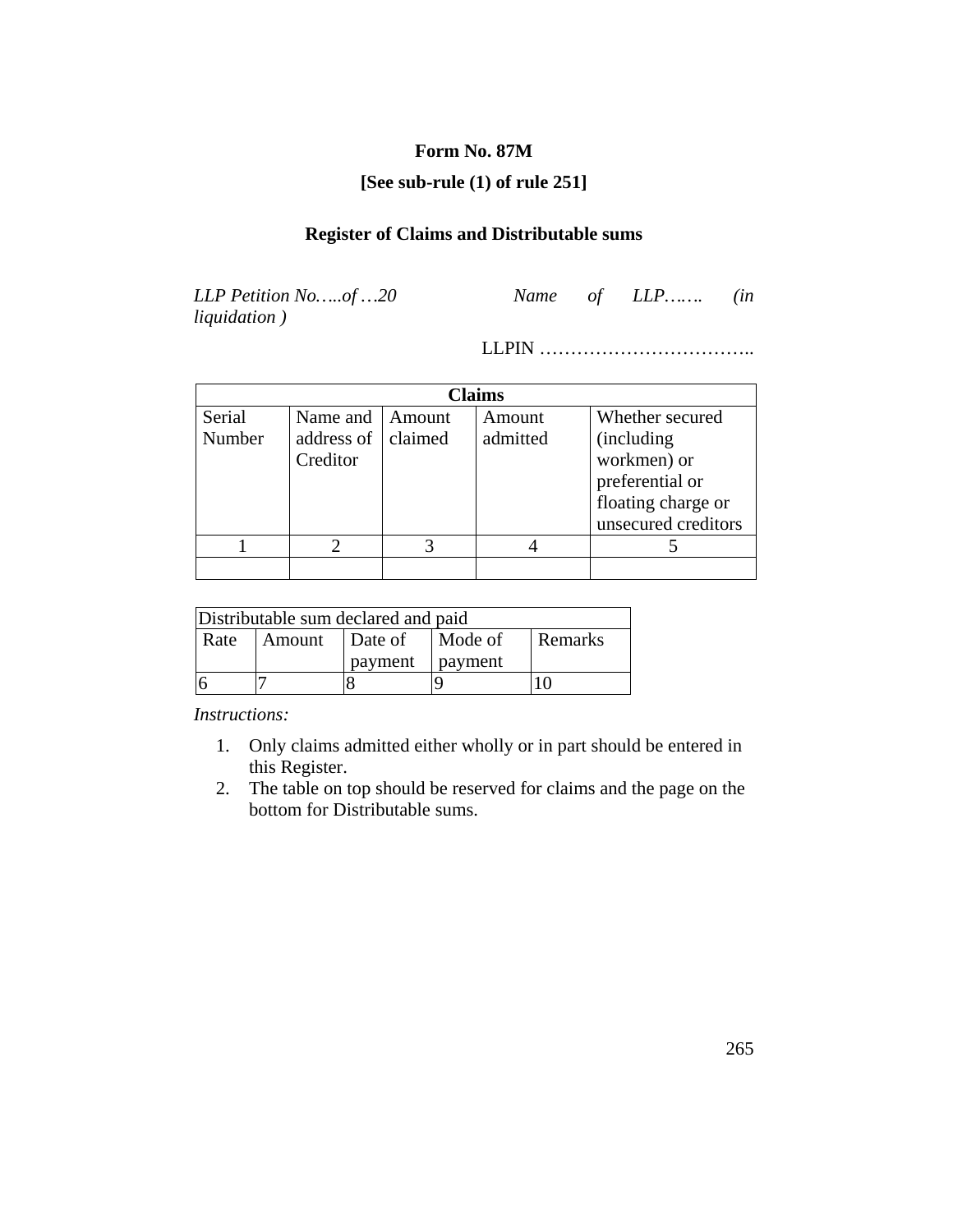#### **Form No. 87N**

## **[See sub-rule (1) of rule 251]**

# **Partners' Ledger/ Return of assets to partner**

LLP Petition No…..of …20….. Name of LLP……. (in

liquidation)

LLPIN ……………………………..

| Serial<br>Number | Name of<br>partner | Amount of<br>contribution | Amount of<br>outstanding |
|------------------|--------------------|---------------------------|--------------------------|
|                  |                    |                           | contribution             |
|                  |                    |                           |                          |

| Returns of asset  |                    |                       |                      |         |  |
|-------------------|--------------------|-----------------------|----------------------|---------|--|
| Rate of<br>return | Date of<br>Payment | Amount paid   Mode of | payment of<br>amount | Remarks |  |
|                   |                    |                       |                      |         |  |

*Instructions:*

Only partners settled on the list should be entered in this Register and they should be entered in the same order as in the list.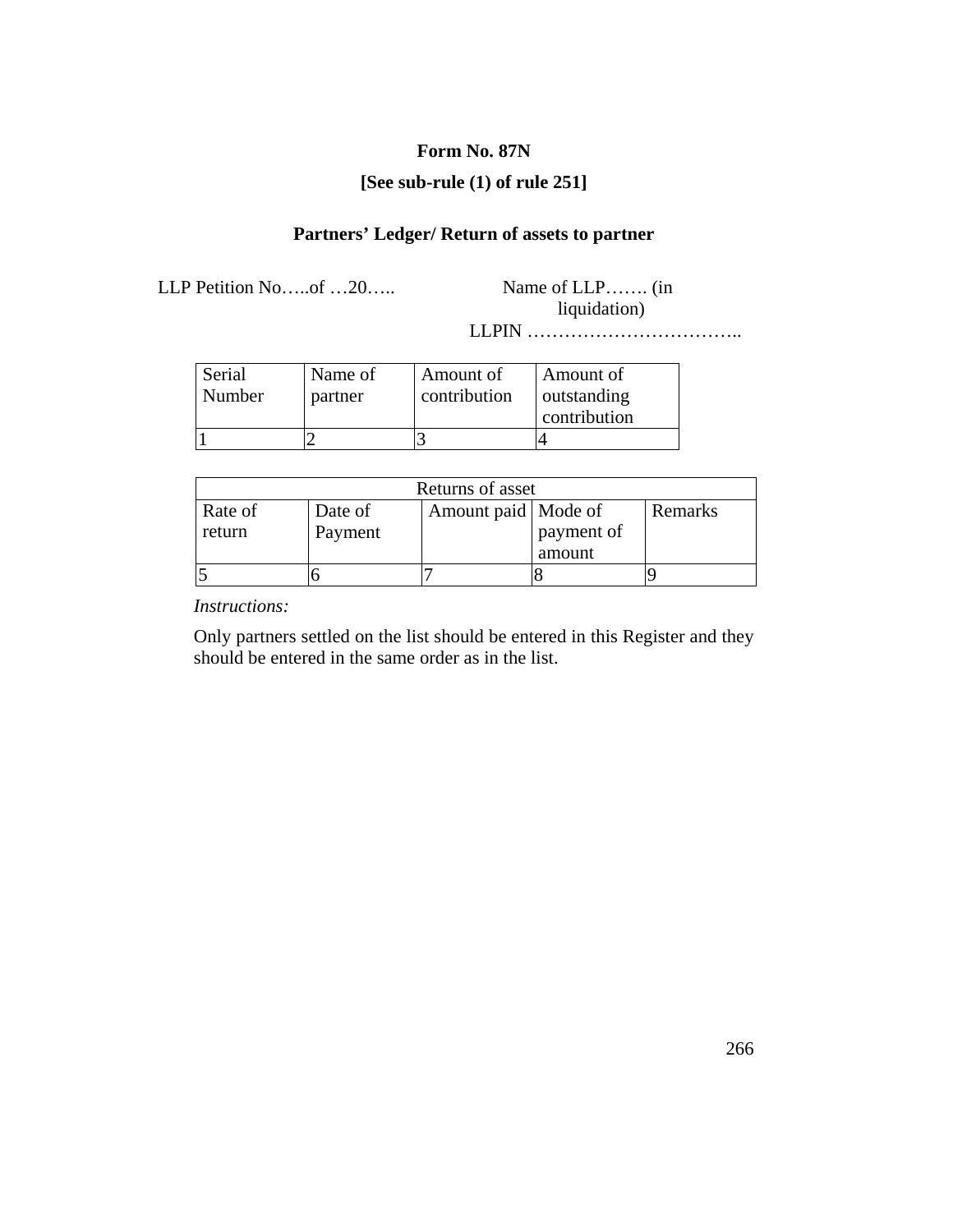# **Form No. 87O**

# **[See sub-rule (1) of rule 251]**

# **Distributable sums paid register**

| Name of the<br>LLP | Date of<br>payment of<br>distributable<br>sum | Amount of<br>distributable<br>sum | Remarks |
|--------------------|-----------------------------------------------|-----------------------------------|---------|
|                    |                                               |                                   |         |
|                    |                                               |                                   |         |

Instructions: This Register is common to all the liquidations.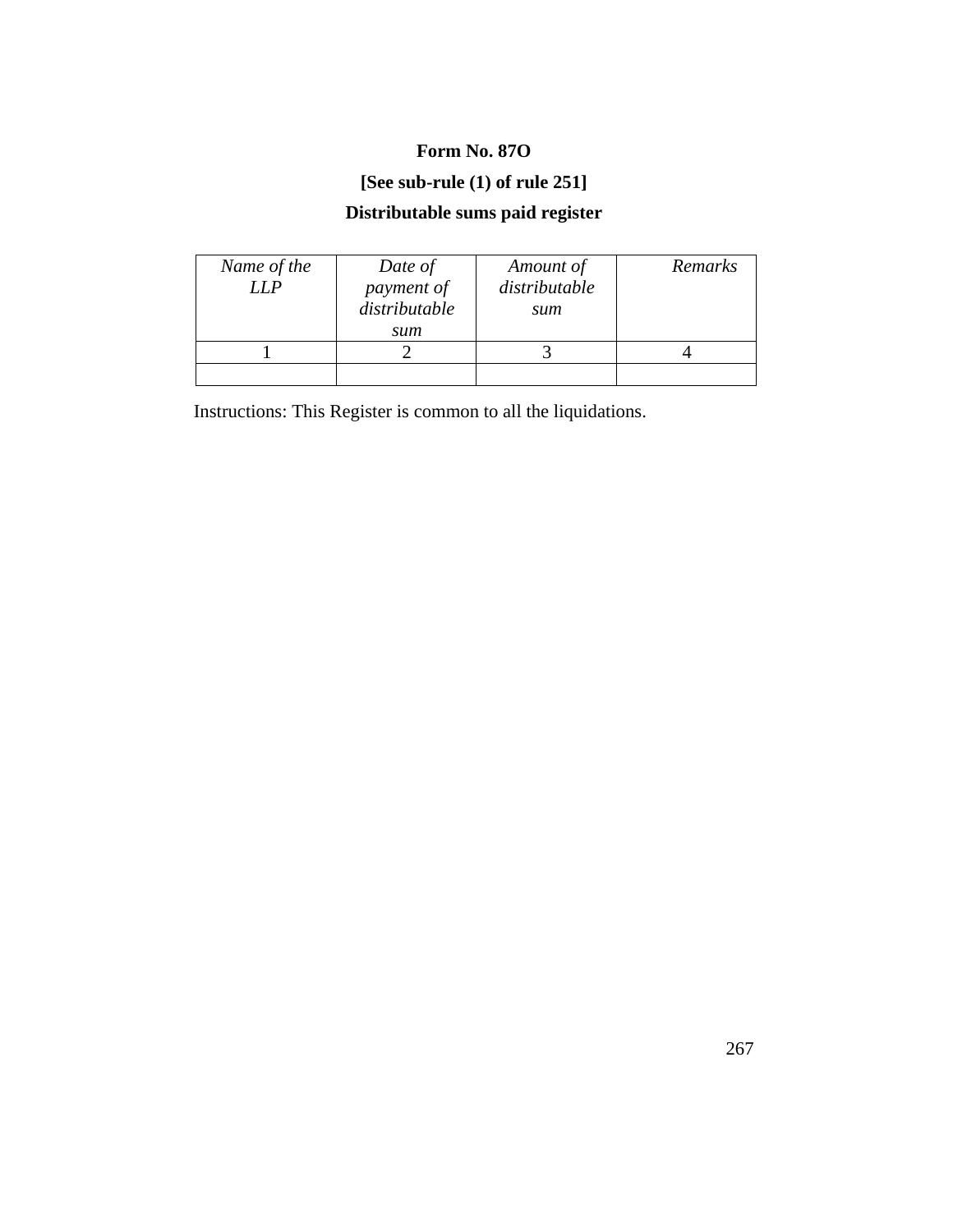#### **Form No. 87P**

# **[See sub-rule (1) rule 251]**

# **Commission Register**

# REGISTER OF FEES CREDITED TO GOVERNMENT

| Name of For the year ending $31st$ March, Payable before $30th$ October |                           |                      |                      |         |
|-------------------------------------------------------------------------|---------------------------|----------------------|----------------------|---------|
| the LLP                                                                 |                           |                      |                      |         |
|                                                                         |                           | Commission Amount of | Date of deposit into | Remarks |
|                                                                         | due for the               | Commissio            | Central              |         |
|                                                                         | period                    | n                    | Government           |         |
|                                                                         | ended                     |                      | Account              |         |
|                                                                         | 31 <sup>st</sup> March of |                      |                      |         |
|                                                                         | 3                         |                      |                      | 6       |
|                                                                         |                           |                      |                      |         |

*Instructions:* An entry should be made in this Register of every LLP that is wound-up, in which the Liquidator becomes or acts as Liquidator.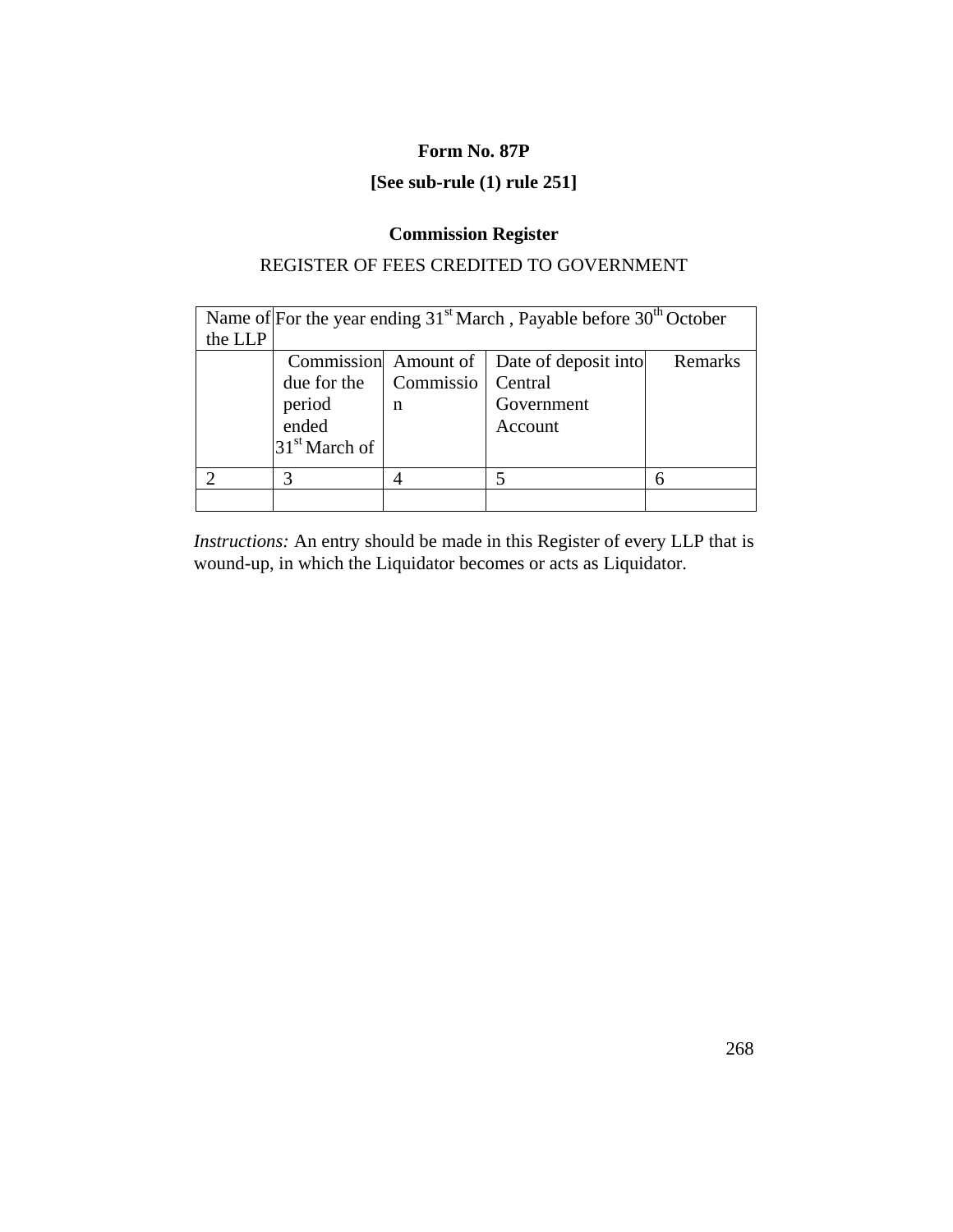## **Form No. 87Q [See sub-rule (1) rule 251]**

#### **Suspense Register**

LLP Petition No.....of ...20.....

Name of LLP……. (in liquidation)

LLPIN ……………………………..

| Date | Particulars | Debit | Credit | <b>Balance</b> |
|------|-------------|-------|--------|----------------|
|      |             |       |        |                |
|      |             |       |        |                |
|      |             |       |        |                |
|      |             |       |        |                |
|      |             |       |        |                |

*Instructions:*

- 1. This Register should be kept LLP- wise
- 2. Advances made by the Liquidator to any person or made to the Liquidator by any person should be entered in this Register.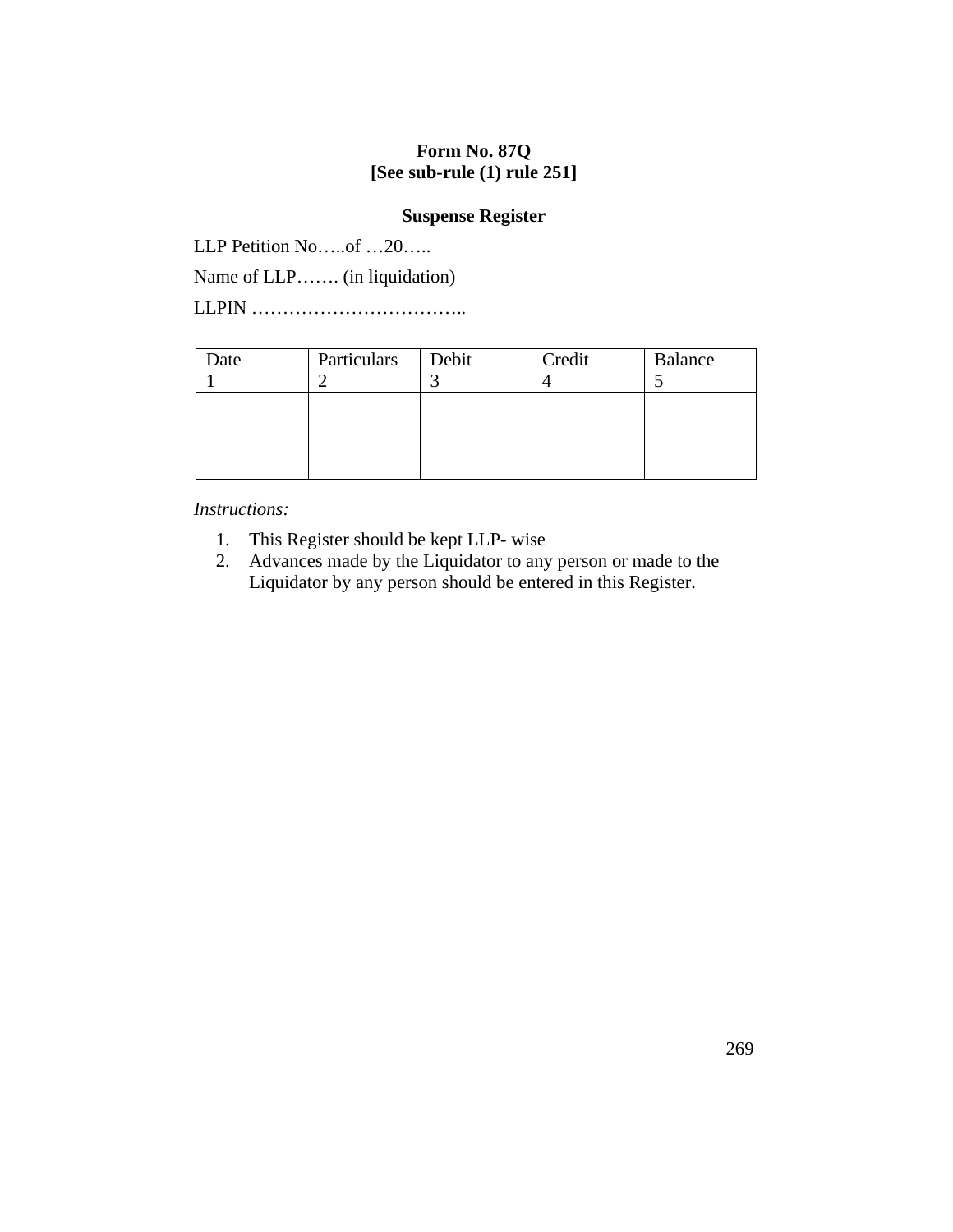#### **Form No. 87R**

## **[See sub-rule (1) rule 251]**

# **Documents Register**

LLP Petition No.....of …20…….

Name of LLP……. (in liquidation )

LLPIN ……………………………..

| Serial | Descriptio | Date of | From    | How               | Remarks |
|--------|------------|---------|---------|-------------------|---------|
| Number | n          | receipt | whom    | dispose           |         |
|        | of         |         | receive | $d \overline{of}$ |         |
|        | documen    |         | d       |                   |         |
|        |            |         |         |                   |         |
|        |            | 3       |         |                   | 6       |
|        |            |         |         |                   |         |
|        |            |         |         |                   |         |
|        |            |         |         |                   |         |
|        |            |         |         |                   |         |

*Instruction:* All documents of title like title-deeds etc. should be entered in this Register.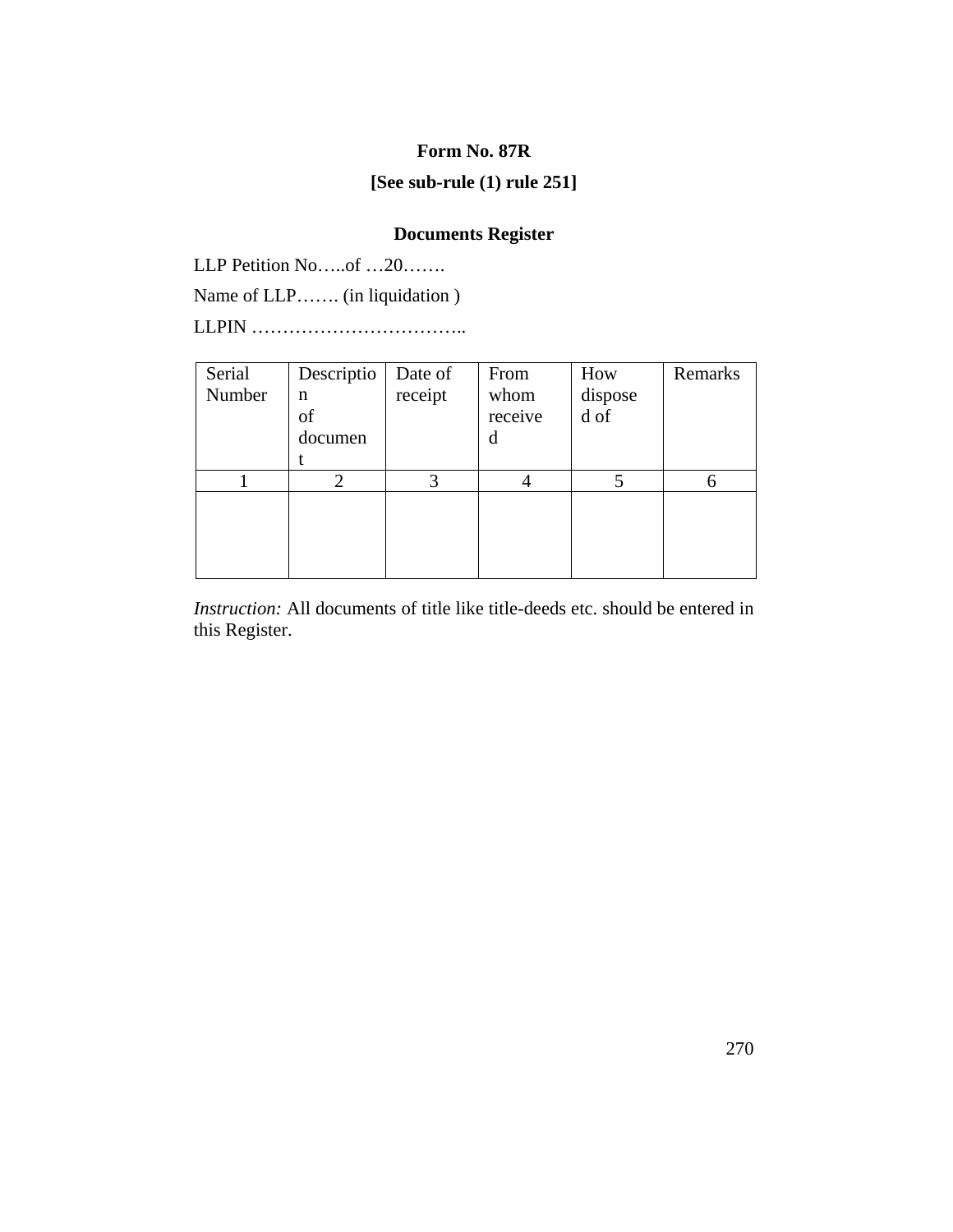#### **Form No. 87S [See sub-rule (1) rule 251]**

### **Books Register**

LLP Petition No…..of …20…….

Name of LLP……. (in liquidation )

LLPIN ……………………………..

| Date | From     | Description | How            | Remarks |
|------|----------|-------------|----------------|---------|
|      | whom     | of books    | disposed       |         |
|      | received | including   | $\int_{0}^{1}$ |         |
|      |          | files       |                |         |
|      |          |             |                |         |
|      |          |             |                |         |
|      |          |             |                |         |
|      |          |             |                |         |
|      |          |             |                |         |

*Instruction:* In this Register there should be entered all books and files of the LLP which come into the hands of the Liquidator. In case a detail inventory of the books and records is prepared, no such entries are required in the register. However, an endorsement to the effect should be made in the register.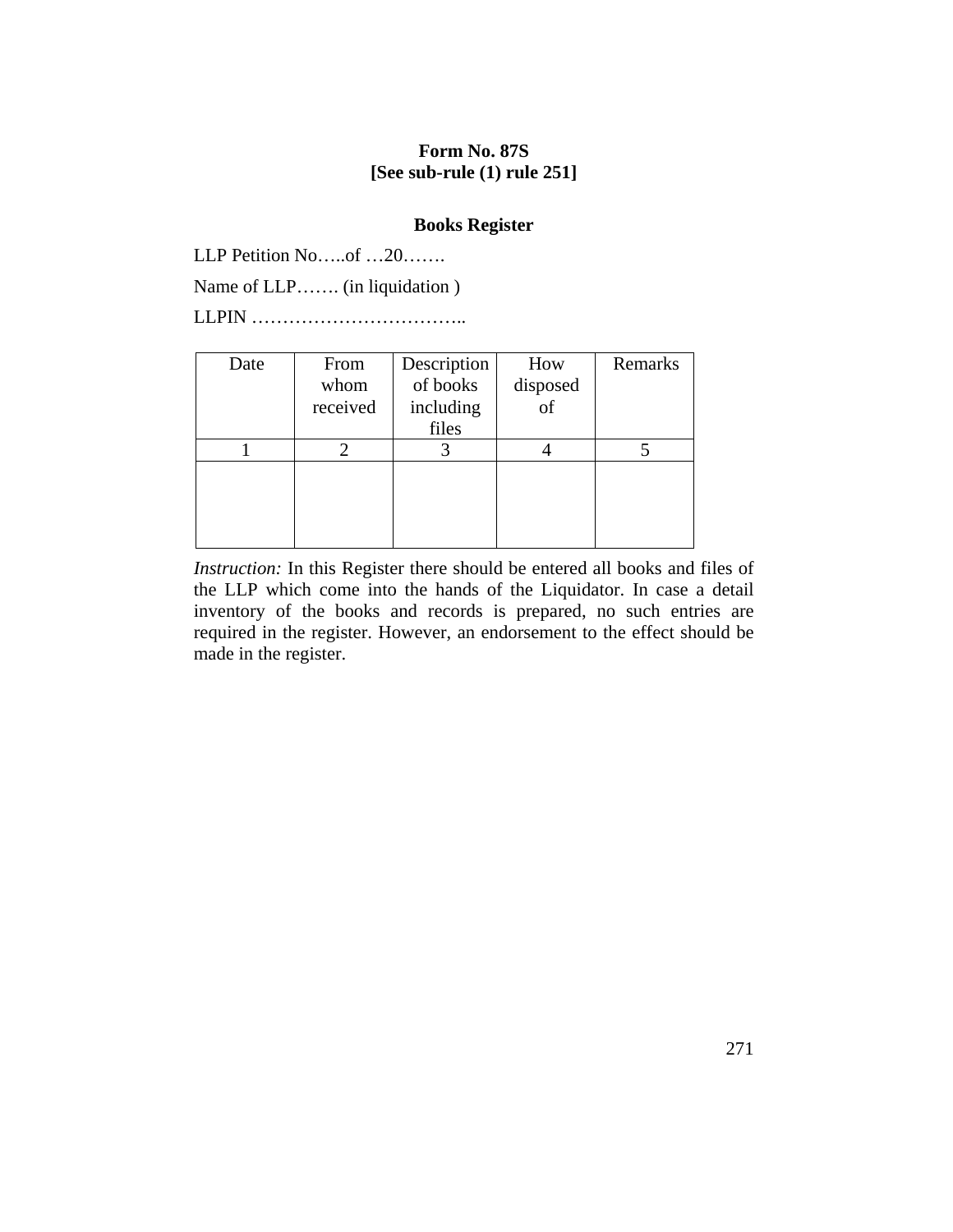## **Form No. 87T [See sub-rule (1) rule 251]**

## **Register of Unpaid Liquidation Distributable sum & Undistributed Assets Deposited into the LLP Liquidation Account**

LLP Petition No.....of ...20.......

Name of LLP……. (in liquidation)

LLPIN ……………………………..

| Serial |                             | Name of Whether | Serial        | Date of               | Total | Date of                                                |
|--------|-----------------------------|-----------------|---------------|-----------------------|-------|--------------------------------------------------------|
| Number | person                      |                 |               |                       |       | Creditor   Number   declaration   Amoun   payment into |
|        | entitled                    | or              | in the list   | of                    |       | the LLP                                                |
|        | to the                      | Partner         | of            | distributabl   payabl |       | liquidation                                            |
|        | distributa                  |                 | Creditors     | e sum or              | e     | account                                                |
|        | b le sum                    |                 | <sub>or</sub> | return                |       |                                                        |
|        | or return                   |                 | Partners      |                       |       |                                                        |
|        | $\mathcal{D}_{\mathcal{L}}$ | 3               | 4             | 5                     | 6     | 7                                                      |
|        |                             |                 |               |                       |       |                                                        |
|        |                             |                 |               |                       |       |                                                        |
|        |                             |                 |               |                       |       |                                                        |
|        |                             |                 |               |                       |       |                                                        |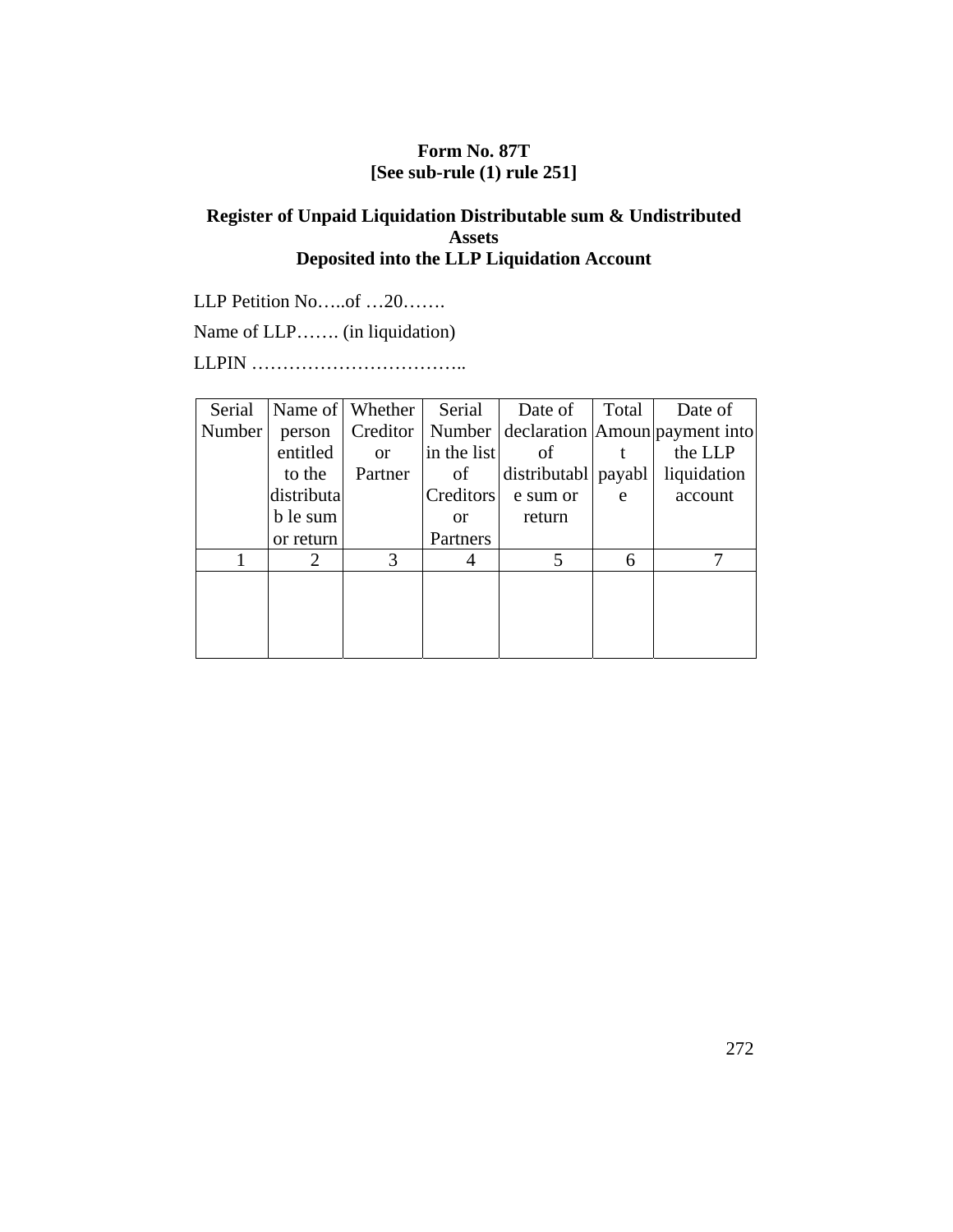#### **FORM NO. 88 [See sub-rule (6) of 251]**

## **Form of Receipt**

*Receipt No. ....... Dated ..... 20 ......*

Office of the Liquidator, NCLT .............. Bench In the matter of .......................................LLP. (in liquidation) LLP Petition No .................. of 20......

RECEIVED from .......................................................... of ………………………..the sum of rupees………………………on account of/being …........................................................

*Liquidator*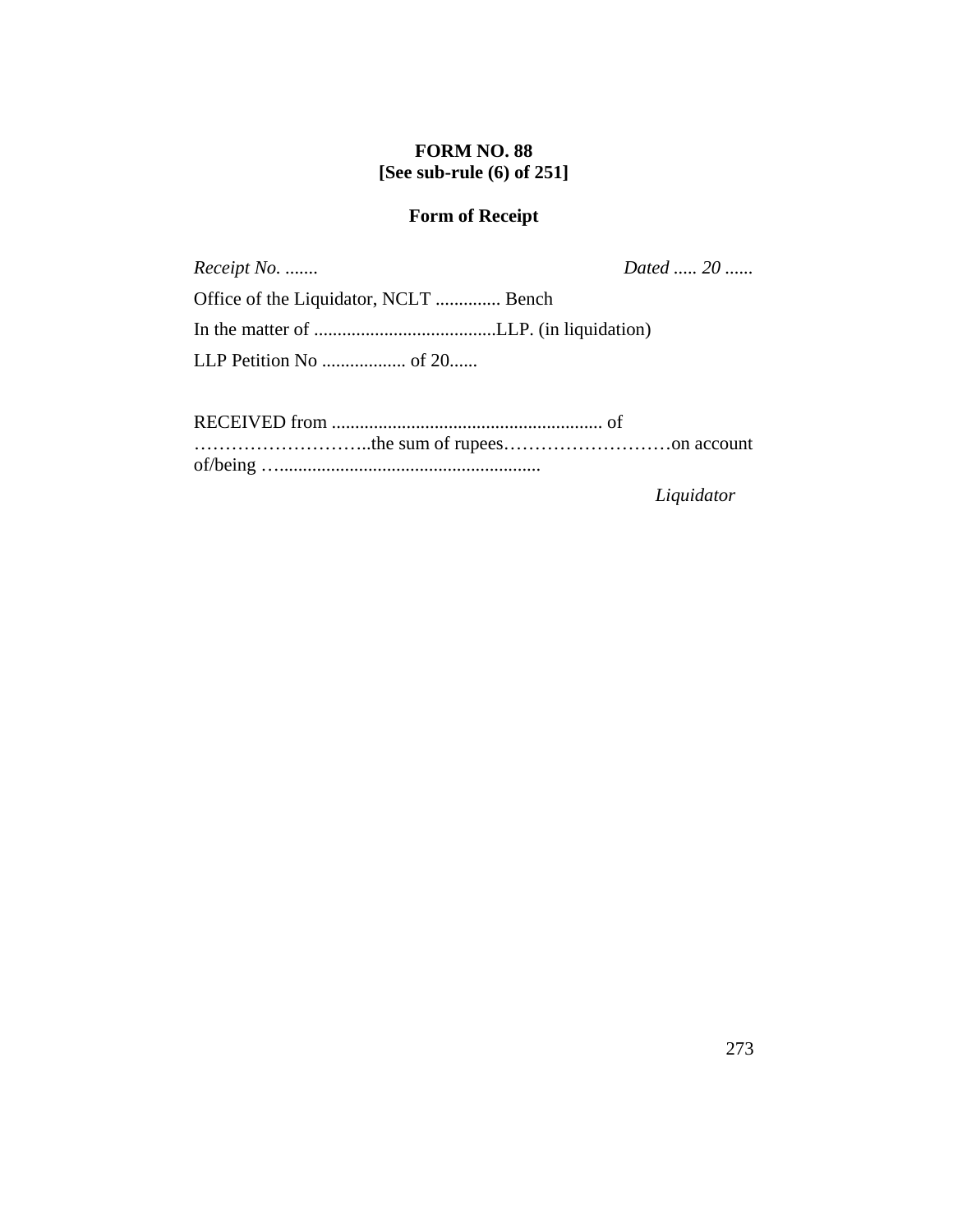# **FORM NO. 89 [See rules 246 and 264] [Heading as in form no 16]**

## **Liquidator's Final Account**

- 1. Name of LLP:
- 2. LLPIN:
- 3. Date of winding-up order :
- 4. Date of commencement of winding-up :
- 5. Period of the account:
- A: Report
- B: Final Account

(i) Statement of Realisations and Disbursements

| Realisations |                  |         |        | Disbursements |      |                  |  |
|--------------|------------------|---------|--------|---------------|------|------------------|--|
|              | Date From Nature |         | Amount | Date To       |      | Nature of Amount |  |
|              | whom $ $ of      |         | Rs.    |               | who  | disburseme Rs.   |  |
|              | receive Assets   |         |        |               | m    | nt               |  |
|              | d                | or form |        |               | paid |                  |  |
|              |                  | οf      |        |               |      |                  |  |
|              |                  | receipt |        |               |      |                  |  |
|              |                  | etc.    |        |               |      |                  |  |
|              |                  |         |        |               |      |                  |  |
| Total        |                  |         |        | Total         |      |                  |  |

## **Analysis of Balance**

 **Rs. P.** Total realizations Total disbursements Balance  $\mathcal{L}_\text{max}$  and  $\mathcal{L}_\text{max}$  are the set of  $\mathcal{L}_\text{max}$  . The set of  $\mathcal{L}_\text{max}$ The balance is made up as follows:- 1. Cash in hand of the Liquidator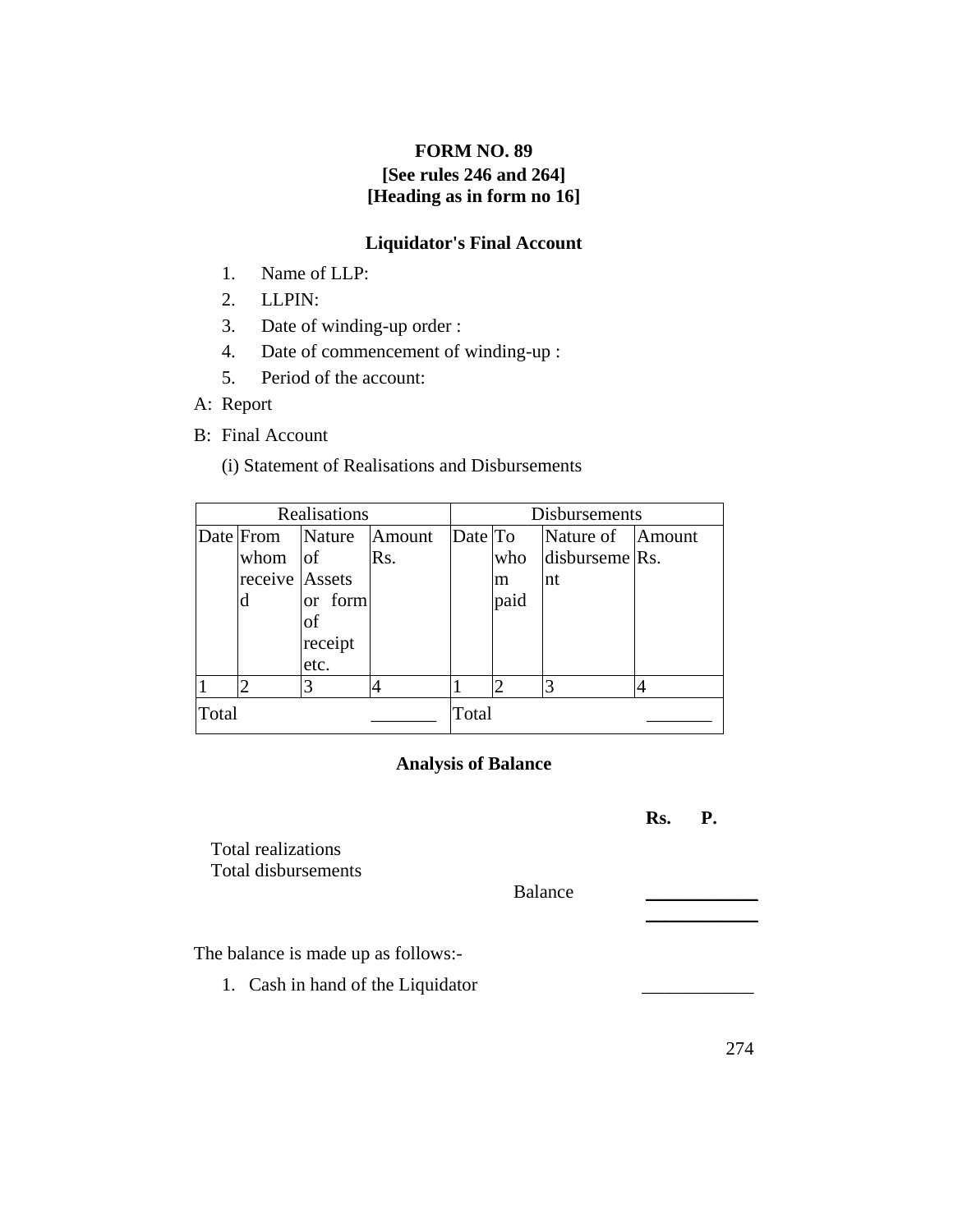| 2. Total payments into Bank (including         |  |
|------------------------------------------------|--|
| balance at date of commencement of winding-up) |  |

Less

Total withdrawals from Bank \_\_\_\_\_\_\_\_\_\_\_\_

Balance at Bank \_\_\_\_\_\_\_\_\_\_\_\_

(Trading account for the period, if any, to be attached)

Subject to the directions of the Tribunal, it is proposed to pay the balance shown as above into the LLPs' Liquidation Account.

(ii) Assets Realized

| Assets on the date of<br>winding up order      | <i>Estimated</i><br>Amount to be<br>realized | Amount realized | Remarks |
|------------------------------------------------|----------------------------------------------|-----------------|---------|
| <b>Balance at Bank</b>                         |                                              |                 |         |
| Cash in hand                                   |                                              |                 |         |
| Investments                                    |                                              |                 |         |
| Debtors/Trade<br>receivables                   |                                              |                 |         |
| Loans & Advances                               |                                              |                 |         |
| Inventories                                    |                                              |                 |         |
| <b>Freehold Property</b>                       |                                              |                 |         |
| Leasehold<br>Property<br>Plant & Machinery     |                                              |                 |         |
| Furniture, fittings etc.                       |                                              |                 |         |
| <b>Intangible Assets</b>                       |                                              |                 |         |
| <i>Other</i><br>Assets<br>(to<br>specify)      |                                              |                 |         |
| Outstanding<br>contribution of the<br>partners |                                              |                 |         |

(iii) Assets which are unrealizable and should be written off: (Give particulars and state reasons why they could not be realised)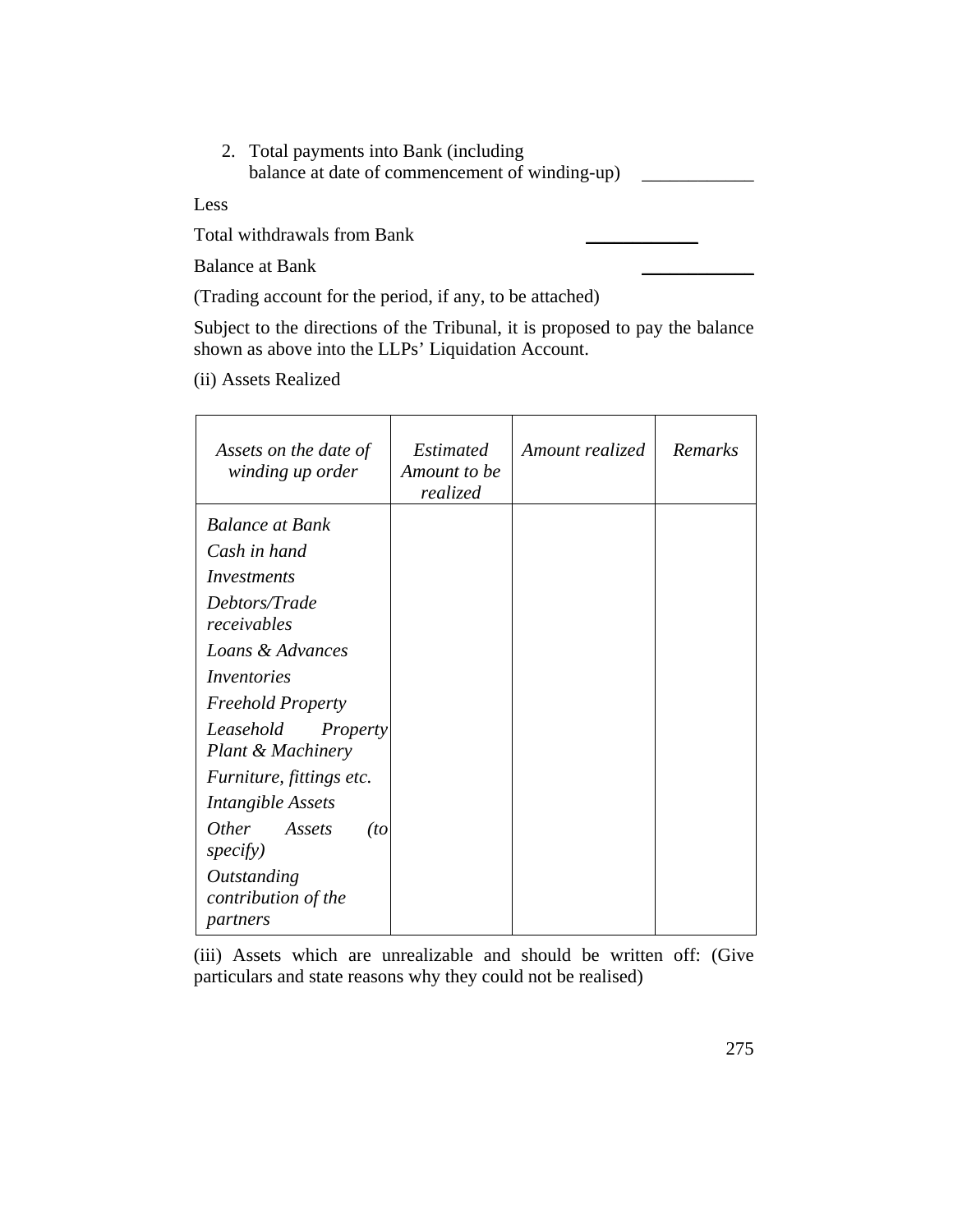| Assets at the commencement of<br>winding-up                                                                                  | <i>Estimated value</i> | Reasons why they<br>could<br>not<br>be<br>realised<br>and<br>should be written<br>off |
|------------------------------------------------------------------------------------------------------------------------------|------------------------|---------------------------------------------------------------------------------------|
| <b>Balance at Bank</b>                                                                                                       |                        |                                                                                       |
| Cash in hand                                                                                                                 |                        |                                                                                       |
| Investments                                                                                                                  |                        |                                                                                       |
| Debtors/Trade receivables<br>Loans & Advances Inventories                                                                    |                        |                                                                                       |
| <b>Freehold Property Leasehold</b><br><b>Property Plant &amp; Machinery</b><br>Furniture, fittings etc.<br>Intangible Assets |                        |                                                                                       |
| Other Assets (to specify)<br>Outstanding contribution of the<br>partners                                                     |                        |                                                                                       |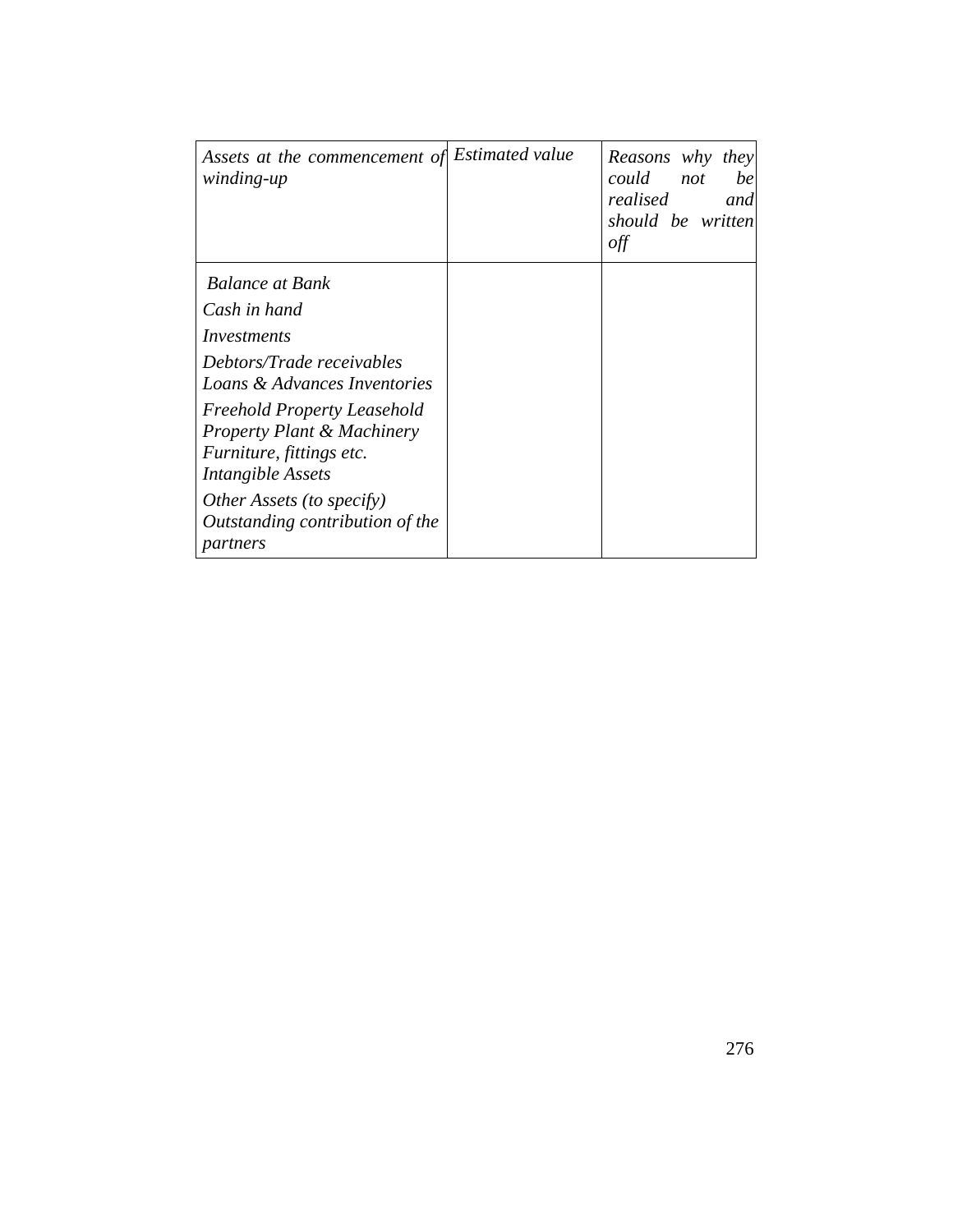(iv) Liabilities

|                                                | Amount due<br>Rs. | Total amount<br>paid by way of<br>distributable<br><sub>or</sub><br>sum<br>otherwise |
|------------------------------------------------|-------------------|--------------------------------------------------------------------------------------|
|                                                |                   | Rs.                                                                                  |
| 1. Secured creditors including<br>workmen dues |                   |                                                                                      |
| 2. Preferential creditors                      |                   |                                                                                      |
| 3. Creditors having floating charge            |                   |                                                                                      |
| 4. Unsecured creditors                         |                   |                                                                                      |
| 5. Return to partners                          |                   |                                                                                      |

(v) Expenses of winding-up *Rs .................*

(vi) Amount of unclaimed distributable sums or undistributed assets etc. paid into the LLP Liquidation amount

- (a) Amount of unclaimed money/profit of partners at the beginning transferred to LLP Liquidation Account Rs................
- (b) Amount of unclaimed distributable sum and undistributed assets paid intothe LLP Liquidation amount Rs .............

TOTAL of (a) and (b) ................

(vii) Particulars of unclaimed distributable sums and undistributed assets paid into the LLP Liquidation account:

| Date of deposit | Whether<br>distributable | Amount | Remarks |
|-----------------|--------------------------|--------|---------|
|                 | sum or return            |        |         |
|                 |                          |        |         |

(viii) Particulars of unclaimed distributable sums or undistributed assets pending payment into the said account.

| Whether distributable sum or Amount | Remarks |
|-------------------------------------|---------|
| return                              |         |
|                                     |         |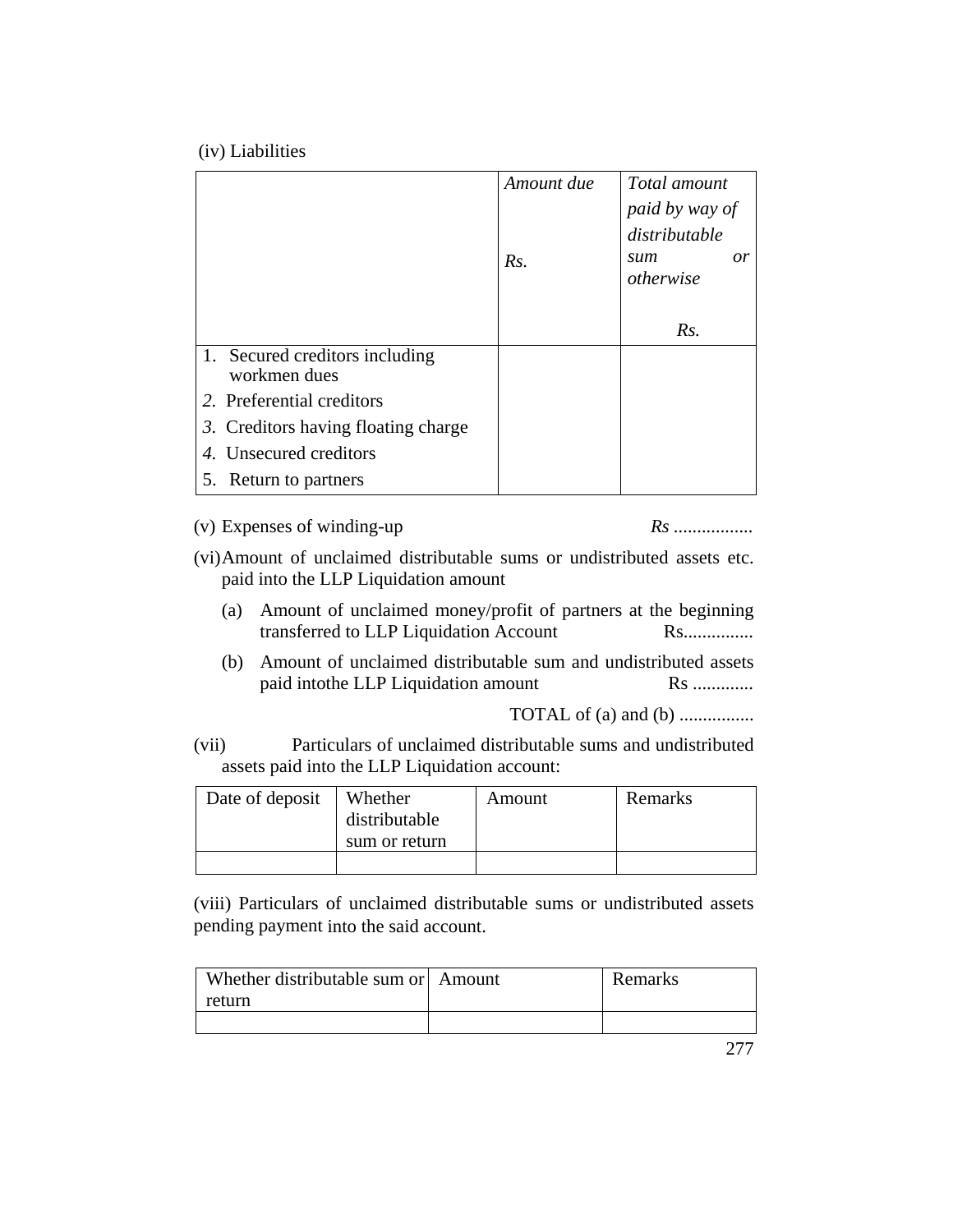(viii) Any proceeding including misfeasance proceedings pending.

C: Explanations.

Dated …………… Liquidator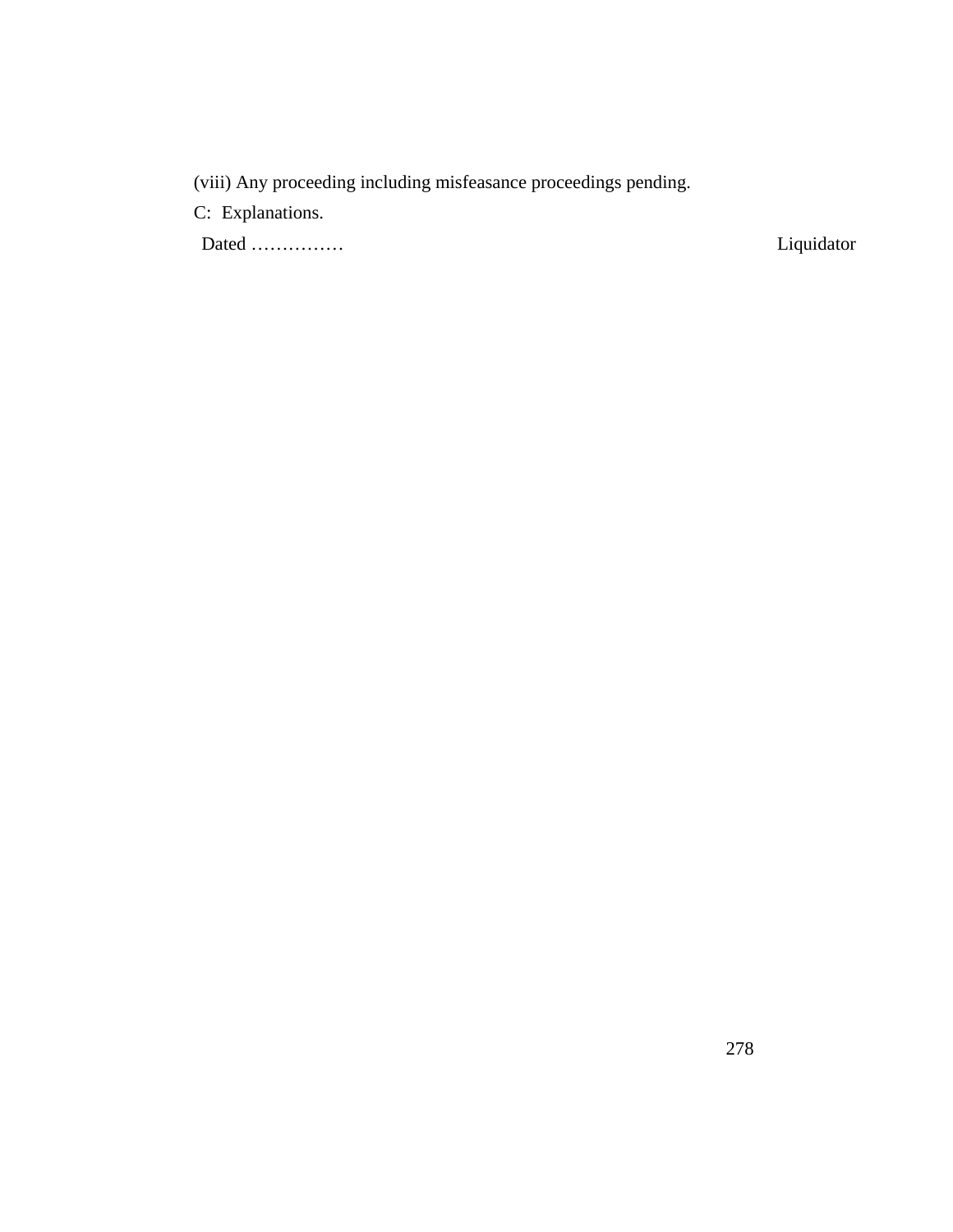#### **FORM NO. 90**

[See rule 278]

Limited Liability Partnership Act, 2008

#### **Voluntary Winding-up**

*Notice of appointment of LLP liquidator*

Name of LLP: LLPIN: Nature of business: Address of Registered Office: Date of passing of resolution of partners: Date of consent of creditors: Name and address of LLP Liquidator: Date of appointment: By whom appointed:

 $[Sd/-]$ 

Name …………

LLP Liquidator ……………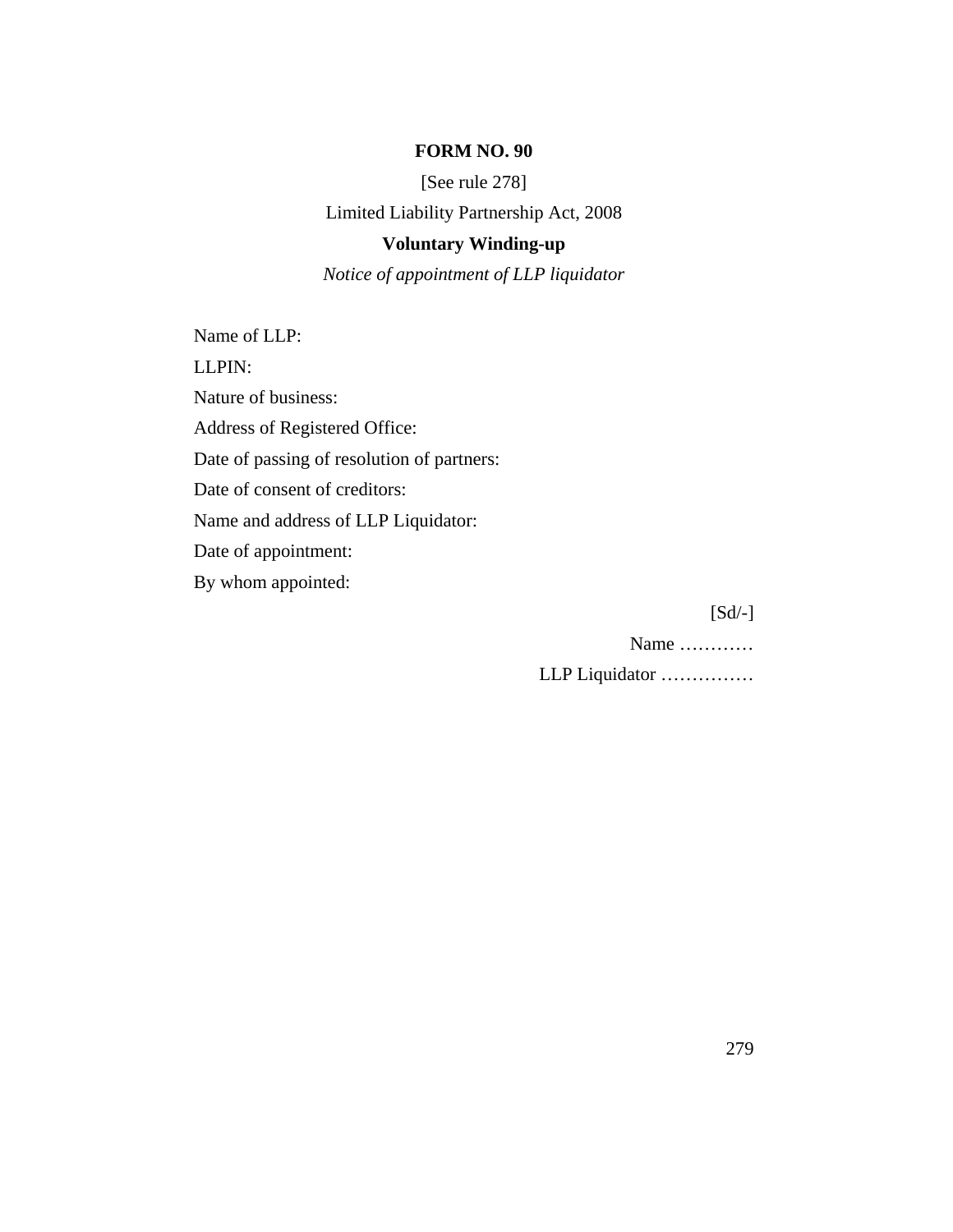#### **FORM NO. 91**

**[See rule 296]**

Name of the LLP LLPIN

Nature of the proceeding

Date of commencement of winding-up

Date of payment into the LLPs Liquidation Account

I. Particulars of the unclaimed distributable sums paid into the LLPs Liquidation Account.

| Num        | Name of Last                    |          | Date of     |   | Total                                      | Last                        | Amo    | Remar          |
|------------|---------------------------------|----------|-------------|---|--------------------------------------------|-----------------------------|--------|----------------|
| ber        | the                             | known    | declaration |   | amount date                                |                             | unt    | k <sub>S</sub> |
| on         | $ {\textit{creditor}} $ address |          | and rate of |   | $\circ f$                                  | when                        | paid   |                |
|            | <i>list of to whom of</i>       |          |             |   | $distributable$ $distribu$ $payabl$ $into$ |                             |        |                |
| credit the |                                 | creditor | sum         |   | $t$ -abl $e$                               | $\mathcal{C}_{\mathcal{C}}$ | LLPs   |                |
| ors        | distribut                       |          | Date        |   | sum                                        |                             | Liqui  |                |
|            | able sum                        |          |             |   | Ra <i>payable</i>                          |                             | $-dat$ |                |
|            | <i>is due</i>                   |          | te          |   |                                            |                             | ion    |                |
|            |                                 |          |             |   |                                            |                             | Acco   |                |
|            |                                 |          |             |   |                                            |                             | unt    |                |
|            | 2                               | 3        | 4           | 5 | 6                                          | 7                           | 8      | 9              |
|            |                                 |          |             |   |                                            |                             |        |                |

Total \_\_\_\_\_\_\_

II. Particulars of undistributed assets paid into the LLPs Liquidation Account.

| Numb   Name    |                        | Last           | Date of          |     | Total   | Last        | Amo    | Remar          |
|----------------|------------------------|----------------|------------------|-----|---------|-------------|--------|----------------|
| er on          | of the                 | known          | declaration      |     | amount  | date        | unt    | k <sub>S</sub> |
|                | <i>list of partner</i> | address        | and rate of      |     | of      | when        | paid   |                |
| partne         |                        | of             | return Date      |     | return  | payabl into |        |                |
| r <sub>S</sub> |                        | partner        |                  | Rat | payable | $\epsilon$  | LLPs   |                |
|                |                        |                | $\boldsymbol{e}$ |     |         |             | Liqui  |                |
|                |                        |                |                  |     |         |             | $-dat$ |                |
|                |                        |                |                  |     |         |             | ion    |                |
|                |                        |                |                  |     |         |             | Acco   |                |
|                |                        |                |                  |     |         |             | unt    |                |
|                | 2                      | $\mathfrak{Z}$ | $\overline{4}$   | 5   | 6       | 7           | 8      | 9              |
|                |                        |                |                  |     |         |             |        |                |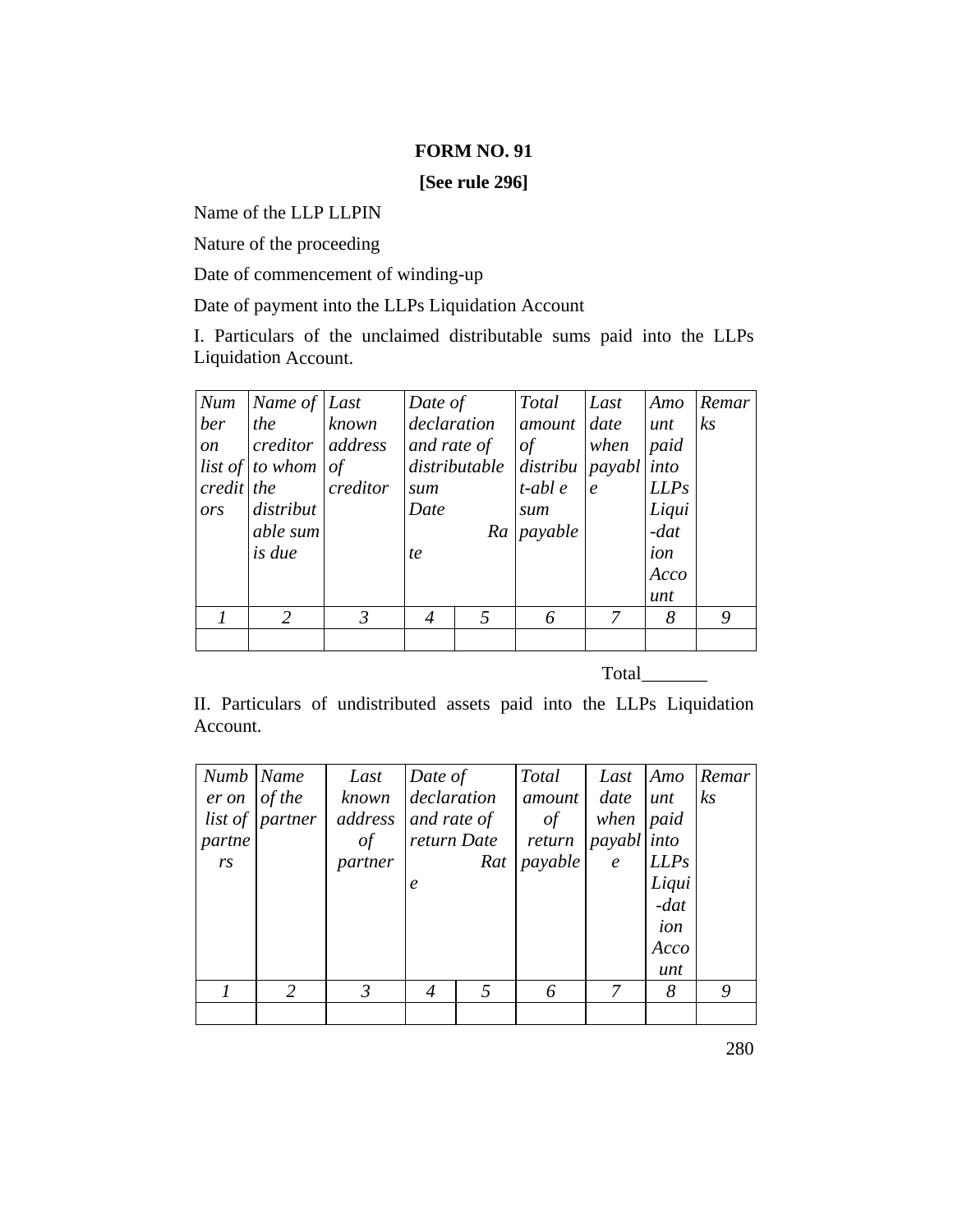Total \_\_\_\_\_\_\_

Total amount of unclaimed distributable sums paid into the LLPs Liquidation Account Rs.

Total amount of undistributed assets paid into the LLPs Liquidation Account

Rs. \_\_\_\_\_\_\_

Total amount paid under both heads \_\_\_\_\_\_\_

*Dated this…... day of…20.... (Sd.)* 

 *Liquidator* 

*or* 

 *LLP Liquidator*